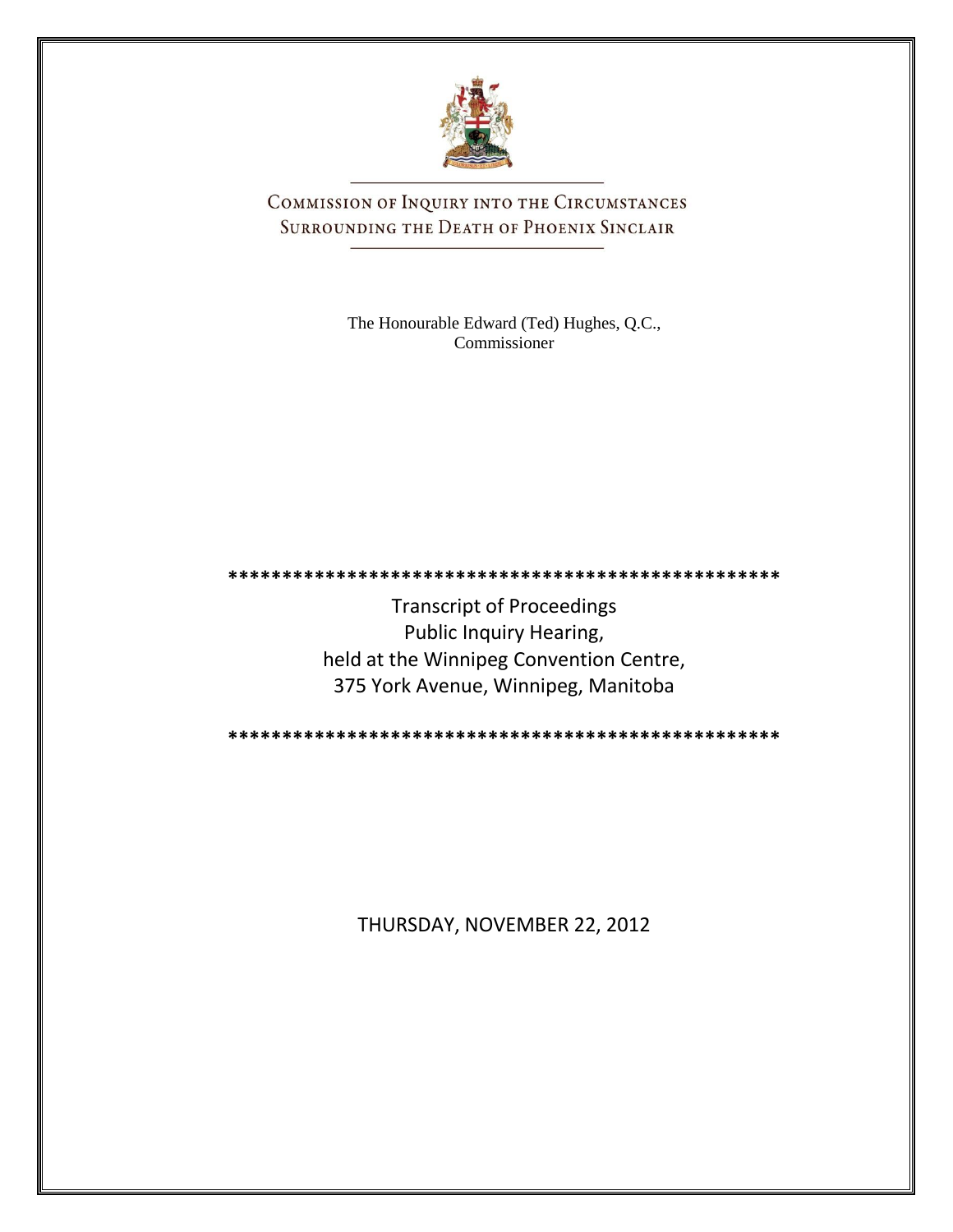## **APPEARANCES**

**MS. S. WALSH,** Commission Counsel **MR. D. OLSON,** Senior Associate Counsel **MS. K. MCCANDLESS,** Associate Commission Counsel **MR. N. GLOBERMAN,** Associate Commission Counsel **MR. R. MASCARENHAS**, Associate Commission Counsel

**MR. G. MCKINNON** and **MR. S. PAUL,** for Department of Family Services and Labour

**MR. T. RAY,** for Manitoba Government and General Employees Union

**MR. K. SAXBERG,** for General Child and Family Services Authority, First Nations of Northern Manitoba Child and Family Services Authority, First Nations of Southern Manitoba Child and Family Services Authority and Child and Family All Nation Coordinated Response Network

**MR. H. KHAN,** for Intertribal Child and Family Services

**MR. J. GINDIN** and **MR. D. IRELAND,** for Mr. Nelson Draper Steve Sinclair**,** and Ms. Kimberly-Ann Edwards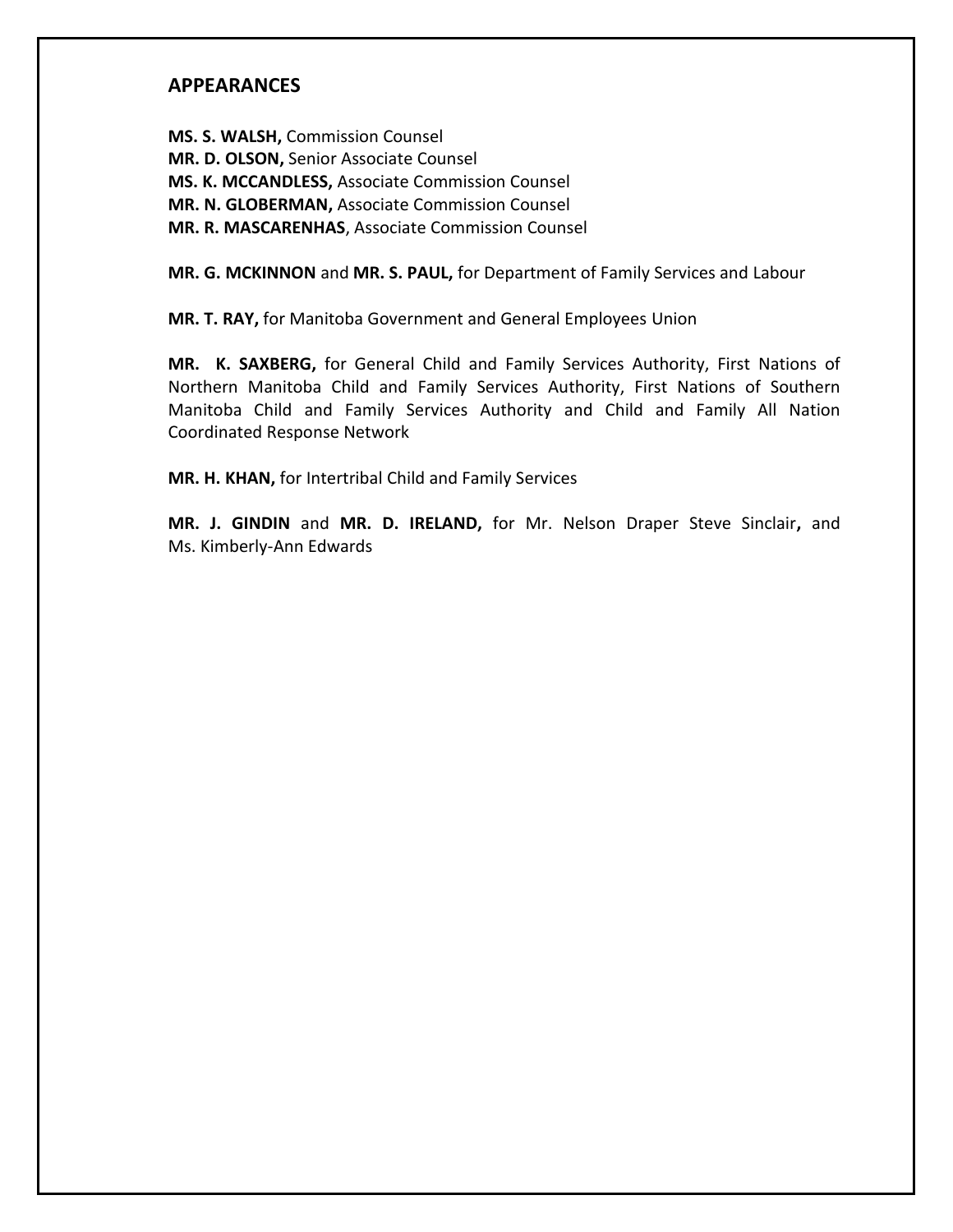# **INDEX**

# **Page**

# **WITNESSES**:

|                 | LAURA MARIE FORREST                                                           |                                              |                     |
|-----------------|-------------------------------------------------------------------------------|----------------------------------------------|---------------------|
|                 | Cross-Examination<br>Cross-Examination<br>Cross-Examination<br>Re-Examination | (Gindin)<br>(Saxberg)<br>(Ray)<br>(McKinnon) | 1<br>40<br>75<br>98 |
| ROBERTA DICK    |                                                                               |                                              |                     |
|                 | Direct Examination<br>Cross-Examination<br>Cross-Examination                  | (Walsh)<br>(Gindin)<br>(Ray)                 | 100<br>118<br>120   |
| KIMBERLY HANSEN |                                                                               |                                              |                     |
|                 | Direct Examination                                                            | (Olson)                                      | 126                 |
|                 | ANDREW WALLY OROBKO                                                           |                                              |                     |
|                 | Direct Examination<br>Cross-Examination<br>Cross-Examination                  | (Walsh)<br>(Saxberg)<br>(Gindin)             | 182<br>251<br>265   |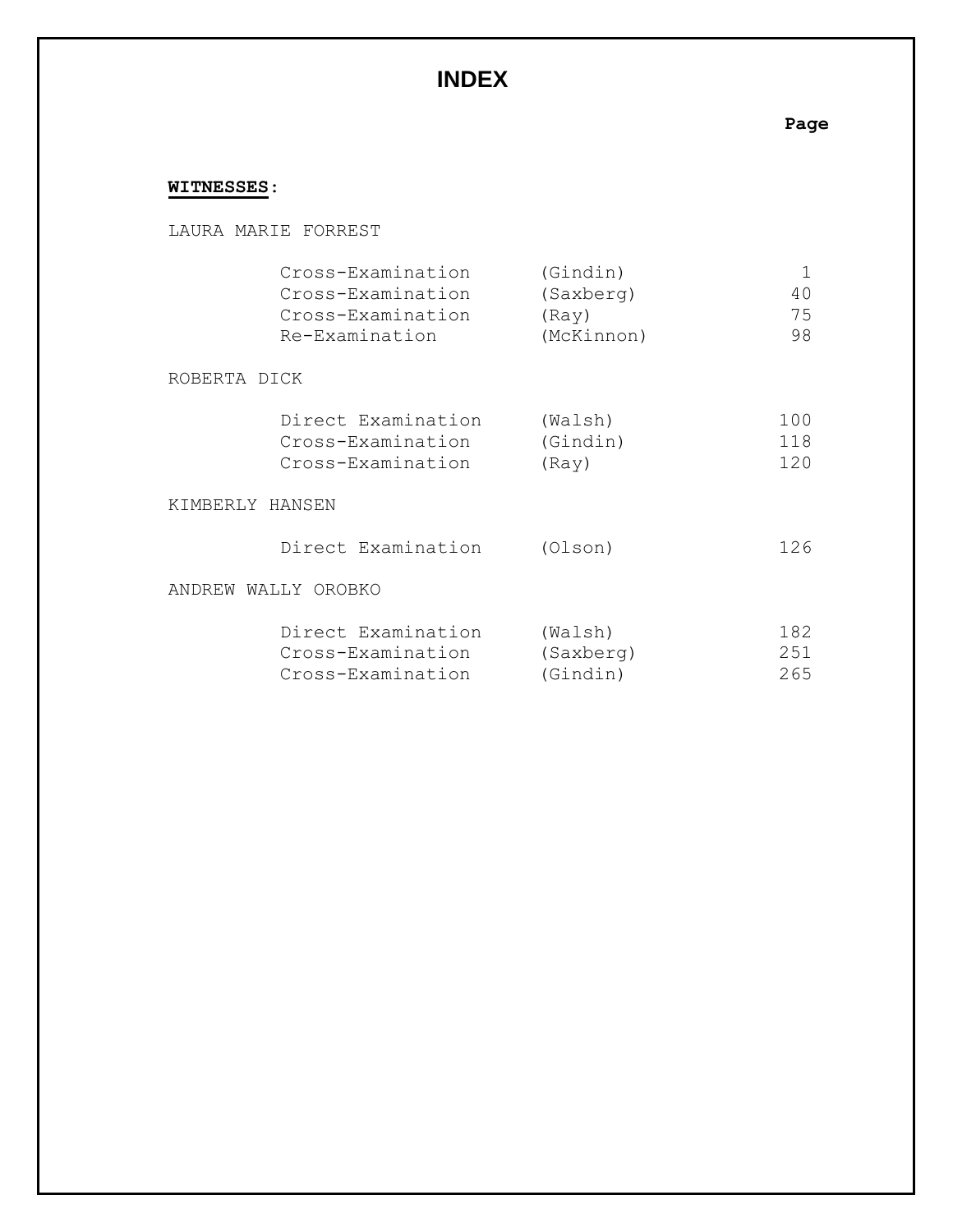NOVEMBER 22, 2012 PROCEEDINGS CONTINUED FROM NOVEMBER 21, 2012 THE COMMISSIONER: All right. Mr. Gindin, please. MR. GINDIN: Good morning, Mr. Commissioner. 7 THE COMMISSIONER: Morning. **LAURA MARIE FORREST**, previously sworn, testified as follows: CROSS-EXAMINATION BY MR. GINDIN: Q Ms. Forrest, my name is Jeff Gindin. I appear for Kim Edwards and Steve Sinclair. A Good morning. Q I have some questions for you. You were asked, yesterday, whether you were a registered social worker or not registered, and I think you said that you weren't registered? A That's correct. Q I'm just curious as to the difference between being registered and not registered? A I honestly don't know why I didn't register. It's a voluntary service. I'm not certain that, at the 25 time, that I thought that I needed to, so ...

 $- 1 -$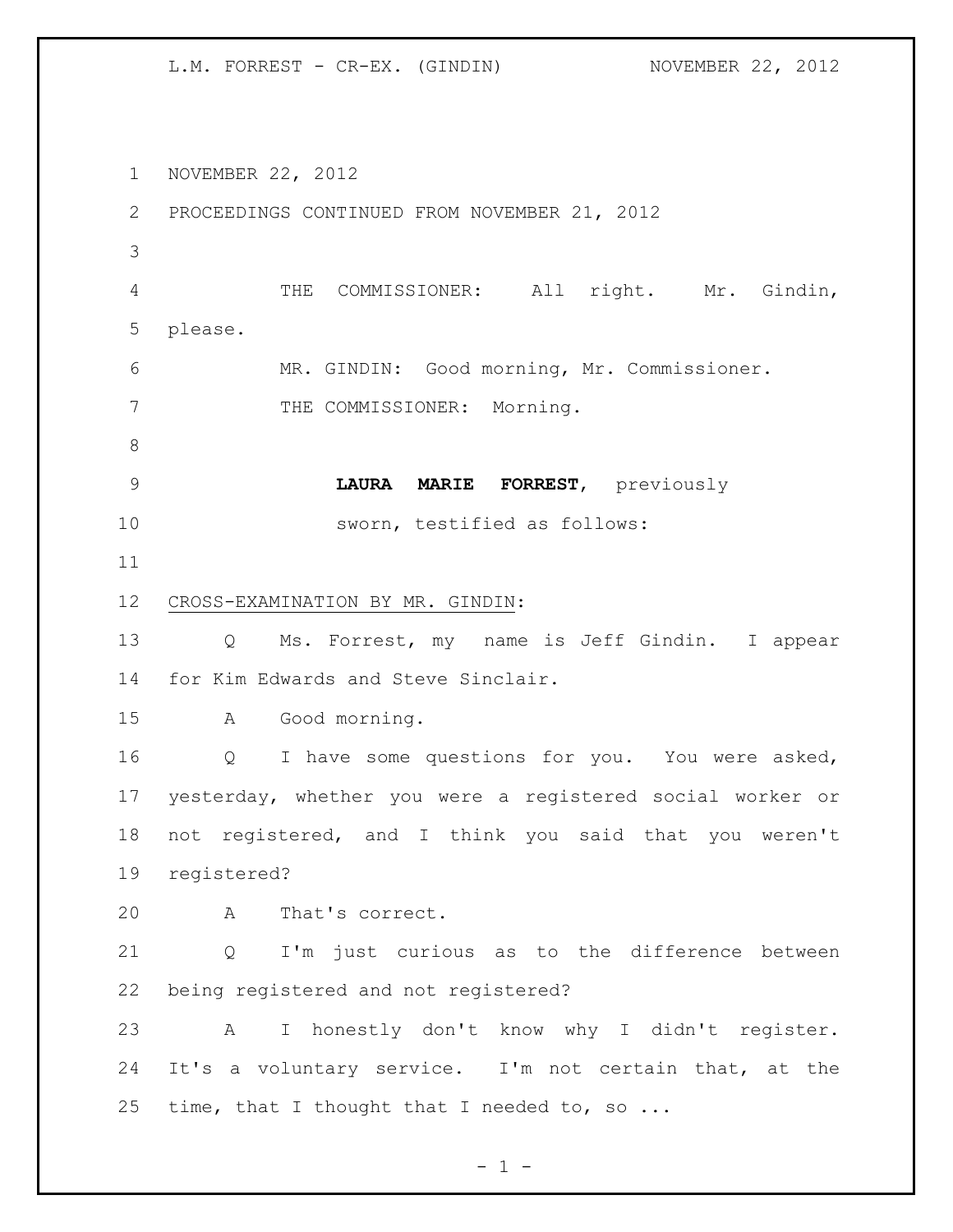1 Q Are there advantages to --

- 2 A Are there  $-$
- Q -- being registered?
- A I'm sorry? What?

Q Are there advantages to getting registered?

 A I believe that there's some expectations with regards to certain training. I don't know how many front 8 line CFS workers are registered. Perhaps more, you know, persons involved in therapeutic intervention with families. 10 I think that they're, a lot of them are registered, so ...

 Q In any event, you didn't do whatever was required to be registered?

 A I didn't make an application and pay the fee to register, that's correct.

 Q Yeah. You also testified that there were times when it was difficult to comply with best practice. Recall that?

A Yes, I do.

 Q And were you talking about a particular time period? Were you talking about the time that you were involved with the Phoenix Sinclair matter?

 A There were periods of time that perhaps were more difficult.

Q Um-hum.

A Certainly during the restricting of the agency

 $- 2 -$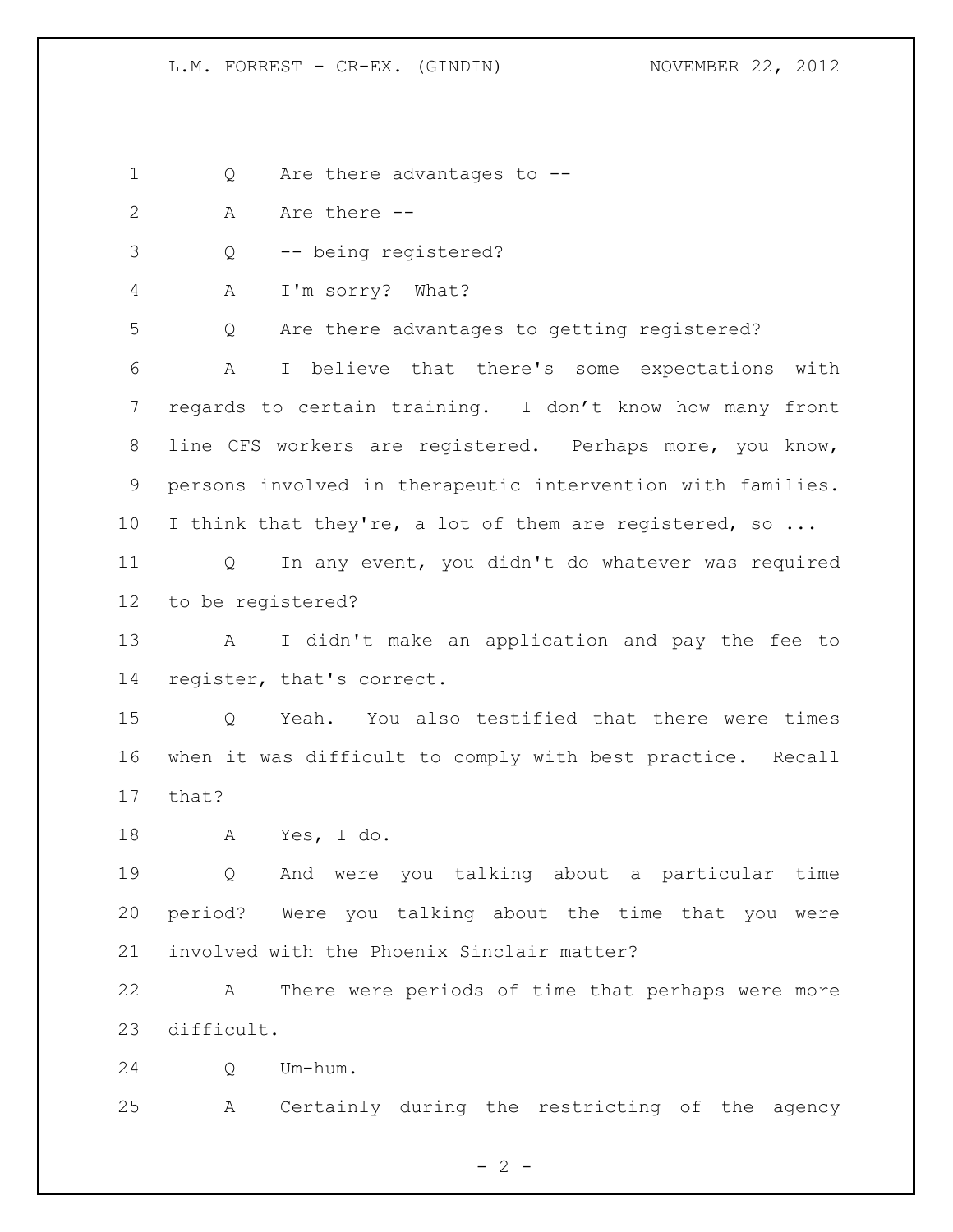there was added, added chaos and stress for staff and, and workers because of the changes that were occurring. So I'd probably have to say that, yes, there was a little bit more difficulty during that period of time -- Q And what -- A -- and that would have been during those years, certainly during the year that I was involved in the, in 8 that case, that was when the process was -- Q Was there -- A -- kind of beginning. Q Was there a particular best practice that was getting neglected? A Certainly, you know, seeing families as quickly as you would like to see them, that would be one of them, probably, if you didn't have enough staff and the demands were increasing. So that would interfere with that, at least. Q And that would be an important -- A Yes, it would. Q -- part of your work, right? A Yes, it would. Q You talked about how you would often meet with your supervisor, whoever that might be at a particular time, where you would discuss plans for cases, et cetera. Were there notes kept of your meetings with your

- 3 -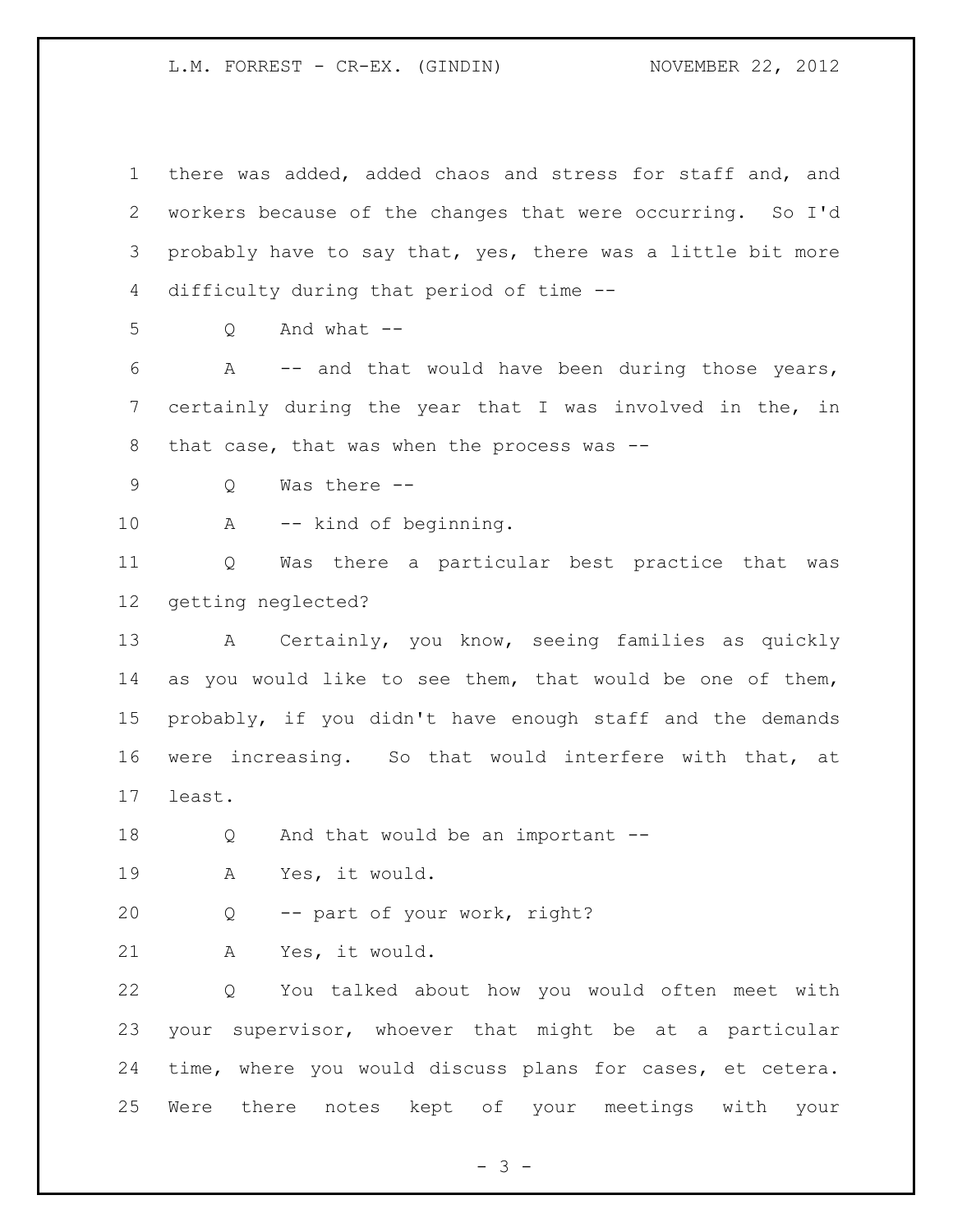supervisor?

| $\overline{2}$  | I don't recall if there were or not.<br>Α                  |
|-----------------|------------------------------------------------------------|
| 3               | I know that you said that the things you did<br>Q          |
| 4               | ended up making their way into your transfer summary or    |
| 5               | My, my notes were on my transfer summary.<br>А             |
| 6               | Right.<br>Q                                                |
| 7               | So I know whatever I did on the file I would put<br>Α      |
| 8               | them onto the computer, so                                 |
| 9               | But in terms of these meetings with supervisors,<br>Q      |
| 10 <sub>o</sub> | strategy sessions I think is the way you've termed them.   |
| 11              | Um-hum.<br>A                                               |
| 12              | Q<br>You can't tell us whether there was a set of          |
| 13              | notes that kept track of that?                             |
| 14              | I didn't keep a set of notes of that.<br>A                 |
| 15              | Okay.<br>Q                                                 |
| 16              | If there was something that was<br>А<br>relevant<br>on a   |
| 17              | case that I had discussed with the supervisor, that would  |
| 18              | be in a note on my, in my recording.                       |
| 19              | When you say you didn't keep those notes, are you<br>Q     |
|                 | 20 saying you didn't make notes?                           |
| 21              | A Mostly, if, if I just had a conversation with            |
| 22              | somebody, I would go and add it to my, my recording. So    |
| 23              | mostly, I didn't really keep notes on intake. If there     |
| 24              | were any notes, it might be a demographic of a family,     |
| 25              | birth date or whatever, just because those are hard for me |
|                 |                                                            |

- 4 -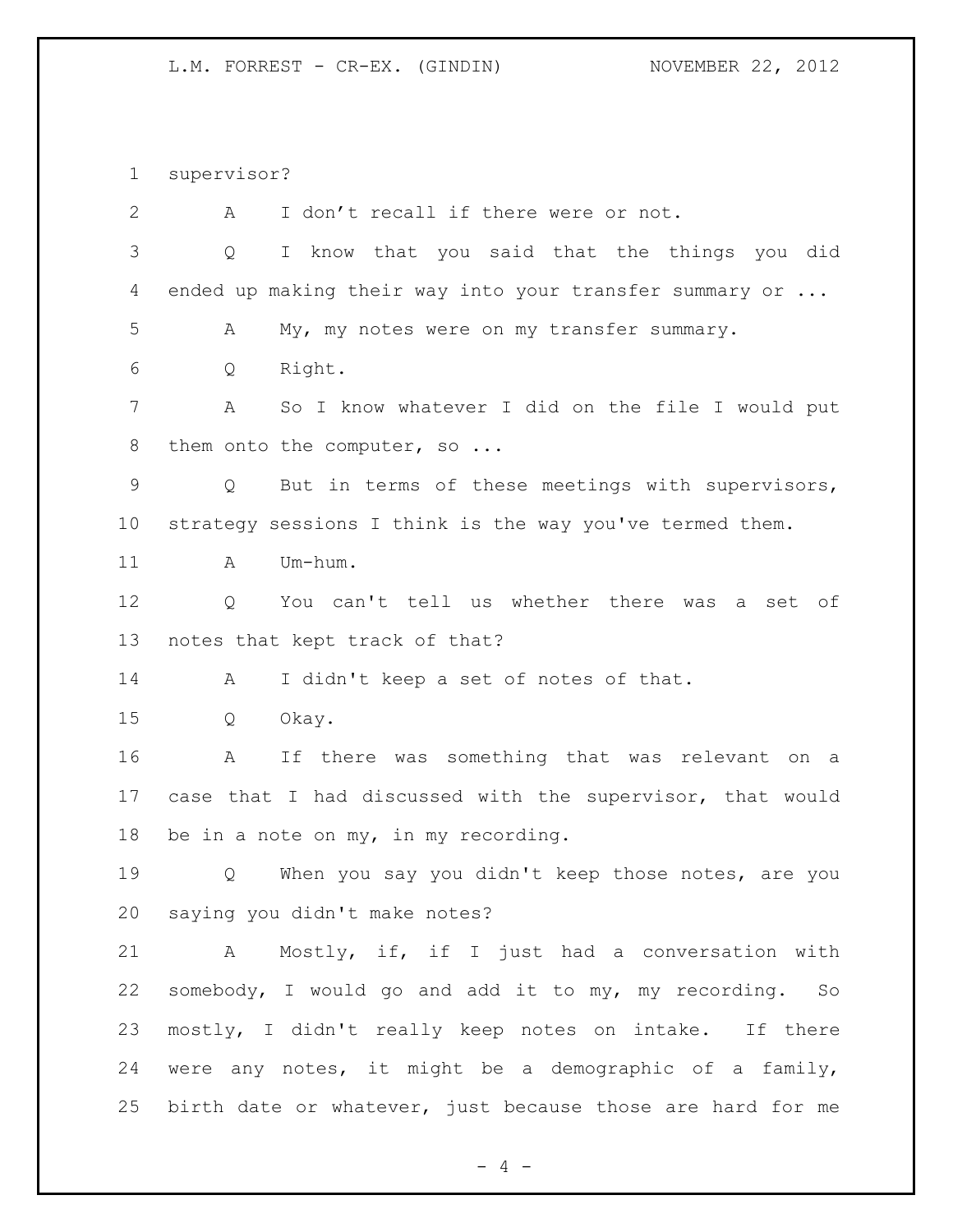to remember off the top of my head, but just a general conversation or planning, that I could remember and put into my recording fairly quickly. Q I don't recall seeing anything in the material that would discuss meetings that you had and -- A Um-hum. Q -- discussions that you had about a certain case plan with anyone in particular. A Yeah. Q That doesn't mean that didn't happen? A It, it doesn't mean that it didn't happen -- Q All right. A -- yes. Q And I guess we can conclude that there are no notes that you kept of those particular meetings? A That would -- well, if it's not noted specifically in my recording, I probably didn't take a note about it. Q All right. You spoke about the role of an, of an intake worker, which is what you were -- A Yes. Q -- at that time. You went through quite a long list of responsibilities that you had, such as assessing family situations, determining the type of intervention required, meeting with families, and there was quite a

 $-5 -$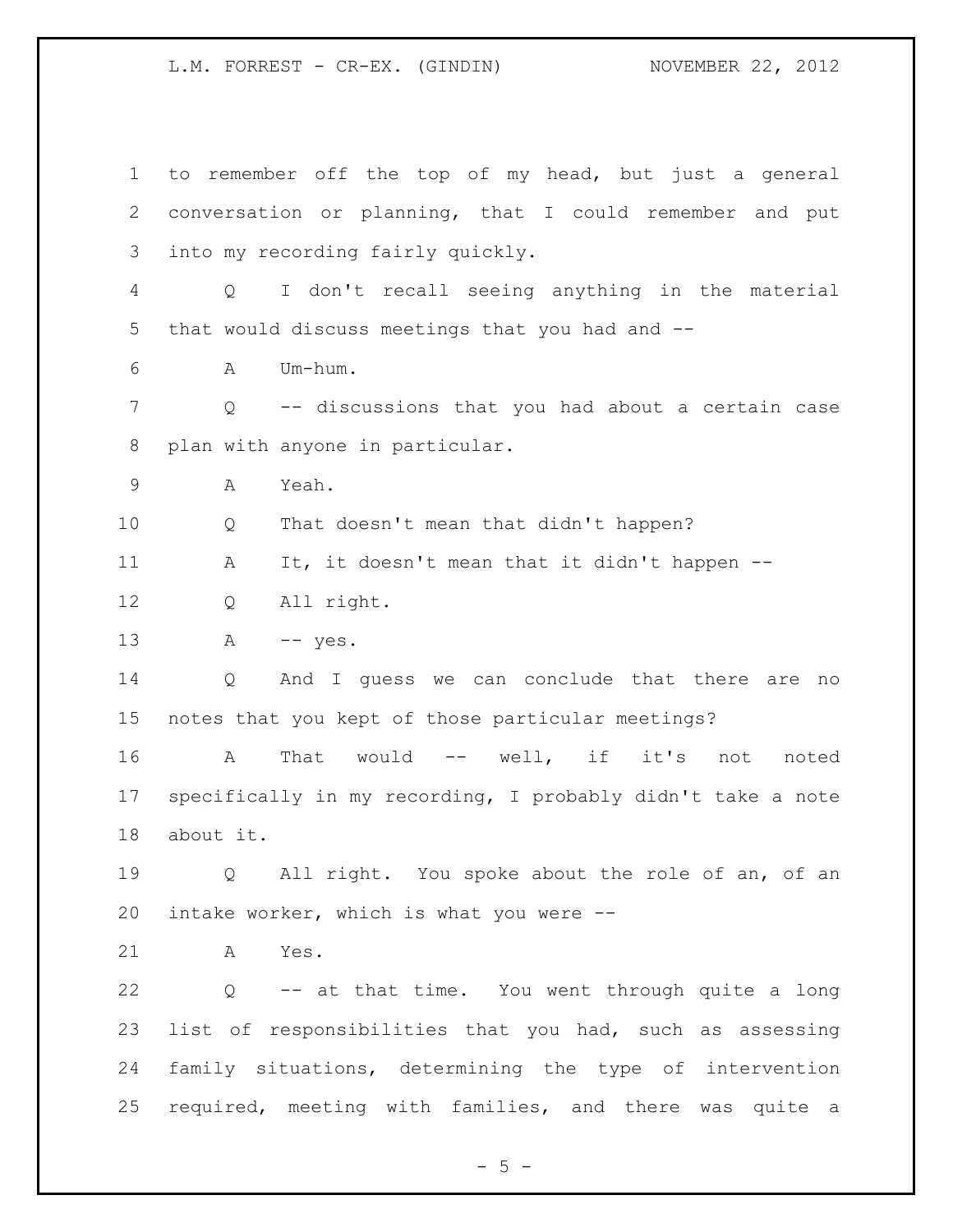number of things that you talked about. You ended up summarizing it by saying there was a broad range of services that you would be expected to provide. You recall that?

A Yes, I do.

 Q Do you think maybe the list of services was, was too broad for one particular worker to handle?

 A It's, it's the nature of intake. I mean, we are the first level of contact and so these are the requests for service. So the types of duties we would do, I don't know if that was too broad or if it was just enough people or time to get everything done that we needed to get done.

Q You were with a group of about six?

14 A There were six in my unit, yes.

 Q What's your opinion on the idea of perhaps being more specialized, in terms of what each of the social workers are doing? Perhaps some of them could concentrate on part of this list and the rest could work on a different part of this list?

A Yeah.

21 O Would that make some sense?

 A It could to some degree but you might find that the ones that are specialized in mental health eventually become very overwhelmed because we have a lot of mental health issues within families. So if you only give those

 $- 6 -$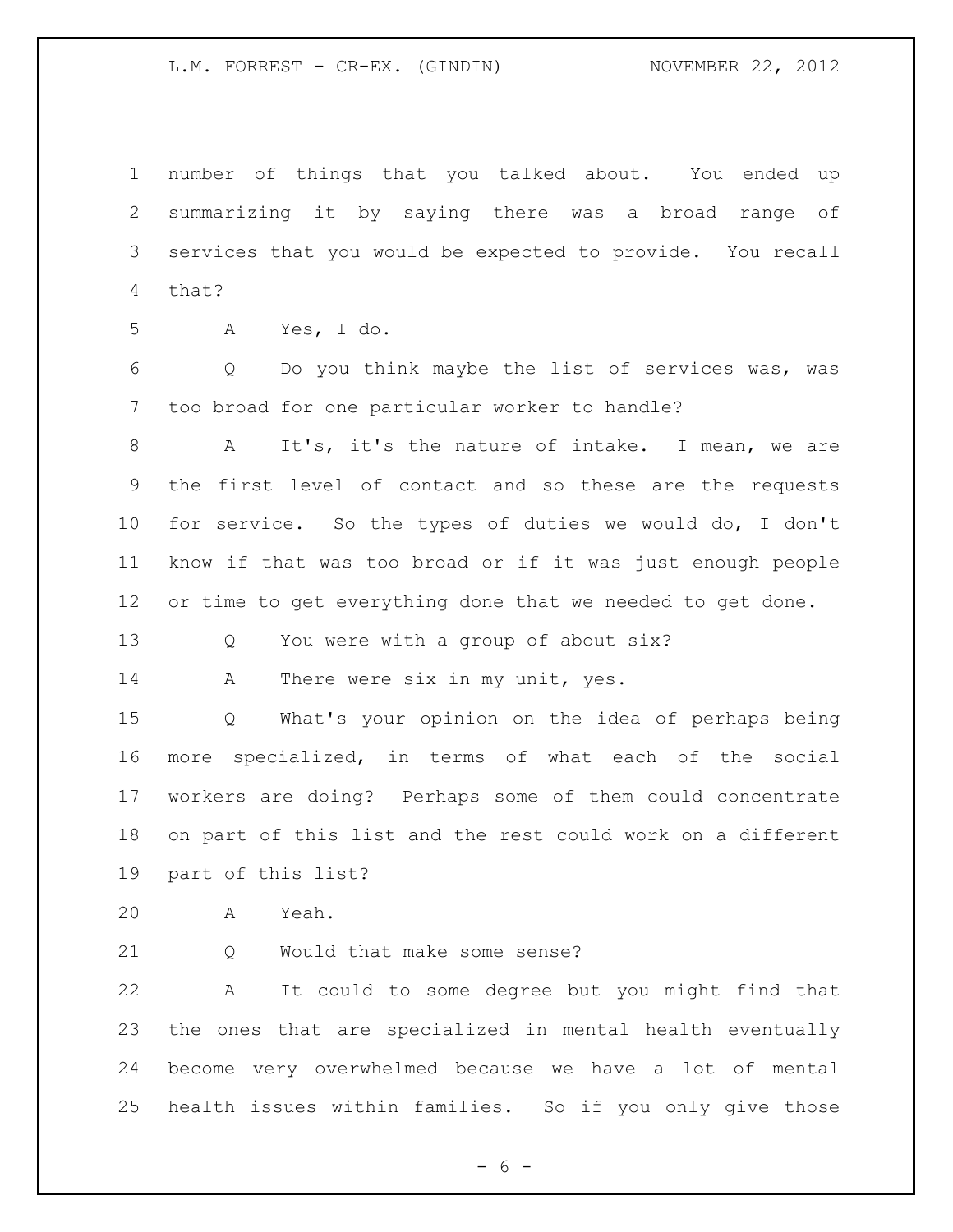| $\mathbf 1$    | particular referrals or cases to those specialized workers,       |
|----------------|-------------------------------------------------------------------|
| 2              | you're going to overwhelm them because many families that         |
| 3              | we deal with struggle with that kind of a challenge. So I         |
| $\overline{4}$ | think you need to be mindful of that, so                          |
| 5              | On the other hand, they would become<br>$Q \qquad \qquad$<br>more |
| 6              | specialized in a particular area?                                 |
| 7              | That's true, but then you need to make sure then<br>$\mathbf{A}$  |
| 8              | you have enough staff to cover off the demands that are           |
| 9              | going to be presented because there's going to be many.           |
| 10             | Now, when you, pardon me, started working on this<br>Q            |
| 11             | file, the typical way you start is to get the history --          |
| 12             | Um-hum.<br>Α                                                      |
| 13             | -- together and read it?<br>Q                                     |
| 14             | It's, it's a place that I start. I'm not going<br>Α               |
| 15             | to gather it all up probably in the first day but it's            |
| 16             | something that I will gather up during my, my involvement         |
| 17             | with the family, yes.                                             |
| 18             | We heard from Kathy Epps Peterson who told us all<br>Q            |
| 19             | about her involvement in the matter.                              |
| 20             | Um-hum.<br>А                                                      |
| 21             | And the things that she recorded. Did you ever<br>Q               |
| 22             | talk to her about her involvement?                                |
| 23             | I did not speak with her about her involvement,<br>A              |
| 24             | no.                                                               |
| 25             | you were familiar with it;<br>read the<br>you<br>But<br>Q         |

- 7 -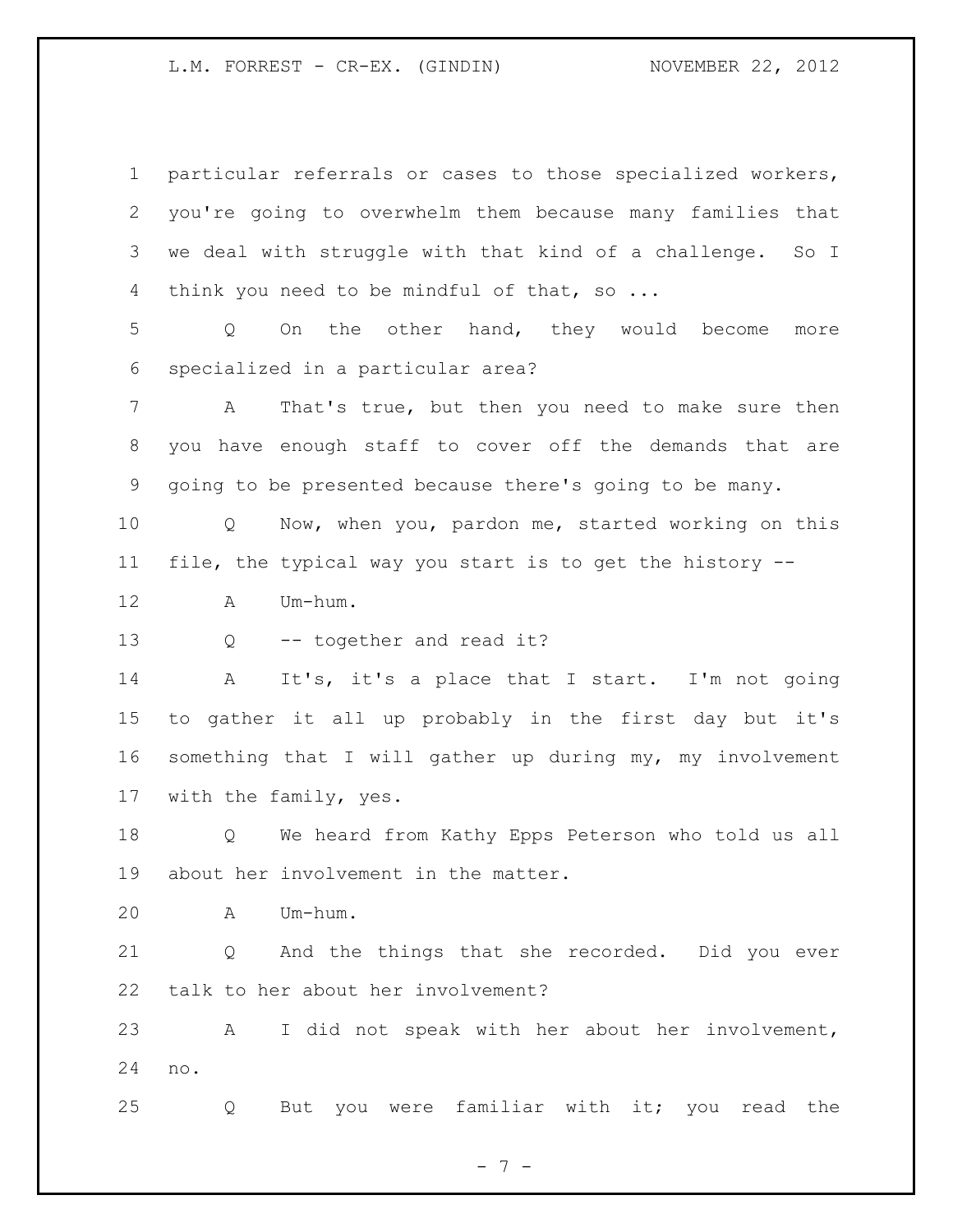material?

A I would have read the material.

 Q And according to her evidence, she had a meeting with Steve Sinclair and some of his family members back in July of 2001.

A Um-hum.

 Q And it would appear from everything I've seen that no one really spoke to Steve or saw Phoenix between that meeting with Kathryn Epps Peterson and the apprehension in June of '03 if we don't consider the hospital visit with --

A Um-hum. Yeah.

Q -- with Phoenix, correct?

 A Yes, but during that time that file was also closed.

Q Correct.

A So nobody --

Q But the fact remain --

 A -- would have seen her because that file was closed.

 Q Correct. And that's a problem with a file being closed, is that there's no involvement at that point, right?

 A CFS can't stay involved with families when their files are closed. They won't -- they can't monitor that.

- 8 -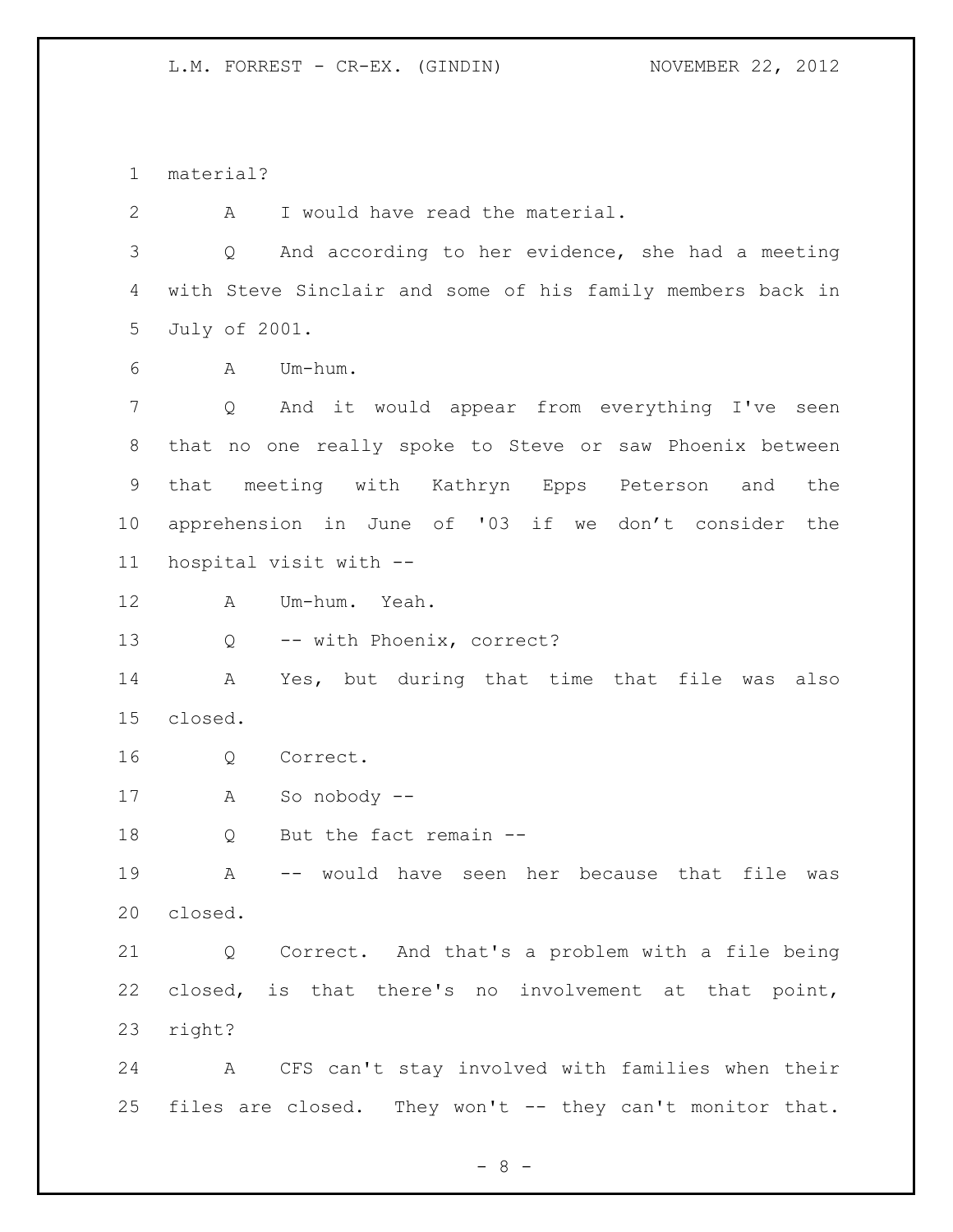If that's the case, then we may as well open a file with every family and keep it open forever just to make sure that nothing will happen. Is that what you're suggesting? Q Well, I'm suggesting that this decision to close a file is a very important one. A Yes, it is. Q And sometimes perhaps there should be a third category between open and closed, such as pending or on hold -- A Um-hum. Q -- so that at least someone monitors the situation? A But then there would be that expectation to be monitoring. Then we may as well keep the file open then. But we don't necessarily keep files open just to monitor. Q Um-hum. A You know, it has to be some sort of an activity occurring during that time. It's very invasive for families if you're just keeping a file open just in case. Q Which can sometimes be necessary? A If the file should, should stay open, then it should stay open. If it's deemed ready to be closed, then it's closed. Q Um-hum. A So ...

- 9 -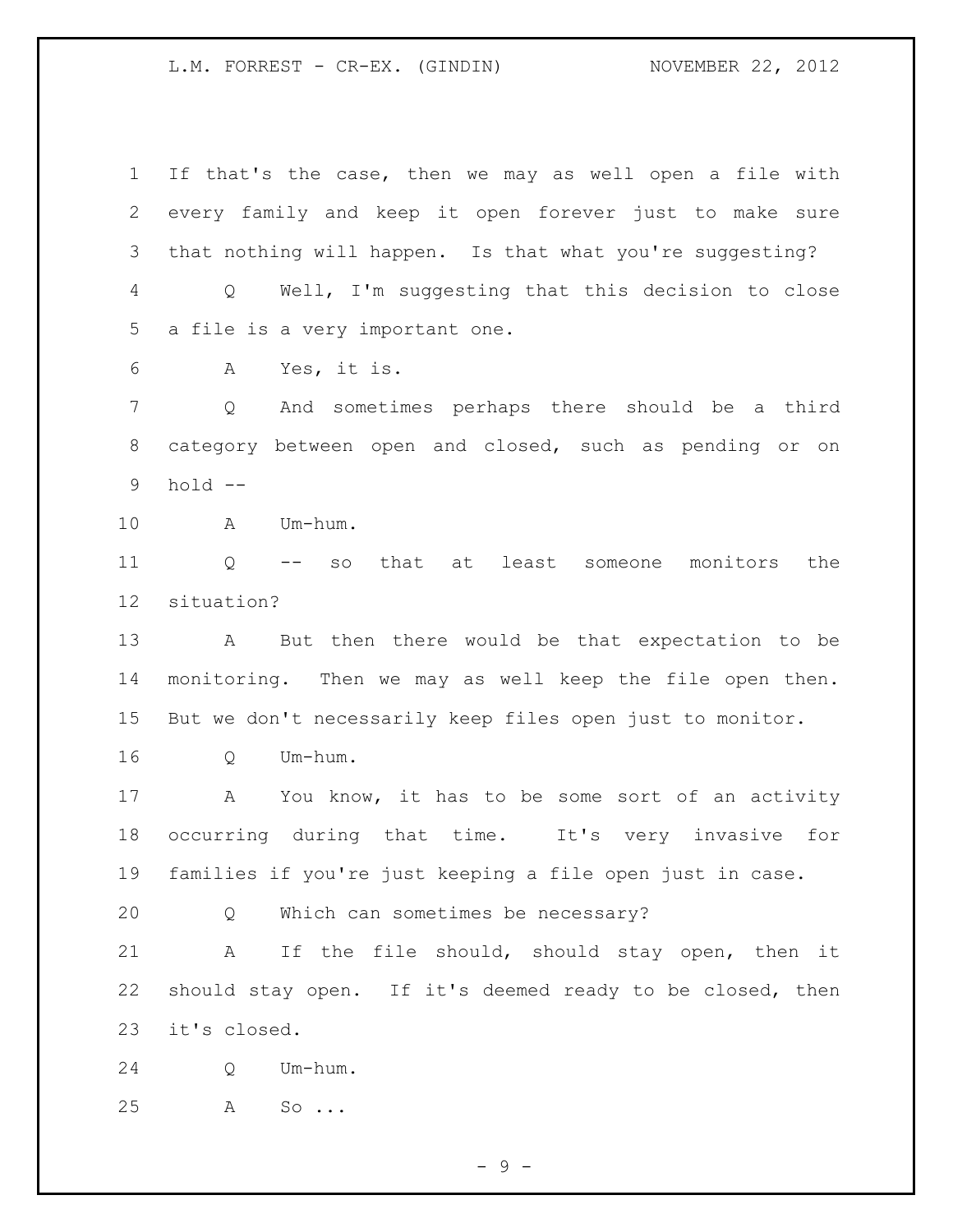Q But then we have that period of time between someone deciding to close a file -- A Um-hum. Q -- and the administrative act of closing it -- A Um-hum. Q -- which in this case was from November to 7 actually, to, to March of 2002. 8 A Um-hum, yeah. Q A long period of time where someone said, let's close the file. 11 A Um-hum. Q Yet it wasn't officially closed -- A Um-hum. Q -- for a long period of time, right? But the fact remains that according to the evidence no one would have seen Phoenix or Steve between July of '01, the meeting with Kathryn Epps -- 18 A Um-hum. Q -- and June '03 when the child was apprehended, at least a social worker wouldn't have, from the evidence 21 that I can see. 22 A And what would that mean for you, then? Q I'm just pointing out the fact that there was a long period of time that went by. Whatever that means, that will be for someone else to determine.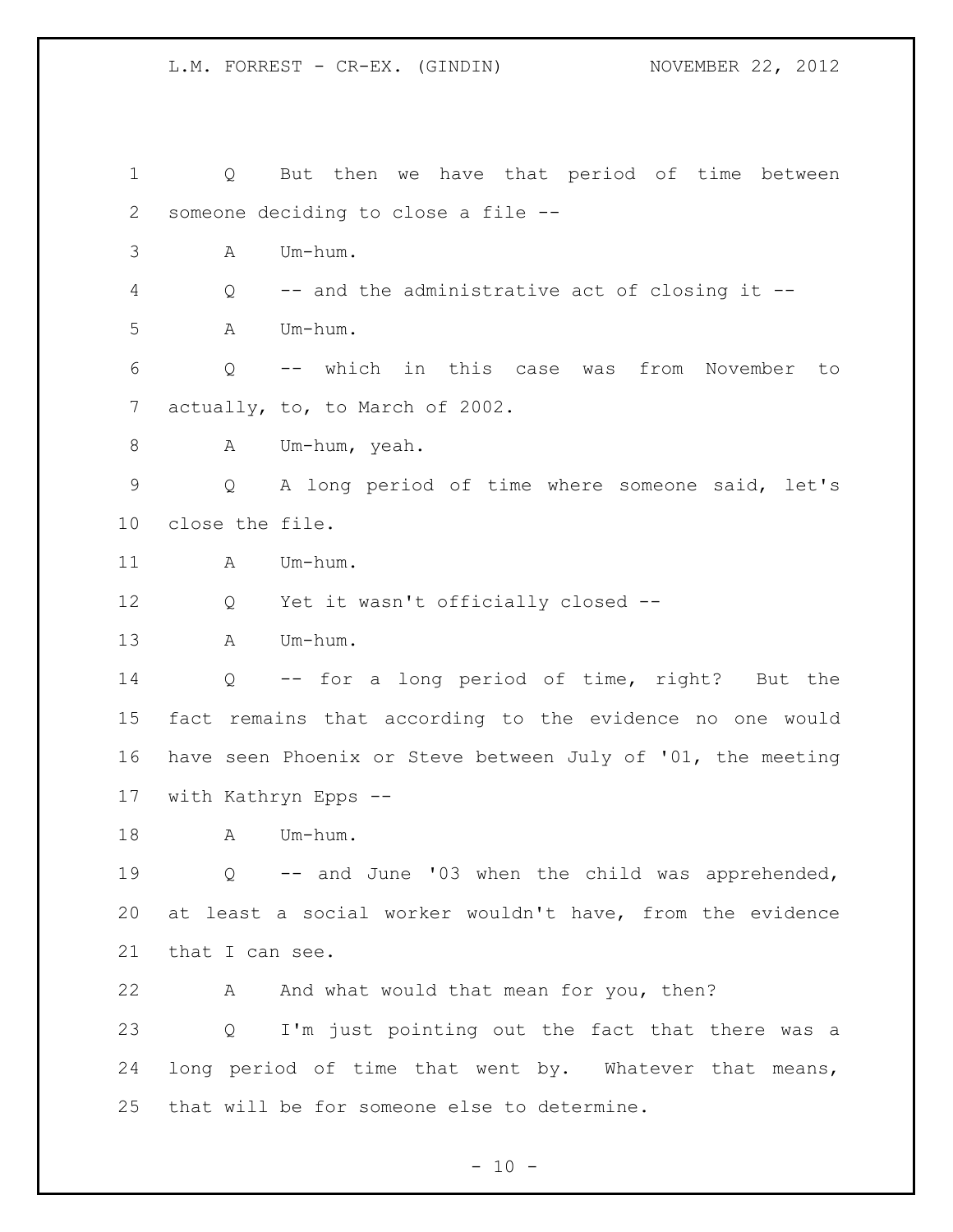A Yeah.

Q But that's a fact.

A Yeah.

Q Correct?

 A And I guess at the time of closing, Steven was feeling that he didn't want services --

Q Well --

 A -- there was no indication at that time from the worker that that was necessary. Again, you would probably have to speak to somebody else about that dilemma of the file being closed and not closed administratively. That would not be something that I could talk to really. That's not what I can do.

 Q Yesterday we ended up actually discussing what happens when close -- when files are closed.

A Um-hum.

Q Commissioner asked you some questions about that.

18 A Um-hum.

 Q When a file is closed, there's no work done in it?

21 A That's correct.

Q Correct?

A Yes.

 Q When a file is still open, someone keeps track of things and --

 $- 11 -$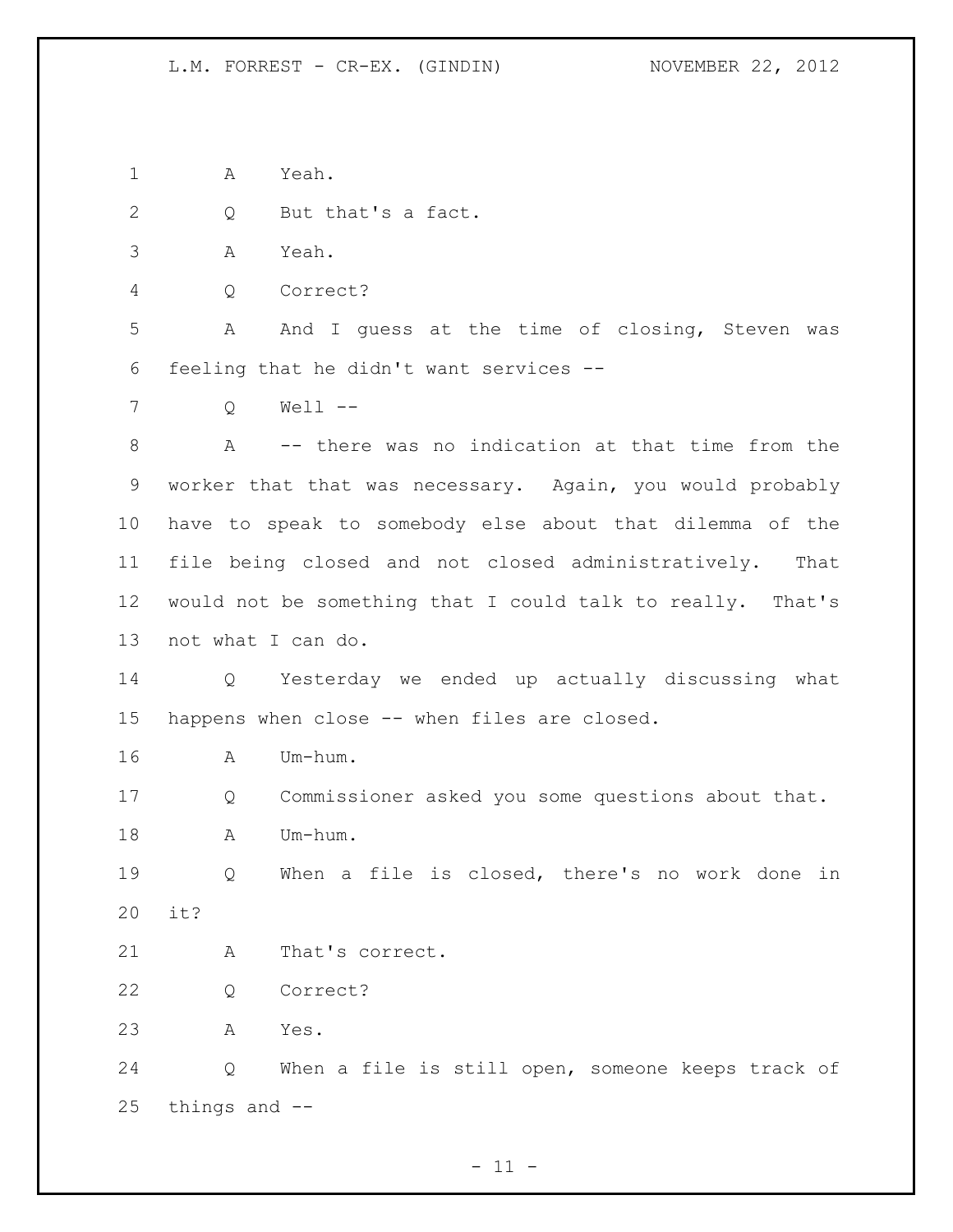1 A Um-hum. Q -- continues to work on it? A Um-hum. Q Right? So when you see a notation that file is closed March of '02 -- A Um-hum. Q -- that can be somewhat misleading if the file was put aside to be closed but actually wasn't for three or four months, right? A Well, I mean, the work, in and of itself, is done as of that date so that's, that's what that date reflects. Q As is a date someone decides it should be closed? A Yes. Q Which in this case, according to the evidence, was October. A Um-hum. Q Of 2001. 18 A Um-hum. Q Even though it actually wasn't closed for many months later. A Um-hum. Q Now, February the 28th, '03, that's when you -- around that time, at least, that's when you become involved, when you find out about Phoenix being in the hospital with respect to the foreign object in her nose,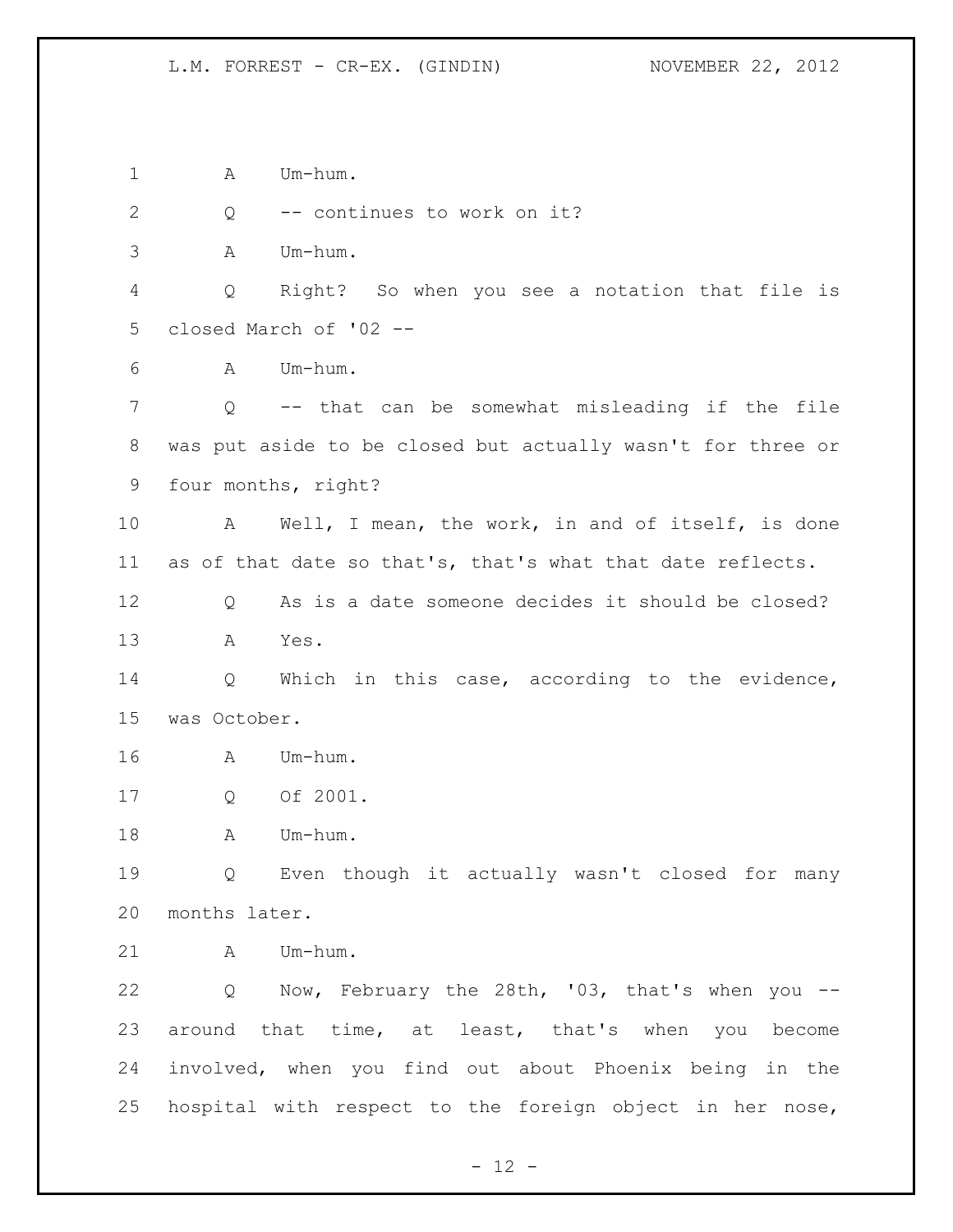correct?

 A Yes, that's correct. Q Now, I take it you would want to know who had brought her into the hospital? A That was why I called, to get that information, yes. Q And -- 8 A And that's why I asked Steven who brought her to the hospital, yes. Q You didn't get, you didn't get the information from Steven? A I did not. 13 Q Did you contact the doctor? 14 A I did not contact the doctor. They sent the same information in a letter, so -- Q A letter -- A -- even though I'd asked about the name of the person in my telephone message to them. Q The letter closed by saying, if you have any questions, please call me? A Um-hum. Yes. 22 Q Remember that? 23 A And I did not call the doctor; you're correct. Q Okay. Did that strike you as odd, that someone would bring a child into a hospital and they wouldn't have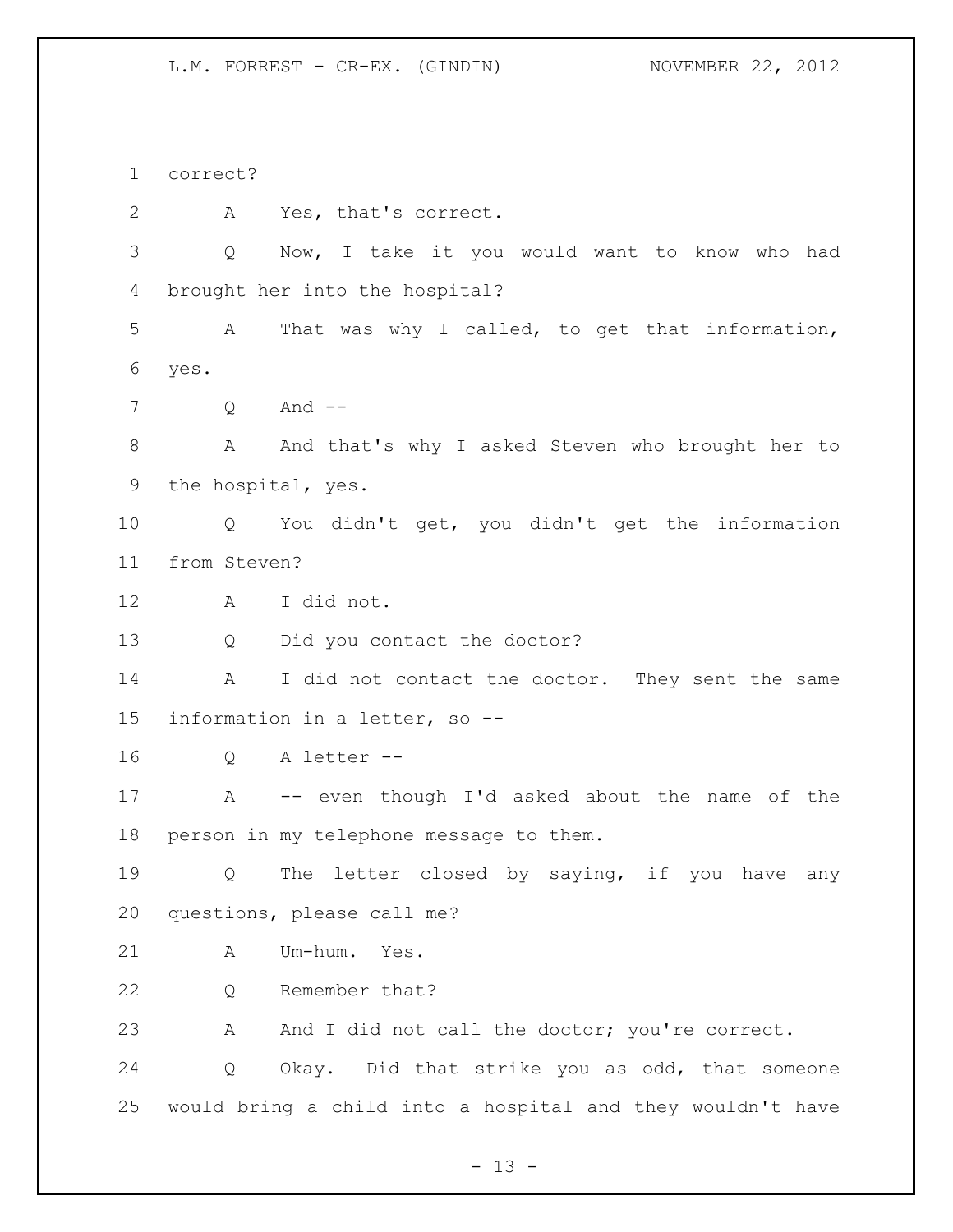the name of that person somewhere on their file? A It is odd, but I don't know what or who recorded that information at the hospital. You would have to ask them that. Q Do you know anybody from your office who went down to the hospital to look at the records to see if somewhere somehow it might have been recorded? A I, I didn't, and I don't know if anybody did. Q Now, that first time that you met with Steve, you described him as being in a foul mood, right? And I think we've heard evidence, and may have come from you as well, that nobody is really happy to see you guys show up at their house? 14 A Um-hum. That's correct. Q That's pretty typical and standard? A Yes, it is. Q And that's just an unfortunate byproduct of the kind of work that you do sometimes? A And because of the perception that is about us and our service, yes. Q And there is that perception out there that they'd rather not see you and that -- A Yes. Q -- kind of thing? Strikes me that that is something that has to be improved somehow; would you agree?

 $- 14 -$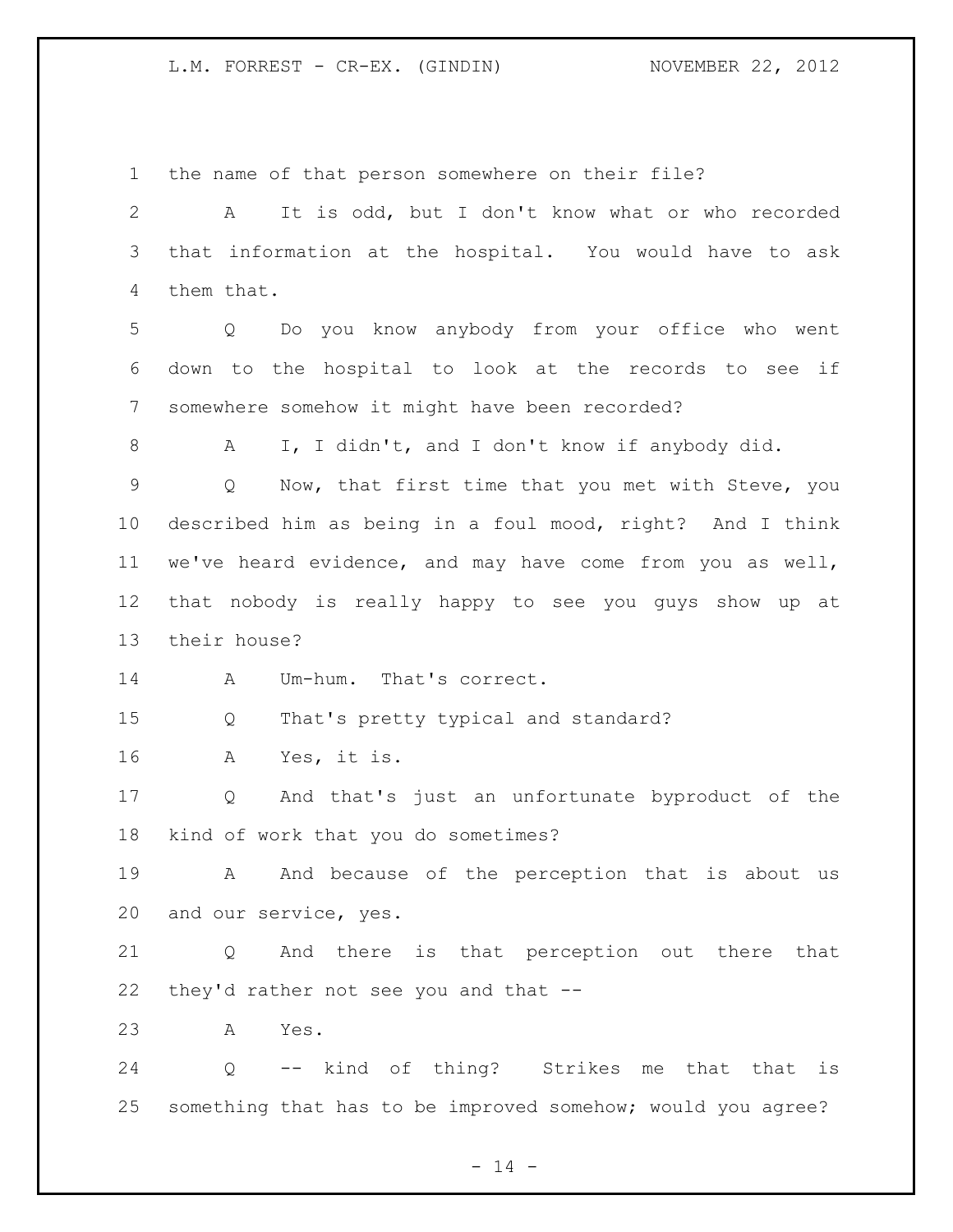A I would agree, yes. It would be much more helpful if people were aware of what CFS workers actually did do in the course of the work with their families as opposed to what they think we do. Q That would -- A It would be much more helpful. Q That would make your job a little easier? A It would make working with these families more effective. Q Um-hum. A Yes. Q So you'll agree that there's this general distrust out there? A Yes, there. Q And probably even more so by individuals who themselves have been put in care and have gone through some difficult things? A Yes. Q Right? That particular meeting, when you said he was in a foul mood, I think you noted that he was sober at that time? A Yes. Q You then told us about the efforts that you made, your field trip. A Um-hum.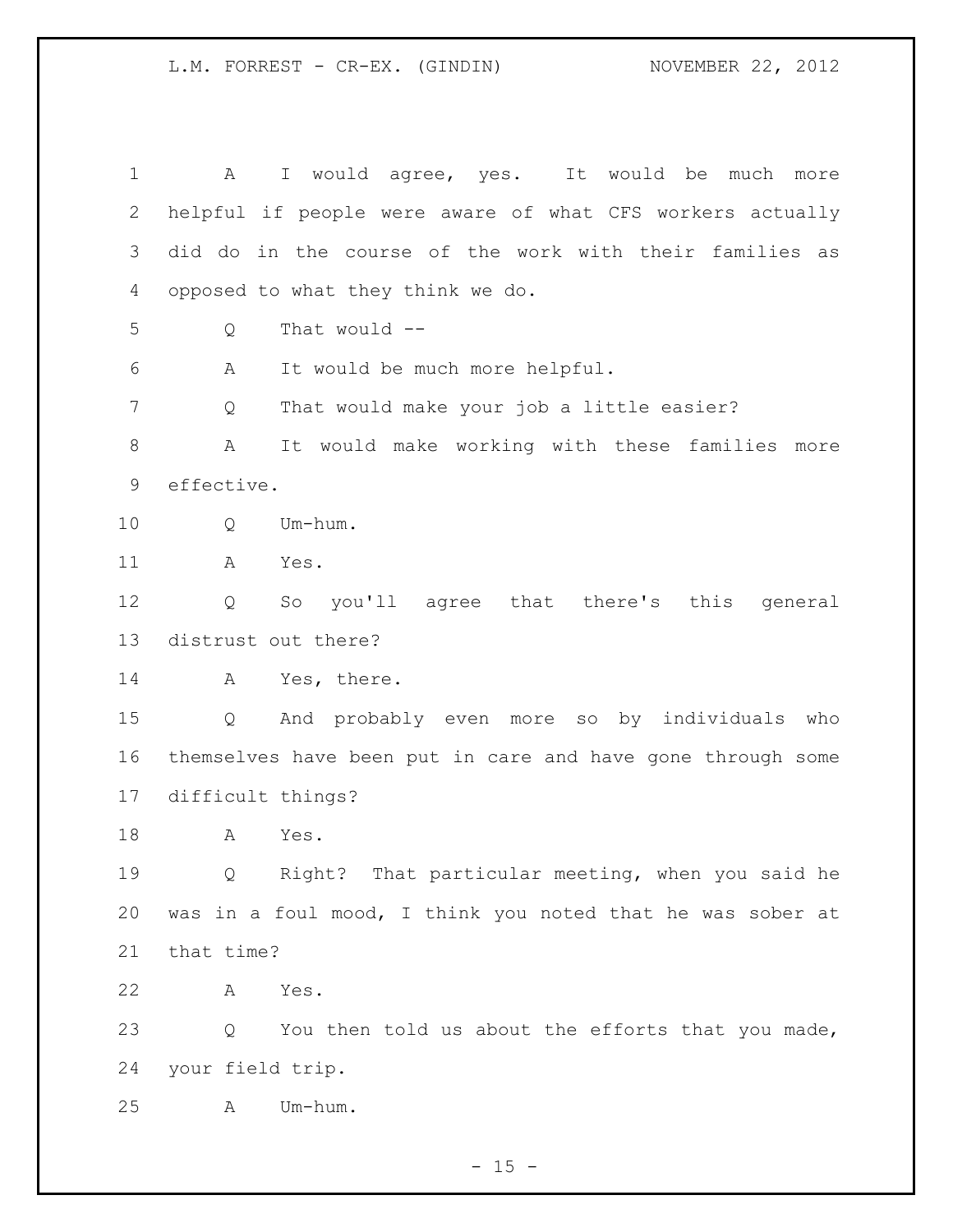| 1  | Q         | I think you went, obviously on February 28th you          |
|----|-----------|-----------------------------------------------------------|
| 2  |           | were there. Phoenix was not?                              |
| 3  | A         | That's correct.                                           |
| 4  | Q         | Right?                                                    |
| 5  | Α         | Yes.                                                      |
| 6  | Q         | You then went a number of times in, a couple of           |
| 7  |           | times in March, once in April and a couple times in May?  |
| 8  | Α         | Um-hum.                                                   |
| 9  | Q         | And essentially, no one answered the door is what         |
| 10 | happened? |                                                           |
| 11 | A         | That's correct, yes.                                      |
| 12 | Q         | Would you have gone in the daytime?                       |
| 13 | Α         | I would have gone in the daytime, yes.                    |
| 14 | Q         | Yeah.                                                     |
| 15 | Α         | Or various -- I don't have a set time, but I              |
| 16 |           | would have gone probably various times throughout the day |
| 17 |           | so I don't have any --                                    |
| 18 | Q         | Some time during your normal daytime<br>working           |
| 19 | hours?    |                                                           |
| 20 | A         | Um-hum. Yes.                                              |
| 21 | Q         | Did you ever think of going there in the evening?         |
| 22 | A         | I did not, no.                                            |
| 23 | Q         | Are you saying -- I know you didn't do it.                |
| 24 | A         | Um-hum.                                                   |
| 25 | Q         | I'm asking whether you considered it or anyone            |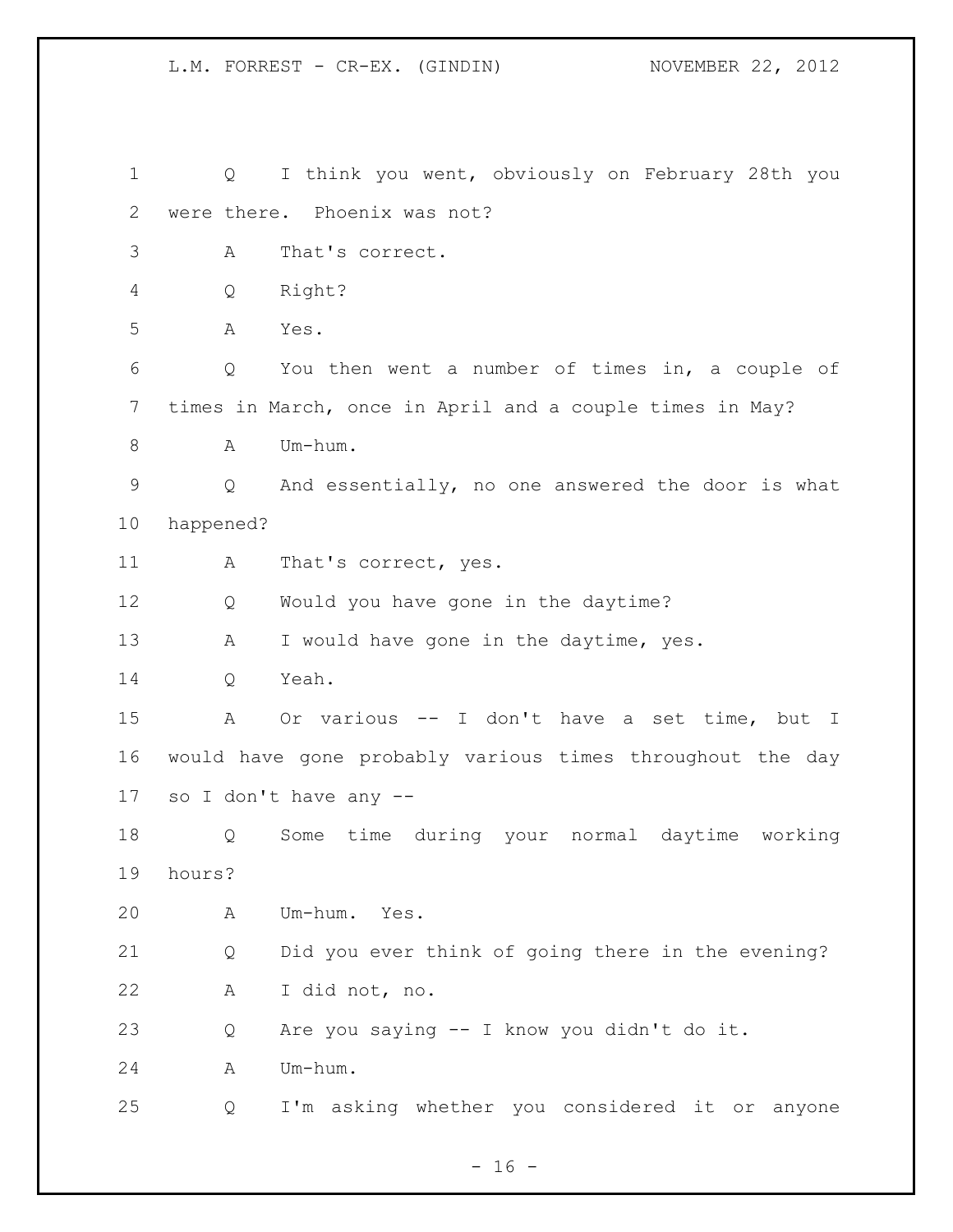considered maybe making a visit in the evening? 2 A I don't recall that. Q Now we've -- A I'd left, I'd left cards in the door. He knew I was trying to contact him. So it's not like he wouldn't have known I was there or attempting to contact him. Q Right. A Oftentimes if I've left a card people will contact me and ask me why I'm coming to the door. So I mean, it's not that he didn't know I was coming and trying to still make contact with him. Q But you also knew that his opinion -- A Yes. Q -- of what you had to do was to -- wasn't a terrific one? A Yes. Q And there was some distrust there because of his own experiences. So it was a factor that maybe you weren't called back? A Um-hum. Q But at the same time, no one went there in the evening or the weekend to see if they could find him there? A Not during that time, yes. Q Yeah. Or to see if maybe you could see Phoenix --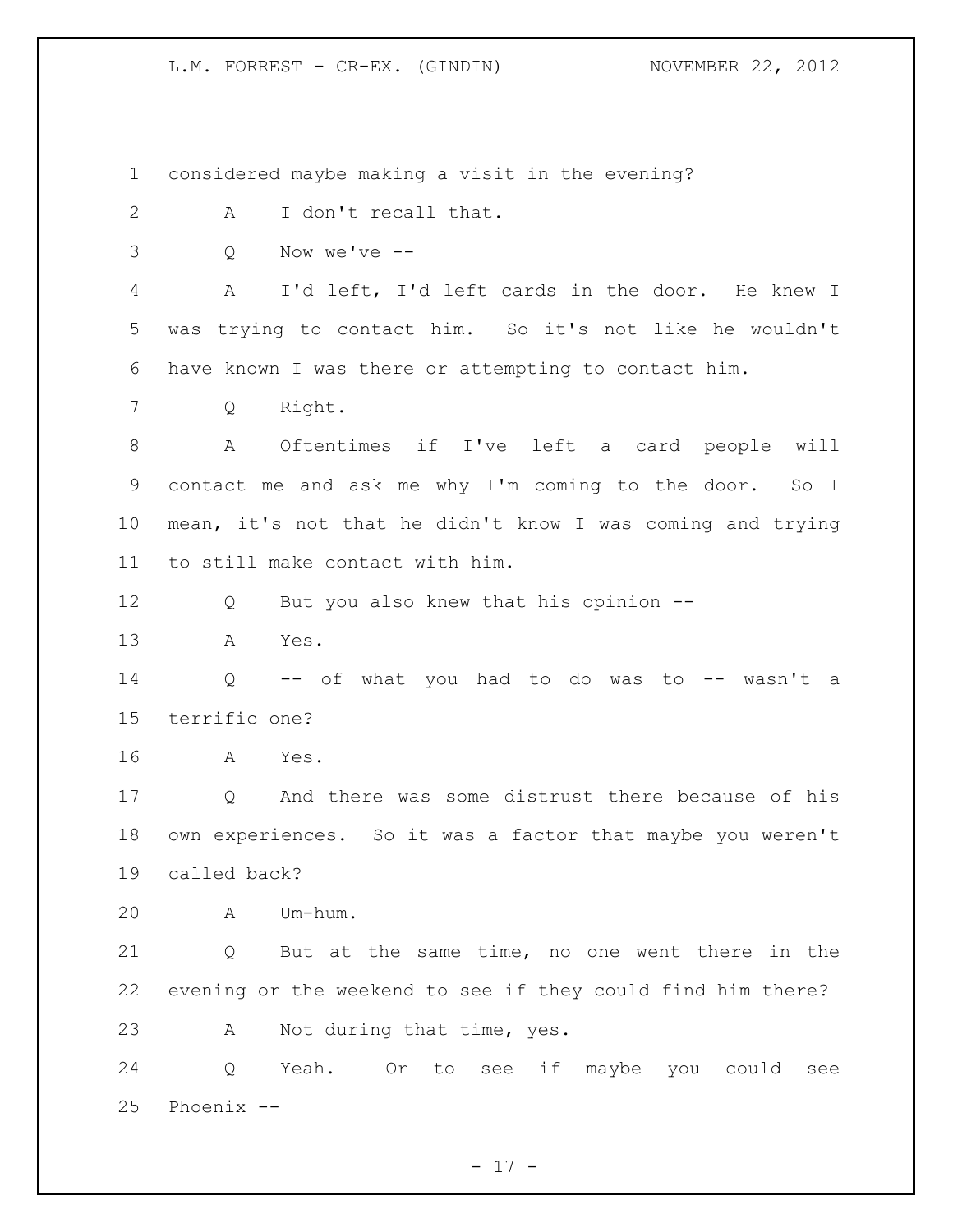1 A Um-hum.

Q -- right? Nobody did that?

A No.

 Q Now, we've heard some evidence as well from the material that there was information on the file with a, with a list of contacts --

A Um-hum.

 Q -- you recall that? And that included members of Steve's family?

A Um-hum.

 Q And it also had Kim Edwards' address on there, right?

A Um-hum.

 Q You made no attempts to contact any of these people, and I think your answer was that, well, we didn't want to be intrusive and you wanted to somehow build up some trust with Steve and deal with him directly if you could --

A Um-hum.

 Q -- correct? But you knew already that he wasn't that interested in calling you or communicating with you, right?

 A Well, yes. I mean, that was suggested in the history, but that doesn't mean that I can't still keep trying to do that.

 $- 18 -$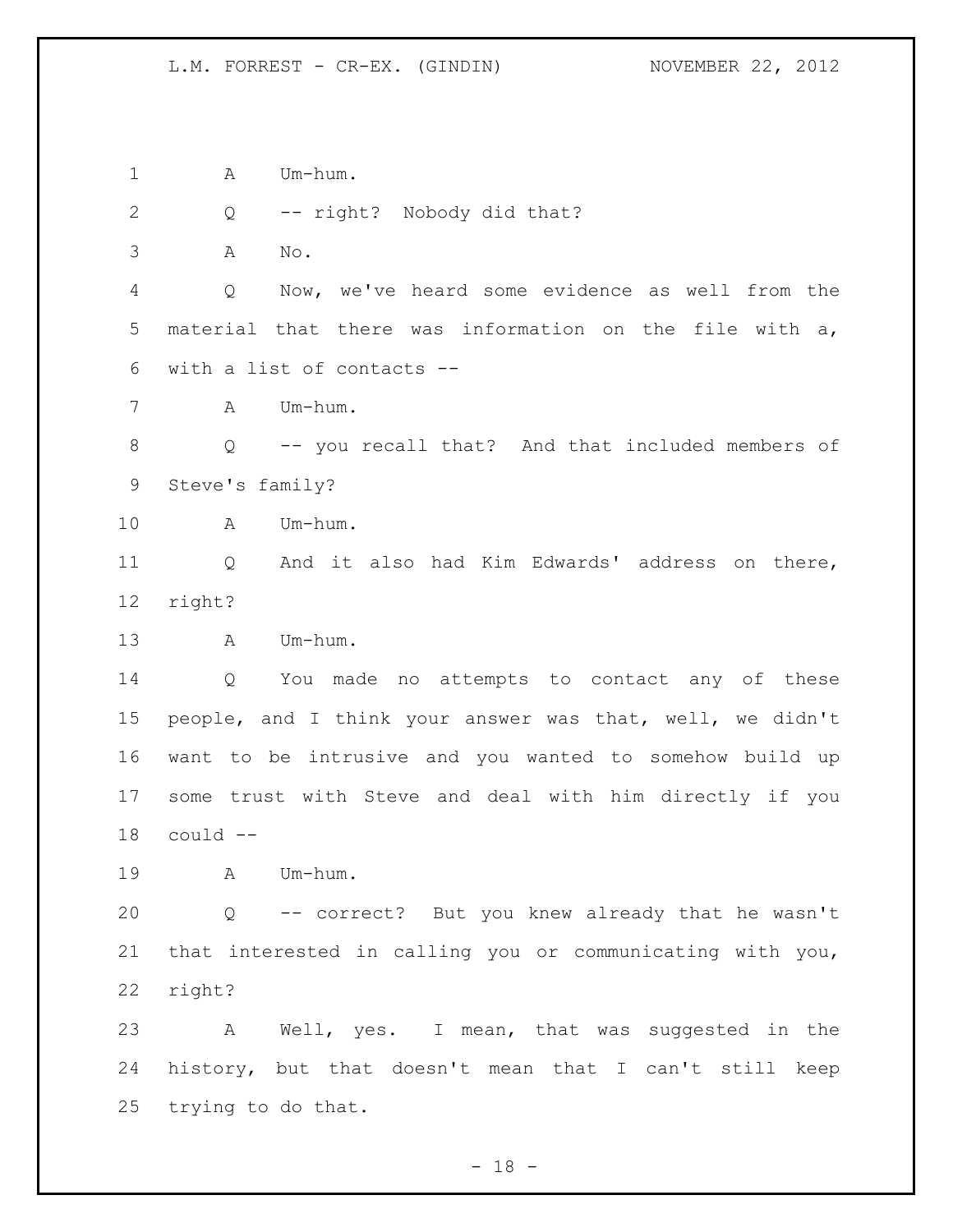Q That's right.

2 A So I could take a chance. It's, it's, it's a chance, it's a decision to make as to whether or not invading somebody's privacy and calling family that may or may not give me the information, whether that will impact on my ability to work with this person, you know. And, and would have that increased my chances of seeing him of Phoenix? I don't know. I don't know that answer. I don't know if you know that answer. 10 Q I suggest it was worth a try? A It could have been. And, and that could be something that I could have said, yeah, you know, I should have maybe done some other things in that regard. I'm not going to say I did everything absolutely wonderfully in

this regard.

Q So --

A Obviously you're pointing out that I haven't.

18 Q Now, I think when you were asked that a few times by Commission counsel, you, you didn't like the idea of sort of phoning these people and making demands?

21 A I don't. I, I do not think that that's a respectful way to work with people, and it doesn't actually work very well to, to do that, in my experience.

 Q What about calling them in a gentle way and not necessarily making demands but simply inquiring if they've

 $- 19 -$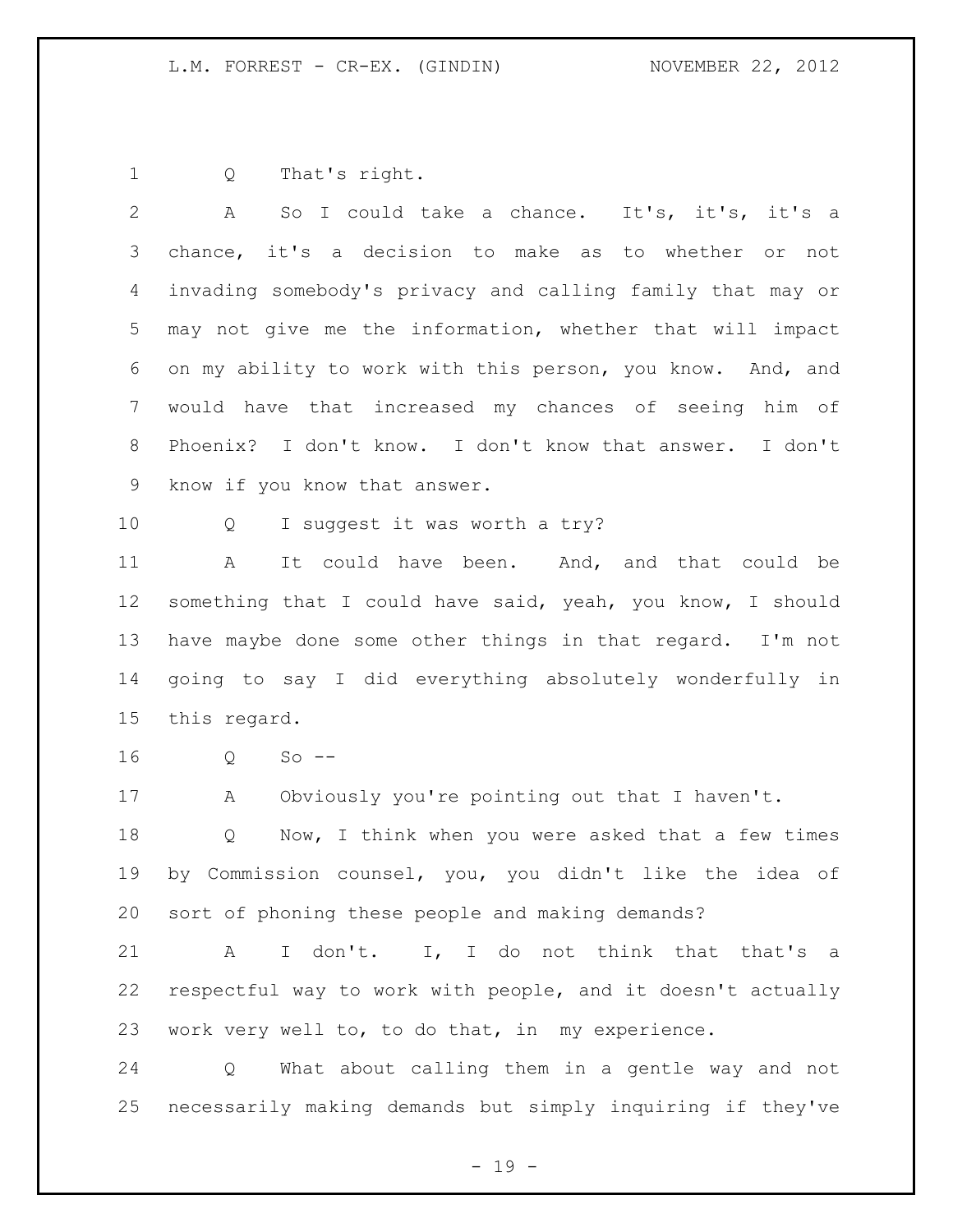seen Steve, if they could give you some information, if 2 maybe you could have a meeting? It's ... 3 A Again, you could try that -- Q Yeah. A -- you're right, and I don't know what would happen and I, and I don't. It's, it's easy to say that now, after all of this -- Q Yeah. A -- knowing what we know, what could be done and what could not have been done. Q Right. 12 A And I agree, we always look at that in these kinds of circumstances. Q And these concerns that you had about what people might think or trust that could develop with him, they're all trumped by the best interest of Phoenix, clearly, right? 18 A Not necessarily. It's -- Q No. A -- just I have to find a way to, to get involved with this family, and obviously you're suggesting I could have done more. It has been suggested I could have done more with the reports. I probably could have done a few other things. I didn't at that time. I also don't know what else was going on for me at that time with other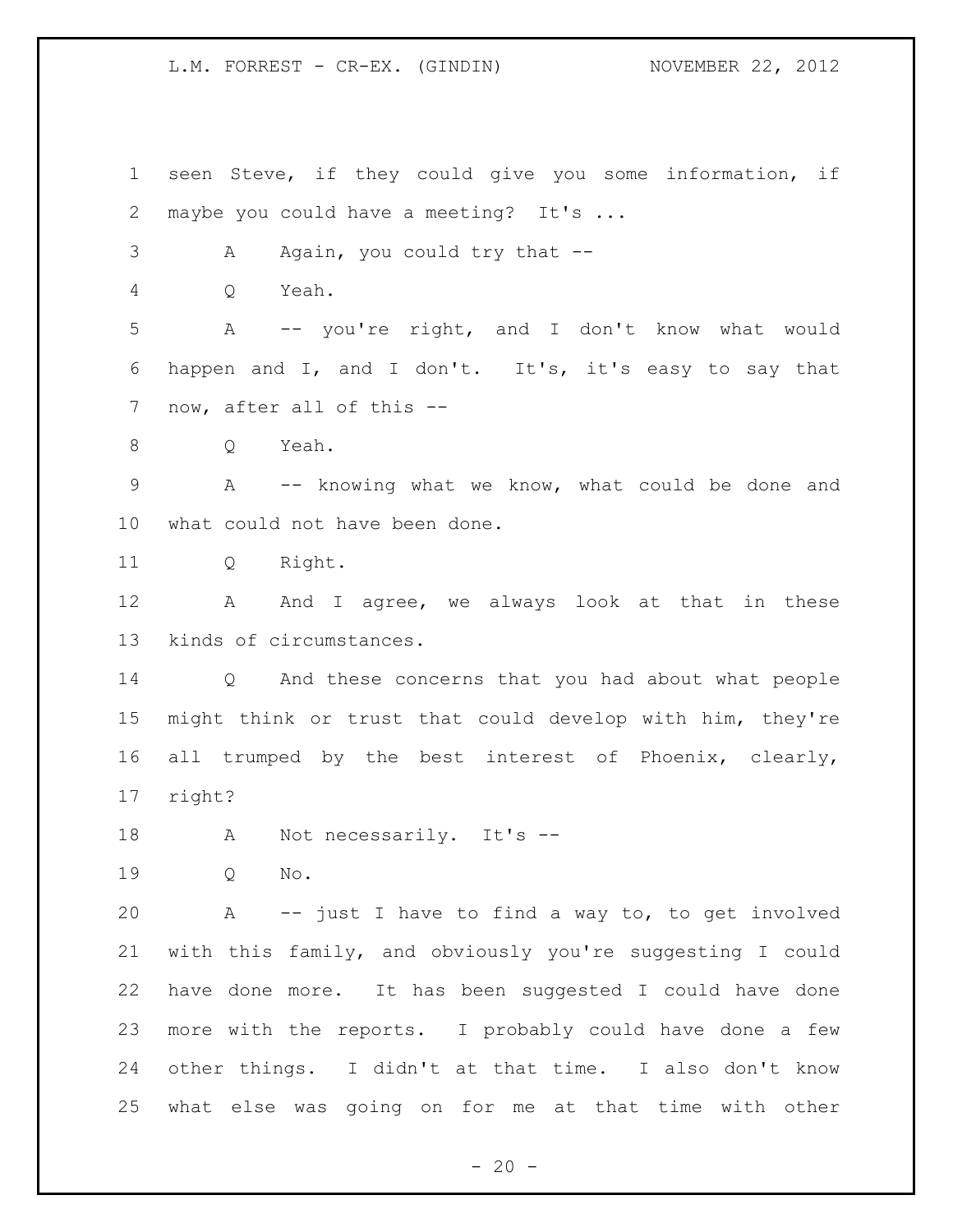families. So based on the presenting information, lack of other information suggesting that the care of this child was being compromised, you know, those were some of the decisions that were made at that time. Q Okay. I'm not suggesting for a minute that you did lots of things wrong. A Um-hum. Q We all could have done some things better likely. But in this particular instance -- A Um-hum. Q -- whatever you were thinking for whatever reasons, there were no attempts made to connect with members of Steve's family? A There weren't. Q We had Kim's address on the file. Anyone go there to the house and see if maybe she could help you with some information? A I did not. Q No. Did you ask anybody else to try? A No, I didn't. I also had no information to support that Phoenix wasn't being cared for. If it's, if there's -- he told me that she was being looked after. So between him or his private care arrangements, she was being cared for. Q But you -- it was important to make a number of

 $- 21 -$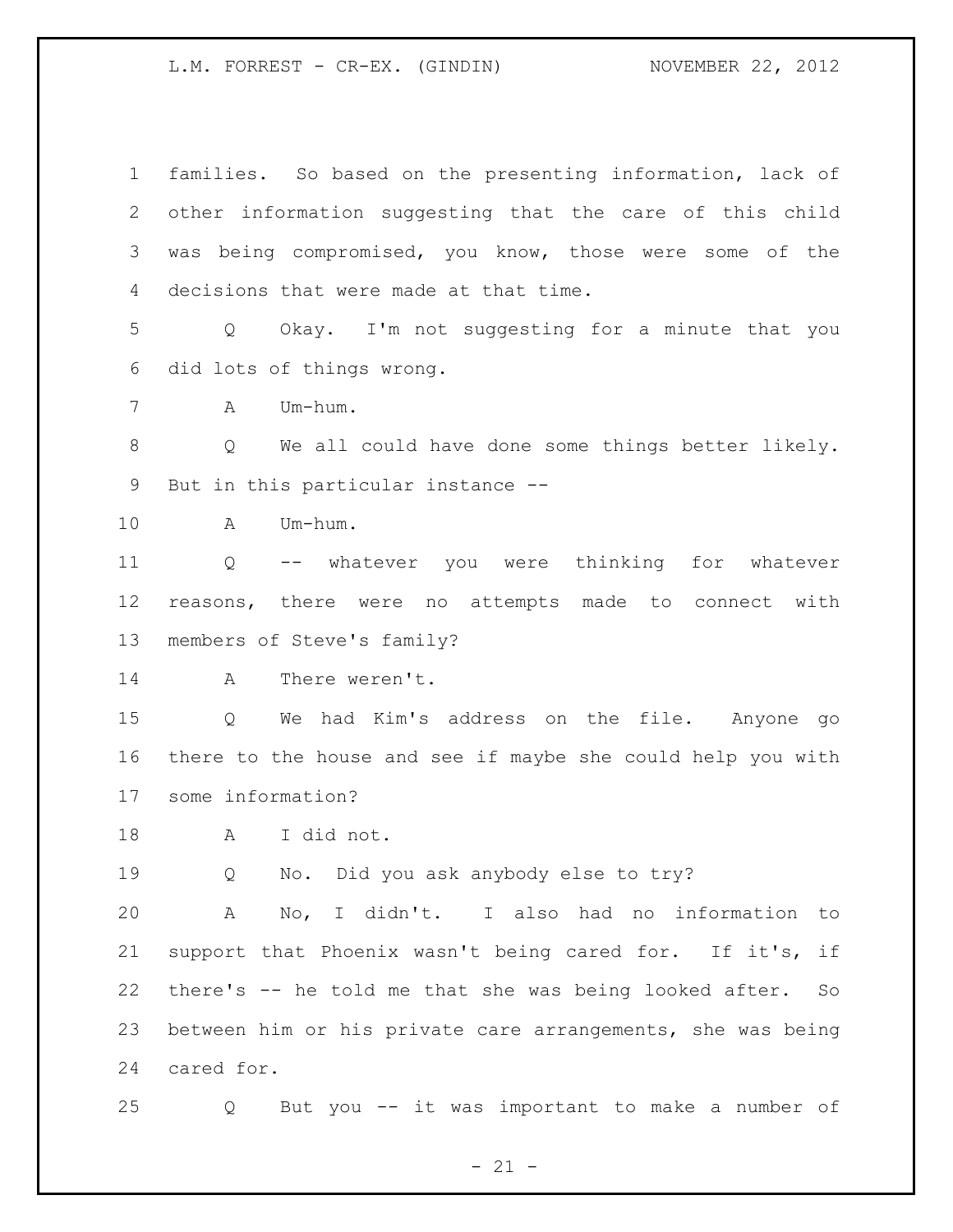field trips to try to, to try to find out more things?

 A Because I still, because I still didn't know enough what was going on, and I did have concerns about not having enough information. I didn't feel I could just close off a file or my involvement without getting a better sense of what was happening with this family. So yes, I hung onto it longer than what -- I don't know -- I hung onto it for as long as I did trying to see him and in the hopes and belief that I would see him and find out what was happening and assess the situation. Q I'm not suggesting you shouldn't have made those efforts. A Um-hum. Q I'm suggesting that there were a few other efforts, along with that, that might have been done. 16 A They might have been done, yes. Q You obviously sought, found it necessary to make these field trips on five or six occasions, but -- A Um-hum. Q -- no one went to Kim's address. A Yeah. Q No one contacted his sisters. A And perhaps my reality at that time was if those were the times that only I could go out and attend to this. I don't know if my time was more free to try and make

 $- 22 -$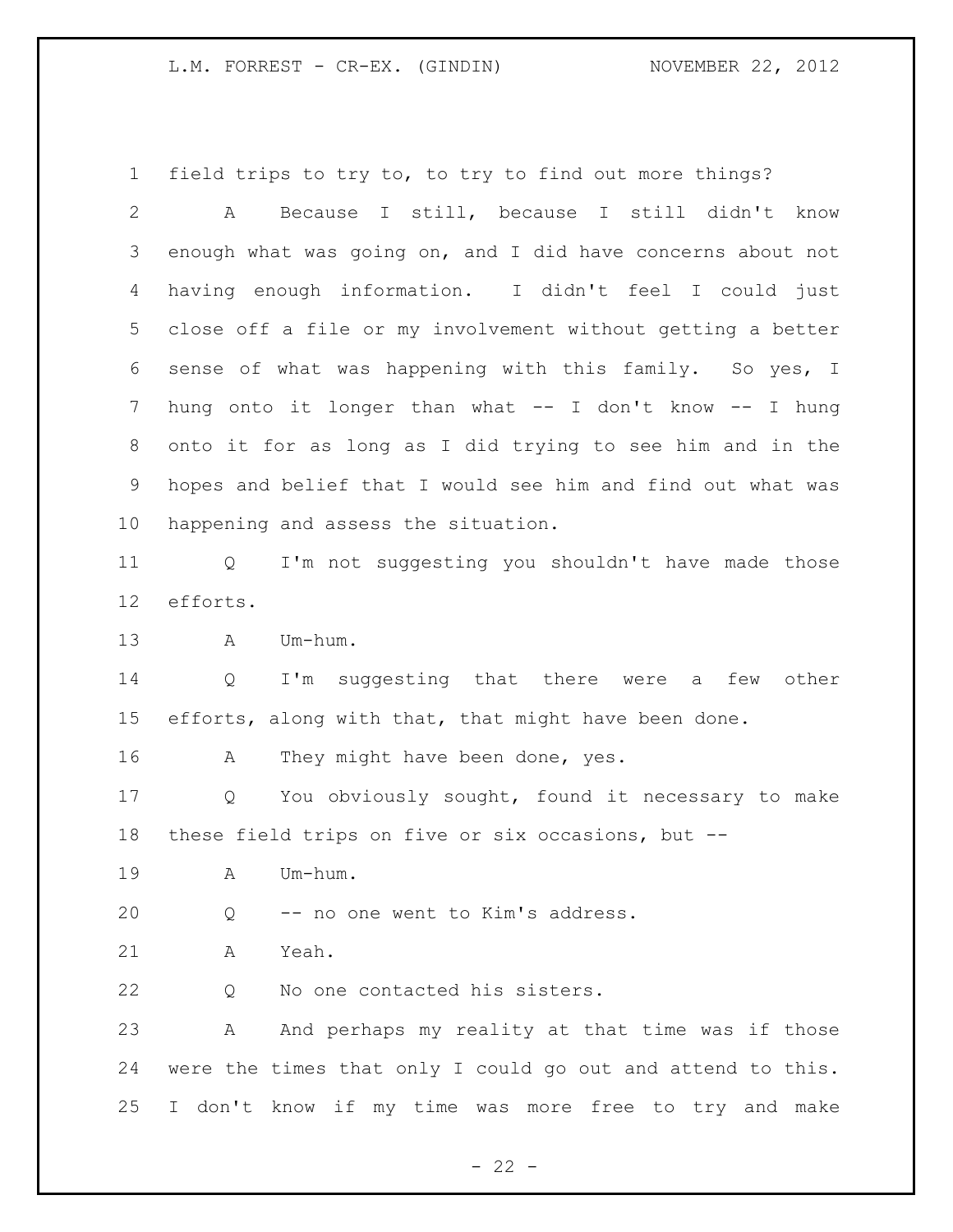contact with other people either, if I was doing other work on other families. So to suggest that I didn't take the time to make the effort, perhaps that was the most amount I could do with that case. And if I didn't have more time to be start looking for other people that if I did or did not know that they were involved --

Q Um-hum.

 A -- then that may have been maybe why I wasn't considering that at that time either.

 Q But a phone call doesn't take that much time? A It might in my day, actually; so I mean, you're right, it may not, it may.

 Q You talked about the apprehension of Phoenix in June and difficulties that you face as social workers when, on the one hand, you have to apprehend, on the other hand you have to deal with the parents and explain what you've done and try to work with them, correct?

A Yes. Um-hum.

 Q You think it might be a better idea if, if the same social worker that wasn't involved with one part of that, in other words, different workers --

A Um-hum.

Q -- handled those different aspects --

A Yeah.

Q -- to avoid this type of difficulty or conflict?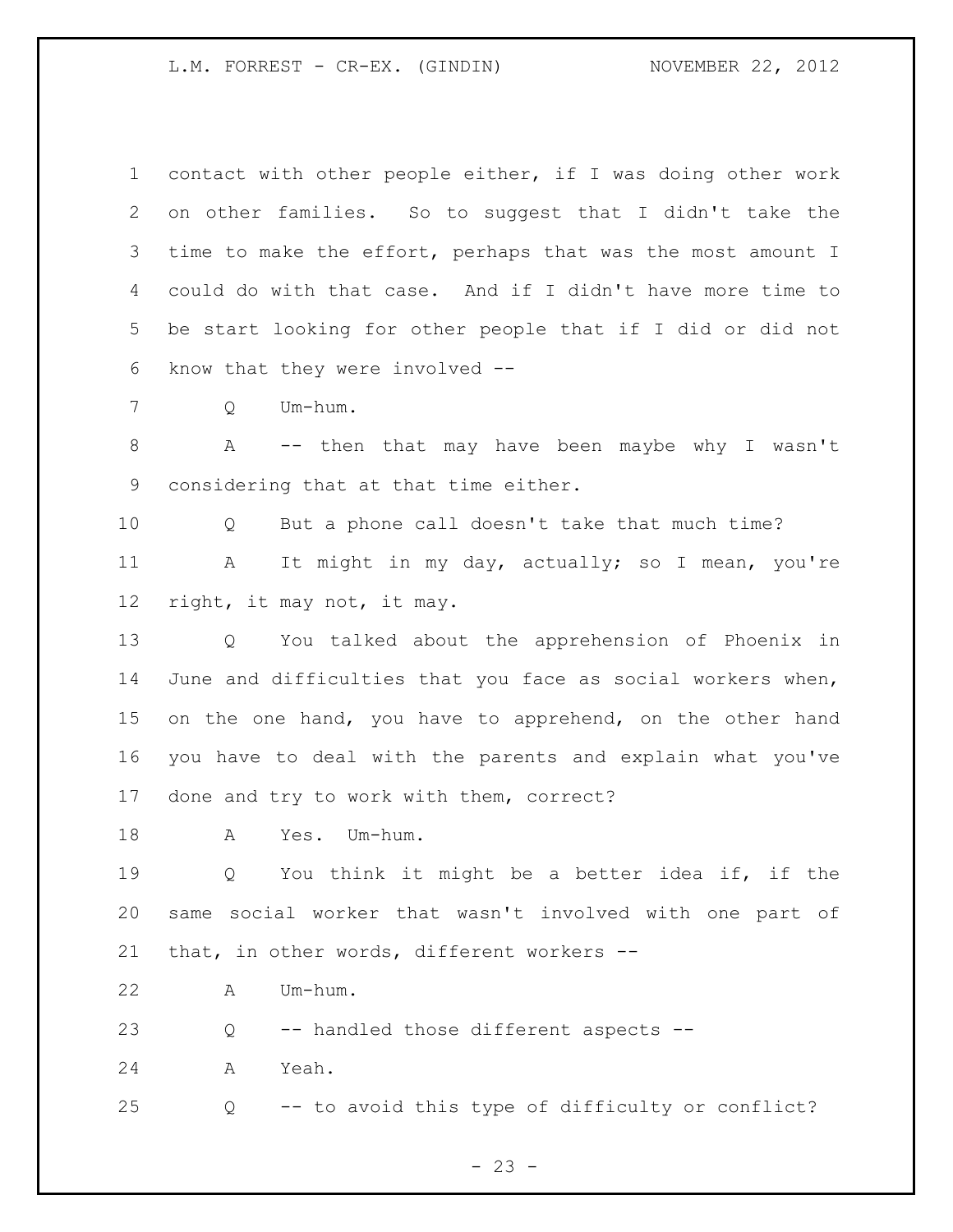A Well, I wasn't the worker that was directly involved in the apprehension but I am a CFS worker so depending on how the family is responding to the agency, I don't know whether that would make a difference, because the family is angry that the child has been brought into care. I don't know if it matters if it's a different worker that takes on the task of actually discussing that apprehension with them, which is what the case would have been on this one. What matters is how you approach the family and work with them on this, so I don't know if it would make a difference or not, to be honest.

 Q At one point you indicated in your summaries that we talked about earlier that, you concluded that there were not appropriate care-givers who could look after the child. 15 I saw that in one of -- in, in your report. You recall making that observation in your final ...

A In my assessment?

 Q One of your final assessments, I'm trying to find the exact page, but I --

A Um-hum.

Q -- recall that from your evidence, that --

A Okay.

23 Q -- one of the concerns later on --

A Yeah.

Q -- when it was changed to a higher risk, was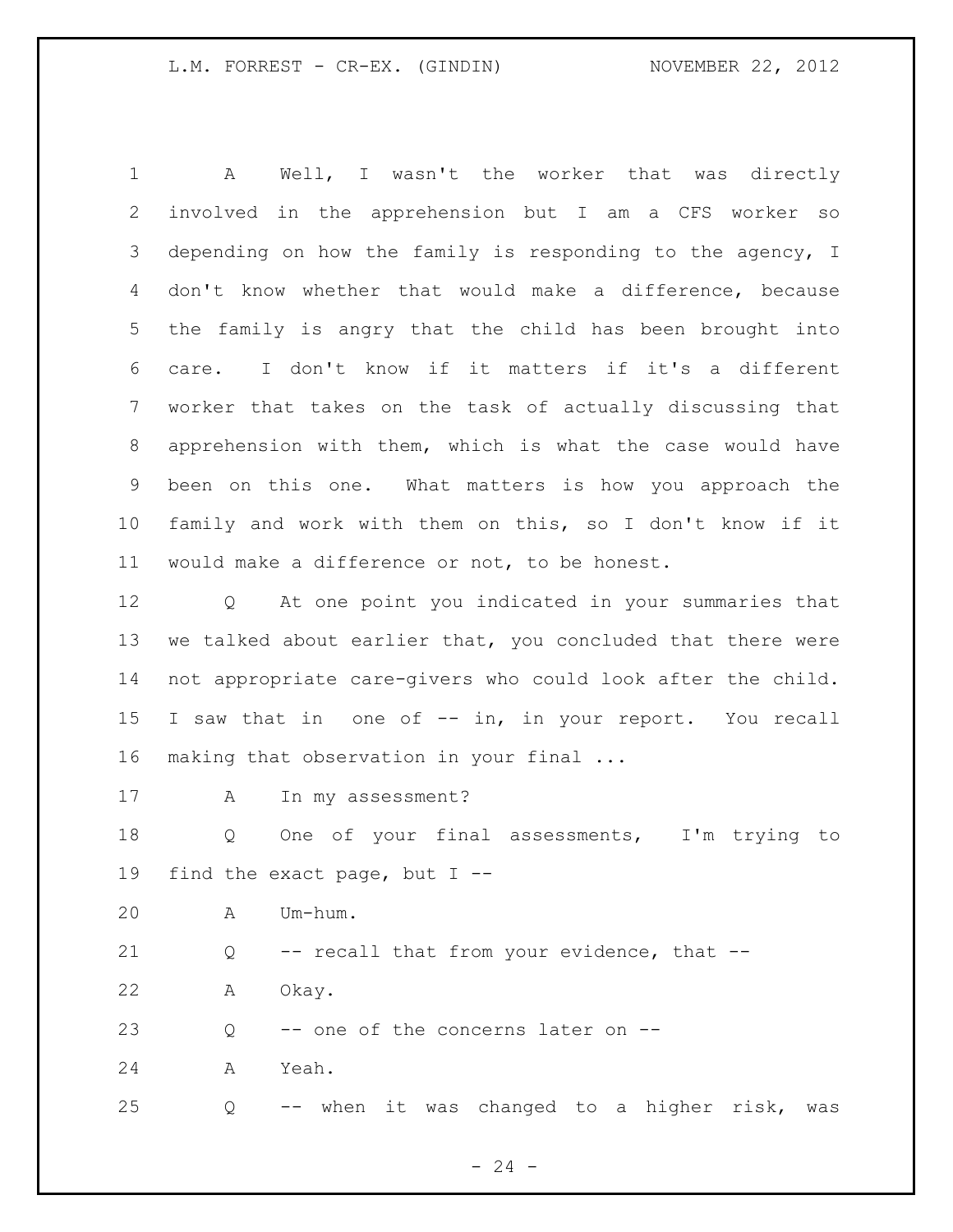1  $that$   $-$ 

A Um-hum.

 Q -- you didn't think there was appropriate care-givers who were looking after the child.

 A If I put that into my assessment, that would have been a summarization of all the information I would have gathered during my involvement. So certainly at the time of apprehension, there was obviously that concern for her at that time. I don't know that I can say that she was always not looked after by proper care-givers because obviously she was. She came into care healthy, happy, you know, showing, you know, very positive behaviours. So there would have been some, some care-givers that were providing her good care, but at the time of the apprehension there were inappropriate care-givers.

 Q But prior to that, we heard from Kathy Epps earlier that she seemed satisfied with the assistance he was getting from his sisters?

A Um-hum.

Q As well as Kim Edwards, his friend?

21 A Um-hum.

22 Q You were aware of that at least --

A Yes.

 Q -- prior to date of the apprehension? A Yes.

 $- 25 -$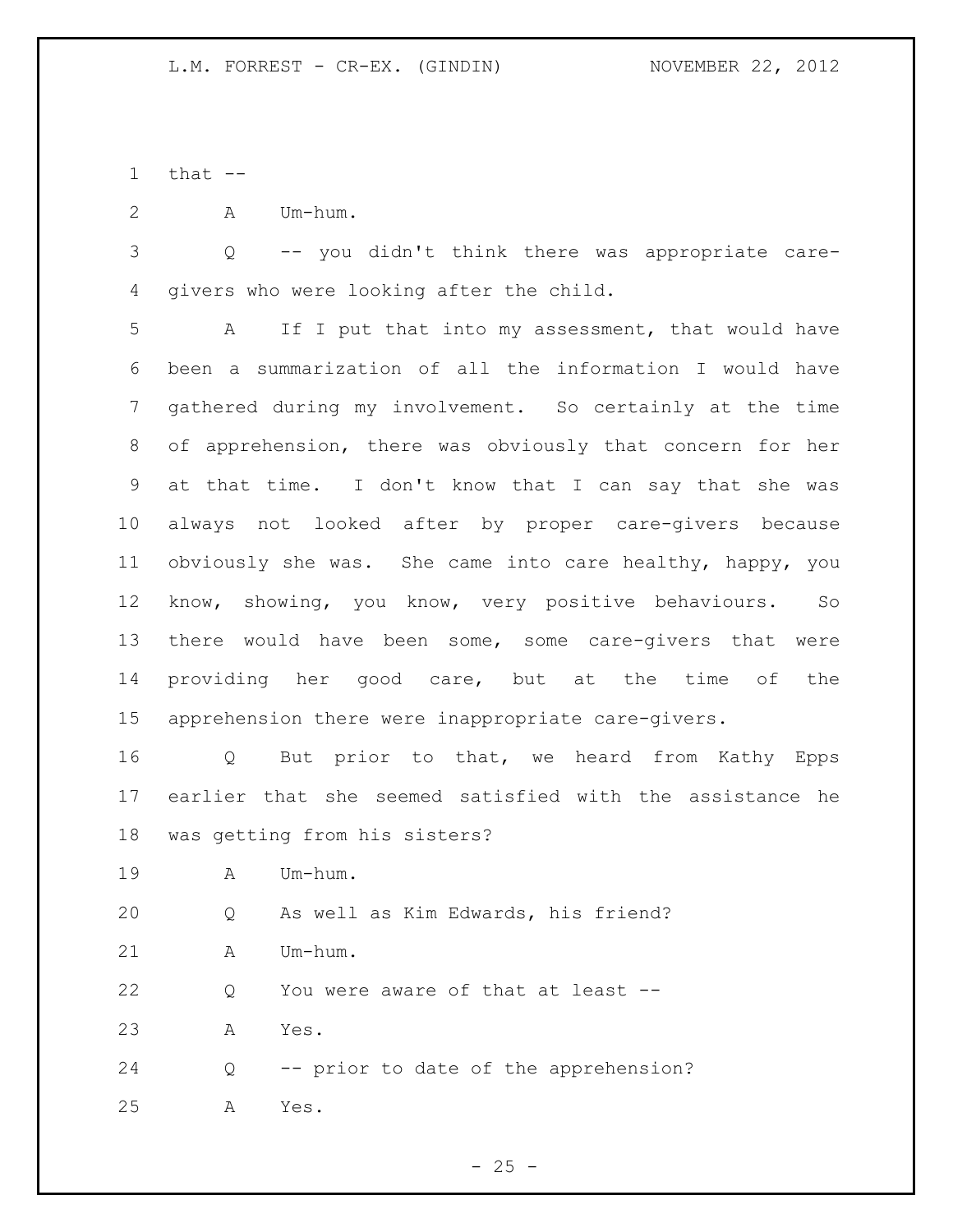Q Yeah. A So he was making good choices in terms of some people that he was choosing to look after her, yes. Q Right. And you had, as you said earlier, had never spoken to Kim Edwards? A I had not met her or spoken with her, no. Q When the child was apprehended in June, there was a note that you made that the worker had contacted Steve's sister on that, on that day, June 24th. A Okay. 11 Q Do you know who that was? A Who Steve's sister was? Q No, who contacted Steve's sister at that point? A That -- I guess if it says worker, that would be me. Q That would be you? A Um-hum. Q Okay. So that was done after the apprehension? A Yes. Often, after apprehensions of children we get a lot of calls from different family, so we would speak with them, you know, in response to the situation. Q And you recall you were talking about the children's logs that you looked at, and we discussed that the other day? A Um-hum.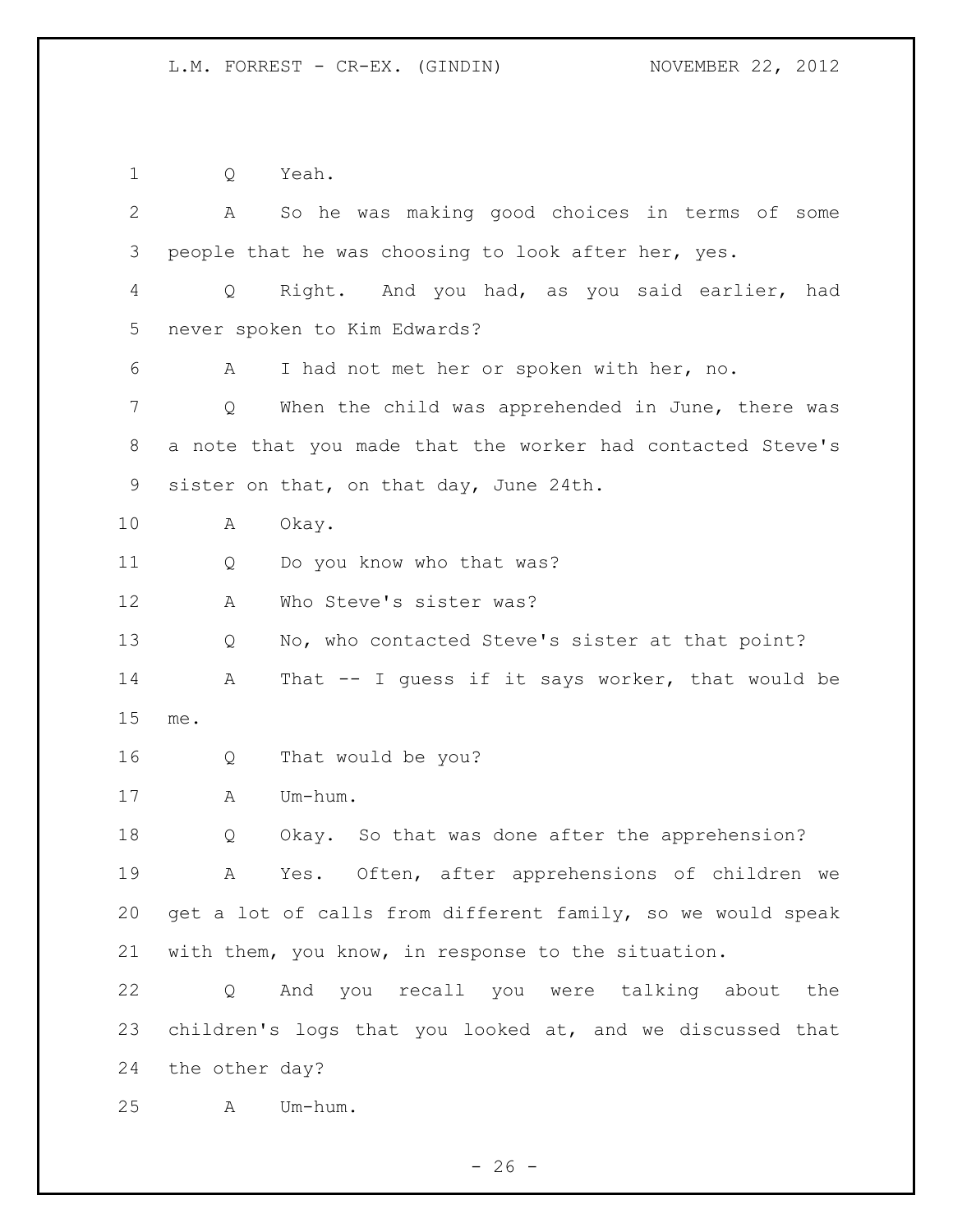Q And there were things in there that indicated that certainly Steve was doing some things right. We have information that Phoenix was well behaved, potty trained, had a good appetite.  $A$   $Um-h \, \ldots$  Q Appeared clean and obviously no injuries were observed or anything like that. So that would be an indication that he was doing some things appropriately? A Yeah. That would be an indication of somebody who was caretaking her was doing a good job. Q You were also talking about the difficulties that you sometimes had because you weren't sure if families were being honest with you in terms of the information they were giving you -- A Um-hum. Q -- correct? A Yes. Q We know from this case that there was evidence that Steve, when Phoenix was born, was pretty candid and straightforward about reasons why they weren't really prepared to -- A Um-hum. Q -- take care of a child, right? A Yes. Q He was certainly straightforward and candid about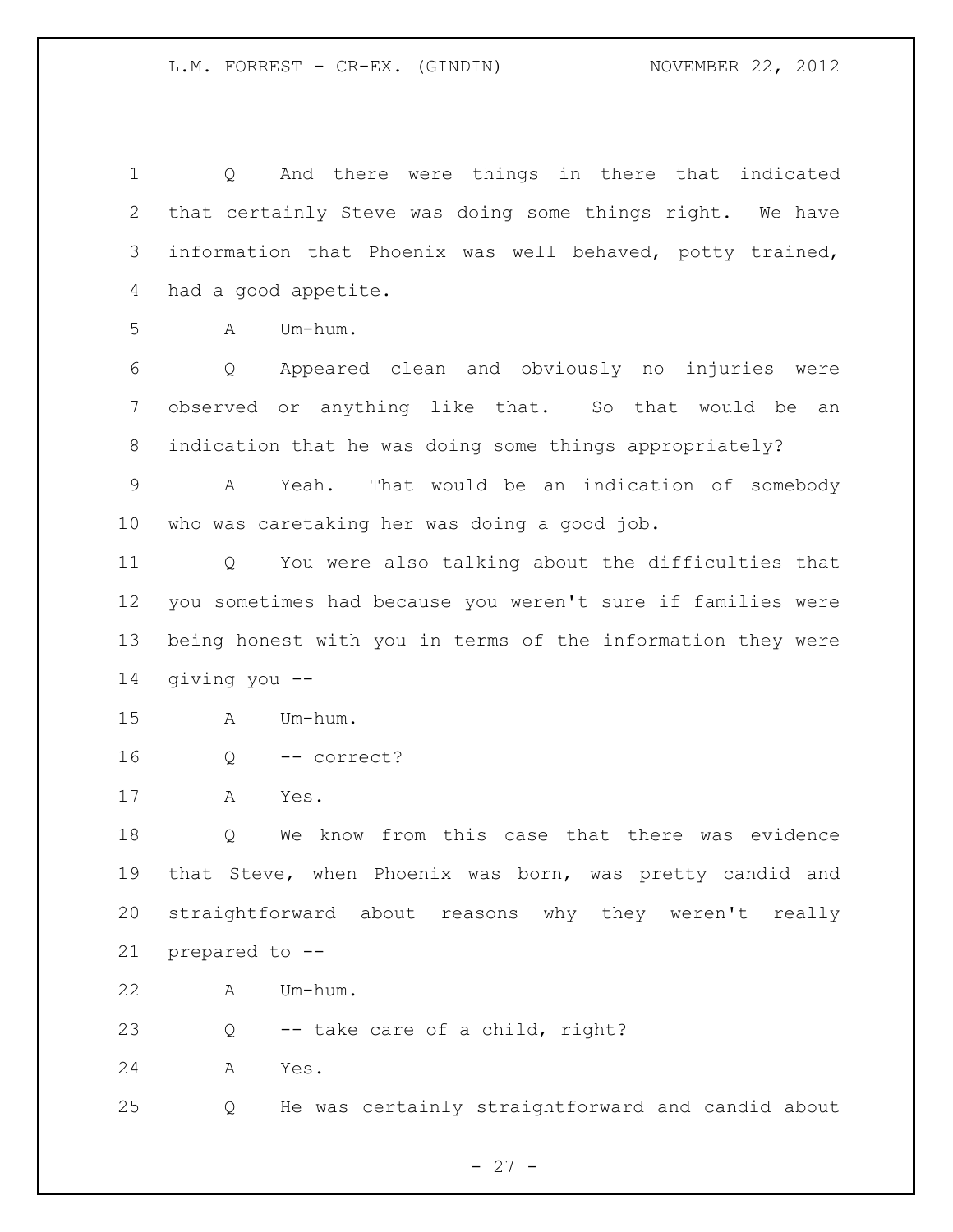his feelings about CFS based on his own experiences; he made no bones about that?

A Um-hum.

Q That was obvious to you when you saw him?

A Yes.

 Q You were also discussing the issues with resistant family or a resistant person and whether there was any training around that?

A Um-hum.

Q Or policies around that?

A Yeah.

Q And there really wasn't, right?

 A There -- I mean, there is, there is some training available, like, like a course or, like just a one or two- day kind of a thing, in terms of dealing with resistant families. Again, it was -- as it was an ongoing issue it was often, you know, something that was a common discussion point between colleagues or with a supervisor in terms of how you could approach a family or work with a family. But in terms of official training, at that time I don't recall it. Now, that might have changed because there is, you know, there is improvements in mentoring new workers when they come in to the, you know, to work with the system, so that, that is probably changing in that direction, but at the time there wasn't anything formal that I can recall.

 $- 28 -$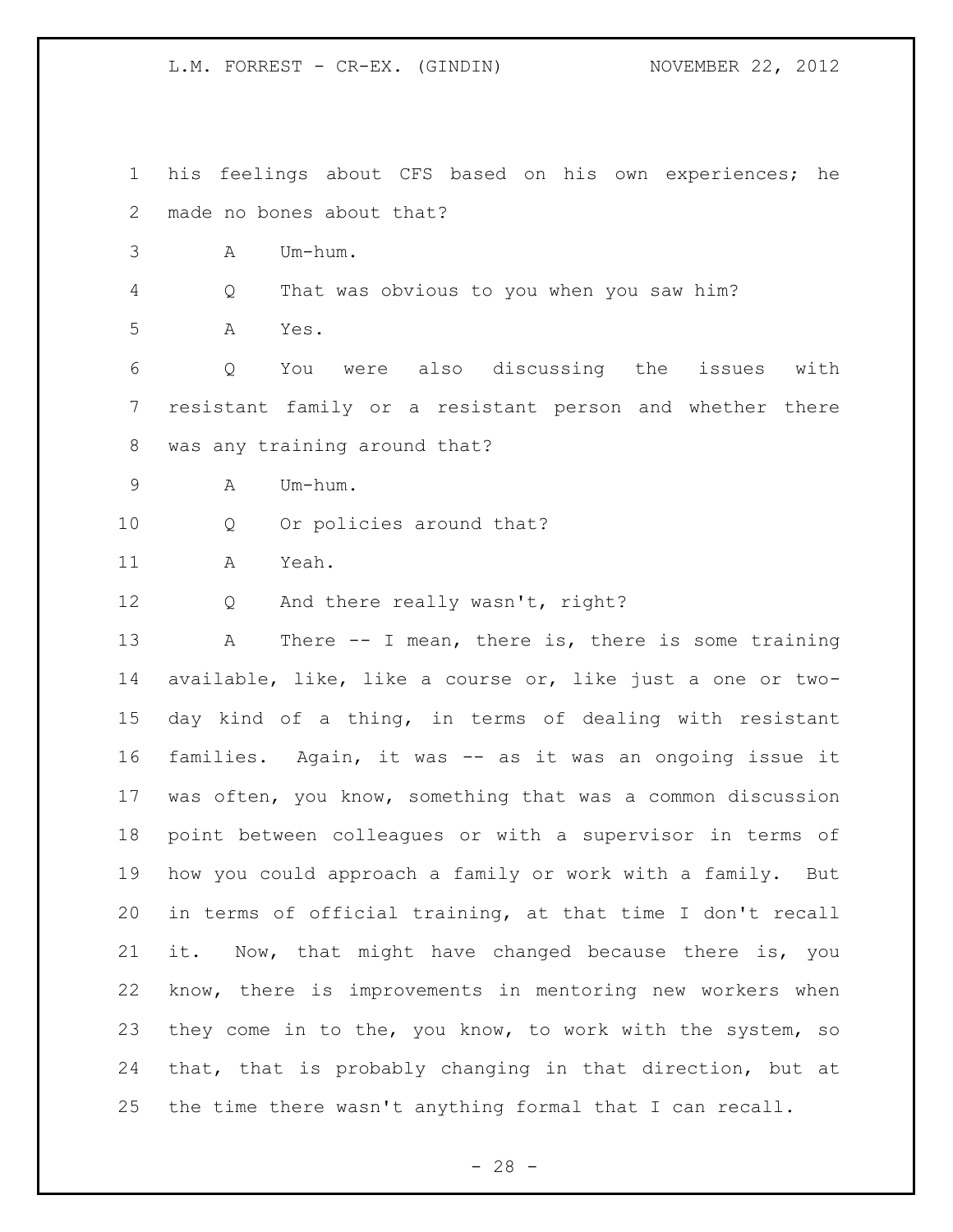Q But the mere fact that someone is resistant by itself -- A Um-hum. Q -- is just one consideration in terms of what you should be doing? A Not quite clear what you're meaning. Q Well, you've got a resistant client who isn't 8 that much in favour of -- A Um-hum. Q -- getting support at least from CFS? 11 A Um-hum. Q Even though we have evidence that he would get supports elsewhere, which also wasn't unusual, right? A Um-hum. Yes. Q But the mere fact that someone is somewhat resistant, doesn't mean they don't have problems or don't need your assistance or ... 18 A That's correct. And I mean, with this case, I mean there was some positive things with what Steven was doing with Phoenix and, and that could have been built upon. It was not all negative. And, and I didn't approach this family's situation with a negative attitude. I believe that whatever needed to change could change because he had some strengths -- Q Right.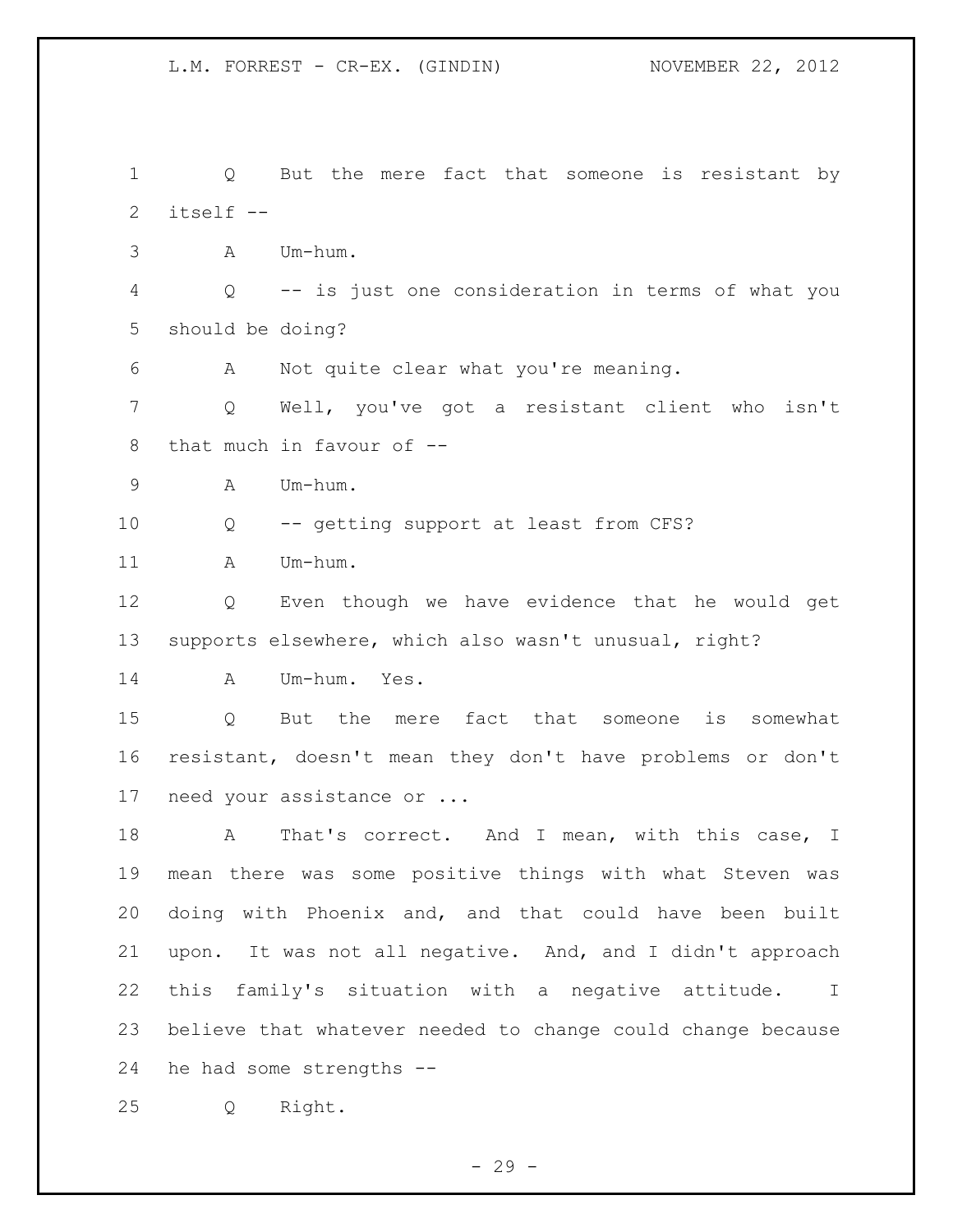1 A -- obviously. Q Um-hum. But this, this, this notion of people being resistant, that really goes back to what we talked about earlier, and that's the perception --  $A$   $Um-h\ddot{}$  Q -- that people have? A Well, based on some of their experience, which I could not, I would never minimize for them. But then there's also a public perception that's also, it's also part of our, part of the job that we have to -- it's part of our job, I guess is what I'm trying to say -- Q You have to -- 13 A -- what we have to deal with, yes. 14 Q -- have to contend with that? A Yes. Q Yeah. You, you then talked about the court appearance that you went to. That was July 7th? A July 2nd. Q Or July 2nd? (Inaudible) three, do I have that right? A Yes. Q You talked about the fact that Samantha was there and that she was with somebody? A Yes. Q Do we know who that was?

 $- 30 -$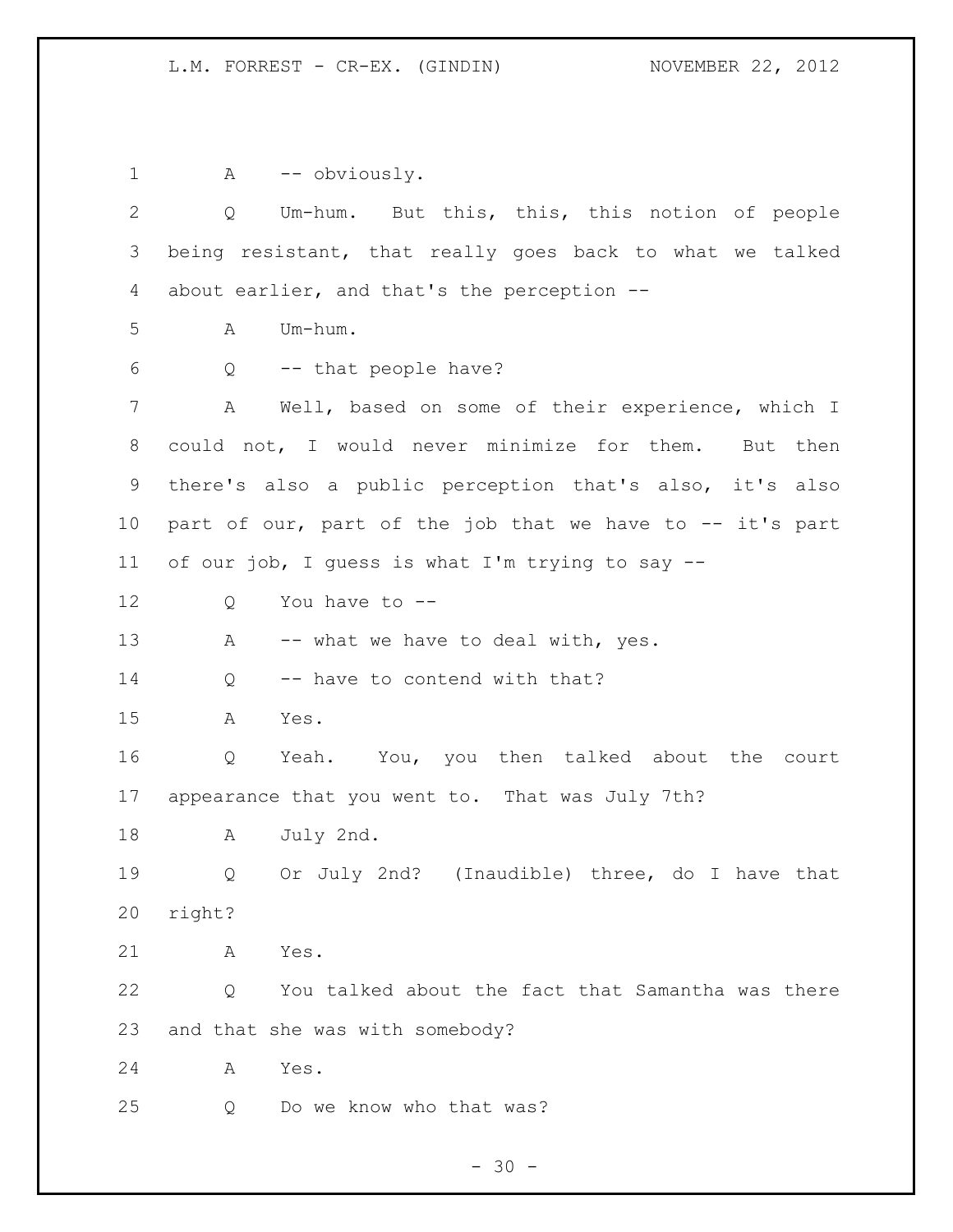| 1           | She identified the name. I believe I put that in<br>A       |
|-------------|-------------------------------------------------------------|
| 2           | my report. I don't know who that was.                       |
| 3           | No.<br>Q                                                    |
| 4           | I didn't know that he would be there that day. I<br>A       |
| 5           | didn't know who would be there that day, actually, to be    |
| 6           | honest.                                                     |
| 7           | Was this -- was your impression that she was with<br>Q      |
| 8           | this person in a relationship?                              |
| $\mathsf 9$ | She told me that she was with that person, yes.<br>A        |
| 10          | Did you inquire about who that person was?<br>Q             |
| 11          | A<br>I asked her the name and she gave me his name,         |
| 12          | and I believe a date of birth, which is on the addendum as  |
| 13          | well.                                                       |
| 14          | Okay.<br>Q                                                  |
| 15          | A<br>So $\ldots$                                            |
| 16          | $Was$ $--$<br>Q                                             |
| 17          | And that would have been information that would<br>Α        |
| 18          | have been helpful to the worker had they, you know, pursued |
| 19          | further work with Samantha to see who would be in her life  |
| 20          | and $--$                                                    |
| 21          | Um-hum.<br>Q                                                |
| 22          | Α<br>-- what kind of a person this would<br>be<br>for       |
| 23          | Phoenix.                                                    |
| 24          | Yeah.<br>Q                                                  |
| 25          | Α<br>So $\ldots$                                            |

- 31 -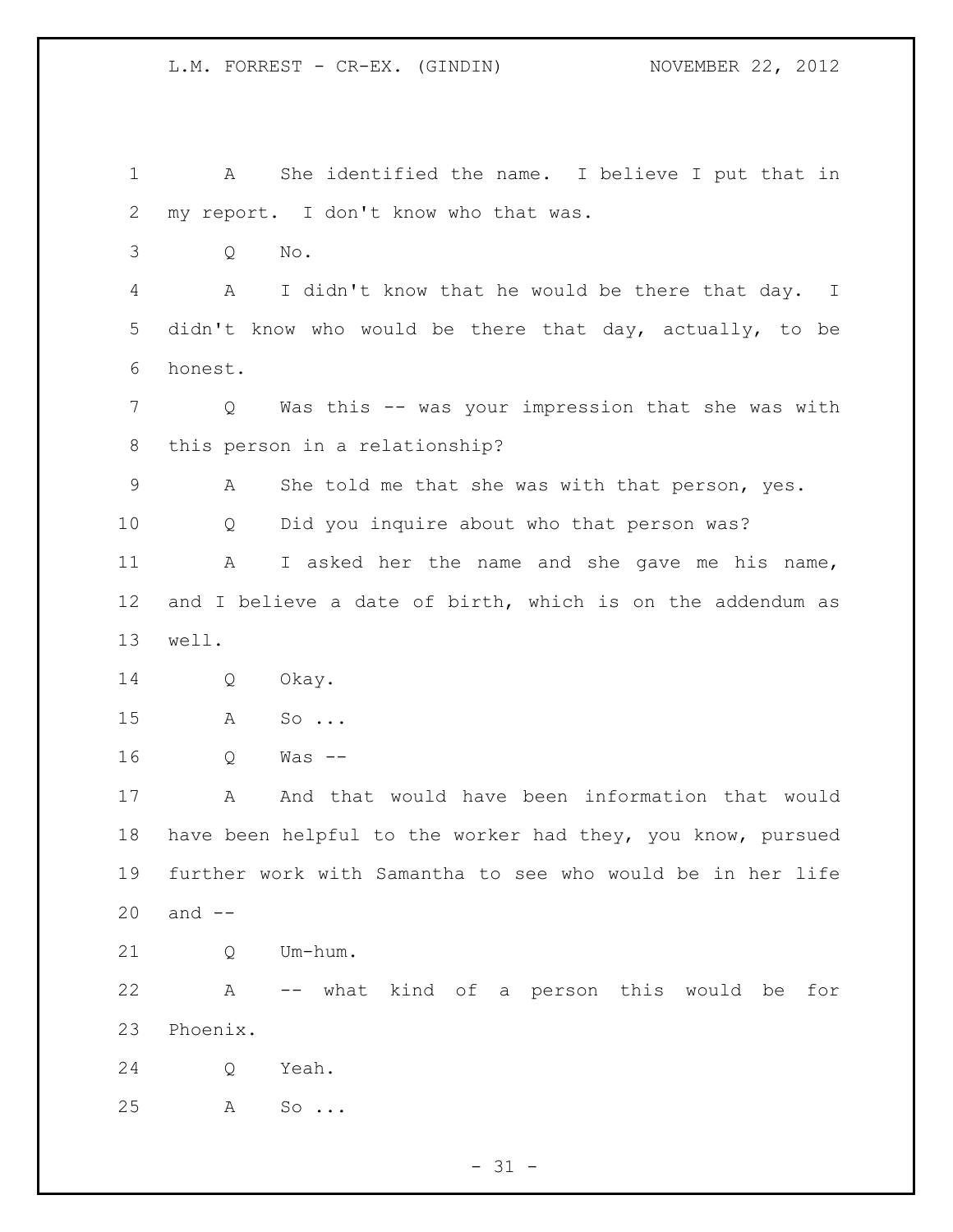Q That would be an obvious thing you'd want to check out, obviously? A Absolutely, yes. Q Because if Samantha was ever going to be with this child, you'd want to know who was with her? A Right. 7 Q What their background was? A Yes. Q Whether they had a criminal record, whether they had previous involvement with -- 11 A Um-hum. 12 Q -- CFS, et cetera? 13 A Yes. And that would come along with your further work with the family. At the time that I had seen her on that day and gotten that information, my, my involvement with the family was really done but I was still trying to gather whatever information that could be helpful. Q Right. And that, I think you'll agree, is pretty well something that any social worker would want to know and look into and check out? 21 A I would agree that that's what they -- Q Yeah. A -- do, yes. Q You also mentioned that you thought, you thought that a parenting, a parenting capacity assessment be

 $- 32 -$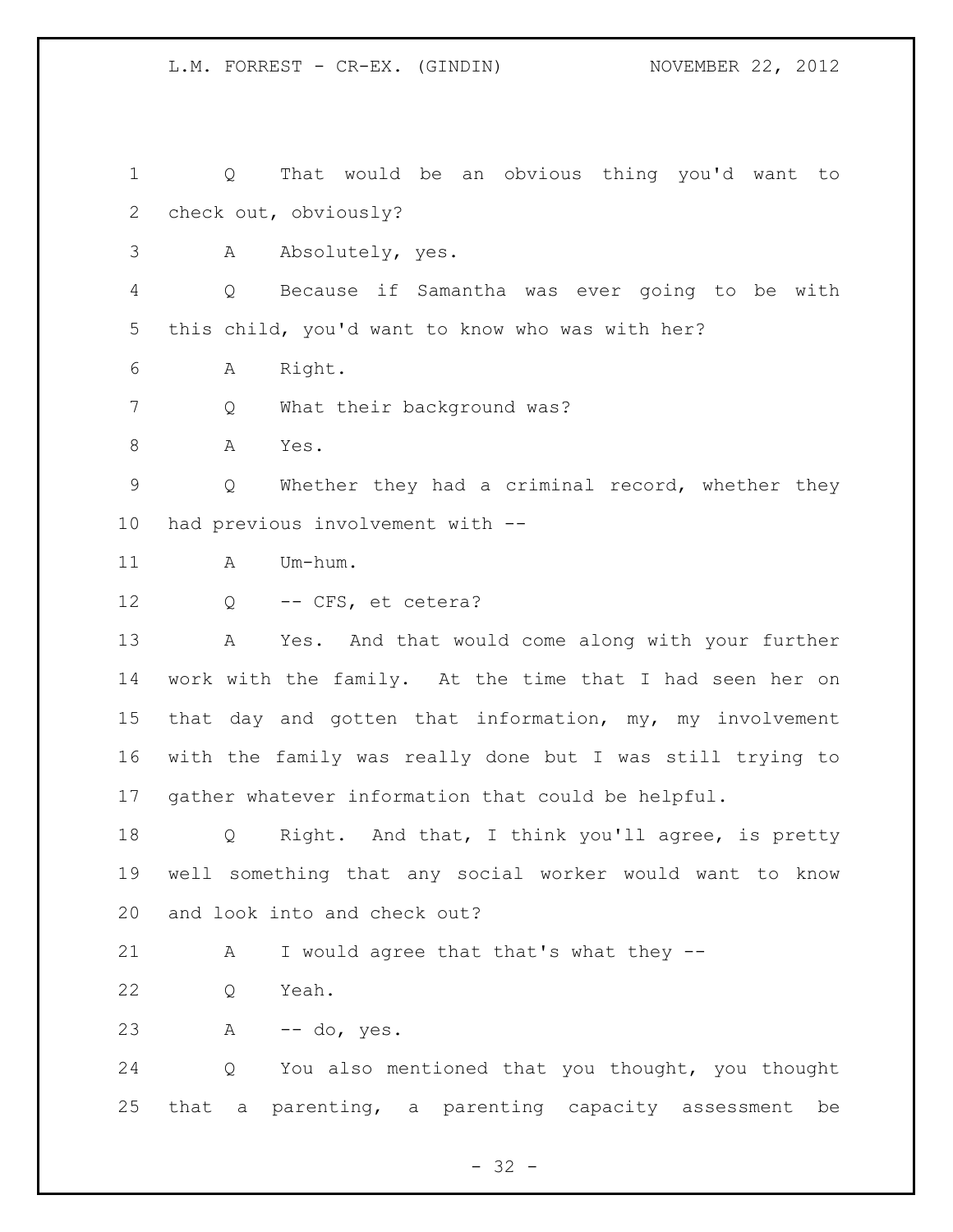considered around this time --

- A Um-hum.
- Q -- July of '03?

A Um-hum.

 Q Is that the first time that, that that occurred to you, that that might be a good idea?

 A Well, I think I suggested that in the court plan, I believe, so in my assessment, you know, you want to look at their parenting abilities and what would be required for support. So in terms of presenting a plan to the court, that would be an option for us to consider, yes.

 Q Yeah. What did you take that to mean, a parenting capacity assessment?

A Well --

 Q Was that something a social worker does, a psychologist? Who does that?

 A Yeah. Parenting capacity assessments are often contracted outside of the agency, so we would secure the services of a psychologist or a psychiatrist, depending on the parents' functioning, and we would assist -- we would ask for a parenting capacity assessment to see whether or not, to see what the concerns would be preventing a parent or what we would need to work on with that parent to help them be a better parent.

Q Did you have a list of people that you dealt

 $- 33 -$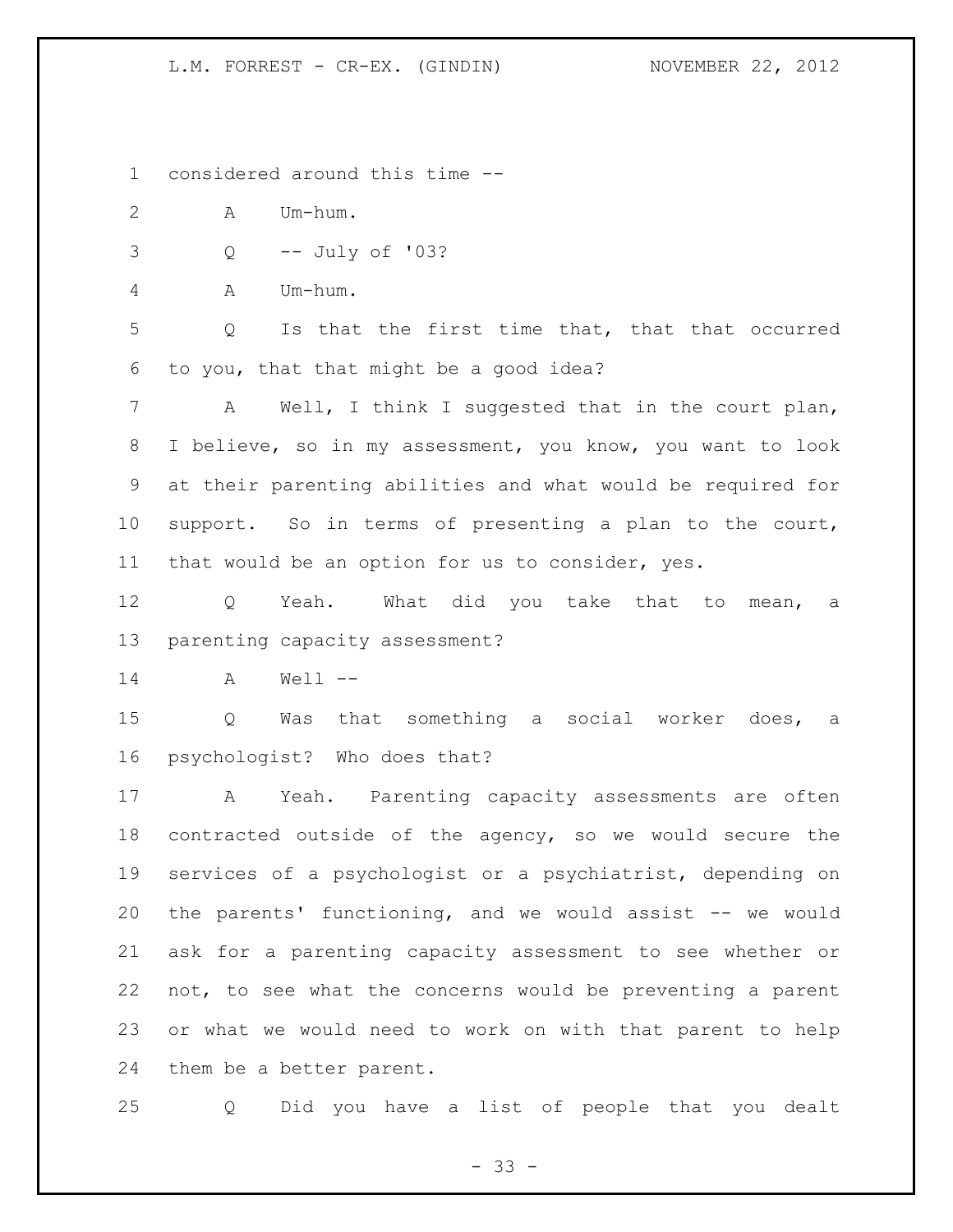with?

 A We do, we do have a list of available therapists and practitioners, yes.

 Q Is that something that was easy to arrange or took a long time, or took too long or ...

 A It, it can take a while, depending. Not everybody has, not all practitioners have availability so you have to maybe contact quite a few. Some specialize in what they will provide for an assessment so you have to match your assessor with your family. So it's not an automatic, you know, thing that can be done very quickly. You do have to do some work with that.

 Q We heard some evidence that couple years earlier, two years earlier, Dr. Altman was asked to do a, an assessment of Samantha, not a parental capacity assessment but --

17 A Um-hum.

Q -- just with respect to depression.

A Right.

 Q Do you think perhaps a parental capacity assessment is something that might have been considered much sooner than July of '03 when you were in court discussing that plan?

A Should it have been done sooner?

Q Um-hum.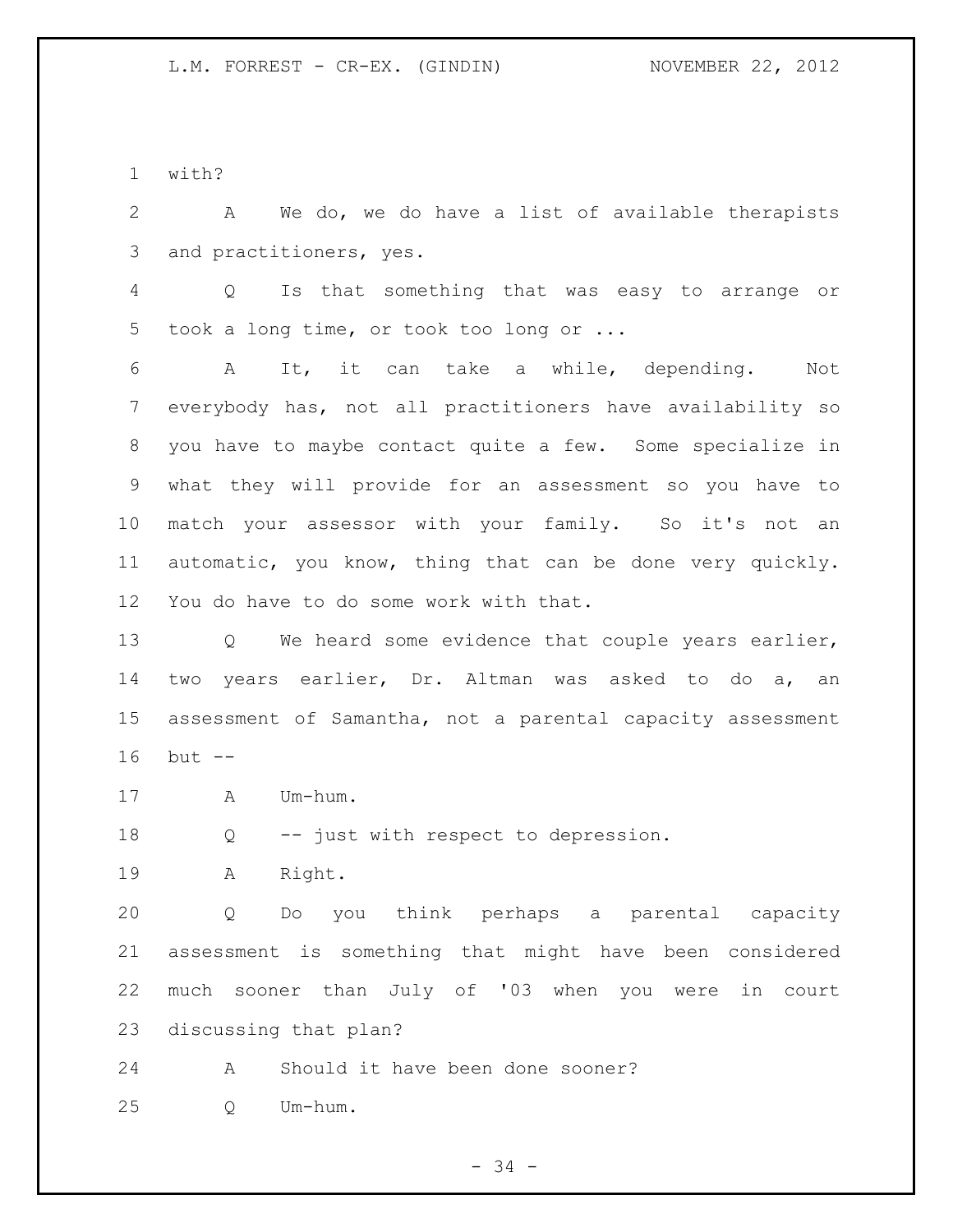A I can't speak to what the decisions were, like for the workers. I don't know. Perhaps if it would have been done in conjunction with, you know, our involvement, it might have given people a more accurate picture or a more honest picture about what Samantha was like as a parent. Obviously, there were deficits in her parenting and that's why I would have made that suggestion. I would have been curious. But a parental capacity assessment is just one piece of information. They look at a person for a few sessions and they ask them questions during those sessions, and that is their information. It has to be done with the involvement of an agency who is probably more involved on a, you know, more regular basis and can see 14 that parent. Like you maybe -- maybe during visits, you know, watching that parent interact with their children during those visits, because a parent, parental capacity assessment is this much of, of their -- of an involvement with a family. Ours is much longer and ongoing. So the two could work together to determine what would be best.

Q I appreciate it's only one thing.

A Yeah.

 Q But couldn't hurt to have done it sooner? A It could have been done sooner. I don't know if it would have made a difference but it could have been done sooner, yes.

 $- 35 -$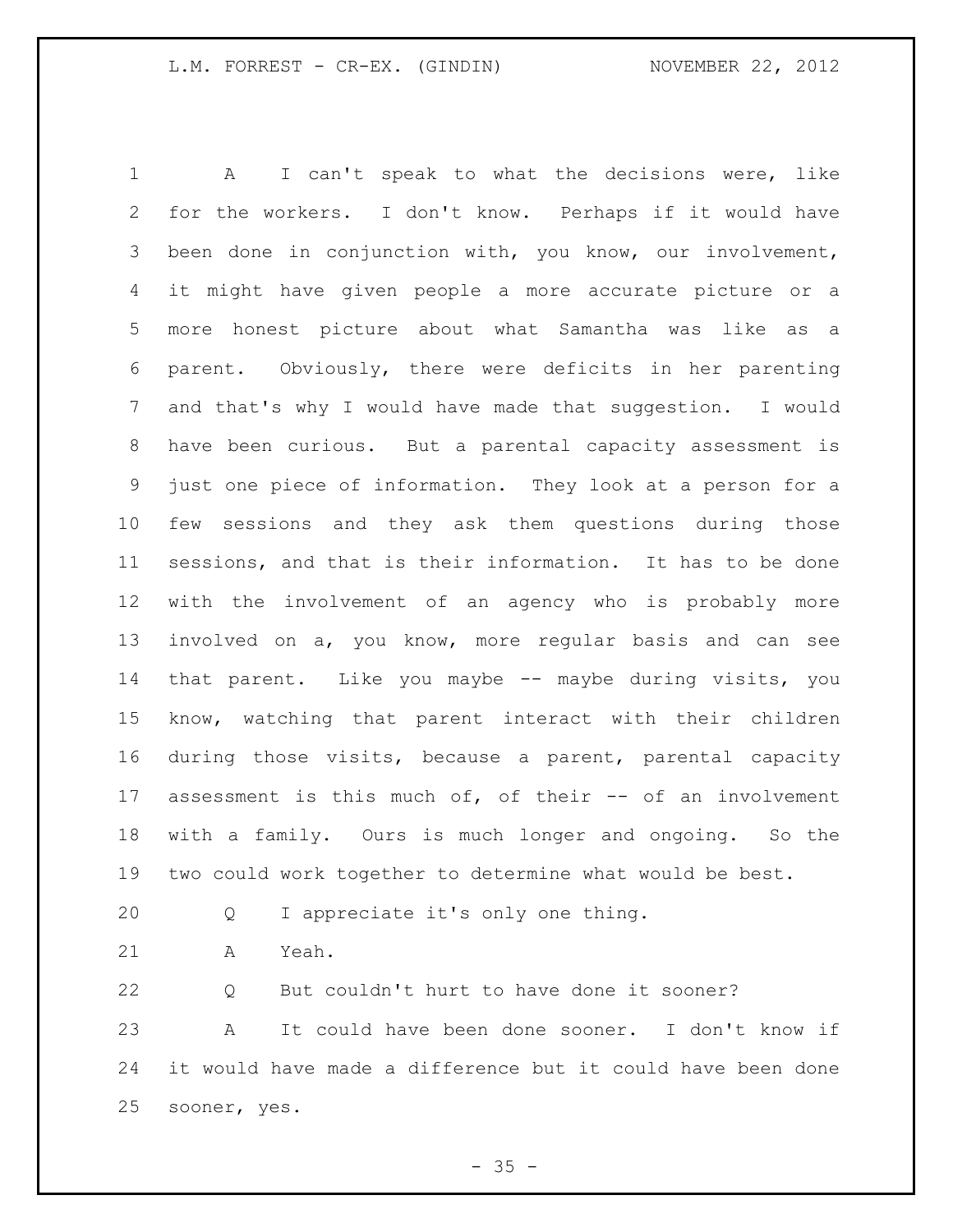1 Q Just one more point, and these, this relates to Mr. Commissioner asking you some questions towards the end of your testimony yesterday. You were talking about closing files and that process, and I think you said at the end that you can still access files even if they're closed? A You can access the information of a family even if it's closed, yes. Like, that, the information in my transfer summary, it would be on CFSIS. So even if the family file was closed you could still access that recording. Q So the concept of closing a file, is that just something that sort of puts that file in a situation where you -- no one has to work on it? A It's a determination that no other involvement by this agency needs to occur, and so, and, and nobody else will be following up on it. Q And again, it's just -- there's either the open file or the closed file. There's -- A Yes. Q -- not, there's no process of something in between?

 A There isn't at this time, so I don't know if that will be helpful. Because again, if you have an in between then you have to have, you have to be very specific what's going to be happening on that file. If you have a file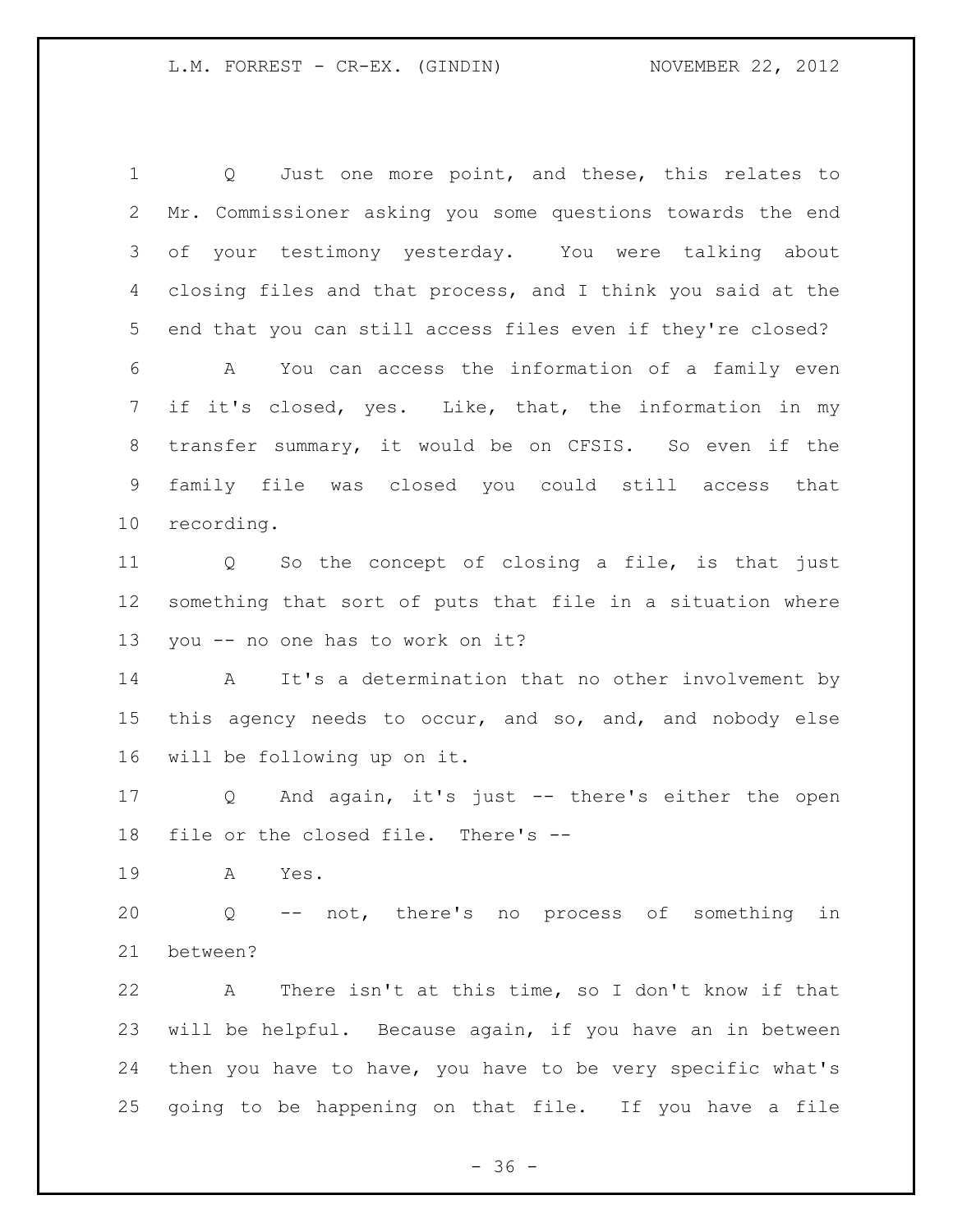## L.M. FORREST - CR-EX. (GINDIN) NOVEMBER 22, 2012

 open and nothing happening and something happens on it, then you're going to be asking me questions about why I had a file open to me and doing nothing on it. So it doesn't make any sense to keep a file open if you're not actively working on it. So at the time of closing it's determined that there is no further work required by the agency, the family situation, while maybe not perfect or maybe there is some level of risk, that the safety of the child, the wellbeing of the child is, is determined to be good enough that the file can be closed.

Q Is --

12 THE COMMISSIONER: If I can interrupt. When you go to CFSIS to get your information --

14 THE WITNESS: Um-hum.

15 THE COMMISSIONER: -- is there anything telling you that you're getting your information from a closed file?

 THE WITNESS: Yes, there would be. It would show that the file was closed. Like, you would go -- you would say -- say if that file was closed and you wanted to access it, you would see that that file was already closed but you could still access the information.

 THE COMMISSIONER: Yeah. That's not a prohibition to you getting the information?

25 THE WITNESS: That's correct.

- 37 -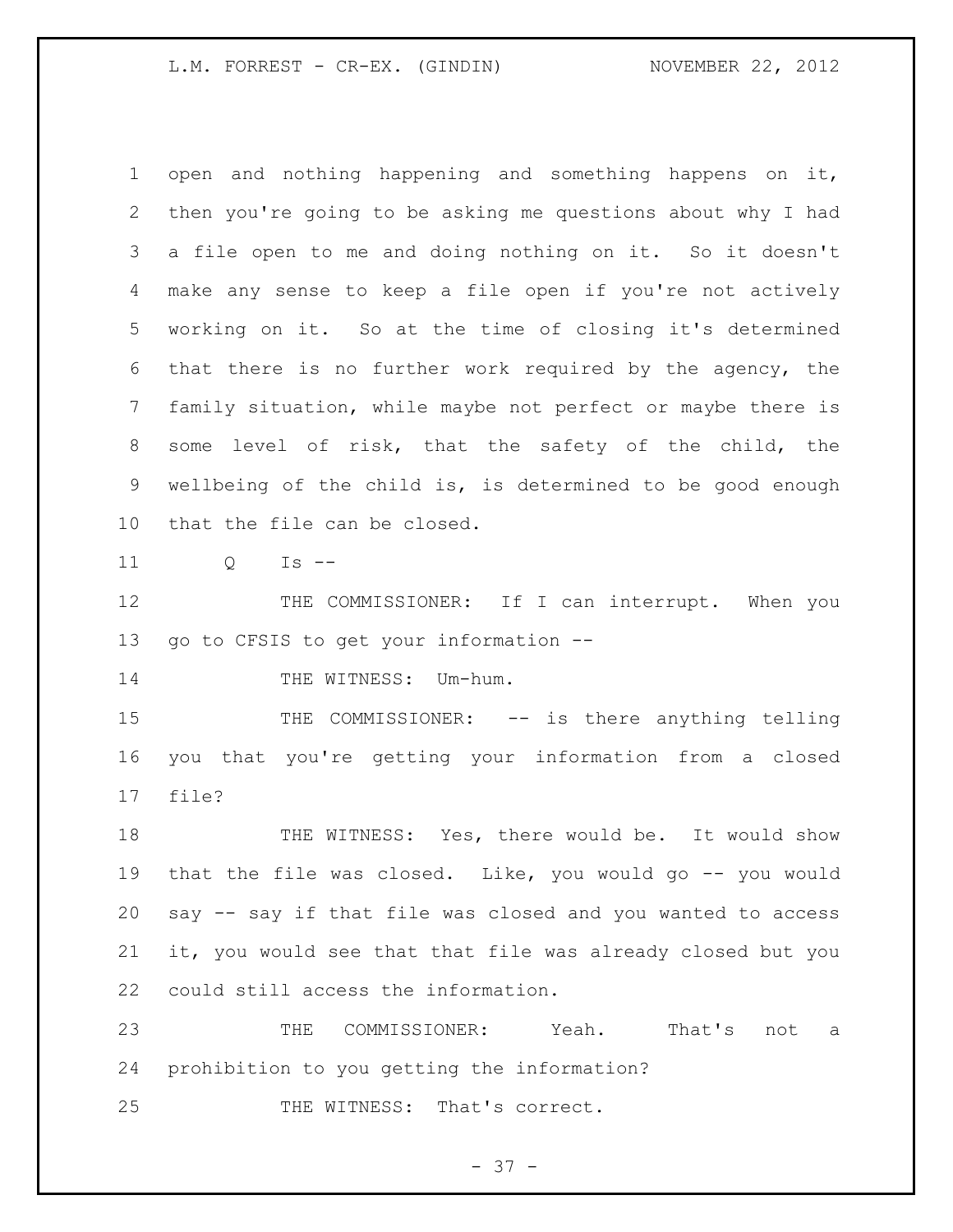1 THE COMMISSIONER: Thanks, Mr. Gindin. BY MR. GINDIN: Q Seems to be a prohibition, though, in terms of actually working on the file? A It's a closed file. You're not working -- Q Right, exactly. 8 A -- on a closed file. Q Exactly. A Yeah. Q We've seen files close in this case that have memos attached to them with certain unresolved issues or certain things that should still be considered or monitored. A Um-hum. Q But yet when the file is closed, they wouldn't be. 18 A They wouldn't be. And again, families do have unresolved issues. Doesn't mean that they're not still going to work on them with their support people involved or their families. We can't keep files open just because there are unresolved issues either. You have to, you have to look at every family situation, but to keep a file open because there's an unresolved issue, we would close no files. We would be active with almost every family in the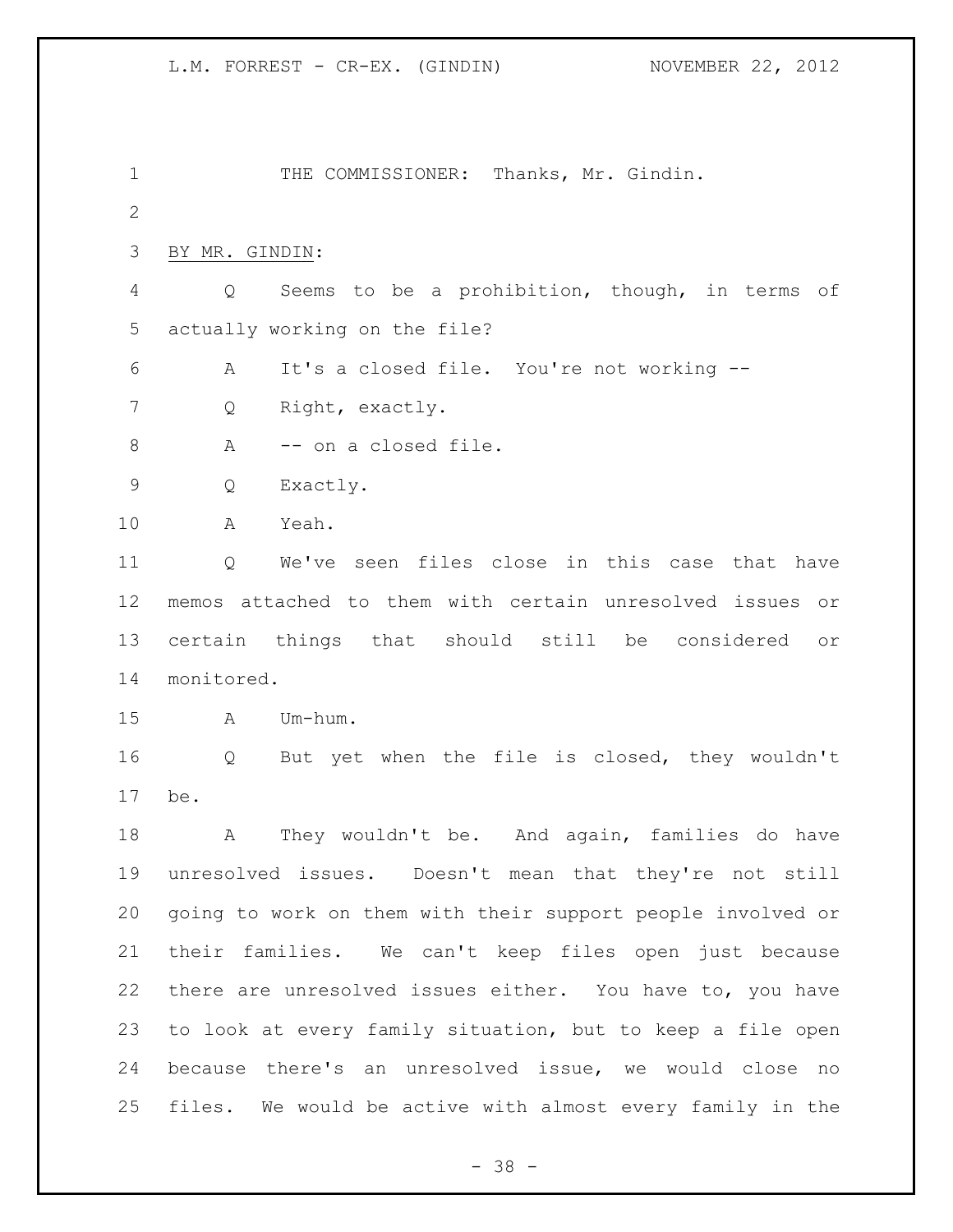L.M. FORREST - CR-EX. (GINDIN) NOVEMBER 22, 2012

 city and then you would -- then that's not possible. That's not the way the system can, can work. Q But when the file is closed and still has unresolved issues, you really have to rely on the client having resources of some other type -- A Well, at some -- 7 Q -- to deal with their problems? 8 A At some point there is the responsibility of -- Q Yeah. A -- the parent to ensure that their child is being looked after, and if they can't, if there's family to assist them, that they enlist those family or resources, 13 and, and call those people upon to help if they, if they're not going to rely on an agency to help them with that. There is some responsibility there, too. Q And here there was evidence that we've heard that Steve, for example, did a number of things, went to Ma Mawi and -- A Um-hum. Q -- took parenting classes and -- A Yeah. So -- Q -- the Boys and Girls Club and -- A So he had the capacity in relationship with those resources and that was probably helpful for him. MR. GINDIN: Okay. Those are my questions.

- 39 -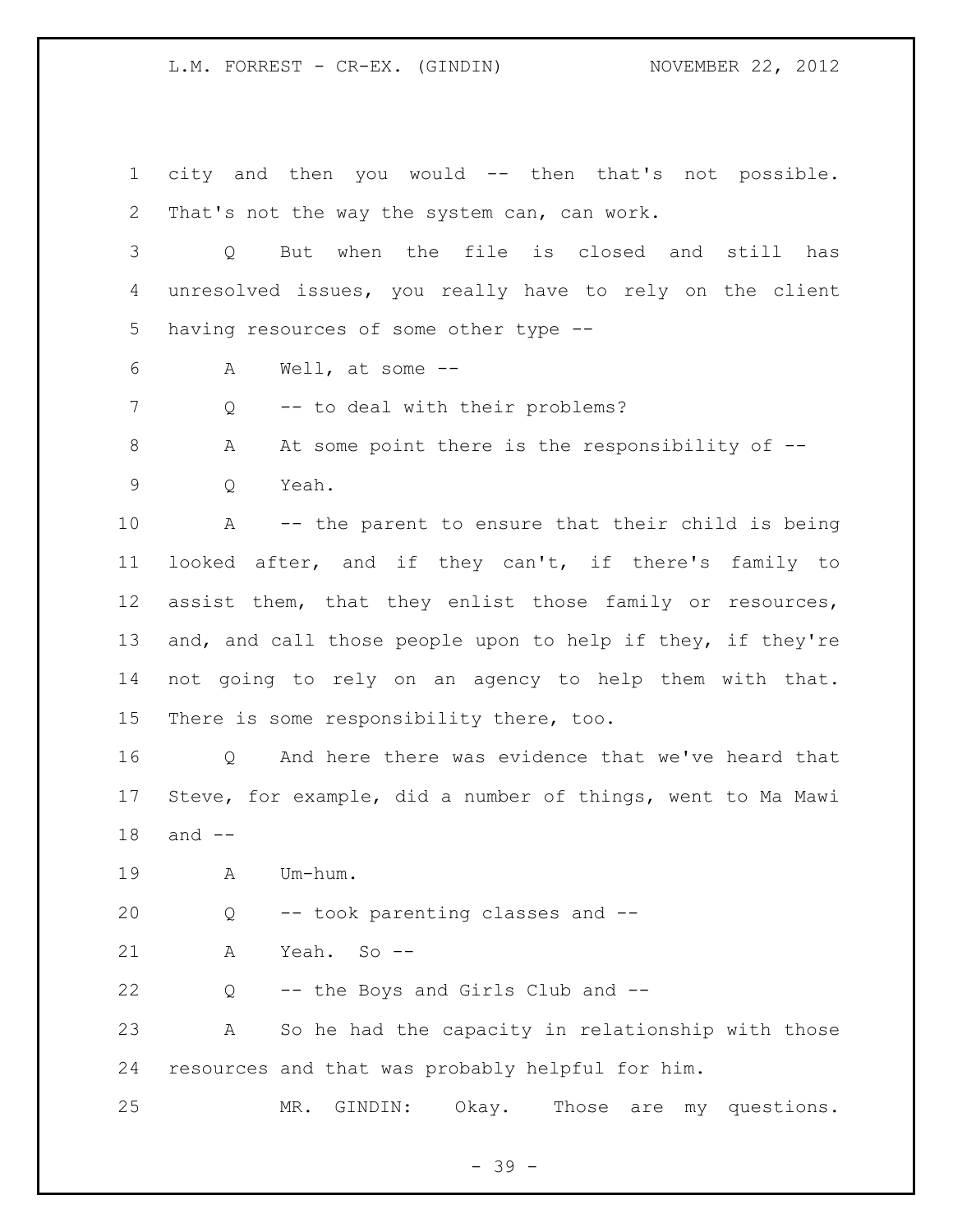Thank you. 2 THE WITNESS: Thank you. THE COMMISSIONER: Thank you, Mr. Gindin. Mr. Saxberg. MR. SAXBERG: Thank you, Mr. Commissioner. CROSS-EXAMINATION BY MR. SAXBERG: 8 Q Good morning, Ms. Forrest. It's Kris Saxberg. A Good morning. Q I'm acting for ANCR and for three of the authorities that regulate child welfare in Manitoba. I want to start first, if we could call up CD1802 and page 38015. Thank you. And this is the -- it's an excerpt from the Rhonda Warren internal report, and you were taken to this document yesterday. You recall that? A Yes, I do. Q Could you scroll down to the bottom of the page and there's a critique in here near the bottom of the second last bullet that says: "Allowing a child to have a foreign object embedded in her nose for three months without medical attention is clearly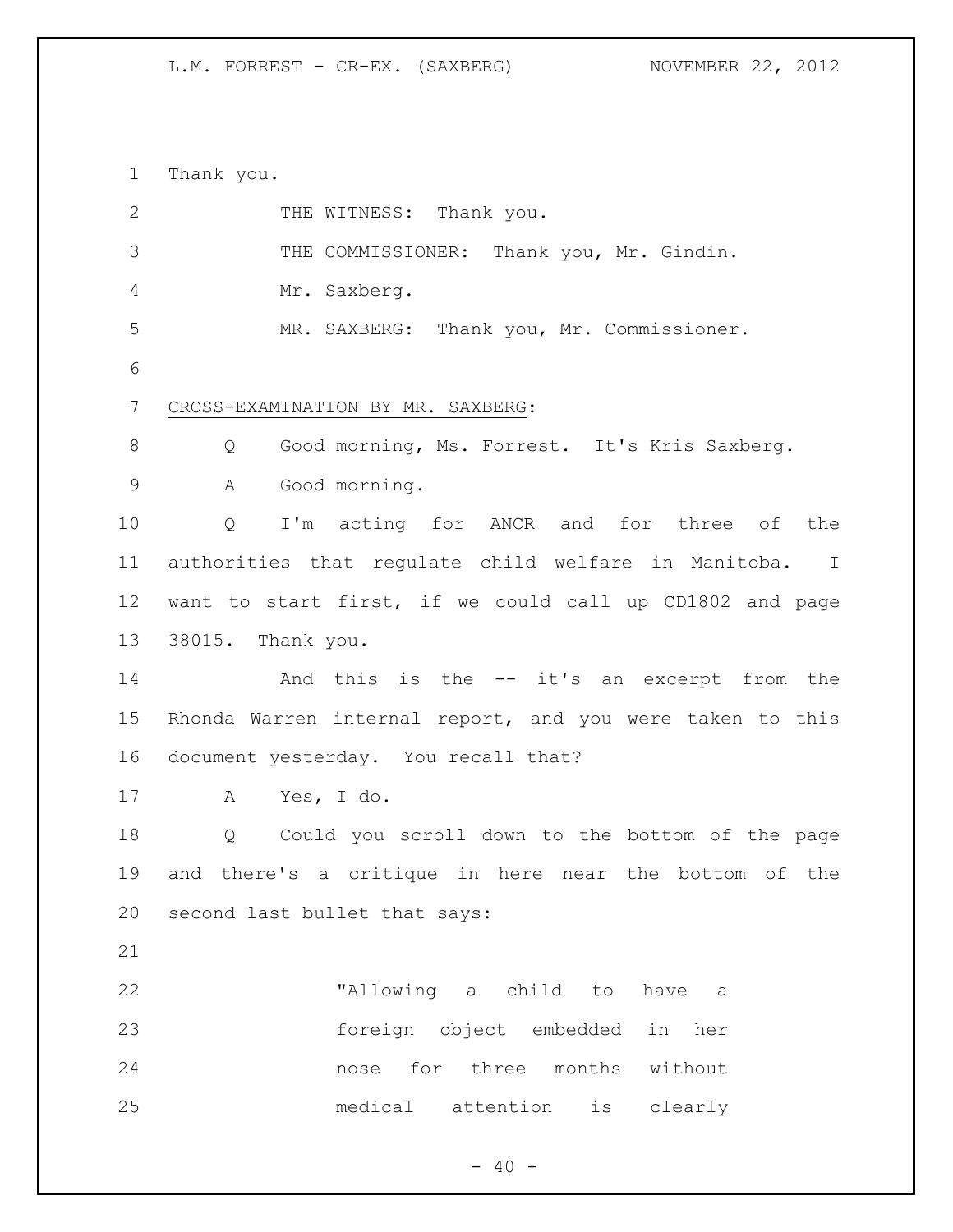neglectful and a thorough investigation ..." should have, should have been done. A Um-hum. Q You see that? A Yes, I do. Q You agree with me, you agree that that's, that it, the characterization of it as neglectful is fairly accurate? A Like allowing a child, is that like -- 12 O Yeah. A Well, the words here are allowing a child. I don't know if it was allowed or if, if something had happened and maybe some of the -- the person didn't know as long as it was there for. So yes, if you allow something to happen to a child in that regard, that would be considered neglectful. Q Right. And Ms. -- A Not knowing. Q Correct. Thank you. And Ms. Warren here, in her report, she does not say, though, that this was a child in need of protection. She doesn't conclude that, does she? 24 A She does not conclude that. Q No. So, and that can happen where you have

 $- 41 -$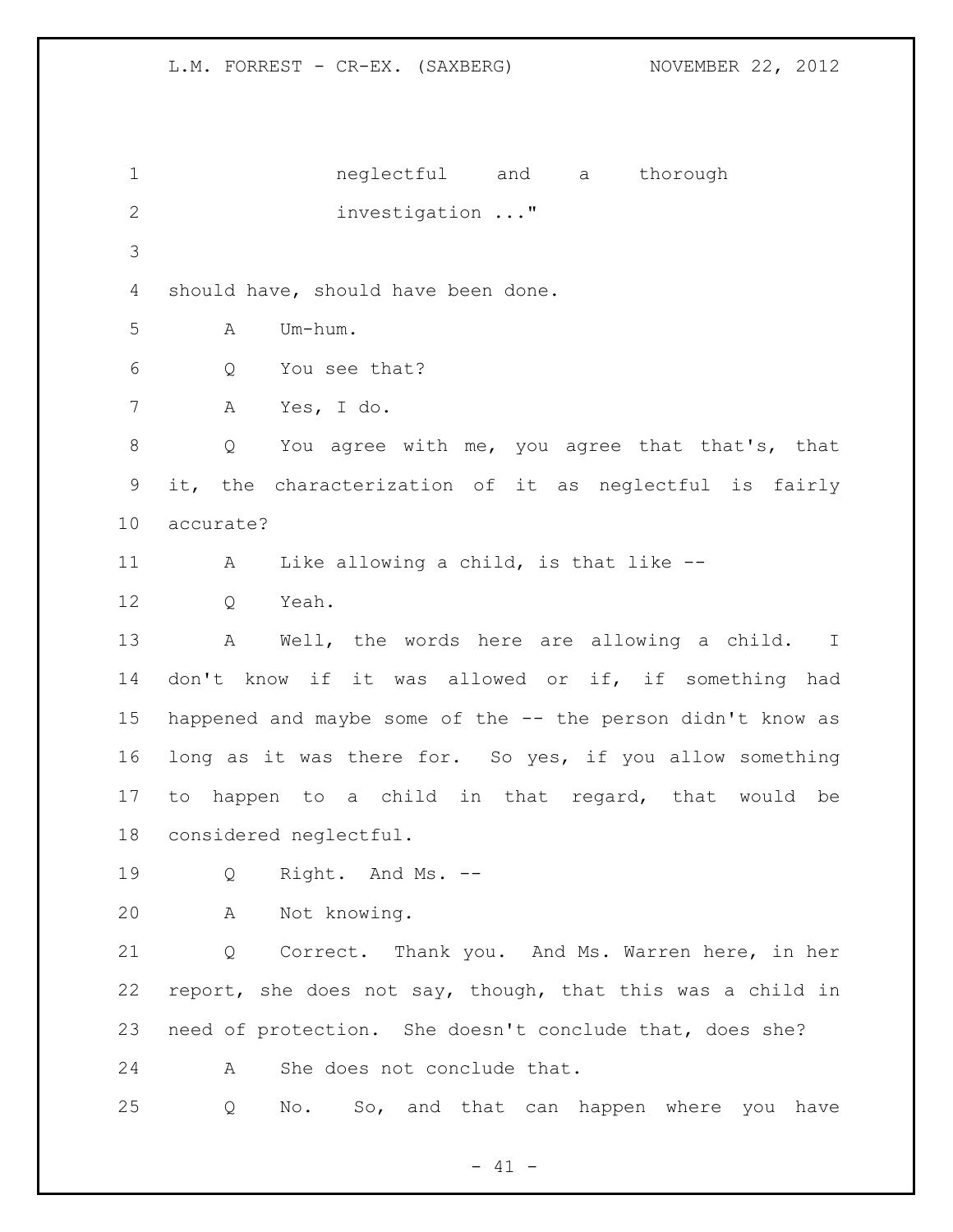concerns and there's neglectful conduct but it doesn't mean a child is in need of protection, correct? A That's correct. Q That happens quite regularly with intake functions -- A Where things happen with children and they're not in need of immediate protection but in need of some service, yes. Q Exactly. A Yes. Q There's an investigation that's warranted but the child is not in need of protection. It happens on a regular basis, correct? A Yes, it does. Q And, well, in fact, the numbers that, that this Commission will hear show that approximately half of the intakes, files that are investigated, wind up being closed on intake, just as a general assertion. You agree with that? A I don't know what the numbers are but, yes, we do, upon investigation, close many files on intake -- Q Right. And -- A -- based on finding that the children are not in immediate need of protection and, and that the files can be closed. Doesn't mean that the family problems aren't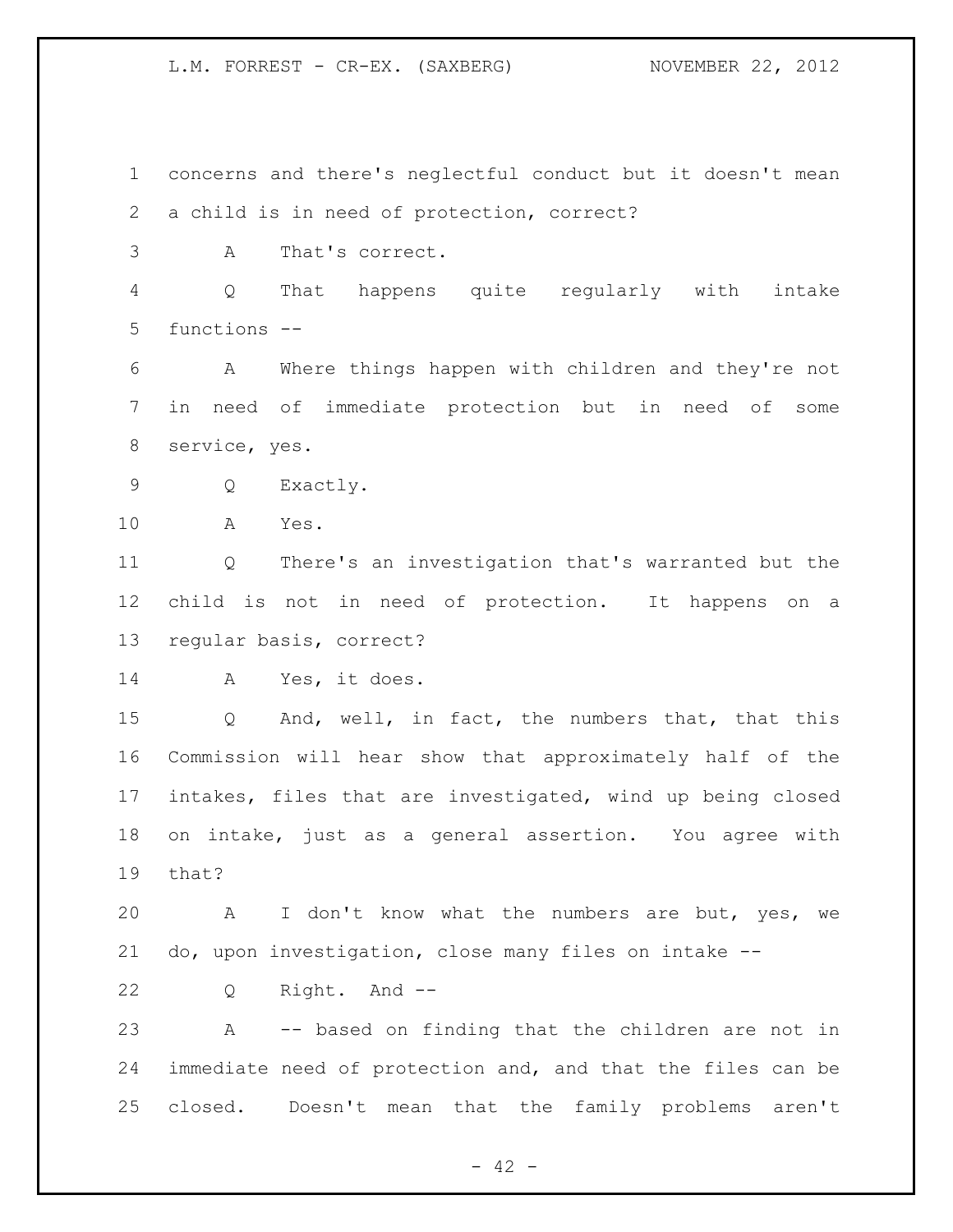resolve -- they may be unresolved, but there are steps, there's processes being done to ensure that the safety and wellbeing of the child is there.

 Q And it doesn't mean that there weren't valid concerns or that there -- but it means that the file, that the child isn't in need of protection and services aren't mandated so the file can be closed. That happens from time to time?

A Yes, it does.

 Q Now, if we could turn up CD number 1 and page 29. The first report that we just looked at, that was Rhonda Warren's internal report. The second report that I'm drawing your attention to is Andy Koster's external report.

A Um-hum.

 Q And on page 29, at finding number 15, he, he's indicated that it was commendable that you went out as soon as you did to do your investigation.

A Um-hum.

Q You saw that?

A Yes.

 Q But then he goes on to say that, essentially, that a more assertive approach should have been taken in terms of the investigation; that's, that's his only critique; is that fair?

A That's his critique there, yes.

- 43 -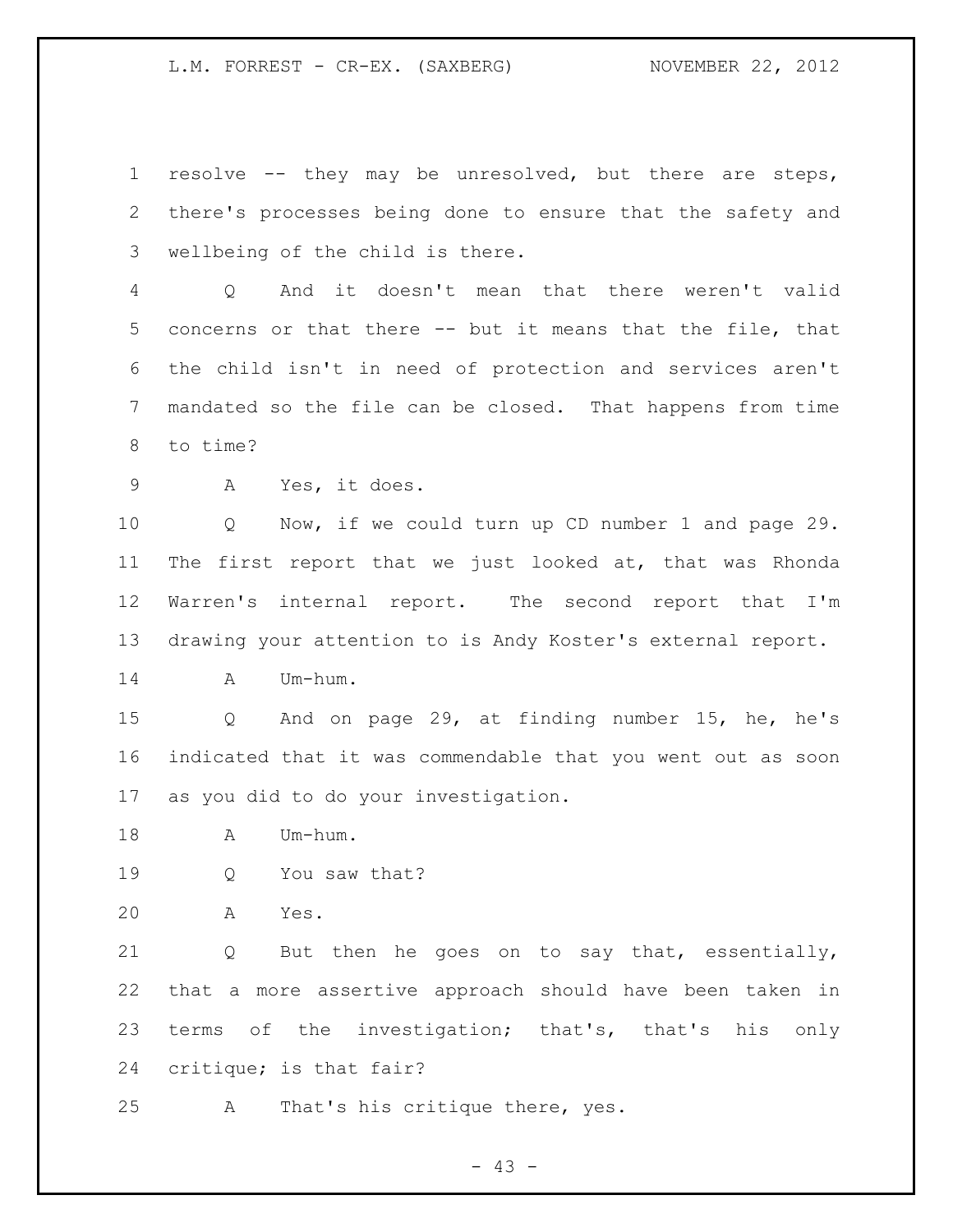Q But he doesn't say that the child was in need of protection; he does not conclude that, does he? A Not in this part of the report, no, not in there. Q And there's no assertion that the child should have been apprehended at that time based on that referral by Mr. Koster, is there? 7 A That's correct, yes. 8 Q I want to take you to a third report now, and this is the report at CD number 2 and page 140. This is the report of the Office of the Chief Medical Examiner and it's prepared by Jan Christianson-Wood. And you're familiar with it? 13 A Yeah -- well, as -- yes. Q You were taken to it yesterday? A Yes. Q And on page 140, in the italicized section at the top of the page, here, the report writer is saying the child was clearly a child in need of protection under the Act. You saw that yesterday -- A Yes. Q -- that's been pointed out. A Um-hum. Q Correct? A Yes. Q And that's a determination that Jan Christianson-

 $-44 -$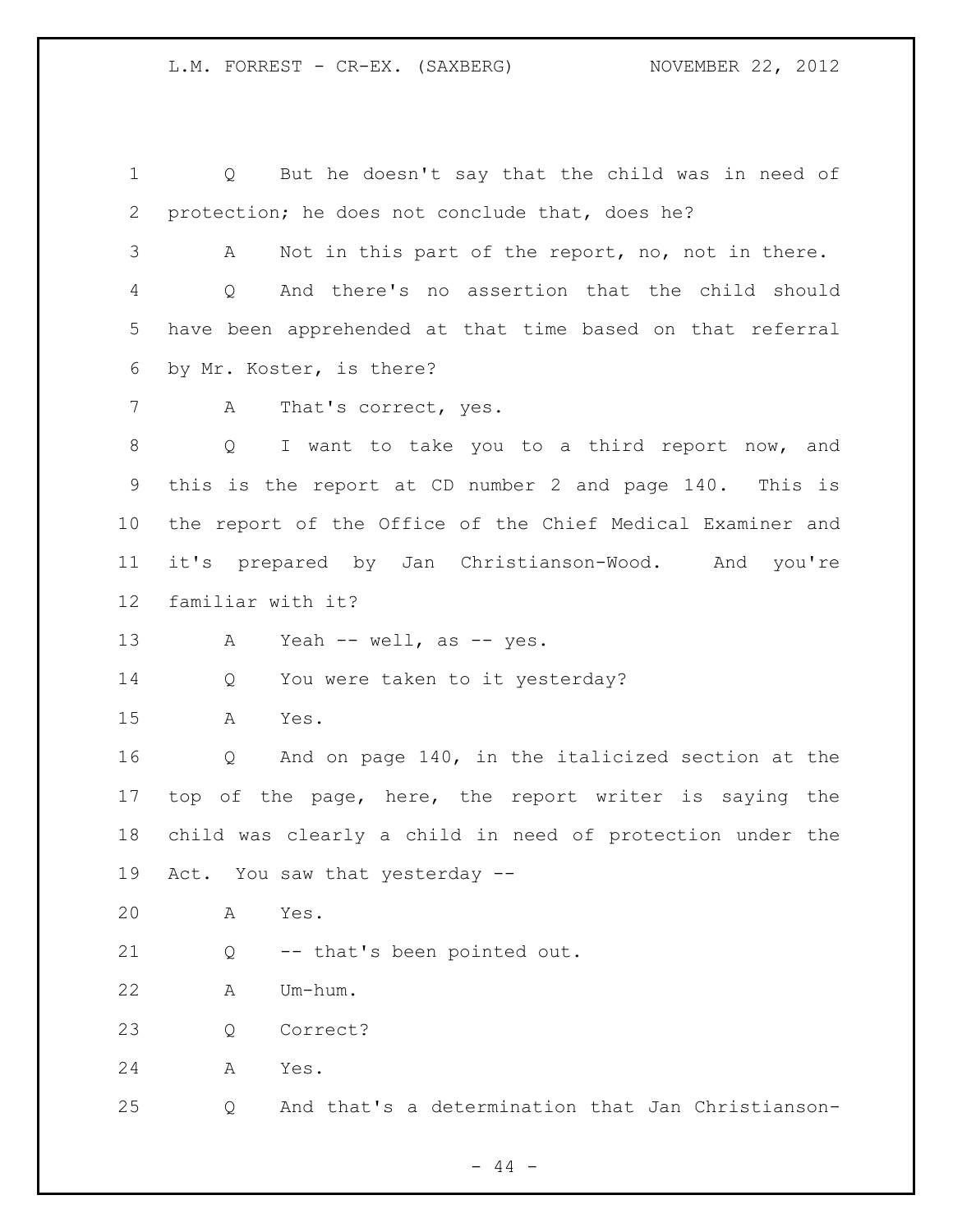Wood has made in this report during her review of your work and other work relating to this family from 2000 to, through to 2005, correct? A Yes. Q Now, are you aware that there was a, another Office of the Chief Medical Examiner's office report that was conducted into your work? A No. Q If we could turn to CD764. A So this is the first time I will be seeing this? Q Yes. And at page 1768. Now, this is a report that was prepared relative to the death of Ms. Sinclair's 13 and Mr. -- sorry, Ms. Kematch and Mr. Sinclair's other 14 child, **. And it was conducted -- if we could turn to**  page 17697 and scroll to the bottom. It's prepared by Ginette Abraham LaPointe but it's reviewed by Jan Christianson-Wood. Do you see that? A Yes, I do. Q That's the same report writer from the earlier report that said that the child was in need of protection, correct?

A Yes.

 Q And if you can just quickly turn back to page 17680. Scroll down to the date. Yes. You see that the report was prepared on October 2nd, 2003. Do you see that?

 $- 45 -$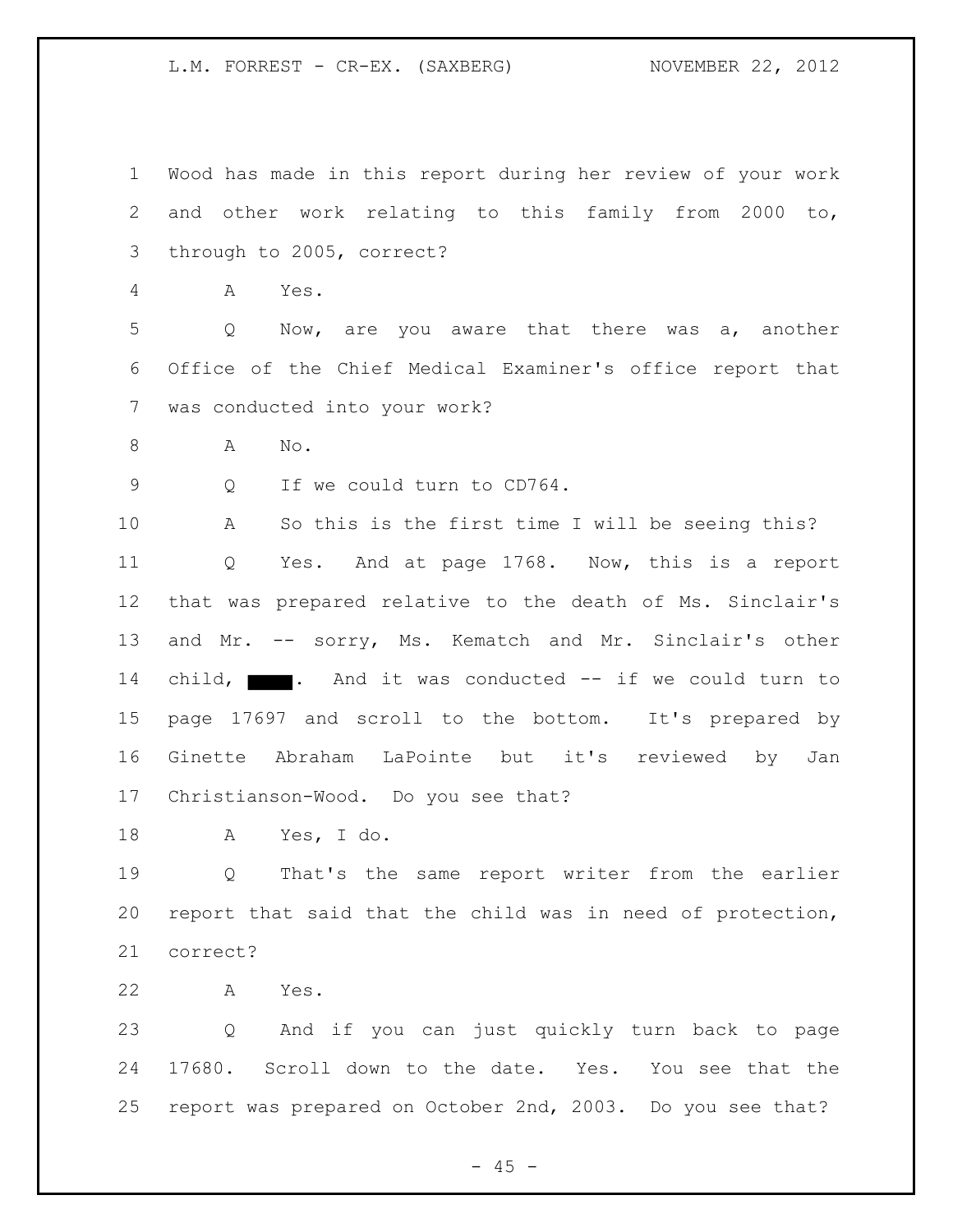A Yes, I do. Q Now, that's a period after you've done all the work that you did in connection with this file, correct? A Yes, it is. Q And it's, of course, a report that's prepared before anyone knows what's going to happen to Phoenix Sinclair? 8 A Yes. Q Because she, as we know, was murdered in 2005. And if you, if we could turn to page 17693 -- I'm sorry, 17694. And you'll see that, that the narrative here takes the reader of the report through the period including June 21st, where the after-hours call is received and where, eventually, Mr. Sinclair, because of his condition, the agency intervenes and apprehends Phoenix. Do you see that? A Yes, I do. Q So it's dealing with that period of time that you were handling the file. A Yes. Q And if we could turn, then, to the findings of the report, which is on the next page, 17695. Sorry, apologize again. The findings are on page 17697. And they say: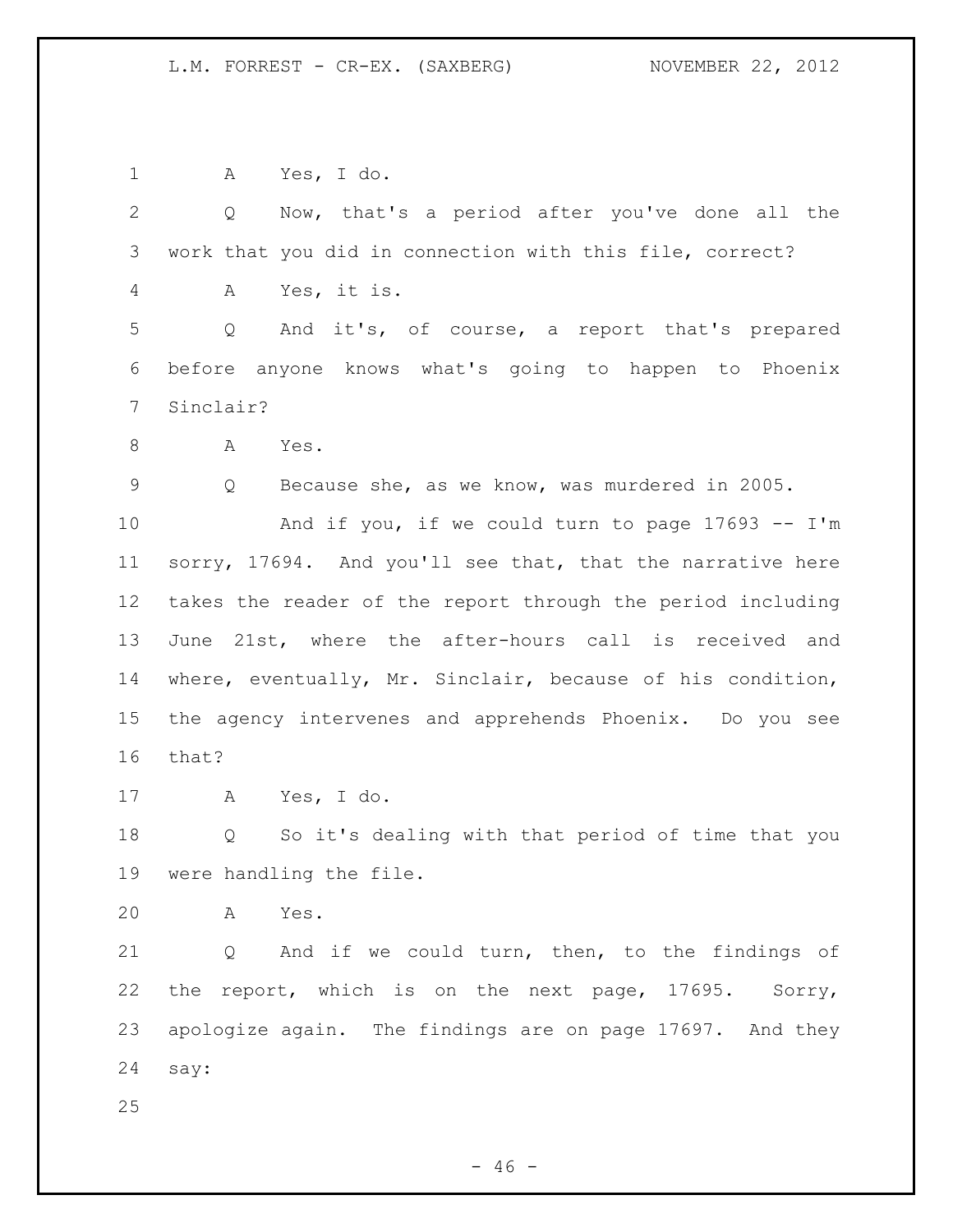| $\mathbf 1$    |              | "The special investigator feels    |
|----------------|--------------|------------------------------------|
| $\mathbf{2}$   |              | that the Winnipeg Child and Family |
| 3              |              | Services has met their mandate     |
| $\overline{4}$ |              | with respect to this case."        |
| 5              |              |                                    |
| 6              |              | Do you see that?                   |
| 7              | $\mathbf{A}$ | Yes, I do.                         |
| $\,8\,$        | Q            | And that:                          |
| $\mathsf 9$    |              |                                    |
| 10             |              | "Summaries were complete and on    |
| 11             |              | file. Child in Care reviews were   |
| 12             |              | complete. Family assessment        |
| 13             |              | information was complete."         |
| 14             |              |                                    |
| 15             |              | Do you see that?                   |
| 16             | $\mathbf{A}$ | Yes, I do.                         |
| 17             | Q            | And finally, it says:              |
| 18             |              |                                    |
| 19             |              | "It was relatively easy to follow  |
| 20             |              | the paths the family had taken     |
| 21             |              | from the summary. This file met    |
| 22             |              | Provincial Program Standards and   |
| 23             |              | as well maintained."               |
| 24             |              |                                    |
| 25             |              | Do you see that?                   |

- 47 -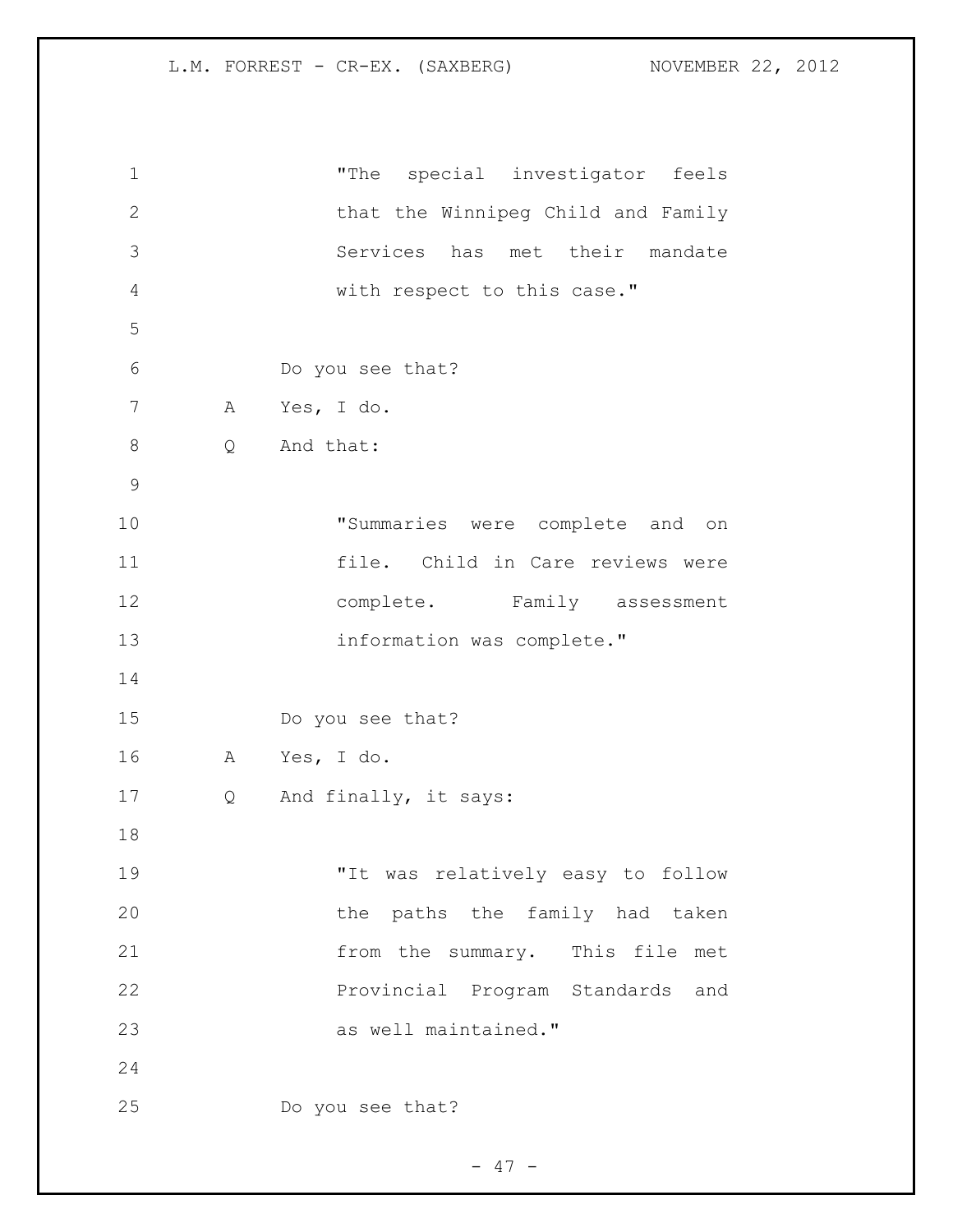A Yes, I do. Q Do you agree with those findings, in connection with your work to that point in time? A To that point in time, I would agree. Other than not seeing her quickly enough, I would agree. Q Okay, yeah. And that's fair, that you, you've admitted that certainly would have been better if you could have been able to make contact with, with Mr. Sinclair and seen Phoenix in this case, correct? A Yes. 11 THE COMMISSIONER: Just a moment, Mr. Saxberg. Witness, do you know this person, Ginette Abraham-Lapointe? 14 THE WITNESS: I'm familiar with the name. I 15 don't think I've directly worked with her but I am -- she, she was involved in the system for a period of time, yes. THE COMMISSIONER: She worked with Child and Family Services? 19 THE WITNESS: I believe she did, yes. 20 THE COMMISSIONER: At that time? 21 THE WITNESS: Not at that time. She was now working for this, this office. But at some point she did work within the system, yes. 24 THE COMMISSIONER: What, what is "this office"? THE WITNESS: This is the chief medical

 $- 48 -$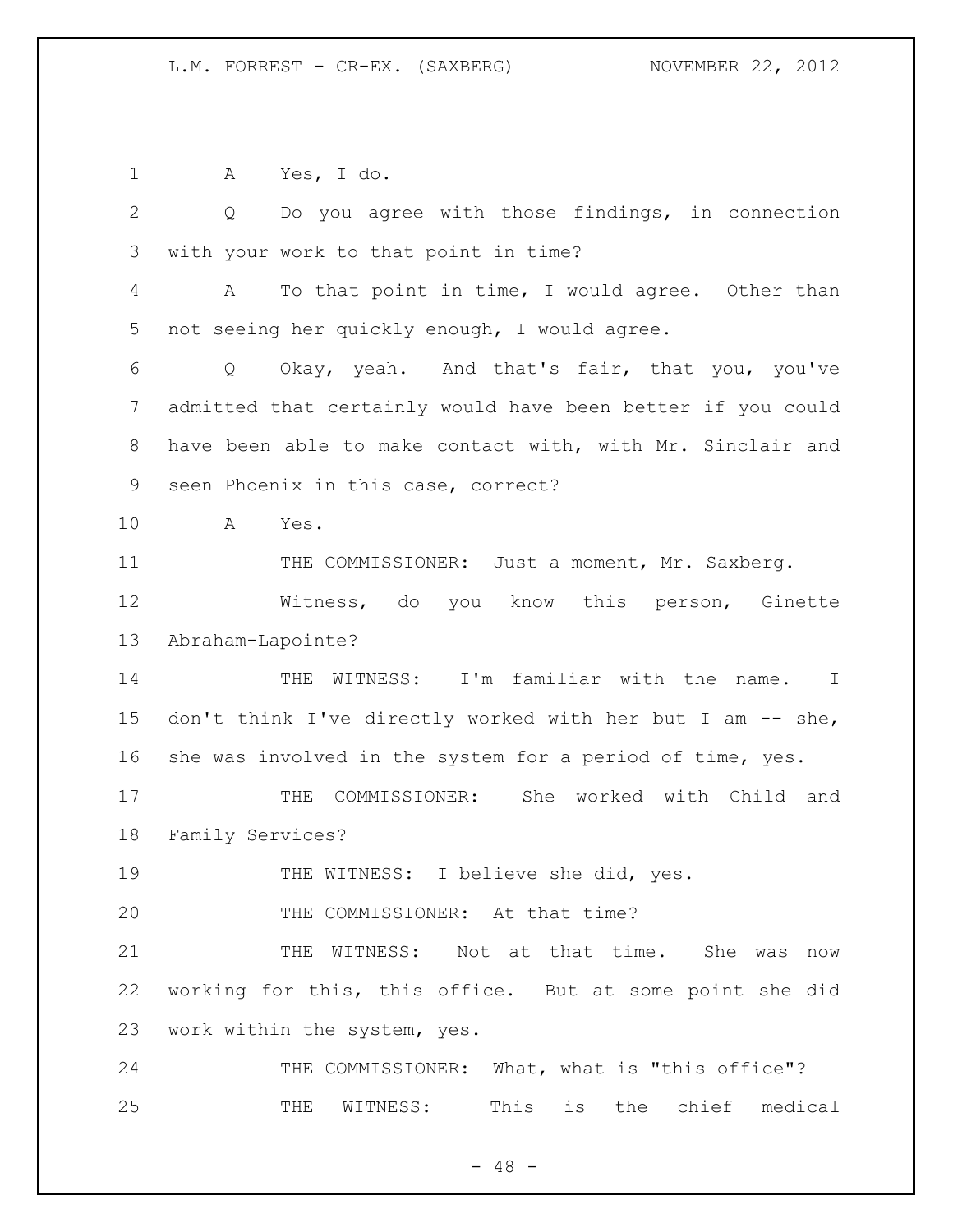examiner's office.

| 2              | THE COMMISSIONER: Oh. Oh --                                     |  |  |
|----------------|-----------------------------------------------------------------|--|--|
| 3              | THE WITNESS: Yes.                                               |  |  |
| $\overline{4}$ | THE COMMISSIONER: -- I see.                                     |  |  |
| 5              | MR. SAXBERG: Right. And if you could scroll                     |  |  |
| 6              | down further on the document that we're seeing, it was          |  |  |
| 7              | reviewed by Jan Christianson-Wood who also prepared the         |  |  |
| 8              | earlier report.                                                 |  |  |
| $\overline{9}$ |                                                                 |  |  |
| 10             | BY MR. SAXBERG:                                                 |  |  |
| 11             | But just following up on what, what you're<br>$Q \qquad \qquad$ |  |  |
| 12             | indicating, you had mentioned to Mr. Gindin that you were       |  |  |
| 13             | relying on Mr. Sinclair telling you that Phoenix was safe       |  |  |
| 14             | with a friend?                                                  |  |  |
| 15             | A Um-hum.                                                       |  |  |
| 16             | Q You agree on that point as well, in terms of                  |  |  |
| 17             | being fairness and, and the overall work done, that it's        |  |  |
| 18             | not best practice to take the parent's word that their          |  |  |
| 19             | child is, is not being maltreated; you've got to do your        |  |  |
| 20             | own investigation?                                              |  |  |
| 21             | You still have to do further investigation, yes.<br>A           |  |  |
| 22             | And, and also on that score, did you consider<br>Q              |  |  |
| 23             | sending the after-hours unit out?                               |  |  |
| 24             | I don't recall at that time, no.<br>A                           |  |  |
| 25             | But that, that was an option you could have done?<br>Q          |  |  |

- 49 -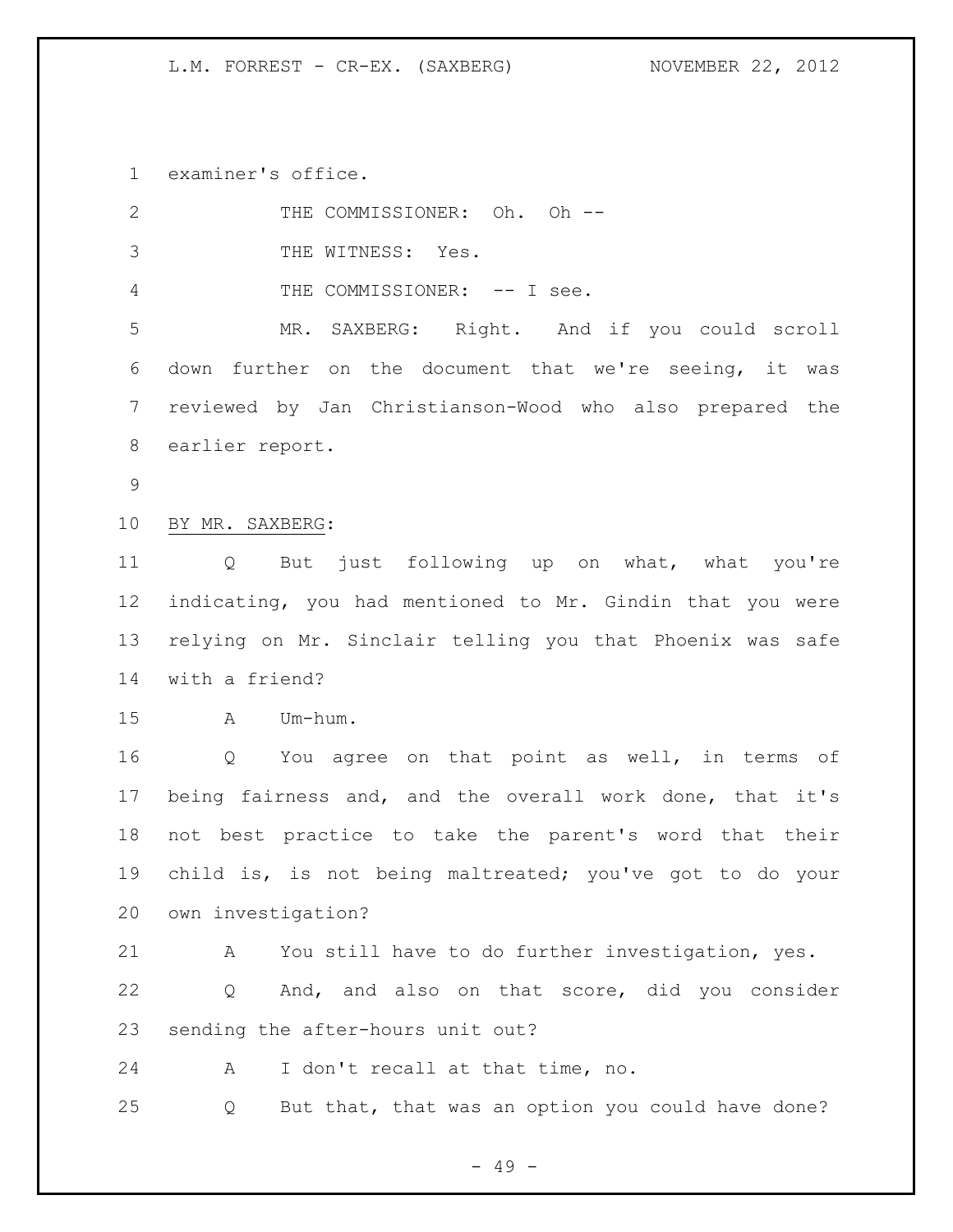1 A It could have been, I suppose, yes. Q And that, the after-hours is the, is the unit at, at, now, ANCR that handles all CFS cases in Winnipeg after hours? A Yes, that's correct. Q So they could go out there at night to see, to maybe make contact, and that does happen from time to time that you would do that? A You could, depending on the nature of the case, yes, and if you believe that a child was in need of protection especially, so ... Q Now, in terms of file maintenance and, and procedures and, you know, what rules you were following at intake, at the time you were delivering services, there was a intake program description and procedures manual that was in place at the time, and you were familiar with that, right? A Yes, I believe so. Q Could you turn up CD992. Oh, sorry. You're waiting for the page, I guess. Page 19625. And this document is the intake program description and procedures manual that was in place in July 2001. Do you see that? A Yes, I do. Q That's the document you were referring to? A Yeah. Yes.

 $-50 -$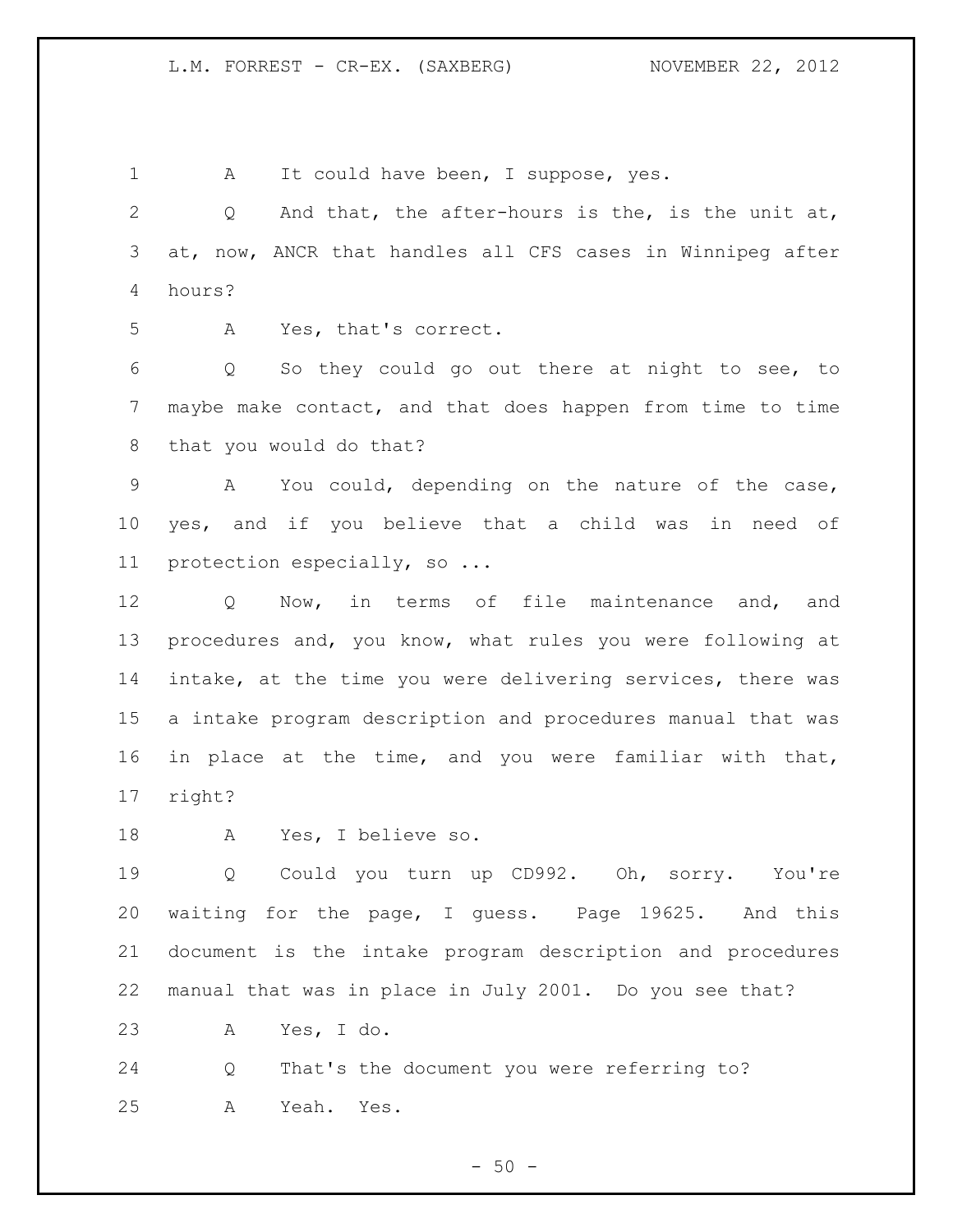Q And you would have been familiar with the procedures and protocols in this document at the time you were delivering services to Phoenix? A At the time I would have had this, and yes. Q And you could turn to page 19641, and scroll to the bottom of it. You see there's a section, under the heading, Recording Outline. You see that? A Yes, I do. Q And it indicates that: "... Intake Units have committed 12 to a standardized 'Recording Package', which includes a formalized method of recording data and completing the 'Transfer 16 and Closing Summary' ... on each case ... or closing." See that? A Yes, I do. Q And there was that standardized recordkeeping process in place at the time you delivered services to Phoenix, correct? A Yes. Q And attached to this manual as appendixes are the

 $- 51 -$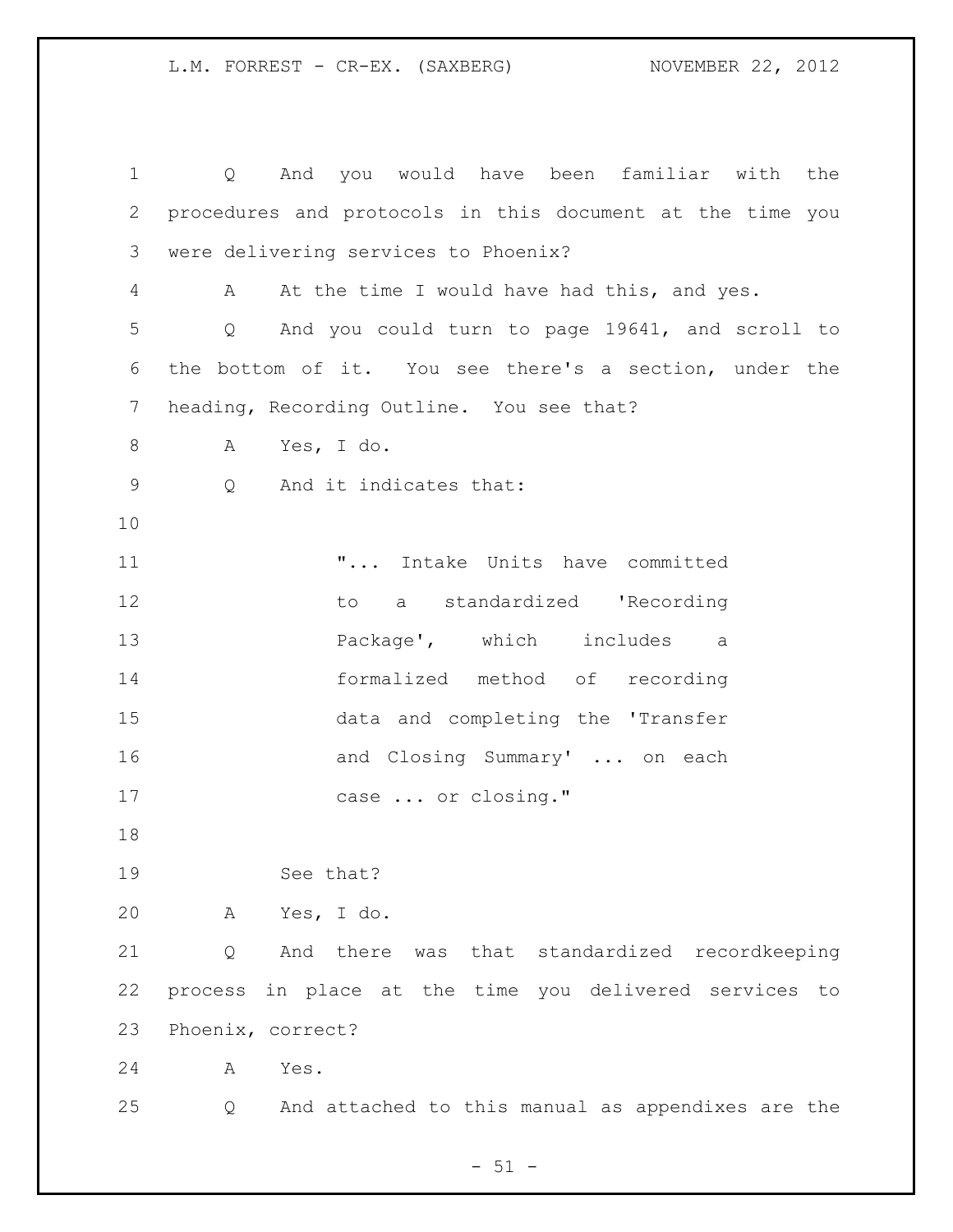standardized forms that you were to fill in with every case you were working on.

 If you could turn up 19659. There was a, there was a CFSIS face sheet that had to be filled out on all files and it was in, in the material? If you could turn to -- that's correct?

A Yes.

Q One, one of the forms --

A Yes.

10 Q -- was a face sheet. It's not shown here, so ... But if you turn to 19660. There's the CRU intake and after-hours unit form that we've seen throughout this proceeding. It was a standardized form. It had headings, you had to fill in certain information on every single file, correct?

A Correct, yes.

 Q And if you turn to page 19666. This is the intake transfer summary form. This is the information that procedure -- in accordance with procedures and policies in place at the time you had to fill out when you were doing an intake transfer summary, correct?

A Yes.

 Q And you did that and your form complies with this document?

A Yes.

 $-52 -$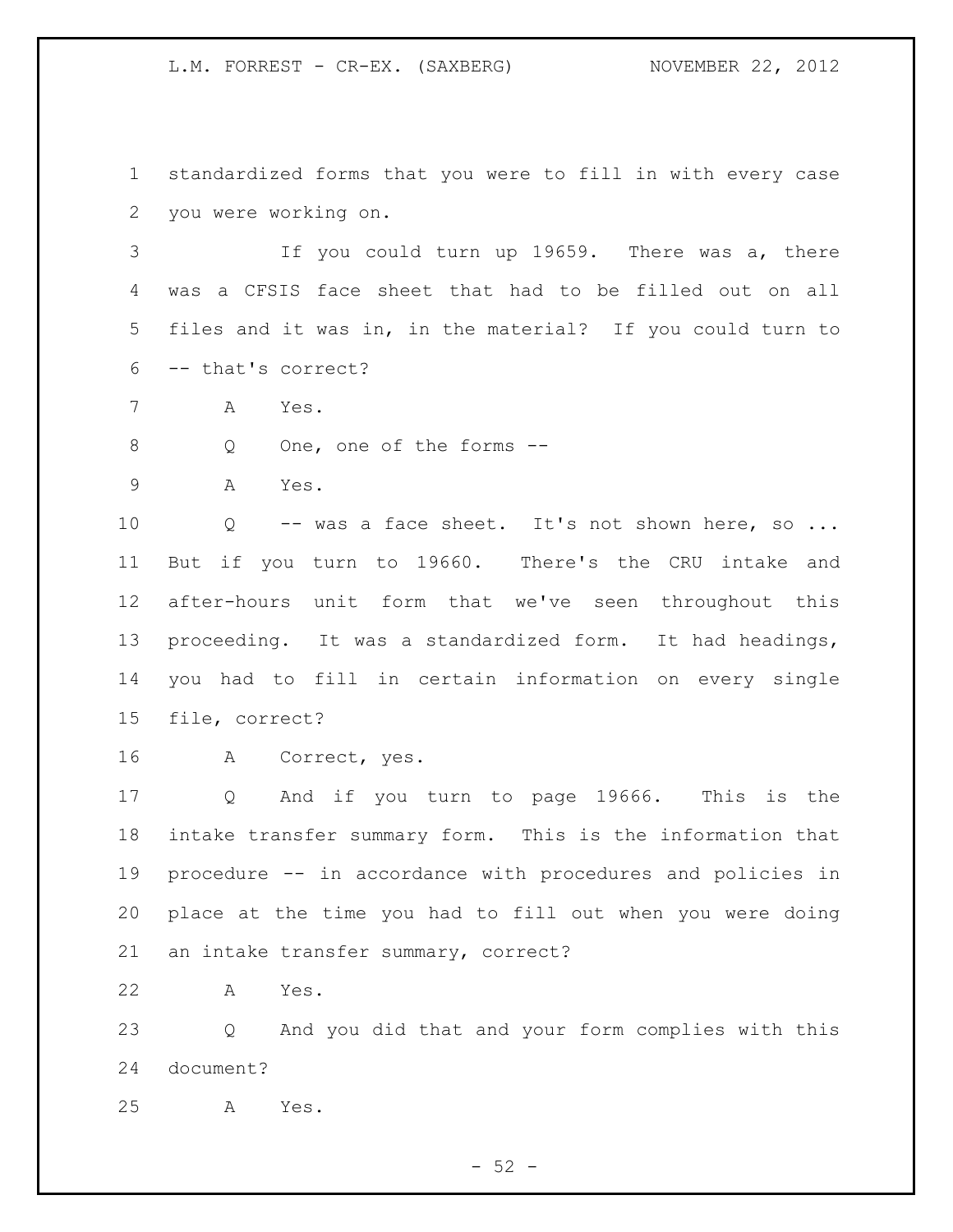Q That's correct?

 MR. SAXBERG: I'd like, Mr. Commissioner, that the entire contents of CD992 be deemed, I supposed, to have been referred to so they can, so that the document can be referred to in closing submission and/or as, as you did with the time sheets, that the entire procedural manual could be made public.

 MS. WALSH: We can do it in, we can do that in one of two ways. We can either enter the entire document, even though it's in our disclosure as an exhibit, as a hard copy, or we can simply, as we did with the time sheets, indicate the pages in their entirety that, that CD992, including pages whatever to whatever, from the beginning to the end, are to be entered into the public record. That might be the simplest way.

16 THE COMMISSIONER: That's what you're suggesting, I think --

18 MS. WALSH: Yeah.

19 THE COMMISSIONER: -- Mr. Saxberg.

MR. SAXBERG: Yes.

21 MS. WALSH: Yeah.

22 THE COMMISSIONER: All right.

 MS. WALSH: So that's, that's certainly something that, that can be done.

25 THE COMMISSIONER: That will be done.

 $-53 -$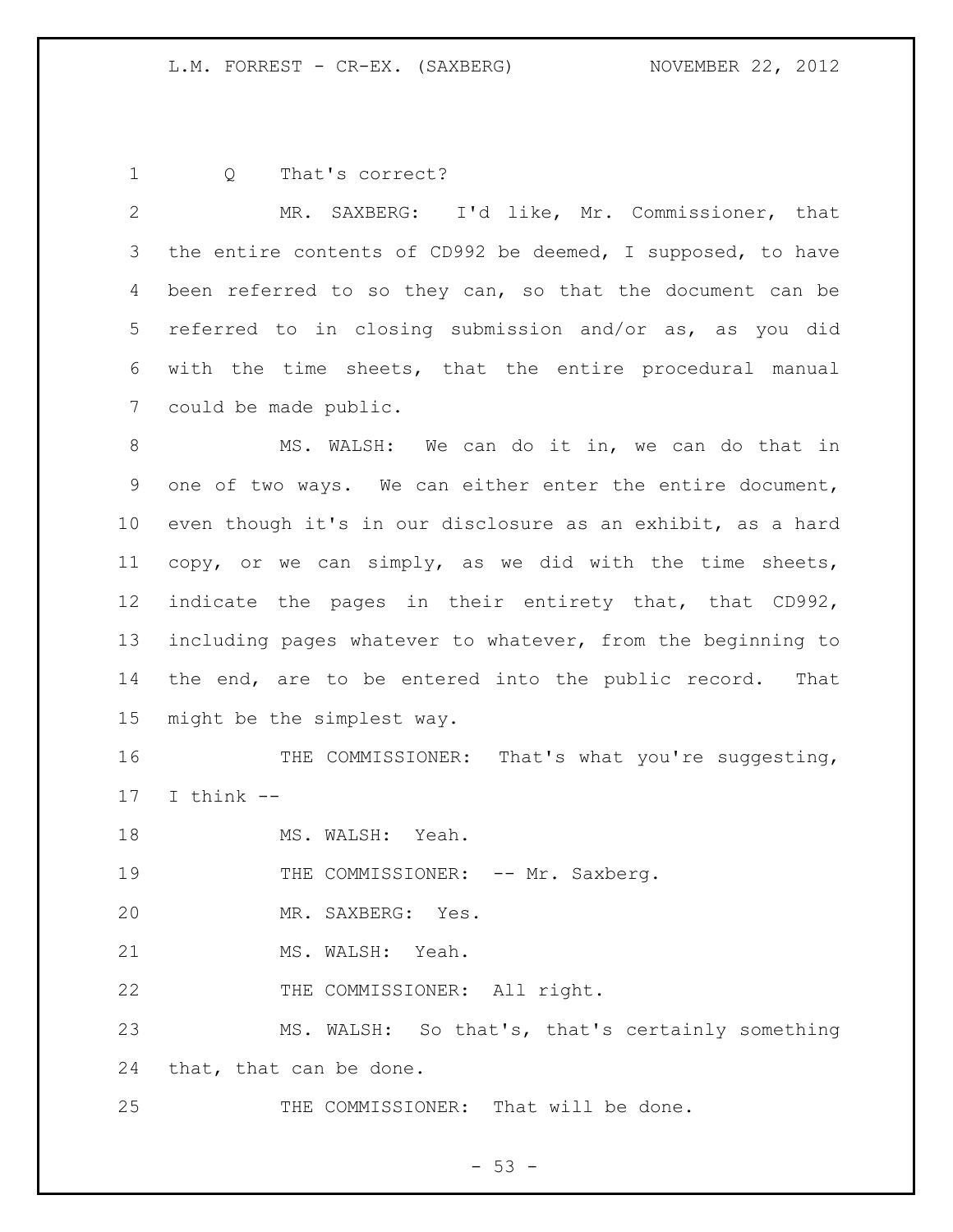1 MS. WALSH: Thank you. 2 MR. SAXBERG: Thank you. BY MR. SAXBERG: Q If we could turn up page 37461. This is a fax. And, stop right there. And it's dated March 13, 2003. You're familiar with this document? A Yes, I am. Q Looked at it the other day. This is the letter from the Child Protection Centre outlining concerns they had with respect to this object in Phoenix Sinclair's nose? A Yes. Q Is that correct? A Yes. Q And the important thing is, this wasn't sent until March 13th, 2003, correct? A Yes, that's correct. Q And so they're expressing formally their concerns about this matter, March 13, 2003. The file came to you on February 28th? A Yes. Q So given the fact that -- well, let me back up a second. It is the case, though, that the Child Protection Centre phoned after hours the day after Phoenix was at the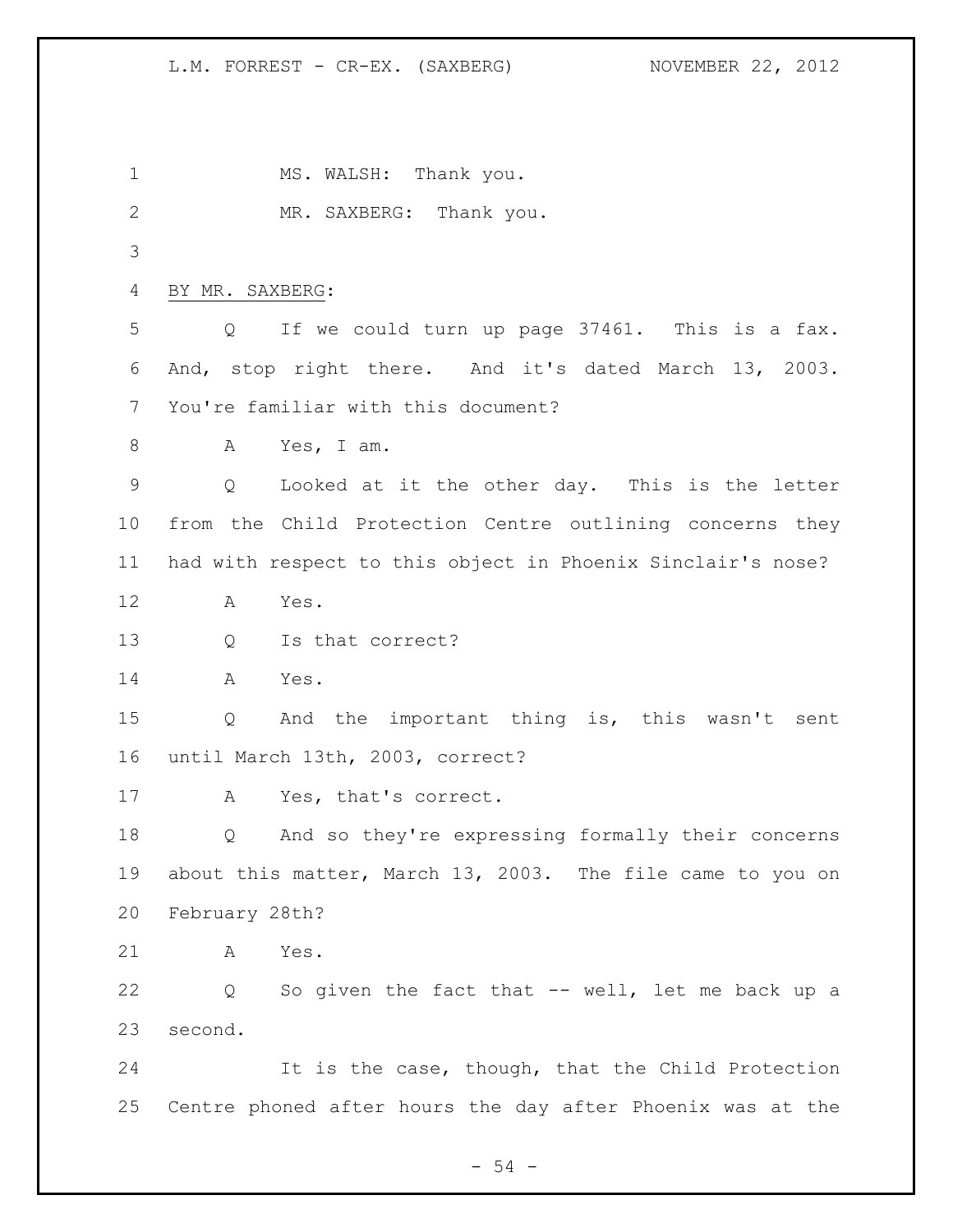hospital on February the 26th --

- A Yes.
- Q -- correct?
- A Yes, I did.

 Q And would you agree that the fact that the hospital itself isn't raising these concerns formally for a couple weeks after the incident is an indication how they feel about the matter in terms of its severity, is it not?

 A If there was a severe incident at the hospital, my experience is that a, a referral to us and request for service would be, would have been probably much more immediate. There would have been involvement by a hospital social worker. There would have been a clear indication that this needed, like, assistance right away. That was not the information that was contained in the referral from the hospital initially. And the follow-up letter in response to my request for more information basically -- which came at this date, basically outlined the same information. So my thought was that they did not -- it was not an urgent critical event in, in their perception at the time of referral.

 Q And it's my information and a subsequent witness will provide this view, that the referral was made to ensure that Phoenix was receiving the antibiotics that were prescribed.

 $-55 -$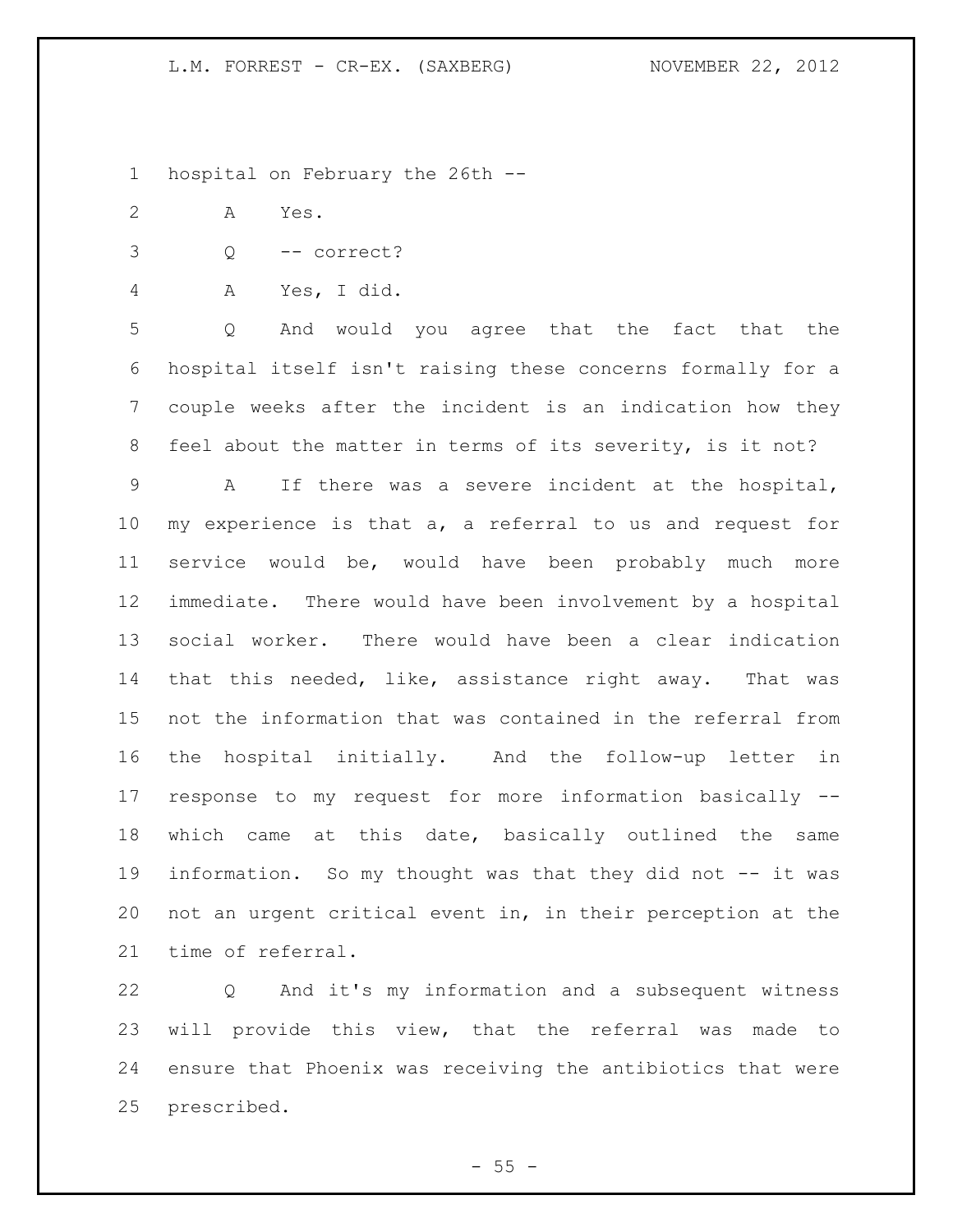A Yes.

Q Is that --

A Yes.

Q -- was that your view?

A That she was receiving treatment to follow up.

 Q Right. And the concern was to ensure that the care-giver would, would get the prescription and would --

A Yes.

 Q -- make sure that Phoenix received those antibiotics?

A Yes.

 Q And you weren't aware, or you're not aware that the expected evidence of Kim Edwards is that she and Rohan Stephenson were looking after Phoenix on virtually a full- time basis during the period of time in which this object was in Phoenix's nose? Were you --

17 A I was not aware of it during my involvement.

18 Q And are you aware that -- well, the expected evidence is going to be that it was Rohan Stephenson that, that brought --

21 THE COMMISSIONER: Pardon? Speak up.

BY MR. SAXBERG:

 Q That it was Rohan, Ms. Edwards' spouse, that brought Phoenix to the Child Protection Centre. Were you

- 56 -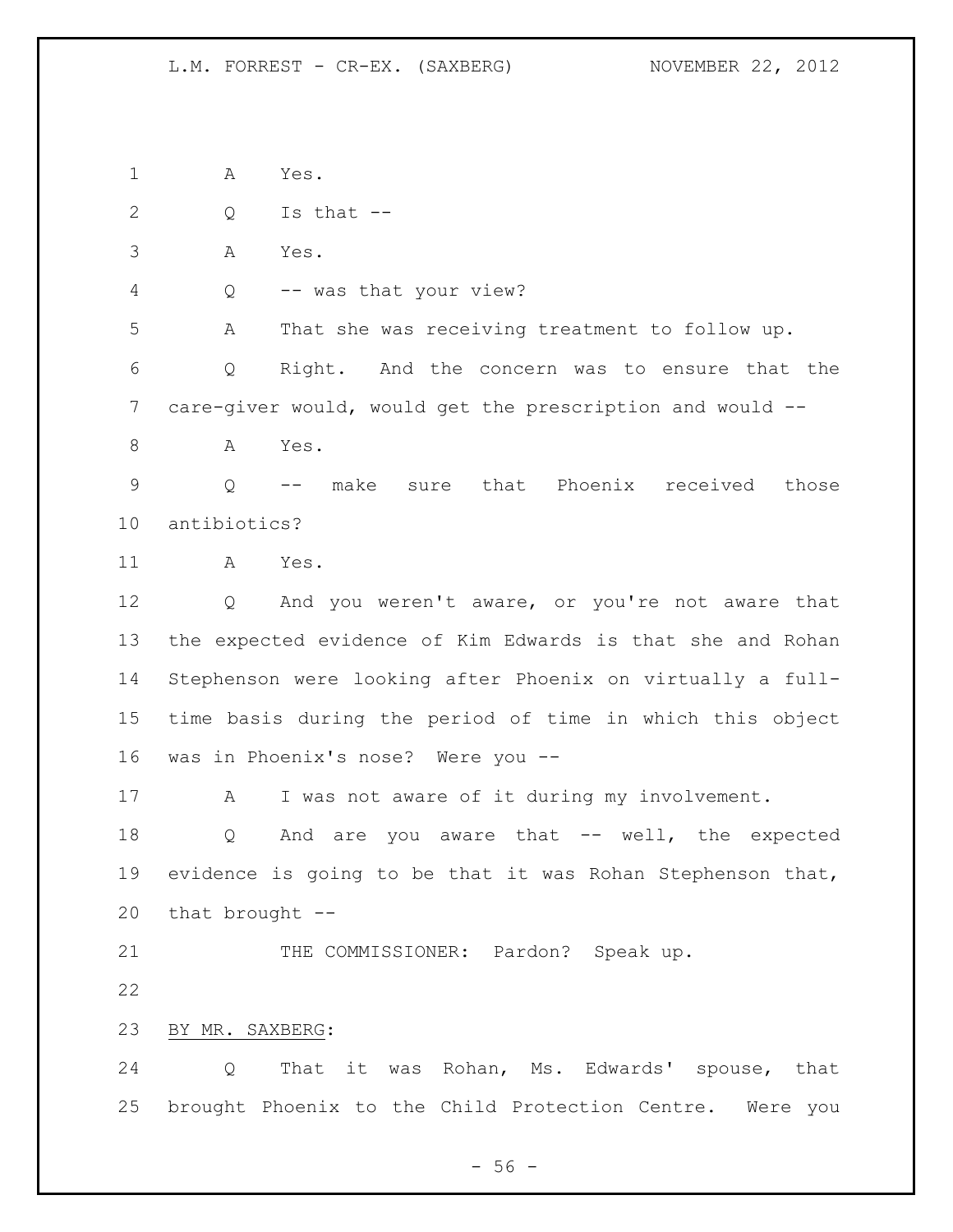aware of that?

A Not at the time of my involvement.

Q Were --

A Now I'm aware of it --

Q And now --

A -- obviously.

 Q Were you aware that the, the expected evidence is or that the, the assertion is that Phoenix had been taken to a clinic twice before by Ms. Edwards and that the clinic had refused to treat her?

11 A I was not aware of that.

12 Q And finally, with respect to the safety assessment being five days, I just want to be clear, your, your -- you went out right away, and you were commended for that, but you had no disagreement with the five-day response being selected as the appropriate response time, correct?

18 A That's correct, yes.

 Q Now, you left working as an intake worker in 2009; is that right?

A Yes, I did.

22 Q What month was that?

A April or May of 2009.

Q Okay.

A Um-hum.

 $-57 -$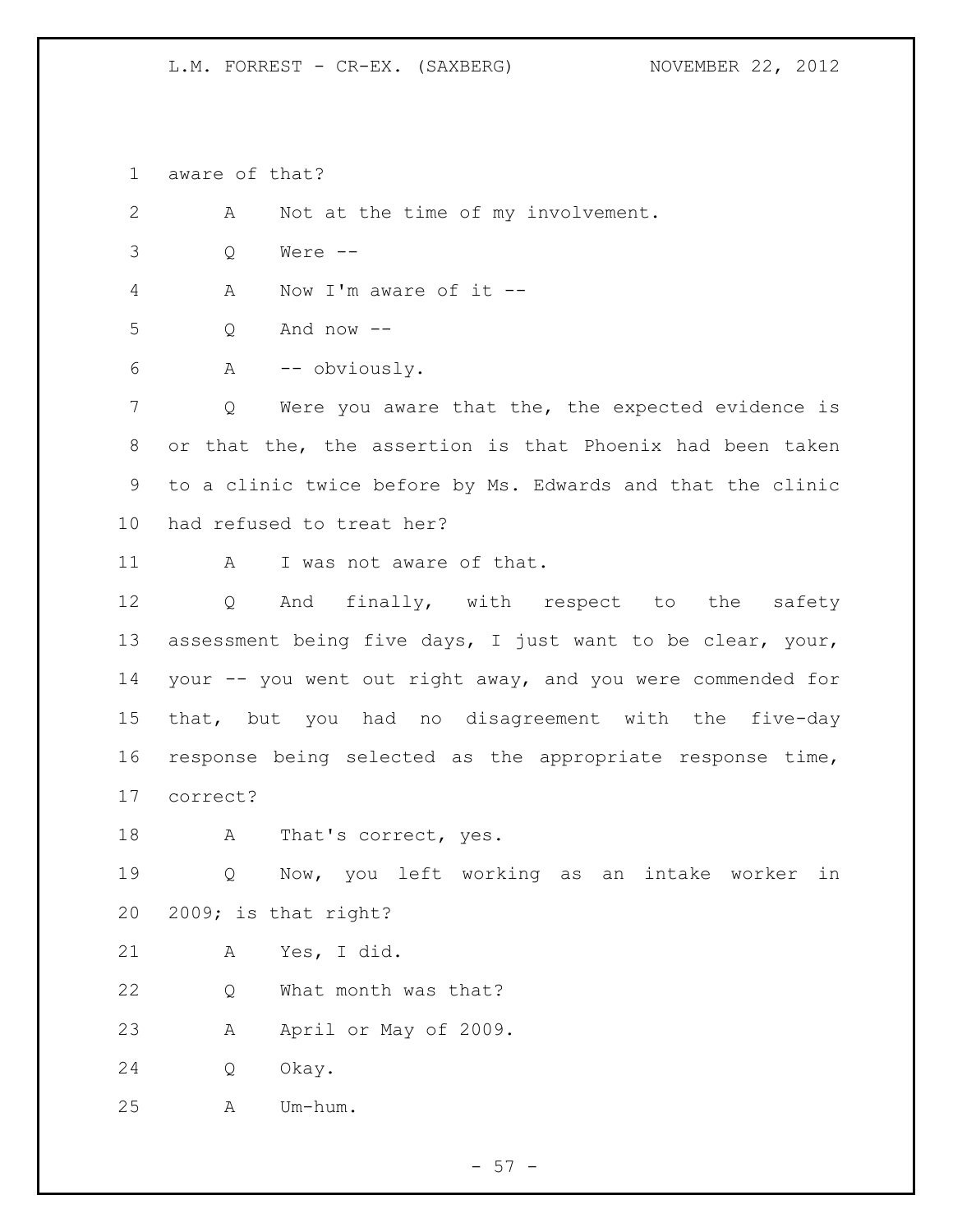Q And when you left, it was a new organization that was in place performing that intake function. That new organization is referred to as ANCR? A Yes. Q And ANCR came to be in February of 2007? A Um-hum. Q That's right? 8 A Yes. Q And you would have then been a seconded employee from the previous organization, which was Winnipeg Child and Family Services? A That's correct. Q So you remained a seconded employee until you left in 2009? A That's correct, yes. Q And you commented yesterday that -- and I think you were just speaking very generally, but that there were no improvements in workload during your time as an intake worker; you said that? A I did say that. Intake is a very busy function so workloads were generally almost always high. So in terms of seeing a lesser number or that kind of thing, I didn't actually expect it to be lower. Q And you'd indicated that -- I thought it was a

- 58 -

good comment to make -- that you said sometimes it's not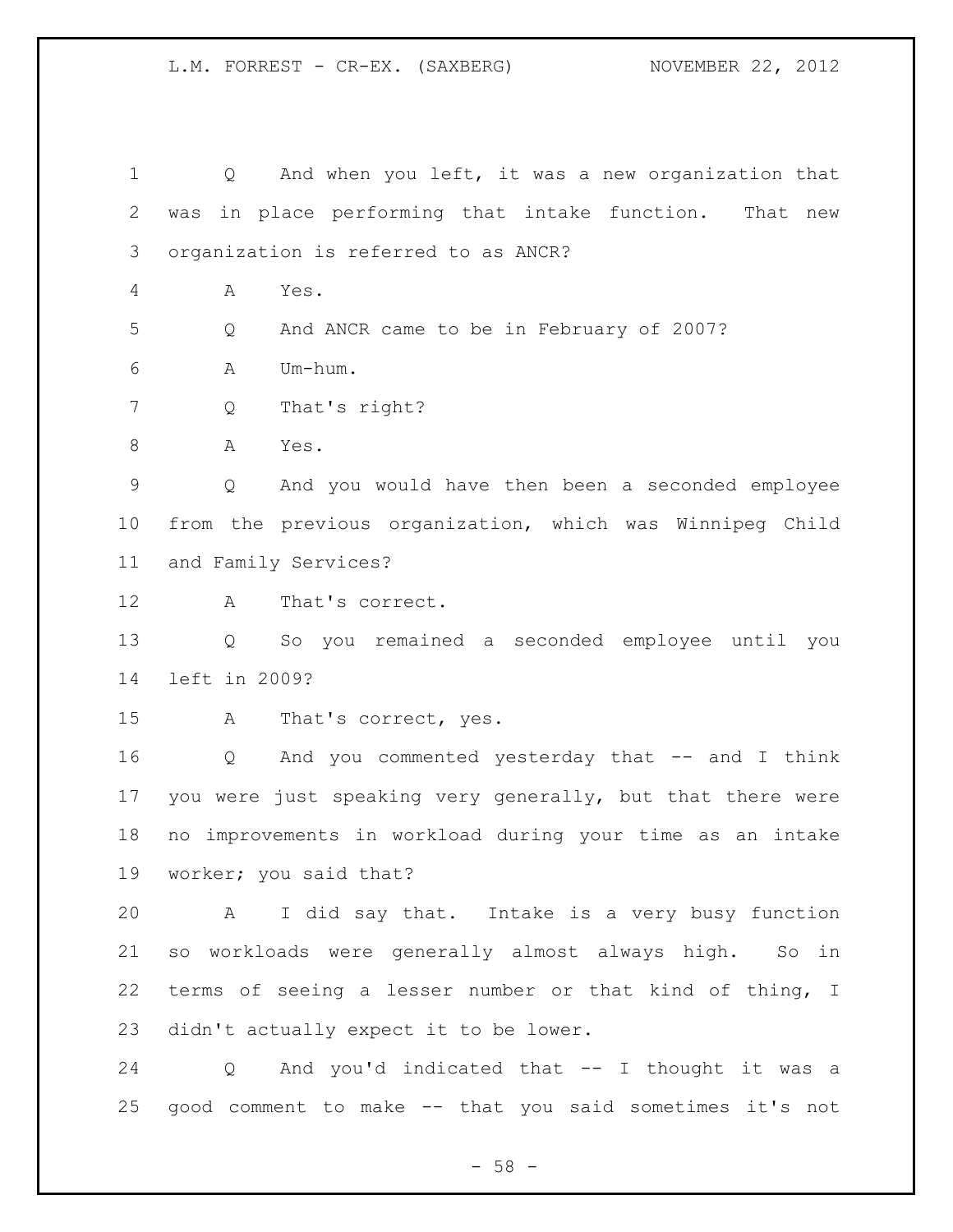what you should be doing -- or what you should be doing becomes what you can do?

A That's correct, yes.

 Q And that was because a factor of the workload. But you did indicate earlier today that devolution in 2005 had made the situation more challenging than before or after; is that fair?

 A It was challenging in that there was a lot of change within the, within the structure and organization, and so that made for some of those challenges. You were -- staff were leaving, new staff were coming, so there was that challenge along with the workload that we also had to face as an agency.

 Q Right. And that was an extra challenge that was in place in around the time you were providing services to Phoenix, but that wasn't a challenge that you faced in 2007 or in 2009, for instance?

 A In 2009 there was a bit of a shortage for a period of time of staff. I, I believe that that did get resolved over time. But at the time that I had left there was not as many intake workers as -- the complement of staff was not full --

Q Okay.

 A -- because of whatever reason, whether people left their positions or whatnot. So it was not a full

 $-59 -$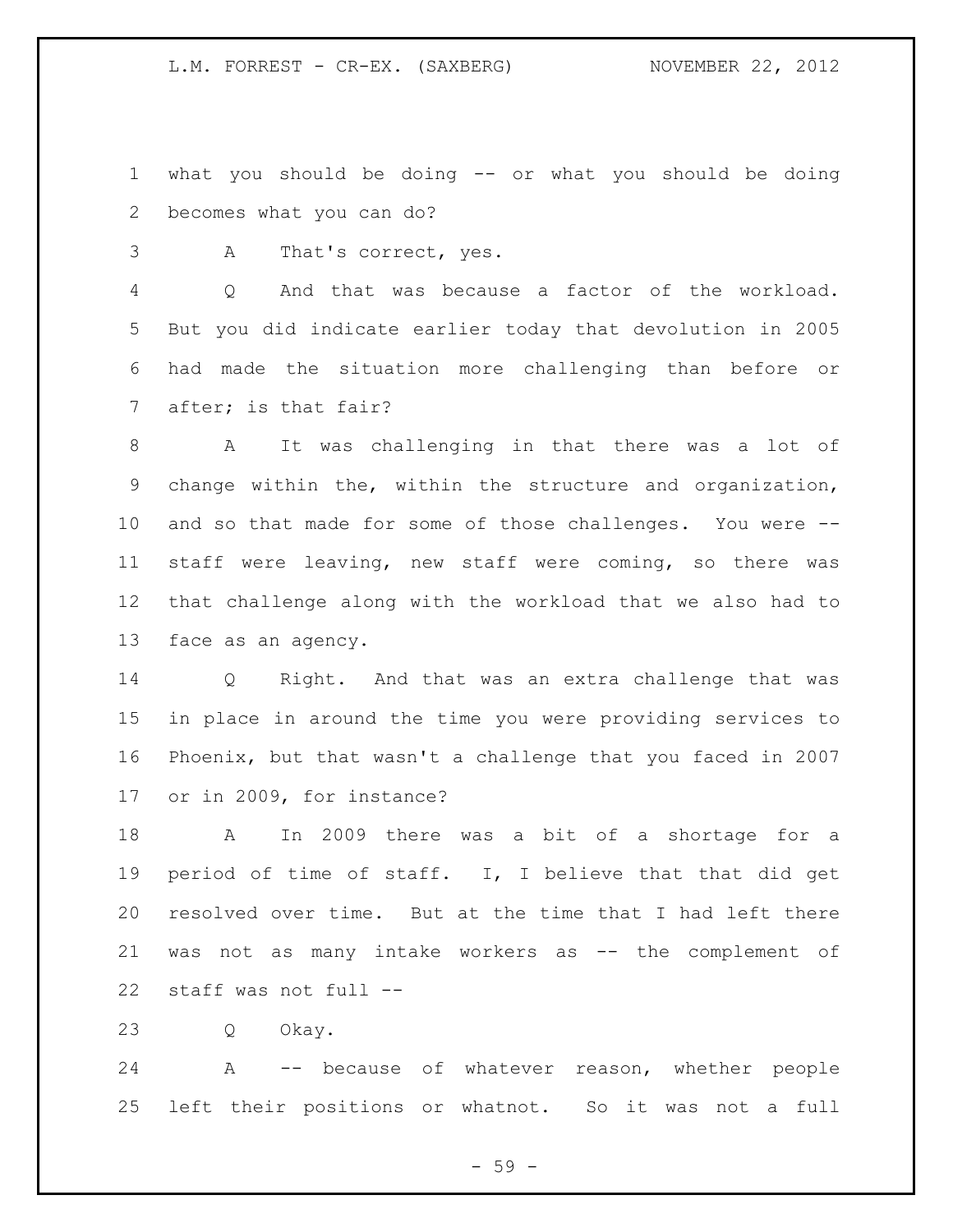complement at the time so it was a little bit of a struggle. Q And I'm going to get to, to that, who was in place in 2009 when you left. But what you're referring to is there were vacancy problems at ANCR -- A Yes. Q -- in 2009 because a lot of people, like you, for instance -- A Um-hum. Um-hum. Q -- who were seconded, performing that work, left? A Yes. People were leaving, yes. Q And so when someone like you, who had been doing intake since 1994 leaves, it's a challenge for the organization to find -- A Yes, it is. Q -- someone that's as good as you to do that job, right? 18 A It's -- yeah, you want to put staff back in when they're leaving, yes. Q So that was a transitional issue. And as you say, those vacancies were eventually filled with bodies and, and qualified people? A Yes. Q To your knowledge? A To my knowledge, yes.

 $- 60 -$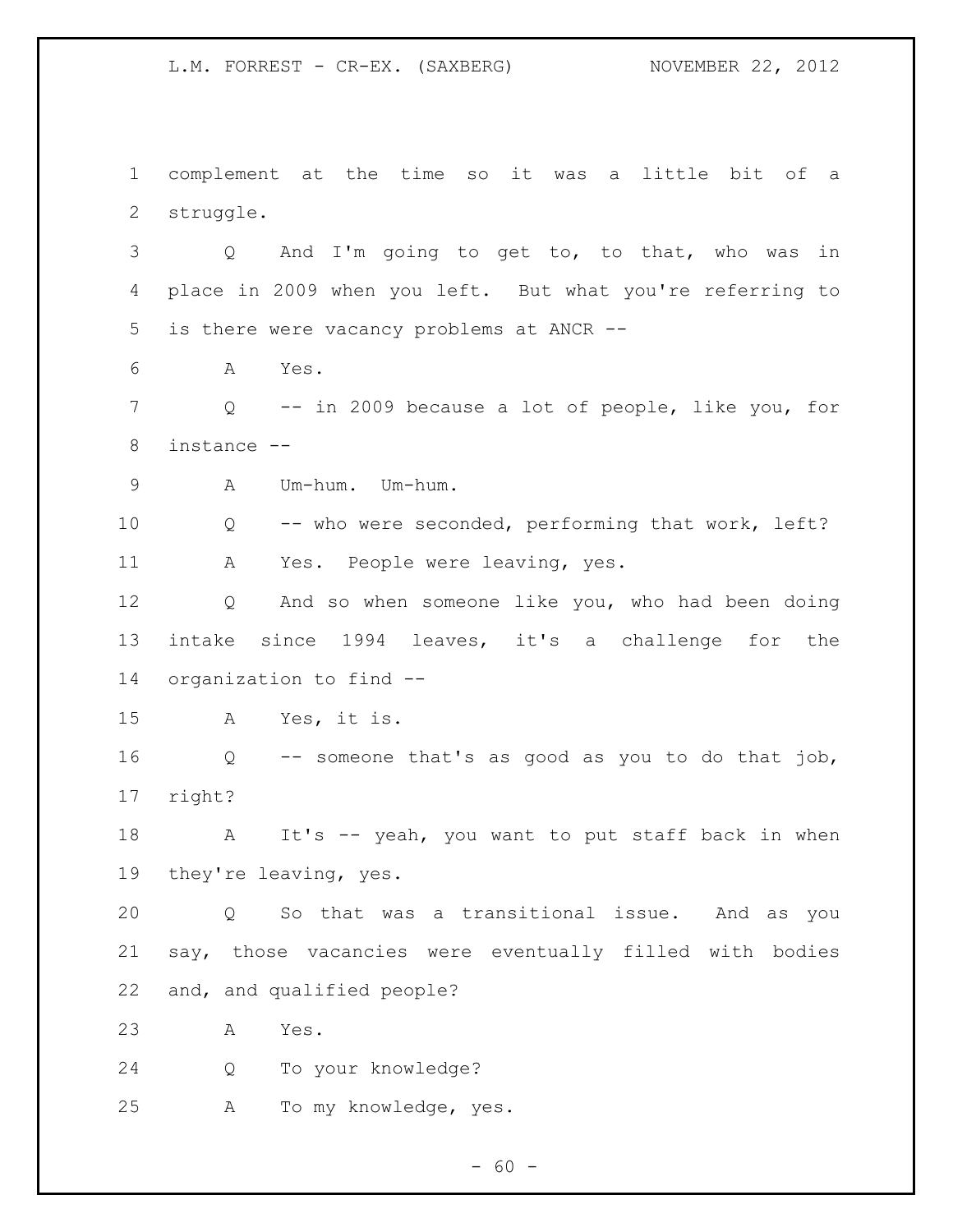Q Yes. So now, you were talking about no improvements to workload, but there's certainly, and I think you admitted this, were improvements to the delivery of service and to the procedures at intake between 2005 and 5 2009 when you left; is that fair?

 A Yes, there were efforts to make that happen and they were happening, yes.

 Q Well, I just want to bring to your attention some of the changes that occurred there. For instance, you'd mentioned the first being the intake module coming online in May of 2005.

- A Um-hum.
- Q Yes?
- A Yes.

 Q And that was a significant change in terms of how intake was able to do its work, that it facilitated you to be able to do your job?

A Yes.

 Q For instance, the, the intake module is a computer program that allows you to, in an easier way, attach parties that are related to the file; is that fair? Would you agree with that? It's easier to perform that function?

 A Yes. It also requires your recording to be attached for -- much more quickly, so that's also a good

 $- 61 -$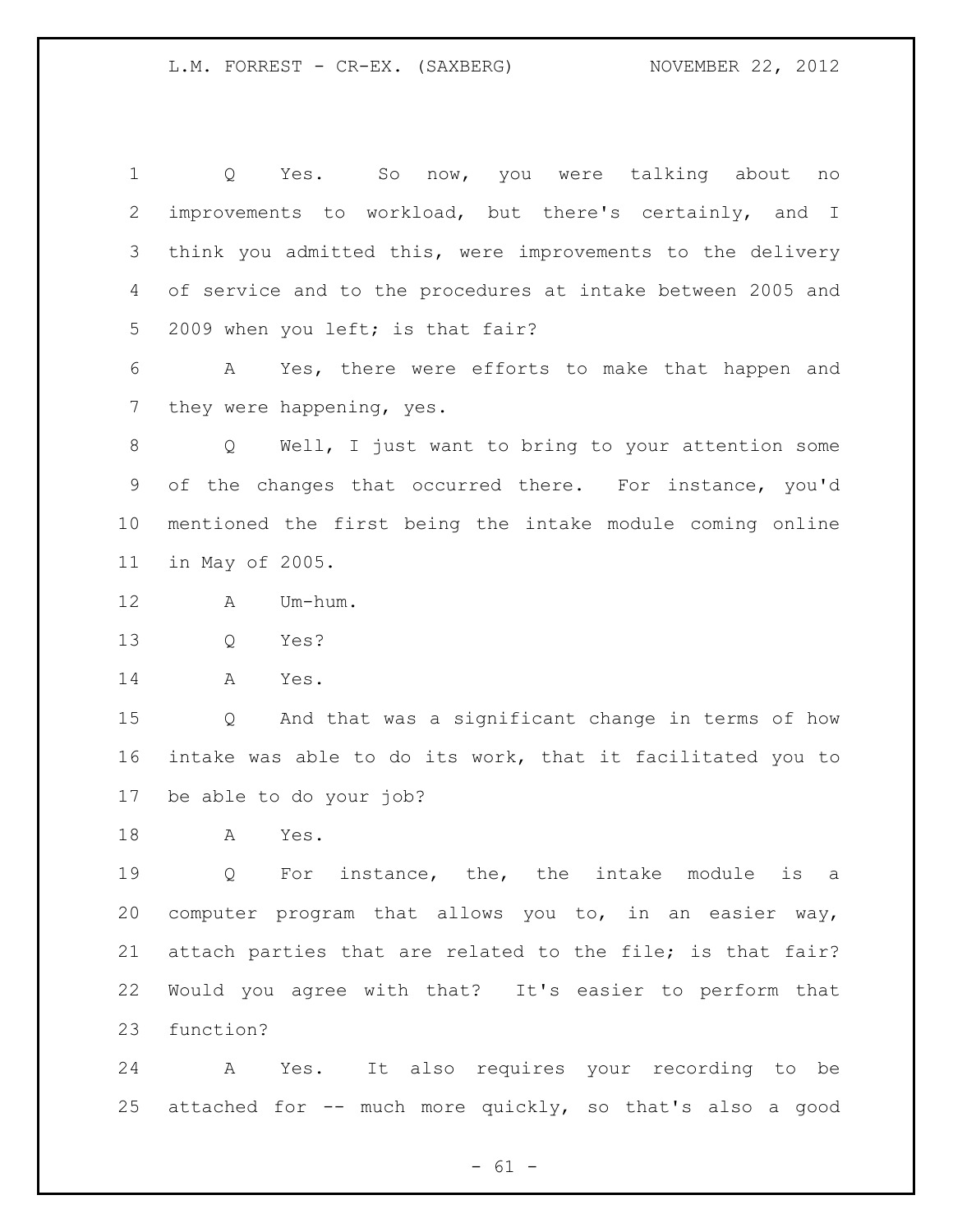thing. Q It's, it's live; as soon as you -- A Yeah. Q -- type in your information, it's there for everybody in the ANCR -- A In the ANCR organization. 7 Q -- everyone at ANCR to see --8 A Yes. Q -- immediately that information? A Um-hum. Q So you couldn't wind up with a situation where, because someone hadn't put the information on the system for a while, it was missed by the next worker, correct? A Yes. Q And that's very important for ANCR because you're dealing with matters in a very small period of time, correct? A Yes, that's correct. Q So having that information available immediately to everyone was a big improvement to the system; you agree? A Yes, it was. Yeah. Q And it also would have helped, for instance, as I said, in attaching people that are related to the file, and in this case, for instance, would have made it easier to attach Kim Edwards to the file and her information; would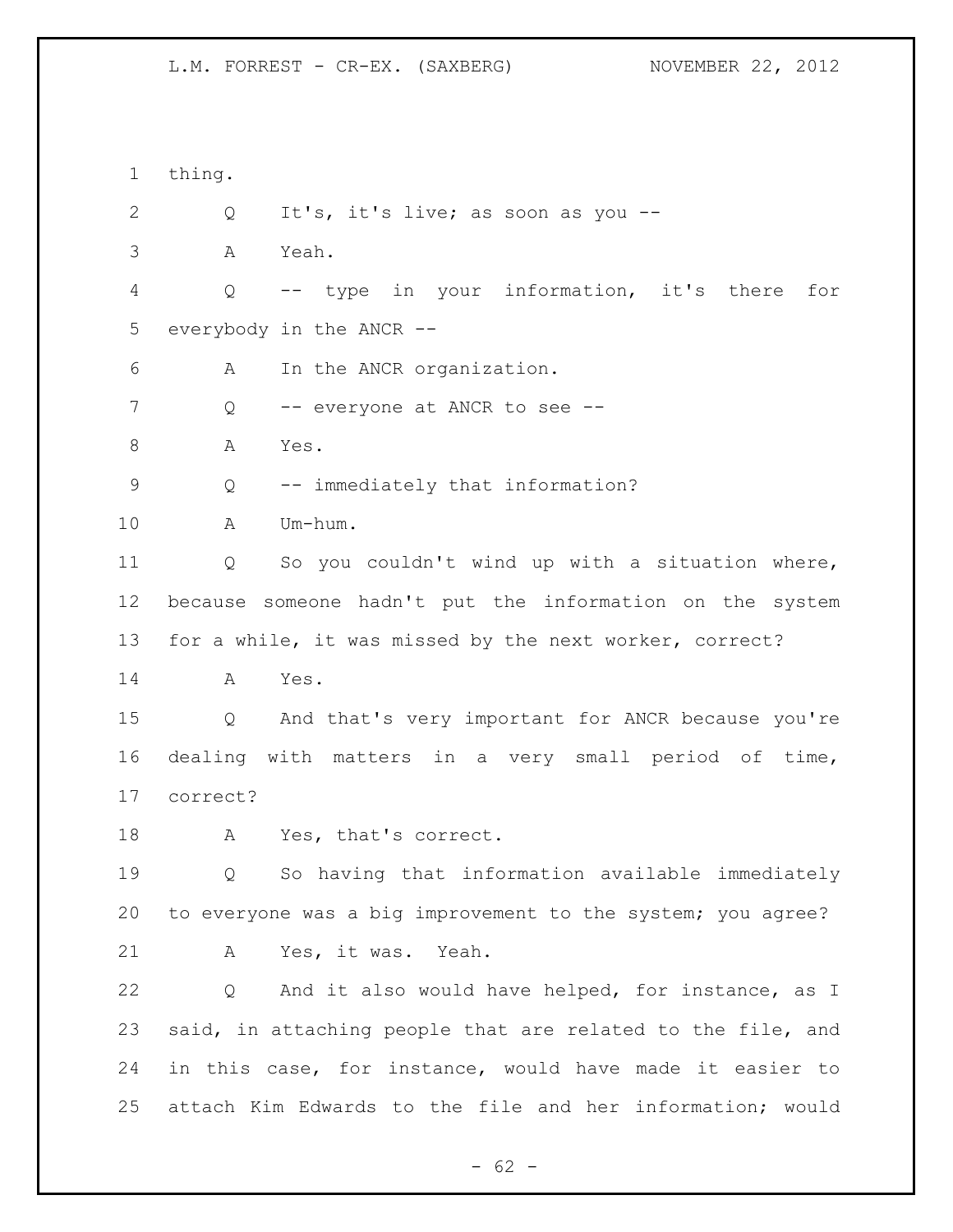you agree with that?

A Yes.

 Q And that might have helped you be able to identify her a lot sooner in terms of making contact with, with Steven and to find out where Phoenix was during February of 2003; is that fair?

A Possibly, yes. Yeah, that's fair.

8 Q So that could have helped?

A It could have helped, yes.

 Q And would you agree that in the new post-2005, safety assessments for 24-hour responses became mandatory, full safety assessments?

13 A Yes, I think so. Vaguely. You know what, it's been a little while so I --

Q Yeah.

 A -- so I haven't looked at those forms for a while so ...

 Q And another change that occurred with the advent 19 of the I.M., intake module, was that that safety assessment is standardized in terms of questions that are asked wherein workers are prompted to make certain inquiries to ensure that children are safe; is that fair?

A Yes, it's fair.

 Q And that wasn't around during the period that you were providing services to Phoenix --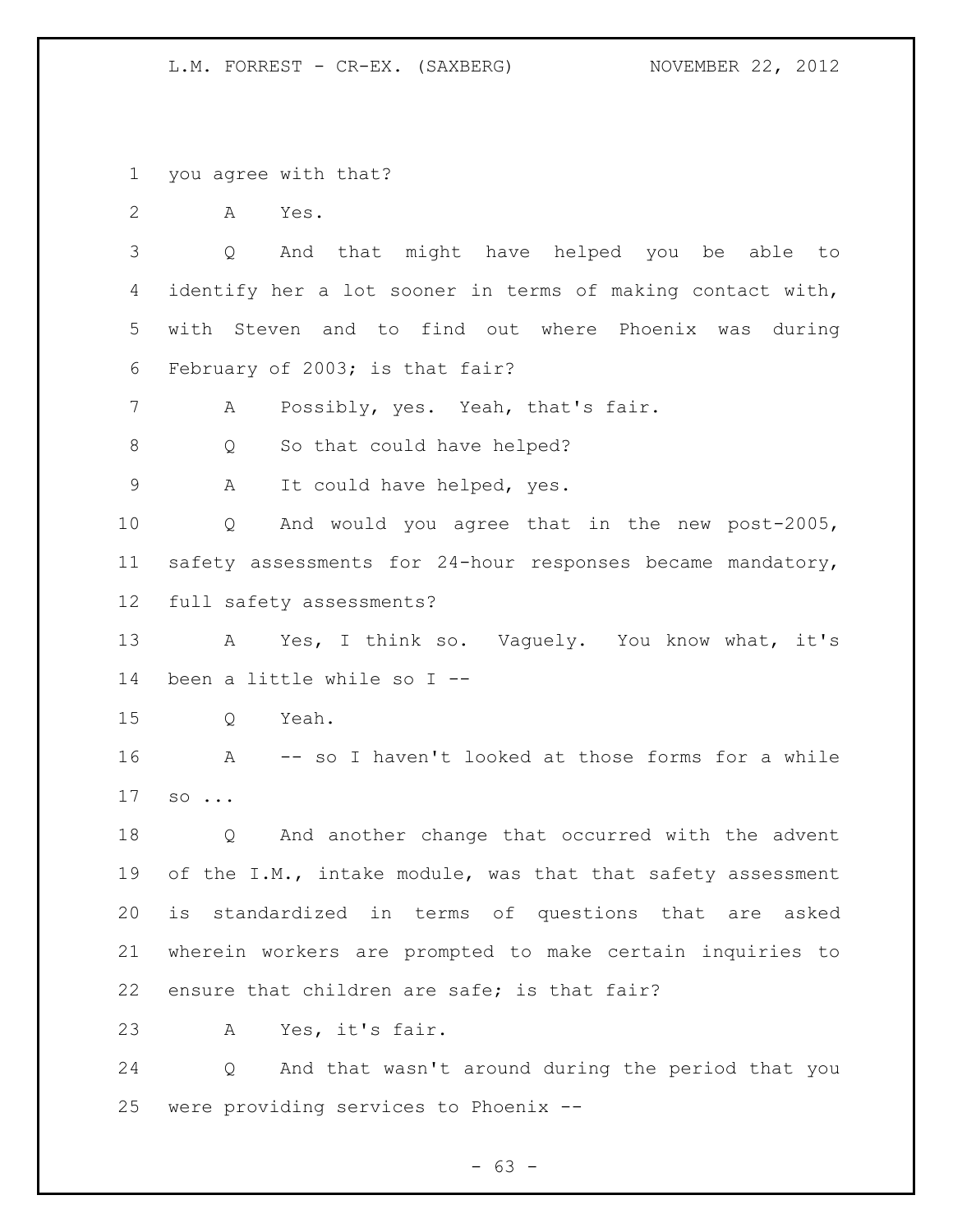A No. Q -- but was put in place later? A Yes, it was. Q Also, the response time is selected automatically by the computer once you select issues, under -- A Yes. 7 Q -- the I.M.; you're familiar with that? A Yes, I am. Q So therefore there's no discretion, should, should the worker have picked 48-hour response time, 24- hour or five day, right now the computer tells you. A Um-hum. Q Is that fair? A The computer tells you based on the answers that's within that program, yes. Q And another item, you'd agree that there were new standards manuals that were put in place by ANCR during the period that you were there, correct? A Yes. Q And as -- and you'll be familiar with the fact that in 2005 the province put in place new standards for child welfare and that these -- is that fair? New standards for child welfare came into place in 2005? A I don't know the date but I know that there was a change, yes.

 $- 64 -$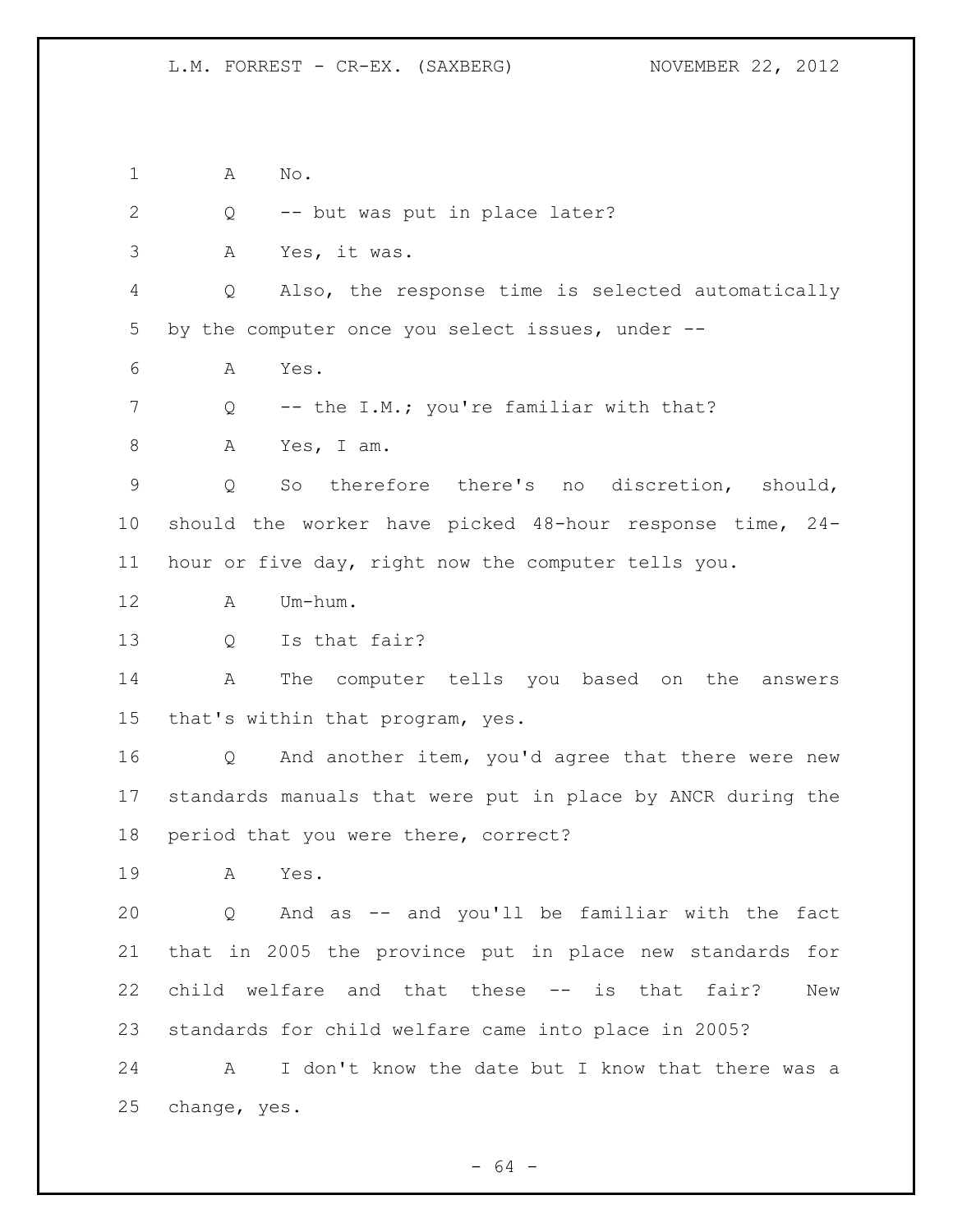Q And that the new ANCR procedural manuals that were in place then during that period were a reflection of those new standards; would you agree with that? A I, I suppose I would. Q In terms -- A I don't, I don't remember, I don't know what -- I don't recall what they looked like now so I'm, I'm going with what the information that you're providing me as being factual. Q Well, if you don't have any recollection, make sure that you're fair to say that -- A Yeah. Q -- and if you don't, don't -- A I know there -- Q -- agree with me just to agree with me. A -- was a change in the standards. I don't know -- I mean, I -- in terms of the new policy and procedure, if it -- if you're saying that, I don't know specifically if it was, but I know that there were changes in policies and procedures standards manuals, yes. Q Okay. And one of the major changes that's relevant to this case is the client contact change; you agree with that? Client contact policies? A Yes. Q And one of them that would have been in place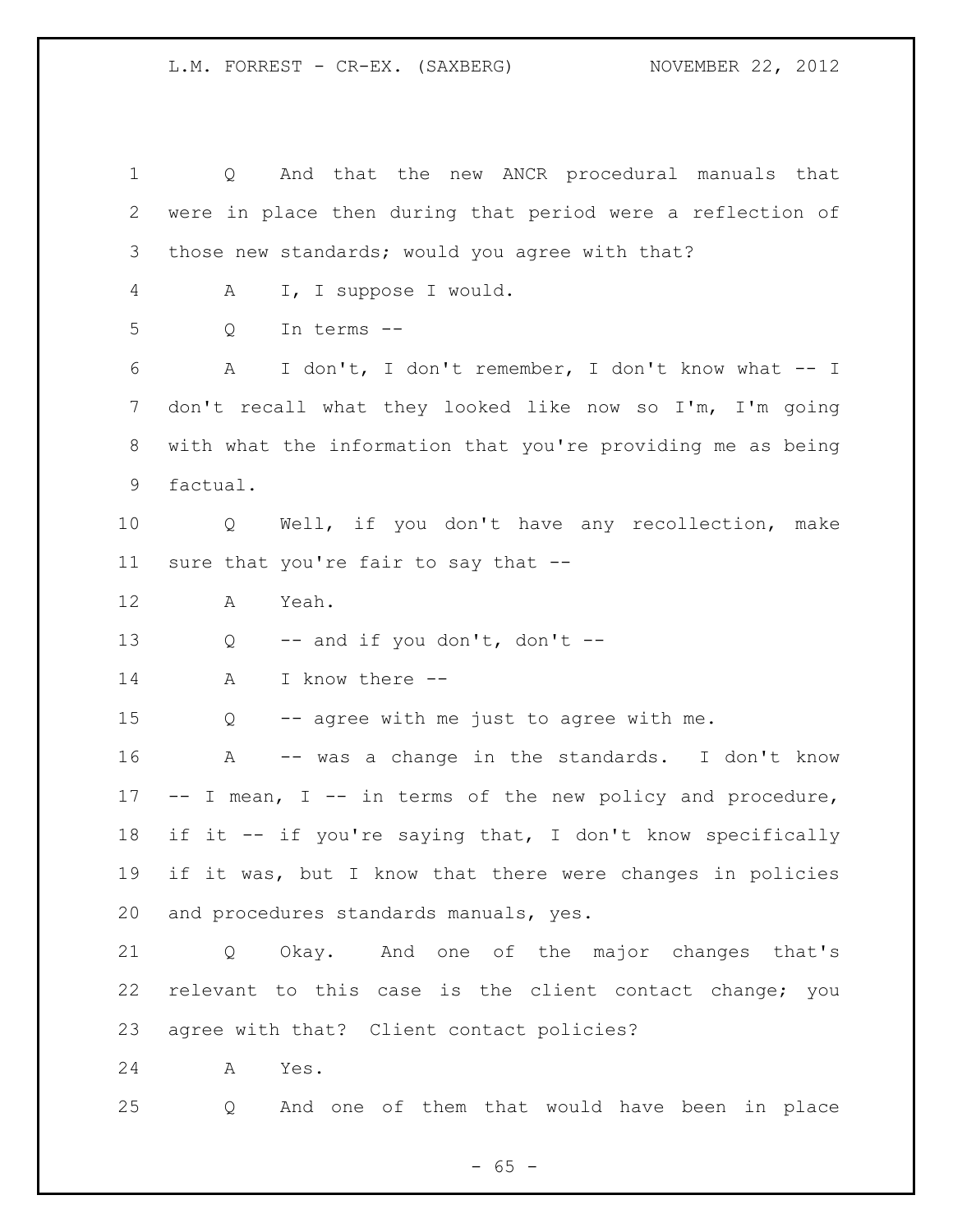before you left ANCR was, was the requirement now to ensure that you always see a child in an investigation?

A Yes.

 Q Now, that standard wasn't in place during the period you were providing services to Phoenix, correct?

A That is correct, yes.

 Q But it was in place before you left in 2009, correct?

A Yes, I believe it was.

 Q Now, there were also some initiatives with respect to workload relief that were brought in post the Phoenix Sinclair tragedy, and my understanding is that since 2008 there was approximately 3.5 additional positions at ANCR as a result of workload relief. Are you familiar with that? Were you aware of that?

 A You know what, I'm not, I can't recall. I don't know how many extra workers they hired in that timeframe.

 Q In 2009, and I don't know if it was right around the time you were leaving or close to it, a new abuse unit --

A Um-hum.

Q -- was established at ANCR.

A Um-hum.

Q Do you remember that?

A Yes.

- 66 -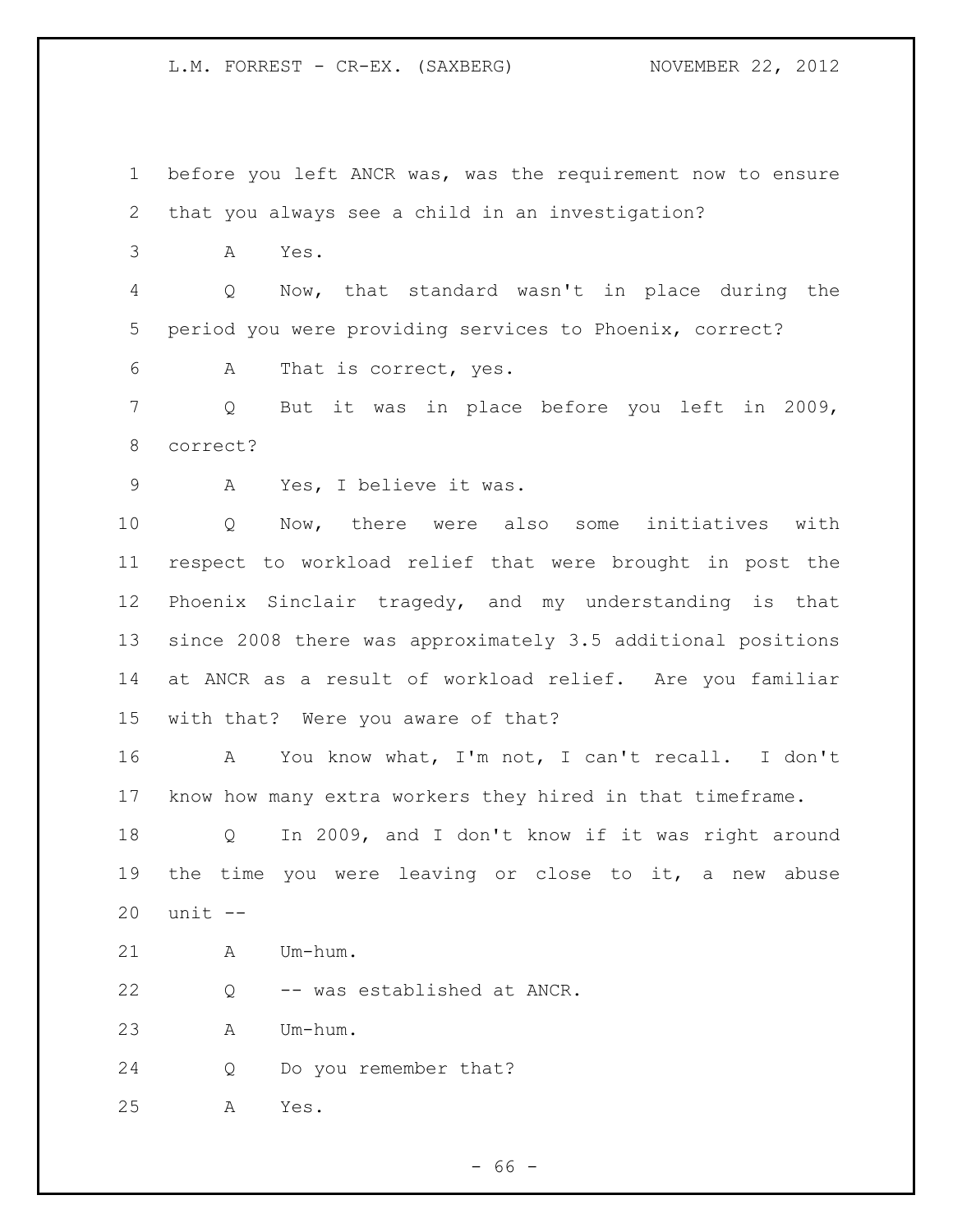Q Okay. And that new abuse unit added eight positions to abuse intake programs; is that fair?

 A Yes. They were responsible for the abuse investigations, the file that they were working on still also remained open with the general intake worker. So yes, so they were --

Q Right.

 A -- working -- you still had the file as a general intake worker but now you also had an abuse worker assigned 10 to that file, so ...

 Q Right. And, and there had -- that additional eight was an increase from, from 12 workers that were there before. So it was, it was a significant increase in 14 manpower in the abuse unit; you agree with that?

A Yes.

 Q And another big change that happened at that time, if we could turn to CD919, and that's page 18430. This document is the abuse investigation criteria that was in place at ANCR. Are you familiar with this document, seen it before? You might want to scroll down.

 A I can't recall when I would have seen it. It's possible I may have, but it's been a long time since I've been in that agency so ...

 Q Were you aware that the criteria for abuse investigations was expanded at ANCR in that period when the

 $- 67 -$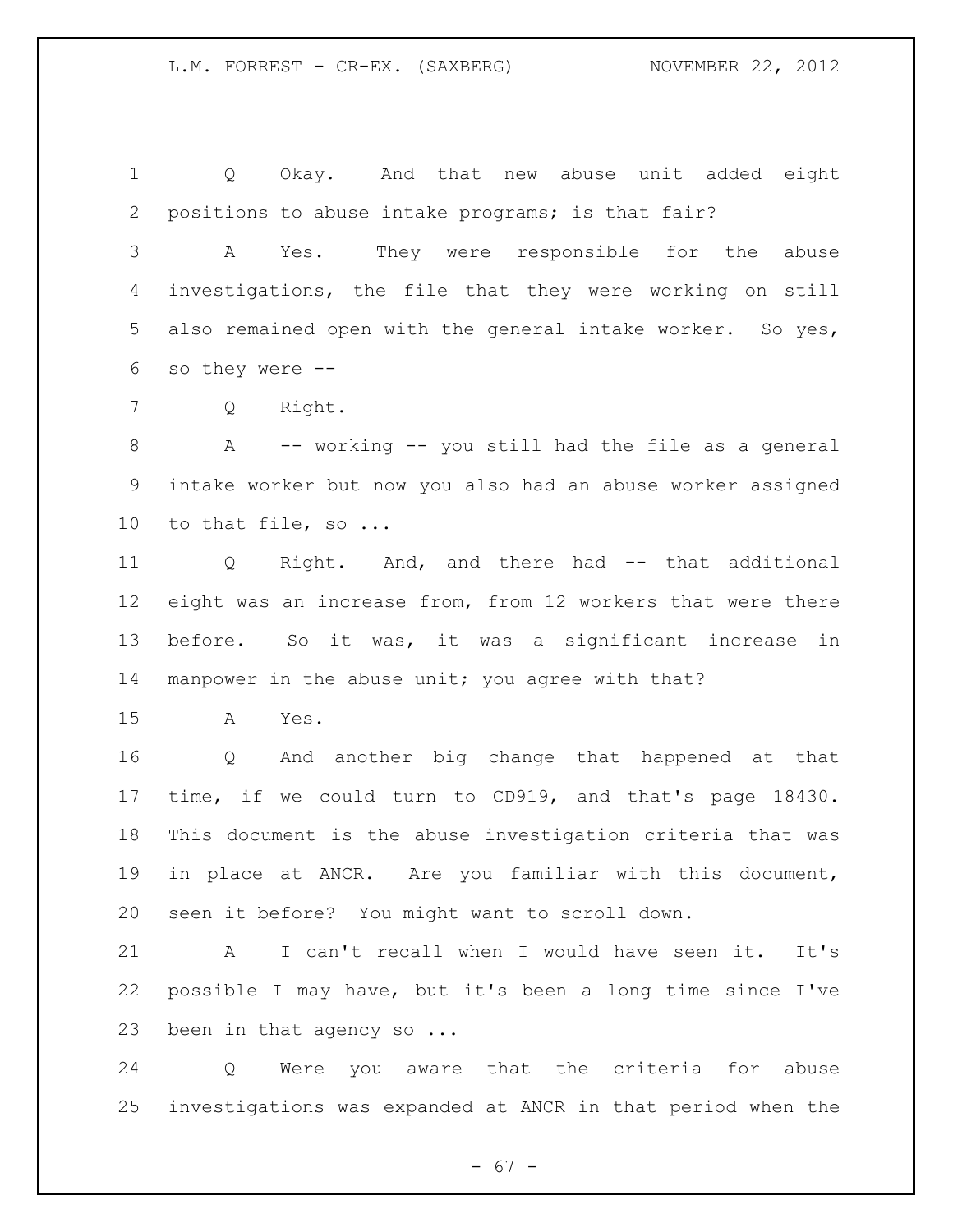new abuse was coming on line in 2009 and that the effect of that expansion of the abuse criteria would be to relieve some of the work for intake?

 A I'm going to say I'm not aware of how, how it was expanded. I don't know. I know we had the extra workers and that obviously was to assist in providing, you know, you know, more workers available for abuse investigations. I don't know what -- how the criteria was expanded. I can't recall it, I'm sorry.

 Q If we could turn back to CD992, which was the policy and procedures in place during the period that you were providing work on the Phoenix Sinclair file. And I just want to look at the -- turn to the abuse criteria page. It's at --

 A I'm assuming that it has been expanded because you're showing me that --

Q Yeah.

18 A -- this was what it was and this is what is now, and I think I did say earlier that there were improvements and there were some changes. Workload was always an issue 21 in intake but I, I, I do note that there were improvements and changes --

Q Okay.

 A -- within the agency, so I'm not going to deny that.

 $- 68 -$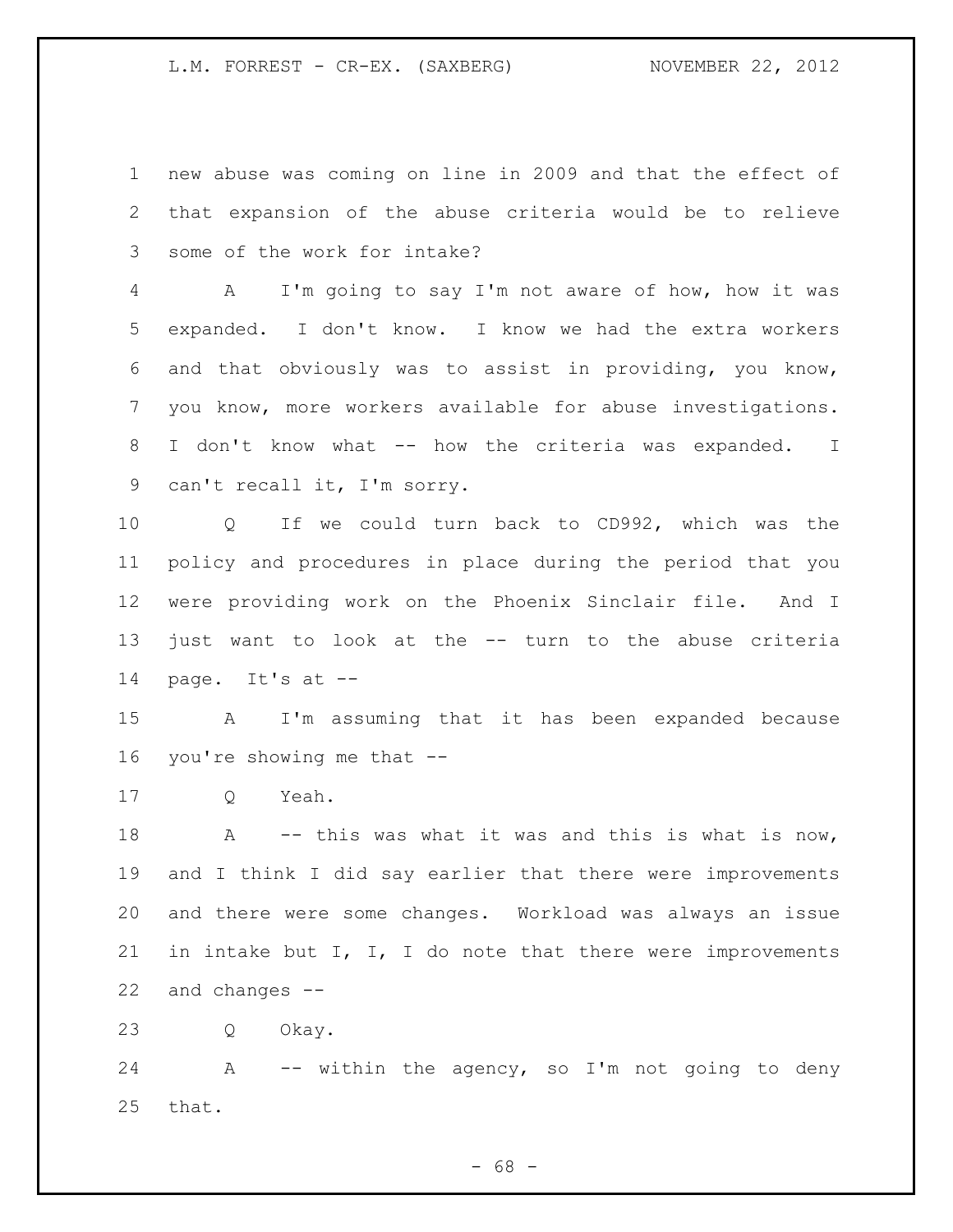Q Okay. And maybe we can just sort of short circuit going through all the documents by -- if you'd confirm that if the abuse unit increases, becomes more robust and handles more cases, that's going to relieve some of the pressure at intake. Would you agree with that? A With respect to abuse investigations, yes. Um-hum. Q Yes, because it's -- if, if there's more of the cases that are being referred as abuse cases, that's going to relieve that workload at intake, correct? A Yes. Q And are you familiar with, in 2007, that there was a workload diversion process at ANCR where low and medium files were diverted to the family enhancement workers? A Yes. Q And that was another step that was taken by ANCR and ANCR management to alleviate the workload issues at intake; is that fair? A Yes. Q And in 2008, the old geographic boundaries that determined who received what case at intake were, were removed. Do you remember that? A Yes. Q So in the period of time dealing with Phoenix

- 69 -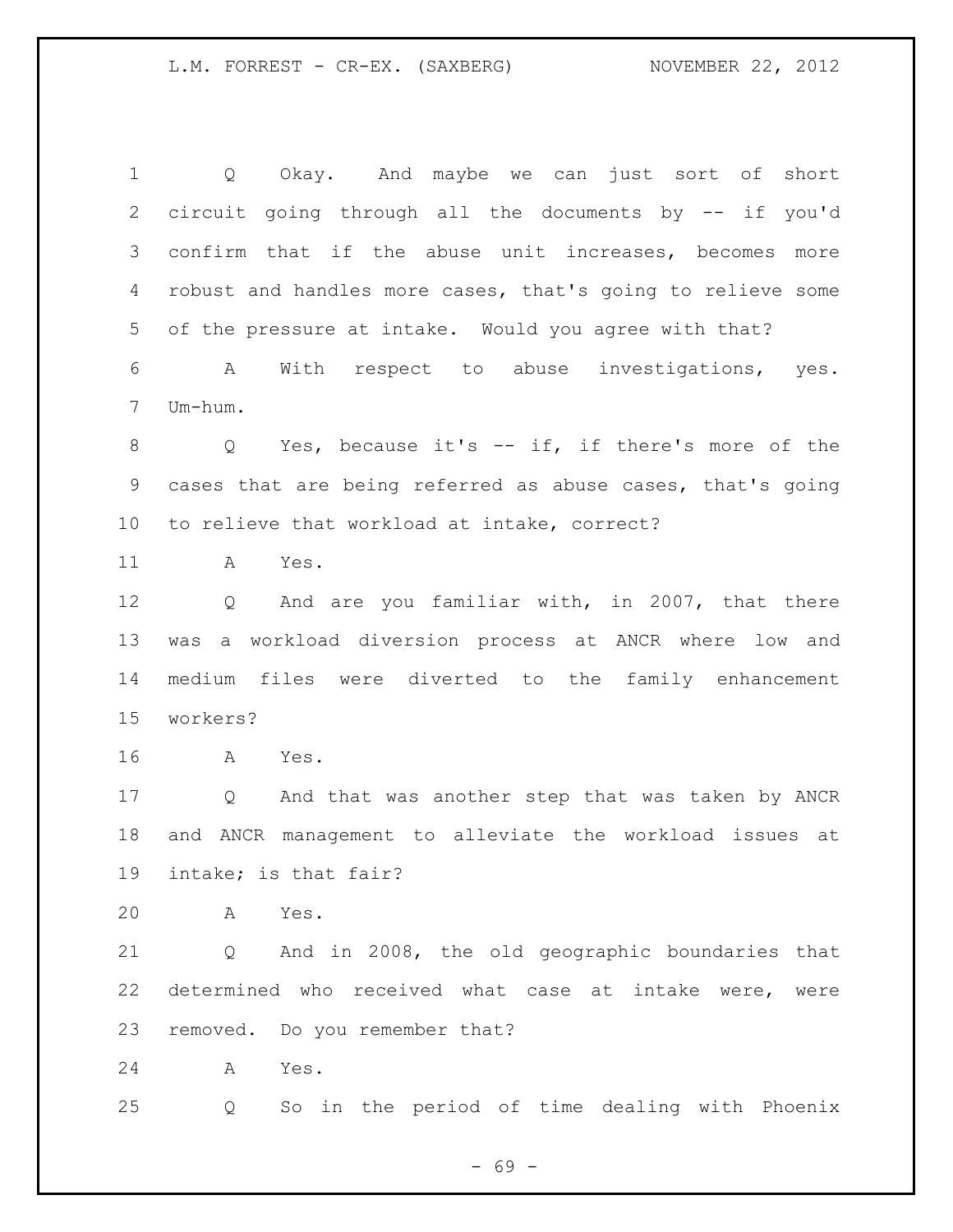Sinclair, there were four geographic boundaries, the northeast, northwest, south and central, correct? A That's correct. Q And you were at northwest, we heard? A I was at northwest. Q But in 2008 those geographical boundaries were removed and cases were assigned based on a rotation to ensure equal -- A Um-hum. Q -- distribution of work among workers; is that fair? 12 A Among the available intake workers that were taking cases, yes. Q And that that would help in terms of workload for individuals, for certain individuals; is that fair? A Yes. Q And it also, my understanding is that it would take into account, then, people being absent because of vacation or sick leave -- A Um-hum. Q -- or because they're taking training courses; is that fair? A That would be reflective of that, yes. Q So that would have been an improvement that would assist in workload; is that fair?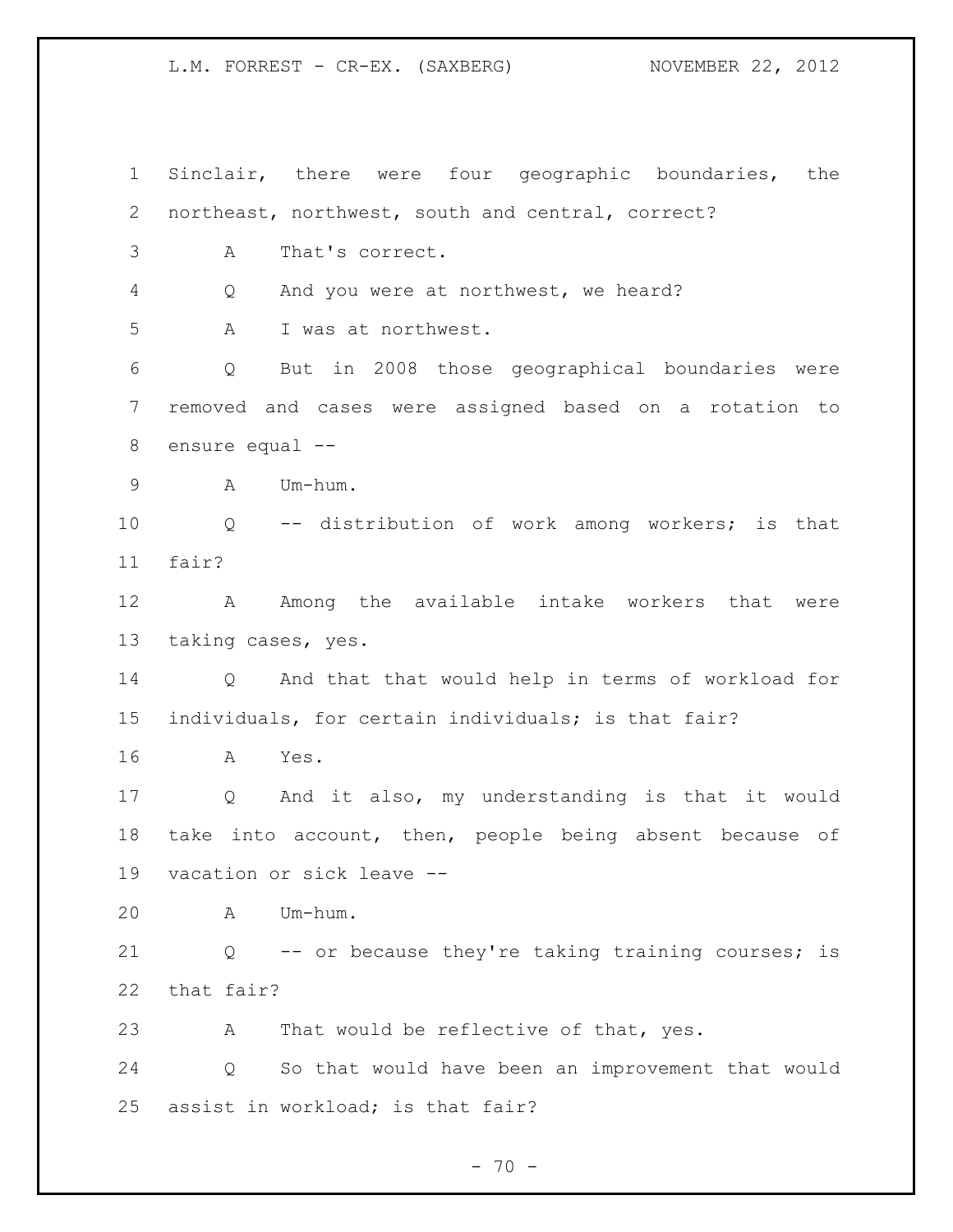A It would disburse it more evenly, but the workload was still there.

Q Yes.

A Yeah.

 Q And I understand there was also an apprehension rotation list. Are you familiar with that?

A I vaguely recall it, yes. Yeah.

 Q And that's balancing -- when a case is very serious there's an apprehension; that's fair?

A Yes.

 Q And so when there's an apprehension there's more work to do; is --

A Yes, there is.

 Q -- that fair? And so this rotation list was spreading around when, when a worker had a serious case that involved an apprehension, the next apprehension would go to another worker; is that fair?

A Yes, that's correct.

Q And that assisted in workload?

 A That assisted in disbursing those kinds of cases so that they weren't specific to a particular unit. But again, workload issues continued because numbers of referrals were increasing. So I mean, again, it does disburse it, makes it more evenly amongst units, but it doesn't minimize the amount of work that people were still

- 71 -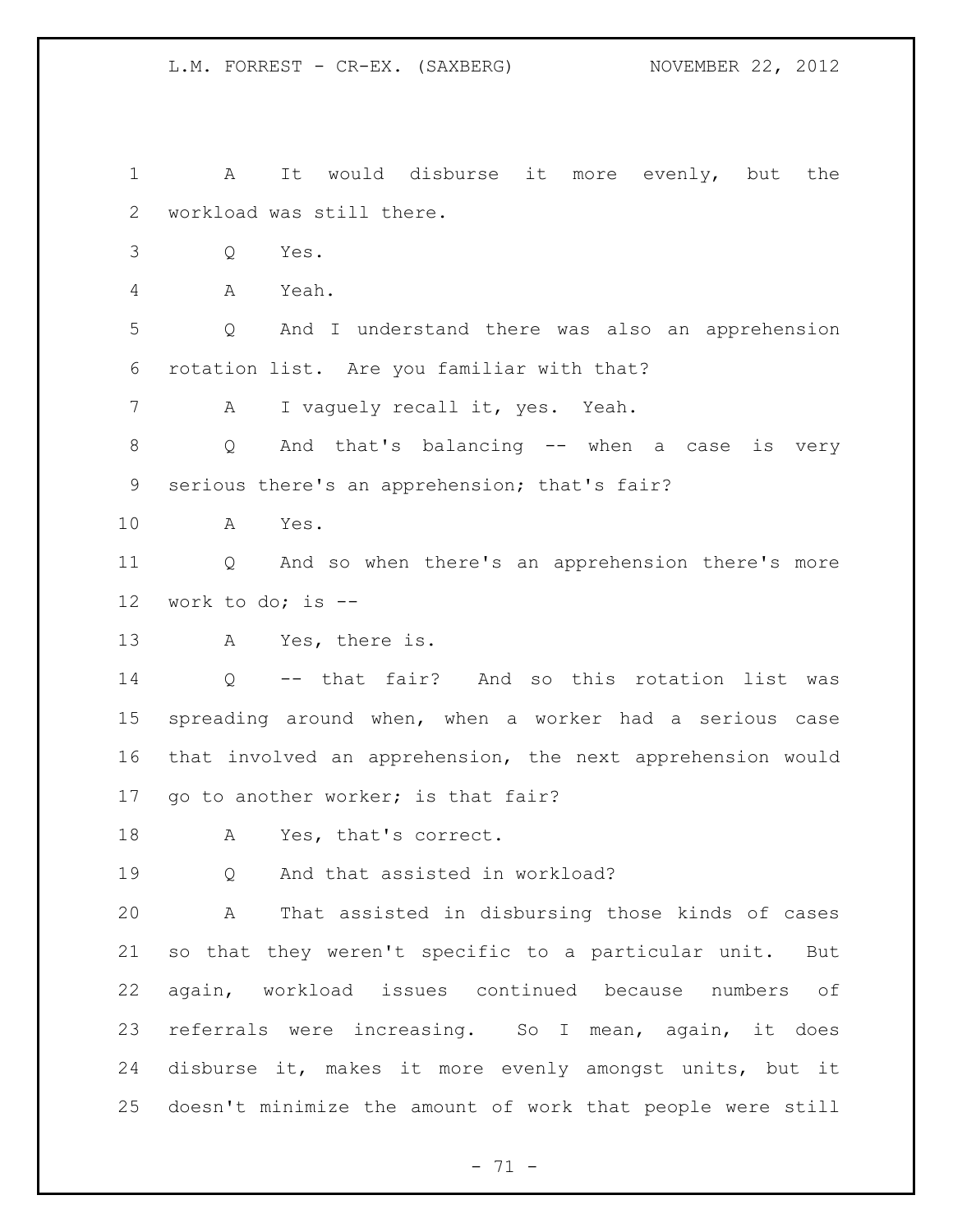1 dealing with in that system, so ... Q Right. And, and, and that's fair, fair comment. A Yeah. And the efforts are being made to try and make it easier, yes, but the workload issues were still there. Q And it's a fair comment. Because the demand for your services is going to change -- A Yes. Q -- from year over year and as population increases demand may increase; is that -- A Well -- Q -- for your services? 13 A And as the challenges that our families in the communities face, there's more and more issues, more and more complex situations. The, that demographic, those, those needs and issues have changed over the years. Q But in terms of the management at ANCR, they were doing -- they were making these changes to address workload issues, and you agree with that? A There was effort on that part, yes. Q And in terms of training, because you've commented on training, do you agree that in, in April, now this might have been just around when you left, there was a re-assignment of a senior intake worker to a position where they were training all new intake workers, dedicated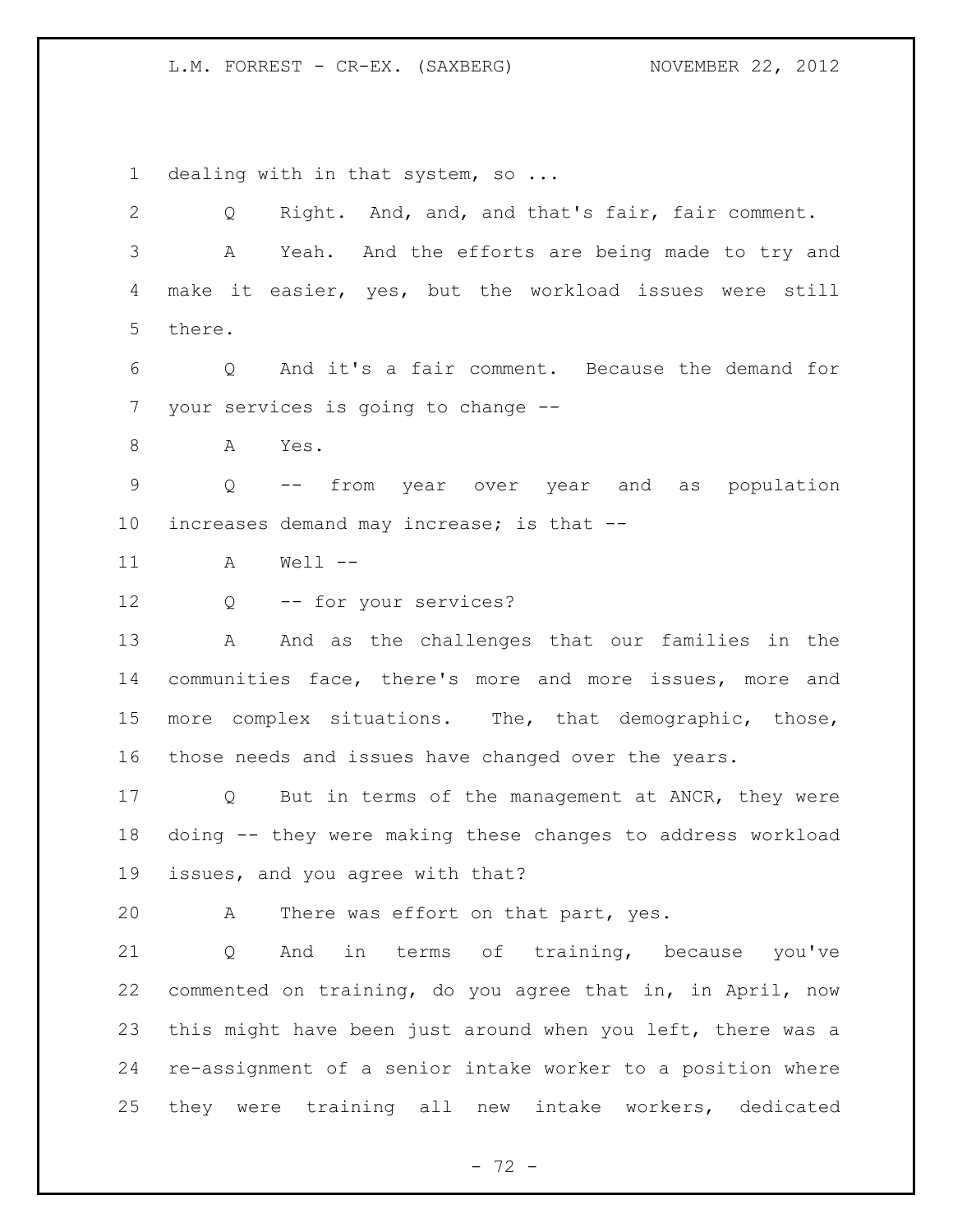position to train new intake workers? Familiar with that? 2 A I, I heard about that but I -- again, that was about the time that I was leaving so it didn't, you know, impact me directly. Q Okay. And then you went over -- went back to Winnipeg CFS -- A Yes, I did. Q -- and you were doing family services? A Yes, I was. Q And so in that capacity -- you've moved out of that now and you're working in foster placement? A I was working in -- out of that, and now I'm in foster placement, yes. Q Yes. But you'd just be familiar -- you, you'd be familiar generally with the fact that the system is, is going through some significant changes in terms of how it assesses families now? 18 A Yes. Yes, I am. Q And that includes the implementation of structured decision-making -- A Yes. Q -- and which are, are -- well, can you describe your understanding of structured decision-making for assessments? A I didn't actually really take part of the

- 73 -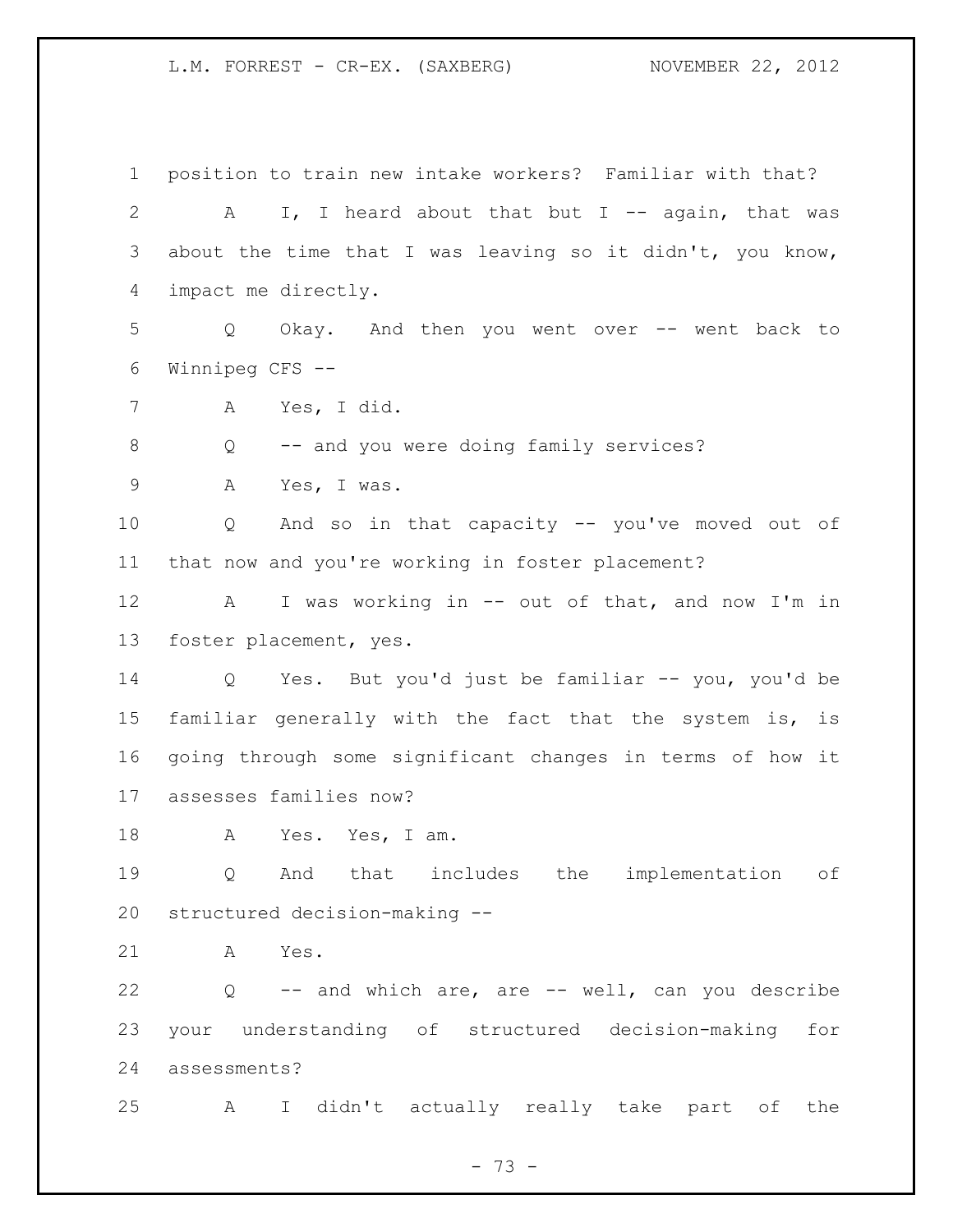| $\mathbf{1}$    | training because that was about the time that I was leaving |
|-----------------|-------------------------------------------------------------|
| 2               | my family service position. But I believe it's a tool used  |
| 3               | to, to kind of outline the process by which you would meet  |
| 4               | with the family, what kind of factors you would consider in |
| 5               | your work with the family. So it helps you in response      |
| 6               | time, intervention, assessment of risk. So it's, it's a     |
| 7               | fairly -- I think it will be a fairly valuable tool once    |
| 8               | everybody becomes more comfortable using it.                |
| $\overline{9}$  | MR. SAXBERG: Okay. Thank you for that. Those                |
| 10 <sub>o</sub> | are all my questions.                                       |
| 11              | THE WITNESS: Thank you.                                     |
| 12              | THE COMMISSIONER: Thank you, witness.                       |
| 13              | All right. Who else has questions, if anybody?              |
| 14              | MR. MCKINNON: No questions.                                 |
| 15              | THE COMMISSIONER: All right. I guess we're                  |
| 16              | ready for -- you have questions, Mr. Ray?                   |
| 17              | MR. RAY: I, I only have a few questions, Mr.                |
| 18              | Commissioner. I think if, with your indulgence we could do  |
|                 | 19 those now and be --                                      |
| 20              | THE COMMISSIONER: Yes, if you --                            |
| 21              | MR. RAY: Can take our break and let the witness             |
| 22              | be excused.                                                 |
| 23              | THE COMMISSIONER: -- just got three questions,              |
| 24              | we'll take them now.                                        |
| 25              | MR. RAY: Okay.                                              |

- 74 -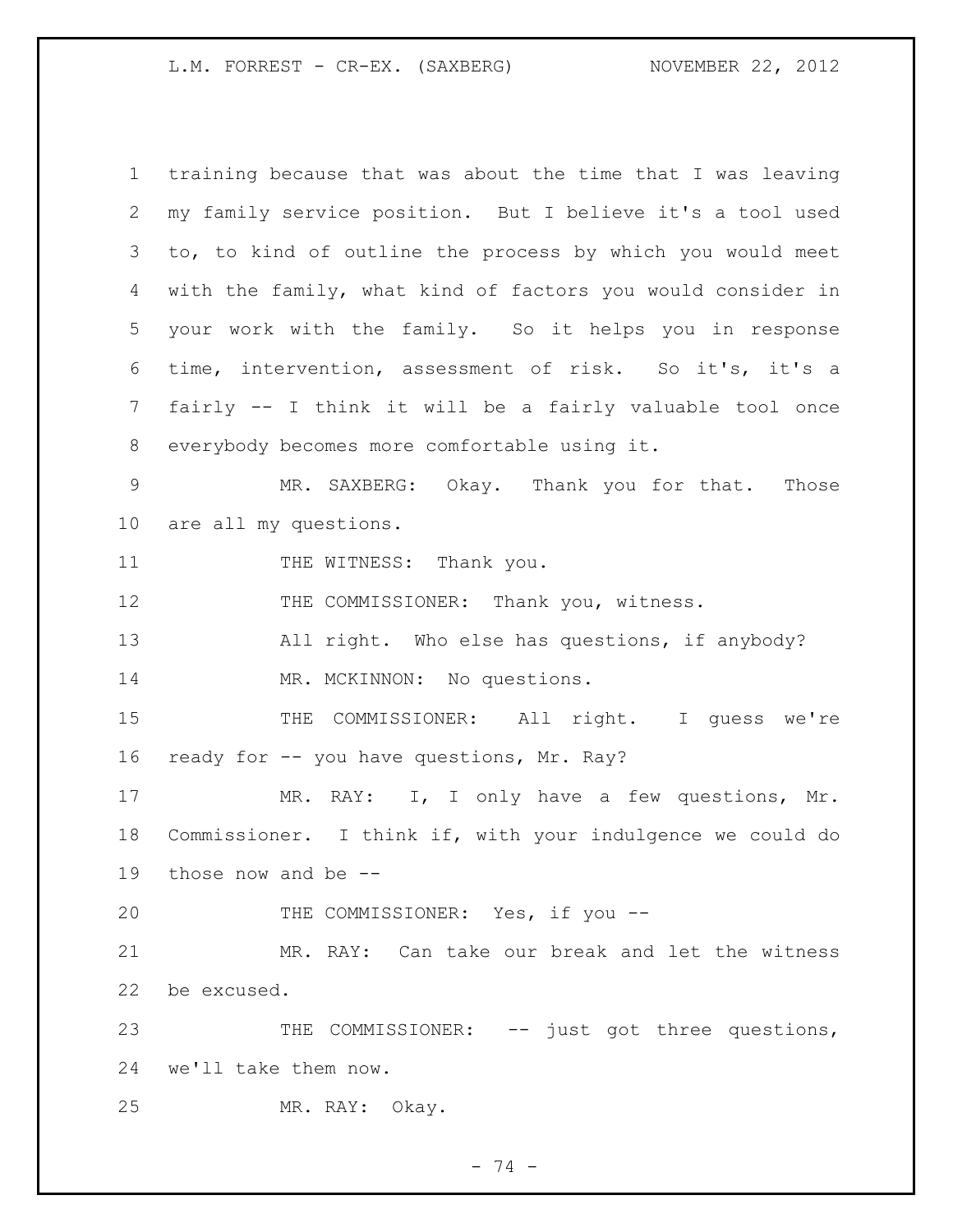CROSS-EXAMINATION BY MR. RAY:

| $\overline{2}$ | We've heard from your evidence that Phoenix came<br>Q        |
|----------------|--------------------------------------------------------------|
| 3              | in to the hospital on February 25th. We know that from the   |
| 4              | CRU report that was taken by Ms. Roberta Dick and passed on  |
| 5              | to you, and we know that she was treated and we know that    |
| 6              | she was released by, by an adult $-$ together with an adult  |
| 7              | that we now know was her primary care-giver, one of her      |
| 8              | primary care-givers, Mr. Stephenson.                         |
| 9              | THE COMMISSIONER: We don't know that yet.                    |
| 10             | MR. RAY: Sorry, we don't know that. We expect                |
| 11             | to hear that.                                                |
| 12             | THE COMMISSIONER: All right.                                 |
| 13             | MR. RAY: Pardon me.                                          |
| 14             |                                                              |
| 15             | BY MR. RAY:                                                  |
| 16             | The hospital releases them on the 25th after<br>Q            |
| 17             | they've been attended to, and then they call you or call     |
| 18             | CRU on the 26th near the end of the business day,            |
| 19             | approximately 3:00 in the afternoon.                         |
| 20             | The Child Protection Centre, that's at the                   |
| 21             | Children's Emergency Hospital, right?                        |
| 22             | Yes, it is.<br>Α                                             |
| 23             | Okay. And that's, I assume that that's not just<br>Q         |
| 24             | a general practitioner, those are people that would be well  |
| 25             | injuries to children and suspicions<br>versed<br>in<br>about |

- 75 -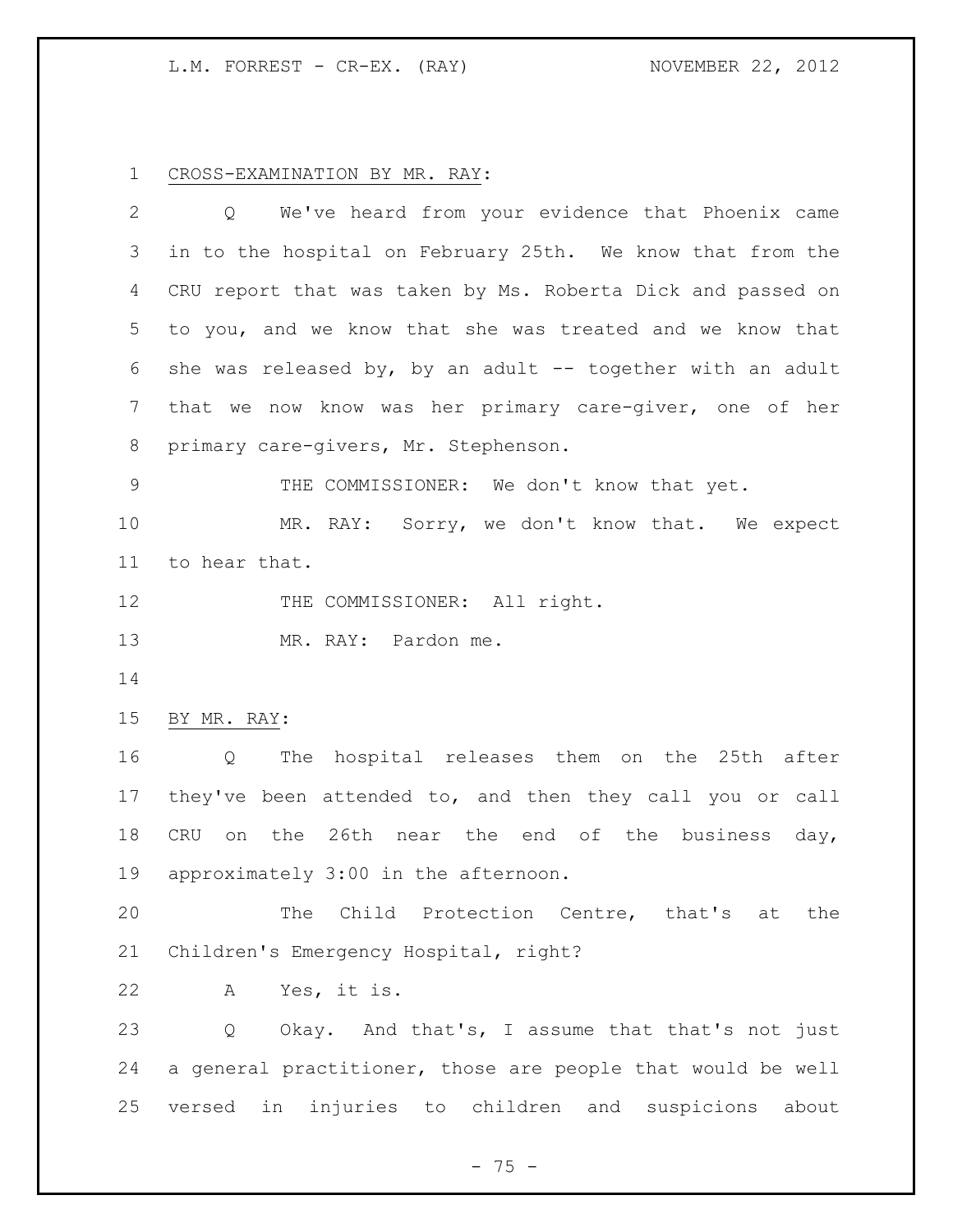children and suspicious injuries?

 A That would be my belief, yes. Q And in your experience, when the Child Protection Centre at the Children's Hospital has a serious concern about a serious issue of medical neglect, do they call right away or do they wait a day? A No, they would call right away. Q And in your experience, when the Child Protection Centre has a serious concern about serious medical neglect or the health of a child, do, do they at least try to record the name of an adult that brings them in? 12 THE COMMISSIONER: Or do you, do you know that? 13 THE WITNESS: I, I honestly don't know what their recording policy is. BY MR. RAY: Q Okay. That's fine. Would you expect them to? A If there was a serious concern, I would expect more information would be gathered but -- Q Would you expect them to know that that type of

 information would be helpful to you in conducting your assessment?

 A I don't know if I can answer that, to be honest. Q Now, you've, you've testified that you got the file on February 28th, that you, that same day, called the

- 76 -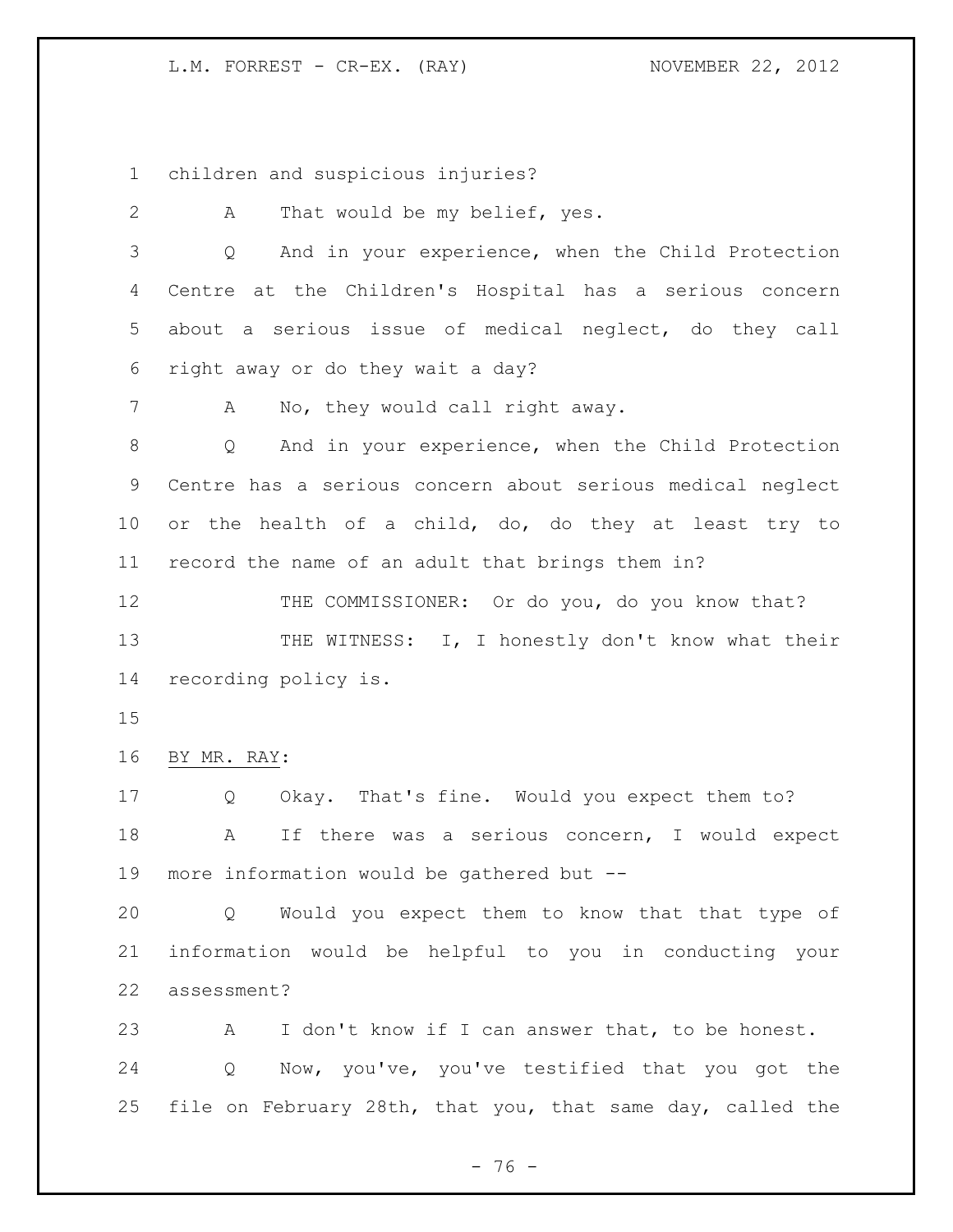hospital inquiring for more information. You called back Cathy Morrison, who, who I understand was the person that called in the first place, correct? Is that right? A Yes. Q Okay. And when did anyone at the hospital, according to your records, first get back to you? A I believe the first contact would have been that letter that I received via fax. Q And just to clarify, did, did Ms. Morrison get back to you? A I don't have any notes recording that so I believe that that did not occur. Q Mr. Gindin asked you a couple questions about the timing between when a decision to close a file is made and the actual closure. A Um-hum. Q And he referenced some evidence we heard from Ms. Epps who stated that she made a decision in October of 2001 roughly, together with her supervisor, to close the file but that, in fact, the actual closing summary was not done until March. A Um-hum. Q Are you aware, from your review of the file, were you aware that Ms. Epps actually made the decision in

- 77 -

25 October or, or you, or are you only aware the date that it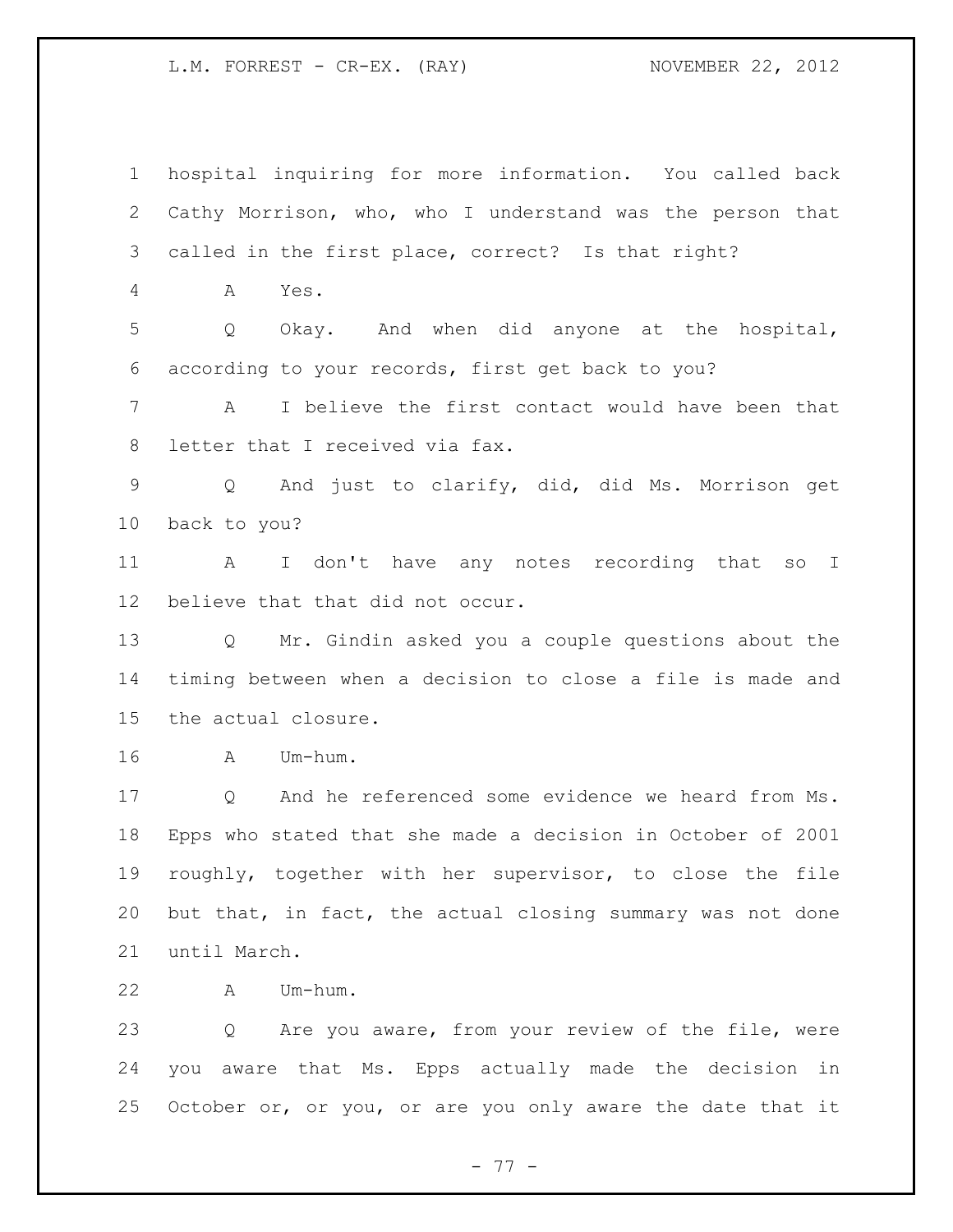would be typed and processed?

| $\mathbf{2}$ | I would have made note of the date that it was<br>A                    |
|--------------|------------------------------------------------------------------------|
| 3            | processed. I don't know what would have occurred, like in              |
| 4            | that circumstance, what she describes.                                 |
| 5            | And during that period of time, if a new concern<br>Q                  |
| 6            | or a referral came in about the family --                              |
| 7            | Um-hum.<br>A                                                           |
| $\,8\,$      | -- while the file is awaiting closure --<br>Q                          |
| $\mathsf 9$  | Um-hum.<br>Α                                                           |
| 10           | -- what would happen with that concern from<br>Q                       |
| 11           | That would be referred to that worker who still<br>A                   |
| 12           | had that file as showing waiting closure. That would be                |
| 13           | referred to that worker and that unit supervisor to tend               |
| 14           | to, to address the issue.                                              |
| 15           | And Mr. Gindin asked you if you considered going<br>Q                  |
| 16           | down to the hospital to ask to inspect the hospital records            |
| 17           | to determine whether their records actually showed, they               |
| 18           | name the person that brought Phoenix in.                               |
| 19           | Um-hum.<br>Α                                                           |
| 20           | Q You called the hospital. Did you expect them to                      |
| 21           | get back to you?                                                       |
| 22           | I did expect that they would get back with some<br>A                   |
| 23           | information, yes.                                                      |
| 24           | If you did the types of tasks that Mr. Gindin was<br>$Q \qquad \qquad$ |
| 25           | suggesting, what kind of an impact would that have on your             |
|              | 78 -                                                                   |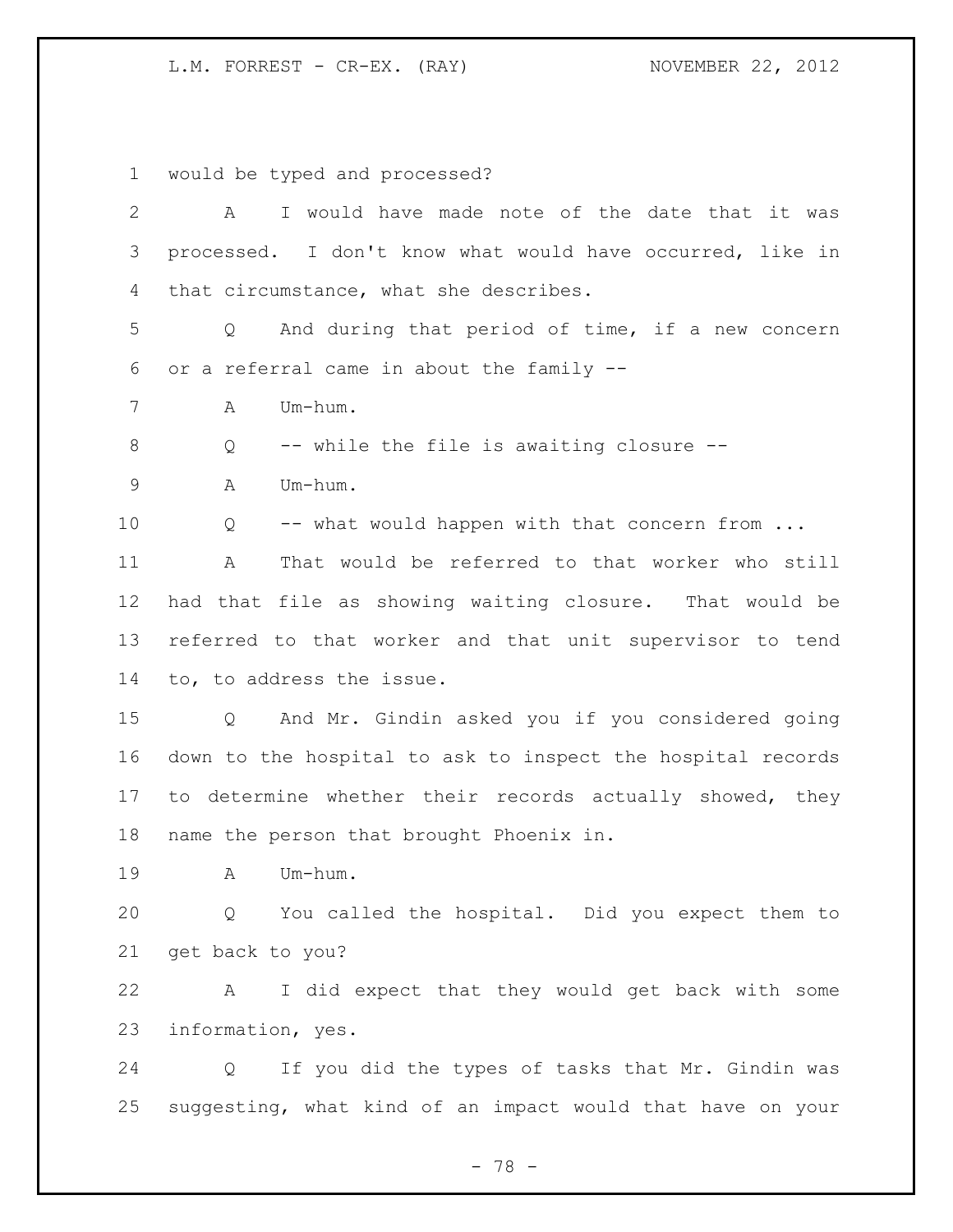ability to do the normal day-to-day child protection tasks that you would expect you would be doing?

 A Well, obviously, it would, it would take time away from trying to make contact with families if I'm going to the hospital or making requests of hospitals to get written reports. I got a written report eventually but yes, it would directly impact my day-to-day.

 Q You talked a little bit about intrusiveness and that you have to balance how you investigate a situation.

11 A Um-hum.

 Q And you don't want to become overly intrusive, keeping in mind that you also want to get information, is how I understood your evidence. Do you have any, any experience with a situation where you, I don't want to say got aggressive, but investigated into a situation where, unbeknownst to you, the child was safe, the child was being adequately cared for, and you inserted yourself into the family, the family life. Do you have any experiences, negative or positive, where that's happened and you had some feedback from the family about that?

 A I don't know if -- I've had experience in when I've walked into a family situation to, to assess their, their situation and found that there have been no concerns to warrant further investigation. And depending on how you

- 79 -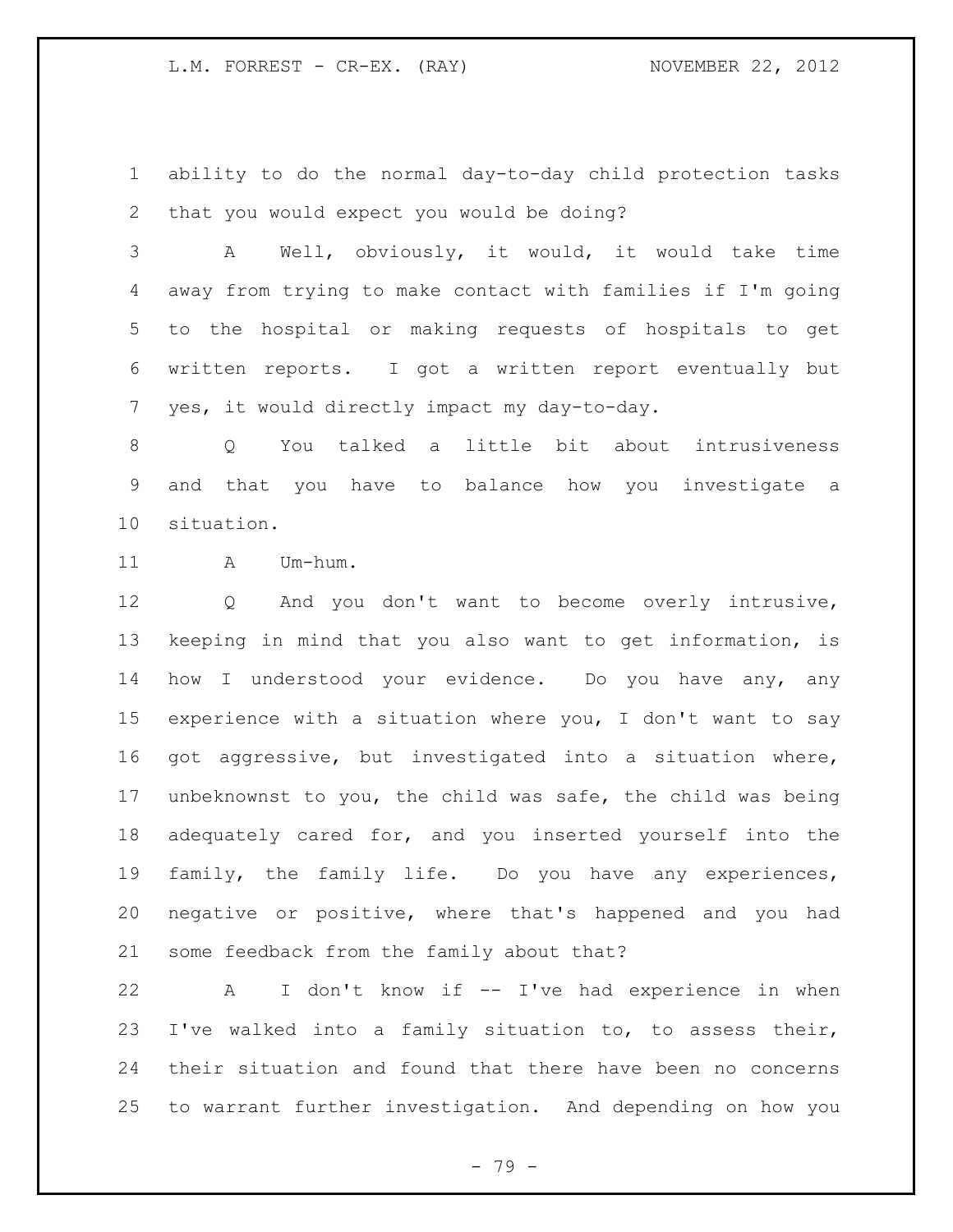approach the family, they can either accept that in a, in a more positive light or they can still be very angry and hostile towards you about your involvement and your 4 interference, so ... Normally I'm not an aggressive type of person. That is my style. So I wouldn't -- depending on, I guess depending on a circumstances: if I walked into a home and came upon a drinking party, I would not so much be aggressive but would probably be somewhat assertive and crafty in terms of how to get that child out of that place as quickly and safely as possible. So I don't know if that answers your question. But I mean, again, it's always about the, how you approach the family. Even, even if you find no concerns you could still do it in a way that they might leave that experience knowing, yeah, that's her job, 15 she's got to check things out, we understand that, as opposed to, don't ever come back here again with whatever names they're going to call you, because there's nothing wrong here.

 Q Is it fair to say that investigating into a situation where there are, in reality there are no child protection concerns can create animosity between social workers and families?

A Absolutely.

 Q And does that, in the future, have an impact on, 25 if there's another concern months down the road, does that

 $- 80 -$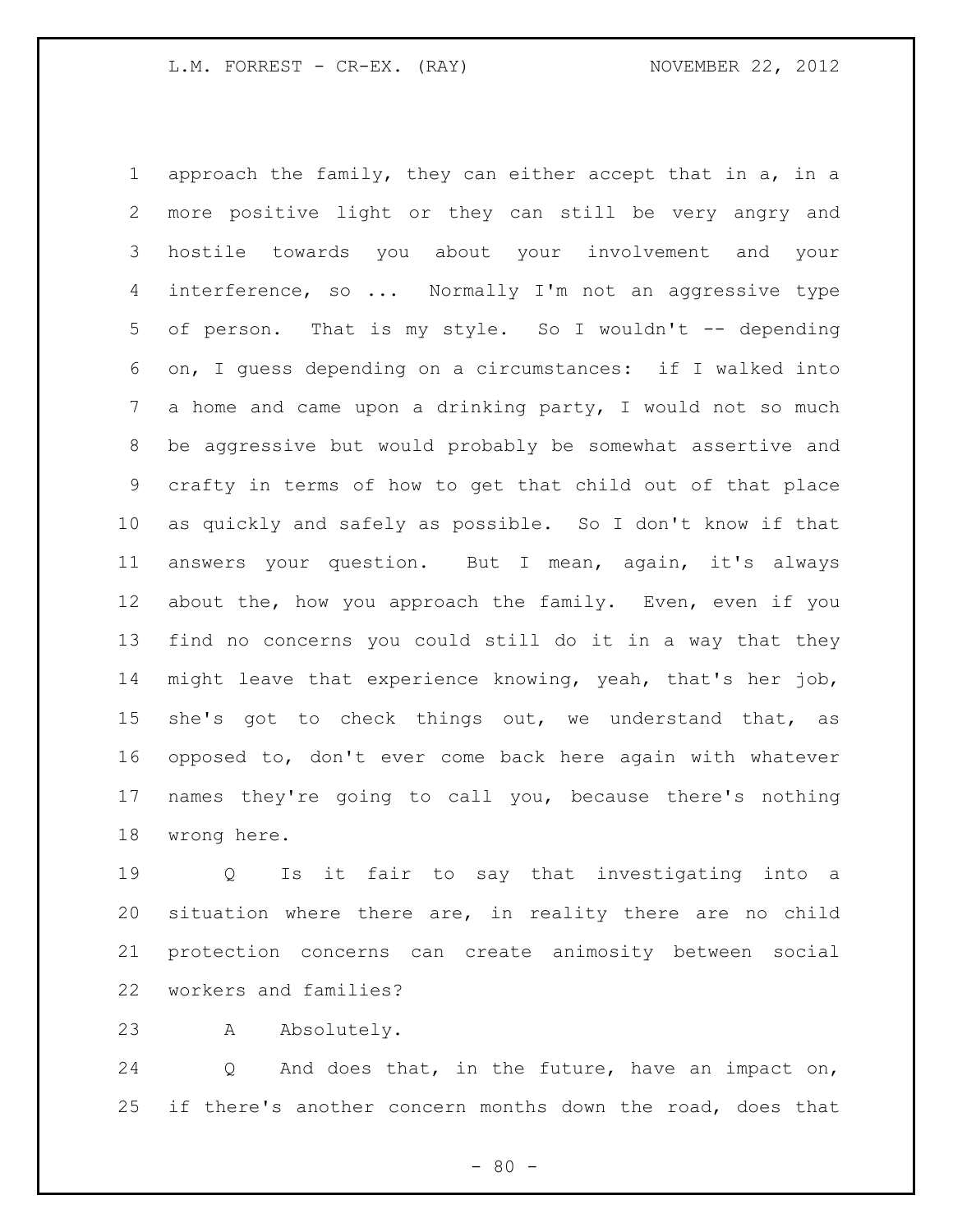potentially have an impact on the next social worker's ability to create a relationship with this family and try to solve problems?

 A If they've had a negative experience then it could impact on their ability to continue the work with the family. Obviously, we have to investigate every concern that comes in, regardless of how they're going to, how they're going to respond to us. But yes, every time you contact a family and make another contact with them makes a -- it impacts them and it does impact your ability to do the job.

12 Q So Mr. Gindin talked --

13 THE COMMISSIONER: Now, are these questions arising out of the re-examination? You said you had three questions. You --

 MR. RAY: I, I said a few questions, I'm sorry. This is my last question.

18 THE COMMISSIONER: You probably, had, you probably had 10 now.

MR. RAY: I think this is my last question.

21 THE COMMISSIONER: Where are you, where are you going?

 MR. RAY: Well, I'm canvassing questions that Mr. Gindin raised on cross-examination, Mr. Commissioner.

 $- 81 -$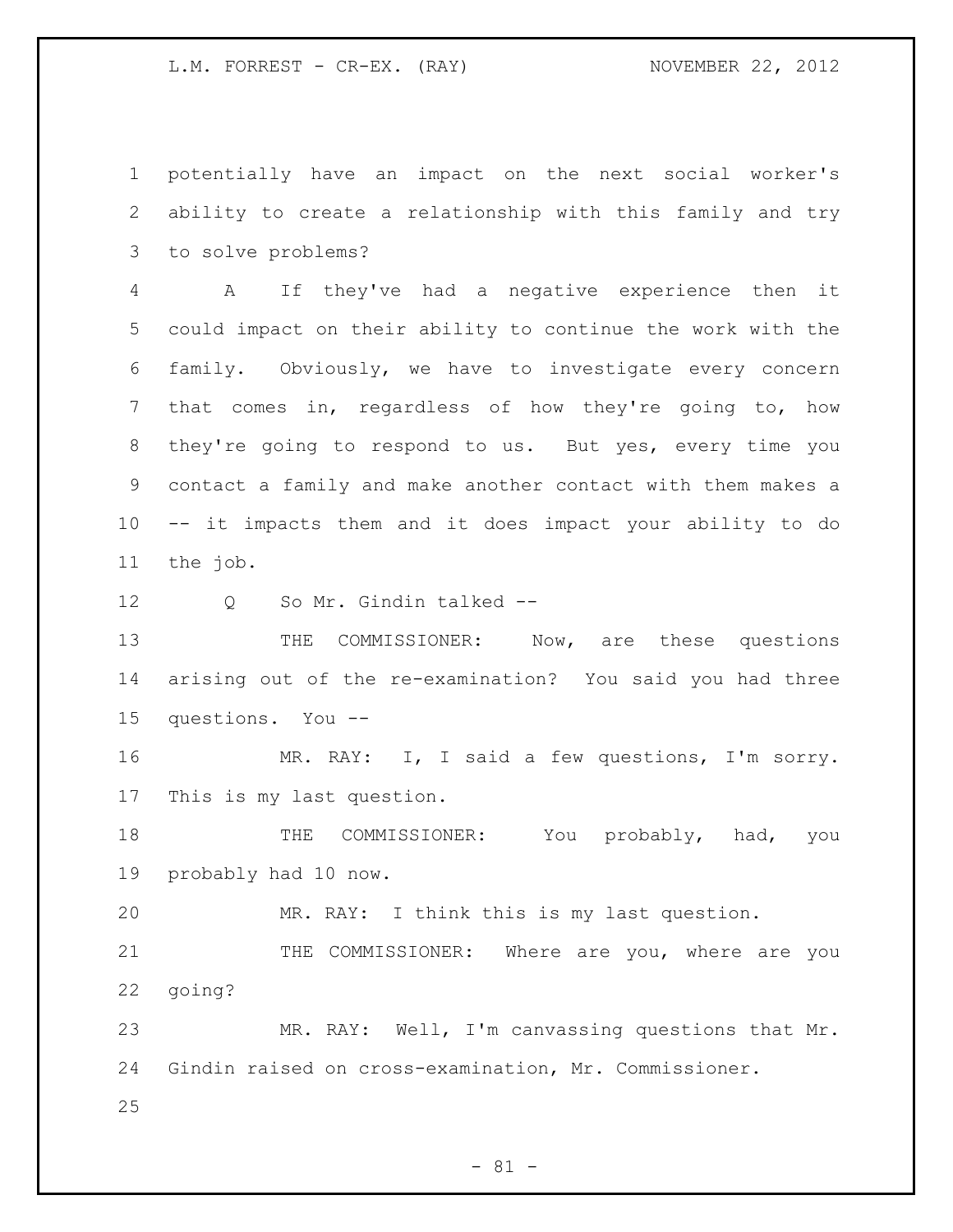BY MR. RAY:

| 2           | Q                   | Mr. Gindin, which was going to be my last                  |
|-------------|---------------------|------------------------------------------------------------|
| 3           |                     | question, Mr. Gindin asked you whether the best interests  |
| 4           |                     | of any -- Phoenix, and I'm saying any child --             |
| 5           | Α                   | Um-hum.                                                    |
| 6           | Q                   | -- trumps intrusiveness?                                   |
| 7           | Α                   | Um-hum.                                                    |
| 8           | Q                   | And given what we've --                                    |
| $\mathsf 9$ |                     | THE COMMISSIONER: Trumps what?                             |
| 10          |                     | MR. RAY: Trumps intrusiveness, I think is what             |
| 11          | he asked.           |                                                            |
| 12          |                     |                                                            |
| 13          | BY MR. RAY:         |                                                            |
| 14          | Q                   | And given the situation I've just described,               |
| 15          |                     | isn't -- is it possible that intrusiveness, overly, being  |
| 16          |                     | overly intrusive, could, in fact, result in a child's best |
| 17          |                     | interests not being protected?                             |
| 18          | A                   | Yes, it is.                                                |
| 19          |                     | MR. RAY: Thank you. Those are my questions.                |
| 20          |                     | THE COMMISSIONER: All right. We're ready for               |
| 21          | any re-examination. |                                                            |
| 22          |                     | MS. WALSH: Mr. Commissioner, did you want to               |
| 23          |                     | take the break first?                                      |
| 24          |                     | THE COMMISSIONER: How long do you think you'll             |
| 25          | be?                 |                                                            |

- 82 -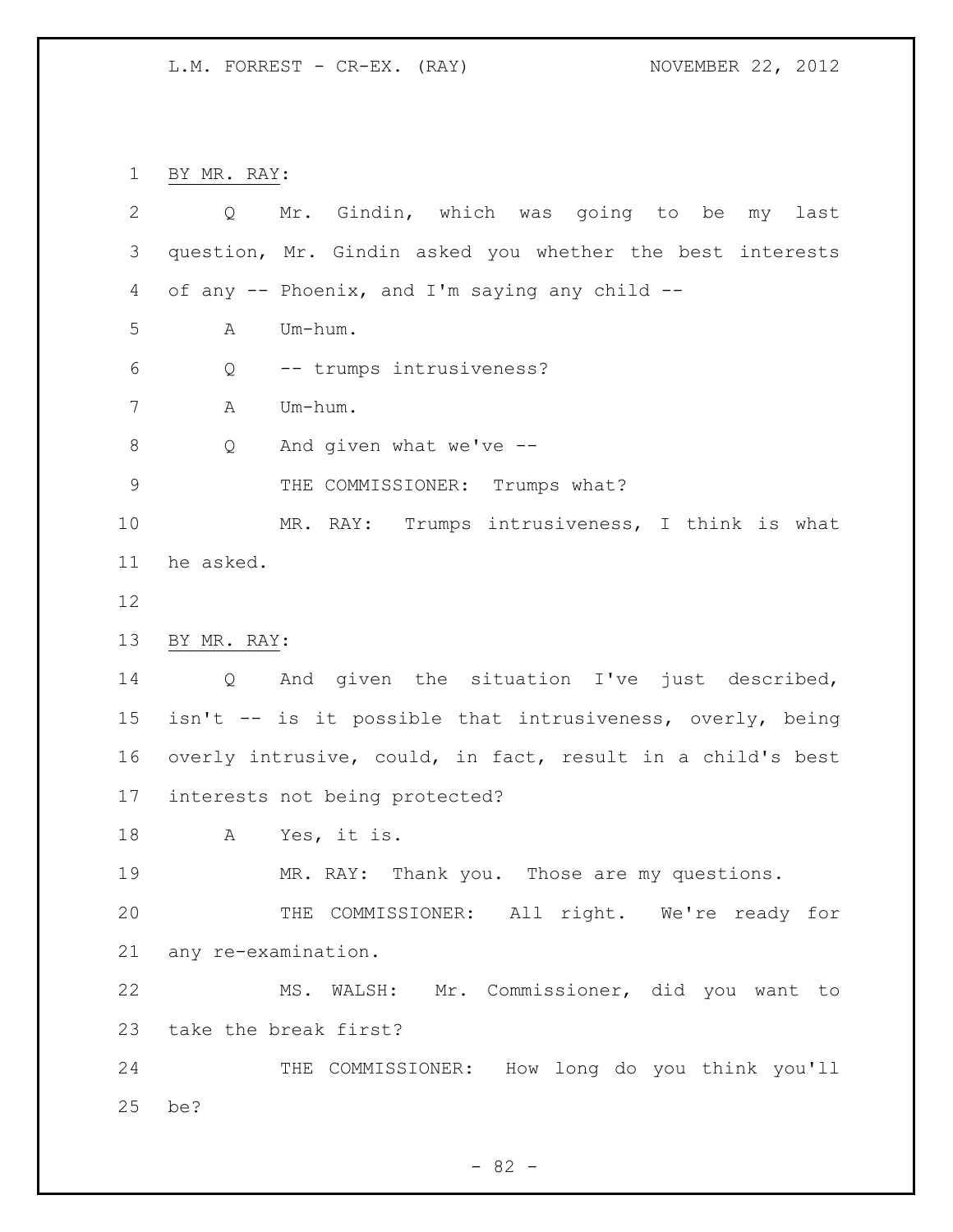MS. WALSH: Well, maybe 10 minutes at the most. THE COMMISSIONER: Oh, well we perhaps better take our mid-morning break, then. MS. WALSH: Okay. THE COMMISSIONER: All right. We'll rise for 15 minutes. (BRIEF RECESS) RE-EXAMINATION BY MS. WALSH: Q Ms. Forrest, I just want to clarify a couple of matters. You have on the screen in front of you the crisis response unit intake form from the call that came in from the Child Protection Centre on February 26, 2003, the second page of it. And under the heading, presenting problem, interventions, the second paragraph says: 18 The foreign body was removed from Phoenix's nose and the discharge in the nose was very foul smelling. The mucosa in her nose was red and sore. Antibiotics were prescribed but [they] did not know if the antibiotics would be 25 and given to Phoenix or not. The

 $- 83 -$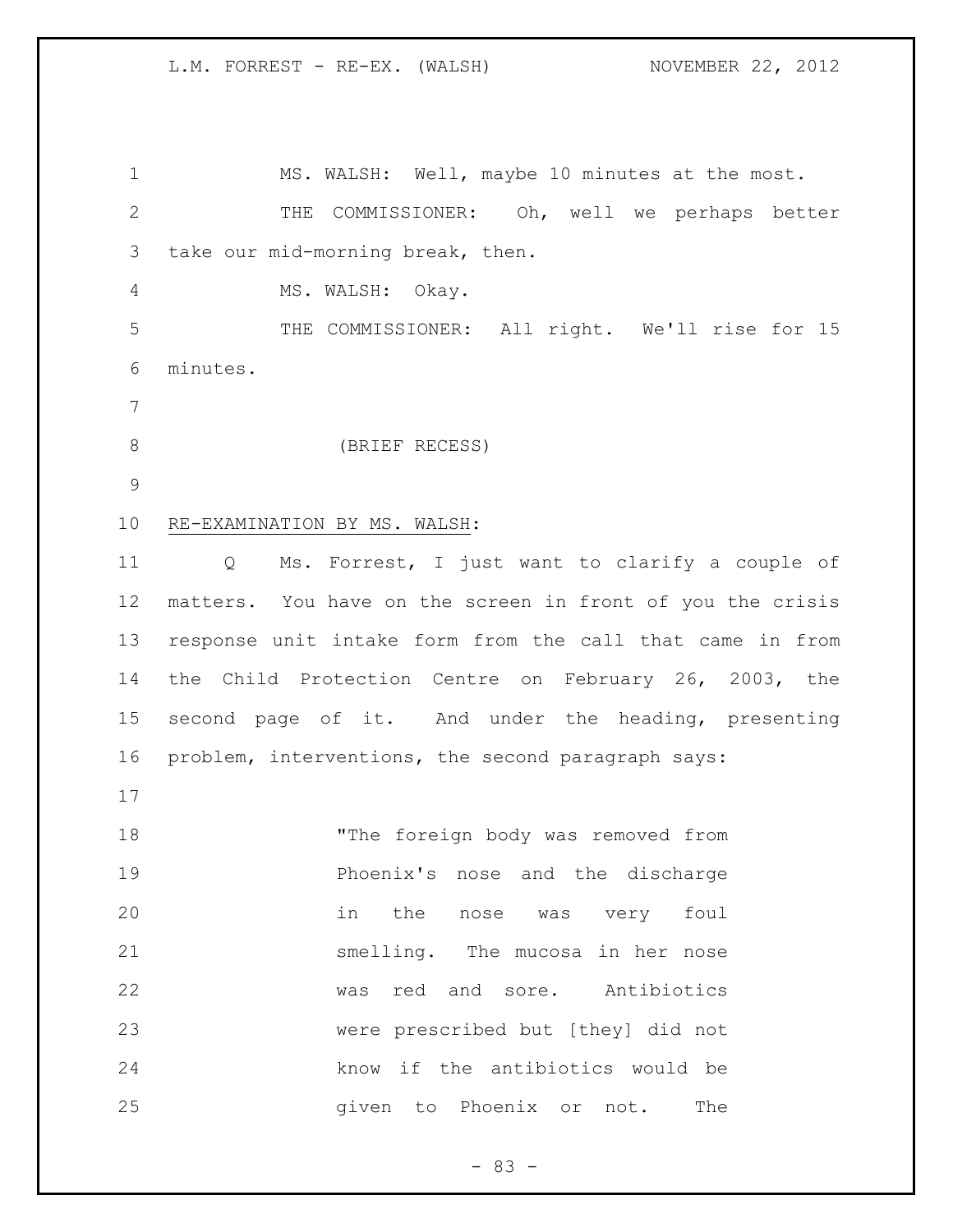| $\mathbf 1$     | hospital requested that this                              |
|-----------------|-----------------------------------------------------------|
| $\overline{2}$  | matter be assessed further given                          |
| 3               | the concerns related to physical                          |
| 4               | and medical neglect and inadequate                        |
| 5               | care of the child."                                       |
| 6               |                                                           |
| $7\phantom{.0}$ | And you read this form?                                   |
| $\,8\,$         | Yes, I did.<br>A                                          |
| $\mathsf 9$     | So that last sentence, that -- that the hospital<br>Q     |
| 10              | requested that this matter be assessed further, given the |
| 11              | concerns related to physical and medical neglect and      |
| 12              | inadequate care of the child --                           |
| 13              | $\mathbb A$<br>Um-hum.                                    |
| 14              | -- that's why this matter was referred, right?<br>Q       |
| 15              | Yes, it was.<br>A                                         |
| 16              | Q<br>Okay. And then if we could pull Exhibit 8,           |
| 17              | Schedule "E", please. So Schedule "E" is a portion of the |
| 18              | Child and Family Services Act. It's under Part III, which |
| 19              | is the involuntary section of the Act relating to         |
| 20              | involuntary services. And, and what does that mean,       |
| 21              | involuntary services?                                     |
| 22              | It means services that are provided to a family<br>A      |
| 23              | whether, whether or not they agree to such. So it's, it's |
| 24              | child-protection related directly.                        |
| 25              | Okay.<br>Q                                                |

- 84 -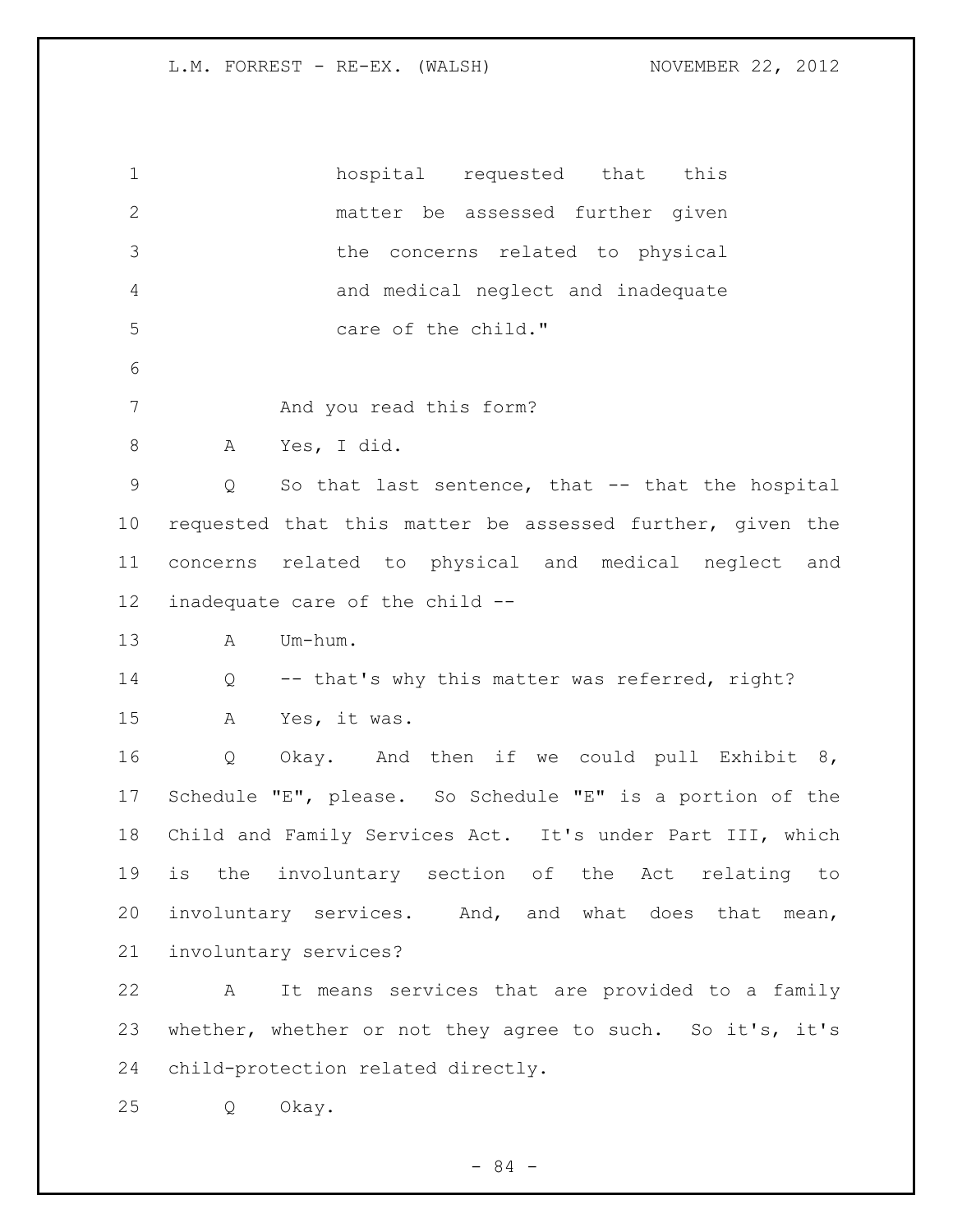1 A It's not a voluntary service. Q Okay. And so I just want to clarify the, the definition of a child in need of protection. Under Section 17(1) the definition is: "For the purposes of this Act, a child is in need of protection 8 where the life, health or emotional well-being of the child 10 is endangered by the act or omission of a person." 13 And then they give some illustrations, the Act gives some illustrations of a child in need in 17(2). A Um-hum. Q And it says: 18 TWithout restricting the generality of subsection (1), a child is in need of protection where the child 22 (a) is without adequate care, 23 supervision or control; 24 (b) is in the care, custody, control or charge of a person"

 $- 85 -$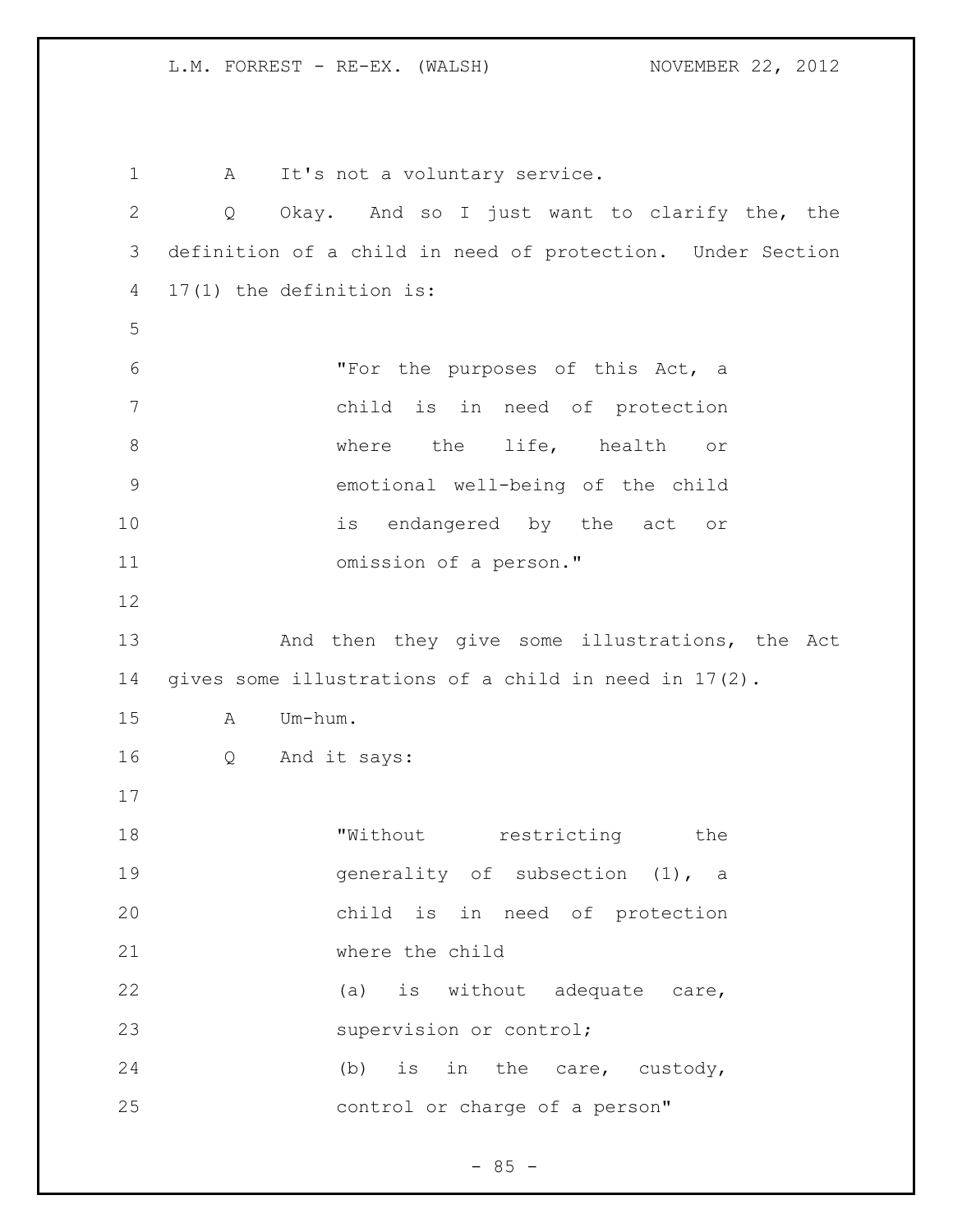1 And if you look at sub (iii): "who neglects or refuses to provide or obtain proper medical or other remedial care or treatment necessary for the health or well-being of the child or who **8** *refuses* to permit such care or treatment to be provided to the child when the care or treatment 11 is recommended by a duly qualified medical practitioner;" 14 A Um-hum. Q So is it your evidence -- or it's fair to say that, that based on the referral that came in from the Child Protection Centre, Phoenix was a child in need of care, potentially? A She was a child in need of attention, yes. 20 Q Okay. And being in need of -- and potentially being in need of protection? A Based on further assessment that would be determined. Q But that assessment would certainly have to be done?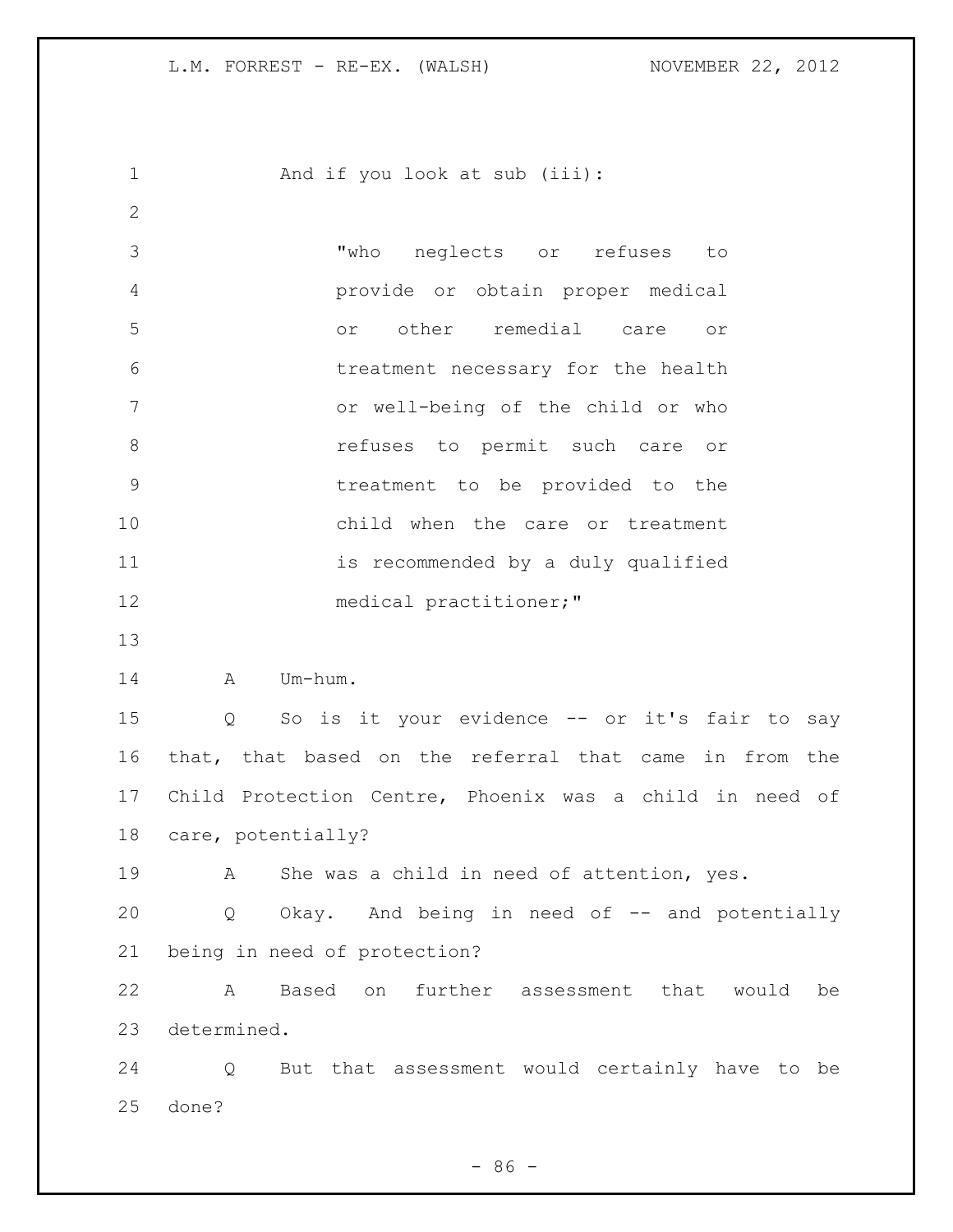A Yes.

| $\overline{2}$ | And the, the reference to a child being in need<br>Q         |
|----------------|--------------------------------------------------------------|
| 3              | of protection, that doesn't automatically mean that a child  |
| 4              | will be apprehended?                                         |
| 5              | That's correct, yes.<br>A                                    |
| 6              | But it does mean that the situation has to be<br>Q           |
| 7              | investigated?                                                |
| 8              | Yes, it does.<br>A                                           |
| $\mathsf 9$    | Q<br>Okay. If we could pull up page 17680, please.           |
| 10             | 17680.                                                       |
| 11             | Now, this is a document that you were referred to            |
| 12             | when you were being asked questions by counsel for ANCR and  |
|                |                                                              |
| 13             | the authorities, and this document is the report that was    |
| 14             | conducted by the Office of the Chief Medical Examiner.<br>It |
| 15             | was ultimately finalized as of October '03, but I just       |
| 16             | wanted to clarify. This was an investigation into the        |
| 17             | death of Phoenix's baby sister, correct?                     |
| 18             | That's what I've been told today, yes.<br>A                  |
| 19             | Right. Who died in July of 2001?<br>Q                        |
| 20             | Α<br>Yes.                                                    |
| 21             | Okay. Just wanted to make sure that there wasn't<br>Q        |
| 22             | any confusion about who this reported related to or whose    |
| 23             | death it related to.                                         |
| 24             | And if we can turn to page 37037. This is part               |
|                |                                                              |
| 25             | of the transfer summary --                                   |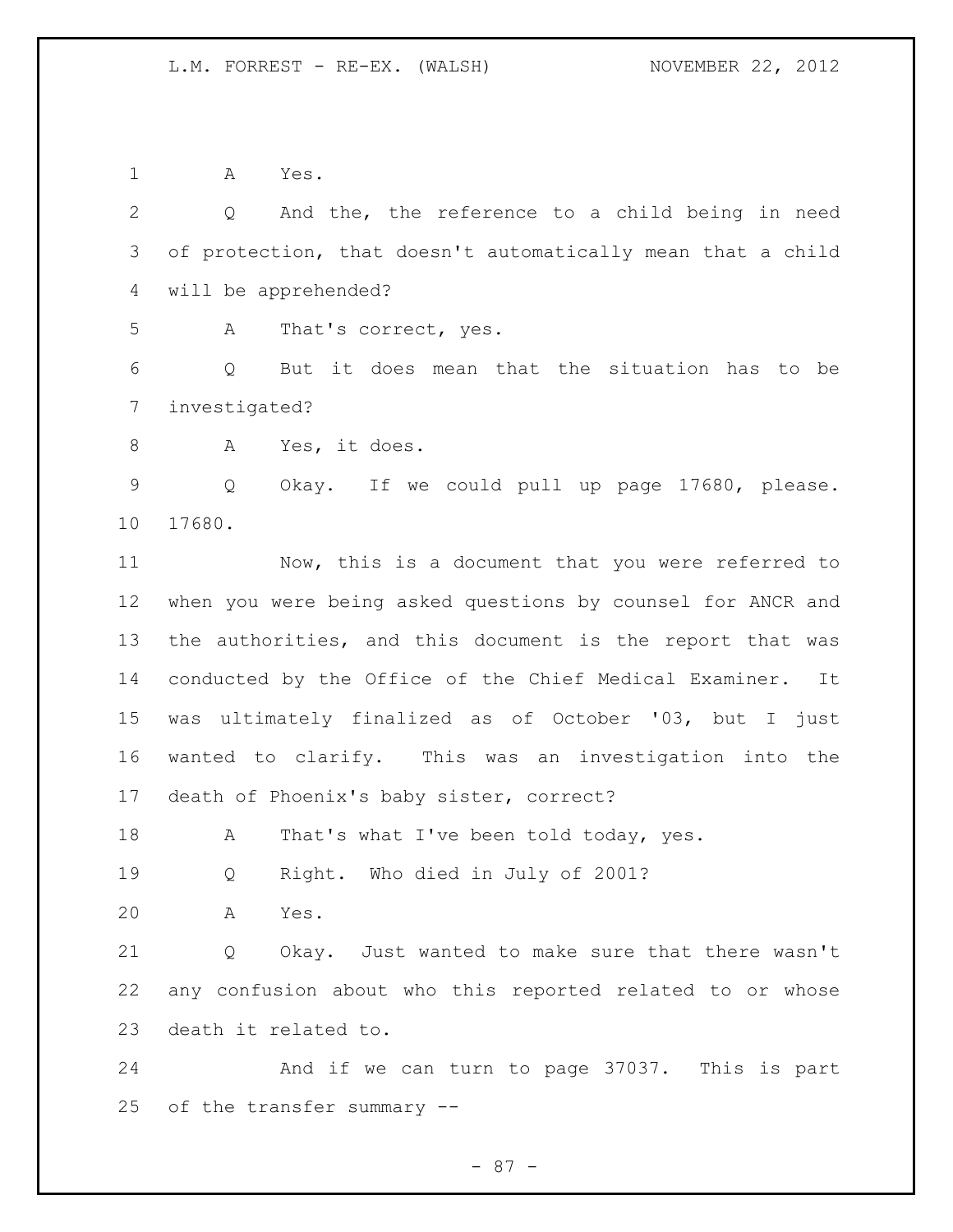A Thank you. Thank you very much. Q -- that was prepared by your supervisor, Mr. Orobko, not when he was supervising your work in '03 but in 2000 when he took over the file from Ms. Saunderson. And this was prepared and put into, it was in Ms. Kematch's file, and this is a -- it's relating to Phoenix and this is a transfer summary you would have seen? 8 A Yes. Q And you'll see that in that last paragraph, Mr. Orobko says: 12 The assigned worker [at that time in 2000] shall have two primary **issues** to sort through in the 15 coming months. Firstly, the question of parental motivation and commitment will need to be assessed and weighed on an on-19 and the secondly, it will be going basis. Secondly, it will be necessary to determine Samantha's parental capacity." And we saw that when you were in court in July of 2003, you also referred to the need to look at a parental assessment or an assessment of Ms. Kematch's parental

- 88 -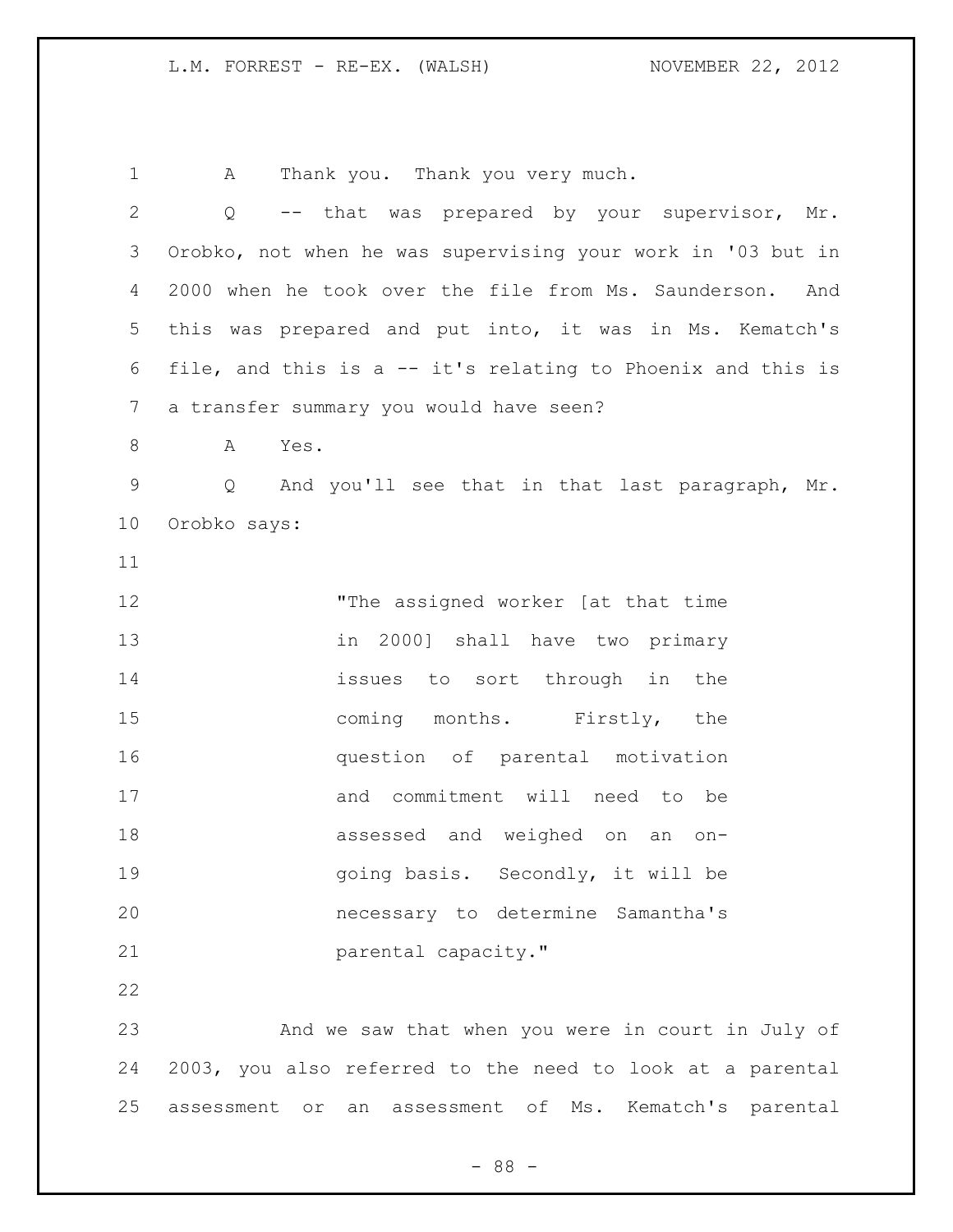capacity?

A Yes, that's correct.

 Q And do you recall, is that something that you would have discussed with Mr. Orobko, when he was supervising your work on the file?

 A It would have been probably one of the things we did discuss, yes, as to what the plan could be at court.

Q Makes sense.

 And I have just one final area that I wanted to ask you about, with your indulgence.

 You've talked a fair bit about the general mistrust that people have of the, of child welfare system 13 if they become the subject or -- of, of the system.

A Um-hum.

 Q Is it fair to say that there's, from your observations, a perception of the system performing a policing function and that that's part of where the mistrust comes from?

 A It's, it is probable in that way. I think people think that we -- think that's, people think -- perhaps they may think, I don't want to say that it happens all the time, but perhaps the perception is, is that we as CFS workers go out and just randomly interrupt families' lives and remove children from their homes without any rationale or reason and that we have this great power to decide

- 89 -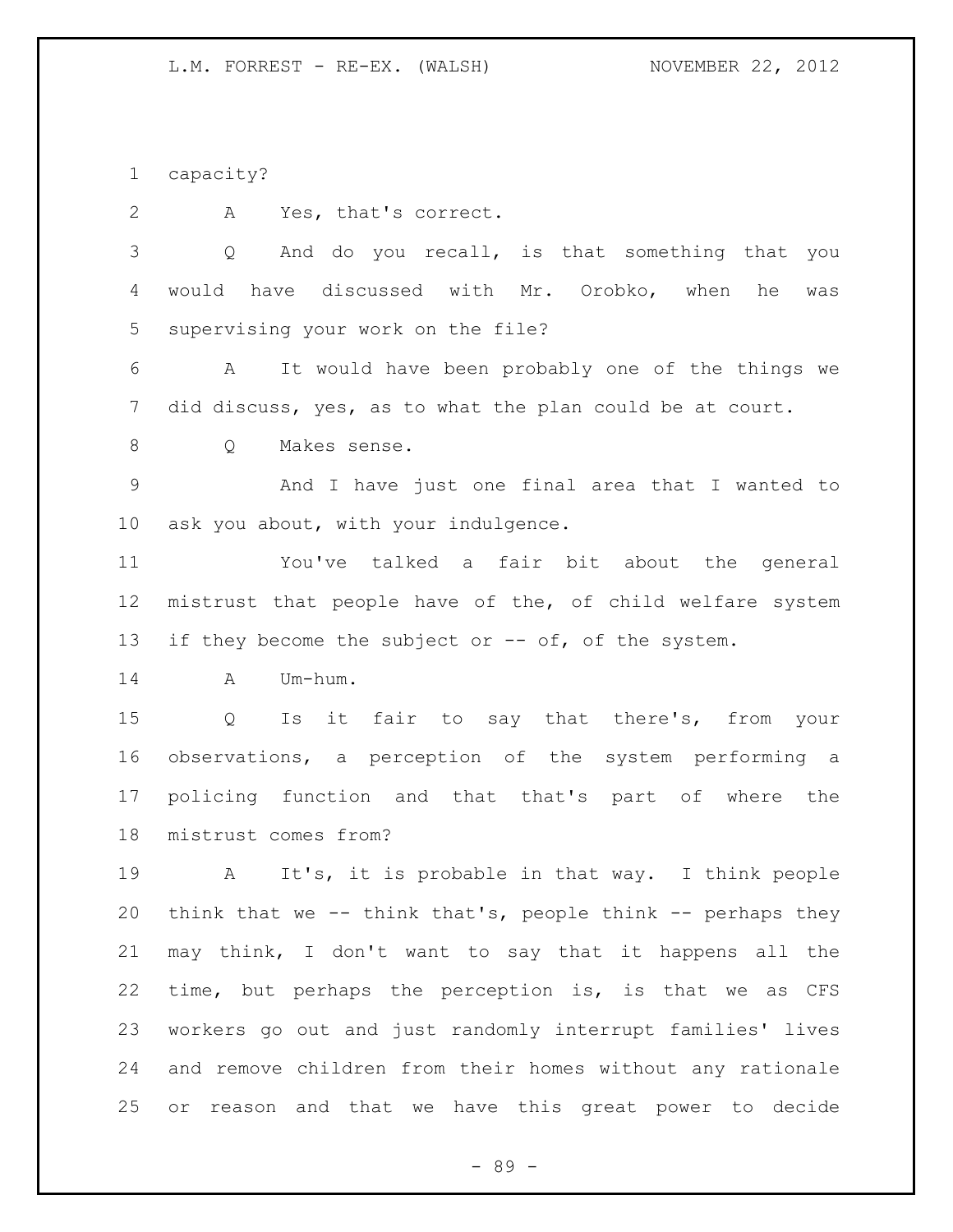what's going to happen with that child. And what they don't understand is that we are accountable when we do determine that children are in need of an apprehension and protection and in removing them we are accountable to courts and families and other resources, and we're not there to try -- we're honestly not there to disrupt or interfere with families' lives; we really do want to help if we can. But the other part of that is that we have to have families that are willing to work with us on that, as well. So it's not as simple as just us, like the CFS system and the workers involved; it's other portions that need to become involved to make things better, so ...

 Q But in terms of the perception and where the mistrust comes from, the language that, that's used, the, that CFS worker has to --

A Yes.

 Q -- understandably, investigate, report, apprehend, go to court, those are functions that sound a lot like policing functions?

 A Yes. And they're very negative. And that's what people focus on.

 Q And because of that, it's not surprising that a family would view a CFS involvement with some mistrust?

24 A And negativity, yes.

Q And so then if that's the case, then does that

 $-90 -$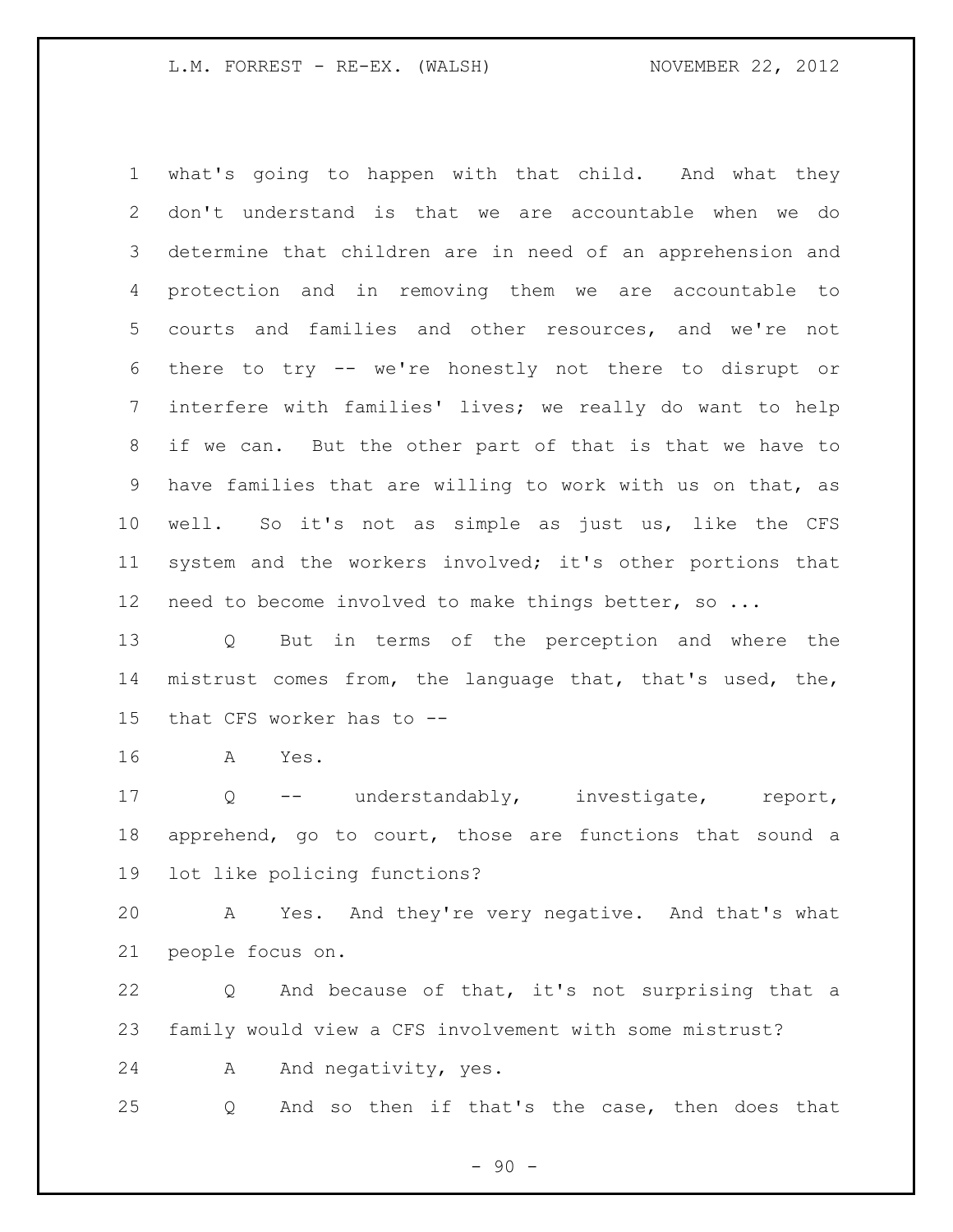make it difficult for the worker to establish a relationship with the family?

A It can, yes.

Q And make it difficult to work with the family?

A Yes.

 Q So my last question is, do you have any ideas about how to fix that?

 A I think it would be too long of a list probably to go through but perhaps if maybe there was more awareness or better education as to what the system actually does do and what the challenges are. Certainly this inquiry maybe will inspire some different thinking about the challenges that the system itself faces and what it's had to overcome to try and provide better work for families. It's an ongoing -- it's, it's -- the changes in this are ongoing: staffing, policies, procedures, always changes to try and make things better so that we could do our job better. So I don't know how you can change such a very long-held perception. In all of my time in CFS, which has been 22 years, it has been that way.

 Q In terms of maybe a, I don't know if you call it a different model of service delivery, but to sort of overcome that, that perception of us and them --

A Um-hum.

Q -- do you ever gather all of the significant

 $-91 -$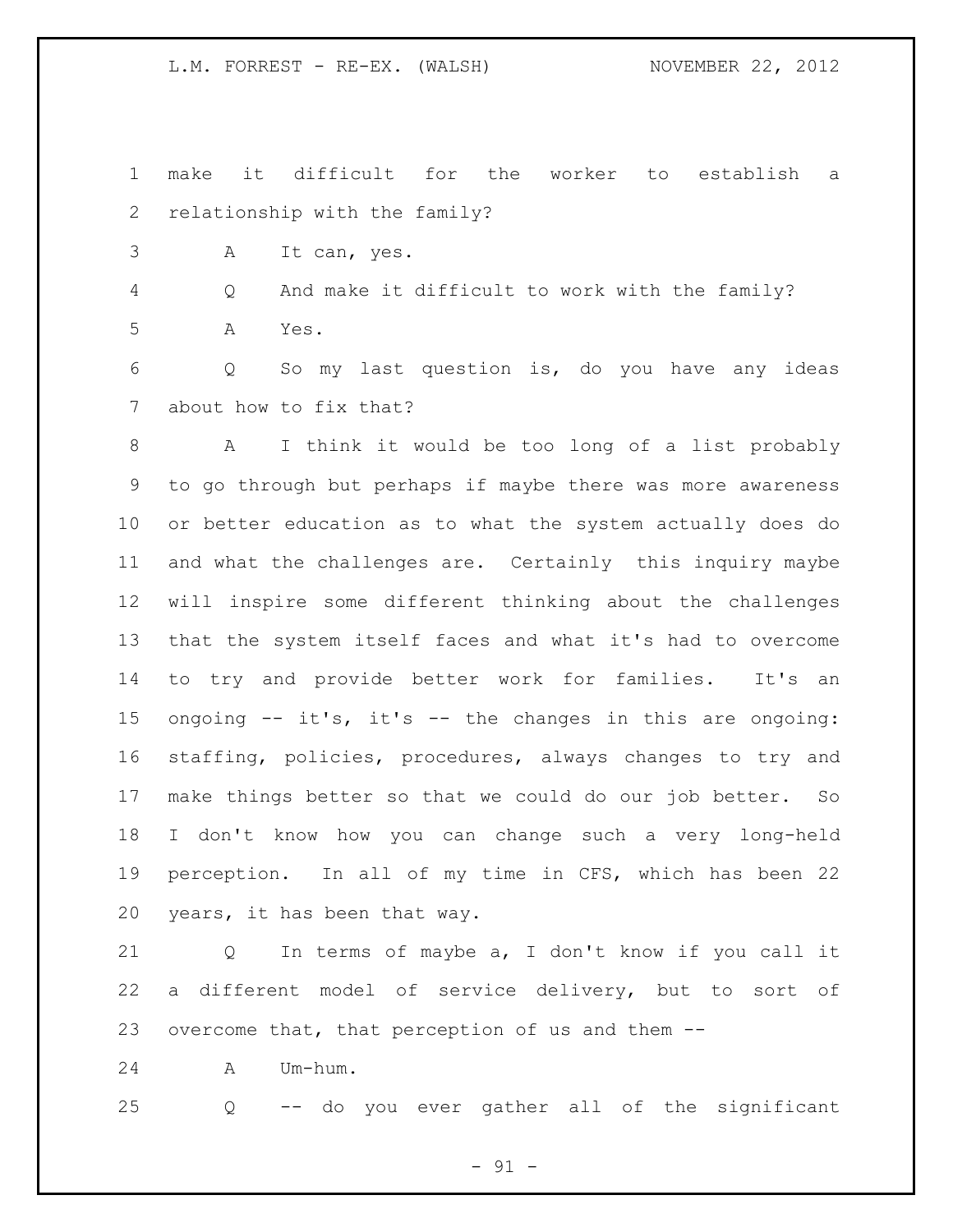others or the people that we see listed each time under the demographics in a file recording --

MR. MCKINNON: Mr. Commissioner ...

4 THE COMMISSIONER: Yes.

 MR. MCKINNON: I wish to raise an objection just in terms of this being an entirely new area that didn't arise, in my view, out of her direct examination or her cross-examination.

 THE COMMISSIONER: Well, I think that's true, but I think under the Rules counsel has a fairly wide latitude at this point, but how much further are you going with this?

 MS. WALSH: I'm not going much further. We've heard a lot of answers from this witness, who is a witness of long-standing experience, and I simply want to put this one thought to her or ask her whether this is something that's ever done. I was in the middle of putting it to her when my, my friend objected, and I simply wanted to ask her whether this one aspect of service delivery is ever done and whether, if it's not something that's done, whether she thinks it would be a good idea.

 THE COMMISSIONER: Well, are you objecting to the, her questioning about what could be done to overcome the negative perception that is out there in the public mind?

 $-92 -$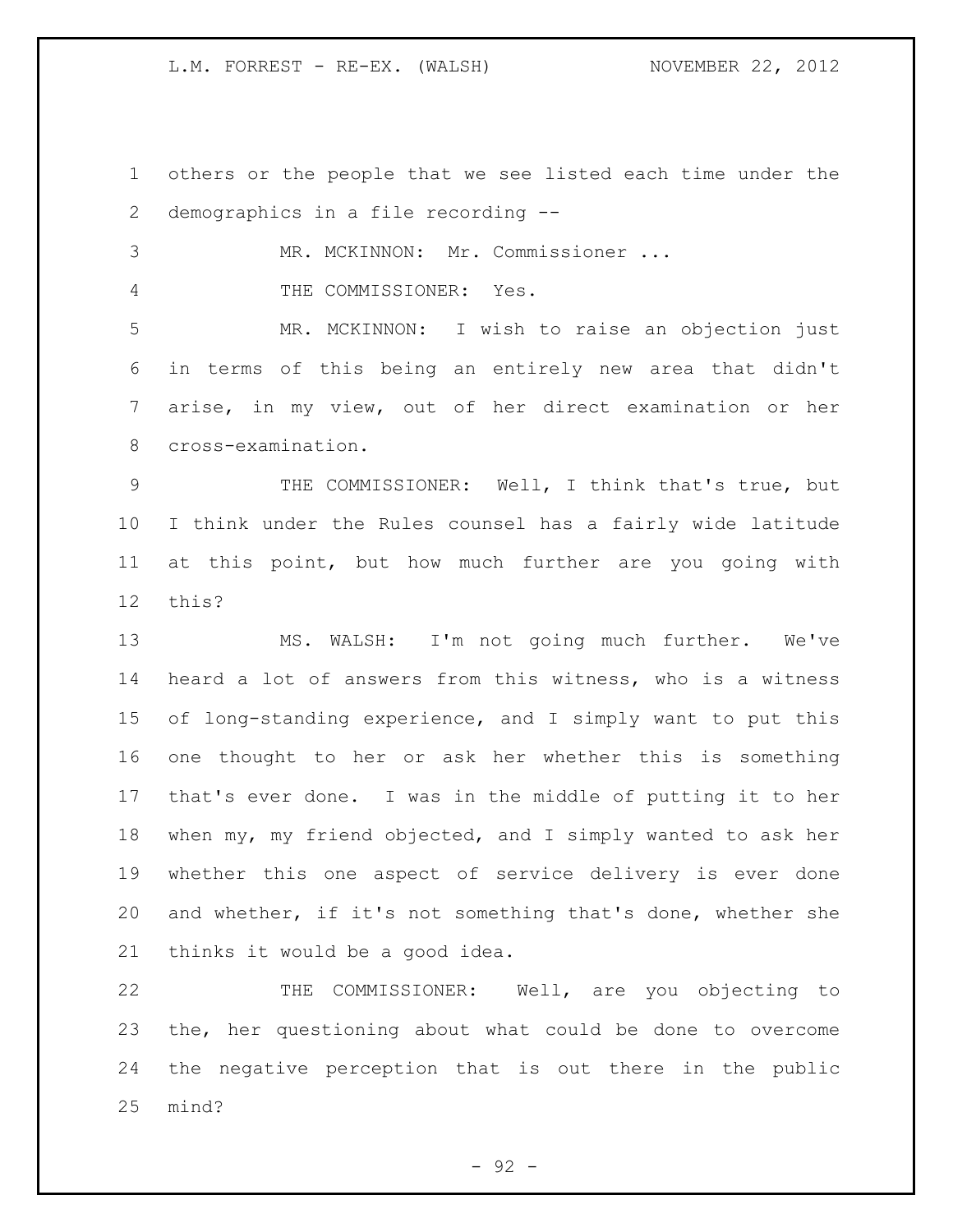1 MR. MCKINNON: Yeah. In my mind, that's an entirely new area. THE COMMISSIONER: Well, what's, what's wrong with it? MR. MCKINNON: There's nothing wrong with it. It's just a question of none of the other parties now have an opportunity to explore whatever the, the witness' answers are. 9 THE COMMISSIONER: Well ... 10 MR. MCKINNON: Have no idea what they'll be. MS. WALSH: Certainly the issue of mistrust is not new. THE COMMISSIONER: The -- we're under -- MS. WALSH: Rule 35. 15 THE COMMISSIONER: -- 35(d) at this point: "Commission counsel will then have 18 the right to re-examine the witness. Except as otherwise directed by the Commissioner, Commission counsel may adduce evidence from a witness during re- examination by way of both leading and non-leading questions."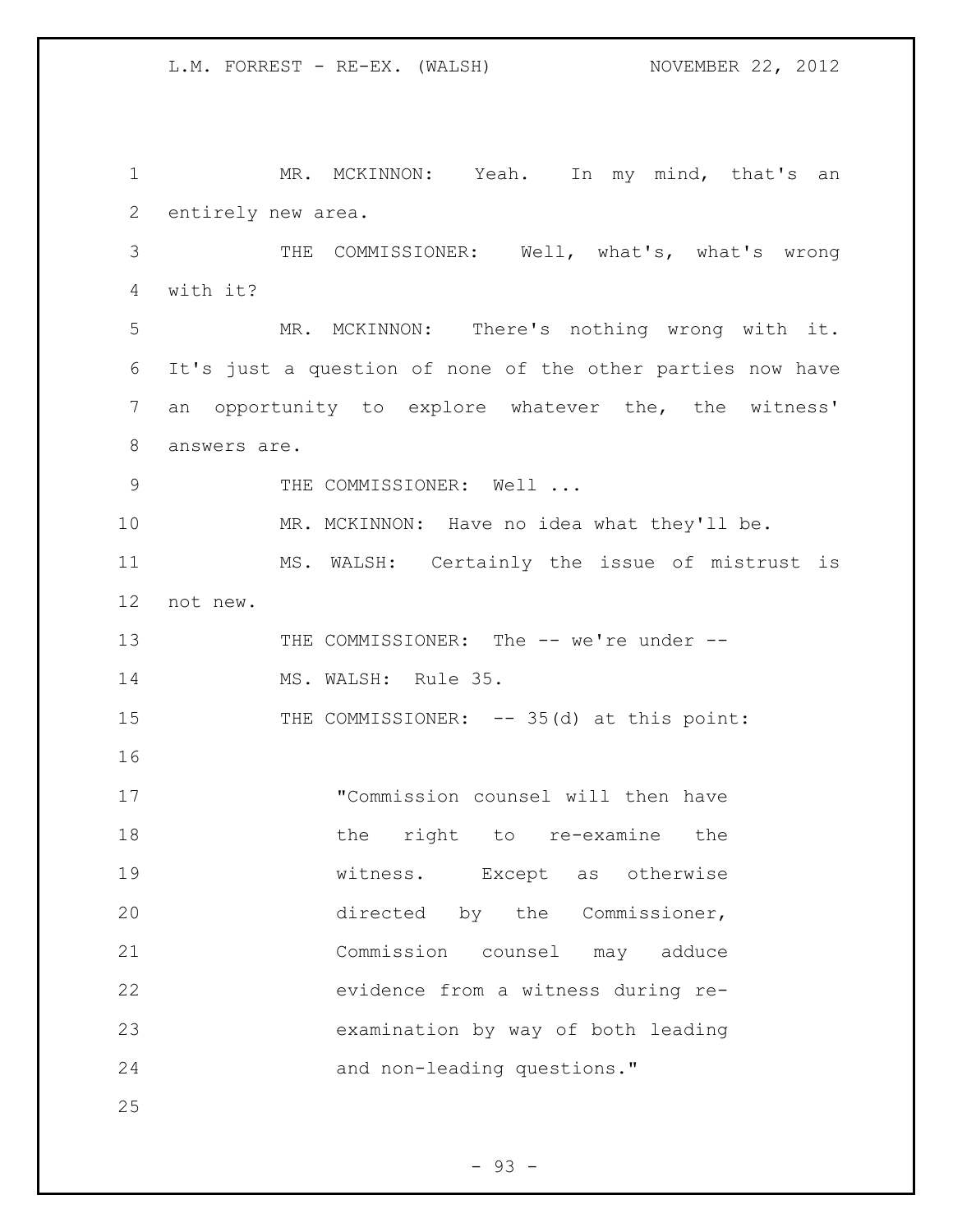MR. MCKINNON: Yes. And I'm not objecting to the leading aspect. I'm, I'm just concerned it's an entirely new area and my, my understanding of the focus and intent of the rules is that cross-examination is wide but re- examination is to be narrow, and that's my only concern, Mr. Commissioner.

 MS. WALSH: Mr. Commissioner, Mr. Gindin, on cross-examination, did ask about the perceptions.

 THE COMMISSIONER: There's been a lot about, lot about it. And that's what you're dealing with, is the perception in the public mind. I, I think -- I heard you, Mr. McKinnon, but I don't think it's an unreasonable question based upon what did come out in re-examination. 14 I, I -- the perception thing I think came out in chief through, through Commission counsel but certainly in cross- examination it was dwelt upon and, and I just can't see a problem with this witness being asked if she's got any suggestions for a solution to it. That's really where we're at, isn't it?

 MR. MCKINNON: That's where we're at, and I hear you, Mr. Commissioner, you've ruled and I accept your ruling.

23 THE COMMISSIONER: Thank you.

MS. WALSH: Thank you.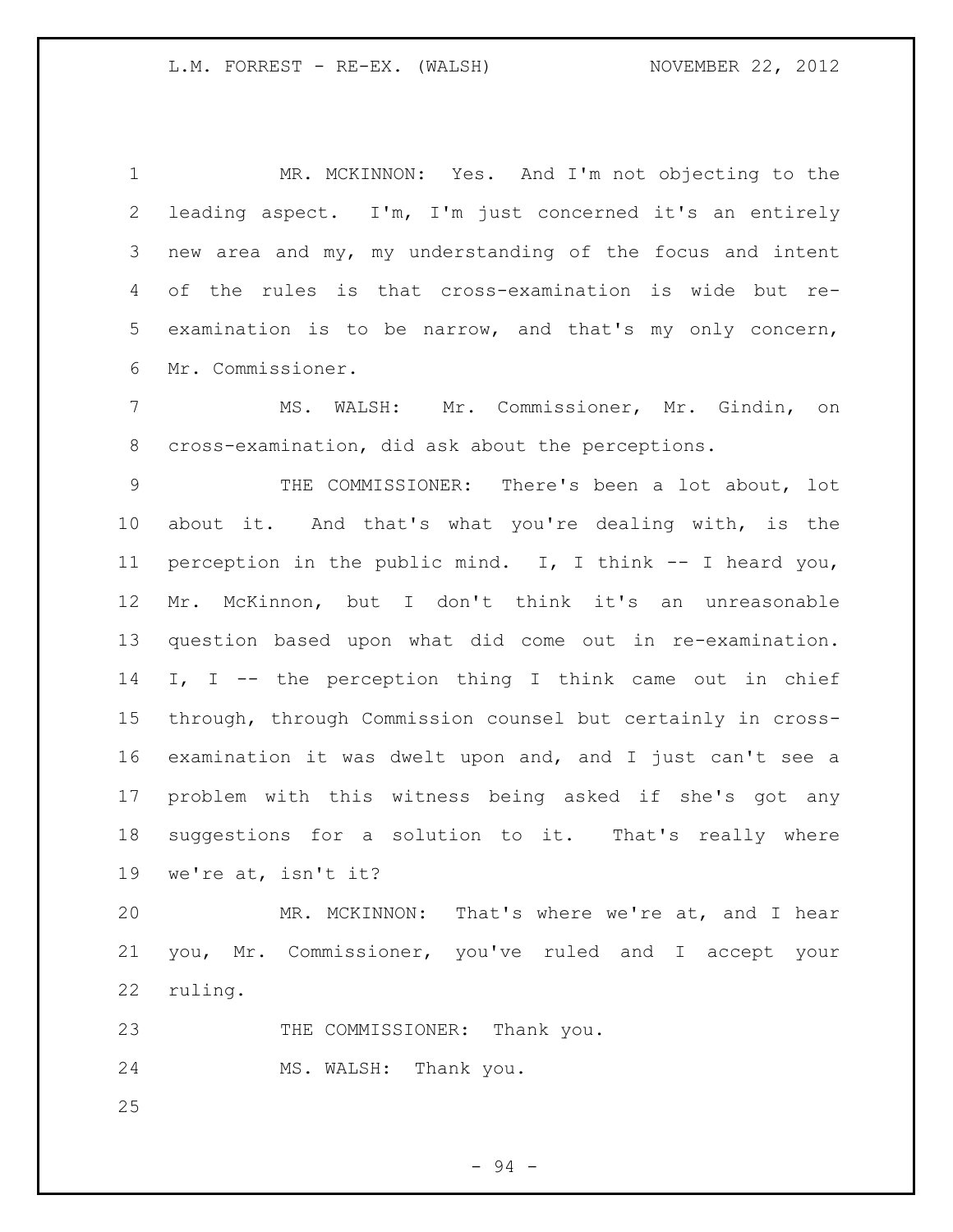## BY MS. WALSH:

 Q So I'm curious whether, as a means of addressing issues of mistrust and a feeling of -- and this is not the words that you used, but a feeling of CFS versus the client, do you ever call a meeting of all of the significant others that, as I was saying, that you see listed in the demographics, all the people who are in a family's life, including the collaterals? For instance, in this case we saw that the family member's sisters were listed, friends, Kim Edwards was listed, Nikki Taylor Humenchuk the, their support person from, from the Boys and Girls Club, those were all people that were listed in, in the demographics in the summaries, right?

A Um-hum.

 Q And so the question is, is -- do you ever, "you" as CFS, do you ever start off when you get a referral about a concern and bring everybody together that's in this family's life, including the family, and sit down and talk about the strengths and, and weaknesses or challenges and, and include all of the people, including the family, in addressing the concerns in that way?

 A Yes, that is possible. Maybe not so much at the intake level, but when you're working with the family at a family service level, that is a possibility that can occur with a family.

 $-95 -$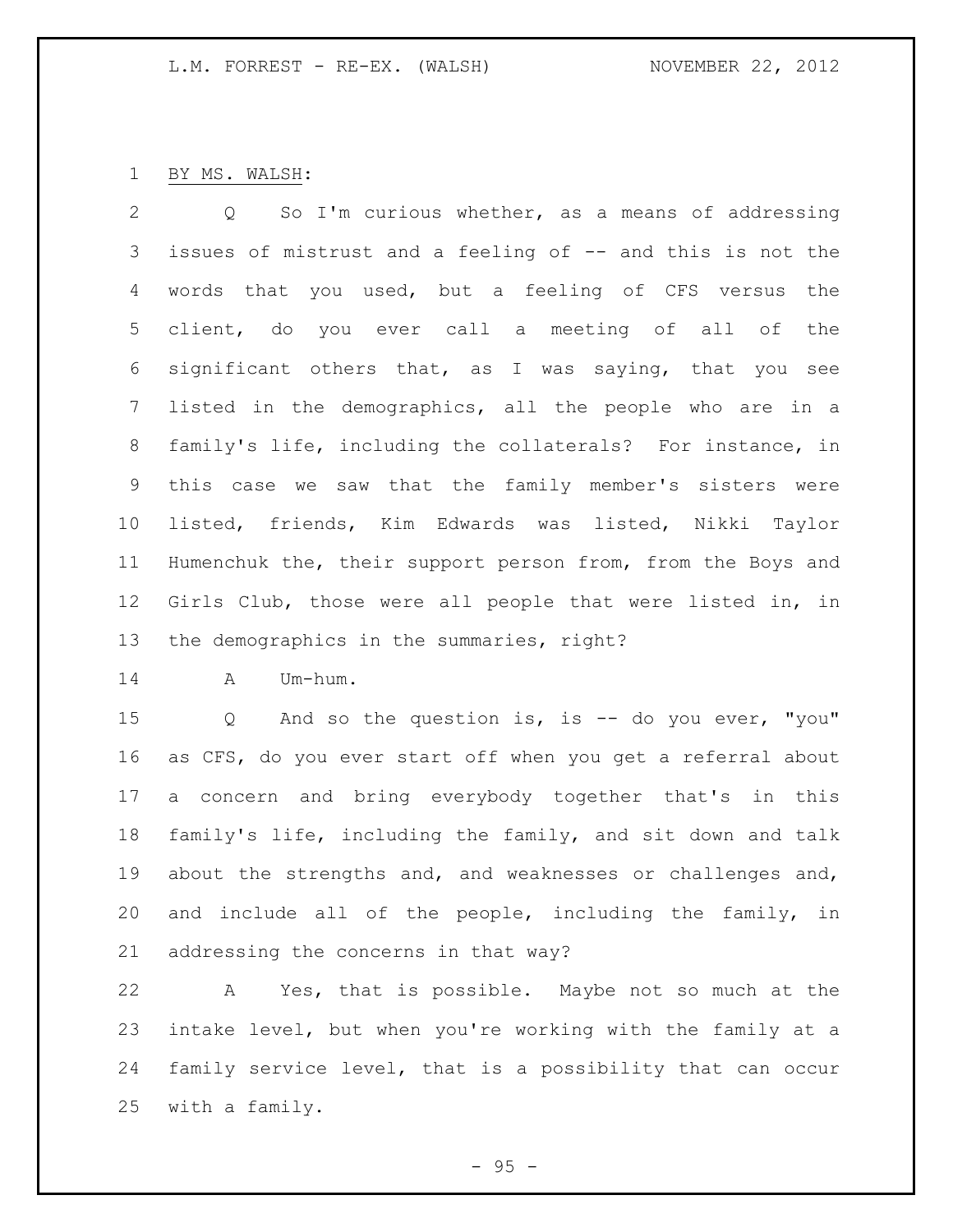Q And you've been a family service worker.

A Um-hum. Yes, I have.

Q Have you ever done that?

A Yes, I have.

 Q And has that been an effective way of addressing mistrust issues?

 A To some degree, yes, because there's always going to be a little bit there, depending on the circumstance of the family. But you've been able to discuss and try to address the issues in a respectful and supportive way with the family, and, and my experience is that you will go a lot further with them; even if the outcome may not be always what the family wants, they can accept it maybe.

 THE COMMISSIONER: But that deals with the family you're dealing with.

17 THE WITNESS: Yeah.

 THE COMMISSIONER: It doesn't deal with the overall perception you talked about that --

THE WITNESS: Yeah.

21 THE COMMISSIONER: -- that's initially there when you make your --

23 THE WITNESS: Yeah.

24 THE COMMISSIONER: -- first move, doesn't it? THE WITNESS: And the overall perception -- child

- 96 -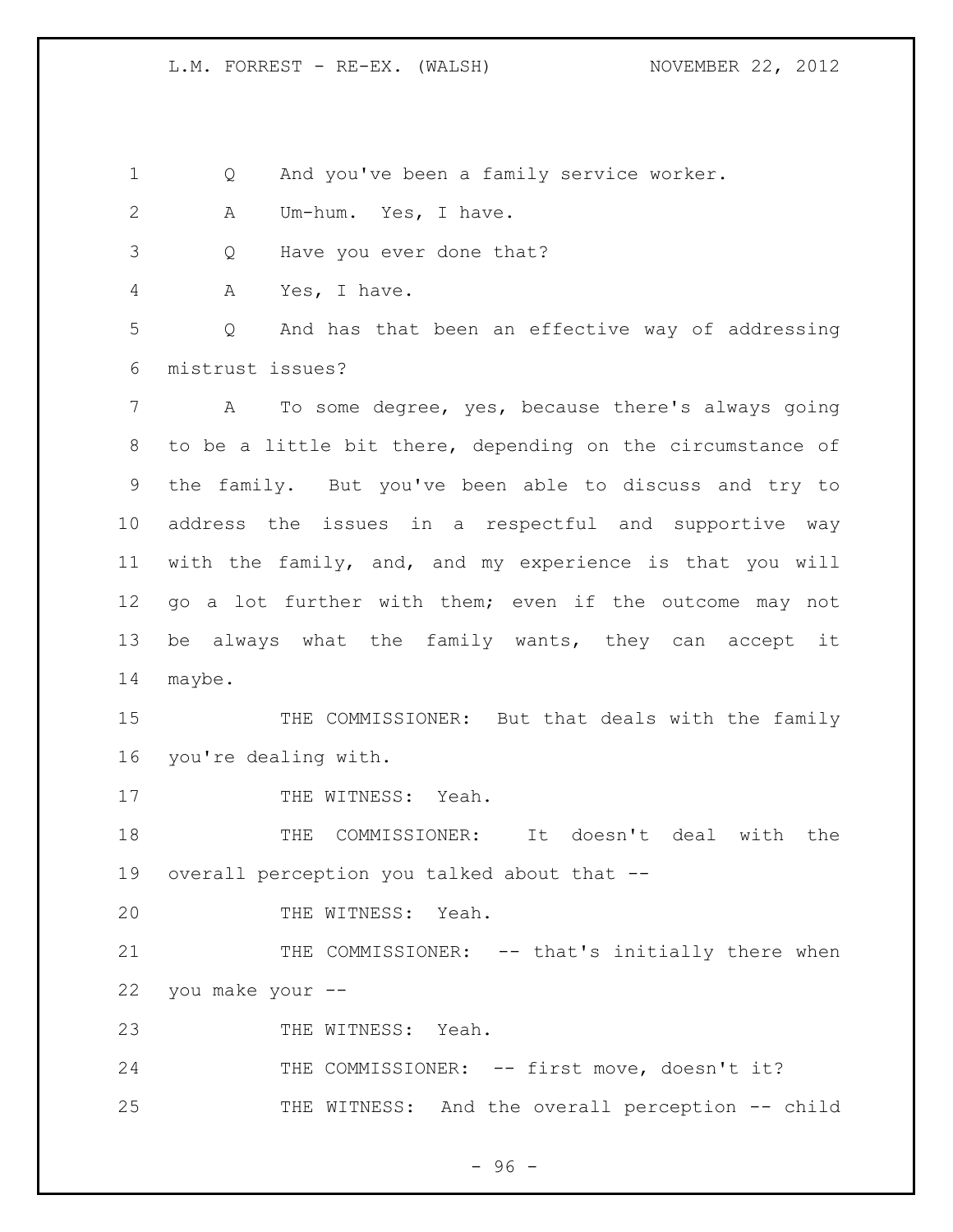welfare has a role in terms of keeping children and families safe, so part of that role requires us to perform duties and tasks that families and/or people who don't know the circumstances may not agree with or understand. I don't know how to overcome that. I do not have an answer for that, to be honest.

 THE COMMISSIONER: I think that's a good place to leave this.

 MS. WALSH: Thank you. I have no further questions of this witness.

11 THE COMMISSIONER: No. Now, it may be -- you can take your seat.

13 11 It may be unusual, but because the rules are there, but I've got some flexibility vested in me, as far as I'm concerned, I think I have and I'm satisfied -- I believe I have. Having said that, Mr. McKinnon is there something arising out of that questioning you're concerned about being left where it is? And if there is, I'll hear you and perhaps allow you to put some questions.

 MR. MCKINNON: I don't think I have any significant concerns, but to some extent they were addressed by Ms. Walsh when she asked this witness if she ever had these kinds of conferences. And let me just make this point: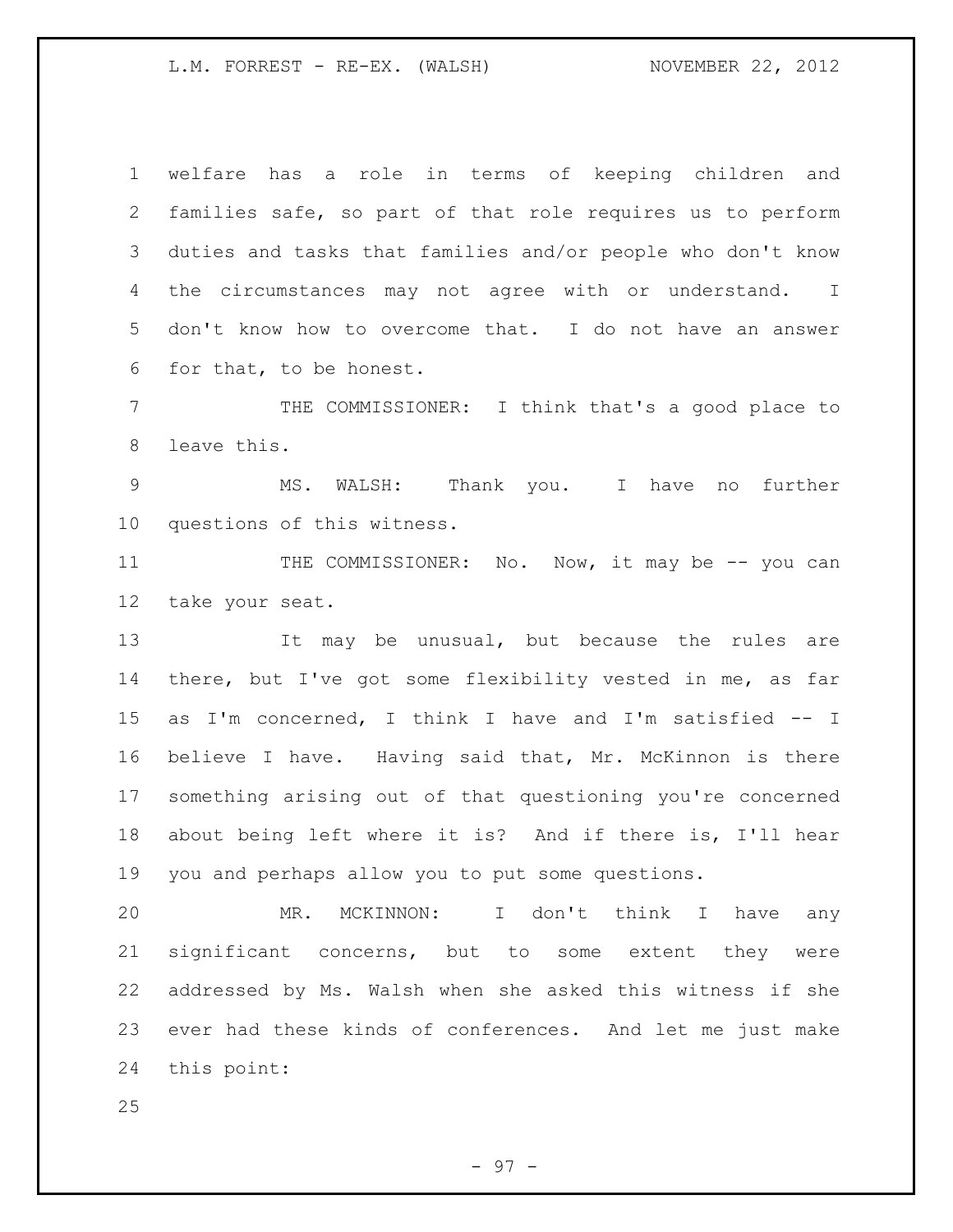L.M. FORREST - CR-EX. (MCKINNON) NOVEMBER 22, 2012

CROSS-EXAMINATION BY MR. MCKINNON:

| $\overline{2}$  | Q               | You're aware, witness, that there<br>have<br>been           |
|-----------------|-----------------|-------------------------------------------------------------|
| 3               |                 | recent developments at Winnipeg CFS with the development of |
| 4               |                 | a new practice model.                                       |
| 5               | A               | Yes, I am, and I talked about that. Yes.                    |
| 6               | Q               | And, and, and the concept of $-$ I'm not going to           |
| $7\phantom{.0}$ | come up         | with the right term, but the, the circle of                 |
| 8               |                 | supports, meeting and getting together --                   |
| $\mathsf 9$     | A               | A systems meeting.                                          |
| 10              | Q               | Systems meetings --                                         |
| 11              | A               | Yes.                                                        |
| 12              | Q               | -- where you would get the kinds of collaterals             |
| 13              |                 | that Ms. Walsh has referred to, that is part of the new     |
| 14              | practice model? |                                                             |
| 15              | A               | I'm aware of it. I believe I spoke to that, that            |
| 16              |                 | I thought that that would be a very helpful tool --         |
| 17              | Q               | Right.                                                      |
| 18              | A               | -- for workers.                                             |
| 19              | Q               | So these kinds of things are continuing<br>to               |
| 20              |                 | develop and unfold at Winnipeg CFS where you're<br>now      |
| 21              | employed?       |                                                             |
| 22              | А               | Yes, and I think I spoke to that.                           |
| 23              | Q               | Thank you.                                                  |
| 24              | Α               | Yes.                                                        |
| 25              |                 | THE COMMISSIONER: All right, witness. You're --             |

- 98 -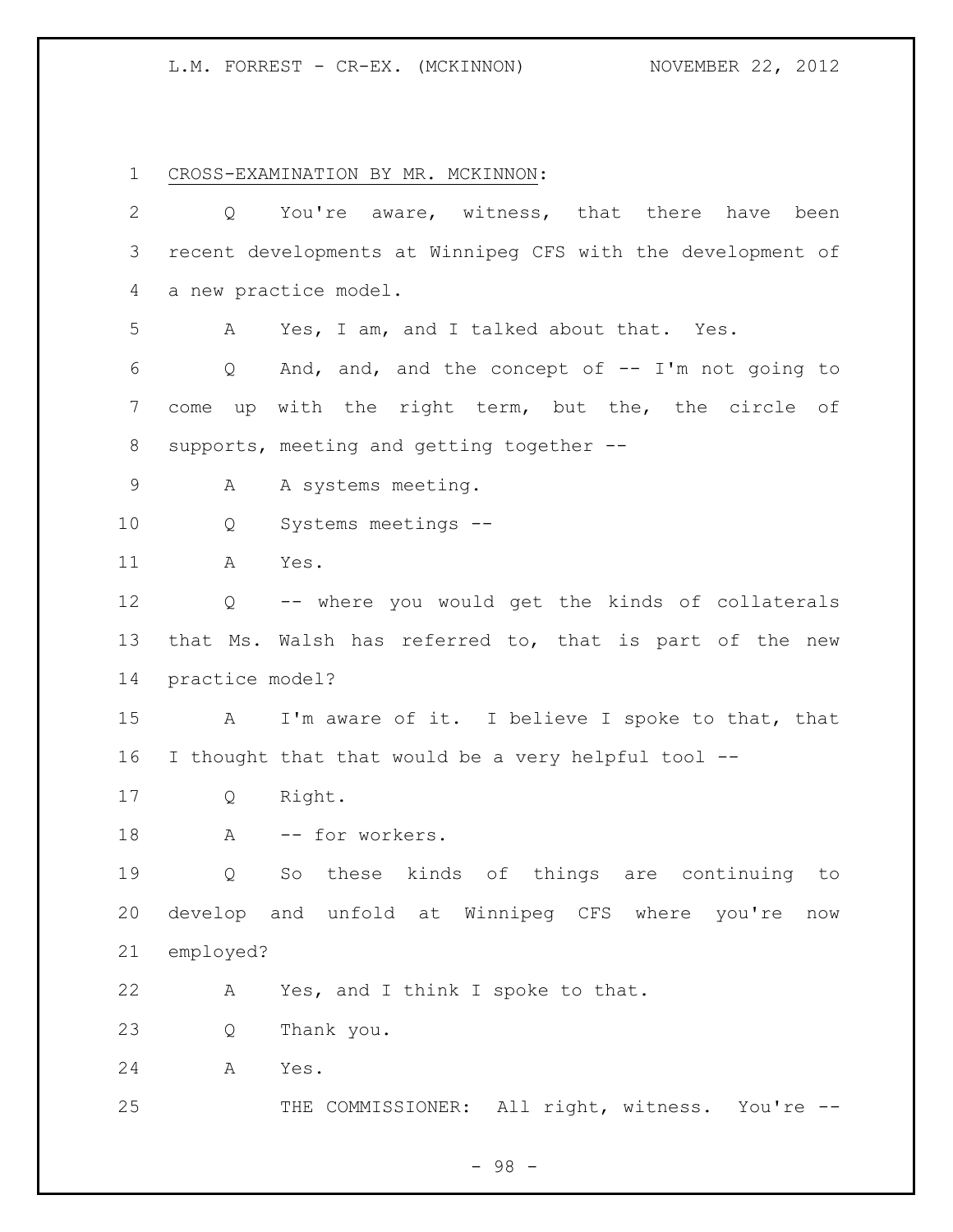PROCEEDINGS NOVEMBER 22, 2012

| $\mathbf 1$   | you've been on a long time but you're finally finished. |
|---------------|---------------------------------------------------------|
| 2             | THE WITNESS: Thank you.                                 |
| 3             | THE COMMISSIONER: Thank you very much for your          |
| 4             | appearance and cooperation.                             |
| 5             | THE WITNESS: Thank you.                                 |
| 6             |                                                         |
| 7             | (WITNESS EXCUSED)                                       |
| 8             |                                                         |
| $\mathcal{G}$ | THE COMMISSIONER: All right, who's next?                |
| 10            | MS. WALSH: Next, next is Ms. Roberta Dick.              |
| 11            | THE CLERK: Is it your choice to swear on the            |
| 12            | Bible or affirm without the Bible?                      |
| 13            | THE WITNESS: I'll swear on the Bible.                   |
| 14            | THE COMMISSIONER: All right. State your full            |
| 15            | name to the court.                                      |
| 16            | THE WITNESS: Roberta Dick.                              |
| 17            | THE CLERK: And spell me your first name?                |
| 18            | THE WITNESS: R-O-B-E-R-T-A.                             |
| 19            | THE CLERK: And your last name?                          |
| 20            | THE WITNESS: D-I-C-K.                                   |
| 21            | THE CLERK: Thank you.                                   |
| 22            |                                                         |
| 23            | ROBERTA DICK, sworn, testified as                       |
| 24            | follows:                                                |
| 25            |                                                         |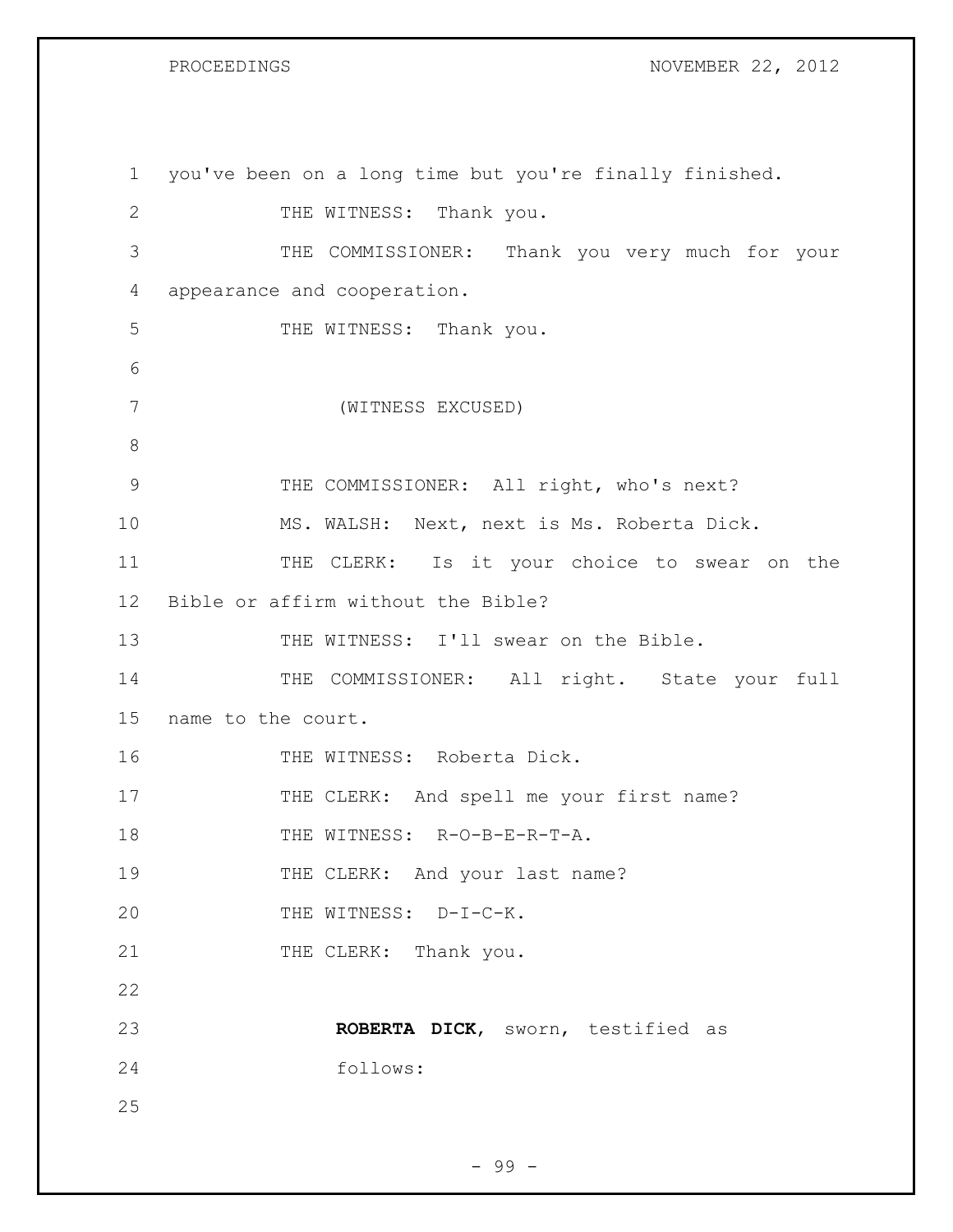| 1            |   | THE CLERK: Thank you. You may be seated.                   |
|--------------|---|------------------------------------------------------------|
| $\mathbf{2}$ |   |                                                            |
| 3            |   | DIRECT EXAMINATION BY MS. WALSH:                           |
| 4            | Q | Morning, Ms. Dick.                                         |
| 5            | A | Morning.                                                   |
| 6            | Q | I'm Sherri Walsh. We've spoken on the phone but            |
| 7            |   | we haven't met in person.                                  |
| $\,8\,$      | A | That's right.                                              |
| 9            | Q | Now, I understand that you are recently retired?           |
| 10           | Α | Yes.                                                       |
| 11           | Q | As of 2012?                                                |
| 12           | Α | Right.                                                     |
| 13           | Q | Okay. And at the time of your retirement, you              |
| 14           |   | were employed by ANCR?                                     |
| 15           | Α | Yes.                                                       |
| 16           | Q | And you were employed as a, a CRU worker?                  |
| 17           | A | That's right.                                              |
| 18           | Q | And I understand that you formally or officially           |
| 19           |   | retired in 2010 but then you continued to work on a casual |
| 20           |   | basis for ANCR until 2012?                                 |
| 21           | Α | That's right, yeah.                                        |
| 22           | Q | And you started working with Winnipeg Child and            |
| 23           |   | Family Services in 1992?                                   |
| 24           | Α | Right.                                                     |
| 25           | Q | And you worked at the central intake unit?                 |
|              |   |                                                            |

- 100 -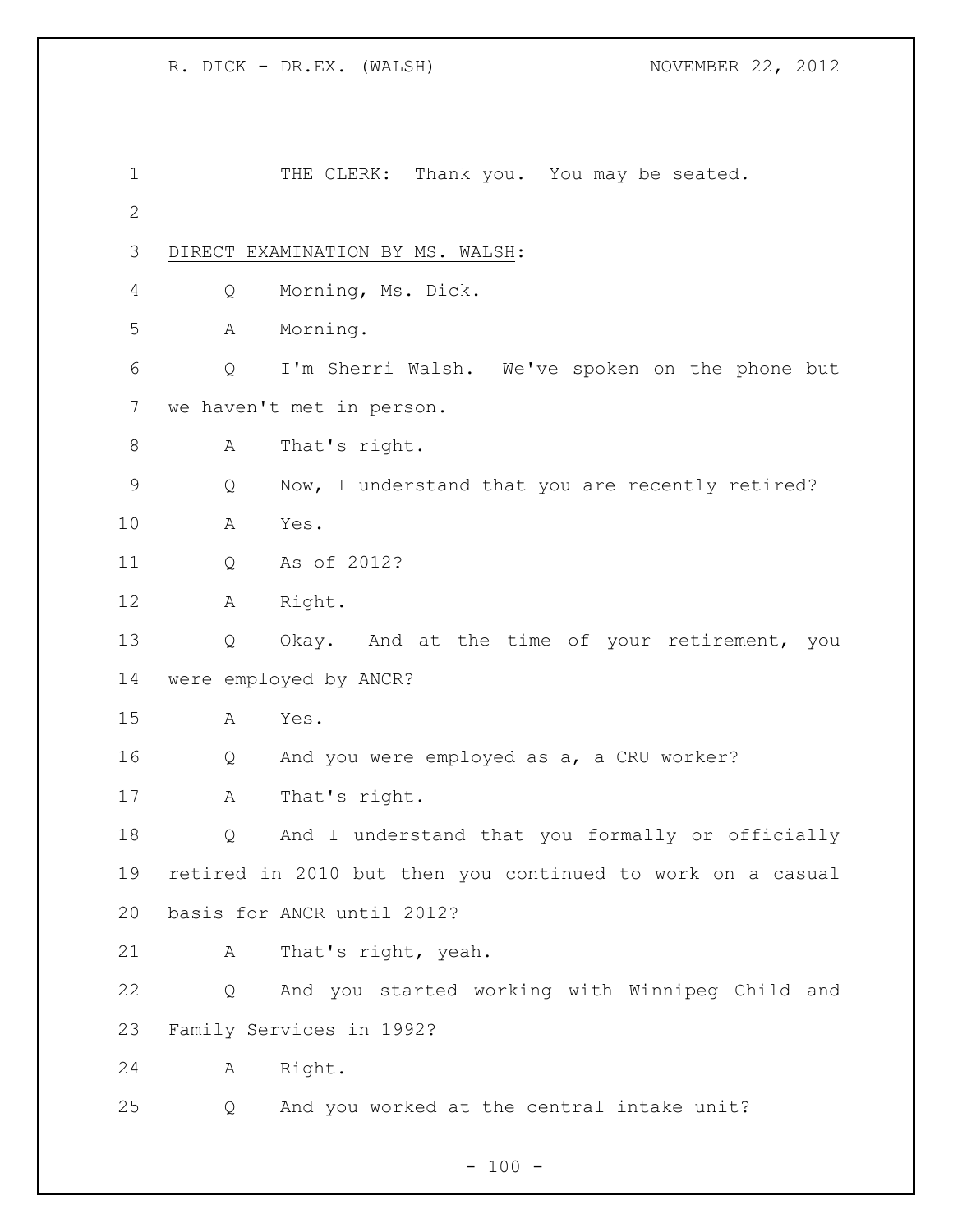A I did. Q And when the CRU unit was created in 2001, you worked for that unit? A I did, yeah. Q And then when JIRU, joint intake response unit, was created you worked for that unit? A I did, yeah. Q And then when that unit became ANCR, you worked for ANCR? A That's right. Q Okay. And you have a bachelor of social work? A I do. Q And you obtained that in 1992? A 1990. Q 1990. A I wasn't employed until 1992. Q Okay. And can you just tell us, what does a CRU worker do? A Well, we take calls from people in the community with concerns about families in regards to child protection matters or child neglect matters. Q And then what do you do once you've received a call? A Then we refer it either for an immediate response from the backup unit or --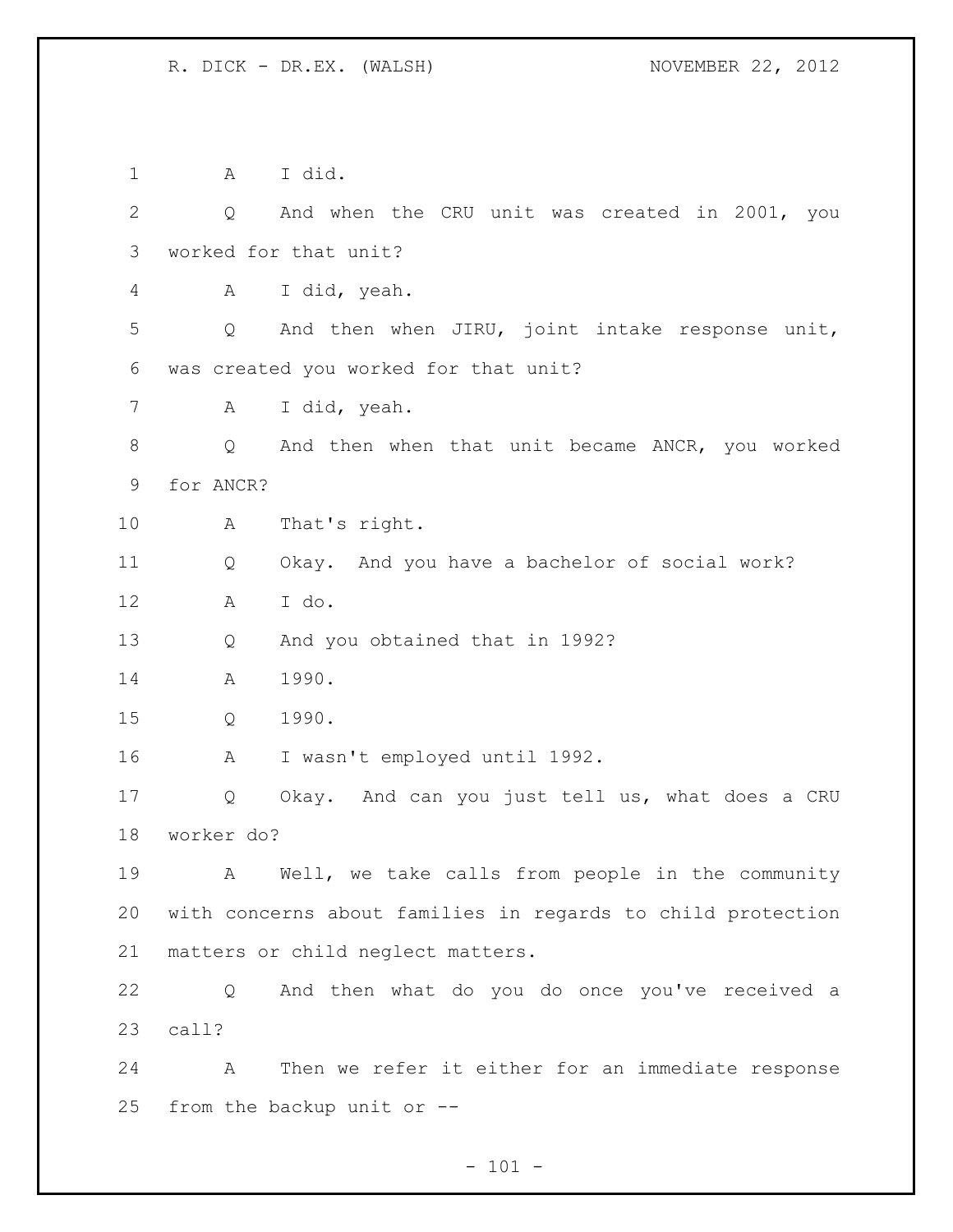1 Q Within the CRU unit? A That's right. Q Okay. A And then if it isn't considered something that needs to be dealt with immediately, then it is sent up to intake for an assignment to a worker. Q As a CRU worker, you have a very limited period of time in which you're involved with a file generally? A That's right. Q That's the expectation? 11 A The expectation is you take the call, write up your report and send it on for follow-up so that you're able to take the next phone call. Q And in 2003, you had a very limited involvement Phoenix Sinclair's family? A That's right. Q If we can pull up page 37397, please. We go -- so this, this is the CRU Intake & AHU Form dated February 26, '03. A That's right. Q And it says, from Roberta Dick. That's you? A That's me. Q Okay. And if we go to the next page, is that your signature at the end of the document? A Yes.

 $- 102 -$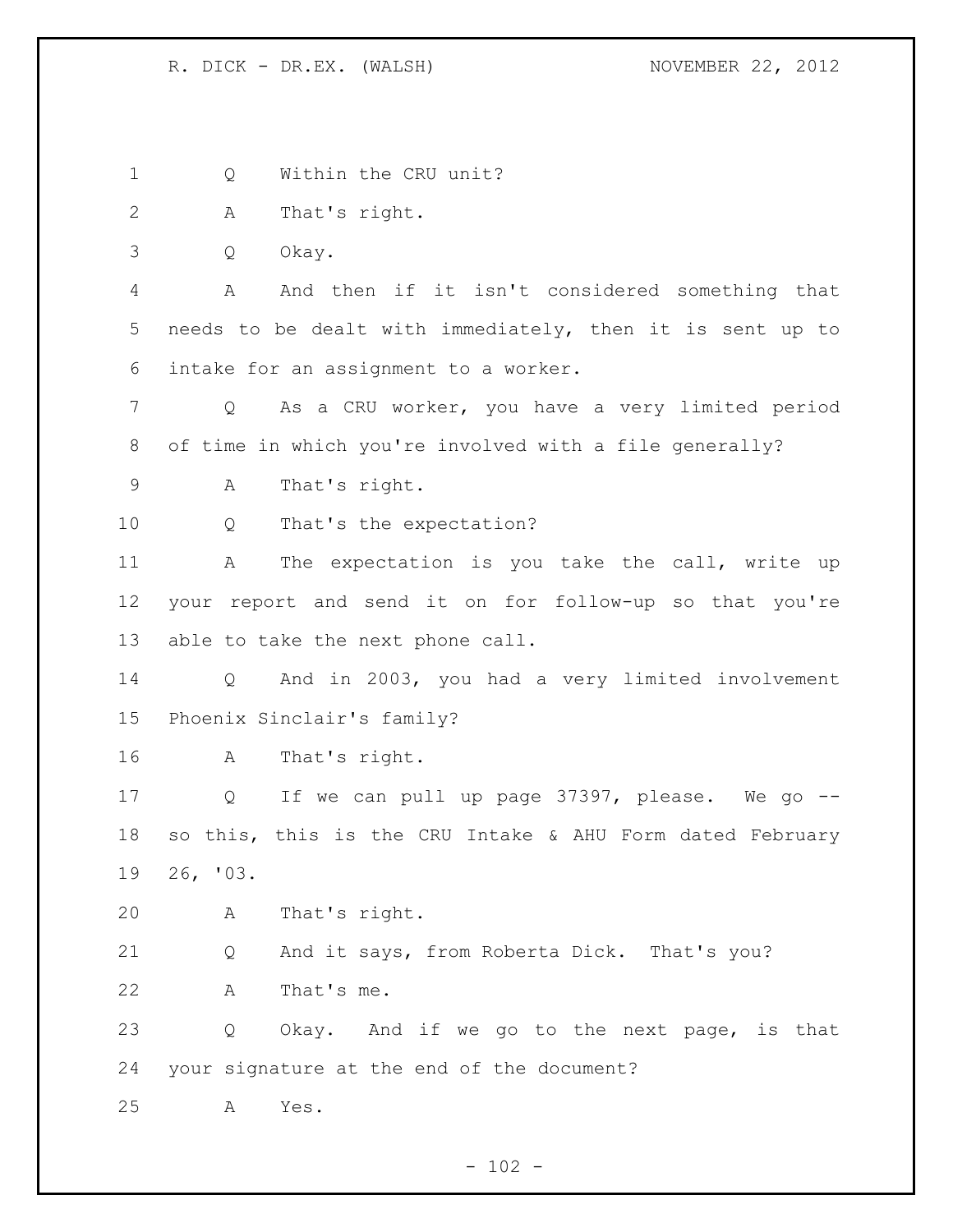Q It is -- okay. A I don't have my glasses on. Q Oh. Are you able to see the screen, then? A Yeah. Q Do you need to borrow a paid of -- A No, no. I have. Q You're okay. All right. And we reviewed this form yesterday with Ms. Forrest, who received the form when it was transferred to intake. If you look at the presenting problem or intervention -- A Yes. Q -- that's based on information that you received from the caller? A That's right. Cathy Morrison called in this report and gave me the information about Phoenix having a foreign body in her nose. Q Since November of '02? A Right. Q And, and they told you that: "The godfather had told Steve to 22 take Phoenix to the doctor at that 23 time, but Steve never did. [and] The godfather decided to bring her 25 to the hospital for treatment."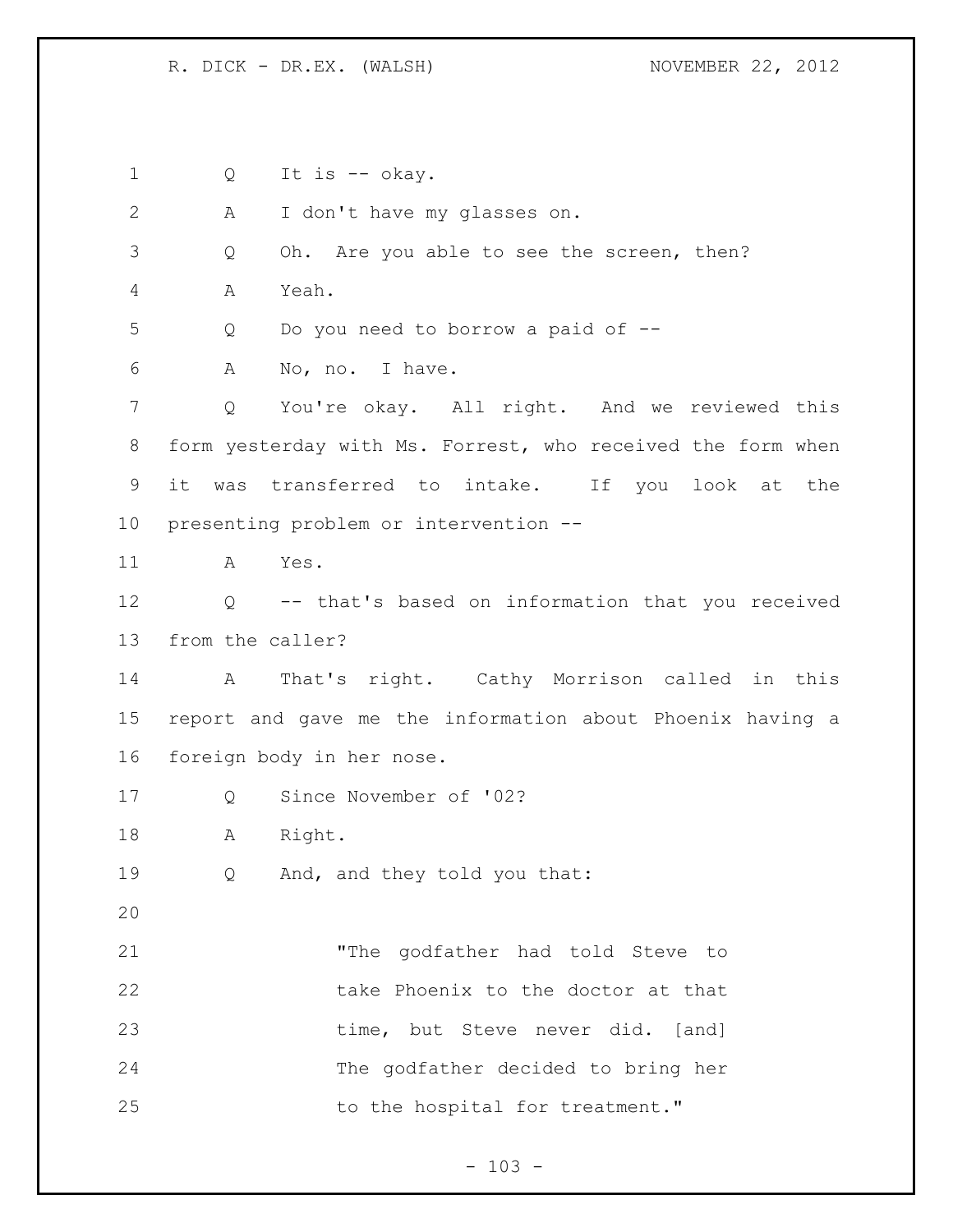| 1            | Α              | That's right.                                    |
|--------------|----------------|--------------------------------------------------|
| $\mathbf{2}$ | Q              | Do you make notes as the call comes in?          |
| 3            | Yes.<br>Α      |                                                  |
| 4            | Q              | Right. And then --                               |
| 5            | Α              | We do, we do handwritten notes and then we write |
| 6            | up the report. |                                                  |
| 7            | Q              | Okay. So then this report is based on the notes  |
| 8            |                | that you took when the call was referred to you? |
| $\mathsf 9$  | А              | That's right.                                    |
| 10           | Q              | As you're speaking to the person?                |
| 11           | Yeah.<br>Α     |                                                  |
| 12           | Q              | Okay. So then you record:                        |
| 13           |                |                                                  |
| 14           |                | "The foreign body was removed from               |
| 15           |                | Phoenix's nose and the discharge                 |
| 16           |                | in the<br>foul<br>was very<br>nose               |
| 17           |                | smelling. The mucosa in her nose                 |
| 18           |                | red<br>and<br>Antibiotics<br>was<br>sore.        |
| 19           |                | were prescribed, but [the caller]                |
| 20           |                | did not know if the antibiotics                  |
| 21           |                | would be given to Phoenix or not.                |
| 22           |                | The hospital requested that this                 |
| 23           |                | matter be assessed further given                 |
| 24           |                | the concerns related to physical                 |
| 25           |                | and medical neglect and inadequate               |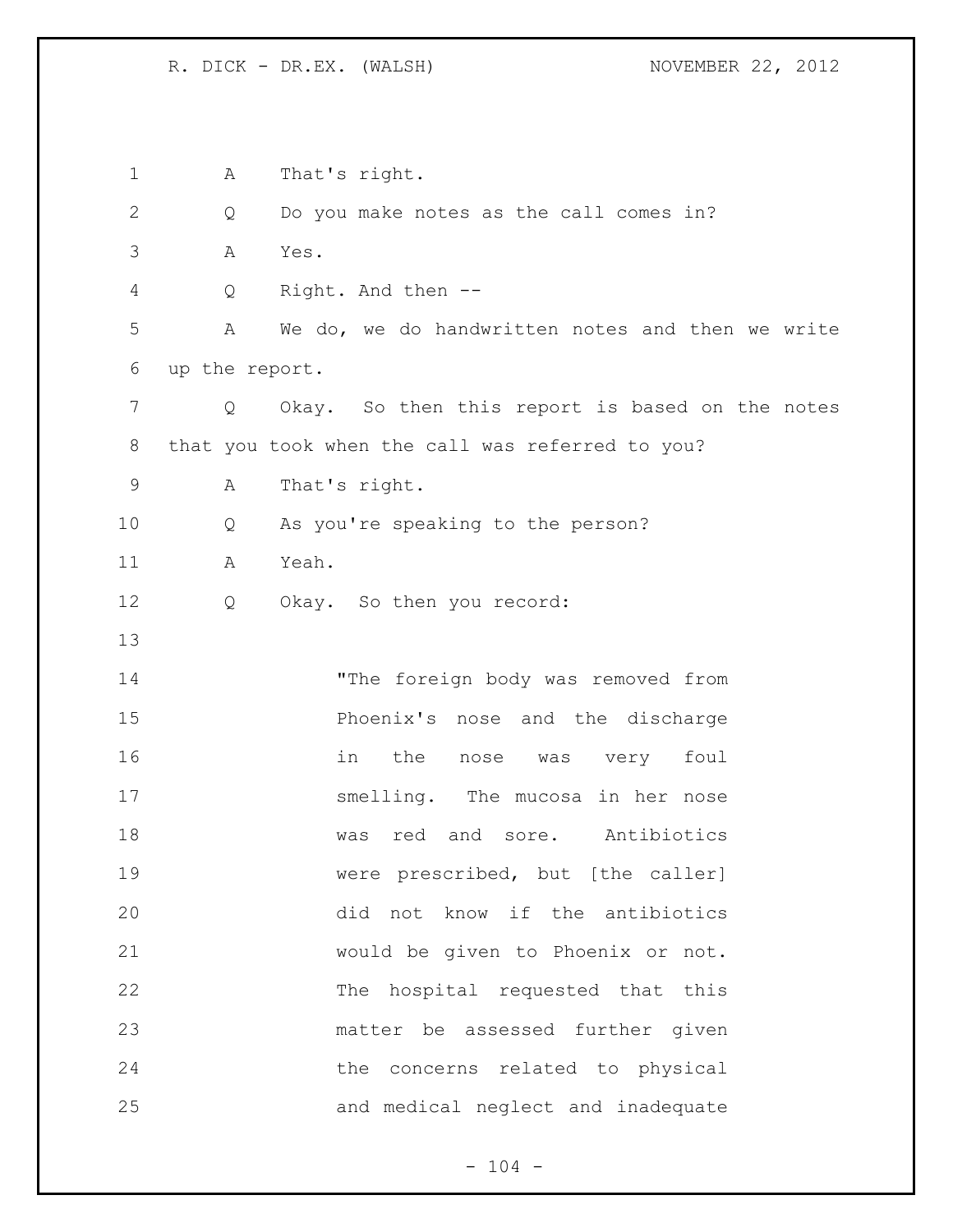1 care of the child." So that's all information that you received from the hospital? A That's right. Q Okay. And if we go back to the previous page, you see that you're addressing it to North West. 8 A Right. Q Is that the northwest intake unit? A Yes, it is. Q And how did you know to address it to that unit? A It was based on the address where Steven Sinclair lived. Q So then that's my next question. Is how did you know that this incident related to Steve Sinclair? A Well, because he was the father of Phoenix Sinclair. And even though I didn't know who had brought the child to the hospital, it's, the case is assigned based on the care-giver at the time. Q But based on the information that you received, you had Phoenix's name? A Right. Q Did you -- did the caller also give you Steve Sinclair's or did you find him by typing Phoenix into the system?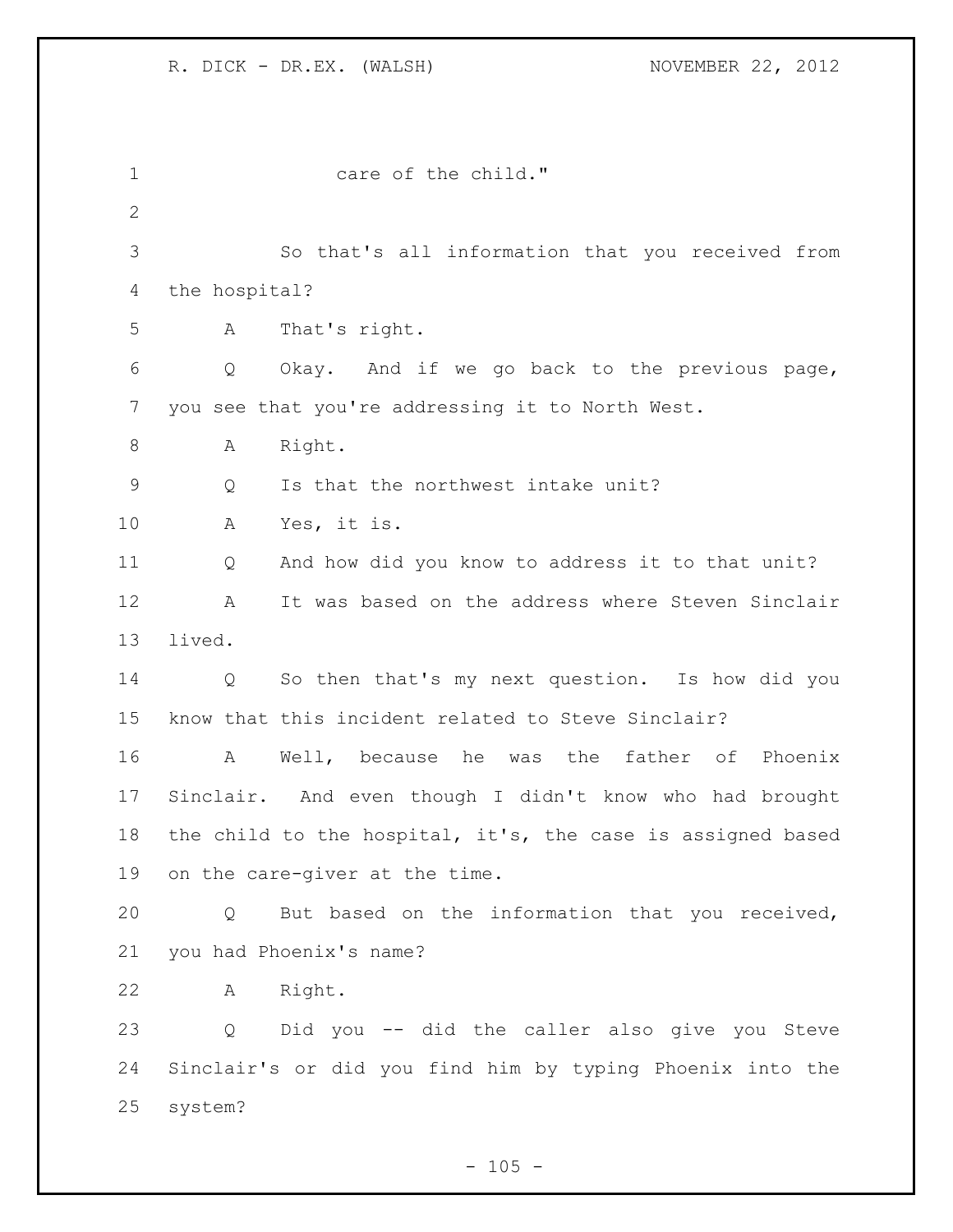A I believe I found him by typing in his -- her name in the system. Q And seeing who was her care-giver? A Right. Q Okay. And when we talk about the system, that's the CFSIS -- A That's right. 8 Q -- the electronic system? A That's right. Q Okay. So once you received the call from the hospital, what did you do? A I wrote up the report and then recommended that it be followed up for further assessment by the northwest intake unit. Q So in terms of writing up the report, you went into CFSIS to see if Phoenix was in there? A Um-hum. Q Is that right? A Yes. Q And then you found that she was connected to her father, Steve? A That's right. Q Okay. And then did you look at Mr. Sinclair's file relating to Phoenix? A I don't remember doing that but I looked into her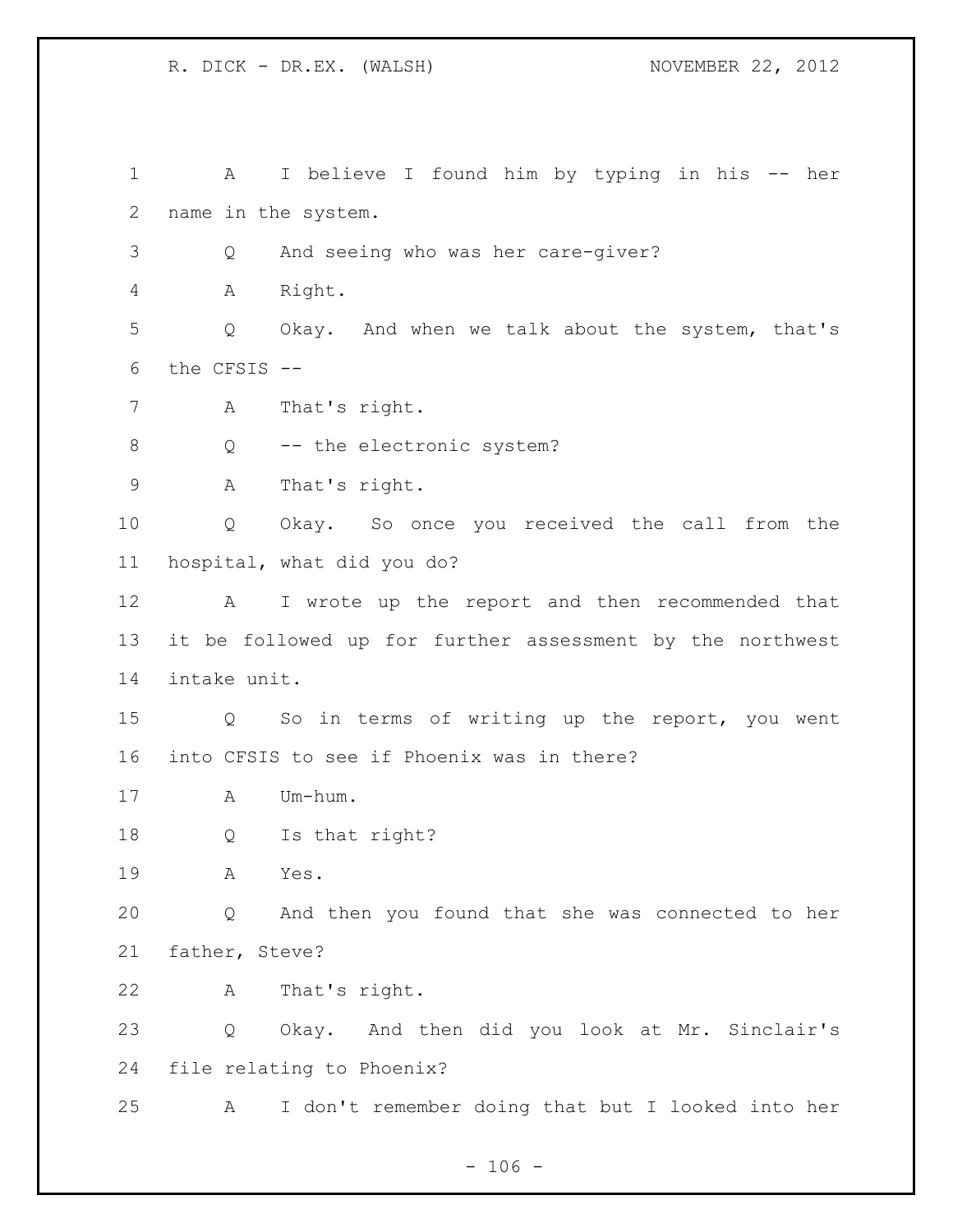mother's file history and based on the fact that there was previous history regarding the mother, that's why it gets assigned to an intake unit -- Q Okay. A -- from the beginning. Q And so then under the history heading, you've got: "For detailed child welfare history see October 2, 2000 under Samantha Kematch" A That's right. Q So that's where you're telling a worker to go look at Ms. Kematch's -- A That's right. Q -- file and the --18 A And -- Q -- last summary? A That's right. And things have changed now. Now we have to write out a more comprehensive history; we can't just indicate that there was previous history. We have to inform the assigned worker more details about the history, but in 2003 we had to be brief because of the volume of work we had.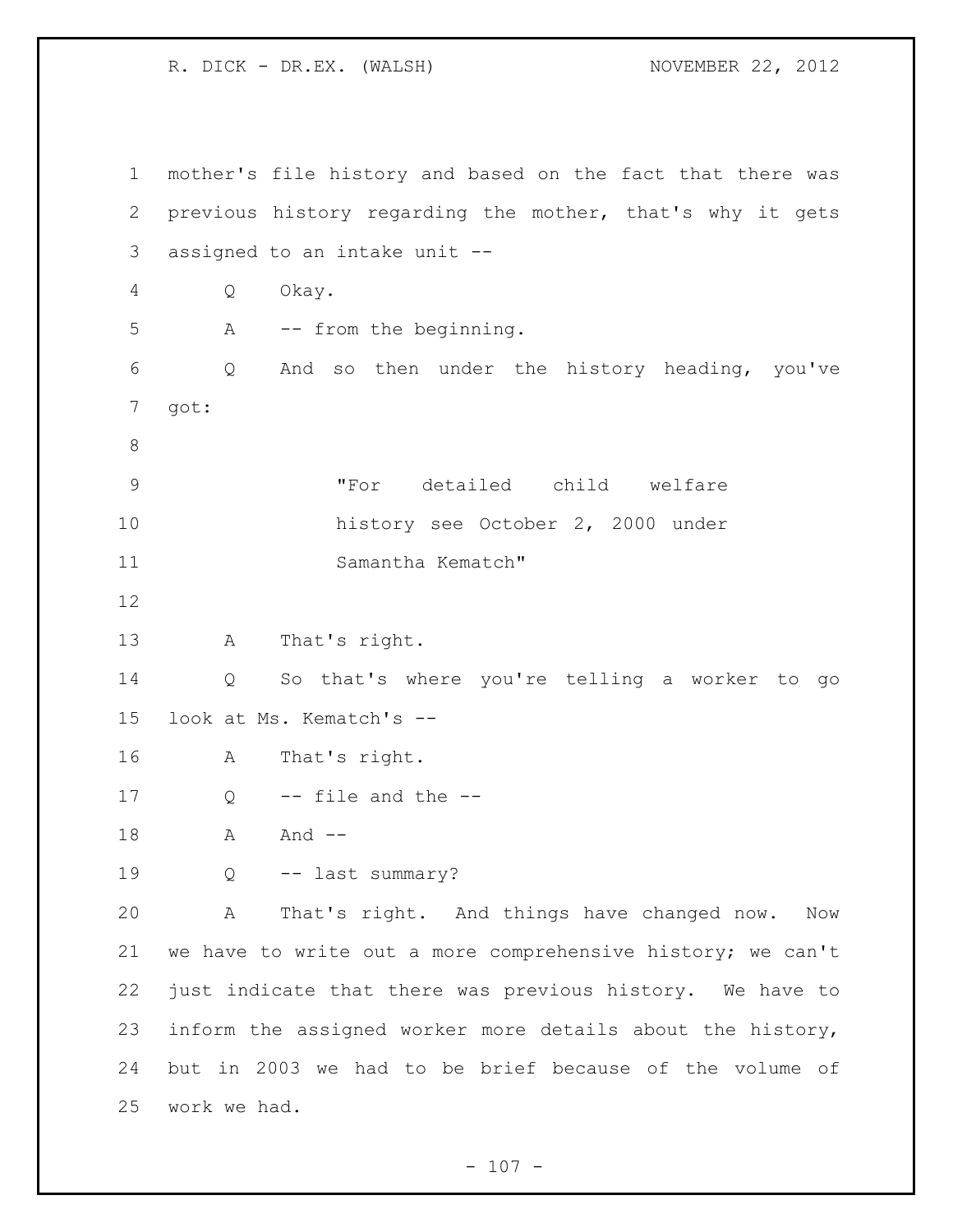R. DICK - DR.EX. (WALSH) NOVEMBER 22, 2012 Q Okay. So then you did go into some more detail in the next two paragraphs? A That's right, yeah. Q And that's information that you got from Ms. Kematch's file? A That's right. Q Okay. So let's go to the next page, please. So under the heading Recommendations, it says: "It is recommended that this case should be followed up for further **assessment**. Based on the safety 13 assessment, this case should be **responded** to within five days." A That's right. Q And the safety assessment you're referring to is the document safety assessment? A That's right. Q So let's look at that next, please, page 37464. And this document runs from 37464 to 37467. Was this document, this safety assessment document, was this something that you had to fill out every time you received a call? A Yes.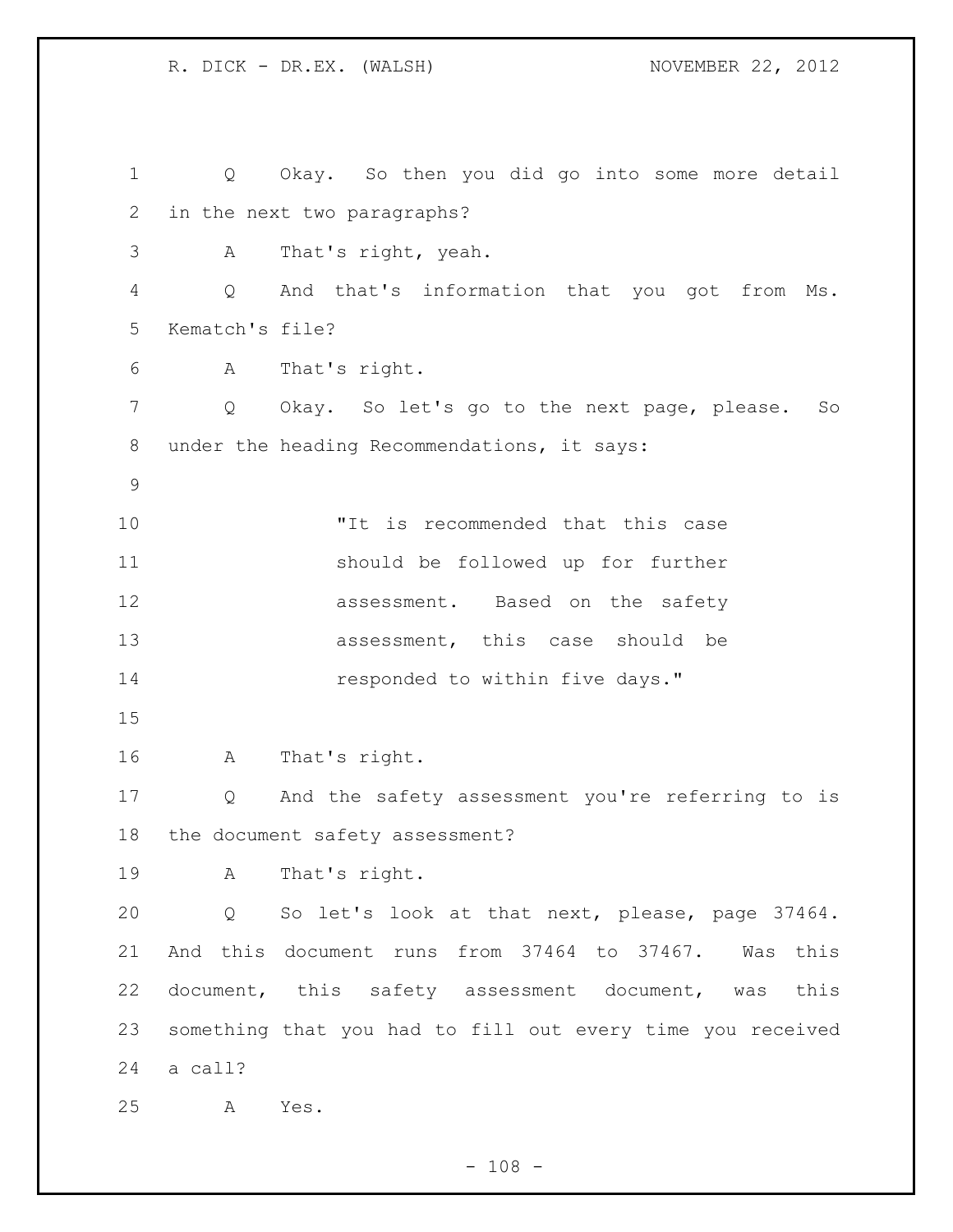Q And what was the purpose of the document? A To help us determine how quickly a case should be followed up on. Q So it helped you determine response time? A Right. Q Okay. So if we look at the document, the first heading is 24 Hours Response. 8 A Right. Q "High priority - immediate **response or within 24 hours - life** 12 threatening/dangerous" And it lists a number of criteria with boxes to check off. A Right. Q Then we go to -- scroll down, please, to the next heading. Then the next heading is: "48 Hours Response Medium priority - damaging and potentially damaging - response 23 required within 48 hours" And again it lists a number of criteria. Keep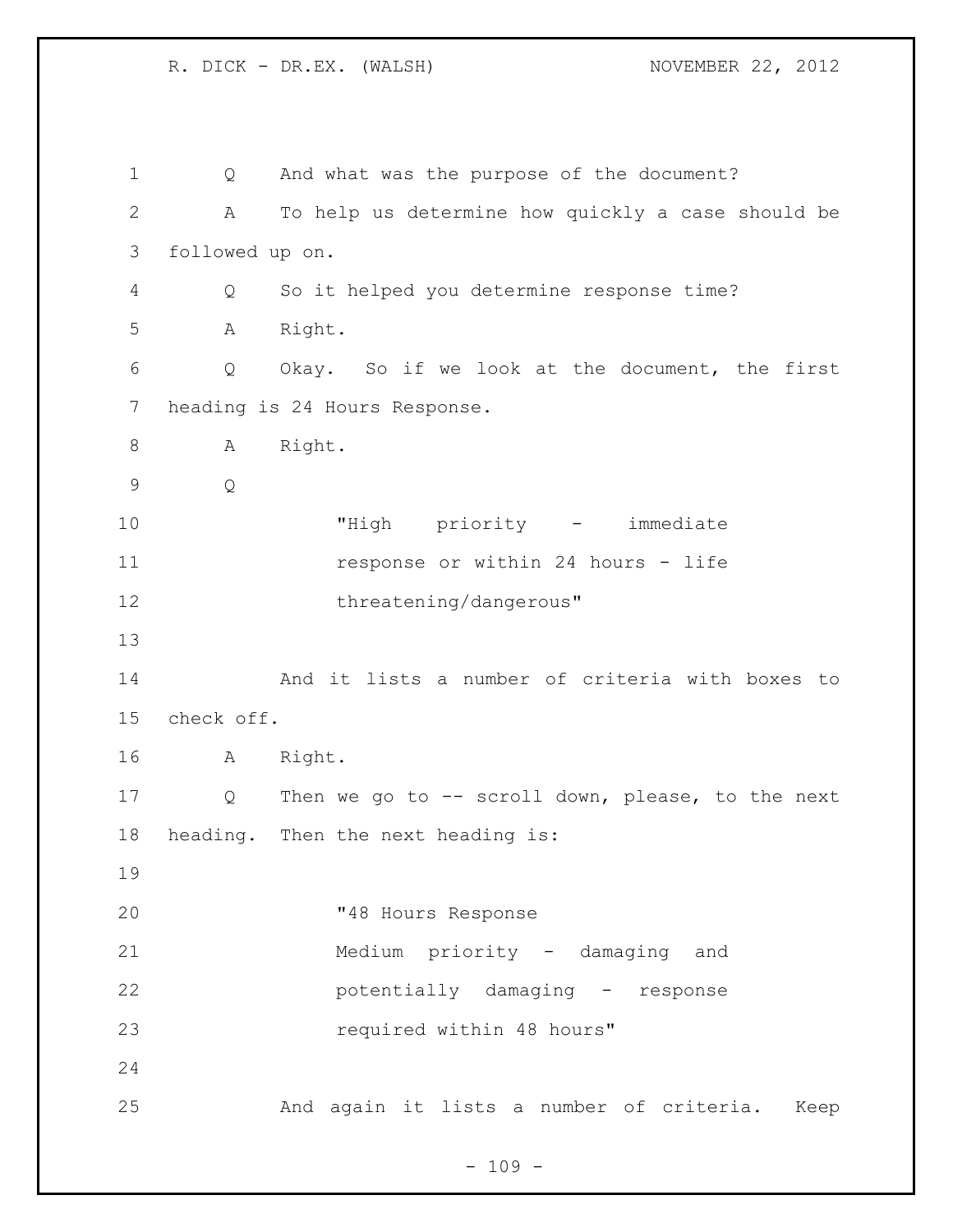scrolling, please. And then the third heading for possible response is With 5 Days Response. And you checked off one of the boxes under that response? A That's right. Low Medical Neglect. Q Low Medical Neglect. And so that says: 7 The Muller Music of the Make appointments for **8 19 routine** medical/dental care; no follow up on plan of medical 10 treatment or medication; failure 11 to make appointments for routine medical/dental care (e.g. Immunizations); no follow up on plan of medical treatment of medication.)" Now, why did you determine that this was the appropriate response? A Because it wasn't a life-threatening condition and it was just to make sure that the treatment would be followed through by making sure the care-givers gave Phoenix the required medication. Q So you, you chose the five-day response or -- because you thought they, the main reason for the call was concern about whether the child would receive her

 $- 110 -$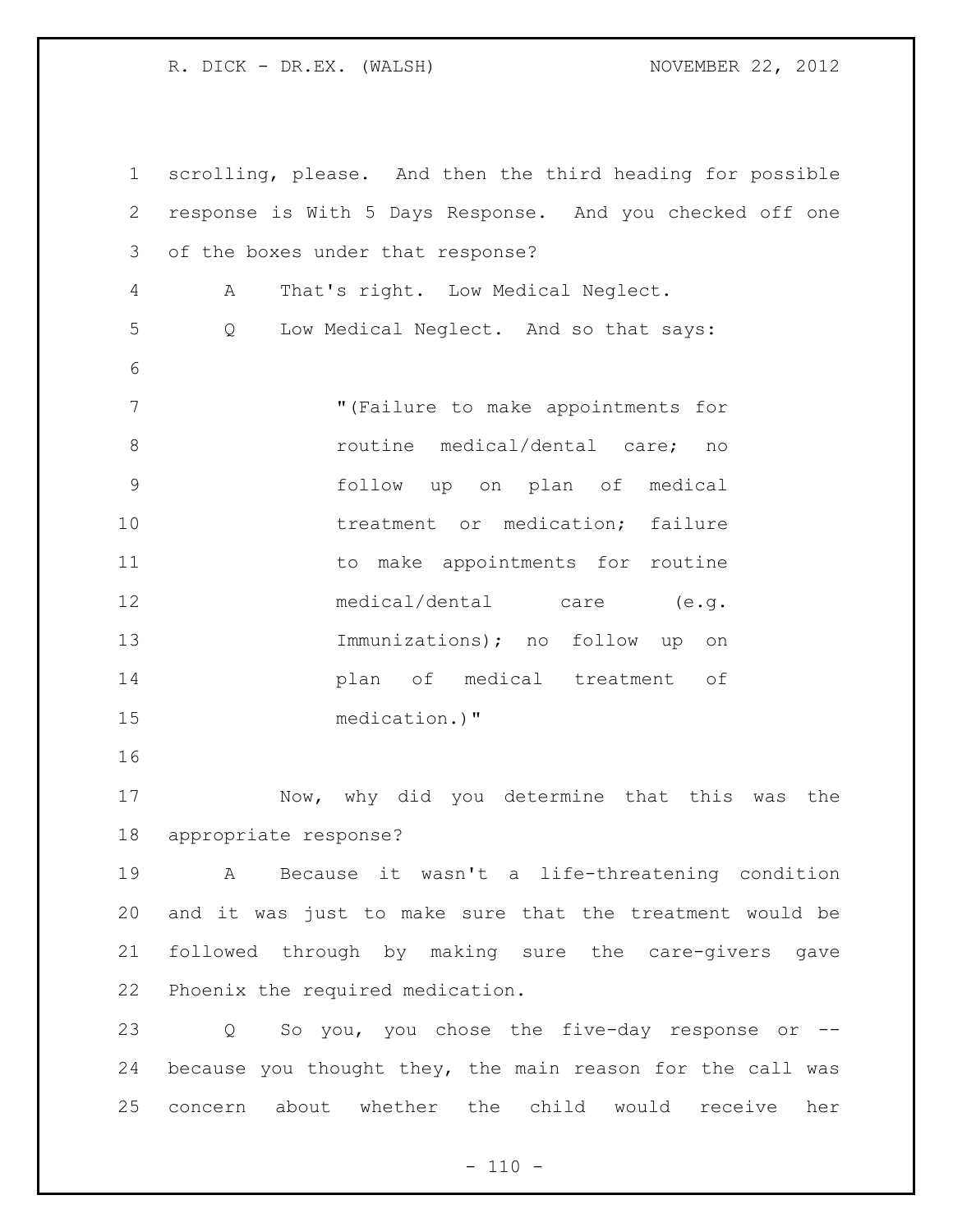antibiotics? A That's right. Q Okay. If we can go back to page 37398. What about the concern that you note: "The hospital requested that this matter be assessed further given 8 b the concerns related to physical and medical neglect and inadequate 10 care of the child." Did you take those factors into consideration? A I did. Q And if we go back to the safety assessment form, page 37464, scroll down to 48 hours. Under the heading Moderate Medical Treatment. You see that criteria? A Yes. Q "(Serious lack of medical and/or dental care causing suffering to 21 the child.)" Is there -- did you consider whether that should have been the more appropriate box to check off? A I did consider it and maybe in hindsight it would

- 111 -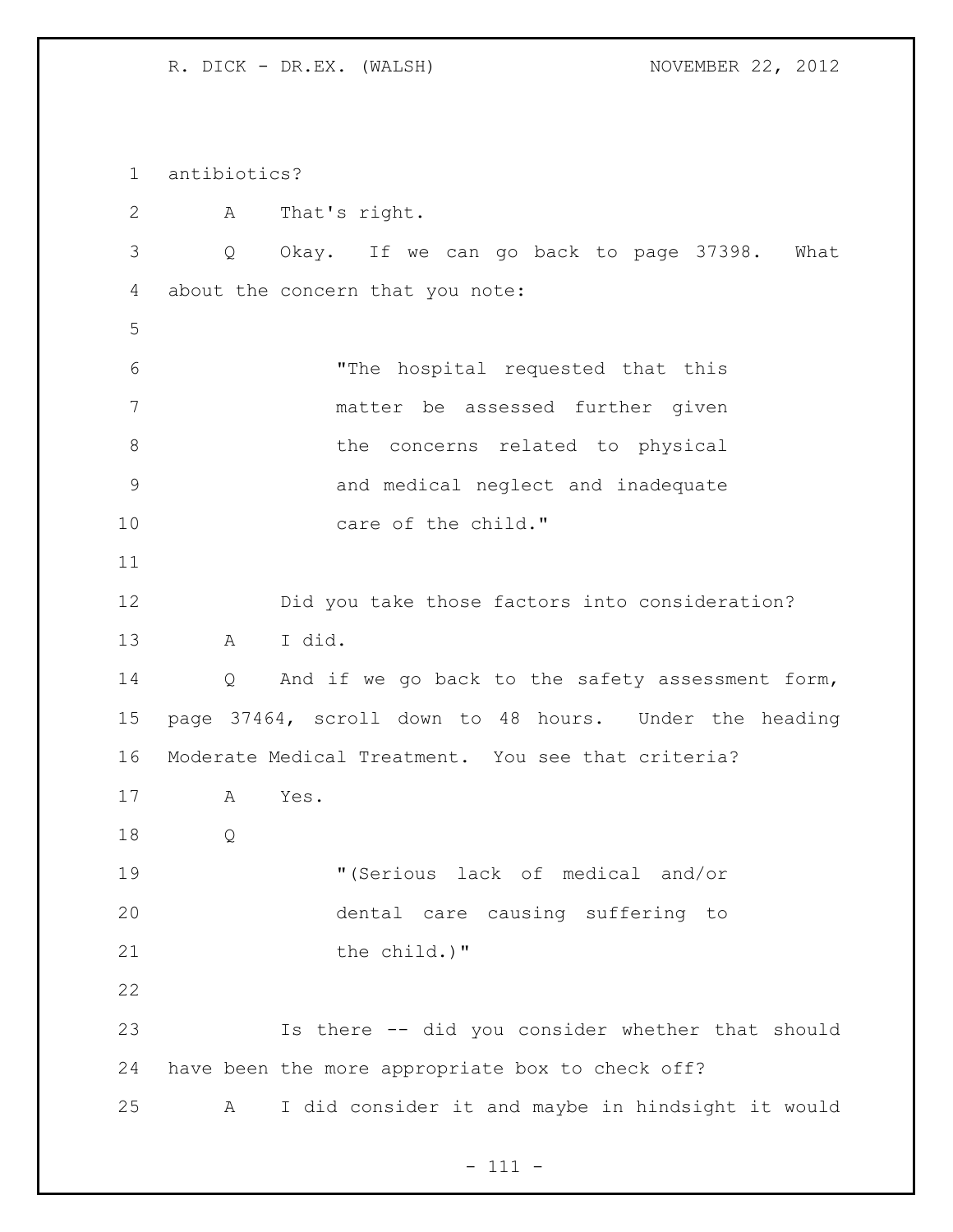have been a better idea that I pick the moderate medical treatment. But I was also considering giving the assigned worker the ability to choose how soon they could go out and investigate, based on their caseload demands. 5 Q So are you saying that ... A It, it would be up to the intake worker to determine how quickly he or she could respond to the concern of medical neglect. Q So do I understand that you're saying you chose the five-day response rather than the 48-hour response in order to accommodate workload demands at intake? A Yes. Q And was that something that you commonly did? A Yes, it was a judgment call. Q And was that something that your coworkers did, as well, do you know, at -- A I don't know. 18 Q -- the CRU unit? A I don't know. Q Was it the subject of discussion among you and your colleagues? A We often asked each other what the thoughts were but I don't remember if I asked coworkers whether I should have picked the moderate or the five-day response. Q What about the, the notion or, of choosing the

- 112 -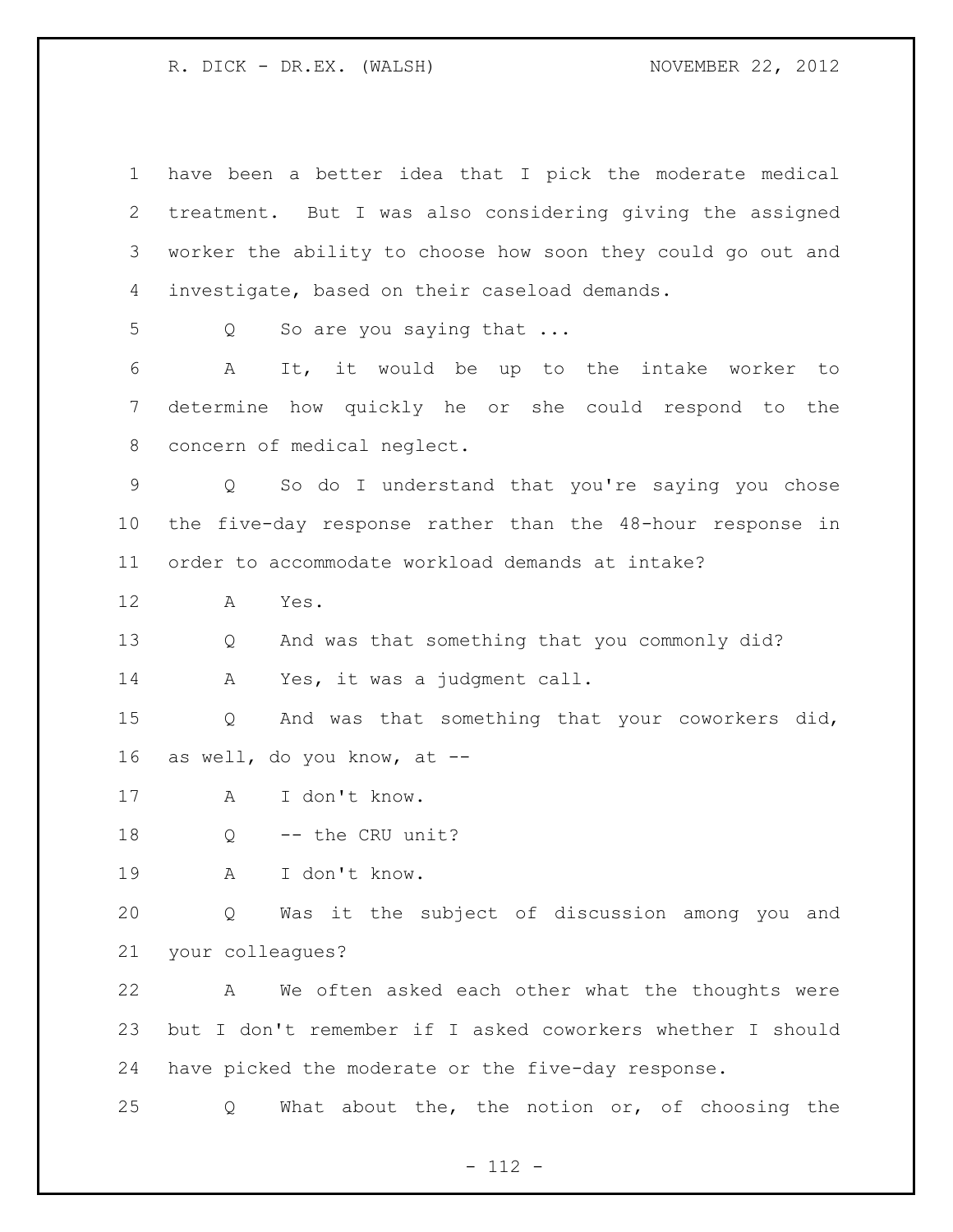response time to accommodate workload demands at intake. Was that something that was the subject of discussion with your colleagues? A Yes. I believe so. Q What about with your supervisor? A She would give direction as to whether or not we should decide on the response time based on workload demands. We would often know when there were a lot of files opened; and based on that, we would try and balance the workload. Q And that was something your supervisor was aware of? A Yes. Q Okay. And if we scroll down to the end of this form, please, the next page. So here again you've checked of within five-day response? A Yes. Q And then scroll down, please. Keep going. Thank you. And then it says: Case to intake. A That's right. Q So that reflects your decision to transfer the case? A Yes. Q And then under the heading, supervisor/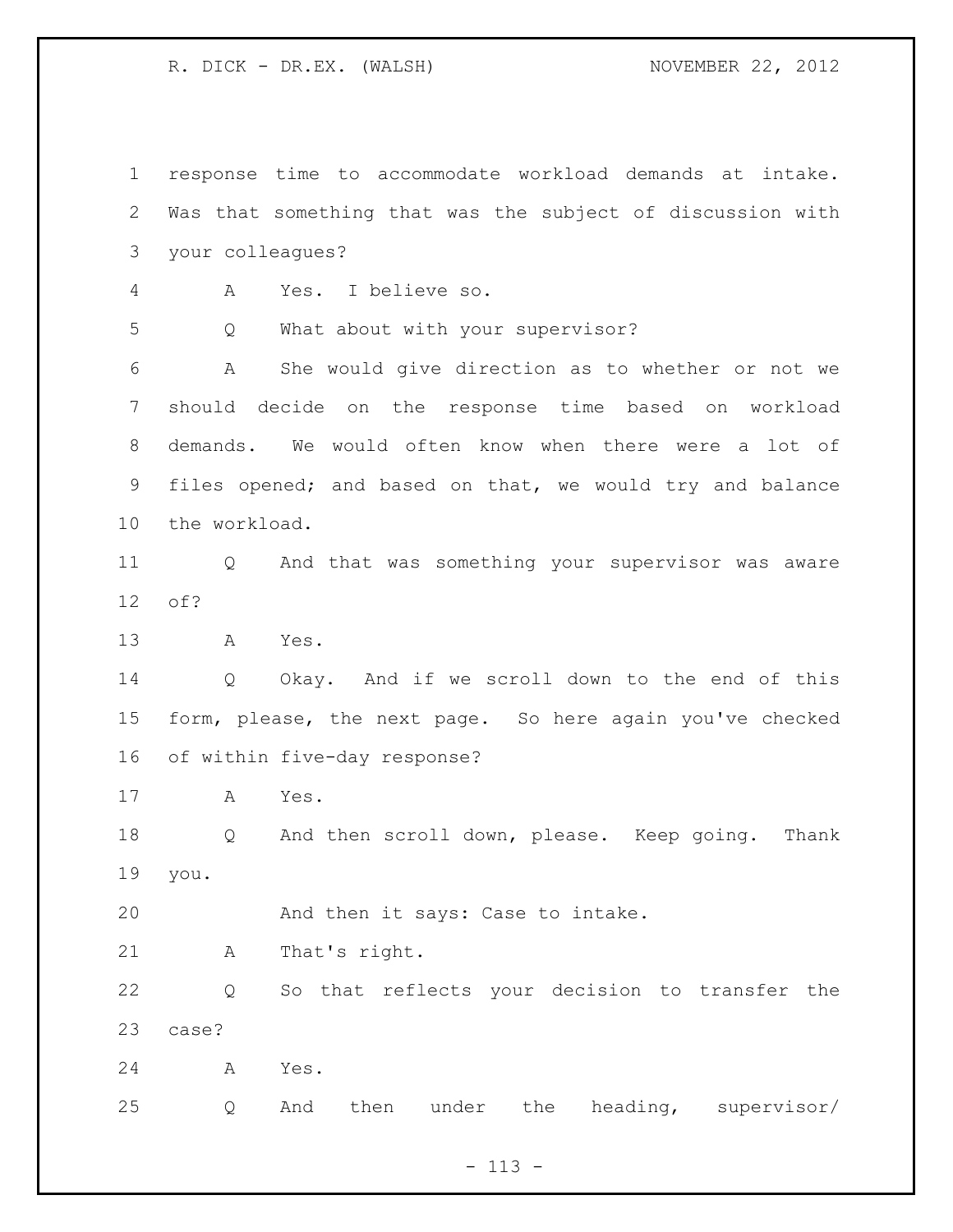consultant, you haven't checked off yes or no.

|                 | you huvch a cheeked off yes of                              |
|-----------------|-------------------------------------------------------------|
| $\mathbf{2}$    | I, I don't remember consulting but<br>A                     |
| 3               | What does consulting mean?<br>Q                             |
| 4               | We would go speak to the supervisor in our office<br>A      |
| 5               | to decide whether it should be going to the backup unit or  |
| 6               | to the intake unit, because bear in mind, we were expected  |
| $7\overline{ }$ | to be answering phones as often and as quickly as we could  |
| 8               | and get reports written. And if our supervisor wasn't       |
| 9               | available to consult, that would take us away from the      |
| 10              | phones more than necessary. When I submit my report, the    |
| 11              | supervisor reads it and if she does not -- he or she does   |
| 12              | not believe the response time is correct, then she would    |
| 13              | have come back to me to say, I think you need to change the |
| 14              | response time.                                              |
| 15              | And did that ever happen?<br>Q                              |
| 16              | No.<br>A                                                    |
| 17              | But this form, this CRU form, did you hand it to<br>Q       |
| 18              | your supervisor when you completed it?                      |
| 19              | A Yes.                                                      |
| 20              | And that would be the opportunity for the<br>Q              |
| 21              | supervisor to review it?                                    |
| 22              | Α<br>That's right.                                          |
| 23              | Okay. And then how does the form get up to<br>Q             |
| 24              | intake?                                                     |
| 25              | The, the form is signed by the supervisor and<br>А          |

- 114 -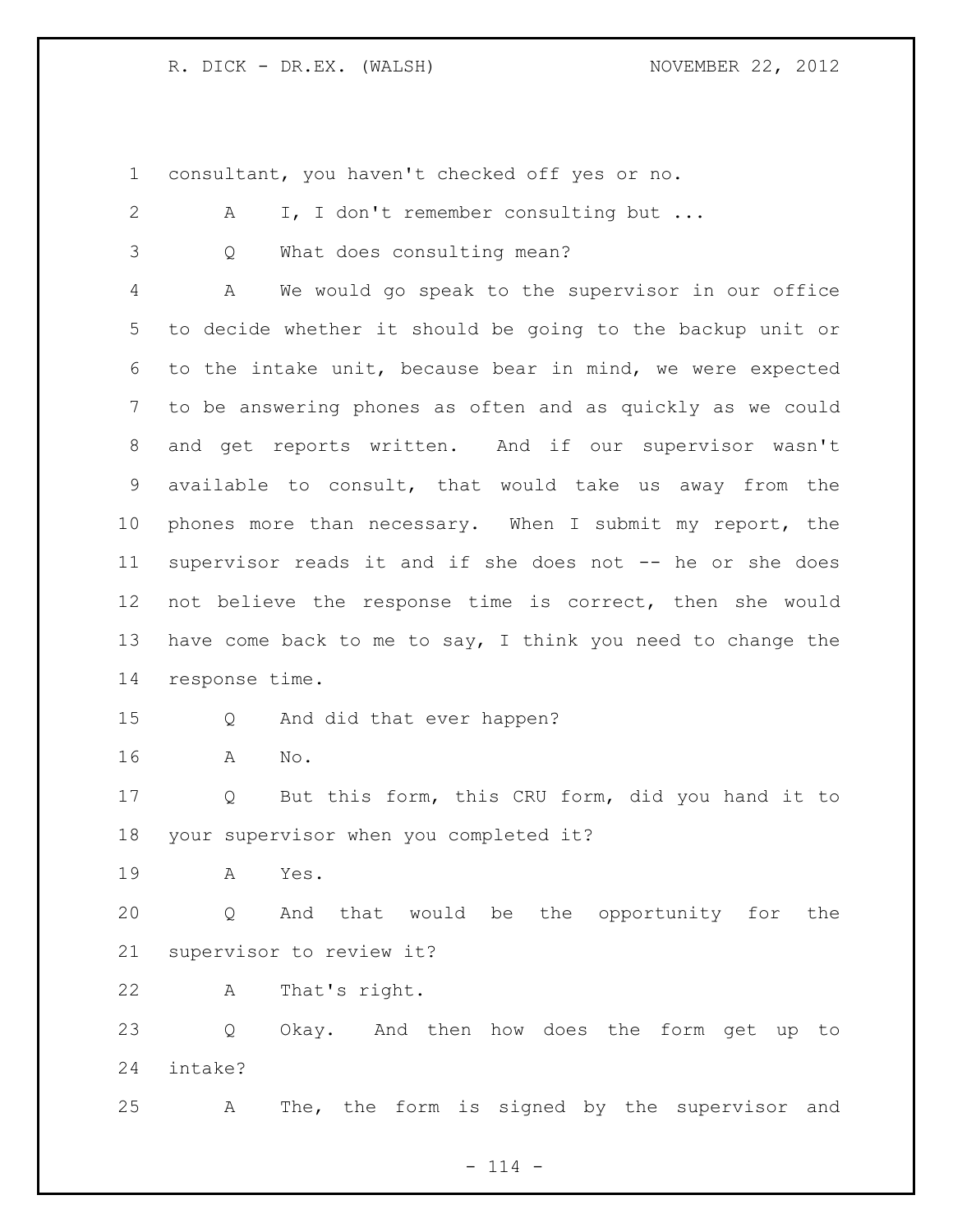then given to the administrative staff and then it's assigned to the intake unit. And once it's assigned to the intake unit under the supervisor's name, then the administrative staff of the intake unit would, upon direction of that supervisor, would assign it to a worker. So Mr. Orobko would have assigned it to a worker for follow-up and then that worker's name would be attached to the file by the administrative staff of the northwest unit. Q Well done. So you physically handed the CRU document and the safety assessment to your supervisor? 11 A That's right. Q And who was your supervisor at the time, can you recall? A Diva Faria. Q That's F-A-R-I-A? A That's right. Q If we can pull up page 29, please. What I have in front of you, Ms. Dick, is a page from a report that was prepared after Phoenix's death was discovered through the offices of the Children's Advocate. It reviewed the services that were provided to Phoenix and her family and made findings and comments. It was prepared by Andrew Koster.

 Did you ever meet with or speak to Andrew Koster? A No.

 $- 115 -$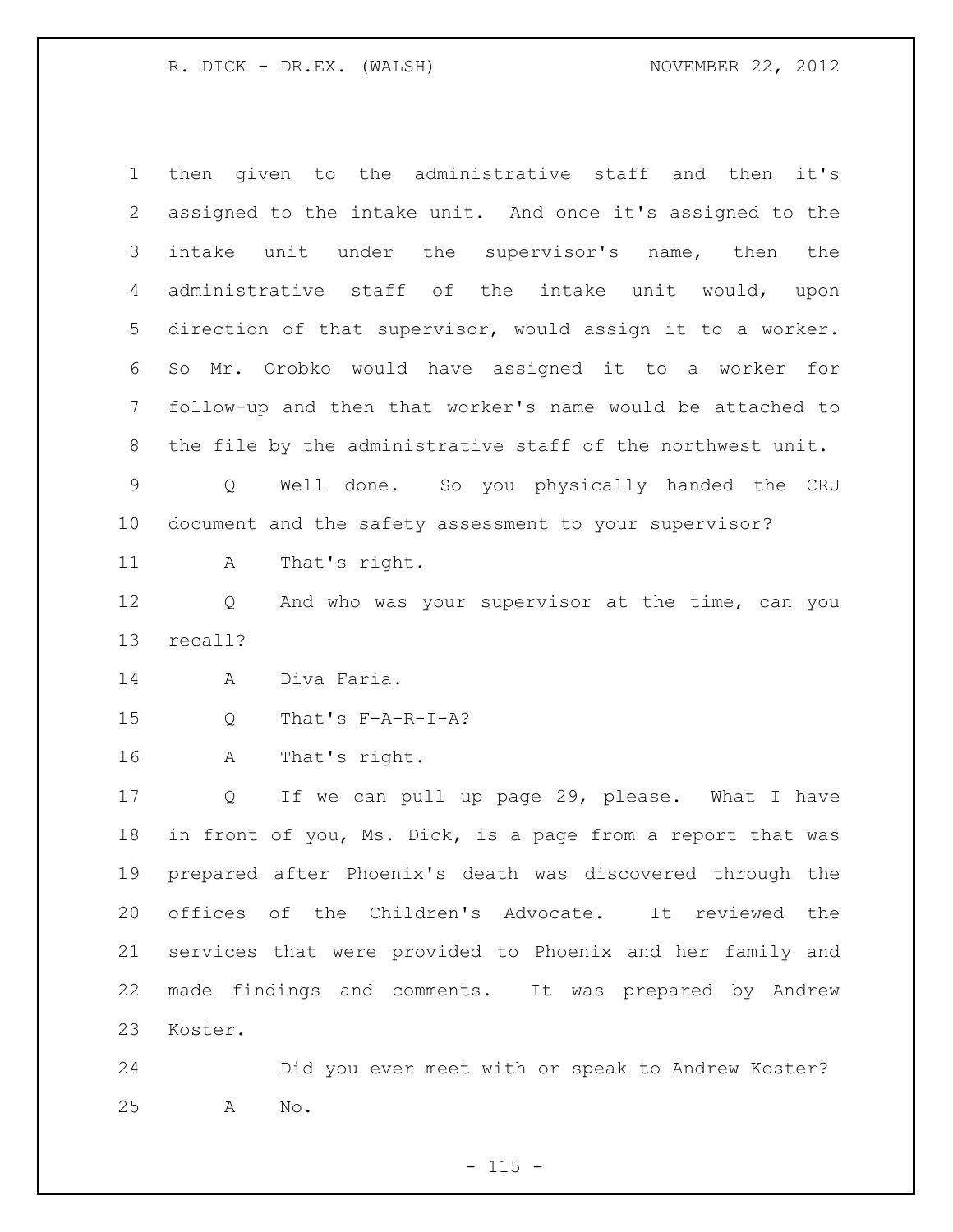Q Have you ever been shown this report or any portions of it? A No. Q Until? A Until ... Q This week? A Yeah. Q So if you look at F15, "F" standing for finding: "The initial contact after the 11 11 referral was made in two days rather than the five indicated on 13 the safety assessment. This was appropriate since the child was very young. The safety assessment provided too low a risk. Phoenix was a young child and it was important to establish that she was recovering. It was commendable that the assigned worker went earlier than had been previously assessed." Do you have any comments on this report-writer's finding that the safety assessment was too -- provided too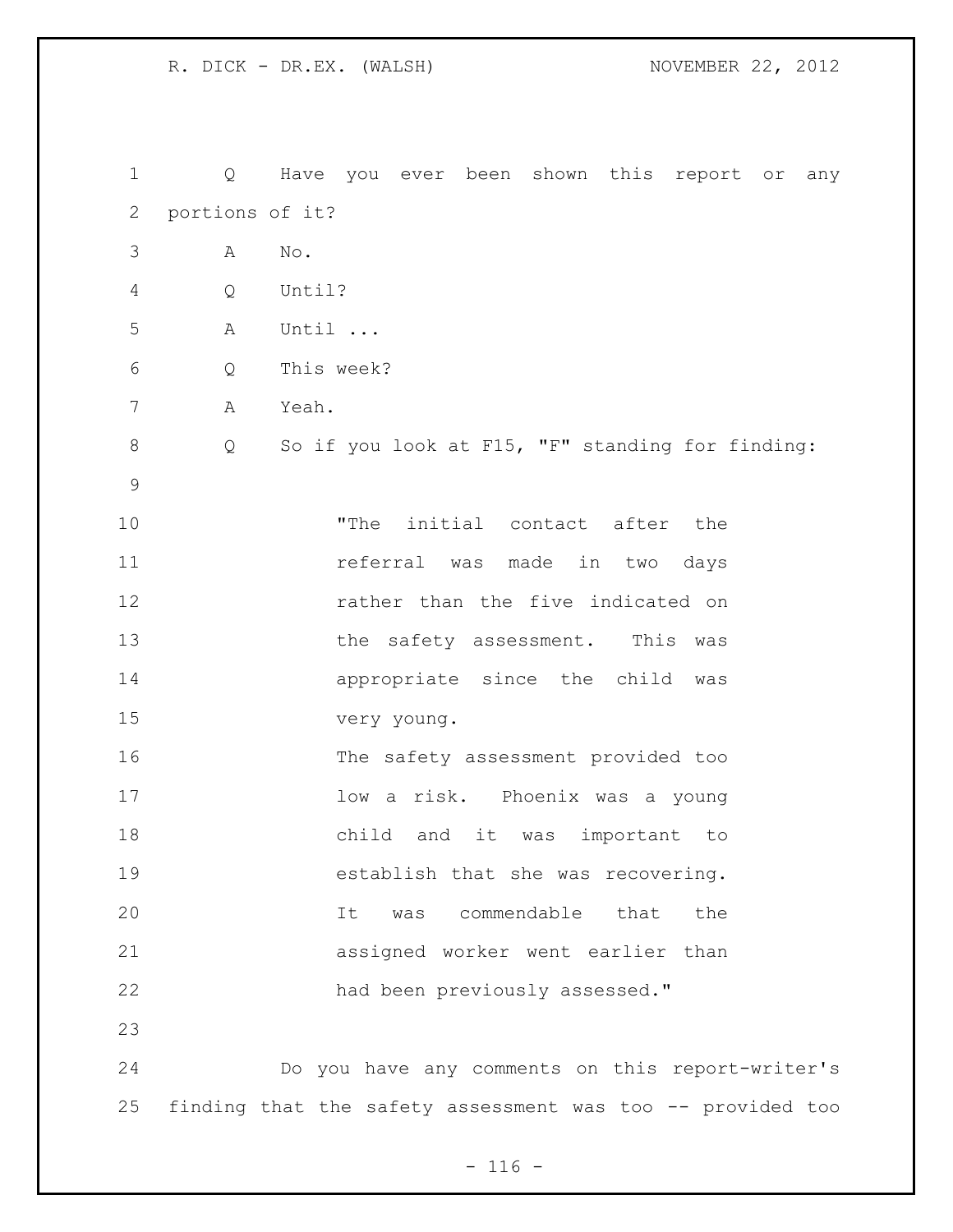low a risk? In other words, that they disagreed with the five-day assessment?

 A Well, now I'm second-guessing myself because initially I thought the five-day response was appropriate but in hindsight it might have been better if I had put the two-day assessment or the 48 hours response time.

 THE COMMISSIONER: But as you pointed out, it's a matter of judgment.

9 THE WITNESS: That's right.

BY MS. WALSH:

 Q And do you recall whether you put the five-day assessment because of trying to give leeway to the intake unit?

A I did, yes.

Q That --

17 A I, I remember that.

Q You do.

A Because I remember we were really busy with --

Q Okay.

A -- a lot of cases coming in.

 Q So, so that affected your, the exercise of your 23 judgment?

A That's right.

MS. WALSH: Okay. Thank you. Those are my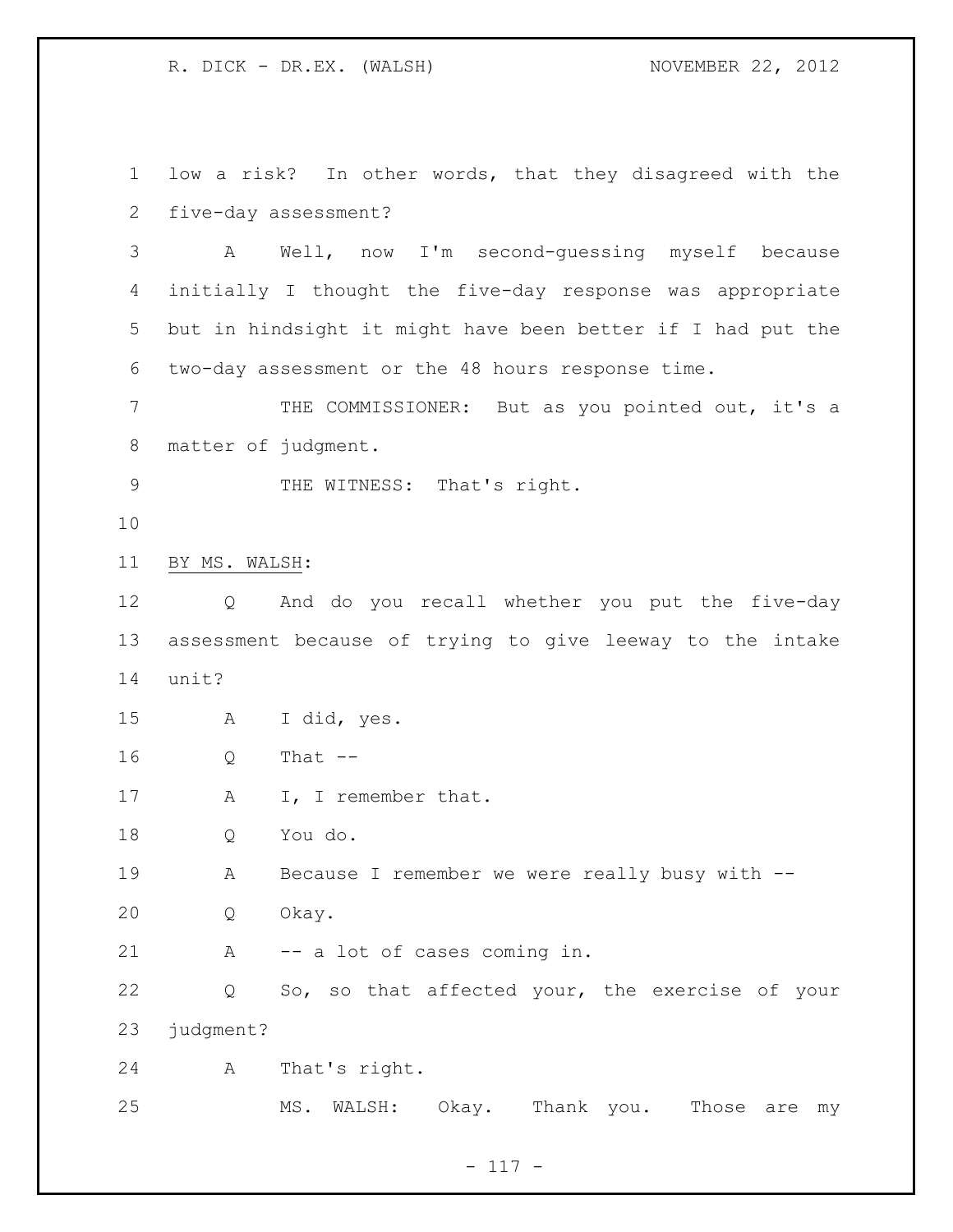R. DICK - CR-EX. (GINDIN) NOVEMBER 22, 2012

 questions. There may be lawyers who have other questions. 2 THE COMMISSIONER: Mr. Gindin. CROSS-EXAMINATION BY MR. GINDIN: Q Good afternoon. My name is Jeff Gindin, I represent Kim Edwards and Steve Sinclair. 7 A Okay. Q I just have a couple of questions. Pardon me. You were just asked about the process by which you would sometimes your supervisor might have a look at the judgment call that you made and make a correction or 12 try and change that. You were asked if it eve happened; you said no. Did you mean it never happened in this case? 14 A That's right, yeah. Q Is that -- A But it has, it has happened in other cases where, if I had put five-day response and the supervisor thought it would be better 48 -- Q Yes. A -- she would come to me with that. Q So on occasion the supervisor has changed your judgment call? A That's right. Q It just didn't happen here? A Right.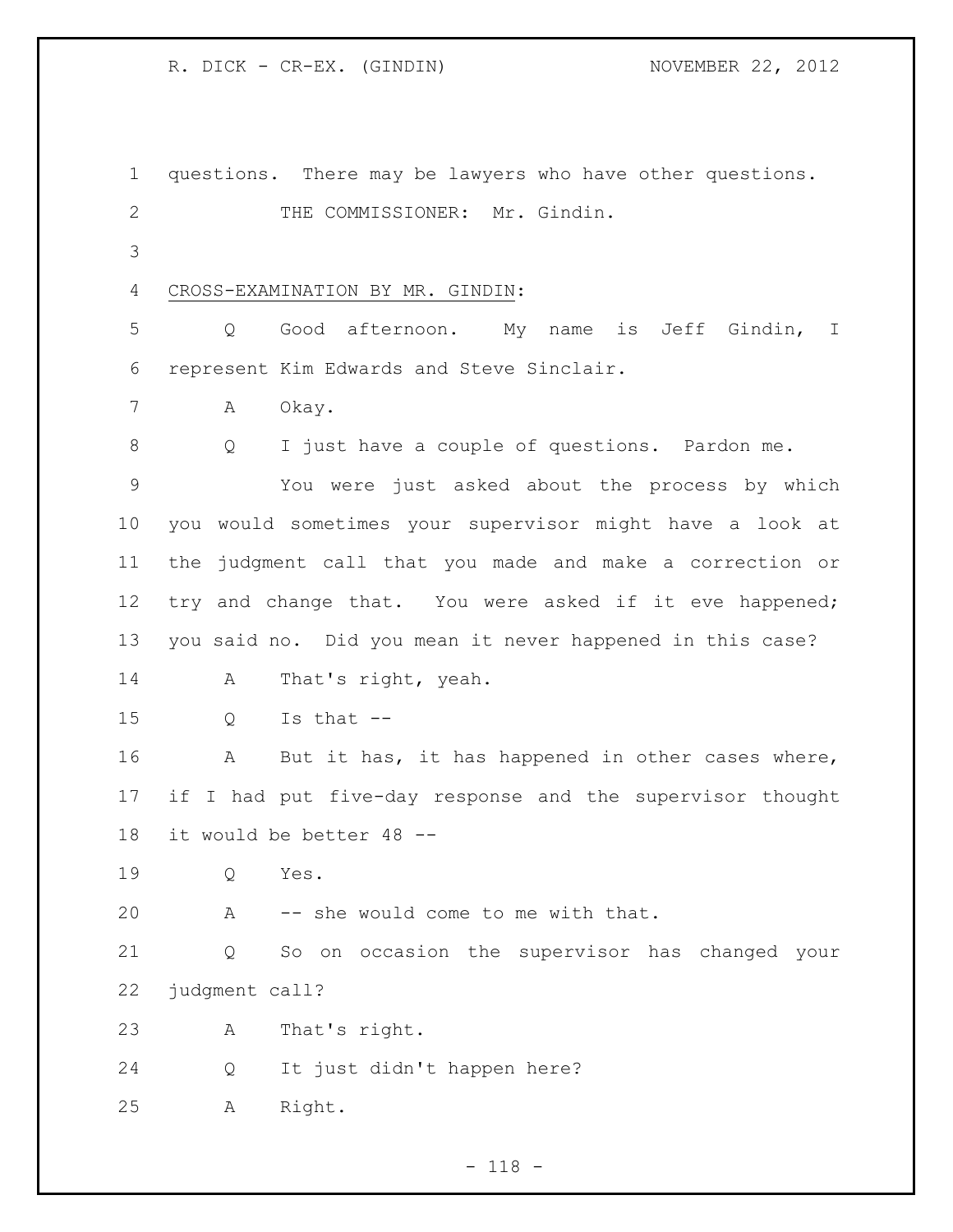Q In this case. And the supervisor was Diva Faria? A Right. Q And do you recall whether that was ever discussed with her? A I don't remember. Q But the usual process would be that the supervisor would have a look at the safety assessment form and had the option of suggesting a change. But that didn't happen here? A That's right. Q And you've said that perhaps you might have erred and should have been different. But then you told us that you were erring on the side of the worker's caseload? A Right. 15 MR. GINDIN: Thank you. THE COMMISSIONER: Anyone else out there? Appears not. Mr. Ray? 18 MR. SAXBERG: It's Mr. Saxberg, actually. But I don't have any -- oh, sorry. MR. RAY: I'm (inaudible) in behind you. 21 MR. SAXBERG: Sorry about that. MR. RAY: Just have one moment. I want to clarify something -- 24 THE COMMISSIONER: Yes. MR. RAY: -- with my friend, please.

 $- 119 -$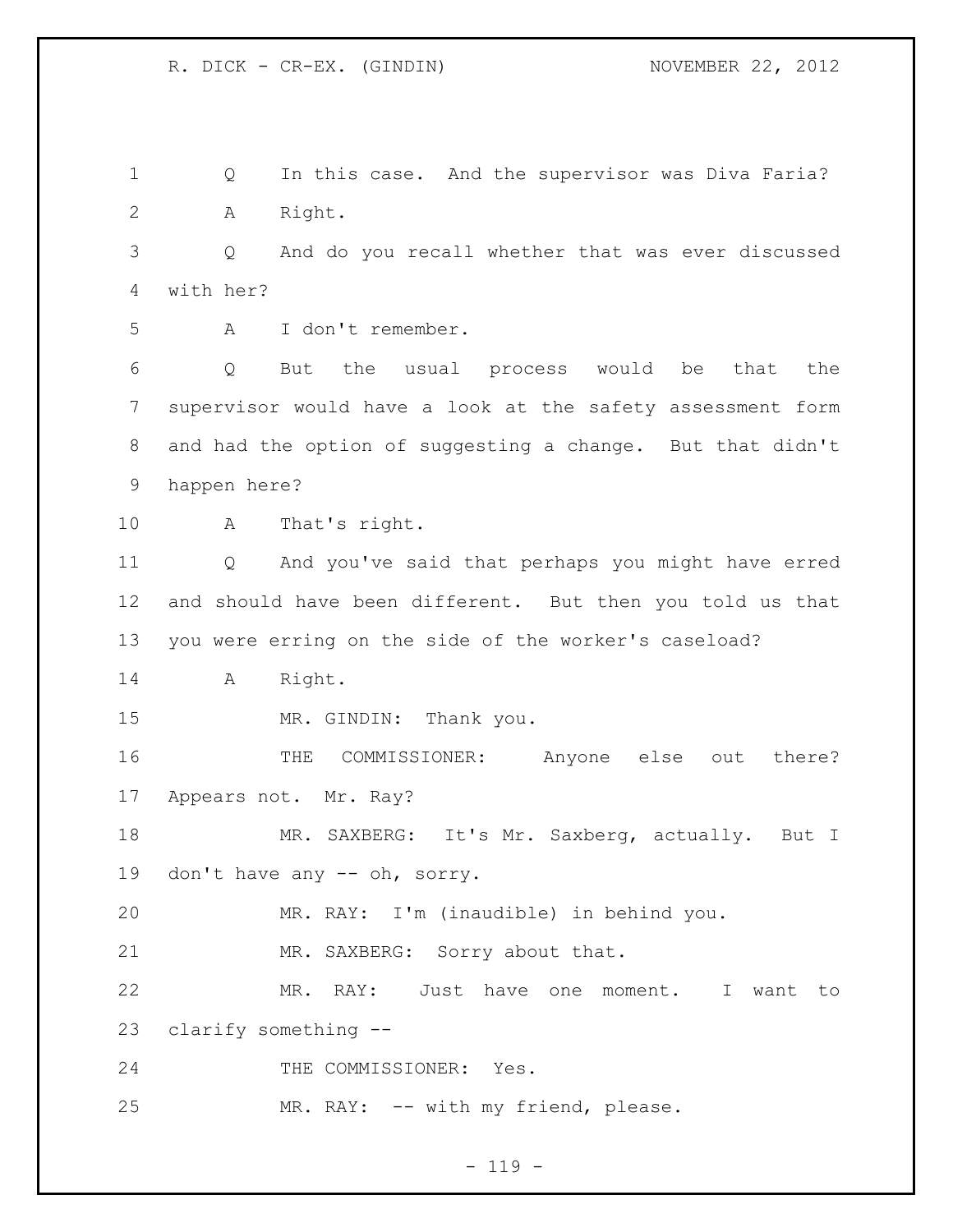CROSS-EXAMINATION BY MR. RAY:

| $\overline{2}$ | Q      | Ms. Dick, my name is Trevor Ray. I represent a              |
|----------------|--------|-------------------------------------------------------------|
| 3              |        | number of social workers and the MGEU. Did you say, do you  |
| 4              |        | have your glasses here today?                               |
| 5              | Α      | Yes.                                                        |
| 6              | Q      | Would you mind putting them on for us? Just I'd             |
| $\overline{7}$ |        | like to direct your attention to something and it's not a   |
| 8              |        | very clear signature so I just wanted to ask you a question |
| 9              |        | about page 37398, please.                                   |
| 10             |        | Is that -- do you see that? Okay, do you see                |
| 11             | 37398? | Okay. Do you see that?                                      |
| 12             | Α      | Yeah.                                                       |
| 13             | Q      | Do you see that signature at the bottom?                    |
| 14             | Α      | Yes, it isn't mine. It's Diva Faria's.                      |
| 15             | Q      | Okay. So that's not your signature. In fact --              |
| 16             | Α      | No.                                                         |
| 17             | Q      | -- it's the signature --                                    |
| 18             | Α      | No.                                                         |
| 19             | Q      | -- of your supervisor?                                      |
| 20             | A      | Yeah. Usually, that's -- the supervisor signs               |
| 21             |        | off. Sorry. I made a mistake because I didn't --            |
| 22             | Q      | Okay.                                                       |
| 23             | A      | -- have my glasses.                                         |
| 24             | Q      | That's fine. No, no apologies necessary.                    |
| 25             |        | And just above Ms. Faria's signature,<br>it                 |

- 120 -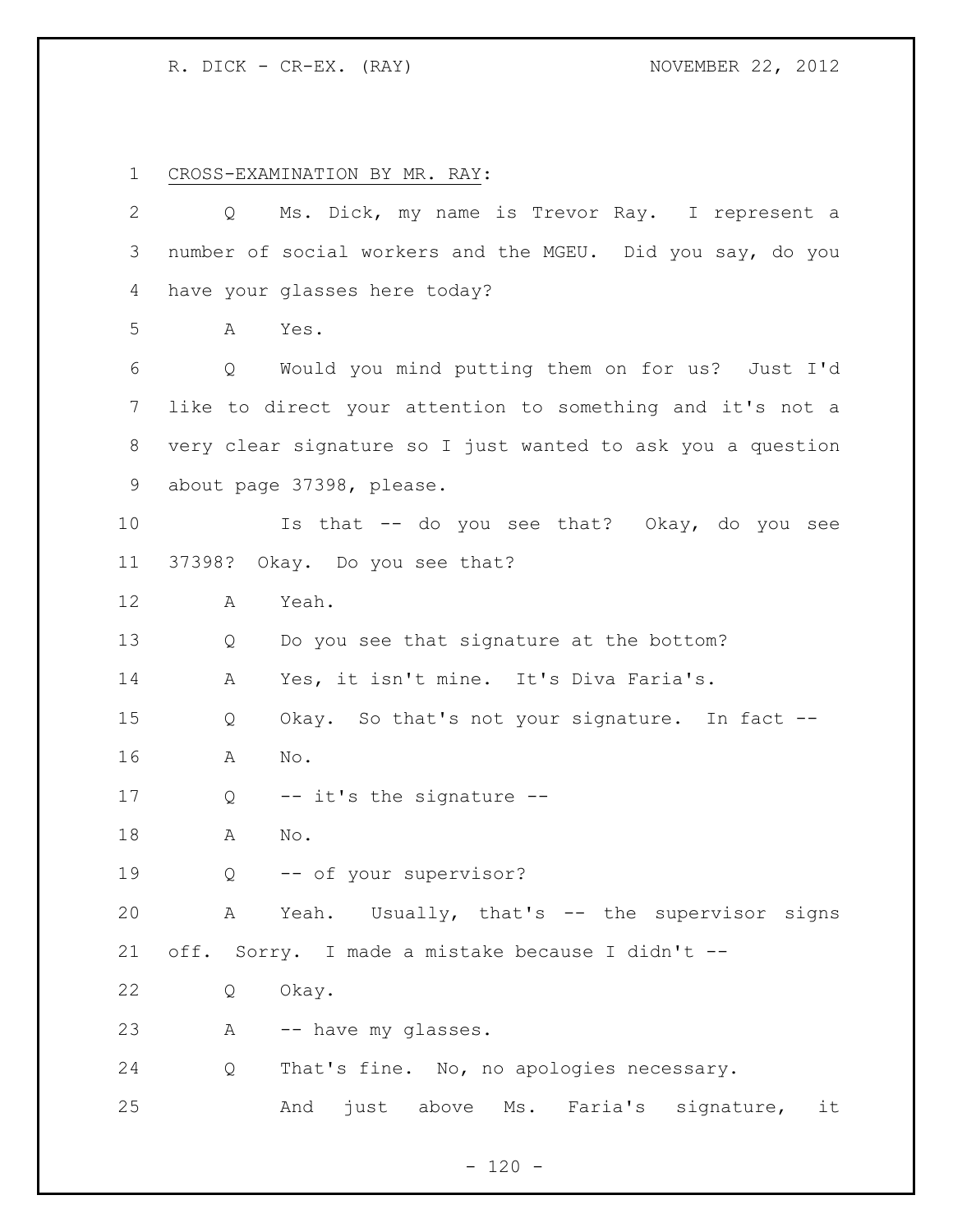| $\mathbf 1$    | states:           |                                                             |
|----------------|-------------------|-------------------------------------------------------------|
| $\mathbf{2}$   |                   |                                                             |
| 3              |                   | "Based on the safety assessment,                            |
| $\overline{4}$ |                   | this case should be responded to                            |
| 5              |                   | within five days."                                          |
| 6              |                   |                                                             |
| 7              | A                 | Right.                                                      |
| $8\,$          | Q                 | So it would appear that she had maybe perhaps not           |
| $\mathsf 9$    |                   | reviewed the actual safety assessment document, but<br>she  |
| 10             |                   | certainly knew that the safety assessment suggested a five- |
| 11             |                   | day response and she appears to have signed off on that     |
| 12             | document?         |                                                             |
| 13             | Α                 | That's right.                                               |
| 14             | Q                 | Okay.                                                       |
| 15             | Α                 | They usually sign off on the intake form.                   |
| 16             | Q                 | And in this case, the CRU form --                           |
| 17             | Α                 | Right.                                                      |
| 18             | Q                 | $--$ that you $--$                                          |
| 19             | Α                 | $I'm$ --                                                    |
| 20             | Q                 | -- prepared, correct?                                       |
| 21             | Α                 | Yeah.                                                       |
| 22             |                   | THE COMMISSIONER: That R.D. typed at the last               |
| 23             | line, that's you? |                                                             |
| 24             |                   | THE WITNESS: That's me.                                     |
| 25             |                   | THE COMMISSIONER: And that means you prepared               |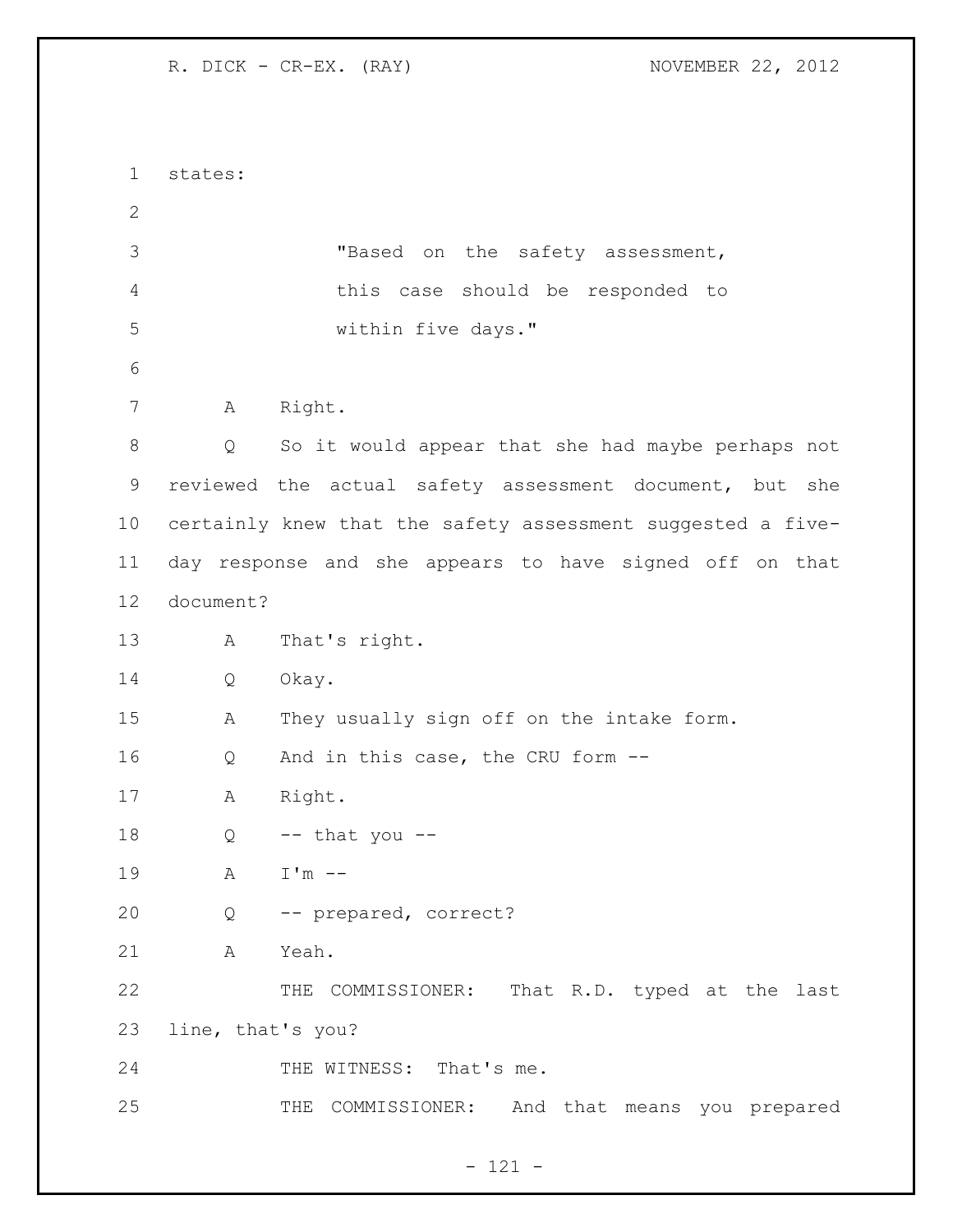the document?

| $\mathbf{2}$ | THE WITNESS: That's right.                                  |
|--------------|-------------------------------------------------------------|
| 3            | THE COMMISSIONER: But it, in fact, was signed by            |
| 4            | the supervisor?                                             |
| 5            | THE WITNESS: That's right.                                  |
| 6            | COMMISSIONER:<br>THE<br>And<br>is that<br>the<br>usual      |
| 7            | practice?                                                   |
| 8            | THE WITNESS: Yes.                                           |
| 9            |                                                             |
| 10           | BY MR. RAY:                                                 |
| 11           | You would agree with me that what you're doing<br>Q         |
| 12           | when you do a safety assessment is you're essentially       |
| 13           | making a judgment call on, on the risk as it presents to    |
| 14           | you and the presenting concern, correct?                    |
| 15           | That's right.<br>$\mathbb A$                                |
| 16           | Okay. And in this case, you stated you made a<br>Q          |
| 17           | judgment call and you said you felt that five days was      |
| 18           | appropriate and your supervisor signed off on<br>that,      |
| 19           | correct?                                                    |
| 20           | Right.<br>Α                                                 |
| 21           | And you mentioned some evidence about sometimes<br>Q        |
| 22           | you would perhaps, in a situation where it could go either  |
| 23           | way, you may go the opposite way and to allow intake        |
| 24           | workers time to get to the case because of their caseloads? |
| 25           | That's right.<br>Α                                          |
|              |                                                             |

- 122 -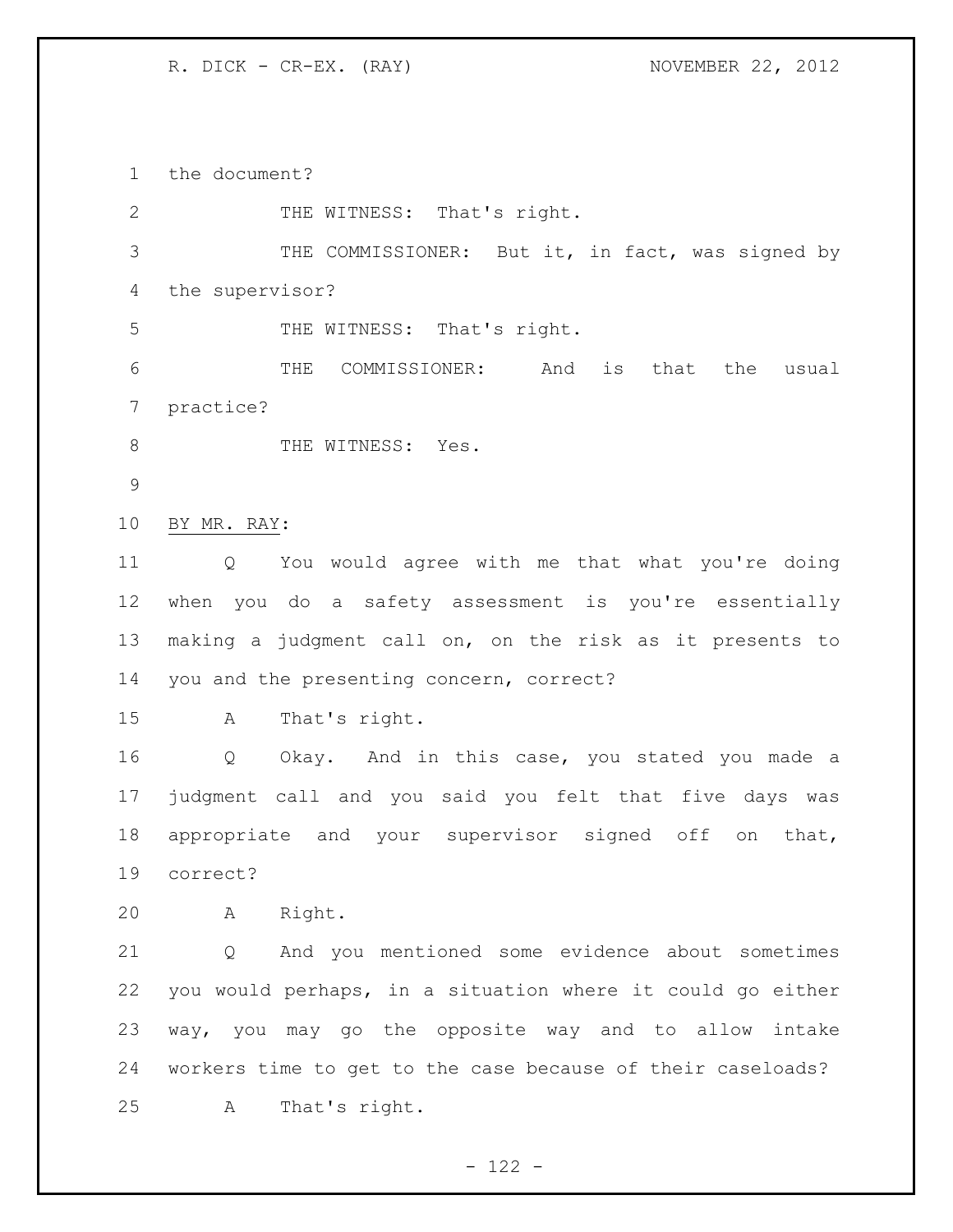Q Okay. I assume that you would not deliberately misdiagnose or mischaracterize a assessment or a response time where it was clear that it required much sooner attention? A That's right. Q And you wouldn't do that because you know that the next social worker that takes your CRU report relies 8 upon your assessment, right? A That's right. Q Okay. You stated that the source of referral described to you a concern that they weren't sure whether the antibiotics would be given, correct? A Right. Q Okay. And that's what you understood the concern to be, correct? A That's right. Q Okay. And my understanding is you didn't understand the concern to be that Phoenix would suffer from further and future physical or medical neglect or inadequate care because you understood already from the source of referral that, in fact, Phoenix had been treated and released with an adult and given the prescription, correct?

A That's right.

Q So her ailment that she came into with the

- 123 -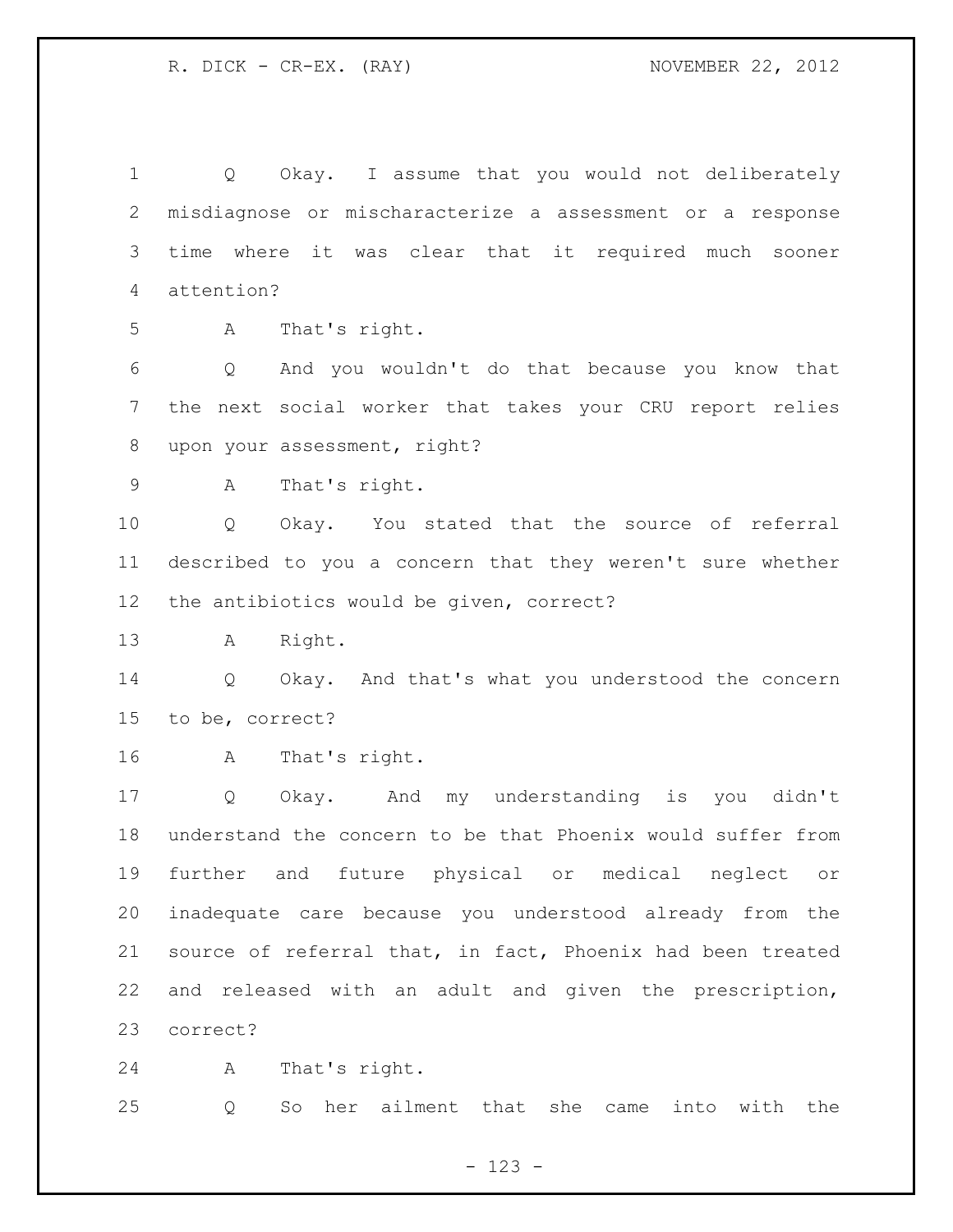1 hospital was, in fact, treated properly is your 2 understanding, correct? 3 A That's right. 4 Q So it wasn't as though she left the hospital 5 untreated? 6 A Untreated. right. 7 MR. RAY: Thank you. Those are my questions, Ms. 8 Dick. 9 THE COMMISSIONER: Thank you. Mr. McKinnon? 10 MR. MCKINNON: No questions. 11 THE COMMISSIONER: Thank you. Mr. Saxberg. 12 MR. SAXBERG: I've no questions. 13 THE COMMISSIONER: Commission counsel? 14 MS. WALSH: I have no questions, Mr. 15 Commissioner. 16 THE COMMISSIONER: All right, witness. Thank you 17 very much. 18 THE WITNESS: Thank you. 19 THE COMMISSIONER: You're completed your turn. 20 THE WITNESS: Thank you. 21 22 (WITNESS EXCUSED) 23 24 THE COMMISSIONER: Now, looking at the clock, 25 maybe we should adjourn until 1:45. that would give us our

 $- 124 -$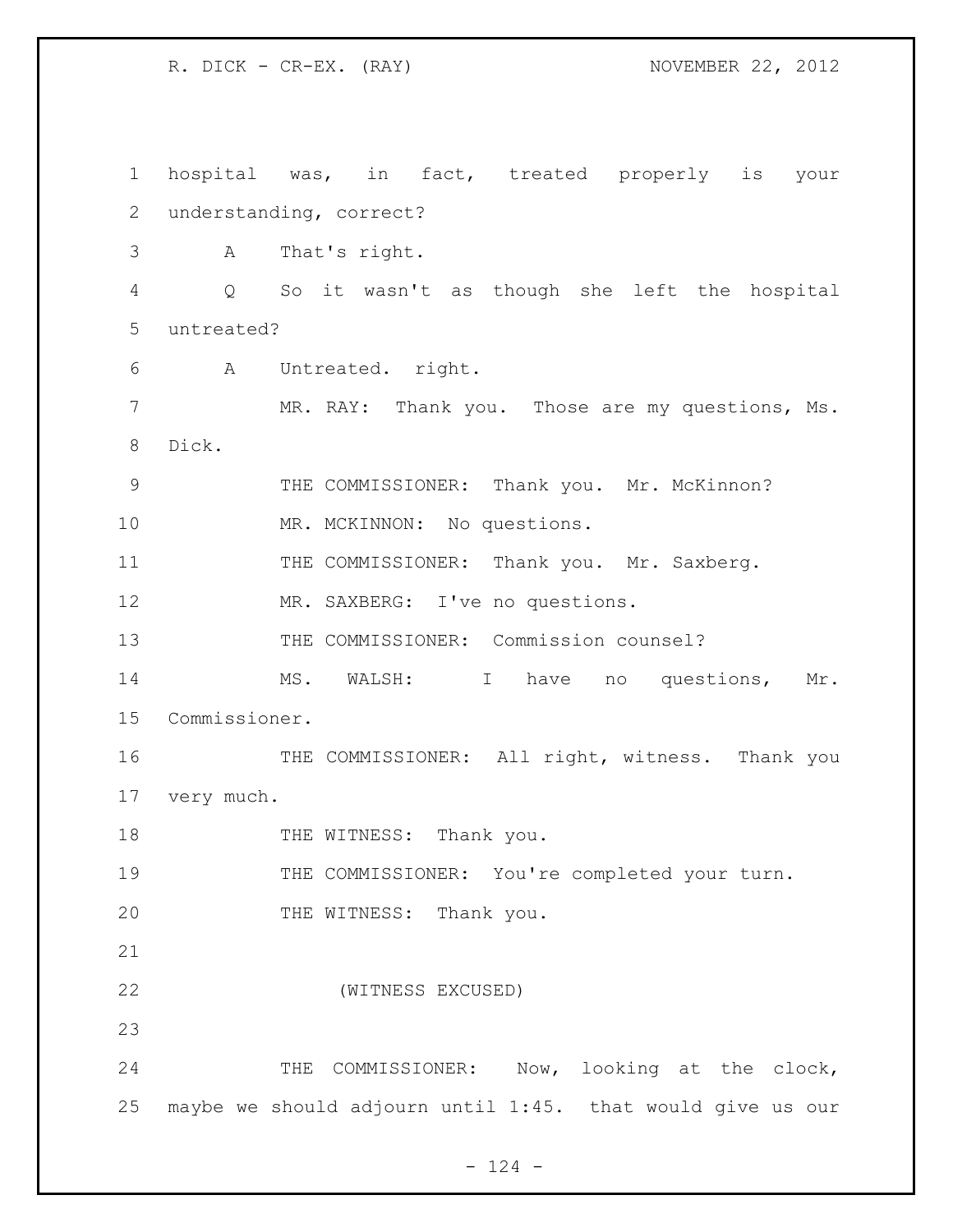PROCEEDINGS NOVEMBER 22, 2012

1 usual hour and a half. And you've two witnesses for this 2 afternoon? 3 MS. WALSH: Yes. 4 THE COMMISSIONER: Is that optimistic or 5 reasonable? 6 MS. WALSH: No. No, I think it's reasonable. 7 THE COMMISSIONER: All right. Well, we'll, we'll 8 adjourn now till 1:45. 9 MS. WALSH: Thank you. 10 11 (LUNCHEON RECESS) 12 13 THE CLERK: Is it your choice to swear on the 14 Bible or affirm without the Bible? 15 THE WITNESS: I can swear on the Bible. 16 THE CLERK: Swear on the Bible? All right. 17 Stand for a moment. Take the Bible in your right hand. 18 State your full name to the court. 19 THE WITNESS: Kim Hansen. 20 THE CLERK: Spell us your first name, please. 21 THE WITNESS: K-I-M. Well, it's actually K-I-M-22 B-E-R-L-Y, Kimberly Hansen. 23 THE CLERK: And just spell us your last name. 24 THE WITNESS: H-A-N-S-E-N. 25 THE CLERK: Thank you.

 $- 125 -$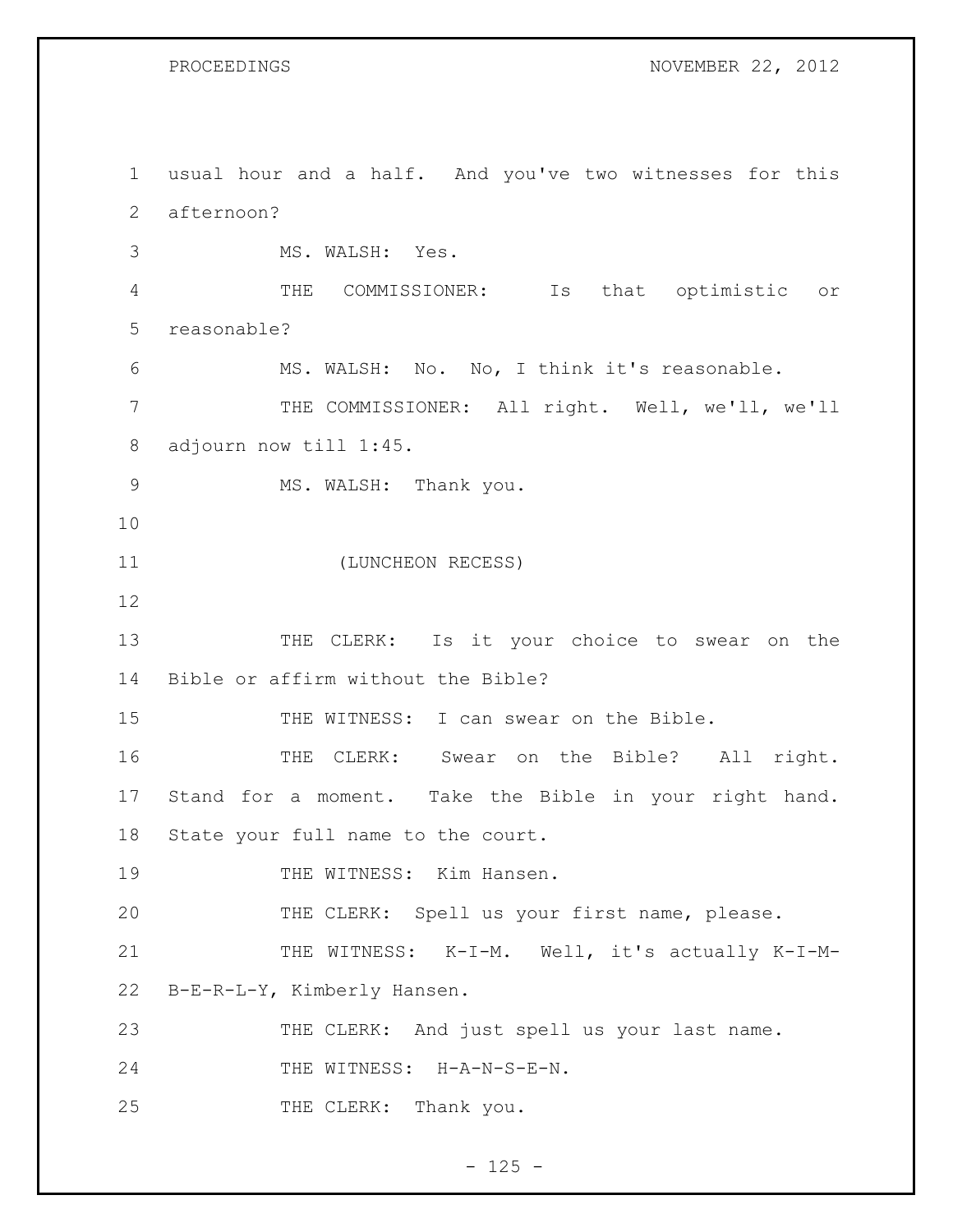**KIMBERLY HANSEN**, sworn, testified as follows: THE CLERK: Thank you. You may be seated. DIRECT EXAMINATION BY MR. OLSON: Q Ms. Hansen, you have a bachelor of social work from the University of Manitoba? A Yes, I do. Q And you obtained that degree in 1992? A Yes, I did. Q Okay. And you've also taken some professional development courses since obtaining your degree? 14 A Yes, I have. Q Okay. And what's, what types of courses have you taken? A I've taken a number of risk assessment courses, suicide, domestic, risk assessments, a number of abuse investigation courses, vicarious trauma, trauma to children, anything that's related to the job I would take. Mental health first aid, that kind of -- those kinds of things. Q Okay. And has that been throughout the years you've, you've taken these courses? A I can say that I would take at least two a year.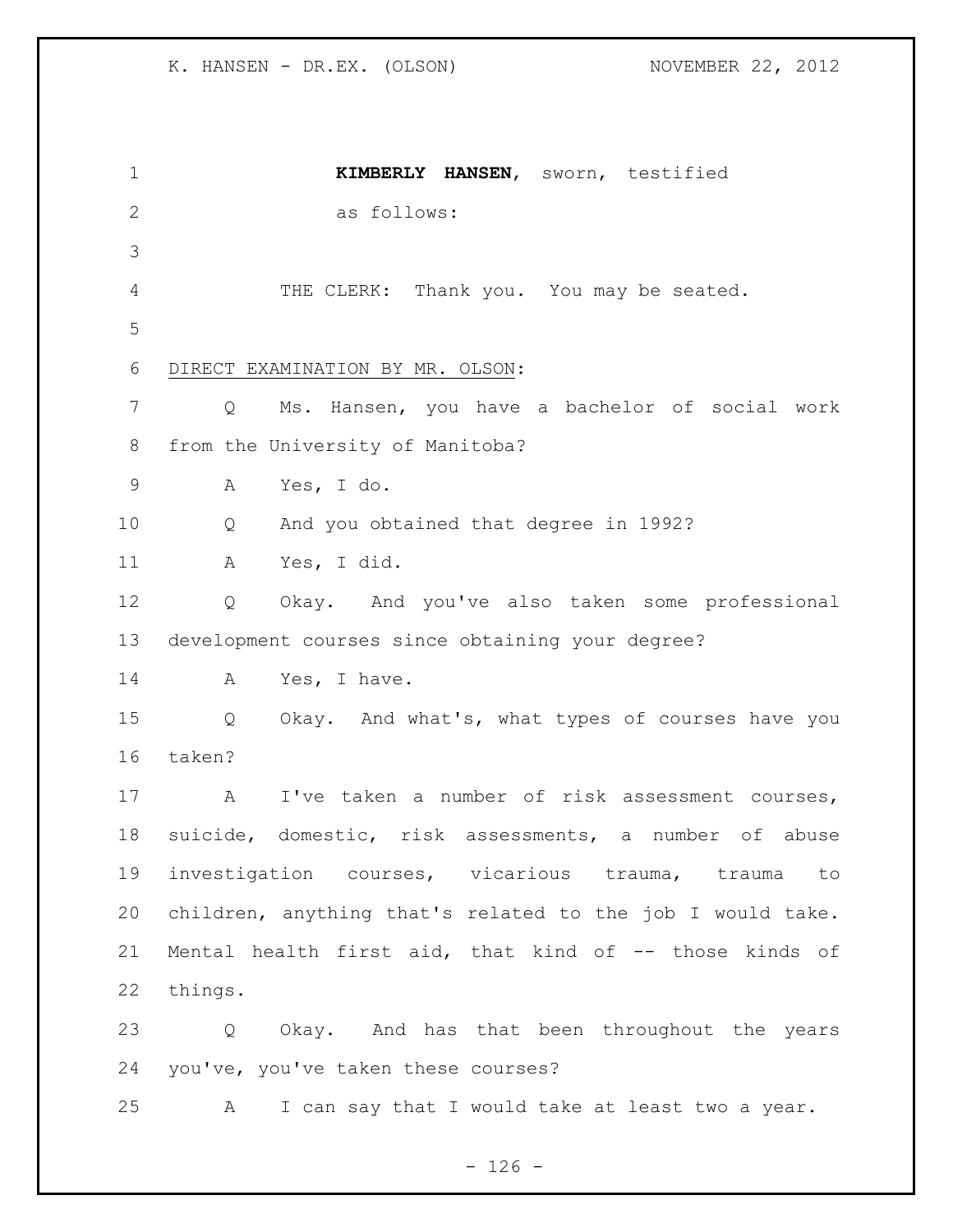Q Okay. Now, I understand that you are registered as a social worker; is that right? A Not through the MIRSW, no, I -- Q Oh, you're not? A I am not registered; no, I am not. Q Okay. You began working for Child and Family Services in 2001? A Yes, as an after-hours worker, and I remain there today. Q And that's a, is a point five position? A It's point five, which is half time. Q Okay. And do you hold another position as well? A Yes. I work at St. Boniface Hospital in emergency department there in a part-time position, as well. Q Okay. And when did you start in that position? A 2000. Q Okay. And is that a child welfare-related position? A Not at all. Q Okay. A There could be child welfare that comes in through the emergency department but typically St. Boniface does not get children. Q Okay. When you began your, your employment with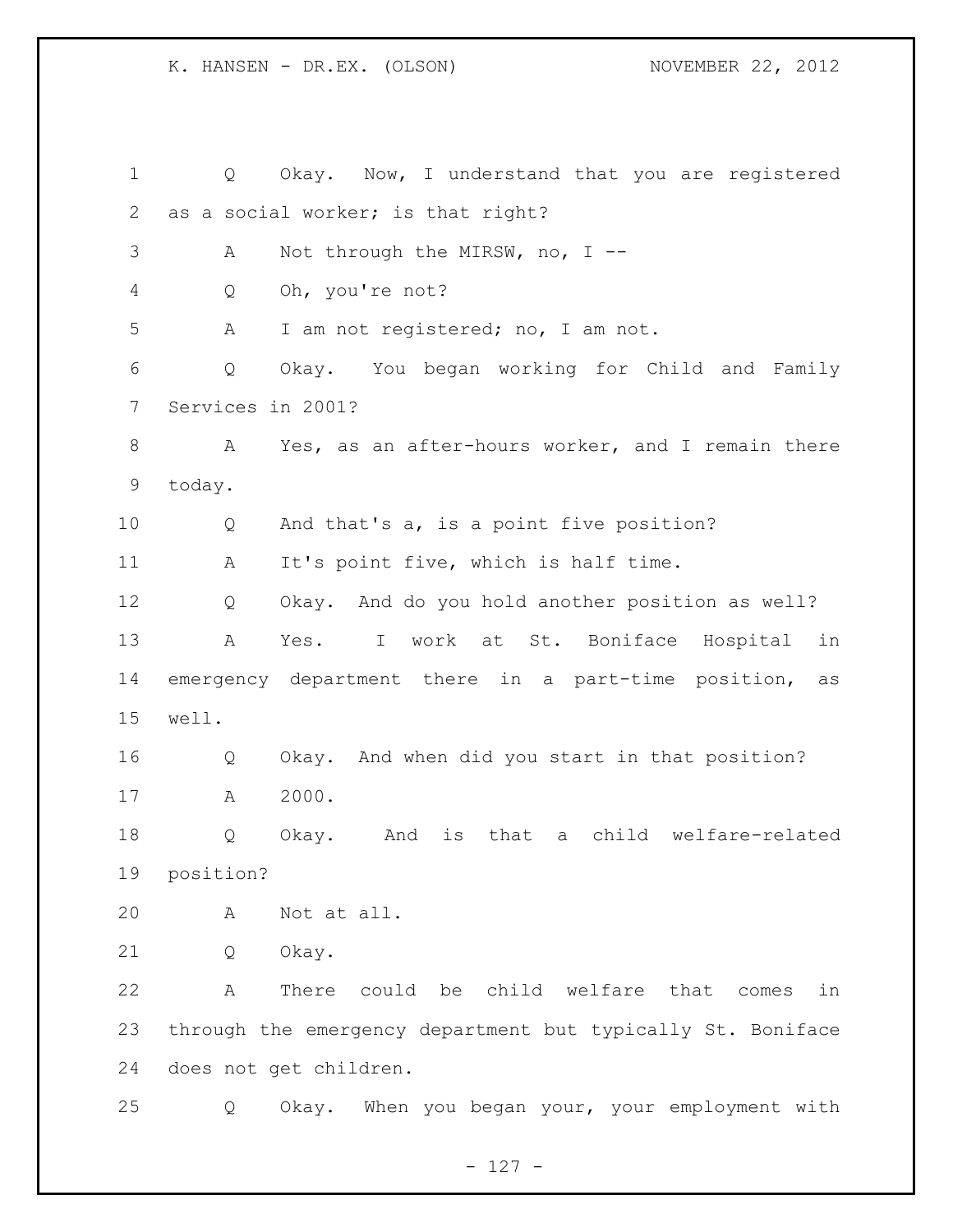Winnipeg CFS -- and you said that was in the after-hours unit?

A Yes, it was.

 Q And, and you still work in the after-hours unit? A Yes, I do.

 Q Do you recall what training you received when you initially started?

 A I, I completed the core compentencies training and then I took numerous training throughout the years there. That would be included in the professional development courses that I took. Also took SDM training, the structured decision, which is the probability of future harm; taken ASIST training, the suicide risk assessment.

Q When did you take the --

 A I took the abuse investigation training that I thought was really particular to after-hours emergency.

 Q Okay. And you mention the SDM training, that's the structured decision-making tool?

A That's right, yeah.

Q And when did you take that training?

A Believe two years ago.

 Q Two years ago. Okay. And is that a tool you've been using since?

A Yes, it -- yes, it is.

Q Okay. Did you receive any on-the-job training?

- 128 -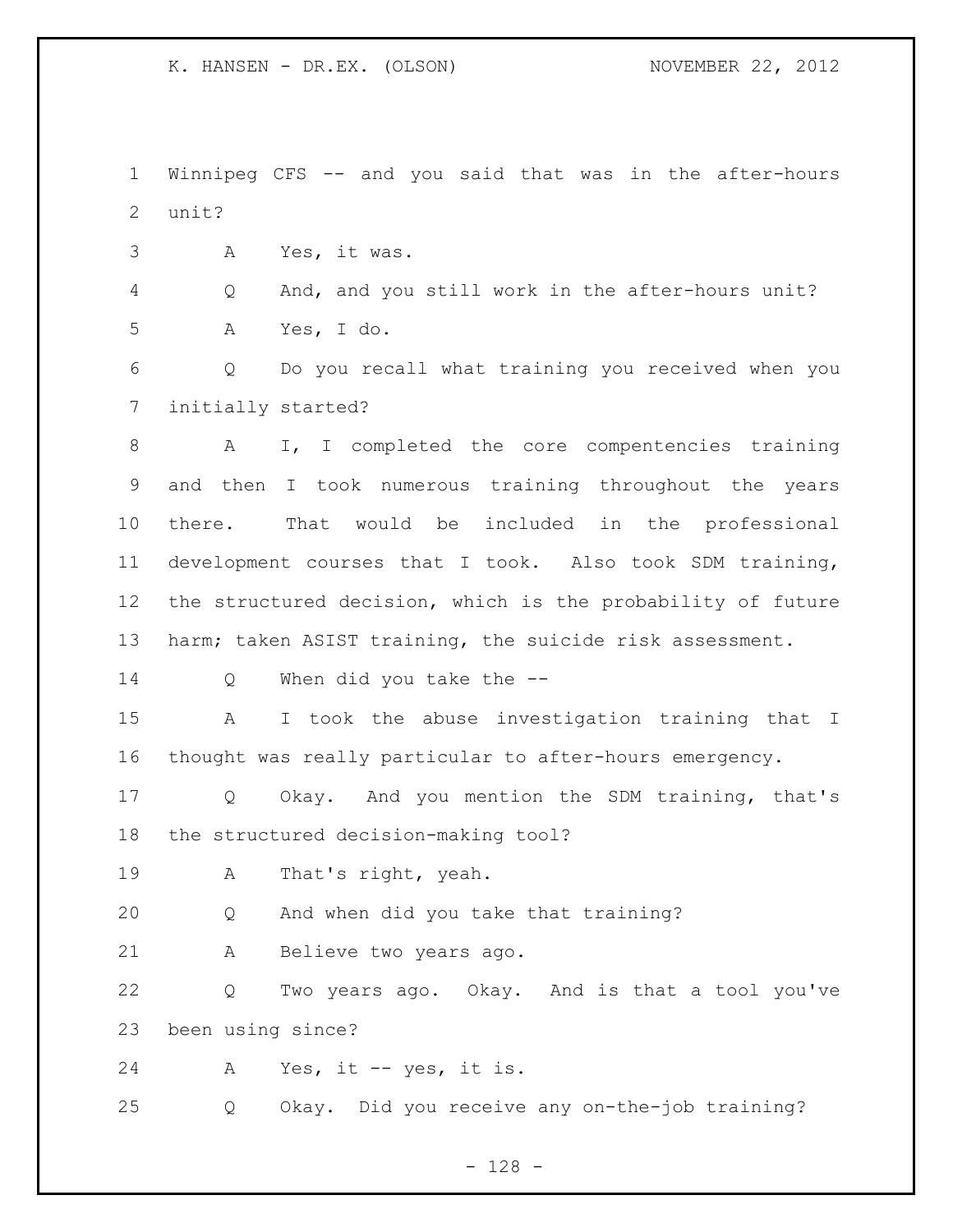A I received quite a bit of on-the-job training.

 Q Okay. And how was that training done? A Well, when I first started at after-hours we get an orientation, regular consultation with a supervisor. And the nature of after-hours is, is that you work very closely with a supervisor. I can say right now that I've always had really good supervisors who are very, very experienced and always available, and I go to them often. It's just the nature of the job is we have to be in close contact with them. Q Now, how does after-hours unit, which is sometimes called AHU, how does that differ from the crisis response unit which is -- 14 A Um-hum. Q -- CRU? 16 A The AHP, the after-hours program. Q Okay. That's -- A Is -- Q -- another acronym for it as well, is AHP? A Yeah. And it is, it is a program where we respond to child protection concerns after hours. So we start at four o'clock in the afternoon. 23 THE COMMISSIONER: What time?

24 THE WITNESS: Monday ...

 $- 129 -$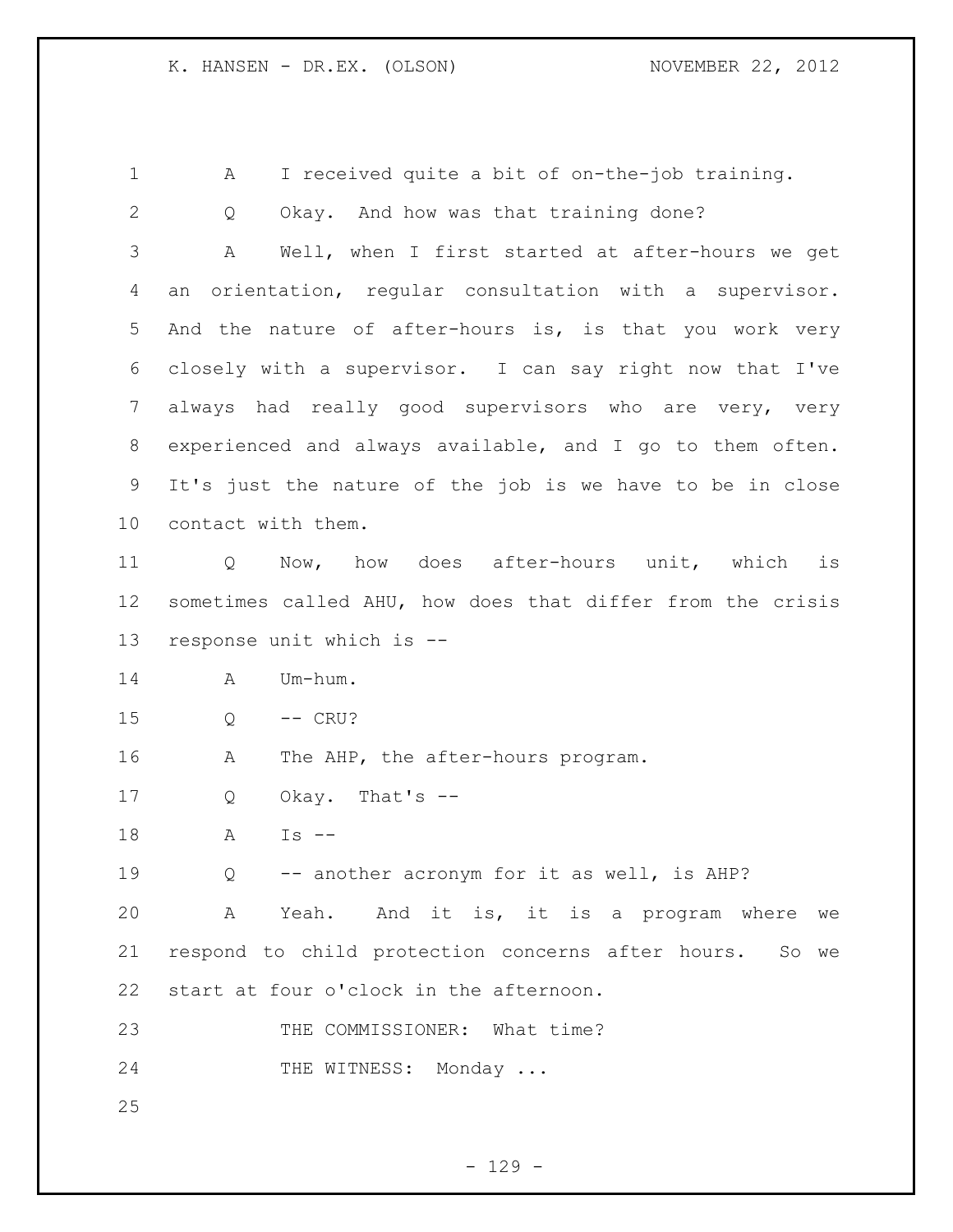BY MR. OLSON:

Q Four o'clock?

 A Monday to Friday, we start at four o'clock in the afternoon, work to eight thirty a.m. the next day, and we do all stat holidays and all weekends. So we would start at a weekend at four o'clock, and after-hours would be responsible till eight thirty on Monday morning.

 Q And has that changed since when you started working as an after-hours unit -- after-hours worker until the day?

A No. Those hours have been the same for me.

 Q Same hours. And is it the same function you perform today as you did then?

 A Responding to child welfare protections in the community.

Q Okay.

A I could just say that it's gotten much busier.

Q Okay.

 A And that, I can also just add that the, the incidents that we respond to have become much more acute, as well, since I've started.

Q Okay. And by "acute" you mean ...

 A The seriousness of the, of the situations that we're called to.

Q Okay. And when you say it's gotten busier over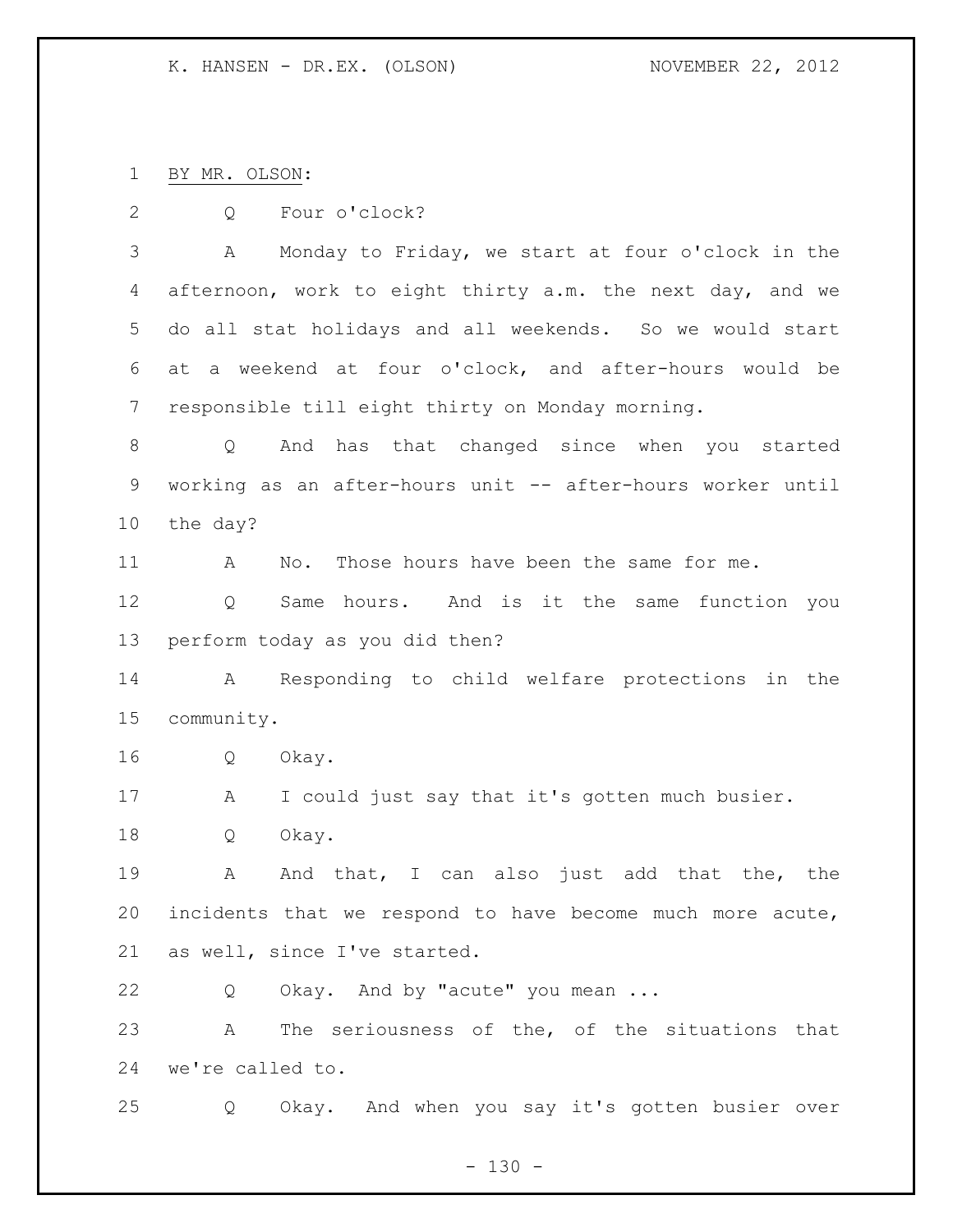the years, do you mean in terms of workload or contacts or both?

3 A All. All of what you said.

 Q Okay. And in terms of the difference between AHU or AHP and CRU, are you, would you -- do you perform the same function as CRU, it's just a different time of day?

 A You can say that we're similar because we respond to emergencies, the CR, the crisis response program or the crisis response unit, as it's known, also responds to emergencies in the daytime, so in that respect, yes, they have to respond to emergencies as well as after-hours program.

 Q And so in many instances you would be the first point of contact where there is a child welfare concern from the public or whomever?

16 A We could be the point of entry, yeah, into the child welfare system. That does happen. But often we see people that are already involved in the child welfare system, be it a brand new case or be it they're getting services already. We get something called service requests --

Q Okay.

A -- from other agencies.

 Q And does that mean, for example, the family service worker is having trouble connecting with somebody

- 131 -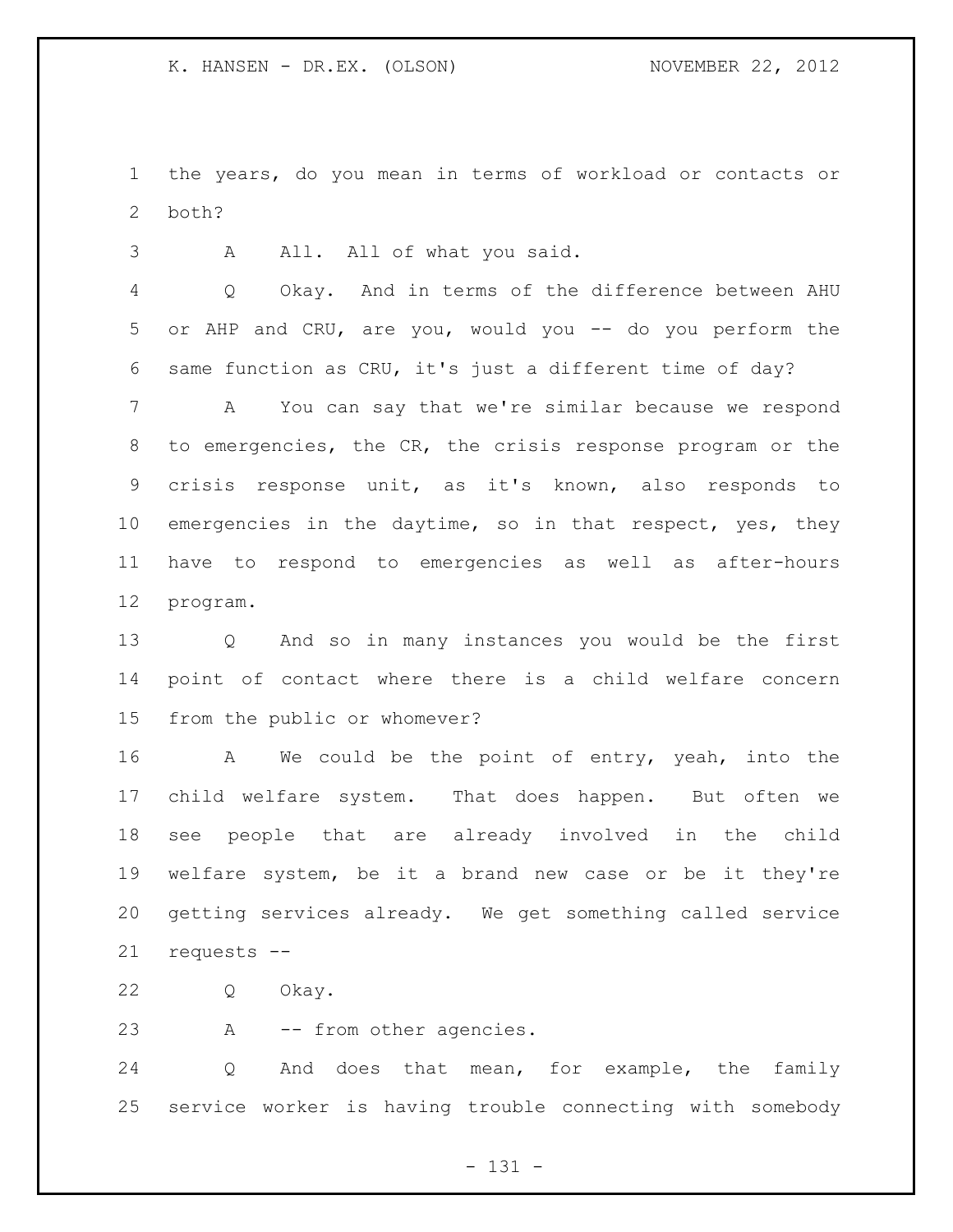during regular hours they might ask you to do it?

| 2               | That could be a reason but not necessarily so.<br>Α                  |
|-----------------|----------------------------------------------------------------------|
| 3               | There's many, many reasons that we get service requests.             |
| 4               | So what sort of -- just a couple of examples of<br>$Q \qquad \qquad$ |
| 5               | other reasons you might get a service request?                       |
| 6               | It could be something as simple as picking up a<br>A                 |
| $7\phantom{.0}$ | child at the Manitoba Youth Centre after hours because               |
| 8               | they're not released from there, and driving them to a               |
| 9               | shelter or to their foster home. Or it could be something            |
| 10 <sub>o</sub> | like a service request, to check on the wellbeing of a               |
| 11              | family because the children were just returned.                      |
| 12              | Q Okay. We heard some evidence earlier today about                   |
| 13              | the worker visiting Steve Sinclair during the day but not            |
| 14              | at night-time, the evening. Is that a service you could              |
| 15              | provide if a worker asked you, you know, could you try to            |
| 16              | make contact with this person at a different time of day?            |
| 17              | Absolutely. Many people are working so we need<br>A                  |
| 18              | to have a system that we can see people when they're at              |
| 19              | home in the evening.                                                 |
| 20              | And was that true back in 2001, 2002 as well as<br>O                 |

today?

 A We would take service requests, certainly for that, yeah.

 Q And so is that -- that's part of your job description, then, as an after-hours unit worker?

- 132 -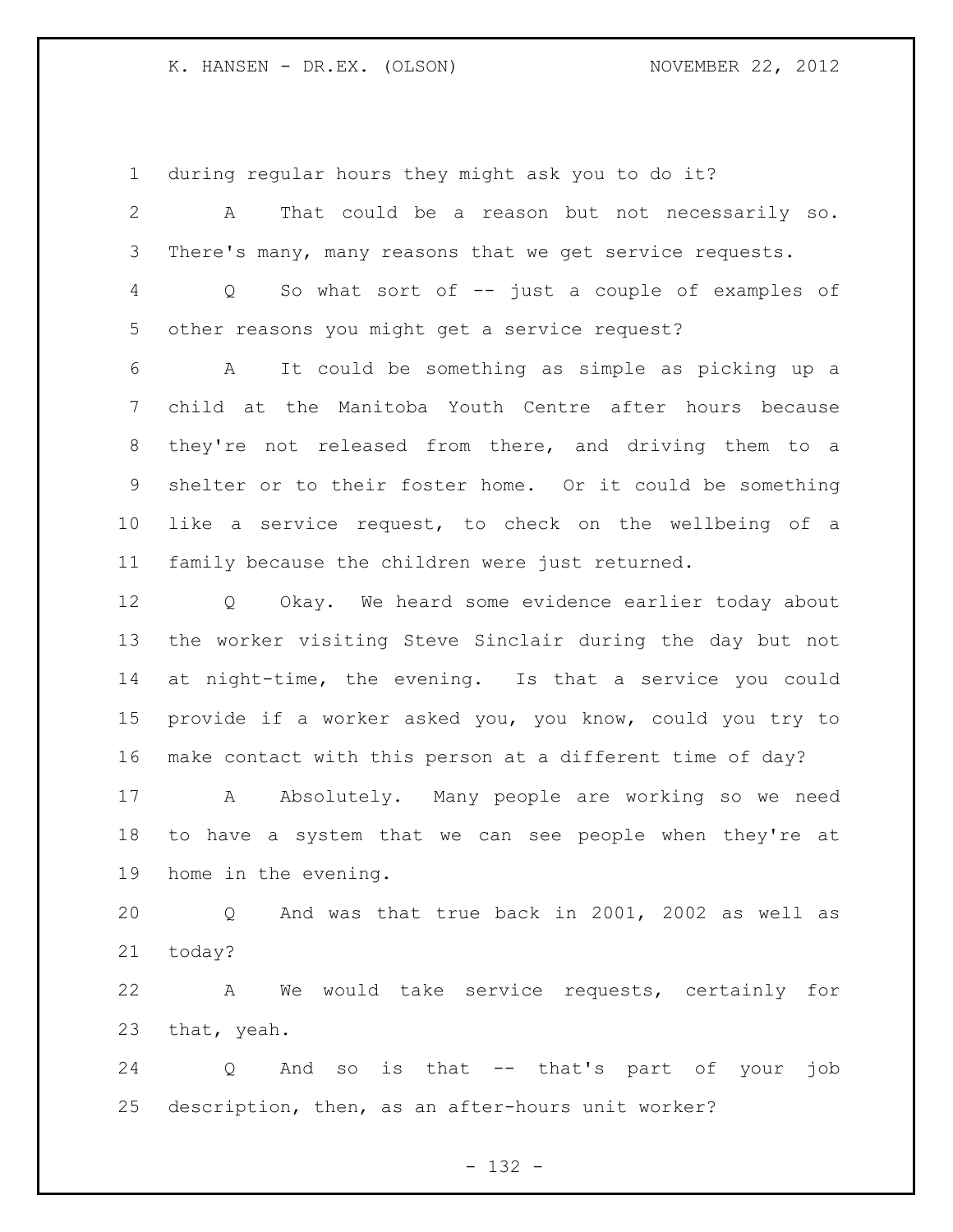1 A To make contact with people in the evening, is --Q Right.

A -- your question? Yes.

 Q Okay. And then in terms of the other portion, you, you would answer phones for things coming in, in the evening?

 A Yeah. We are responsible to answer the telephones. It's an emergency line and it's after-hours 9 emergency, so ...

 Q Okay. And so when -- are there a certain number 11 of people in the after-hours unit that just answer phones, or how is that ...

13 A We're, we all, we all come in and we all are responsible for a telephone, and we sit at a desk and we answer phones. And depending on the telephone call, you may not answer the phone if you have to go out and do a field on the nature of the referral, and/or you can be on the phones all evening, depending on what the call is about --

Q Okay. So --

 A And depending on what you're assigned to do by your supervisor. If you're given, you know, a service request to do, it takes you away from the phone, right.

 Q Okay. And if you're not there to answer the phone, how does that call get handled?

- 133 -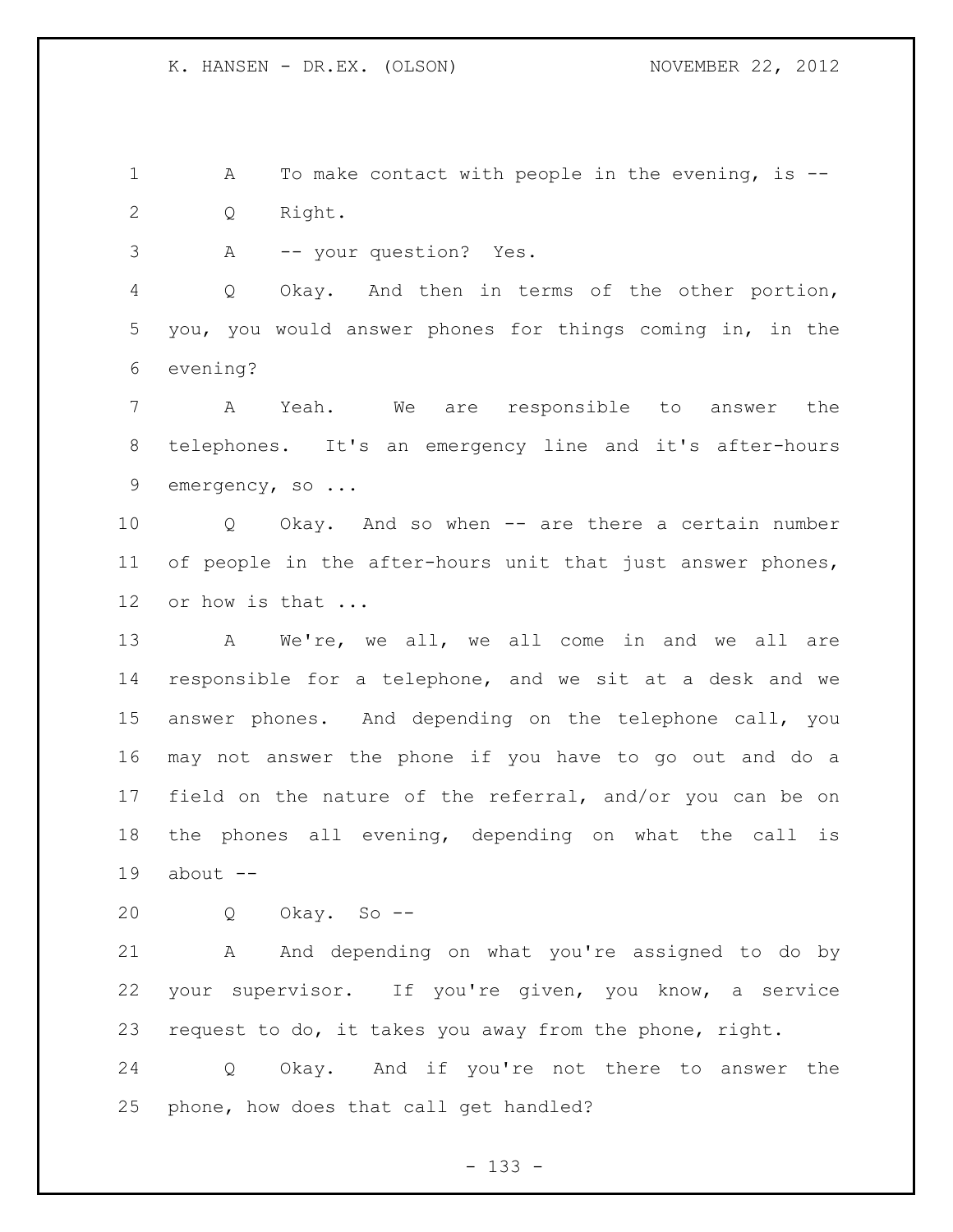A The other workers will answer it. There's always somebody to answer the telephone all the time. It's an emergency phone and we pick it up all the time.

Q Okay.

A Calls never go unanswered.

 Q Okay. And we will be hearing evidence in due course about calls coming in through, I guess, a front desk and then being routed to the workers, the after-hours workers; is that, is that how the system works?

 A There is nobody at the front desk on after-hours. They've gone home. They answer the phone till 4:30, then they leave the building, then after-hours takes all the calls.

 Q Okay. And is that just done electronically, then? How is it the calls come to a worker?

 A I don't know what you mean by "electronically". There's, I'm not sure, 12 to 15 phones. I've never really counted them. They just come in. And I know that ANCR has a system of how, how the calls are routed. I'm not the person to describe that, but --

Q All right.

 A -- I know it's, it's a newer system and the calls are routed through all the workers. At times, if you have to leave your desk, say a child comes to the front door at eight o'clock at night or the police arrive, you have to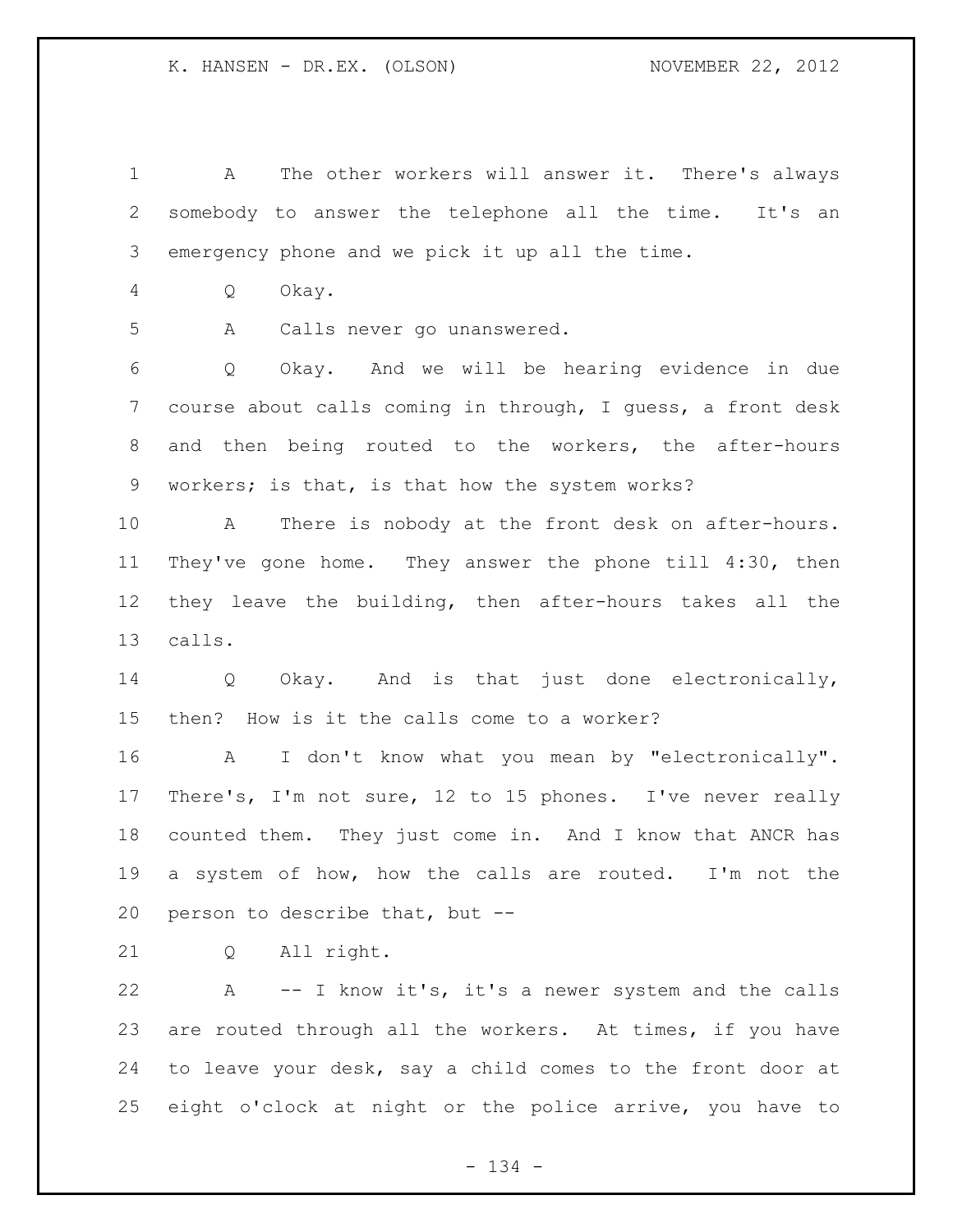leave your desk, there is a mechanism to put your phone on "not ready" so that you can respond to a walk-in that comes in.

Q Okay.

 A But then other workers would pick up after you. But there's always someone there to answer the phone.

Q Okay.

8 A It's an emergency service, so ...

 Q When you get a call, when a call comes in with respect to a child welfare issue, what do you, do you -- what's the first thing you do?

 A Well, you have to try to get identifying information, as much information as you can. You want to know who the person is calling about, what their call is. You have to get information that would allow you to make a decision around a response time, how quickly you're going to go out, how quickly you need to respond to it. You would have to determine if it's an open file. You just try to get as much information as you can from the caller and what the nature of the call is and how you're going to respond to it.

 Q So you get as much information as you can from the caller.

 A Demographically, the name, the children involved, the age of the children.

 $- 135 -$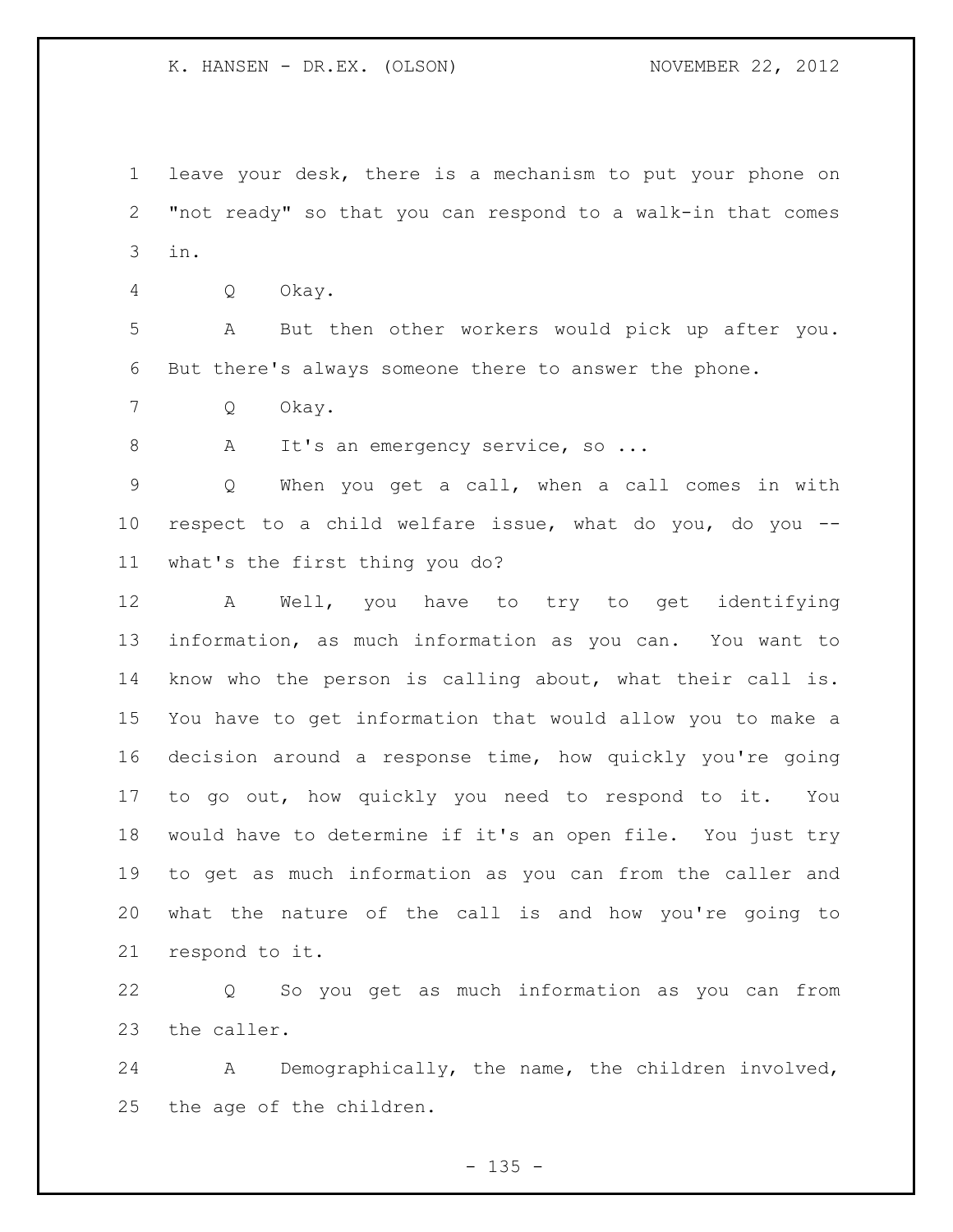Q The concern? A The concern. Q And that's -- A The address of where the concerns -- am I speaking too close? 6 THE CLERK: (Inaudible). THE WITNESS: The address of where the concern is happening. BY MR. OLSON: Q Okay. So as much as you can get? A Um-hum. Q And then to get -- to see if the file is opened, you -- would you -- now, going back to 2003 when you were involved in this file -- A Um-hum. Q -- would have looked to CFSIS to see if there was an open file? A Well, typically that is something that a worker would do because we have that ability to look at the computer and see if a file is open while we're talking on the telephone. Q Okay. A But if you're speaking about the call that I got in June of 2003, I didn't get that via a phone call. I got

- 136 -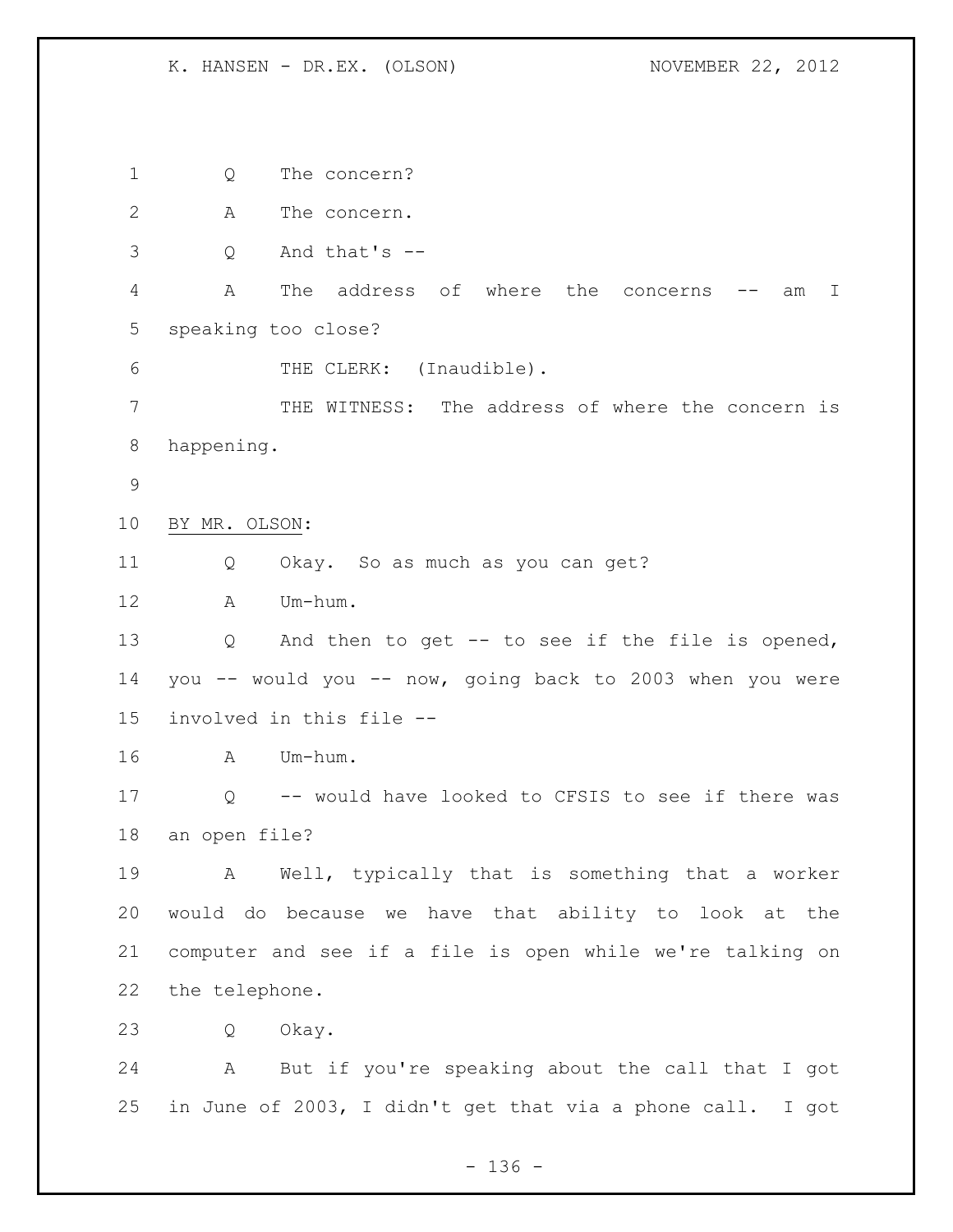that through a, a request from a supervisor to follow up on a field that previous workers had gone out on. Q Right. And we'll come to that specific -- A Yeah. Q -- call. But just typically, when you get a call, you do a search on CFSIS to see if there's an open file? 8 A That's right. We can search by address, we can search by name. Q And that will tell you whether or not there's 11 been contact with that individual; is that ... A That's right. Can tell you if the file is open, if it's closed, how long it's been closed. Q Okay. 15 A The kids, how many kids there are. Q And so CFSIS is something that you would have used from when you started as an after-hours unit worker? A That's right. Q And then at some point, I believe in 2005, the intake module was introduced? A That's right. Q And -- 23 A And I got training in both of those, too, by the way. Q Okay.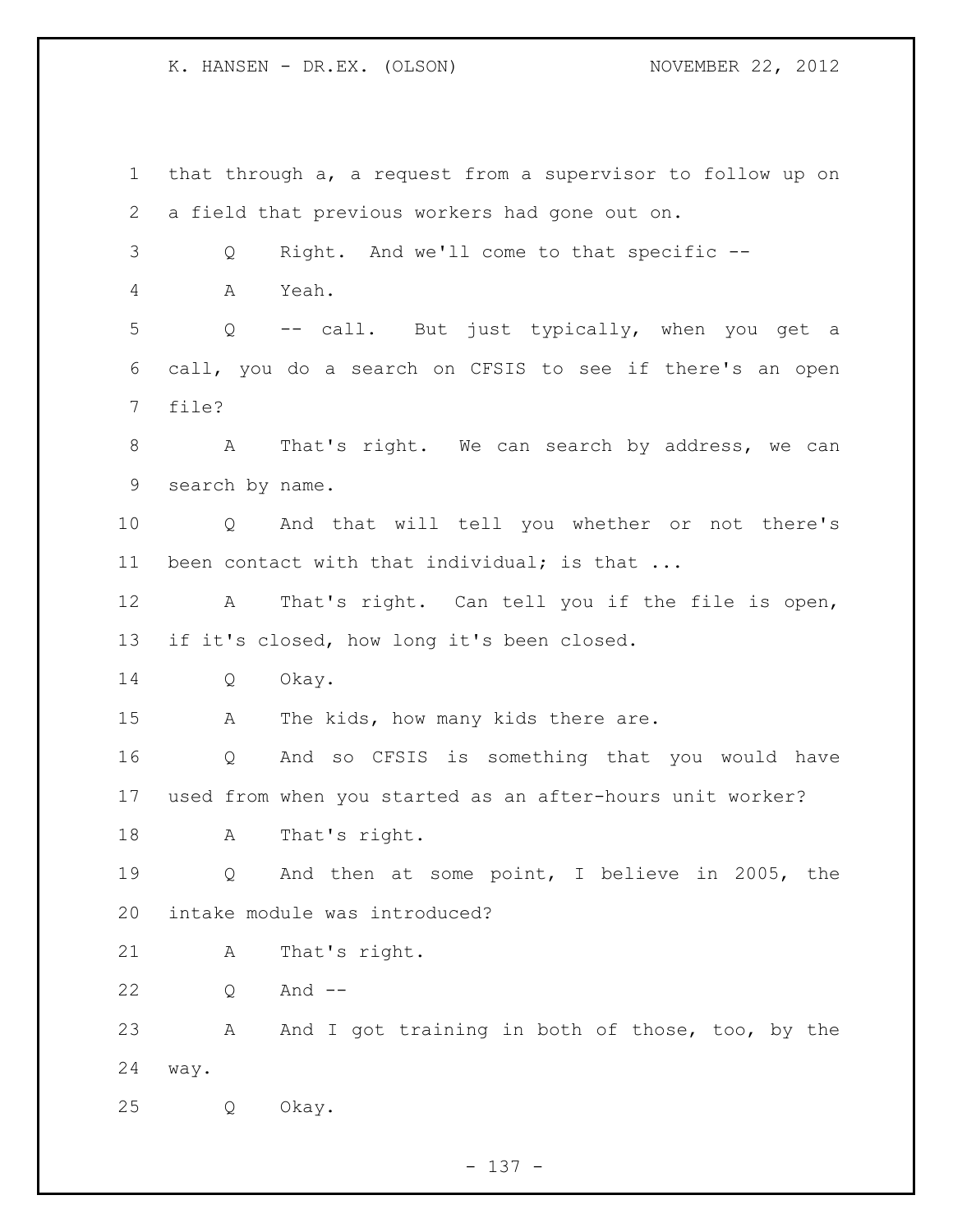1 A I forgot to mention that. 2 Q So you had training in both? A In CFSIS and in the I.M., absolutely. Q So you've had a fair amount of experience using both programs? A I would say so. Q Okay. A I feel comfortable with the systems. Q And do you still use the CFSIS program? A I do. Q Okay. In 2003, when you were involved in this, in this case, where was the after-hours unit actually located? A 835 Portage Avenue, same place it is today. Q Okay. And do you know how many AHU workers were employed at that time? A During that night or in total? 18 Q In total, just in that period. A No, I can't say that I've ever really counted because we have permanent people, we have permanent full- time people, we have permanent part-time people, we also have a pool of casual people -- Q Okay. A -- who are really experienced. They usually work day side and they can come and do some shifts at after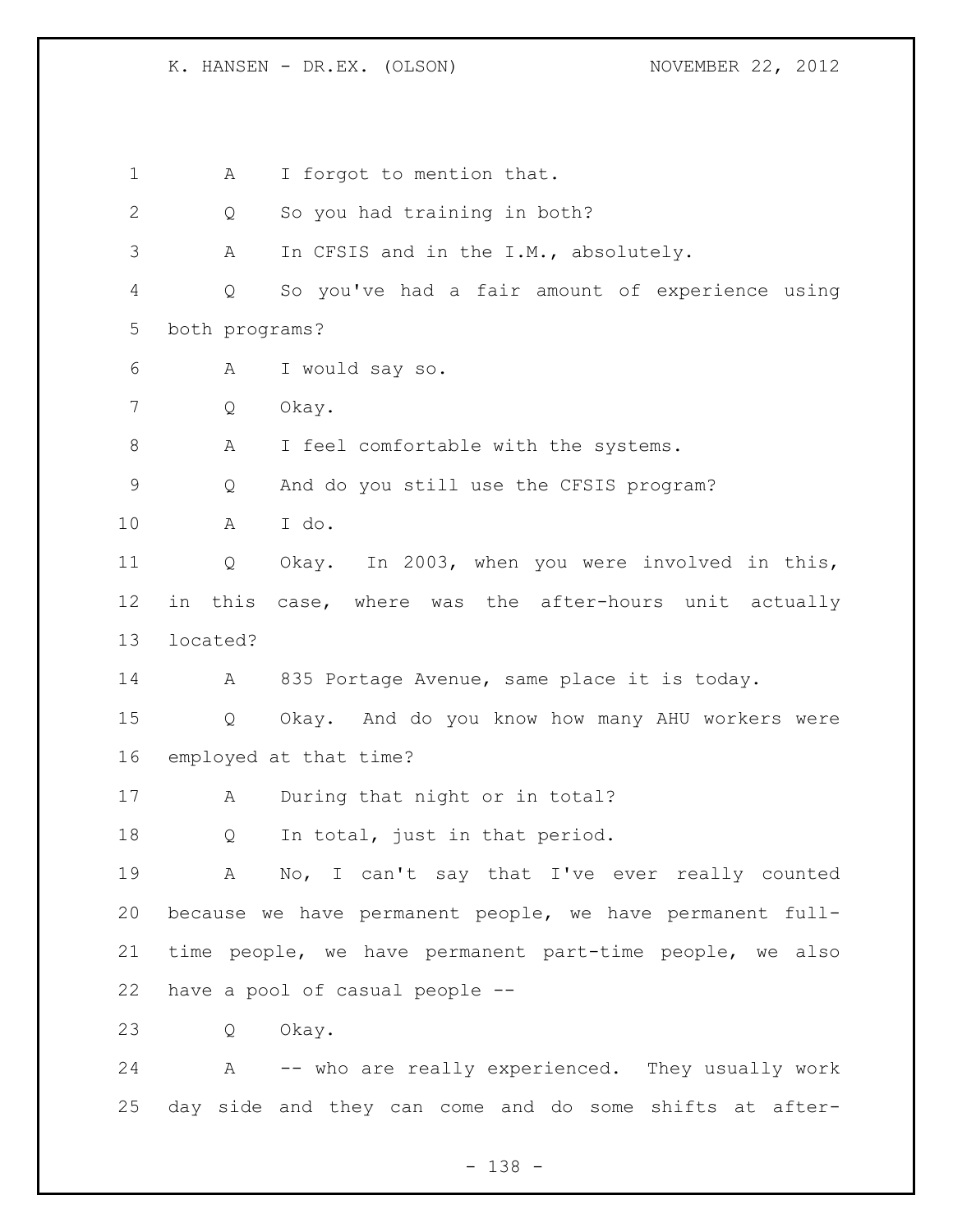hours when, you know, people are on vacation, stuff like that.

 Q So if somebody's away, the casual person can fill in for that spot?

 A Right, because it is an emergency service we do need to have a certain number of workers on. So if you're away sick or if you're a vacation or all that kind of stuff, you are replaced because we do need to respond to emergencies and you are replaced, so we're lucky to have a great group of casual people that have a lot of experience that can come in and do the job.

 Q And so that's, the purpose of that is to have a full complement of staff?

A That's right, yeah.

Q Okay. And --

A To get all the work done.

 Q Okay. Now, I understand you have also worked in the crisis response unit from time to time; is that right? A I have, because there are some days of the week that I don't work and that I have the opportunity to go and work there, so I filled in there once in a while as well.

 Q Okay. So you've, you've experienced that side of things as well?

 A Day side and crisis response, yes. Q Okay. And so is there a difference, then, in

- 139 -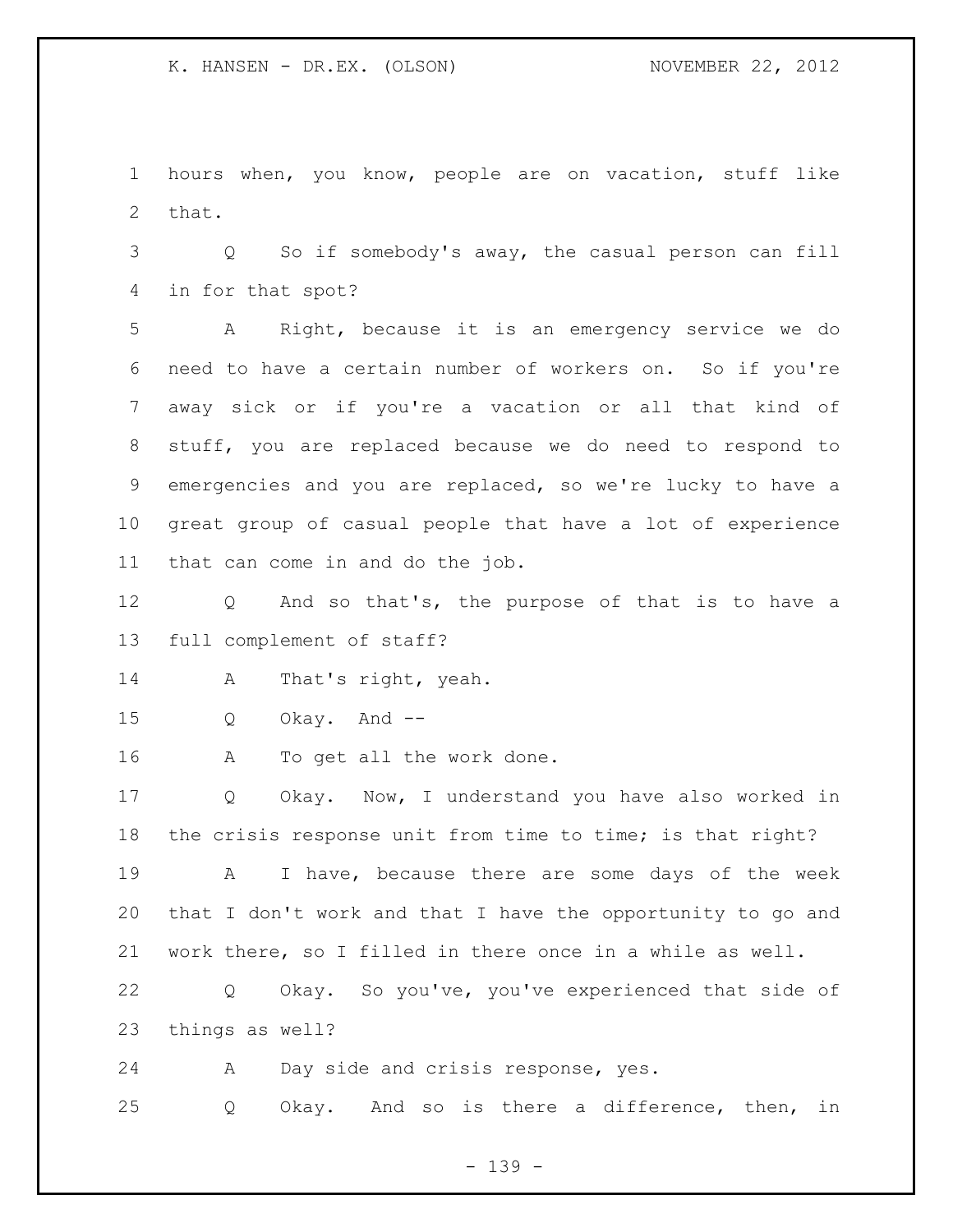terms of the work in the CRU than the AHU?

 A During the day you have the opportunity to confirm information, to speak with collaterals. You can talk to schools, you can talk to hospitals, you can talk to people in the daytime. At after-hours, 3:00 in the morning there's not a lot of people you can call.

Q Okay. So that's one big difference, then?

 A One big difference, yeah. You can put more of a complete file together, you can get a better picture. After hours, of course everything is closed, you don't really have a lot of collaterals besides the police and Manitoba Housing, the shelters, MYC, the places that, you know, are open 24 hours.

 Q Okay. And so I take it, then, you must rely quite a bit on the information you pull off of CFSIS and now the intake module, is that --

17 A As much as we can, yes.

 Q Okay. And when you say as much as you can, what do you mean by that? Is -- are there limitations?

 A Yeah. Sometimes a family hasn't had any contact with child protection. Sometimes the files are restricted; we're not able to get into them. Sometimes there's not, there isn't just a whole lot of information because there hasn't been a lot of activity, so it really depends on, you know, that particular family.

 $- 140 -$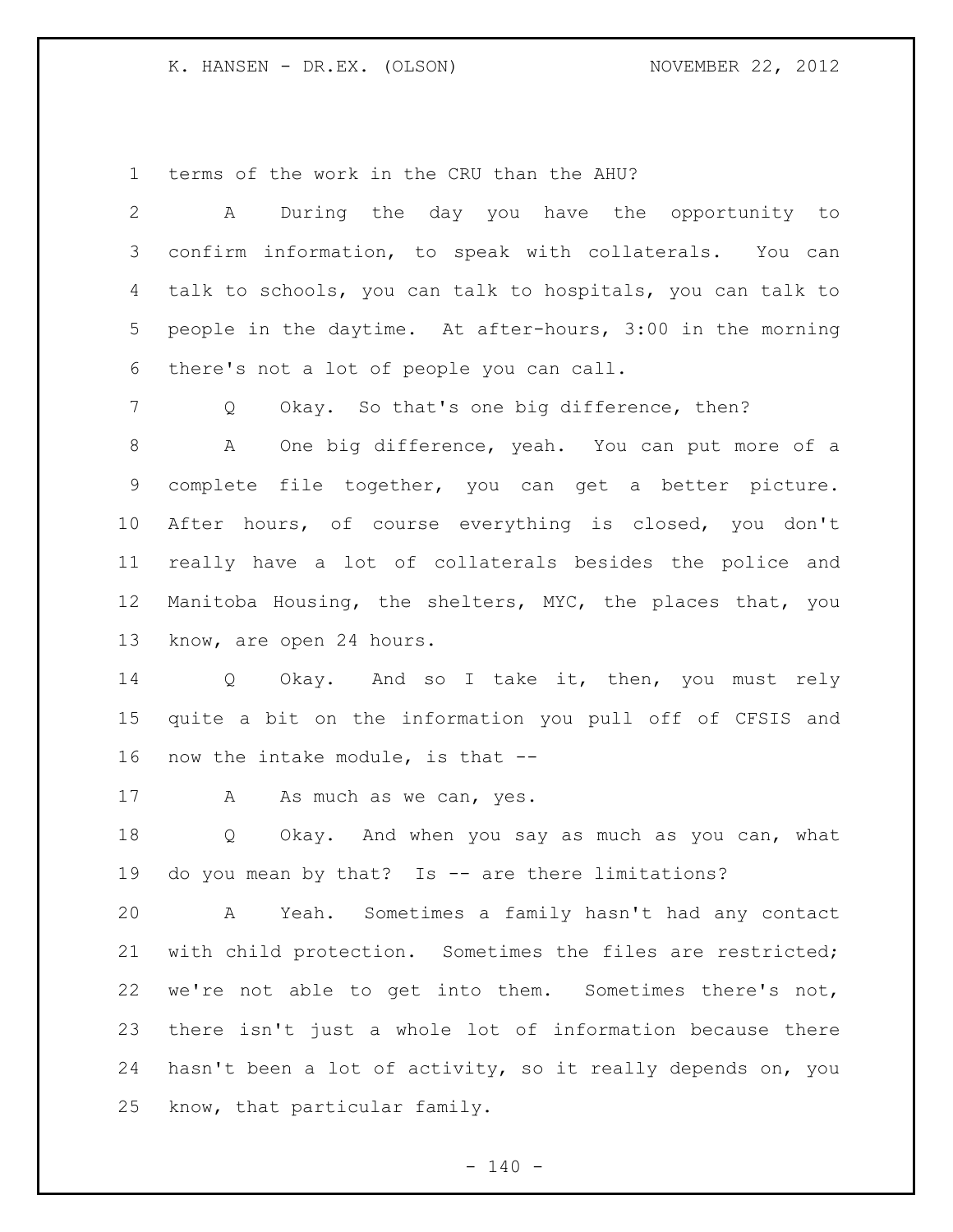Q And what about in terms of the reliability of the information on the computer system, whether it's CFSIS or the intake module? A I find that sometimes files aren't up to date, that they're -- you know, a child is in care or a child is not in care and the files haven't been changed, addresses are wrong, children haven't been added onto the family grouping, so you always have to make sure that you're including all of the children when you're doing a field. You have to account for where they all are. Q So sometimes the information isn't all there? A Sometimes that can happen, just like any other system, I suppose. Q Does that still happen today? A Occasionally. Q Okay. Now, the -- you've had a chance to review your involvement in this file and it's very limited? 18 A Yes, that's correct. Q Do you have any independent recollection of your involvement? A With regard to which incident? Q With regard to the 2003 incident. A Well, to be perfectly honest, initially I didn't until Mr. Ray showed me. It was a very typical after-hours summertime request that I was sent out to.

- 141 -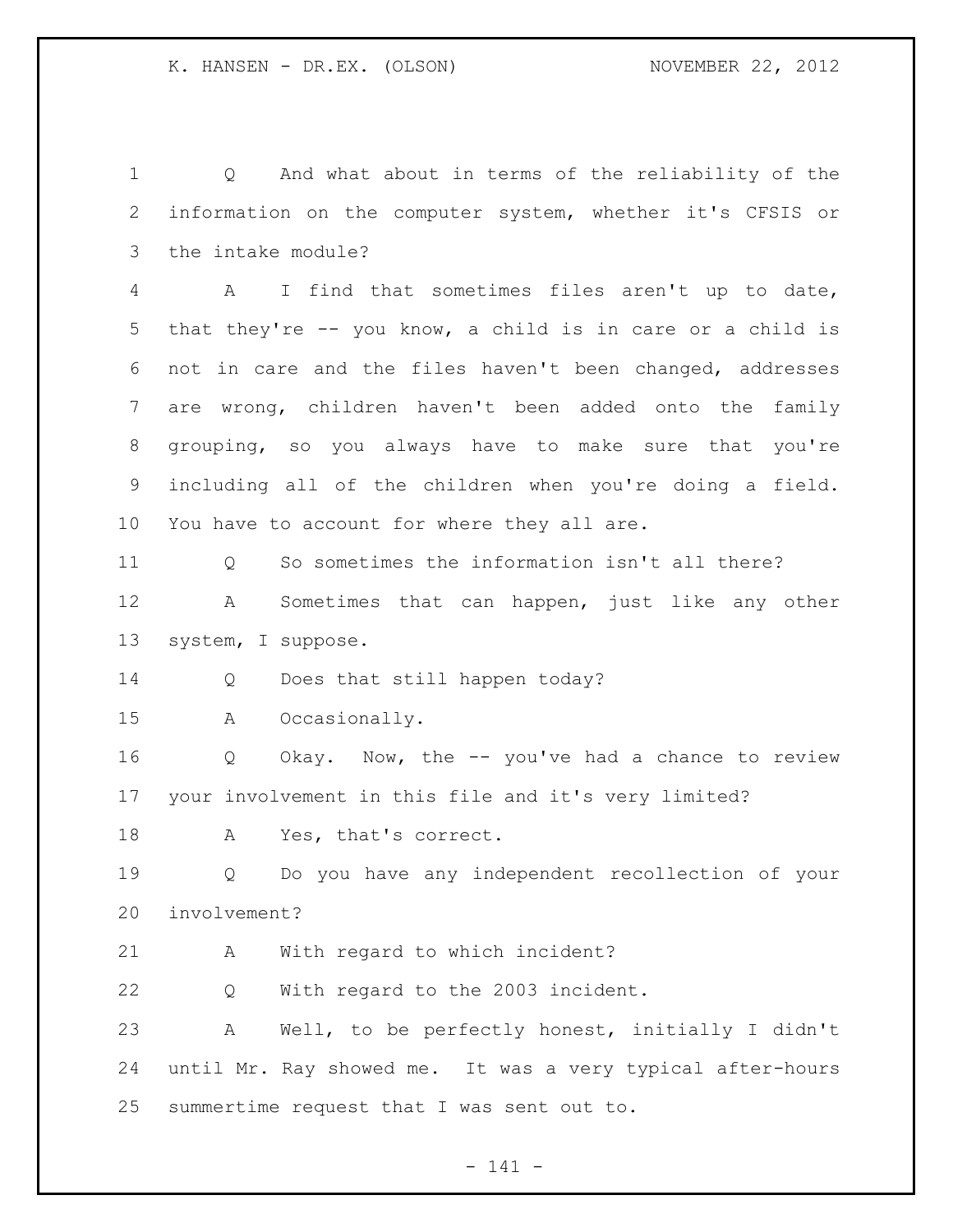Q Okay.

| $\mathbf{2}$ | And I recall the 2005 incident very, very clear<br>A        |
|--------------|-------------------------------------------------------------|
| 3            | because it was very different. Was a different source of    |
| 4            | referral, the, the one in 2000 -- like the first one        |
| 5            | was very typical and, but now that I've read it, I -- there |
| 6            | are certain parts of it that I absolutely remember quite    |
| 7            | well.                                                       |
| 8            | Okay.<br>Q                                                  |
| 9            | But going out to the house itself on Magnus, I<br>A         |
| 10           | don't remember that because it's a --                       |
| 11           | Q<br>Okay.                                                  |
| 12           | -- a very typical after-hours request.<br>A                 |
| 13           | THE COMMISSIONER: I'm just not following --                 |
| 14           | THE WITNESS: Sorry, Justice Hughes.                         |
| 15           | COMMISSIONER: -- the first one<br>THE<br>and the            |
| 16           | second one, so --                                           |
| 17           | MR. OLSON: Yeah. Let, let me just clarify that.             |
| 18           | THE COMMISSIONER: Clarify that, please.                     |
| 19           |                                                             |
| 20           | BY MR. OLSON:                                               |
| 21           | So the first involvement you had in the file was<br>Q       |
| 22           | in 2003, right?                                             |
| 23           | That's right.<br>Α                                          |
| 24           | And we'll look at -- it's from Commission<br>Q              |
| 25           | disclosure 1796, page 37378.                                |

- 142 -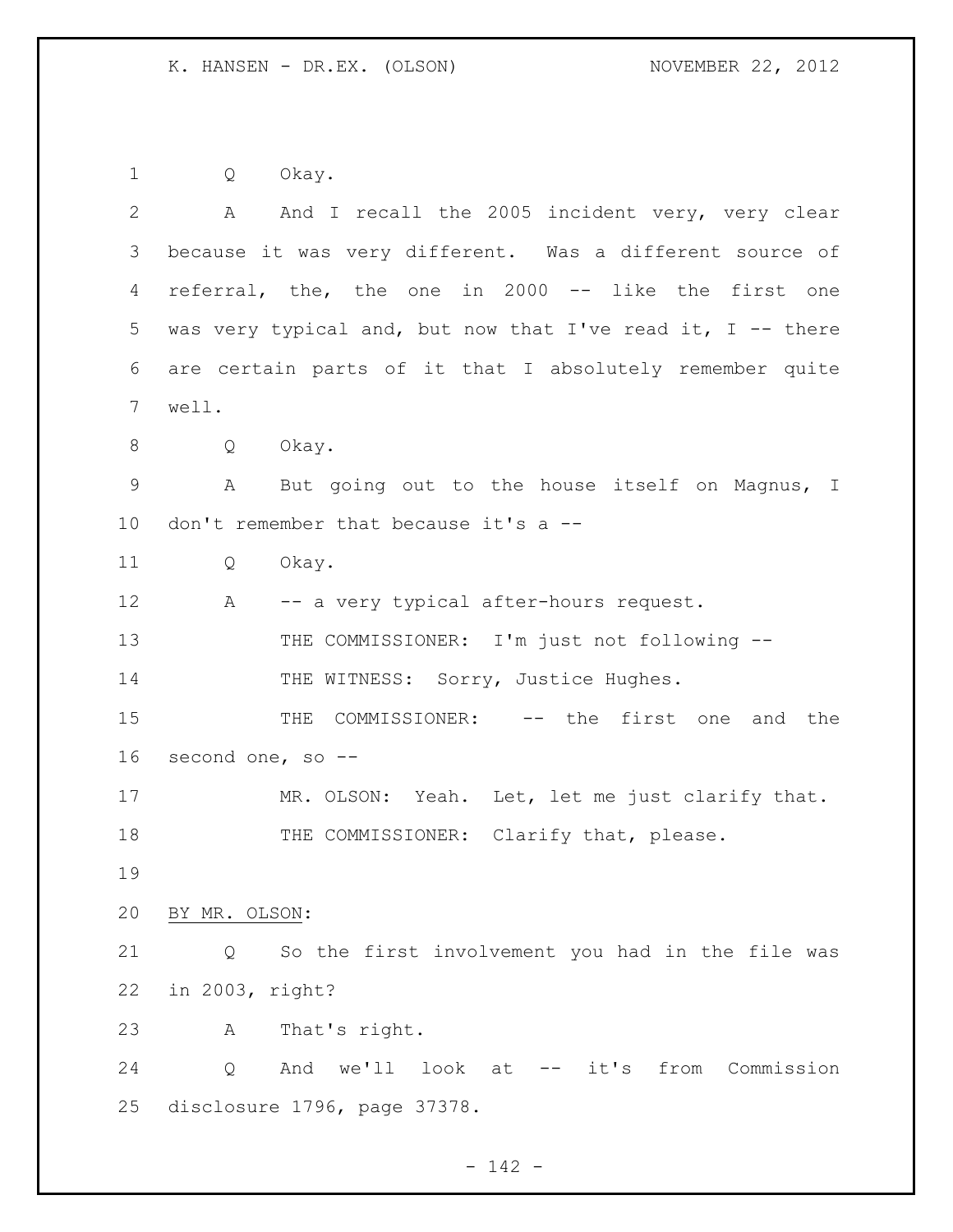THE COMMISSIONER: When was the second involvement? MR. OLSON: The, the second involvement, Mr. Commissioner, was after Phoenix's death was discovered. 5 THE COMMISSIONER: Okay. MR. OLSON: And we won't be going through that involvement today. 8 THE COMMISSIONER: With this witness at all or -- MR. OLSON: With this witness. 10 THE COMMISSIONER: -- or later? MR. OLSON: With this witness we won't be going through that involvement. 13 THE COMMISSIONER: So we're just talking about her -- MR. OLSON: Just the first, the 2003. 16 THE COMMISSIONER: -- her 2003 involvement. 17 MR. OLSON: That's right. 18 THE COMMISSIONER: All right. THE WITNESS: So like I said, this was very typical after-hours request and that's why I didn't recall it at the beginning, because it was something that we do an awful lot of. MR. OLSON: Okay. 24 THE WITNESS: Respond to drinking parties.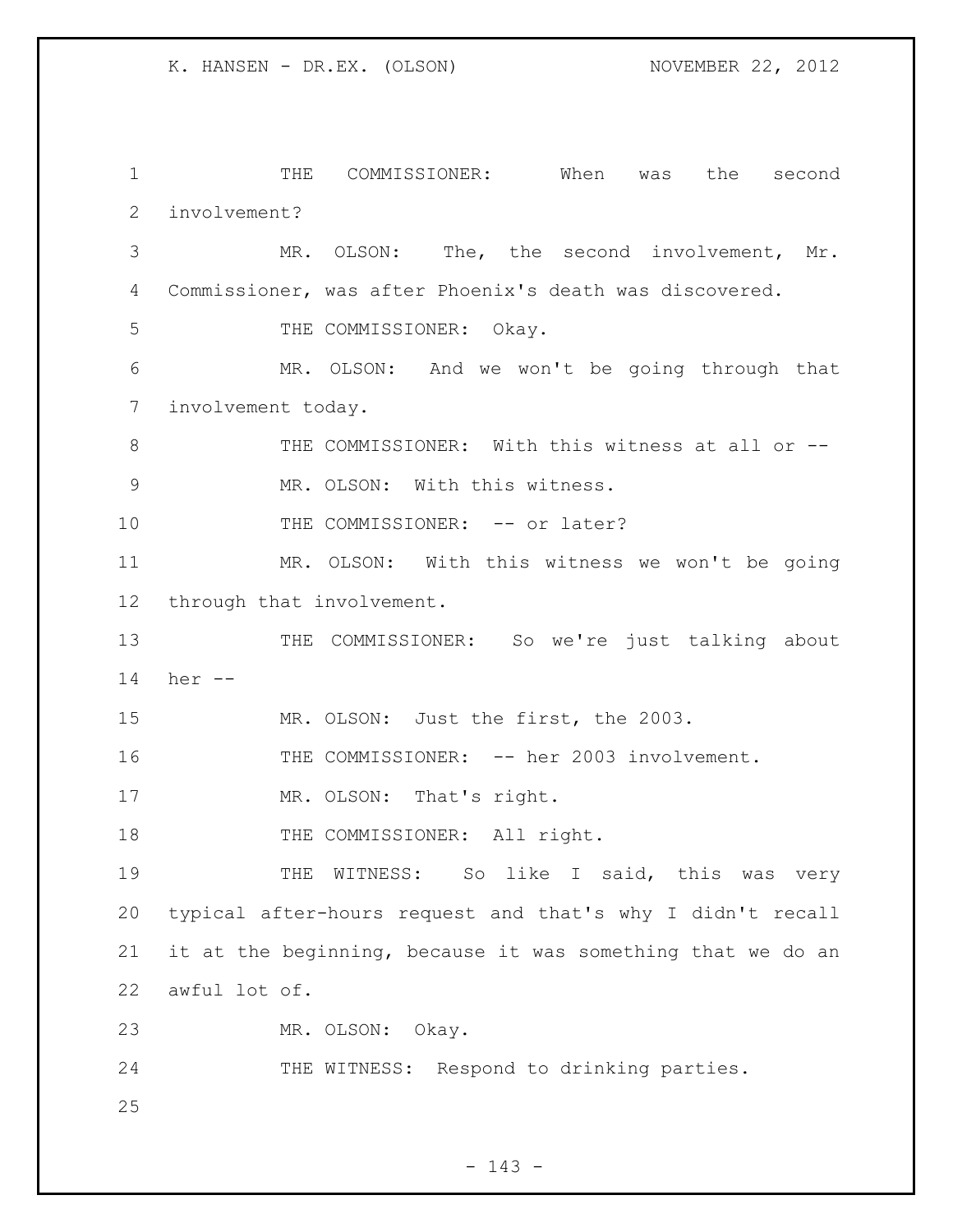BY MR. OLSON: Q Right. So this was the initial request and it's to Laura Forrest from Bev Hutchinson? A Bev Hutchinson would have opened the file. She's the first one to -- she, she took the call, actually, 10:50 a.m. on June the 21st. Q Okay. And so the presenting problem, then, that indicates why the call was made? A That's right, yeah. Q And here it was: "An anonymous adult male contacted 13 the Agency to report that there was a drinking party occurring at ..." A Um-hum. Q "... the aforementioned address." A That's right. Q And that's being B740 Magnus? A That's right. That's what I mean by typical a drinking party in the summertime.

Q Pretty typical call?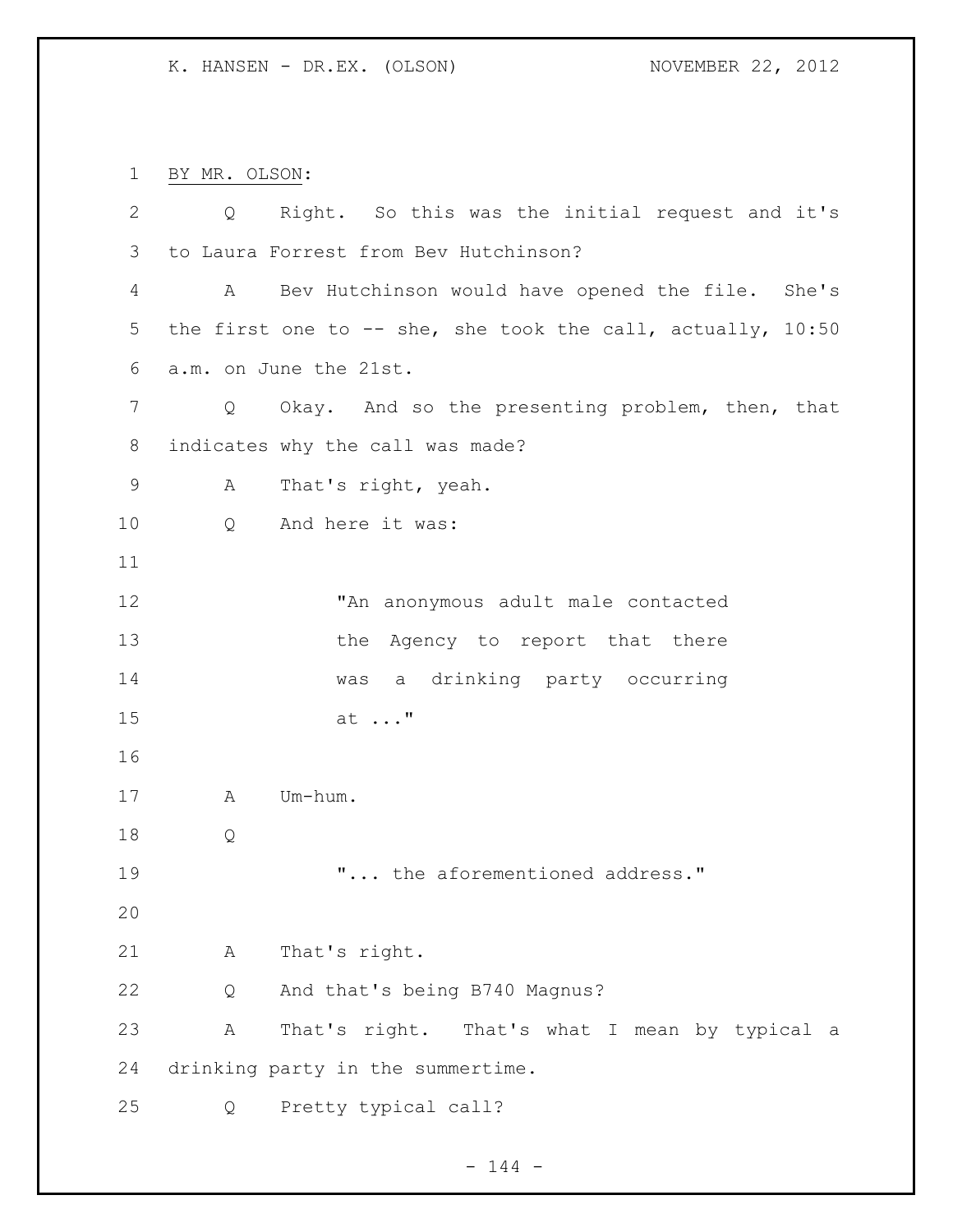A That's right. We respond to those pretty quickly --

Q Okay.

 A -- because there's children in the midst, you know, with an intoxicated care-giver or a care-giver under the influence, something we would respond to quickly.

 Q Is that generally considered a higher risk situation than some others?

 A Yeah. I could say, could say so, depending on the age of the children and how many adults and where. But we would typically respond to that pretty fast.

 Q And what is it about the age of the children that makes it different?

 A They're not able to protect themselves, a young child.

 Q Okay. So they're particularly vulnerable, then? A Yeah.

 Q And, and is there an age range that you, you look at when you make that consideration?

 A No. We would look at age and we would look at all the other indicators --

Q Okay.

A -- as well.

Q So here it says the caller: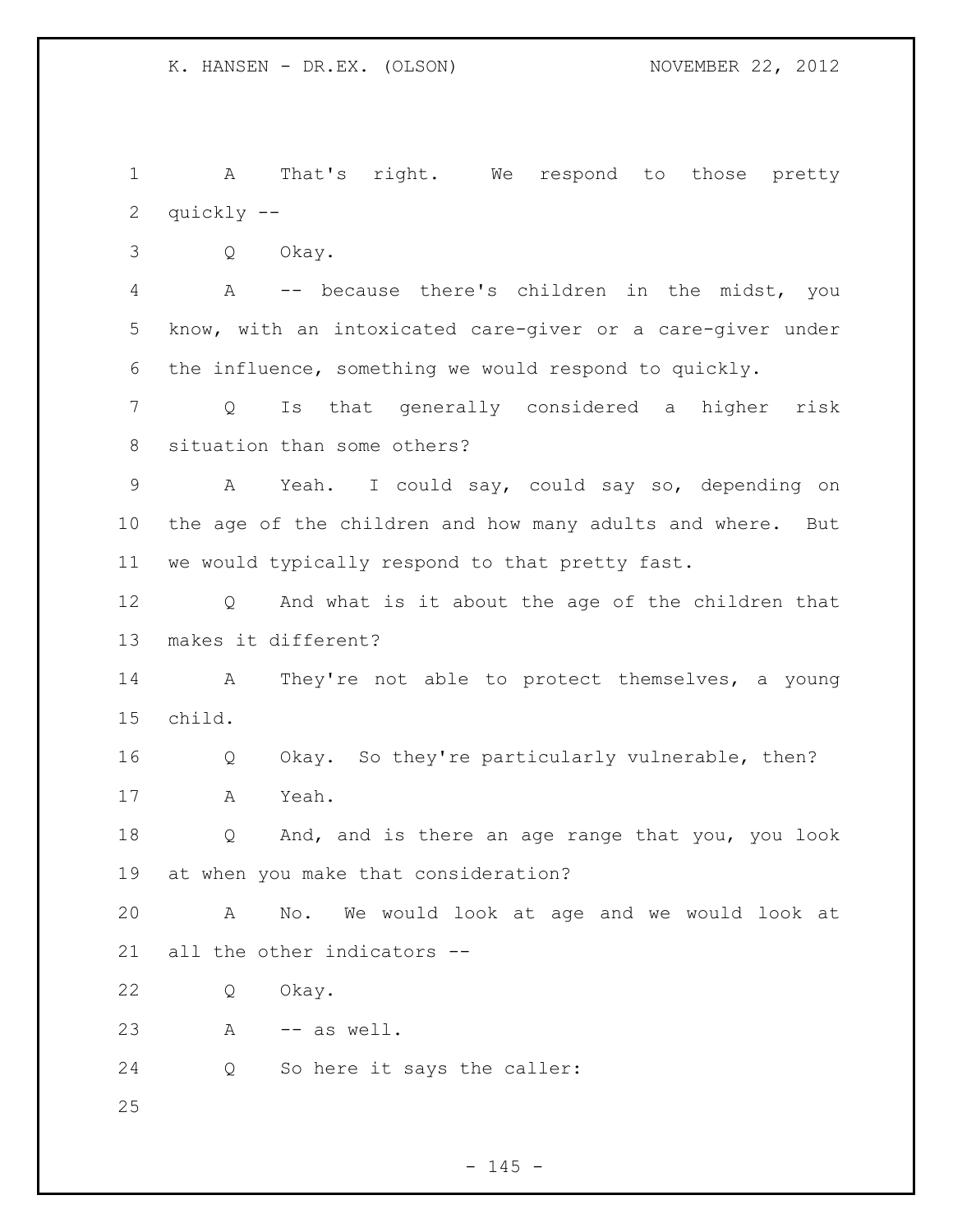"... noted that he believed that there were three adults in the home, including dad and that there were two adults who he believed were passed out in the home. He noted that Phoenix was in the home 7 and not receiving adequate **Supervision.** He stated that police were in attendance at the 10 home earlier this morning at approximately 4:00 a.m. to break 12 up the drinking party." 14 A Um-hum. Q And then it has, phone call to Winnipeg, or WCP. A Winnipeg Police. Q Okay. "worker spoke with dispatch who indicated that the last time that 21 they attended the home was in April/03." 24 And the worker in this case, is that Bev Hutchinson?

 $- 146 -$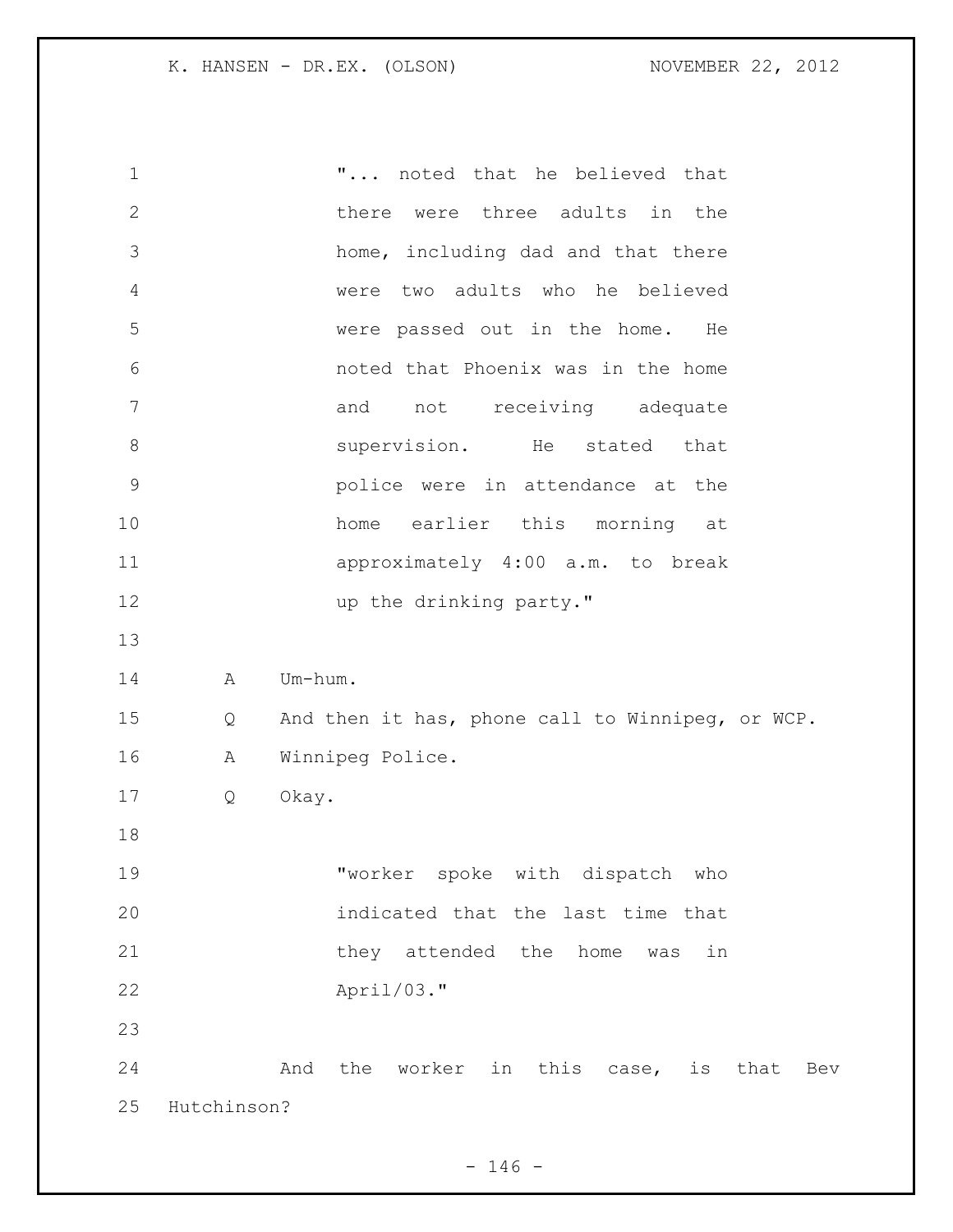A Yes, Bev Hutchinson.

| 2  | And if we could scroll to the next page, please.<br>Q                  |
|----|------------------------------------------------------------------------|
| 3  | I just might mention, there was an indicator in<br>A                   |
| 4  | there, there's a young child but there's a number of                   |
| 5  | intoxicated adults so that even makes it worse because                 |
| 6  | there's a big party and there's a child in the middle of it            |
| 7  | all, right.                                                            |
| 8  | Okay. So that's another factor, there's more<br>$Q \qquad \qquad$      |
| 9  | than one person there?                                                 |
| 10 | Bev, Bev would have looked at that and I, I noted<br>A                 |
| 11 | that as well.                                                          |
| 12 | Q Okay. And the fact that some of the adults had                       |
| 13 | been passed out and the police had contact, is that --                 |
| 14 | That's right.<br>Α                                                     |
| 15 | Q<br>Okay.                                                             |
| 16 | Drinking heavily, police involvement, a young<br>A                     |
| 17 | child in the home.                                                     |
| 18 | So those are all things that cause you concern as<br>$Q \qquad \qquad$ |
| 19 | a worker?                                                              |
| 20 | A They're, they're indicators that the child would                     |
| 21 | be at greater risk, yes.                                               |
| 22 | Okay. And then it says phone call to police --<br>Q                    |
| 23 | read that part. Says:                                                  |
| 24 |                                                                        |
| 25 | "This worker accompanied by co-                                        |
|    |                                                                        |

- 147 -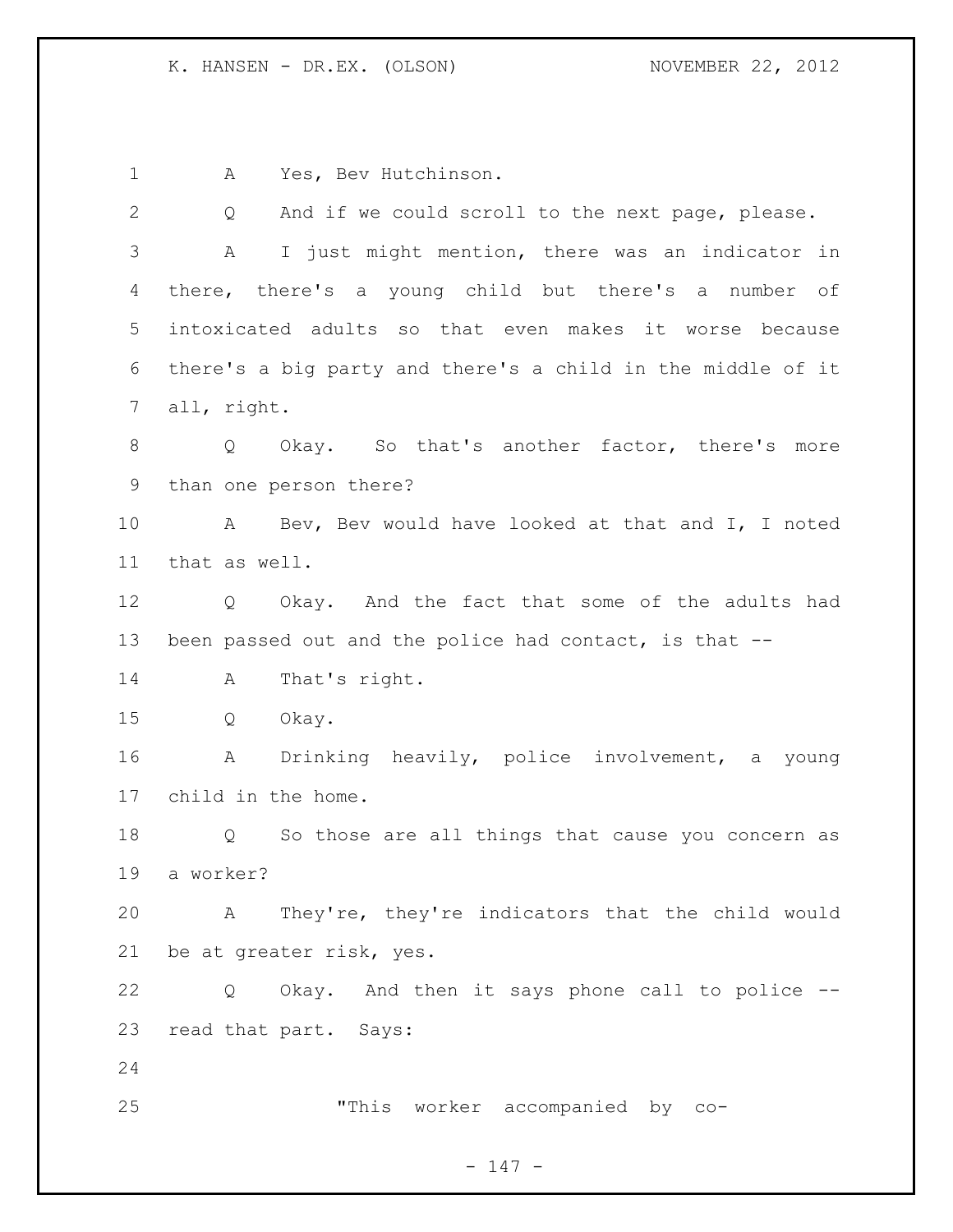worker Williams attended to the aforementioned address. Steven was present along ..." THE COMMISSIONER: Just a minute. What, what time was this about you went there? THE WITNESS: I'm not there until the end of the report. This is a colleague of mine that took the initial call, Commissioner. 10 THE COMMISSIONER: Oh --11 THE WITNESS: She, she was the first one to answer the telephone. I believe it was almost eleven o'clock. THE COMMISSIONER: So the reference to "this worker" is not to this witness? MR. OLSON: This is not this witness. This is the report that the witness would have read before she went out to the home. THE COMMISSIONER: Oh. I wasn't aware of that. All right. BY MR. OLSON: Q So it says: "This worker accompanied by co-

- 148 -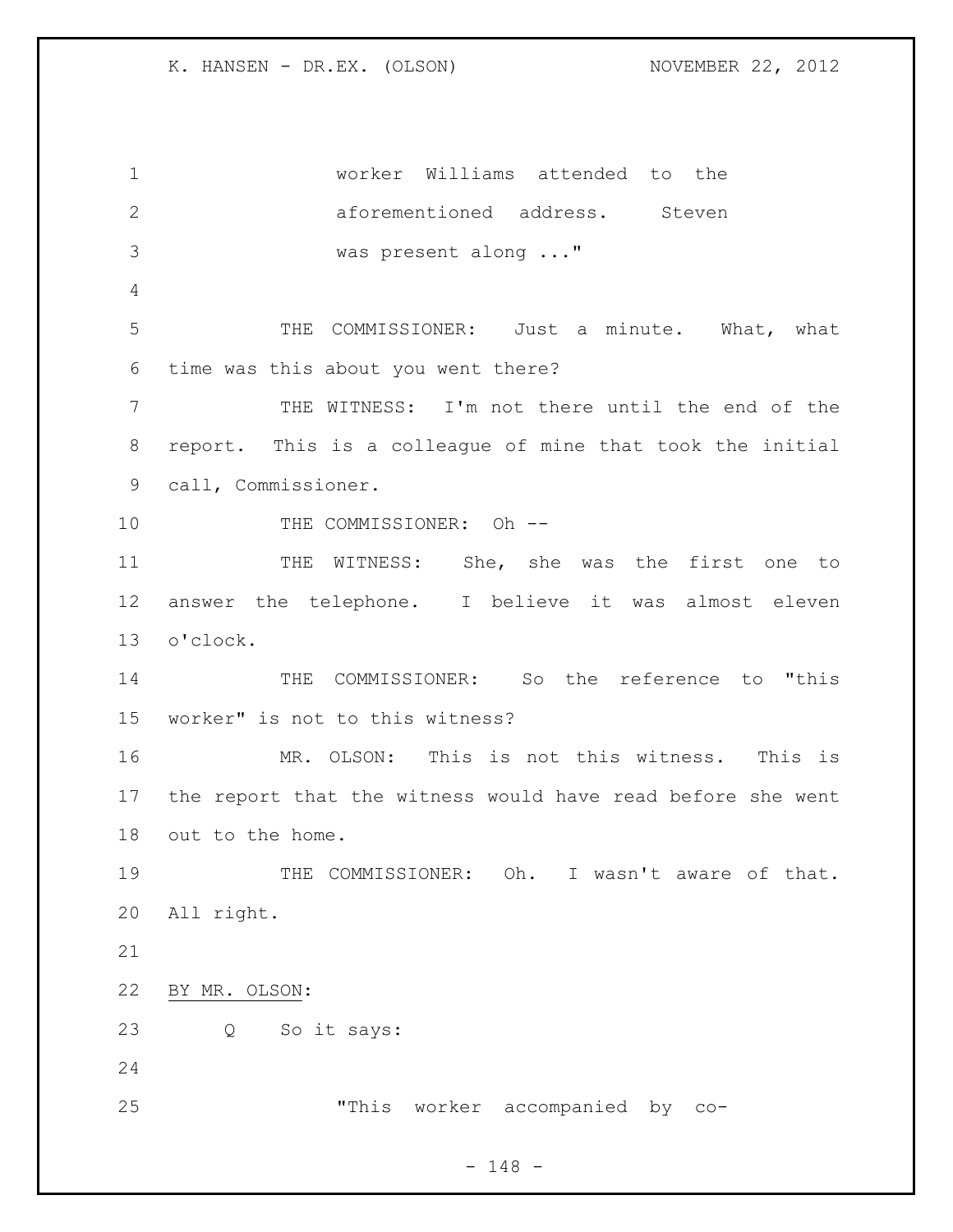worker Williams attended the aforementioned address." So that would be Ms. Hutchinson and Mr. Stan Williams? A No, it's Bev Hutchinson and Diane Williams. Q Okay, sorry. 8 A Not Stan. It's Diane. Q Sorry. Steven was present along with Phoenix, who was playing in the 13 front yard. Steven was entirely cooperative with workers and 15 admitted to drinking. He presented as same although he was clearly able to hold a discussion with workers and did not present as intoxicated. He would be unable to care for Phoenix. Asked if there was anyone else in the home as Steve spoke with workers while sitting on the front step. Steve acknowledged that there was and stated that he and his buddy

- 149 -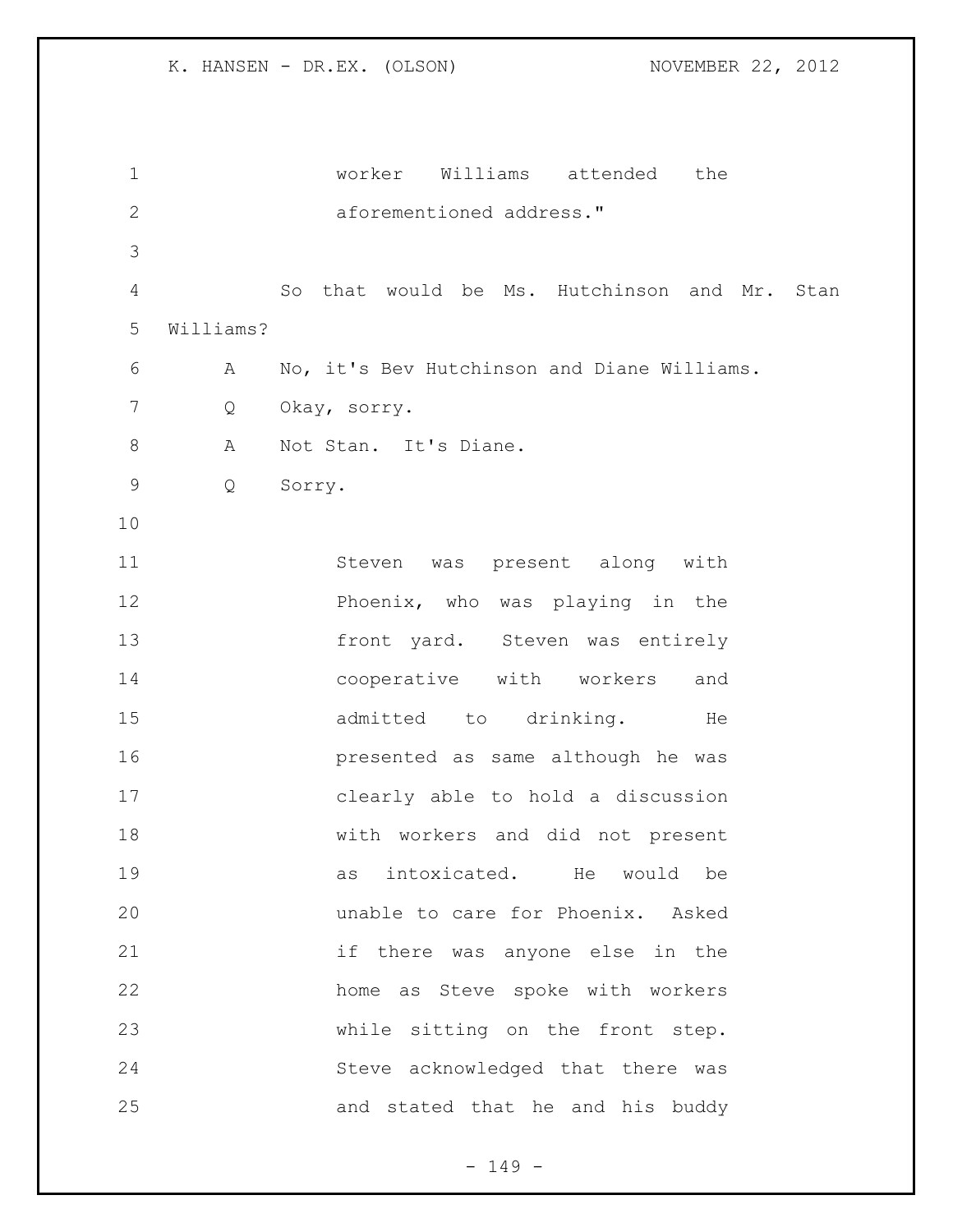| $\mathbf 1$   | Aaron had just a couple of beers   |
|---------------|------------------------------------|
| $\mathbf{2}$  | this morning. He indicated that    |
| 3             | his sister, Angie, was also        |
| 4             | present in the home. Asked if he   |
| 5             | was going to be continuing to      |
| 6             | drink today, he stated that he may |
| 7             | or may not. He was warned and      |
| $8\,$         | cautioned about ensuring that      |
| $\mathcal{G}$ | Phoenix had appropriate care       |
| 10            | should he continue to drink. He    |
| 11            | indicated clearly that he          |
| 12            | understood same and identified his |
| 13            | sister, Genny, who lives at 756    |
| 14            | Magnus as an appropriate care      |
| 15            | provider to Phoenix and easily     |
| 16            | accessible and always willing to   |
| 17            | provide care. Steven was thanked   |
| 18            | for his cooperation and was also   |
| 19            | advised that another team would be |
| 20            | this evening to conduct<br>out     |
| 21            | another sobriety check.<br>He      |
| 22            | acknowledged same.                 |
| 23            |                                    |
|               |                                    |

 So that's the -- and then it says, for follow up by p.m. staff?

 $- 150 -$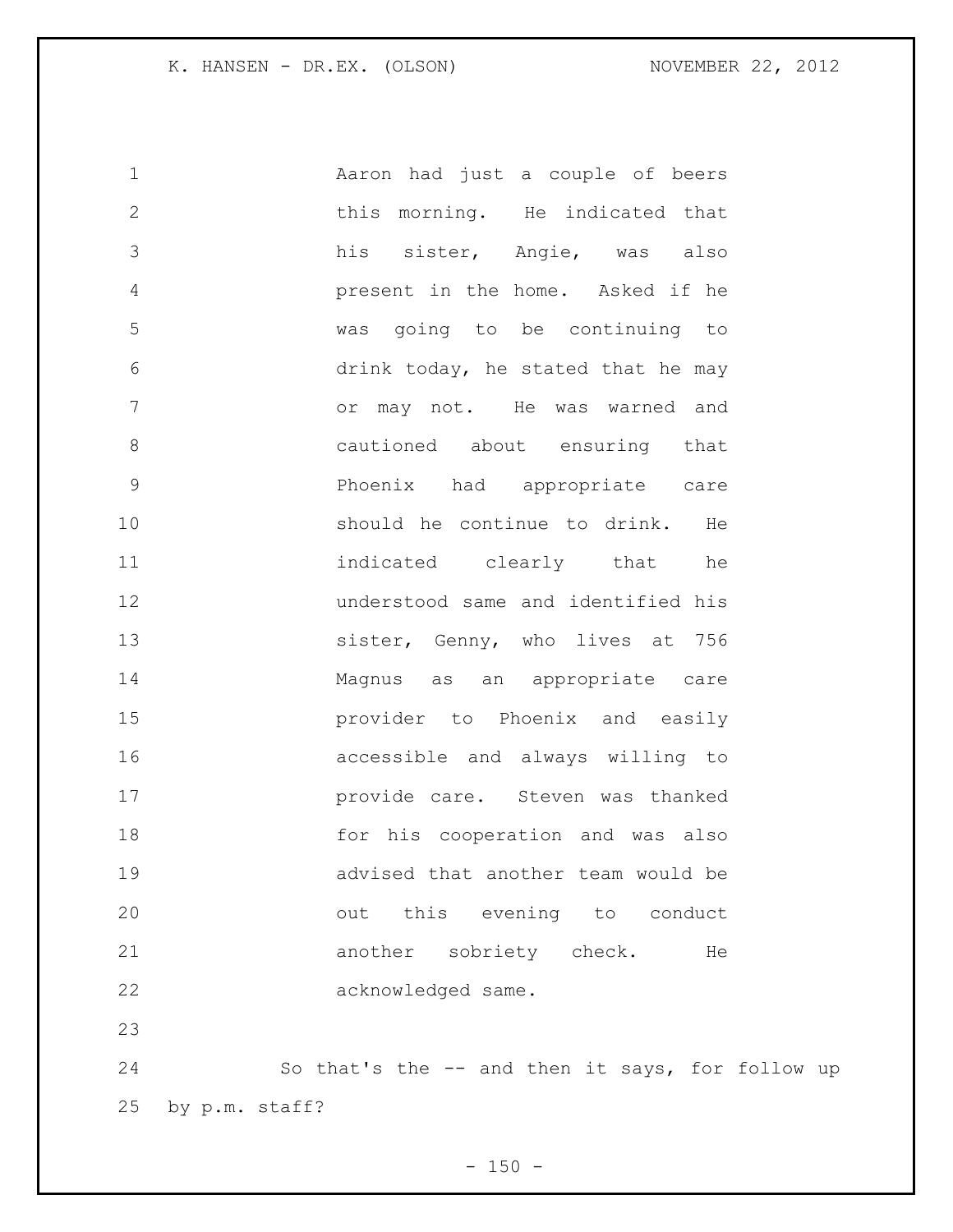A That's right. Q That's you, you're p.m. staff; is that right? A That wasn't me in particular but it was staff that were starting to come in at four o'clock. Q Okay. THE WITNESS: Sorry. THE COMMISSIONER: But is that, the, the initial response to the phone that there were people passing out and heavy drinking going on? MR. OLSON: That's, that's my understanding. BY MR. OLSON: Q This is a response to the initial concern; is that right? A If you look at the time line, it looks like Ms. Hutchinson, she would have gotten the call 10:50 a.m. and -- 18 Q So that's under, time of referral? A Right. That's when she would have answered the telephone. Q Okay. A And if you go down a little bit further ... Q Now, this is describing the steps she took? A That's right. Q Okay.

- 151 -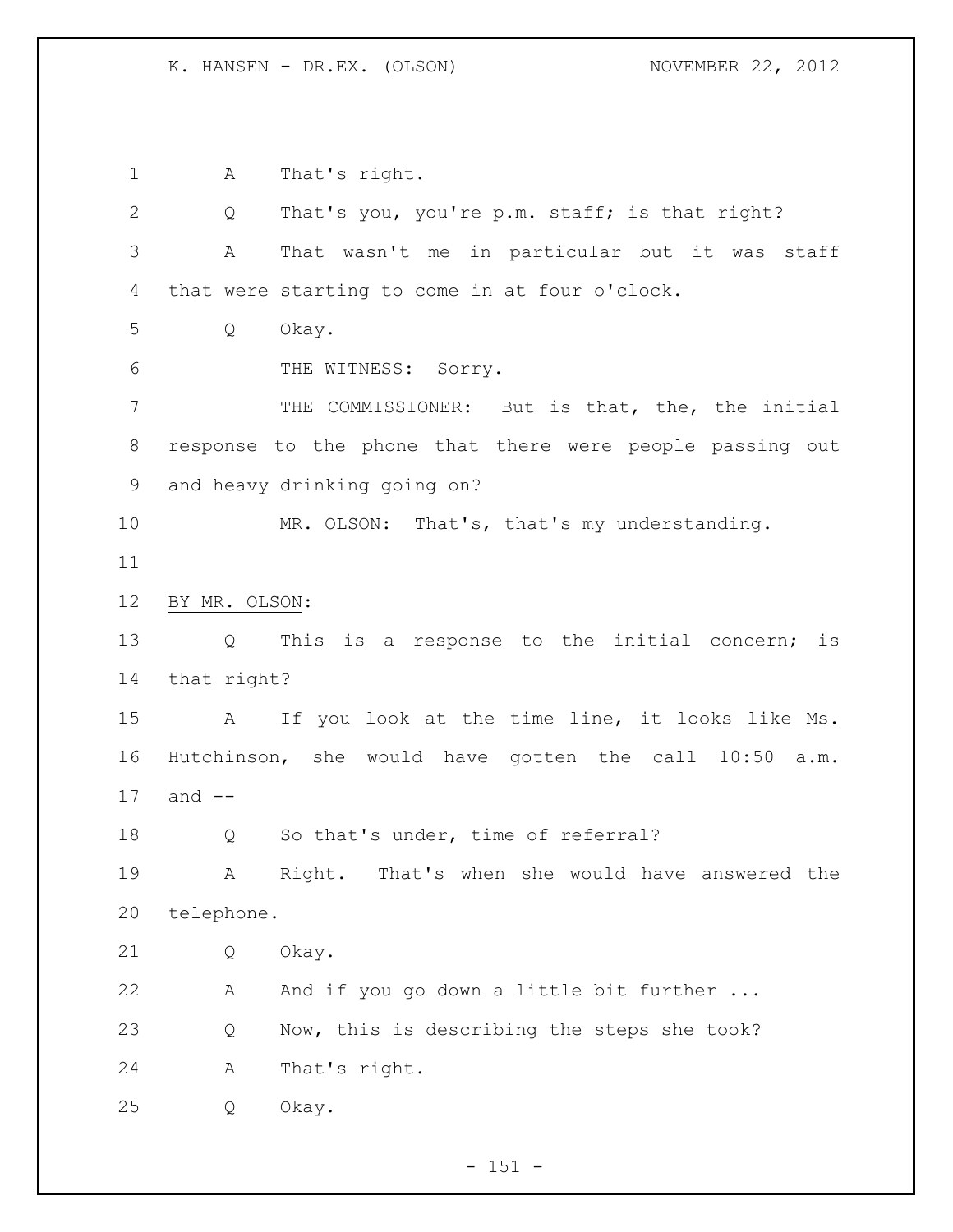1 A And it looks like they responded pretty quickly. Q Okay.

 A Not sure if you want me to describe my interpretation of that.

Q No, that's, that's fine. Please go ahead.

 A Okay. Looks like she and Diane responded very quickly because of what was identified by the source of referral. Looks like Mr. Sinclair wasn't able to state that he was not going to drink anymore. There was concern that he may drink and they were concerned enough to say that we're going to send other workers out in the afternoon. After-hours workers are constantly rotating. We get people --

Q Okay.

 A -- on a Saturday starting at 7:00 and 8:00 then 4:00, then 10:00 at night, then 12:00 at night. They're constantly rotating. So she gave this to 4:00, 4:00 p.m. staff.

 Q Okay. So 4:00 p.m. staff. And you said that was not you at that point?

A No.

 Q Okay. Do you know when you -- what time you would have come in to work?

 A Well, when I read this report, I would have come in at four o'clock as well.

 $- 152 -$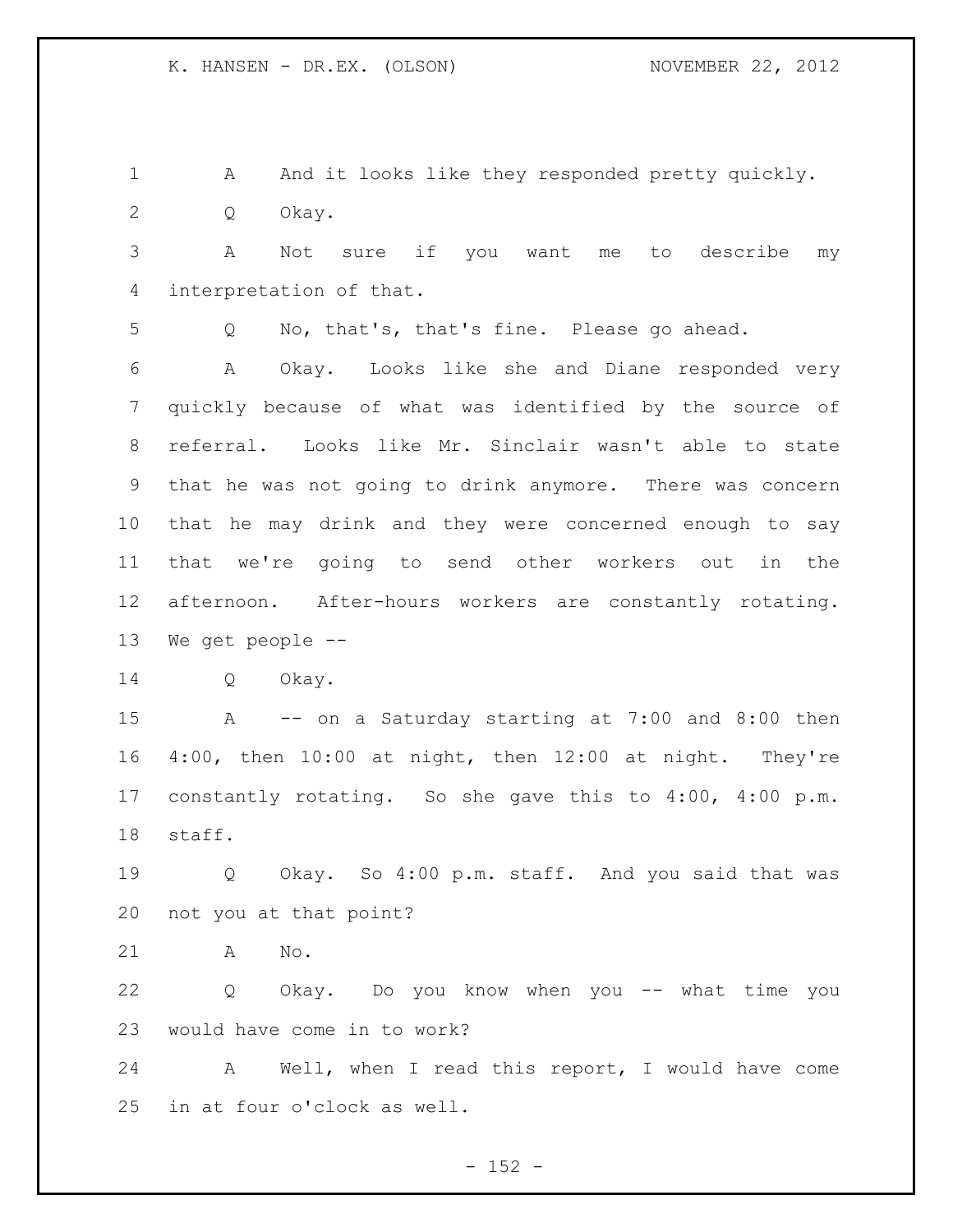Q Okay.

 A Because I took the report from Janice McRae, who was working during the day.

 Q We can look at your entry, which is at page 37383. So you recognize this as your entry?

A Yes, I do.

7 Q Okay. And so on the top it says, J. McRae, June 22nd, 2003. June 22nd, 2003 6:00 p.m., Hansen. What, what does that mean?

 A I would have come to work and I would have been assigned this field either by a supervisor with Janice McRae, or Janice McRae asked me to deliver food to the home of Steven Sinclair and his daughter Phoenix. Janice had just been out there --

Q Okay.

 A -- and she was following up the other concerns that the workers had identified, that Steven, you know, had been under the influence. They had found that there was no food in the home and that's something that we will do, is we will bring food and basic needs to families. And that's what I was asked to do --

Q Okay.

 A -- was to go and drop off some food to Mr. Sinclair and Phoenix.

Q Now, was Janet McRae, was she part of after-hours

 $- 153 -$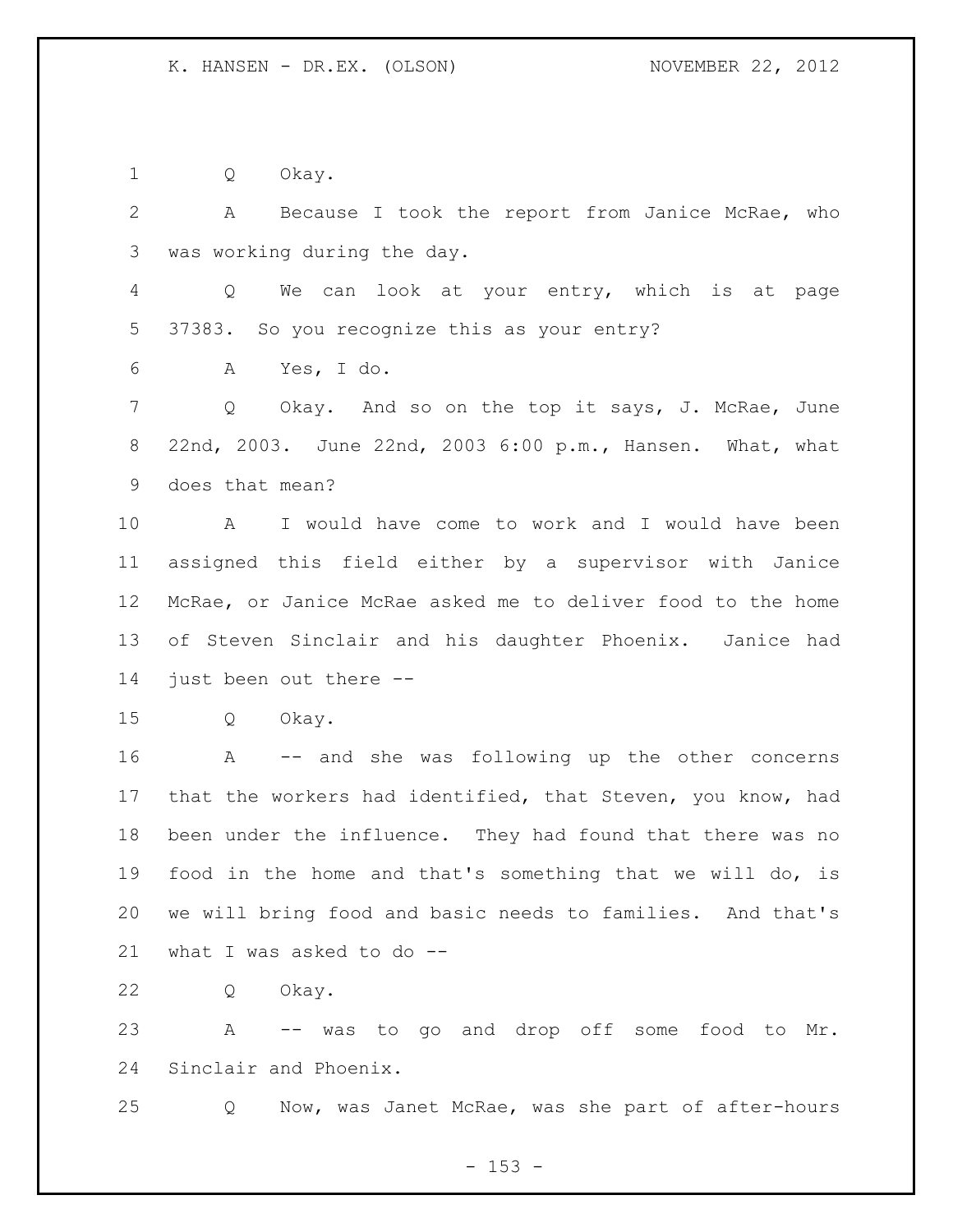as well?

A Yes, she is.

Q Okay.

A Yeah.

 Q And was she a co-worker or was she on a prior shift?

A She was working during the day.

Q Okay.

 A Most likely from 8:00 to 6:00. This was a weekend. I'm not sure if it was a Sunday. I, I think it was a Sunday because the 21st would have been a Saturday, and Janice would have worked 8:00 to 6:00 and I would have come in at 4:00 and I would have been asked -- I was asked to bring food out to Mr. Sinclair and his daughter Phoenix.

 Q Okay. And would you have read the, the report we just looked at minutes ago?

17 A Absolutely. I would have read it right from the beginning.

 Q Okay. And so with that, it says you and colleague C. Ponce.

A Yeah.

Q And who's, who is C. Ponce?

A Claudia Ponce.

Q Okay.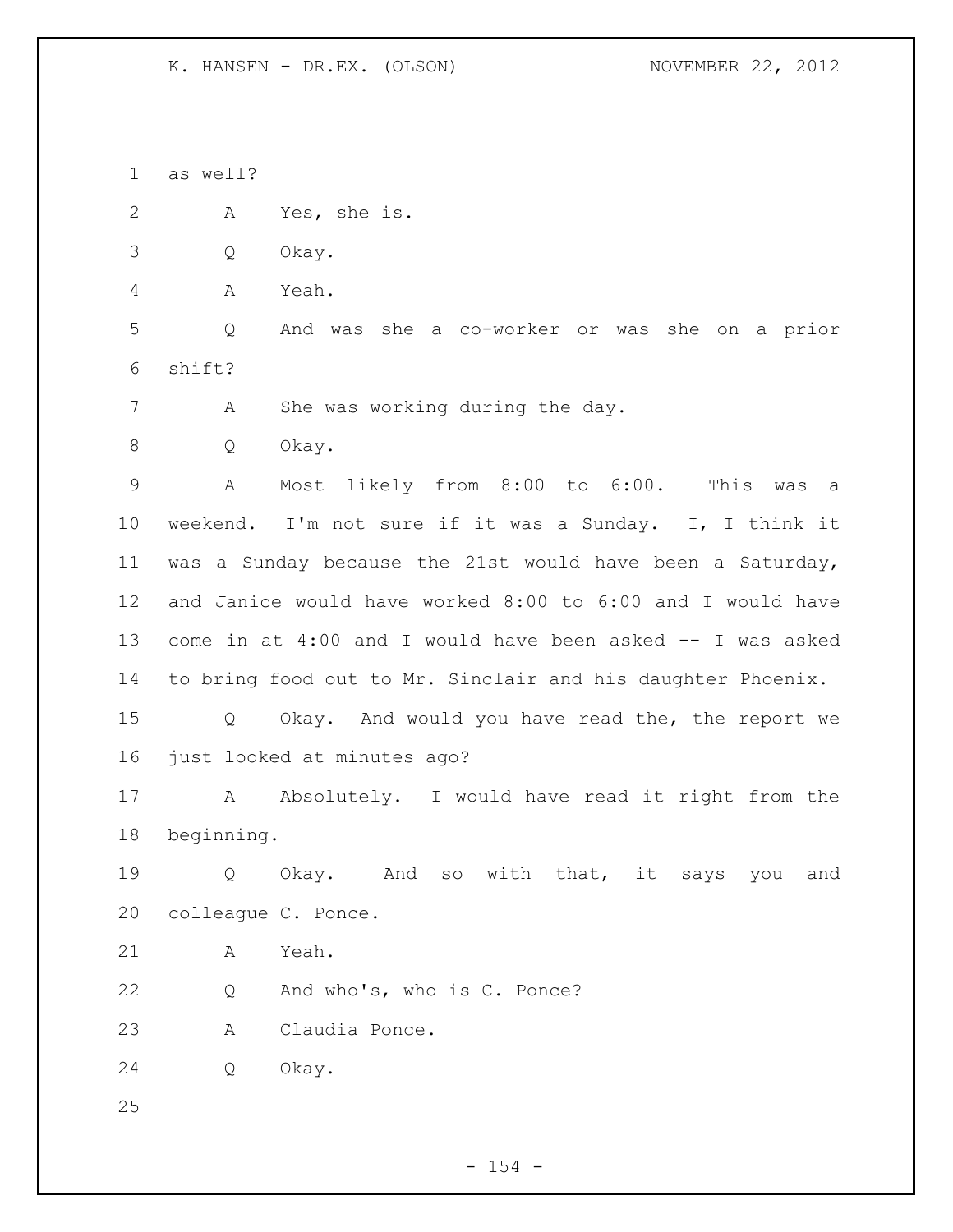"... knocked on the door and 2 Steven answered." I notice there were two of you going here. A After-hours goes in pairs all the time. Q Okay. And is that still the case today? A Yes, it is. Q And was, is a reason for going in pairs? A I would say safety would be the number one reason. We're -- you know, three o'clock in the morning we're standing, you know, on William Avenue. 12 THE COMMISSIONER: I'd, I'd be very surprised if you didn't go in pairs. 14 THE WITNESS: We, we always do, Commissioner Hughes, yes. Often we have to take the police with us as well, depending on the situation. BY MR. OLSON: Q Okay. In this case, though, the police didn't 20 attend with you, is that ... A They had been in the house but I did not see any reason to take the police with me. I myself feel quite capable of doing many things without the police. I, I do have to use the police sometimes just to keep the peace. Q Okay. So it says: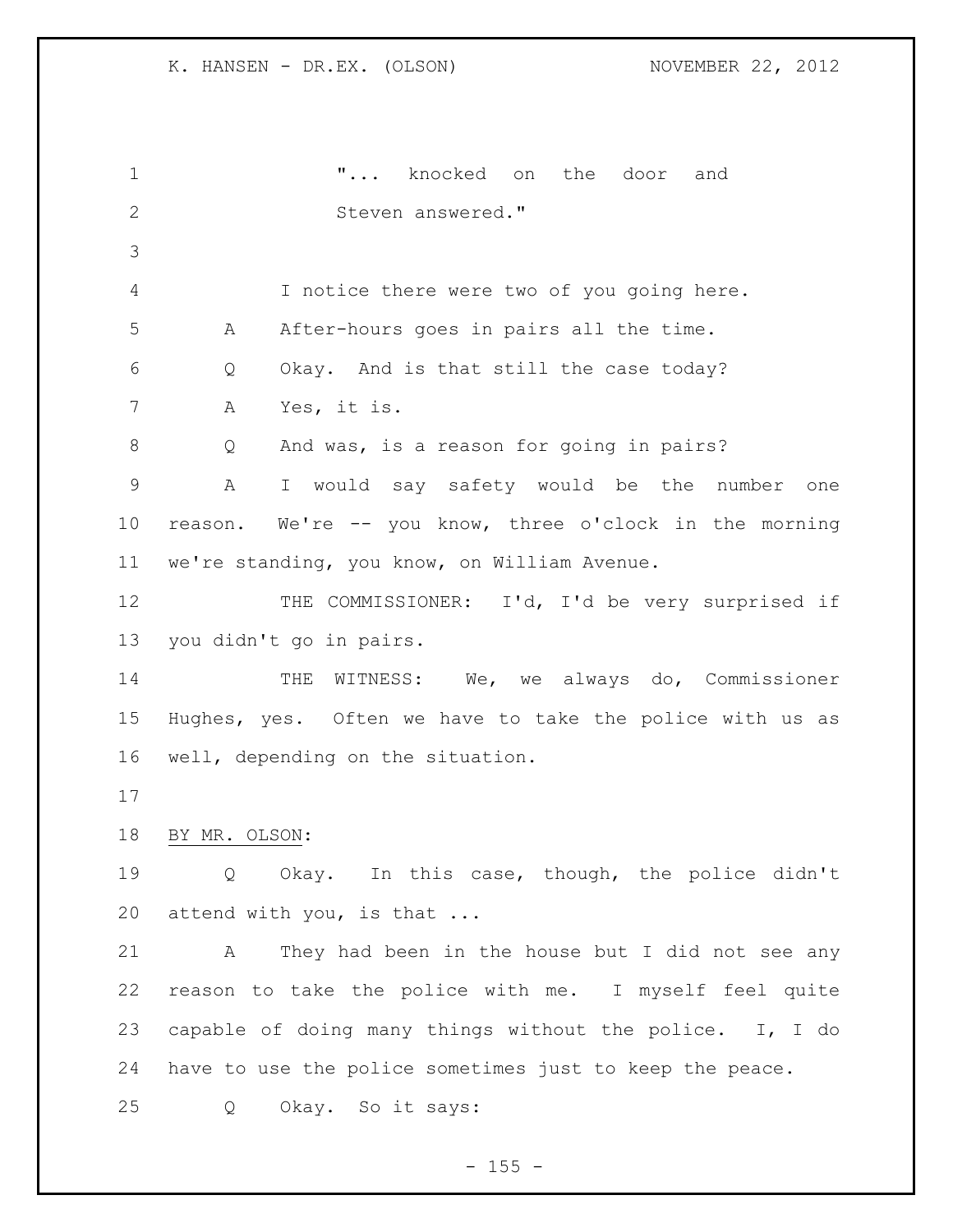| $\mathbf 1$    | " Steven answered. We went         |
|----------------|------------------------------------|
| $\overline{2}$ | into the living room and the       |
| $\mathcal{S}$  | writer immediately smelled the     |
| $\overline{4}$ | strong odor of marihuana. Steve    |
| 5              | readily admitted to smoking        |
| 6              | marihuana, denied being 'stoned'   |
| 7              | rather just 'buzzed'. The writer   |
| $8\,$          | tried to engage a dialogue with    |
| $\mathsf 9$    | Steve indicating that he has been  |
| 10             | drinking to the point of           |
| 11             | intoxication during the weekend    |
| 12             | and now his choice of substance    |
| 13             | has changed and under the          |
| 14             | influence is under the influence   |
| 15             | and still inappropriate. Steve     |
| 16             | reported that Phoenix was          |
| 17             | 'upstairs sleeping' as well as his |
| 18             | 'sister'. The writer advised that  |
| 19             | when we are standing on the front  |
| 20             | step as the window was open we     |
| 21             | heard a number of persons in the   |
| 22             | home. He insisted that it was      |
| 23             | just himself, his sister           |
| 24             | besides the very tall friend that  |
| 25             | just left.                         |

- 156 -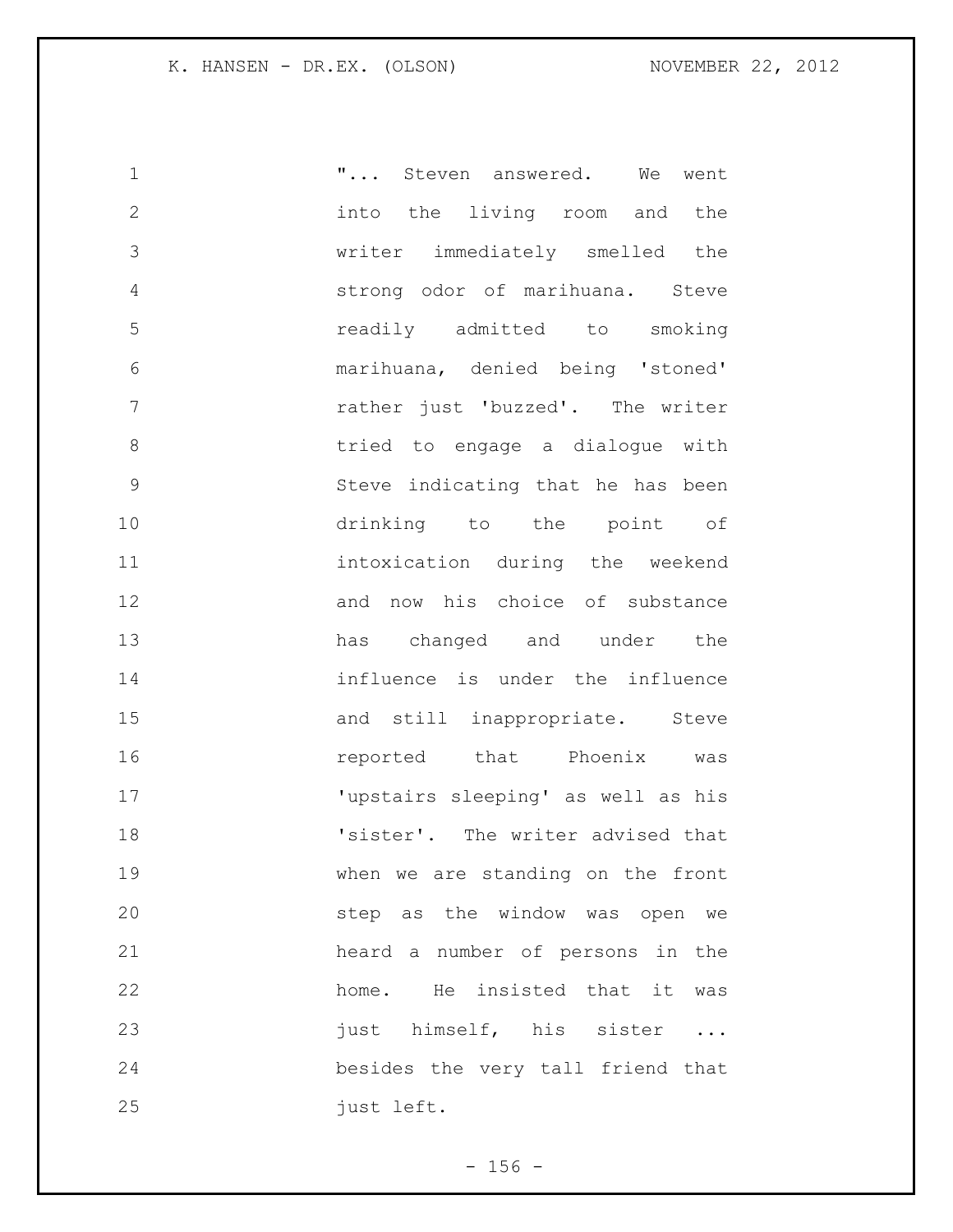Steven did not display any insight into the writer's concerns. The further into the conversation we got the more Steven became non co-operative. He stood sideways so the writer had to speak to his profile. His manner became **flippant** and the writer left advising that she would need to consult with a supervisor regarding his continued use of drugs/alcohol." 14 And then it says: "Phone call to Acting Supervisor 17 Audrey Lumsden. That's your supervisor? That was your supervisor? A It says acting. Audrey was a supervisor during the day and she was working that particular day or evening, acting as a supervisor at after-hours. Q Is that because your, your normal supervisor was away?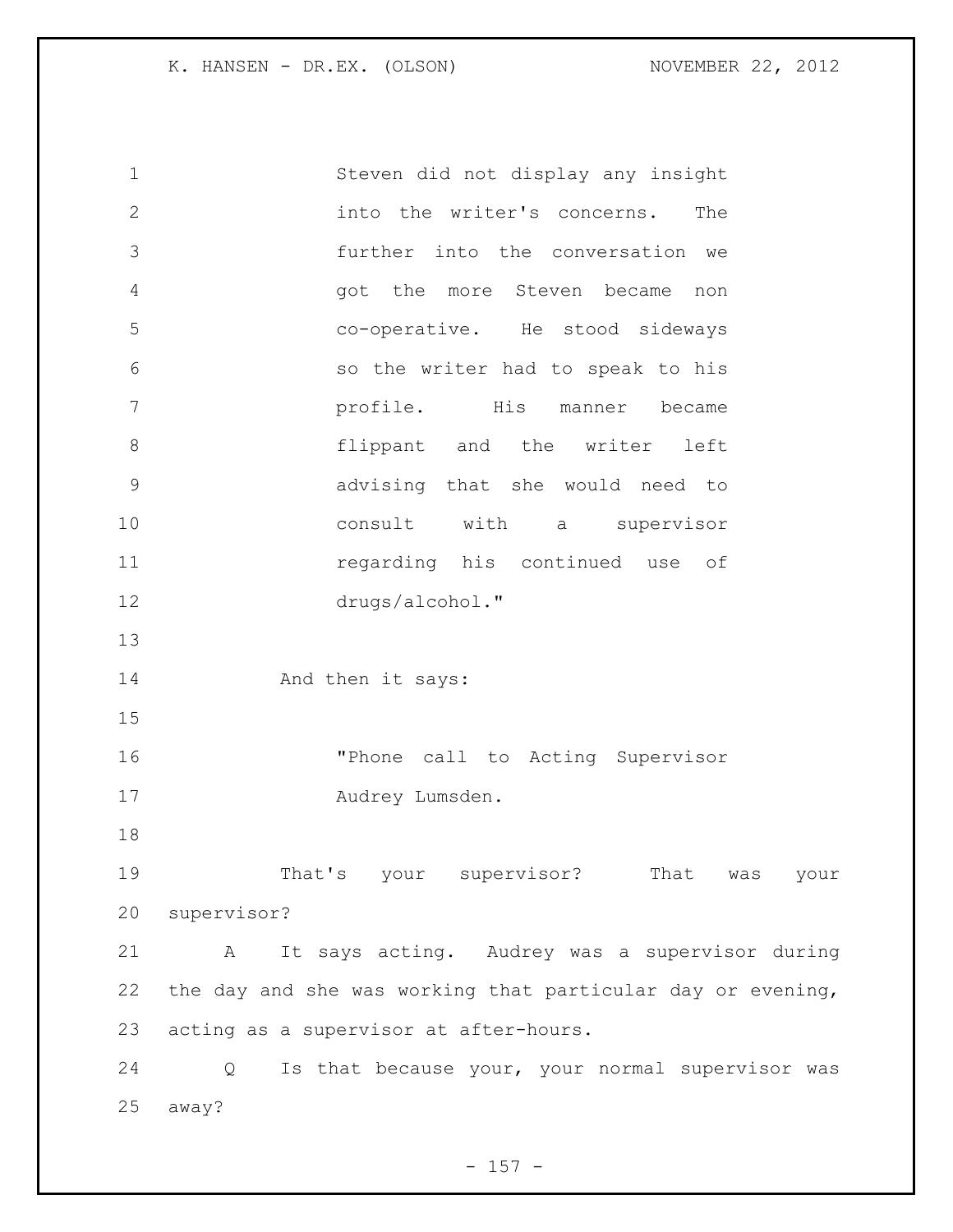1 A On vacation.

Q Okay.

 A Something. Vacation or sick. Just wasn't there. I don't recall what ...

 Q Okay. So you're -- now, you're calling her to report what you, what you observed with Steve?

 A I'm calling her to report concerns I have for Phoenix in the home, because when I, I went to the home, Mr. Sinclair had stopped drinking alcohol but he had started to, you know, use another substance. And when I wrote, under the influence is still under the influence, he's still high, he's still, you know, not sober enough to take care of his child.

 Q Okay. So that was your assessment at the time, 15 he was not sober enough to care for Phoenix; is that ...

A That's right.

 Q Okay. And so the discussion you had with your supervisor led you to the determination that Phoenix would have to be apprehended?

A That's right.

 Q Okay. And the considerations we talked about before, are those the considerations that went into that decision?

 A Yes. But in this particular case it would be that I think we were the fifth set of workers to go into

- 158 -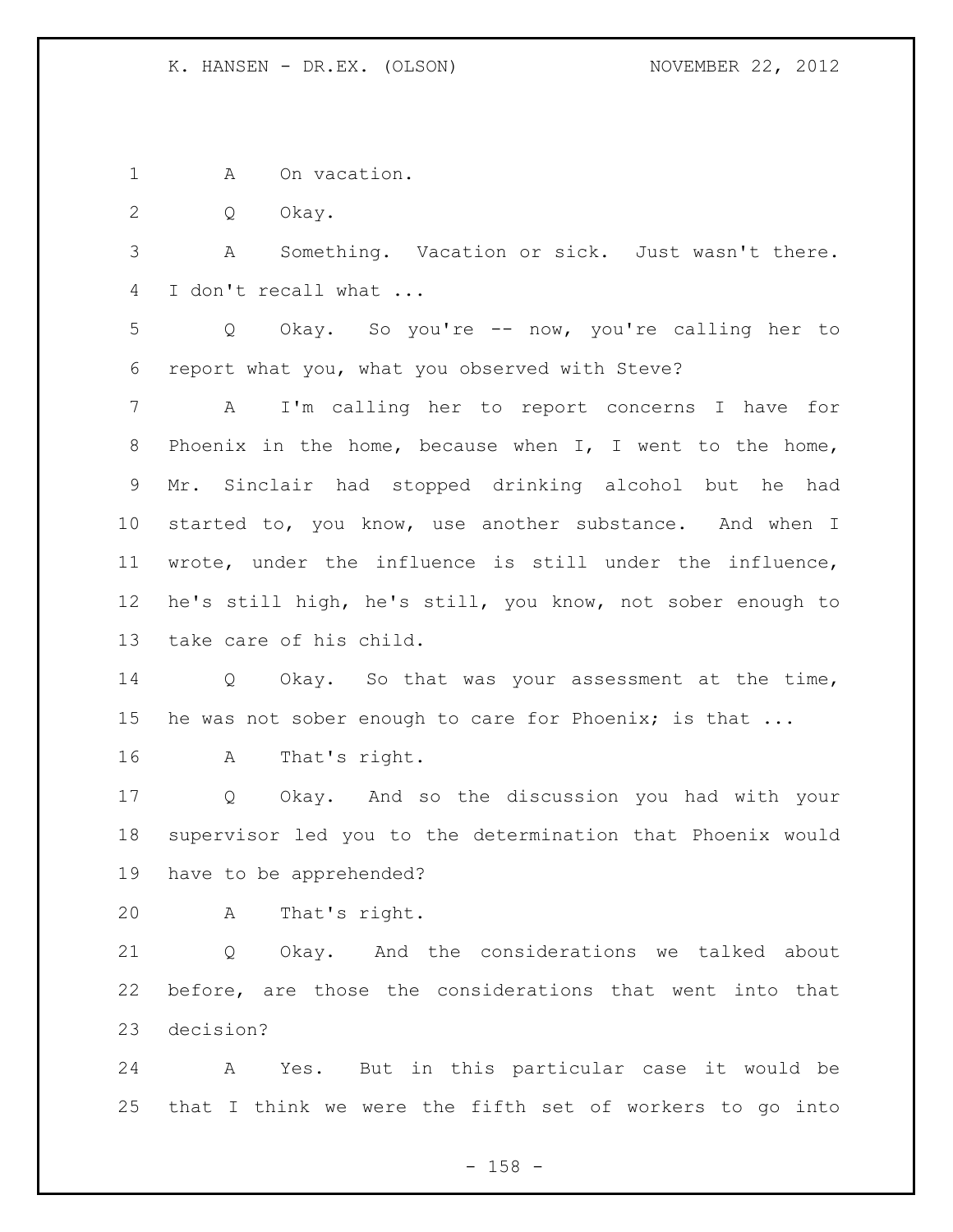the home. He knew that after-hours was involved. He knew that our involvement was, he was informed that our involvement was to try to help him sober up, try to help him have a safe home for Phoenix, and that he -- well, he wasn't able to do that so it, to me, he, he wasn't able to do that. I think I was the fifth set of workers that, that was going into the home and I had just thought that that was enough.

Q Okay.

 A Over two days, so ... There's more in there, though, saying that there was also gang members in the home.

Q Right.

14 A And the police identified them as Indian Posse. So if you're -- there's gang members in the home and you've got a little child of three with gangs, there's violence and drugs and weapons and no one really seems to be taking 18 care of her, so ...

 Q Not really the safest place for Phoenix at that point?

A Not at all.

 Q Okay. So just to continue on. It says: 

 "The writer advised the Winnipeg Police Services would be

 $- 159 -$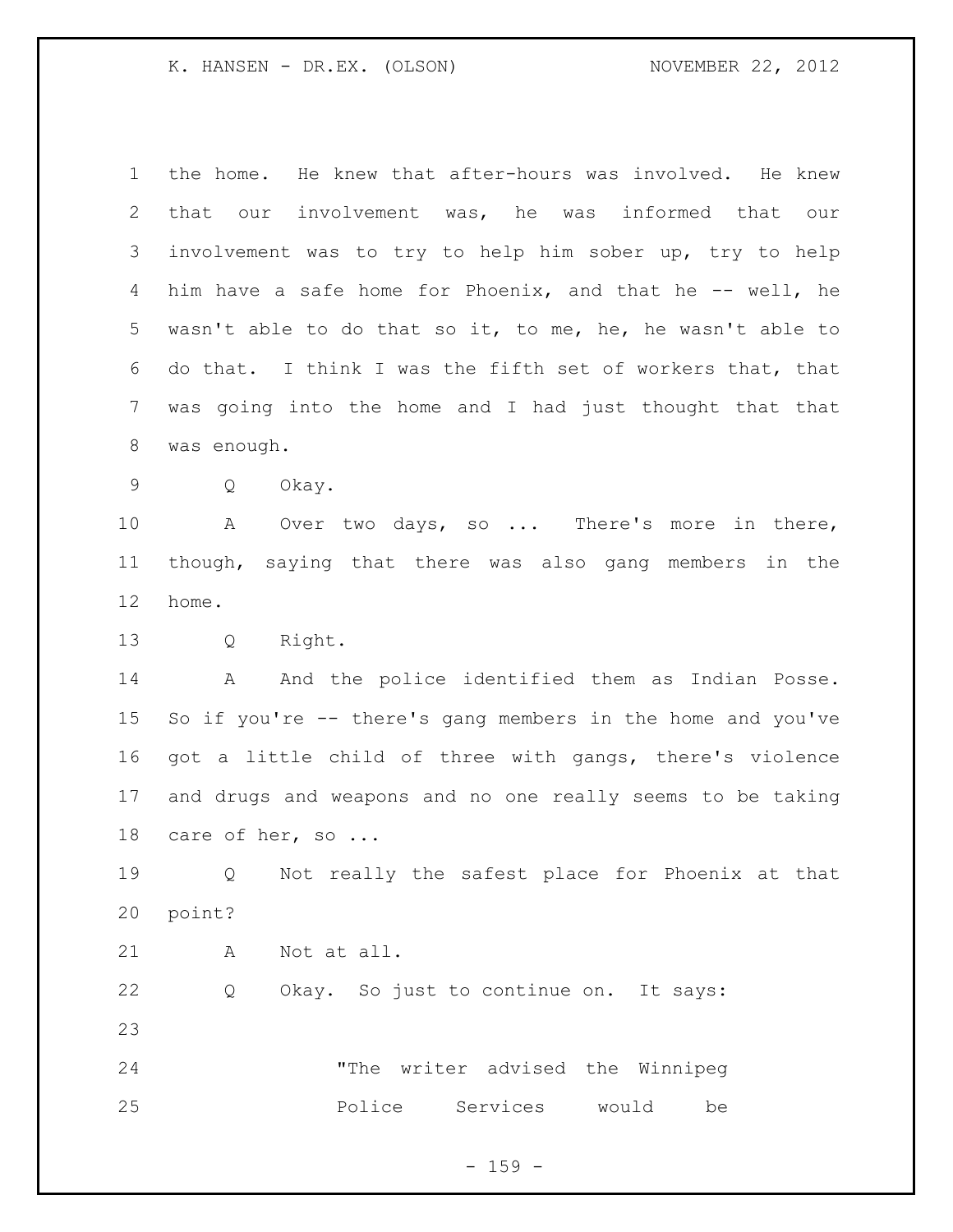necessary. Phone call to Winnipeg Police Services. We waited approximately 1.5 hours for a car and entered the home again at 6:24 p.m. There were a number of young men in the home who all scattered out the back door. Prior to entering the home Constable 1818 advised that he had attended the home on an unrelated call yesterday and that a number of Indian Posse members were in the home and that he had difficulty arousing Steve who was **15** laying on the couch. The constable also remarked that 17 Steven 'is really not a bad guy'" 

 So, first of all, this is an example of where you call the police when you're apprehending a child? Do, do you always call the police in that, in those circumstances? A No. The police are called, I call the police mostly to keep the peace. When we want -- when we do an apprehension, we want to do it the least traumatic way to a child and to anybody in the house, as well as the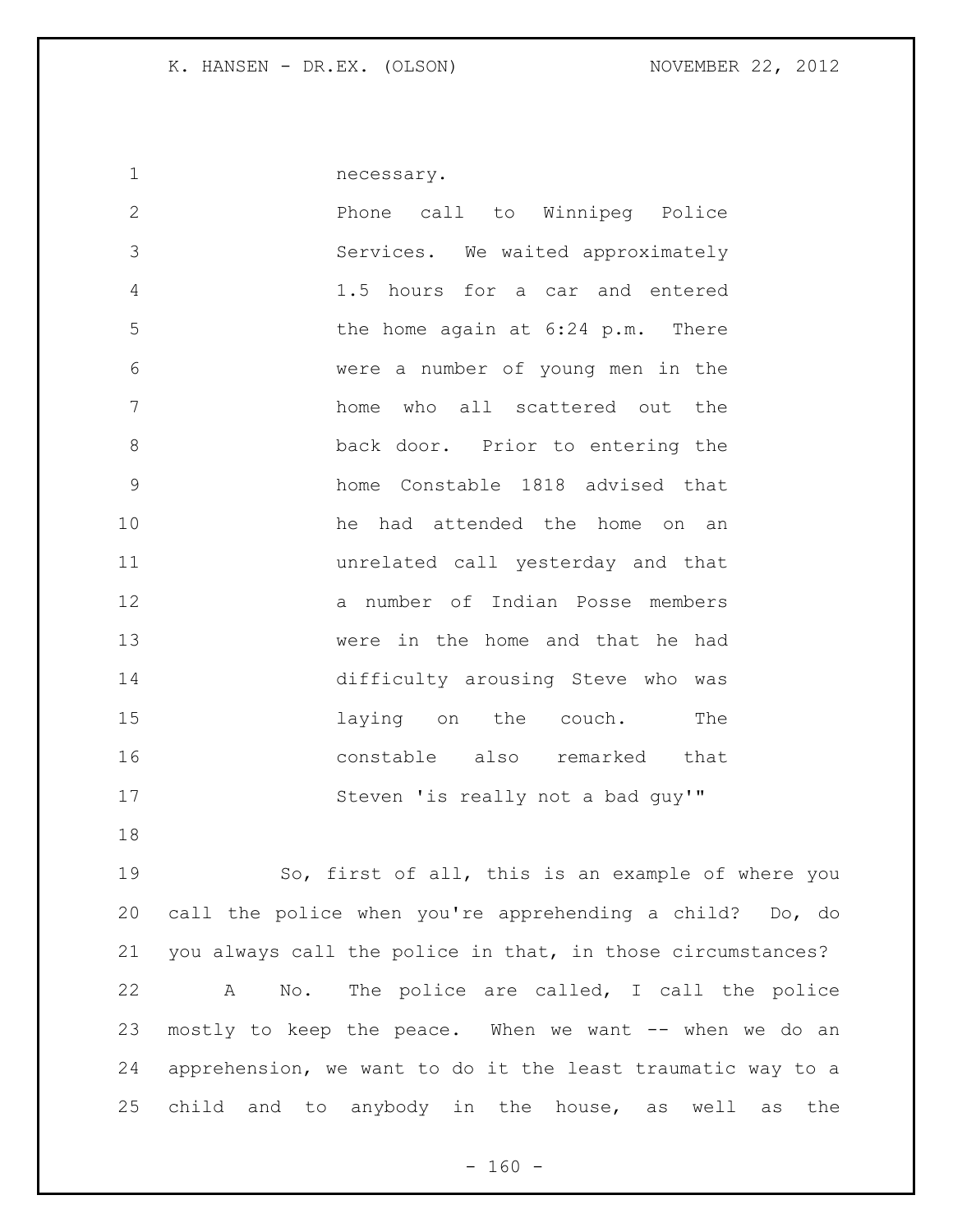community. We try to do it quietly. I go in quietly and I would leave quietly.

 Mr. Sinclair certainly was not angry all the time, wasn't hostile all the time, wasn't belligerent all the time. I, I knew that when I first talked to him. But, you know, he was under the influence and the more I started talking to him and challenging him around his behaviour, smoking marihuana now and not drinking alcohol and, you know, not having basic needs in the house and not providing a safe environment, I think he became agitated and became hostile that way, through my challenging behaviours of him, and that Phoenix was there. There was also a number of Indian Posse in the house so I thought it would be in the best interests of Phoenix to do it that way, to keep the peace, and also safety for everybody else, including myself and my partner.

 Q And just, just while you're waiting for the police for approximately hour and a half, where would Phoenix be at that time?

A She would have been in the house.

Q Okay. And where would you have been?

A In the van outside.

 Q So you're just waiting for the police to show up? A Yeah. We, we don't typically sit right in front of the house. That would be kind of silly.

- 161 -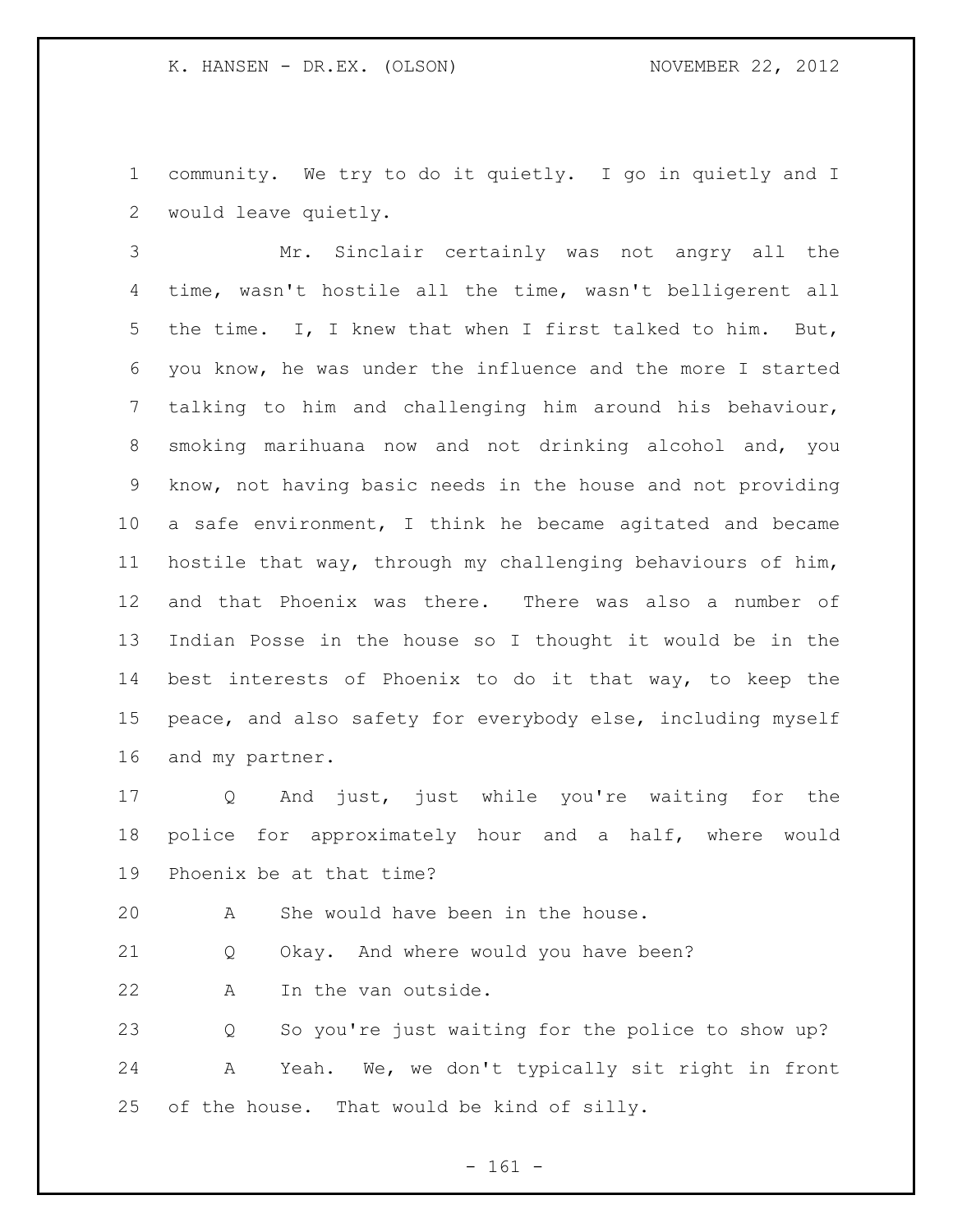Q Okay.

 A You know, but we're not too far away. And, you know, the police respond as quickly as they can. They usually respond faster than an hour and a half. It must have been a busy night. Q Okay. So -- A That's ... 8 Q That's a little longer than usual, then? A They're, they're usually faster than that, I'd say. Q Okay. And it says: "The writer had to address Steve a number of times and requested his attention. Steve could not **16** understand the severity of the 17 situation, i.e., being under the influence all weekend with Phoenix being cared for by a number of people, in particular being cared for by his sister, 'Angie, aka Danielle' whose children are presently in care, no food in the home (although he indicated his wallet was stolen). Steve did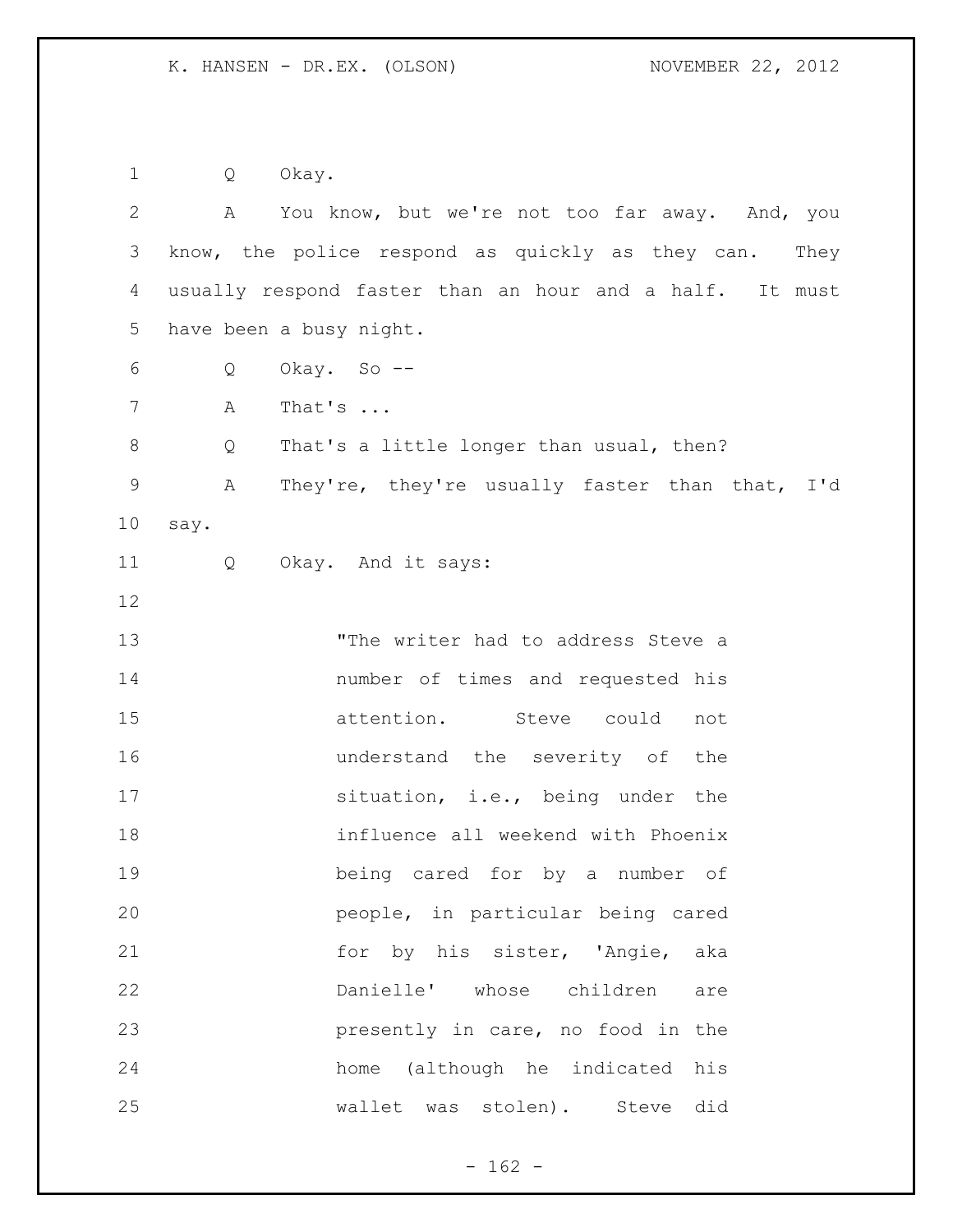1 1 **remark** to the worker ... 'I usually don't get like this when I have Phoenix around'. However, this remark did not evolve into any insight." So first of all, just a reference to Steve's sister, how were you aware of that? A When Bev Hutchinson had first gone out, Danielle, that's the sister you're talking about -- Q Right. A -- right now, Danielle was identified as a substitute care-provider. When we go into a home and if person, if a parent is intoxicated or under the influence of something, I mean, we look to family who can, you know, provide a safe environment while the parent sobers up, and that's who Danielle was. Workers had come back to the office and found that Danielle herself had an open protection file and that indeed her kids were in care, as well. So she would not be an appropriate care-provider because her own children were in care. Q And then it says: "Steve was not co-operative. He blamed Winnipeg Police Services

 $- 163 -$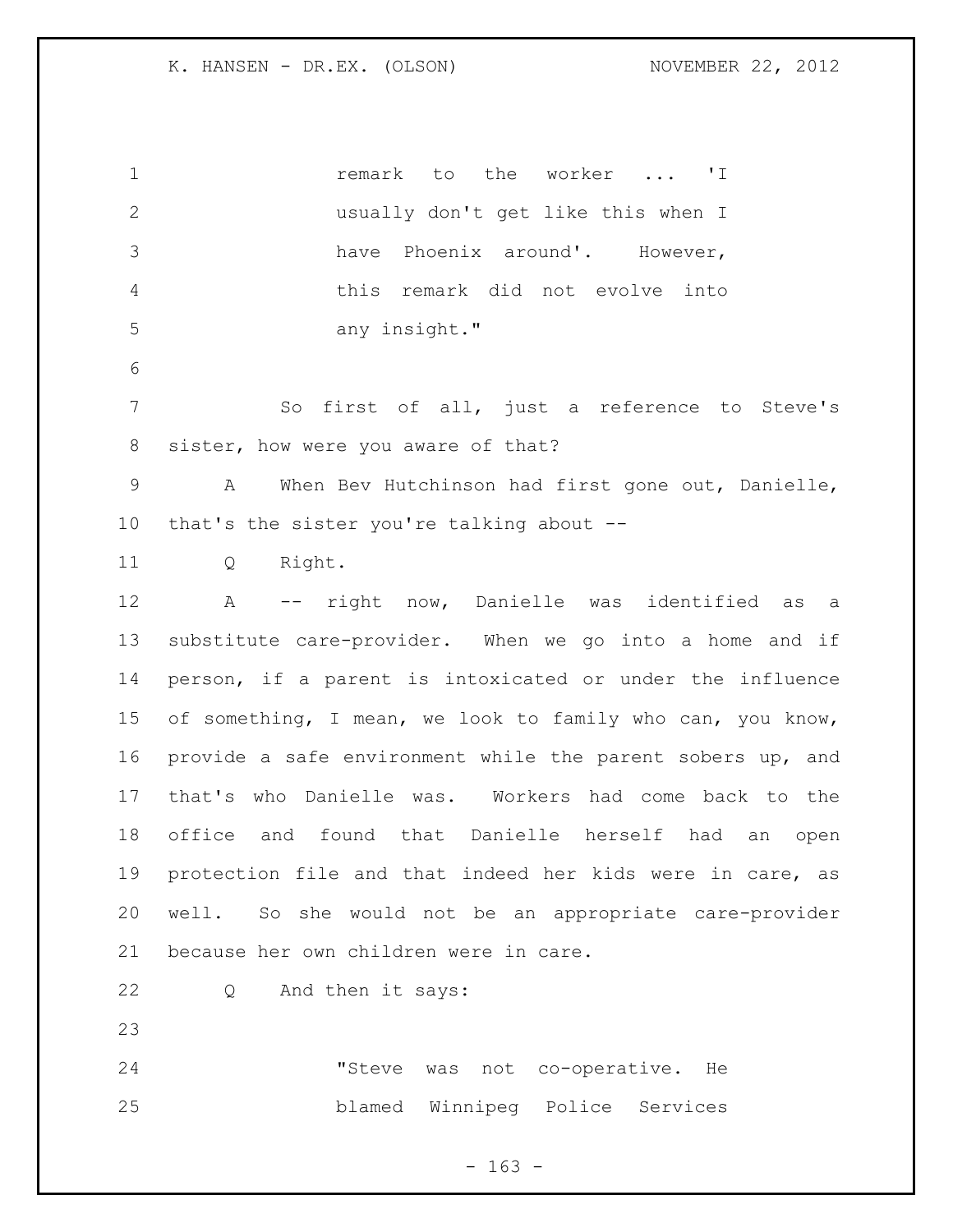| 1            | and Child and Family Services for  |
|--------------|------------------------------------|
| $\mathbf{2}$ | 'picking on him'. The Constable    |
| 3            | described how he was unable to     |
| 4            | rouse him from his 'sleep'         |
| 5            | yesterday.                         |
| 6            | The writer requested Phoenix's     |
| 7            | shoes and jacket. Steve could not  |
| 8            | locate her jacket.                 |
| $\mathsf 9$  | Phoenix was driven to PLR without  |
| 10           | incident."                         |
| 11           |                                    |
| 12           | That's Place Louis Riel?           |
| 13           | Α<br>Yeah. Um-hum.                 |
| 14           | $\mathsf{Q}$                       |
| 15           | "We noted that she called most     |
| 16           | females 'Mom'. Phoenix presents    |
| 17           | as a happy girl. She is clean      |
| 18           | with clean clothes. Her hair is    |
| 19           | cut short and she is speaking      |
| 20           | appropriately for her age.         |
| 21           | The writer would like to point out |
| 22           | that Steve does present with       |
| 23           | potential. He appears to be a      |
|              |                                    |
| 24           | bright young native man. Winnipeg  |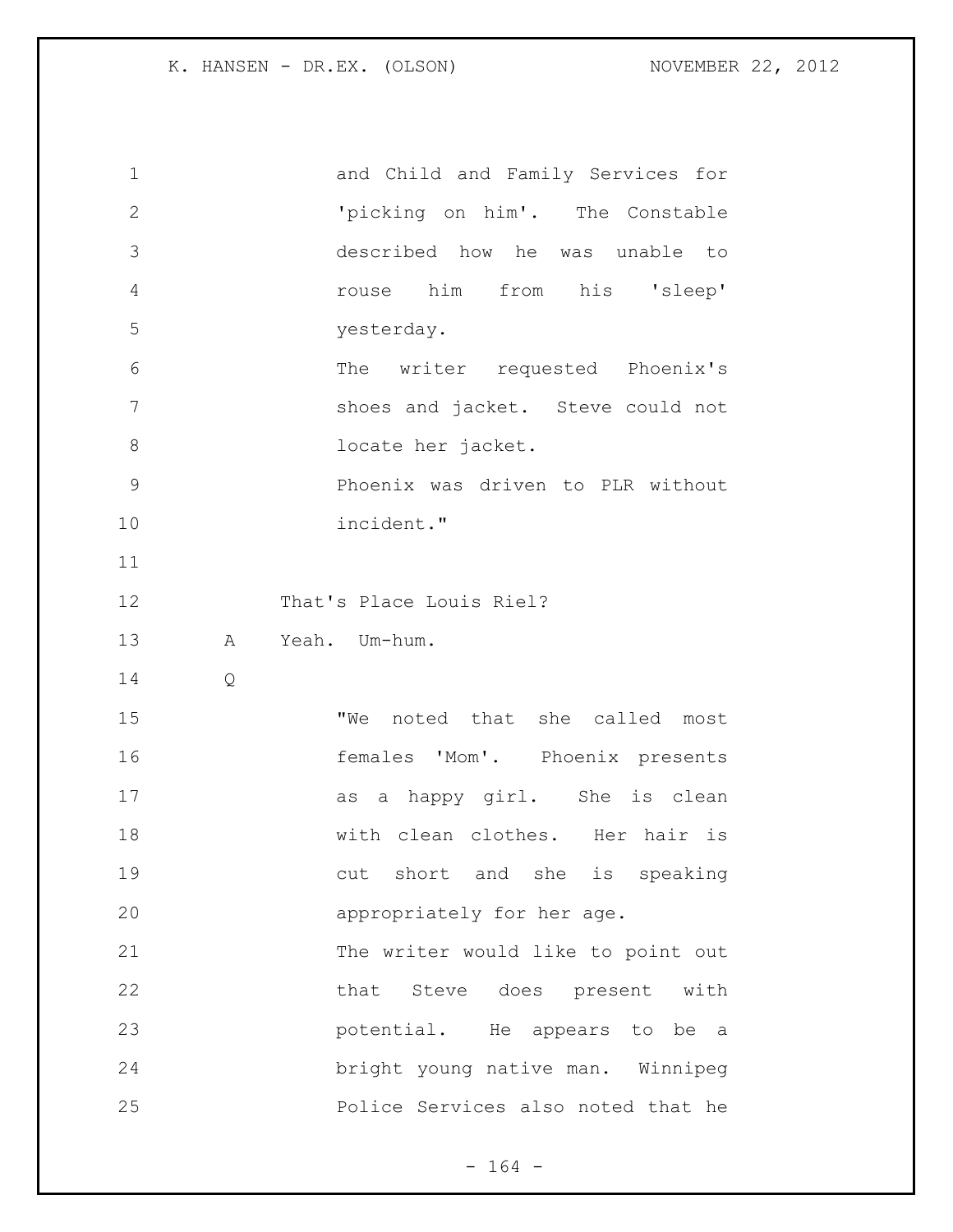| $\mathbf 1$     | does not have 'much of a record'                           |
|-----------------|------------------------------------------------------------|
| $\mathbf{2}$    | but with associates such as 'IP'                           |
| 3               | perhaps it will only be a matter                           |
| $\overline{4}$  | of time. The writer wondered why                           |
| 5               | Steve continued on with marihuana                          |
| 6               | when he certainly knew Child and                           |
| $7\phantom{.0}$ | Family Services would be attending                         |
| $8\,$           | to his home with food."                                    |
| $\mathsf 9$     |                                                            |
| 10              | First, the description of Phoenix, is there a              |
| 11              | reason you included that in your notes?                    |
| 12              | Included which part?<br>A                                  |
| 13              | Just anything --<br>Q                                      |
| 14              | Describing her?<br>A                                       |
| 15              | -- about Phoenix, describing her.<br>Q                     |
| 16              | We always describe children. She was three years<br>A      |
| 17              | old. I think the note about calling most females Mom I     |
| 18              | think is most telling.<br>A three-year-old child           |
| 19              | developmentally is very attached to their mother. They'll  |
| 20              | usually hide behind, you know, their mother or father's    |
| 21              | legs. Their mom is their lifeline. Phoenix didn't -- she   |
| 22              | called me Mom. She was calling me Mom the entire time. I   |
| 23              | remember that. When I took her to the PLR, she was calling |
| 24              | the care-givers there Mom. So to me that just shows that   |
| 25              | there's no consistent care provider. It's a lack of        |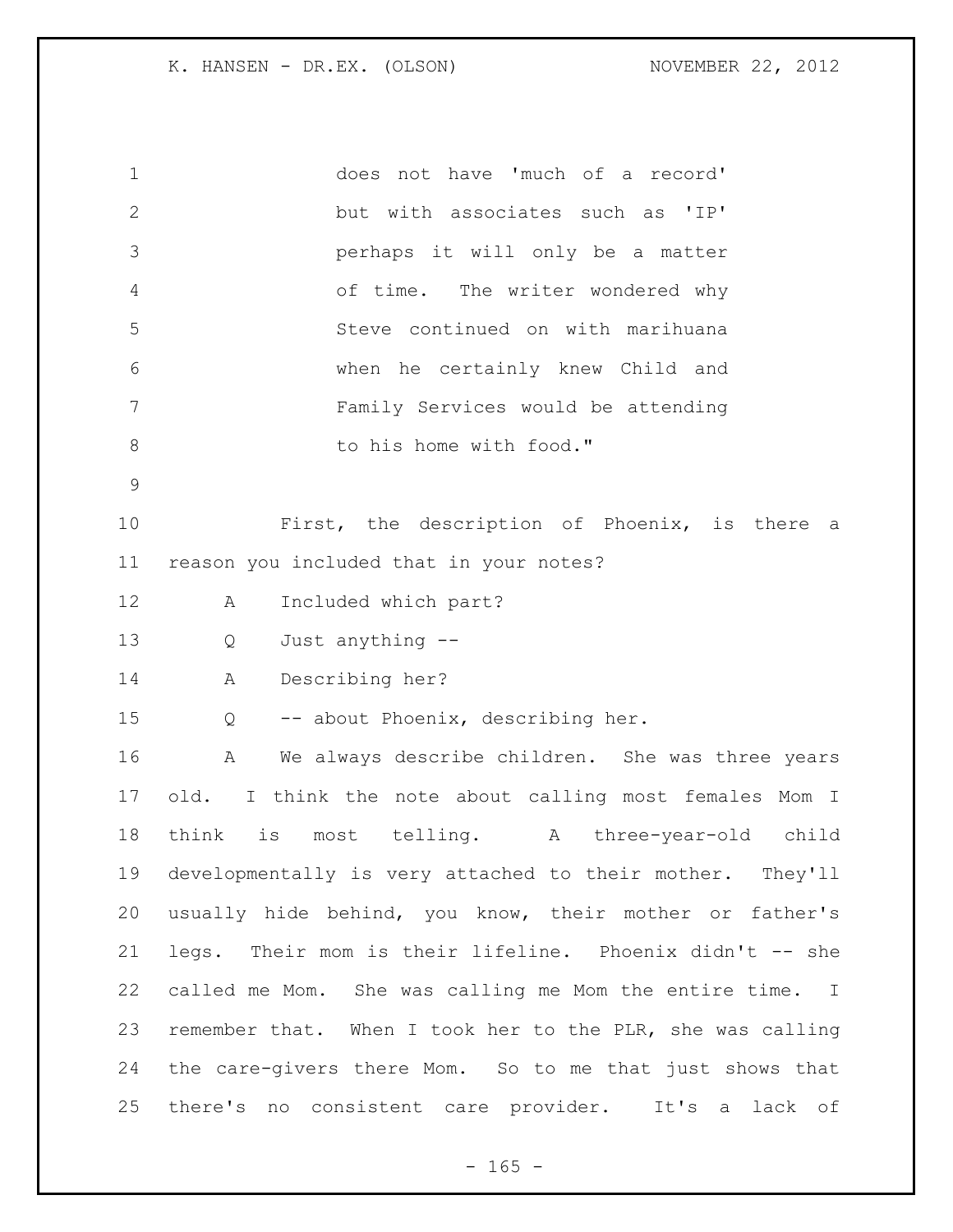attachment to, you know, to a mother figure. And she didn't make strange to anybody either. She was really happy. She didn't display any behavioural sort of indicators of a child that would be afraid of strangers at all, that would be afraid of adults. I remember her being happy and content and really just going to anybody. This is a three-year-old child who developmentally really is wary of adults and strangers, and I just noted that her hair is really, really short and just a lot of young aboriginal girls, toddlers, have long hair and, you know, she just, you know, had really, really short hair and for some reason I thought that was odd.

Q Okay.

 A But she verbally, I mean she was speaking well, you know. Her verbal skills were good for three years old. But it was just very odd that she was calling me Mom.

 Q And so did you put that in, in the notes so that the next worker involved would see it and maybe rely on that information?

 A Yeah, a lack of a care-giver, a lack of a mother figure.

 Q Okay. And then the comments you made about Steve presenting with some potential, is there a reason you noted those things?

A Yeah. Steven, Mr. Sinclair was certainly able to

- 166 -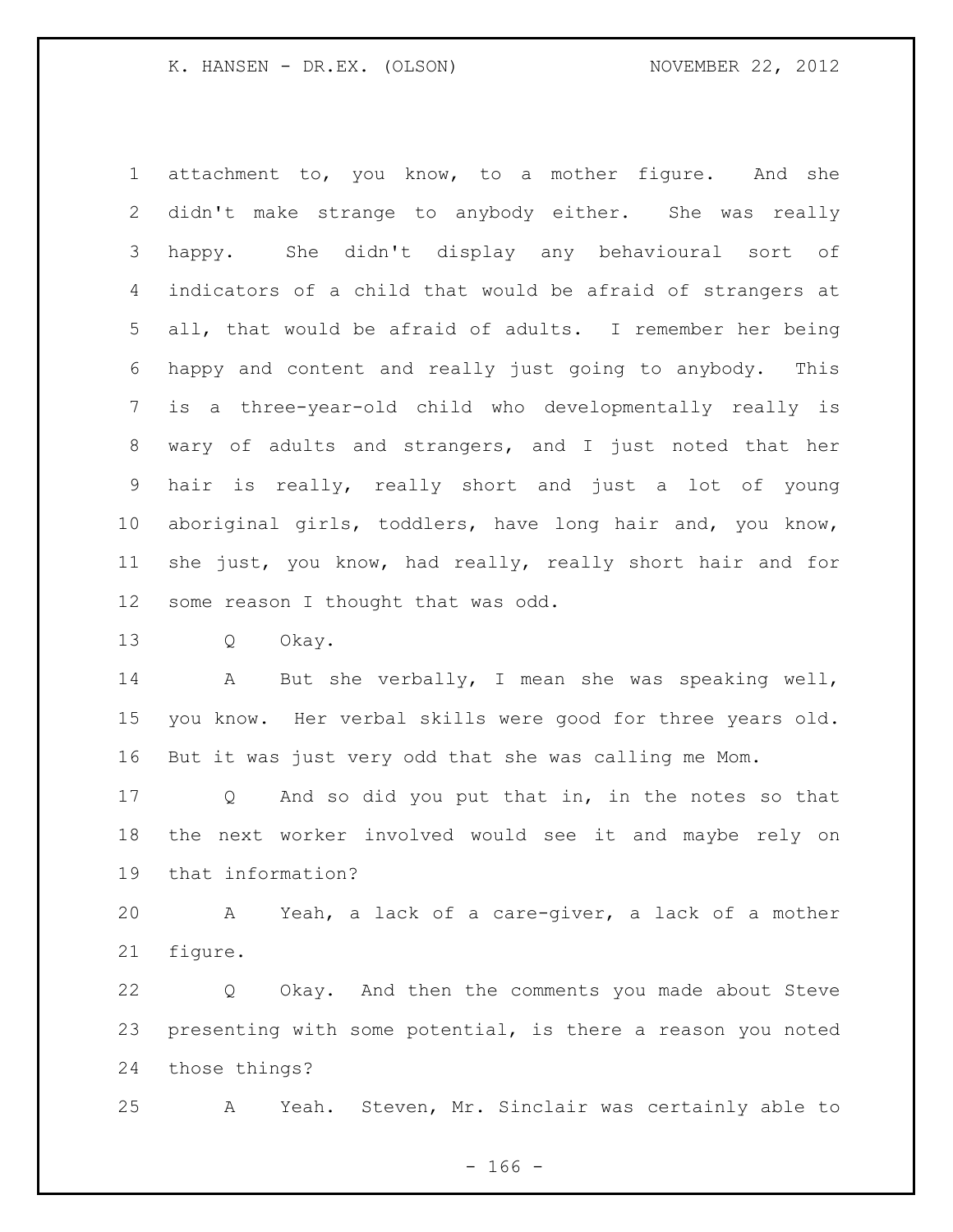be polite and cooperative and, you know, I think that, I thought at the time with some counselling that he would be able to gather some insight, you know, into some of the changes that he needed to make in his life. And I didn't see him as a, an angry hostile young man at all, you know. Apprehending a person's child will certainly bring out anger and hostility in a person, especially if they're under the influence. But that's not who I saw. Q So you -- 10 A And neither did the police. They, they said that as well. Q So you didn't get the impression that was his general demeanour, then? A No. Q Okay. A There's also something in there that he said, I usually don't get like this around Phoenix, and that spoke to his determination to try to provide her a good home and to try to be a good dad and, and not be under the influence, yeah, so ... Q Okay. A Pretty tough for a young kid in the North End, I'd say. Q And then, Phoenix was placed in a hotel placement, and why was that?

- 167 -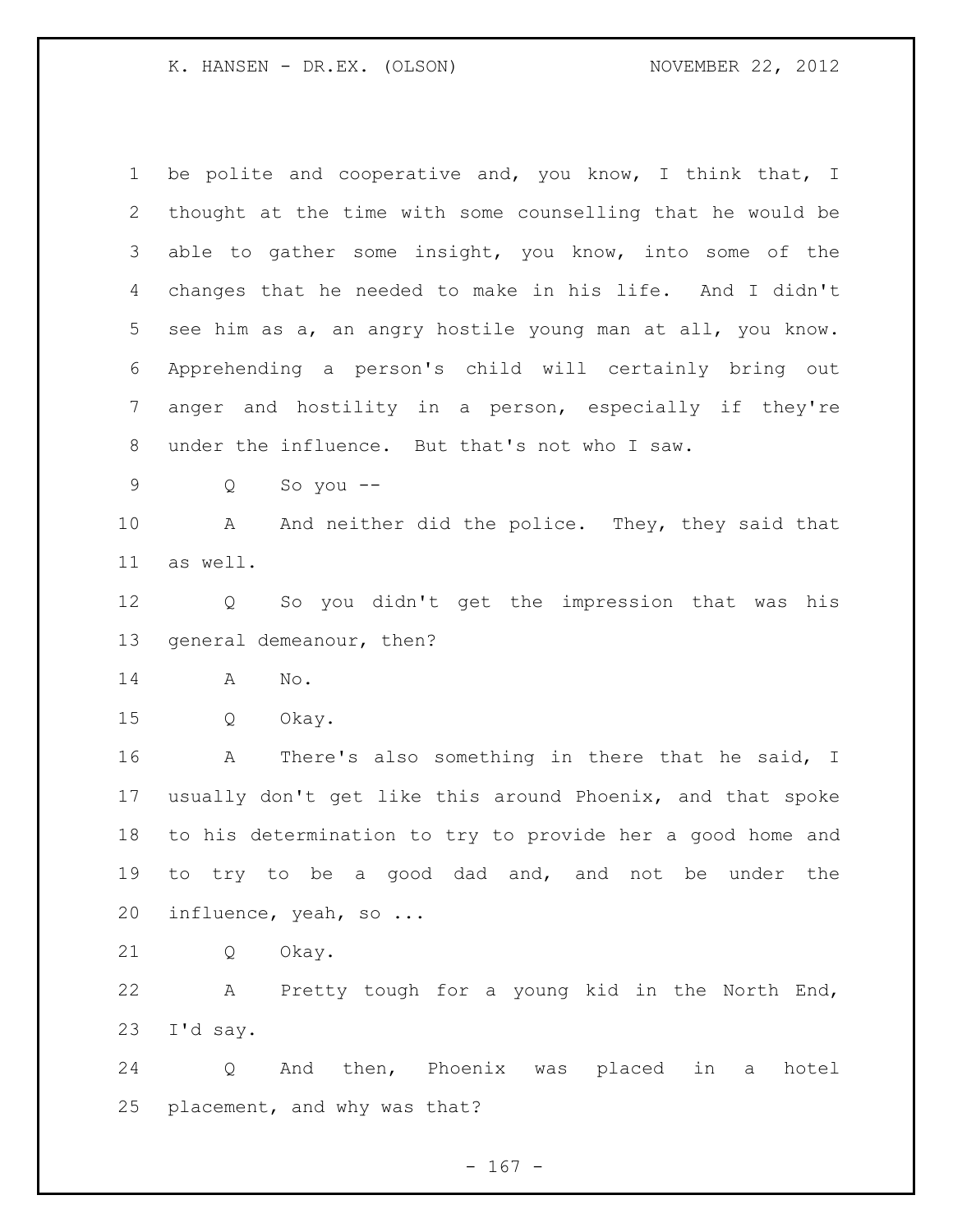A We wouldn't have had any shelters or any foster homes available to us.

Q Okay. So was the lack of available --

A The lack of a shelter, right.

Q Okay.

 A But I have to say they're clean, they're good, they're appropriate for a three-year-old. She got, she would have gotten good care there.

 Q Did you -- I notice -- we've heard that considerations are sometimes made to have the child stay with a family member or a friend. Was that -- did you give any consideration to that in this case?

13 A Absolutely. We, we look to family. That's what we would do first. Some, sometimes it's hard because it's 3:00 in the morning, people aren't answering their telephones. Bev Hutchinson did, did agree to Danielle -- I don't know if her last name is Sinclair -- being a care- provider and then found that she had an open file with her own kids in care. Then there was Genny. I don't know her last name. Genny was deemed to be an appropriate care-provider. Genny had been looking after Phoenix --

Q Okay.

 A -- on this particular weekend. When I arrived, Genny was bringing Phoenix back to Steven and he was still under the influence, so it was just a pattern, you know,

- 168 -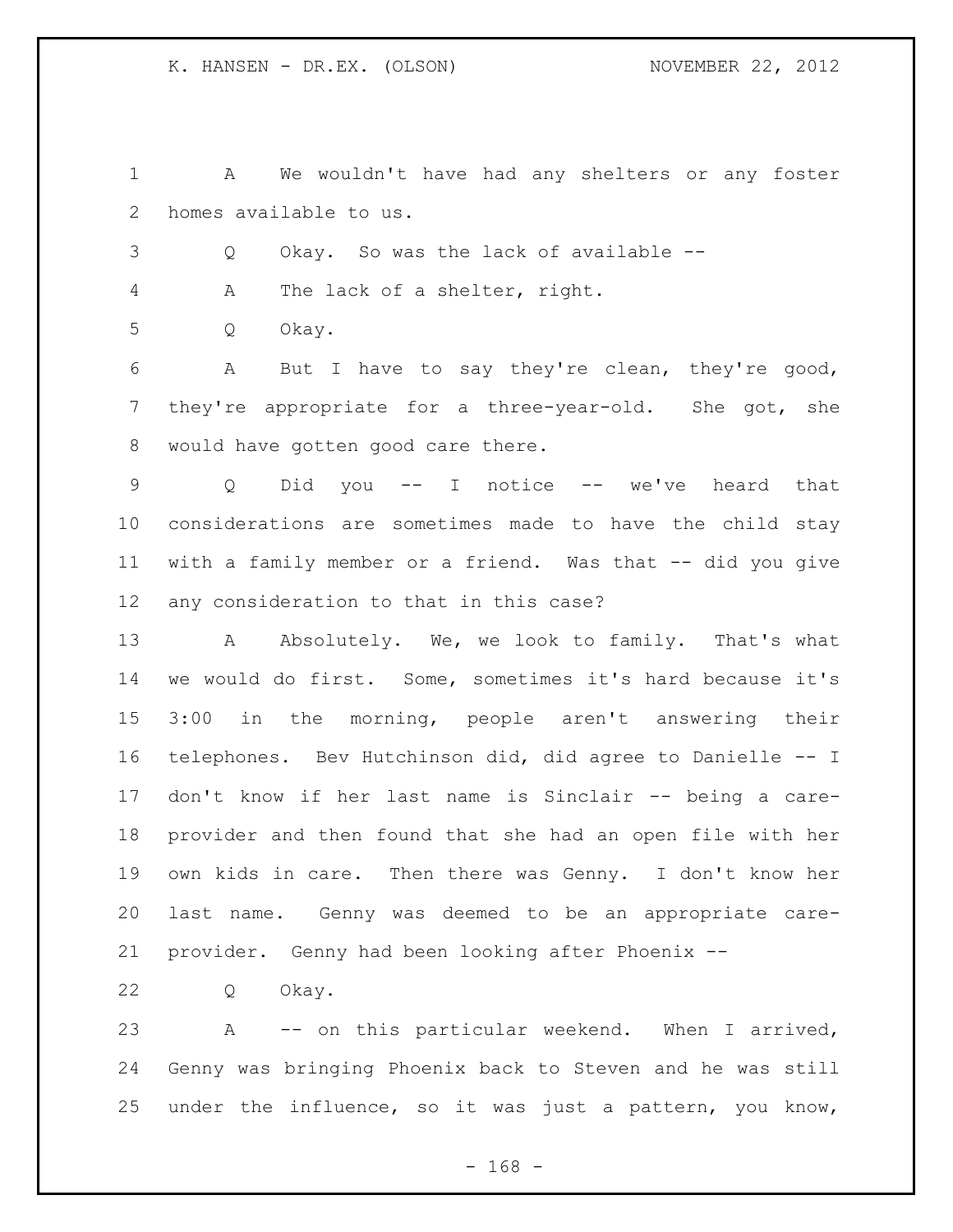that he was going to continue drinking.

| $\overline{2}$ | just with respect to the decision to<br>And<br>$Q \qquad \qquad$ |
|----------------|------------------------------------------------------------------|
| 3              | apprehend Phoenix. As, as an after-hours worker, can you         |
| 4              | make the decision on your own or                                 |
| 5              | No, I don't. We're, we're always in pairs. I<br>A                |
| 6              | would have talken to, to Claudia Ponce about it and then I       |
| 7              | would have got back into the van. I think I even told            |
| 8              | Steven that I wanted to consult with a supervisor around         |
| 9              | his continued substance abuse. We have to talk to a              |
| 10             | supervisor before we apprehend and there's always a              |
| 11             | supervisor available. So I would have had a lengthy              |
| 12             | discussion with Audrey Lumsden and she probably would have       |
| 13             | looked at available information and that we would come to        |
| 14             | the decision together that Phoenix would have to come into       |
| 15             | care.                                                            |
| 16             | Q Now, I just want to have you confirm that the                  |
| 17             | documents at Commission disclosure 1797, page 37640. We,         |
| 18             | we heard about these yesterday and I think they're called,       |
| 19             | referred to as green sheets?                                     |
| 20             | А<br>Greens.                                                     |
| 21             | Greens?<br>Q                                                     |
| 22             | At one time I think they were the colour green.<br>А             |
| 23             | Okay.<br>Q                                                       |
| 24             | That's what I, that's what I always thought.<br>Α                |
| 25             | Long time ago, you know, prior to any sort of computer           |

- 169 -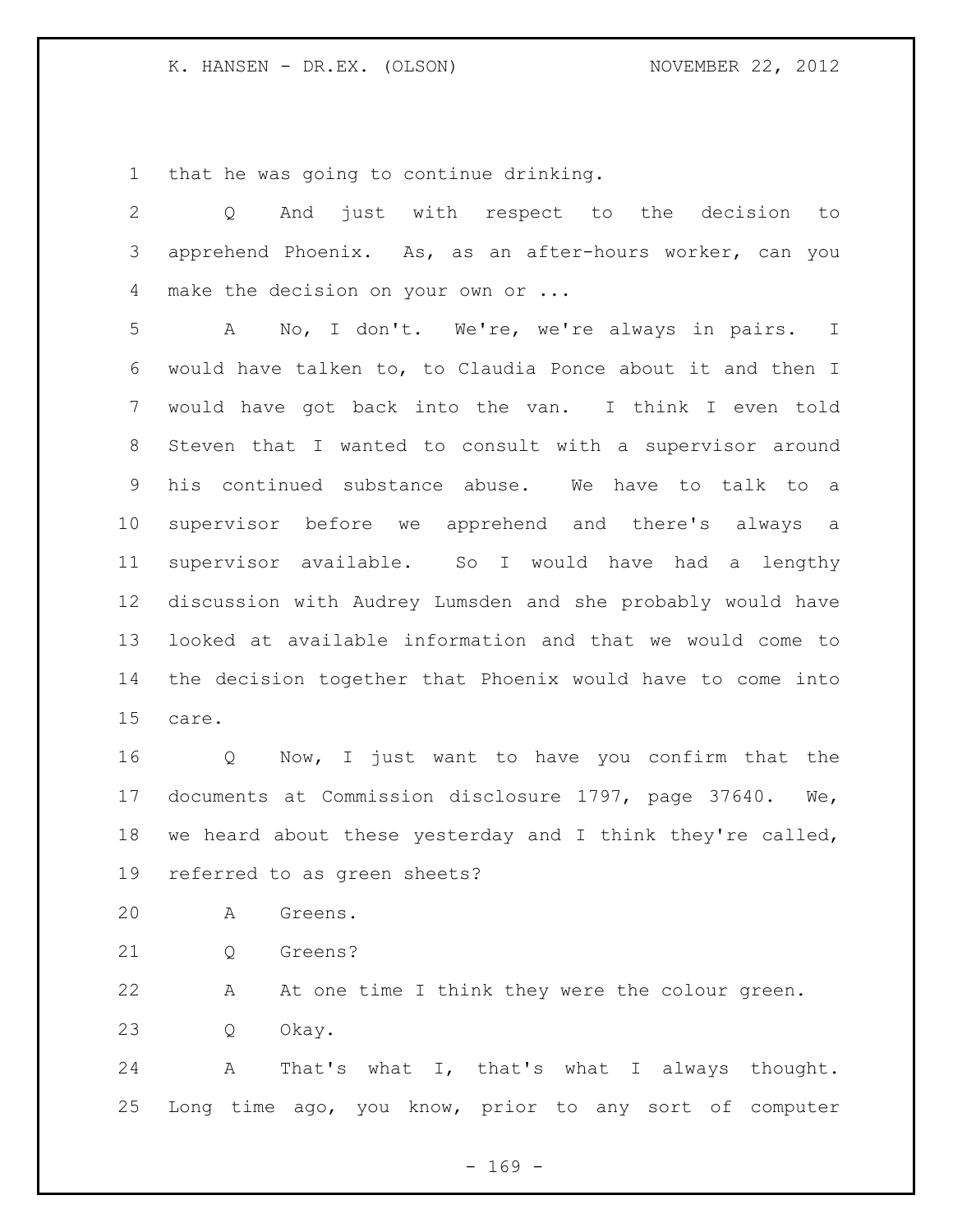typing of them. 2 Q And the name just, just stuck so ... A Greens. Q So it's greens. Okay. A Yeah. Historically I think they were green at one time. Q And we, we heard that this document is to be filled out whenever there is an apprehension; is that right? A An apprehension or re-apprehension. In this case it was a re-admission. She had already been apprehended once so I  $-$  Q Okay. 14 A -- ticked of re-admission. Q I see. And you would have filled this form out, then? A Yes. Q Okay. At the top of the form it's addressed to Laura Forrest. I think it's -- scroll down a bit. THE COMMISSIONER: What time in the night was it that you apprehended the child? THE WITNESS: It would have been early evening. I'd have to go back and have a look, probably around six thirty, seven o'clock, I -- just off the top of my head. I'd have to go back and look at my notes, Commissioner.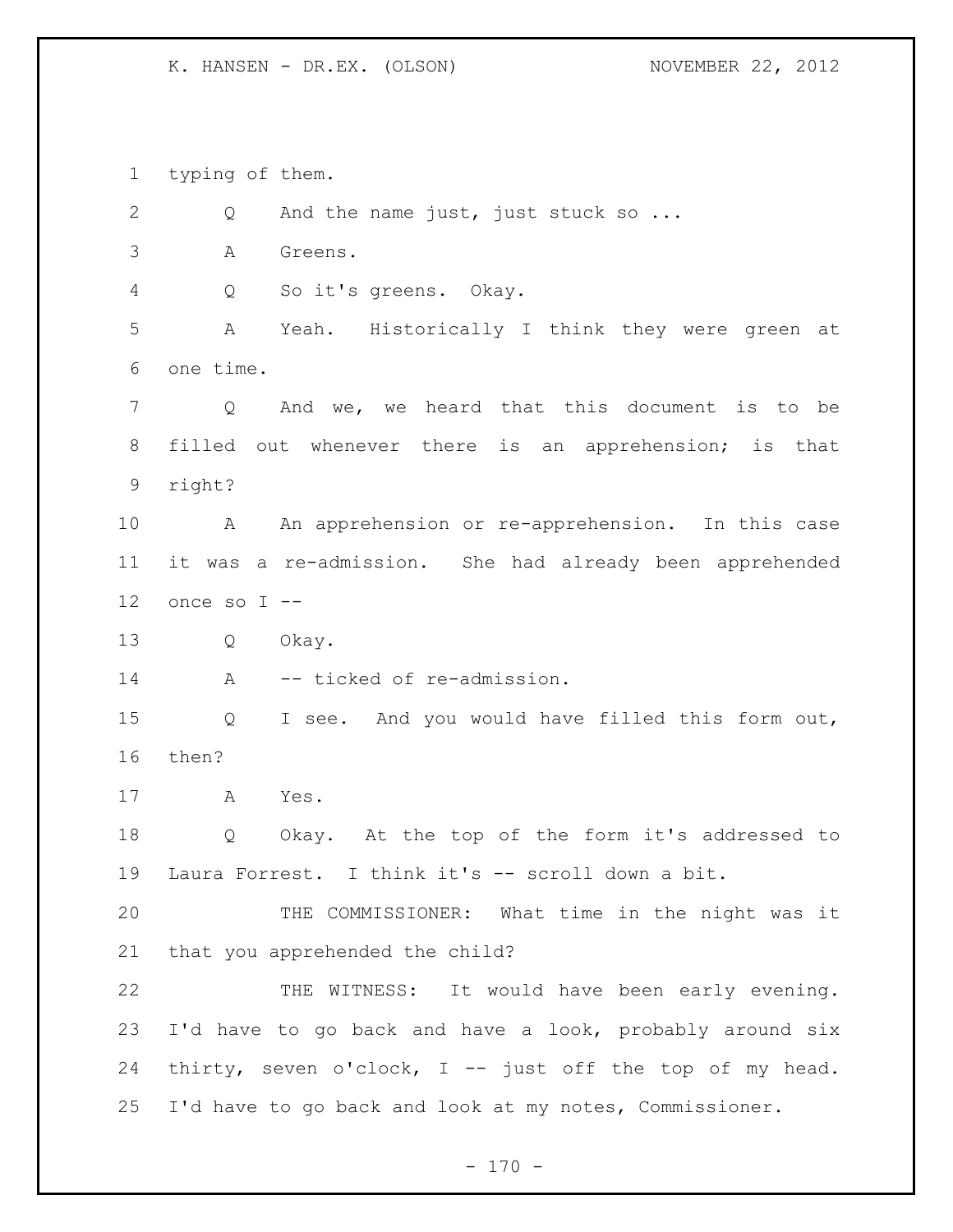THE COMMISSIONER: Yeah, that area of the evening. THE WITNESS: That's Bev getting the call at 10:50 on June 21st. It's probably a Saturday, BY MR. OLSON: Q Sorry. Just looking now at page 37378. This you said was a call getting -- Bev getting the call at what time? A At, the time of referral was 10:50 a.m. Q Okay. 12 A And I remember at the very end of this report, I think I said I entered the house at six twenty -- Q Okay. A -- at 6:24 p.m. And that would have been on the Sunday. Q I just wanted to ask you, on the top of the form, Laura Forrest is, is noted at the worker there. Is there a reason for that? She -- A Um-hum. The file was open to intake and Laura Forrest was the intake worker. I'm the after-hours emergency worker. I'm dealing with what's going on in the very moment. And this file would have been forward to Laura Forrest at 8:30 on Monday morning. Q Okay. So 8:30 Monday morning she would see this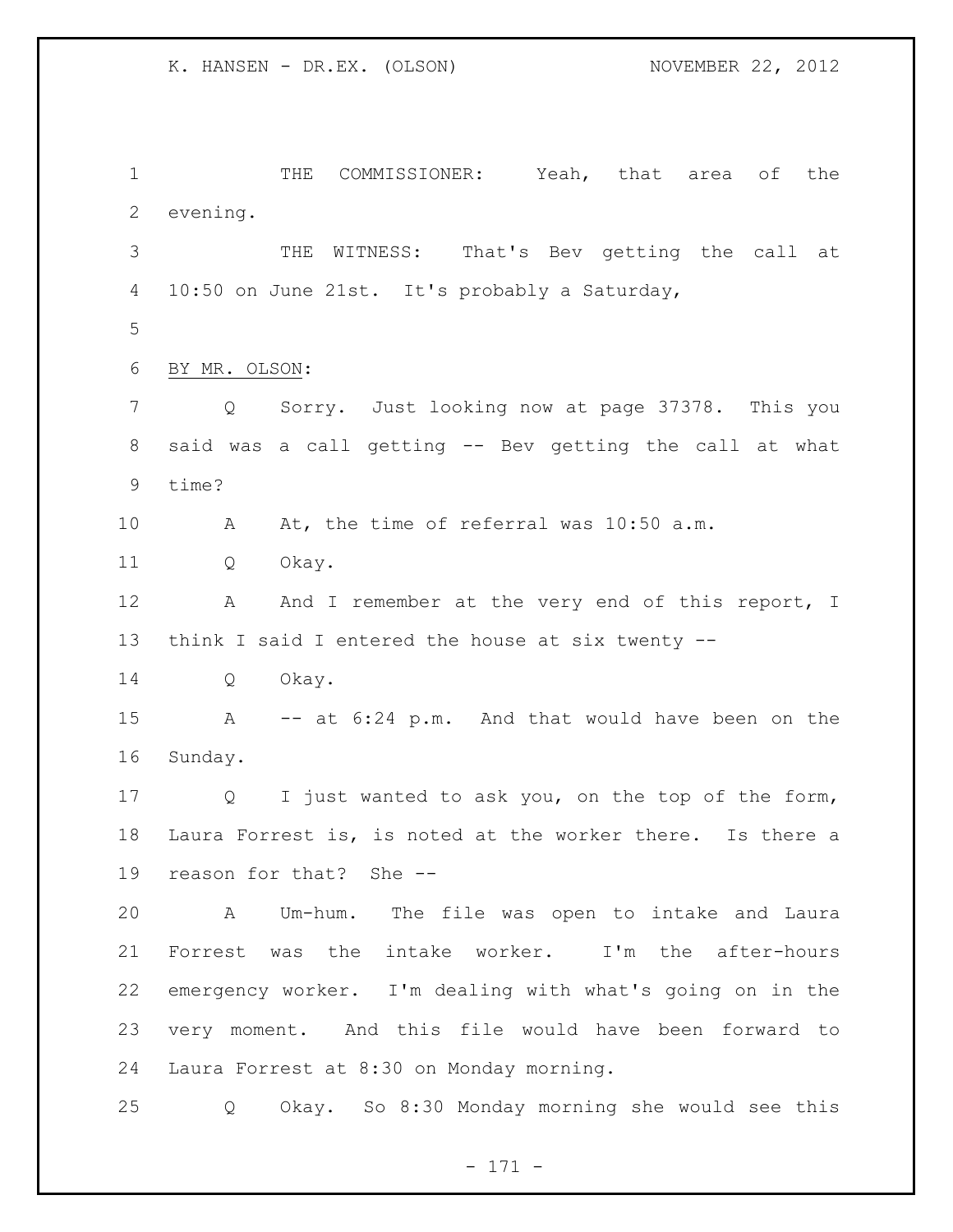form?

 A She would -- yeah, it would go to her. Q Do you know how it's brought to her attention? Is it left on her desk or, or do you know? A All the, all the after-hours reports are, are read and authorized by supervisors at after-hours emergency, and then they are given to the various agencies. So they'd have gone to Laura's supervisor at intake. She would have read it and then she would have given it to Laura. Q Okay. A And I noted that I c.c.'d it to Tammy Kell (phonetic) who was the worker for Angie Sinclair, because Angie Sinclair was also involved in this. So we'll sometimes c.c. things to workers if their client is involved in it, so they'll have some knowledge that their 17 client was, you know, some, somewhere on the weekend or something that would have pertained to them, and then copy the placement desk so they know that we used the PLR that night.

 Q So everyone will be aware of what happened over the weekend?

A That's right.

Q Okay.

A Yeah.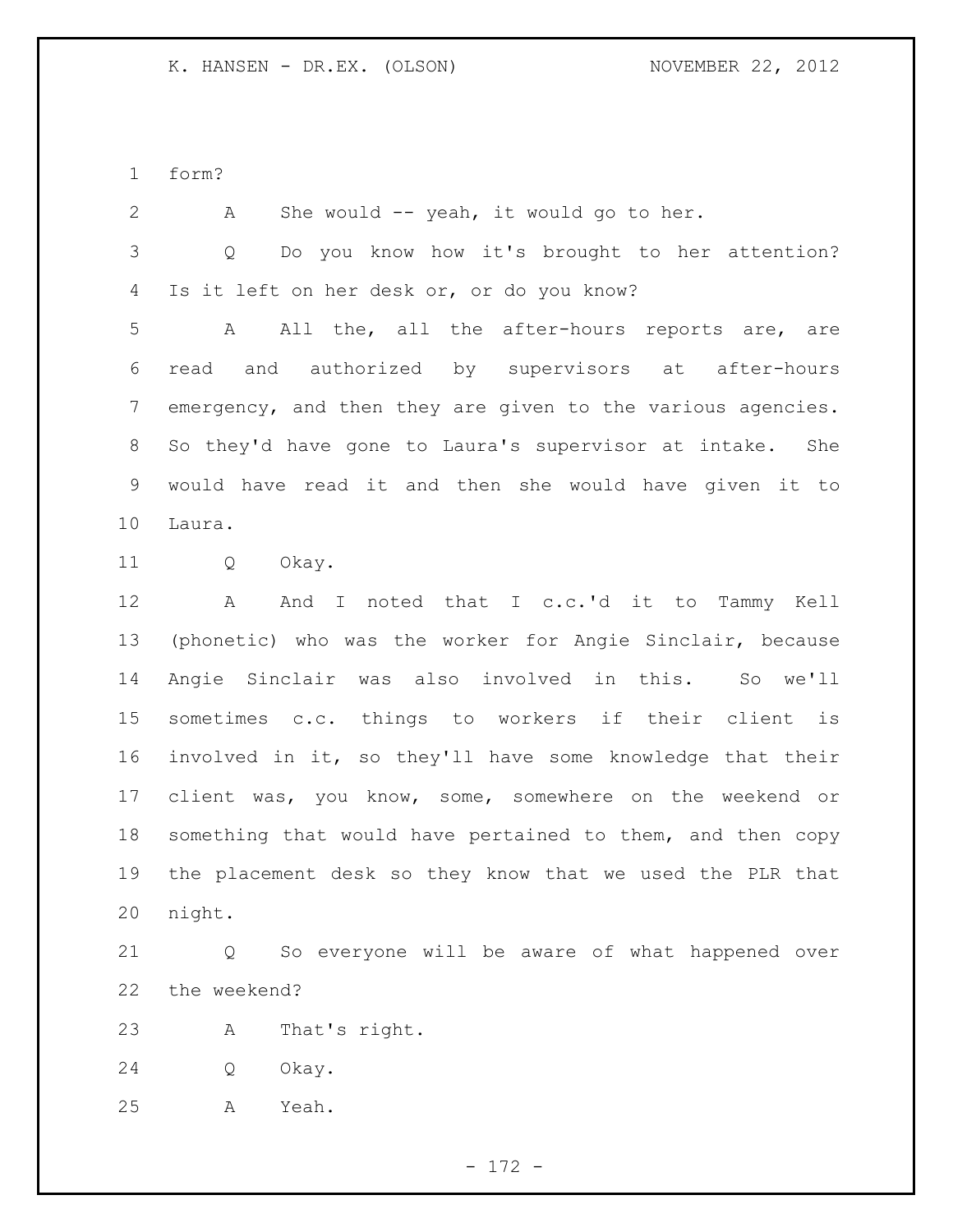Q Do you recall if you spoke with Laura Forrest with respect to this apprehension?

 A I would say I would not. I typically would leave at midnight or two o'clock in the morning and I would not speak to the worker the next day unless there was a question about my report. She may call or the supervisor may call. But that did not happen in this case.

Q Okay. But that does happen in some cases?

 A It can happen. You can -- after-hours can get a 10 call. It can go through your supervisor; they may call you just to confirm something.

 Q I just want to take you to one, one of the reports, the Section 4 report. This is a report prepared by Andrew Koster, page 30. Were you interviewed by Mr. Koster?

 A I'm sorry, what's the question? Where, where are you --

 Q Were you -- before you look at the report, do you recall being interviewed by Mr. Koster?

A Koster?

Q Koster.

 A No. I was not interviewed by Mr. Koster, not that I remember.

 Q Do you know if you were ever shown a copy of the report that he prepared, the Section 4 report?

- 173 -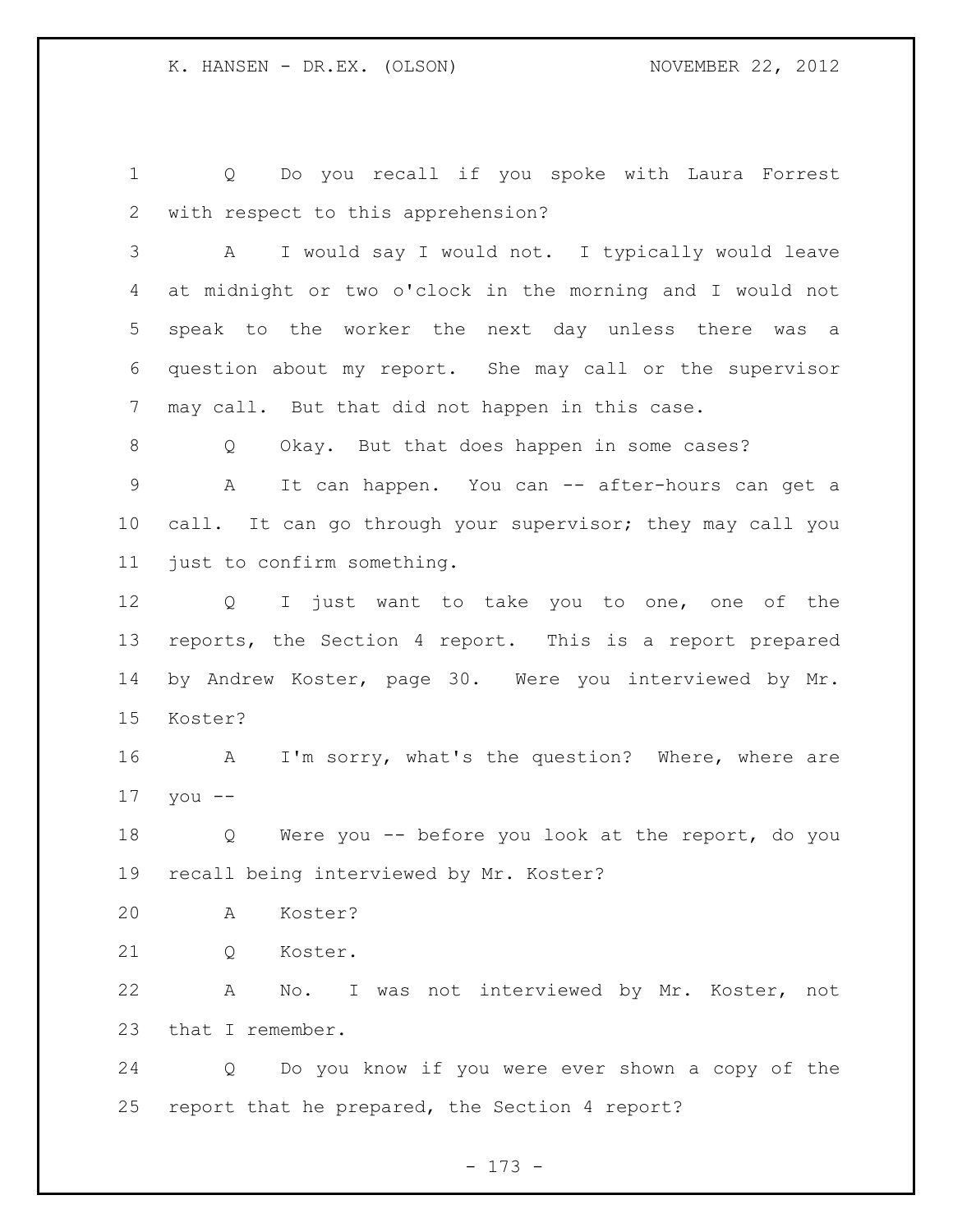A Who is Mr. Koster? Q He's, he prepared the Section 4 report. A Oh, right. Okay. No, I don't think so. Q Okay. If you look at finding number 17. 5 A Oh, I'm sorry,  $I$  -- Q You recall this now? A I do, yes. Q Okay. A I'm sorry. I -- the, the name "Koster" just threw me off. Q Okay. A I do have this. Yes, I do. Q Okay. And was this shown to you, then, in connection with the inquiry? A Yes, it was. Q Okay. So before that you, you'd never seen it, then? A Before that, no. Q Okay. It just says: "The After Hours staff did appropriate after hours emergency service Staff provided appropriate follow-up with the referral by visiting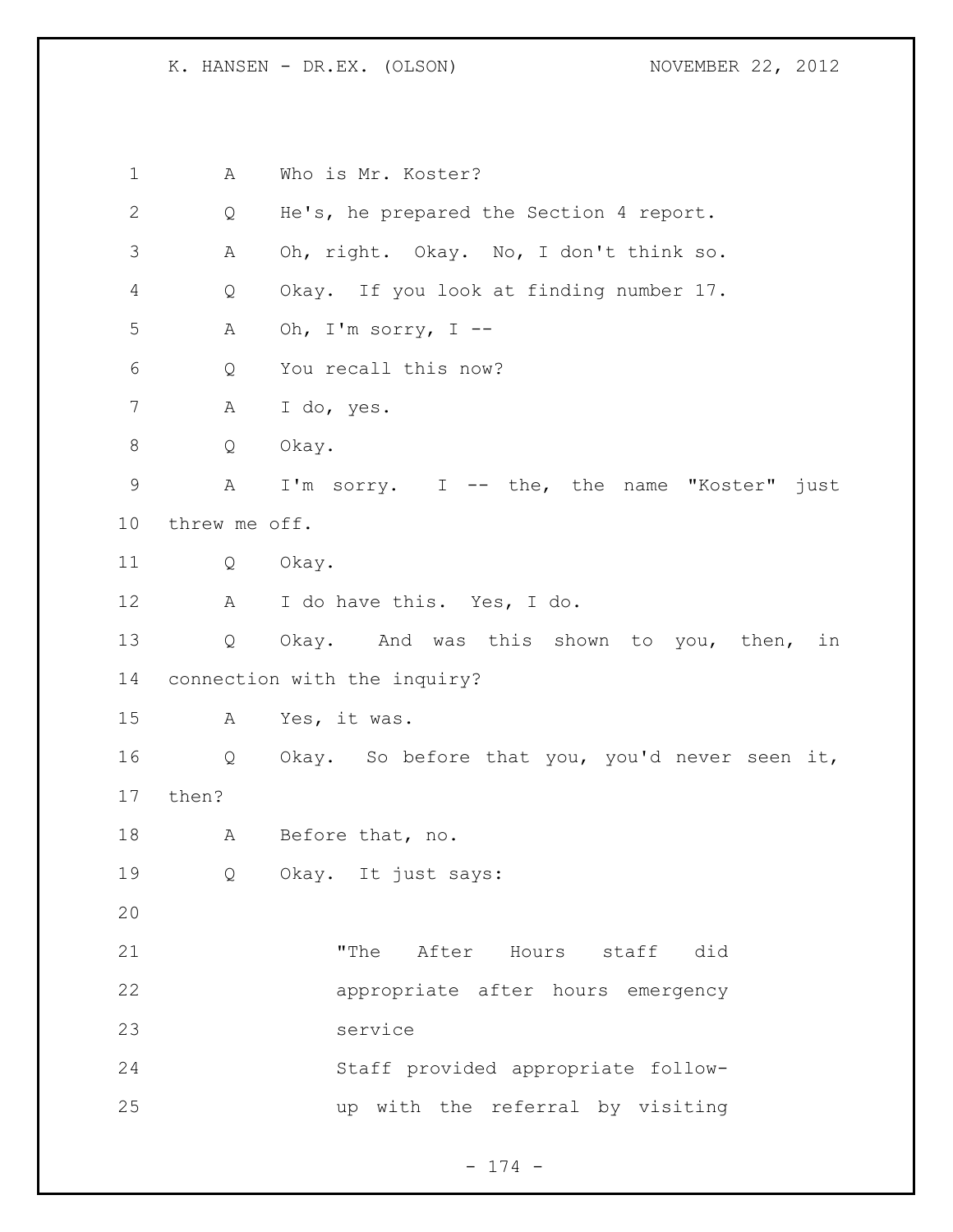the home and then following up as long as there appeared to be a potential danger for Phoenix. The decision to ultimately apprehend her was also warranted. They did due diligence by completing a record check after the first visit 8 When they returned to the office. Their recording was detailed and concise."

 My understanding is this would pertain to the, partially to your involvement in this file. Do you have any comments with respect to this finding?

 A Yes, I would say that after-hours attempted to provide support to Mr. Sinclair, you know, attempted to work with him trying to help him help himself stay sober, providing him counsel on -- that he needs to stay -- I mean in, in that report there would -- it wouldn't be verbatim of the words that we said to him but I do know all of the other workers and myself would say, you know, try to keep him sober, try to have an appropriate house and to sort of have him develop insight into what's going on into his home is not safe for his child. So I think there were -- I was the fifth set of, of workers to go to, to his home in a

- 175 -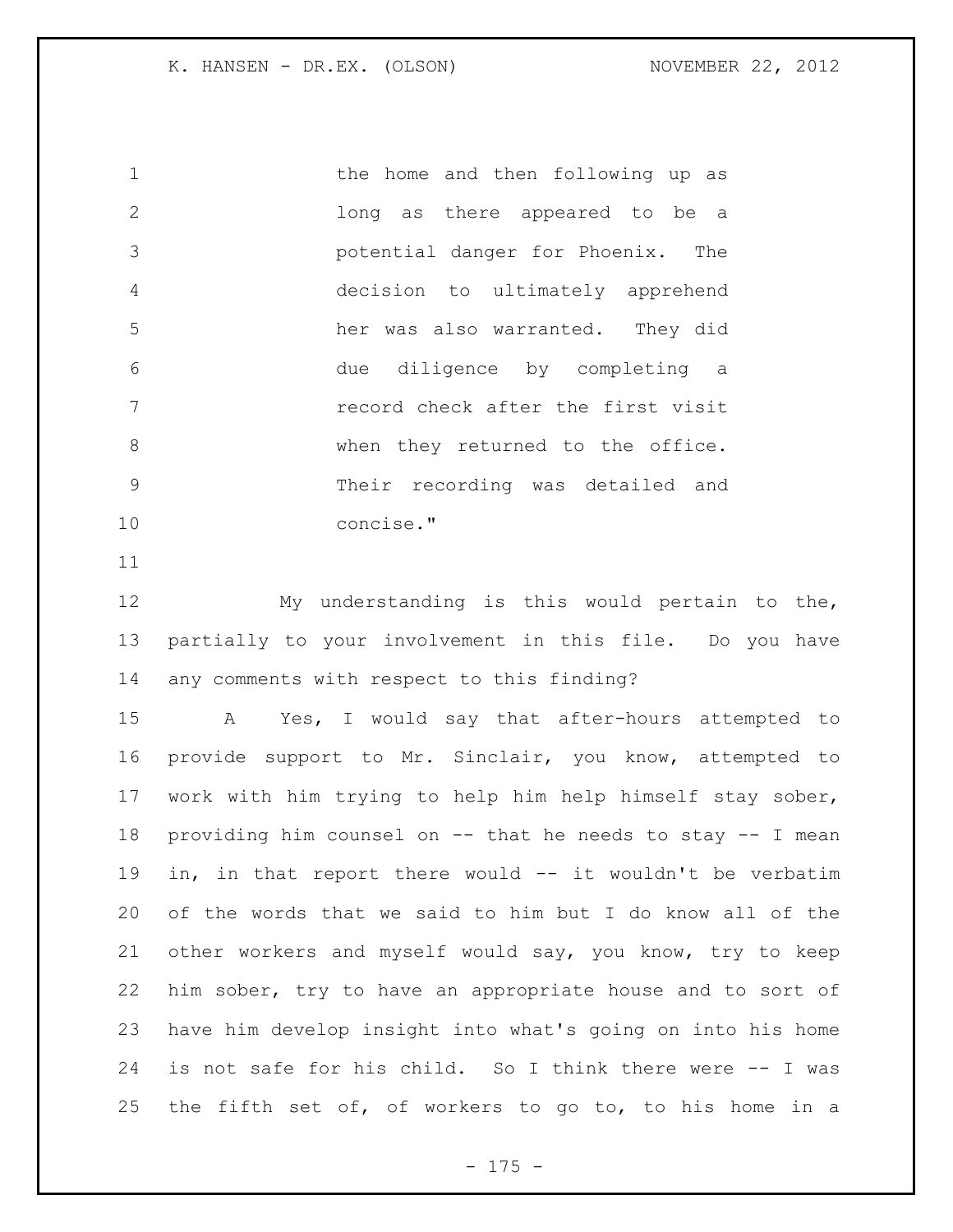two-day period. I would say that's an awful lot of support. So I think we, we did do our due diligence in, in helping him try to help himself.

 Q Okay. Is, is there anything in particular you can attribute your ability to deliver services the way you did in this case?

A I'm not, I'm not clear of the question.

 Q You were able to, you were able to go out, see the family, decide to apprehend Phoenix. And the report- writer here says it was, it was appropriate work that you did. Is there anything that you feel allowed you to do that sort of work?

 A Well, the other workers had gone out and, you know, I had been out the fifth time, and I just, you know, saw him as unable to see himself sober and not able to accept the help that we were trying to offer him.

Q Okay.

18 A So...

 Q And I think earlier you said workload was always high at after-hours, even today?

 A Typically in the summer, after-hours is very, very busy.

 Q Okay. And do you know if this would have been a period of high workload?

A I can't say with a hundred percent how busy it

- 176 -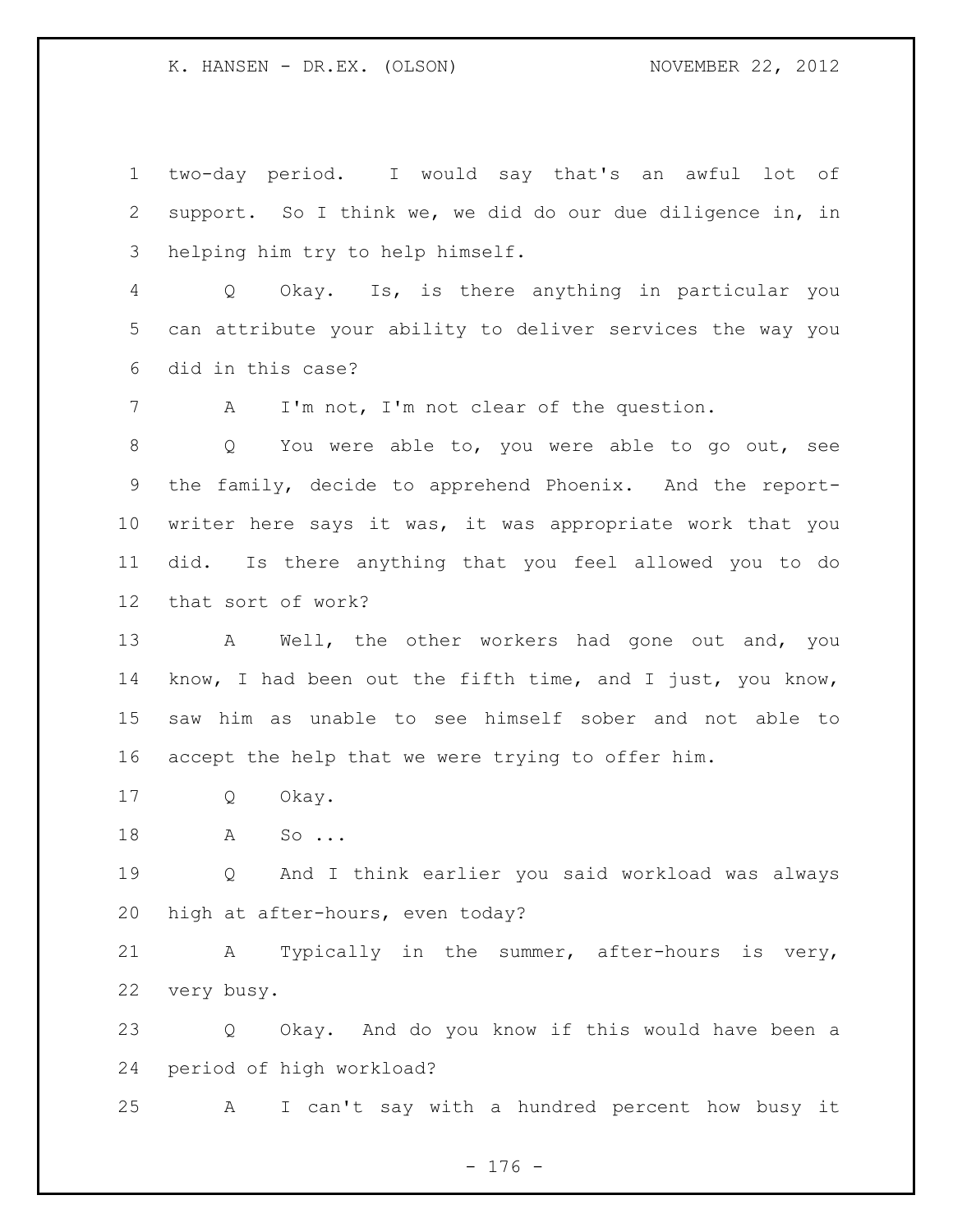was at the office because I was waiting for police for an hour and a half. But I can say that sometimes if we are waiting for police or if we're waiting somewhere, at a hospital for information or whatever, that sometimes we are called because it's so busy that we have to priorize our work. I was not called away that night so I would say that it probably wasn't a very, very busy night that night because I wasn't called away, that I was allowed to wait for the police for an hour and a half because sometimes we're not allowed to do that because of the work. Q Okay. A Like there might be an abandoned child left somewhere and we would have to go to that child first. Q So a high priority issue might come up? A That's right. Q What would then happen with the apprehension that had been planned? 18 A We -- the police will have called us, and if I was available I would have went. If, if somebody else was available, then they would have went. We would have met

the police regardless.

Q Okay.

A I'm sorry.

 Q So do you -- would you say that workload would impact your ability to deliver services to clients in cases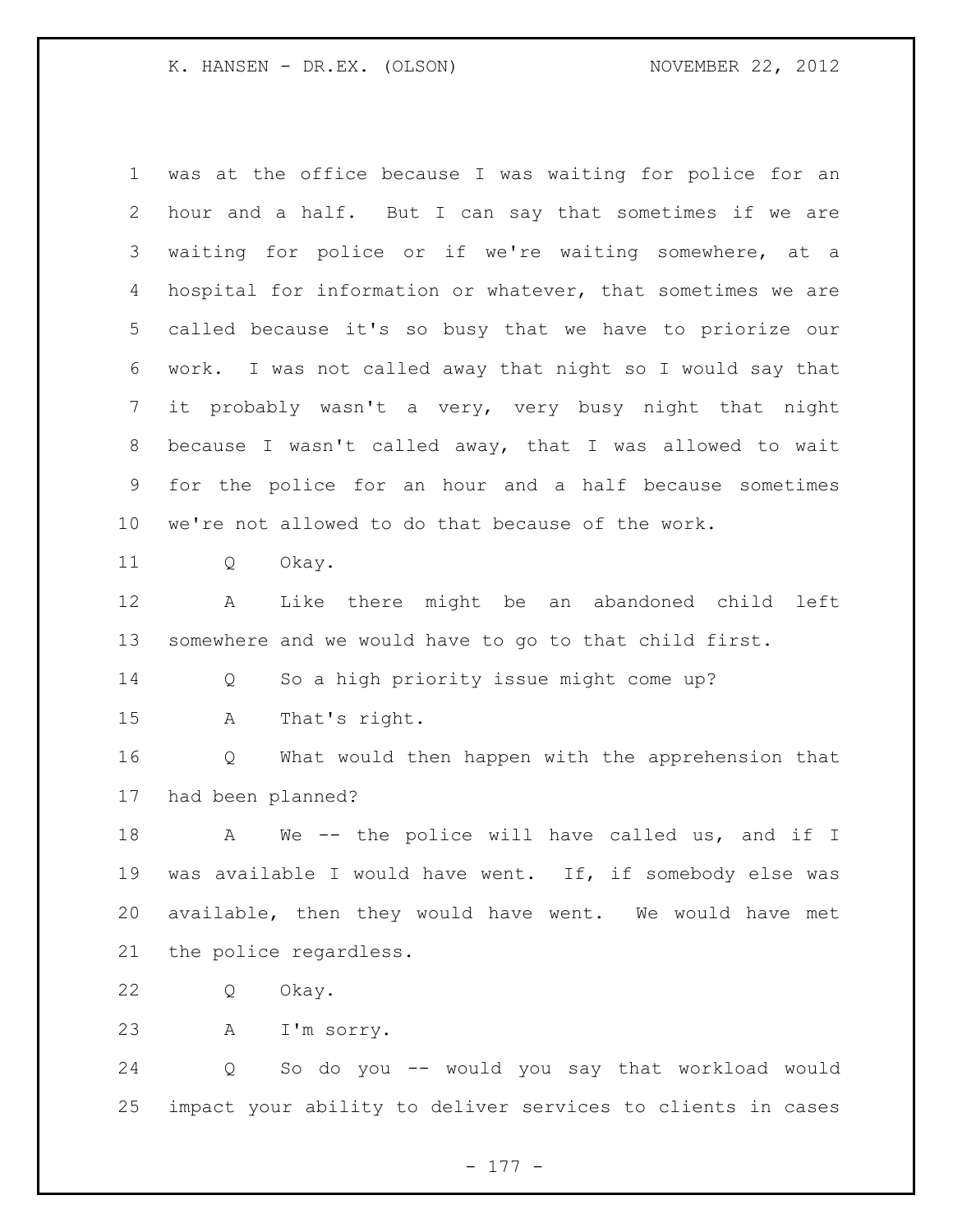like this?

 A I have to say that some of the fields that would not be absolutely necessary to go out on, that we may not get to those but we always get to those children that are at risk.

Q Okay.

 A But sometimes we, we may get a service request, you know, just to do a wellbeing check on a family, the worker hasn't been able to get a hold of them, you know, for a while or something like that.

 Q So in other words, some of the calls you would 12 get that you've determined were lower priority, they may not get service?

14 A We, we may not get, get to those. But we always would, would get to those that we have determined to be high, high priority.

 Q Now, you still work in AHU. Is that the case today, as well?

19 A Absolutely.

 Q Okay. Have you noticed any changes in, in AHU in terms of workload over the past couple of years?

 A I think it's got busier and that the calls have become more acute, like I said at the beginning. There's more gangs out there, there's more violence out there. There's random shooting, there's random attacks. Poverty I

- 178 -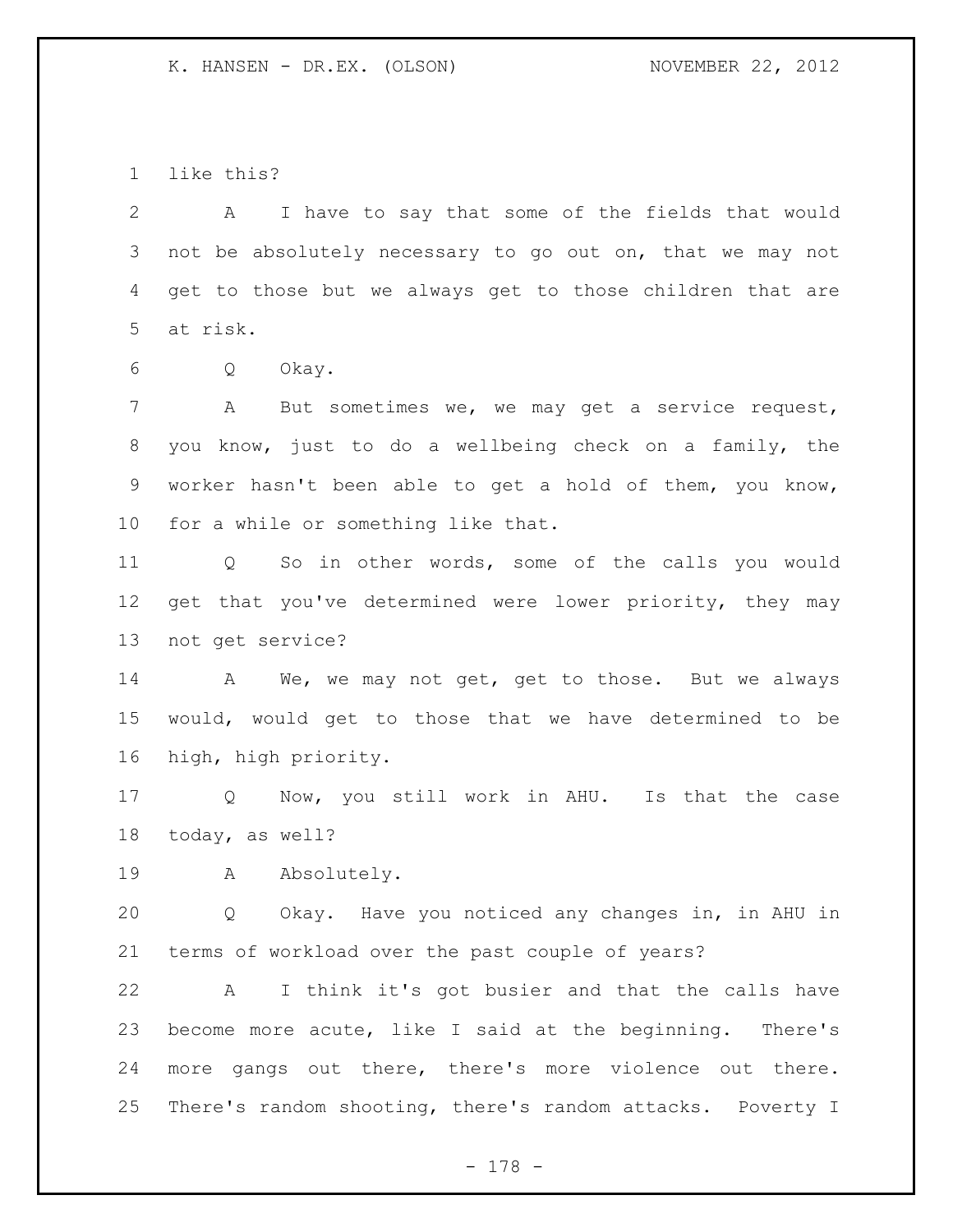K. HANSEN - DR.EX. (OLSON) NOVEMBER 22, 2012

 think is taking its toll on people. Q Are you familiar with the differential response program? A Yeah, I'm familiar with it. You have to remember I've only ever worked after-hours so I'm not familiar, really acquainted with a lot of the day side. Q Okay. What about the SDM is something you mentioned, the -- A That's right. Q -- structured decision-making? A Yeah. I had training in that, and that's something that we use at after-hours as well. Q I know we'll hear a lot more about, about this in the future but it is something you've been using for some time now, then? A Couple of years now. Maybe not that long, I'm sorry. Q Okay. And can you just briefly explain what it is? A Well, it's got indicators on it where we have to sort of assess a family for number of previous child protection concerns: drug and alcohol, mental health, abuse investigations, all those kind of indicators, and that it would, in the end it would determine the, the risk that the family is at, high risk, low risk or medium risk.

- 179 -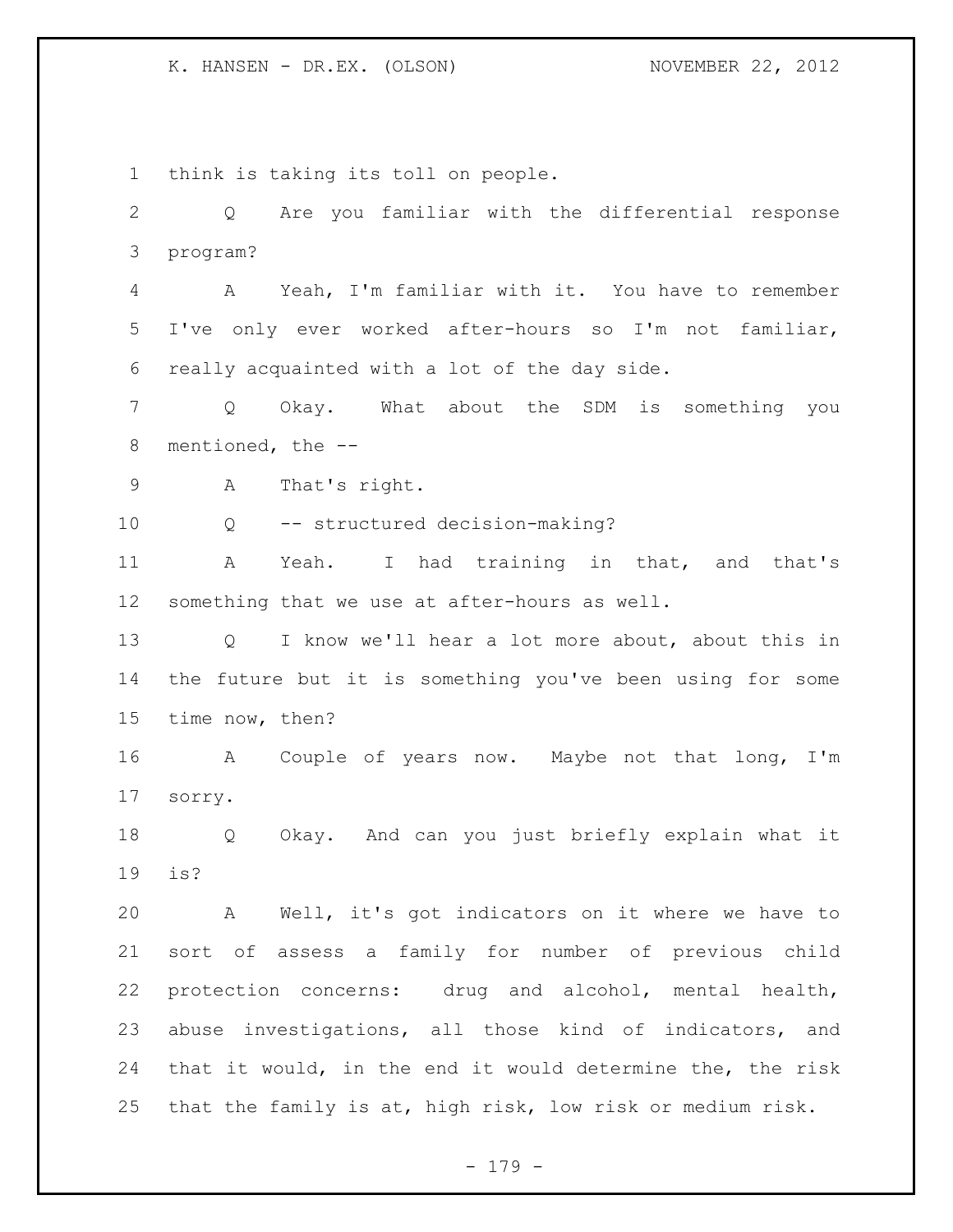K. HANSEN - DR.EX. (OLSON) NOVEMBER 22, 2012

 Q Okay. And is this a tool you're required to use every time you open a new file? A Yes. Q Okay. So for each family, any, any call you get and you open a file, you have to go through this tool? A That's right. We also have to do a history on the family, as well. Q Okay. A Child welfare history. Q And in terms of affecting your workload, has this helped out? 12 A It allows us to get to know the family better, yes. Q But in terms of affecting your workload, has, had this -- A Not at after-hours, no. Q Okay. A No. MR. OLSON: Those are my questions for this witness. 21 THE COMMISSIONER: Thank you, Mr. Olson. All right. Who -- have you got an agreement who's next? Do you want to confer or ... MR. MCKINNON: No questions, Mr. Commissioner. 25 THE COMMISSIONER: Thank you, Mr. McKinnon.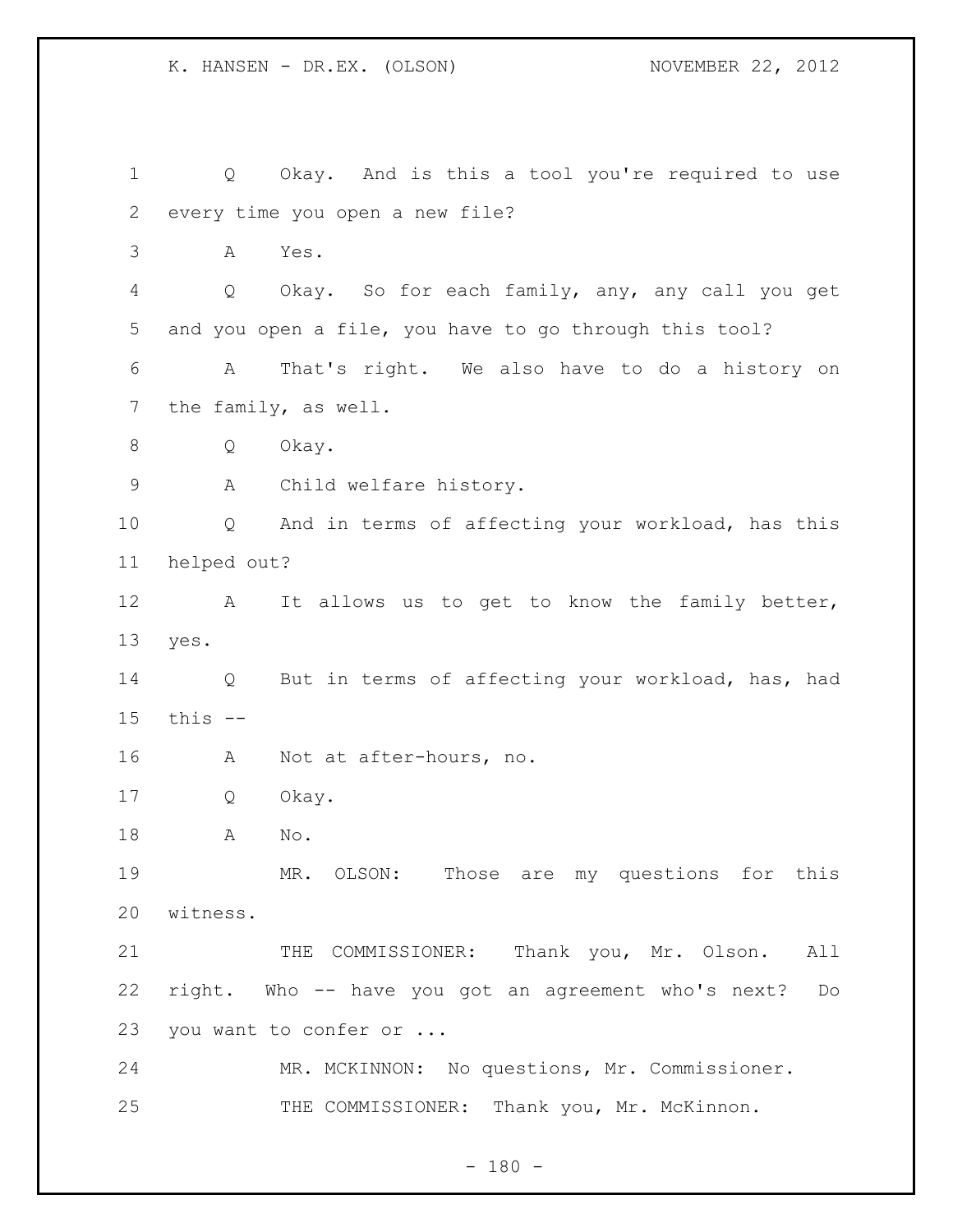PROCEEDINGS NOVEMBER 22, 2012

1 MR. GINDIN: I have no questions. 2 THE COMMISSIONER: Mr. Saxberg. MR. SAXBERG: No questions. THE COMMISSIONER: Guess that leaves you, Mr., Mr. Khan. MR. KHAN: I have no questions. 7 THE COMMISSIONER: Thank you. Mr. Ray. 8 MR. RAY: Oh, I'm sorry, I thought Mr. Khan said one question. 10 THE COMMISSIONER: No. MR. RAY: No, Mr. Commissioner, no questions. Thank you. 13 THE COMMISSIONER: All right, witness. Thank you very much. 15 THE WITNESS: Thank you, Commissioner. THE COMMISSIONER: You've obviously satisfied everybody in the room with no other questions so you're free to go, and I thank you very much for appearing. THE WITNESS: Thank you, Mr. Commissioner. (WITNESS EXCUSED) THE COMMISSIONER: Now, do you want to take the mid-afternoon break before you start the next witness or, or do you want to go right into?

- 181 -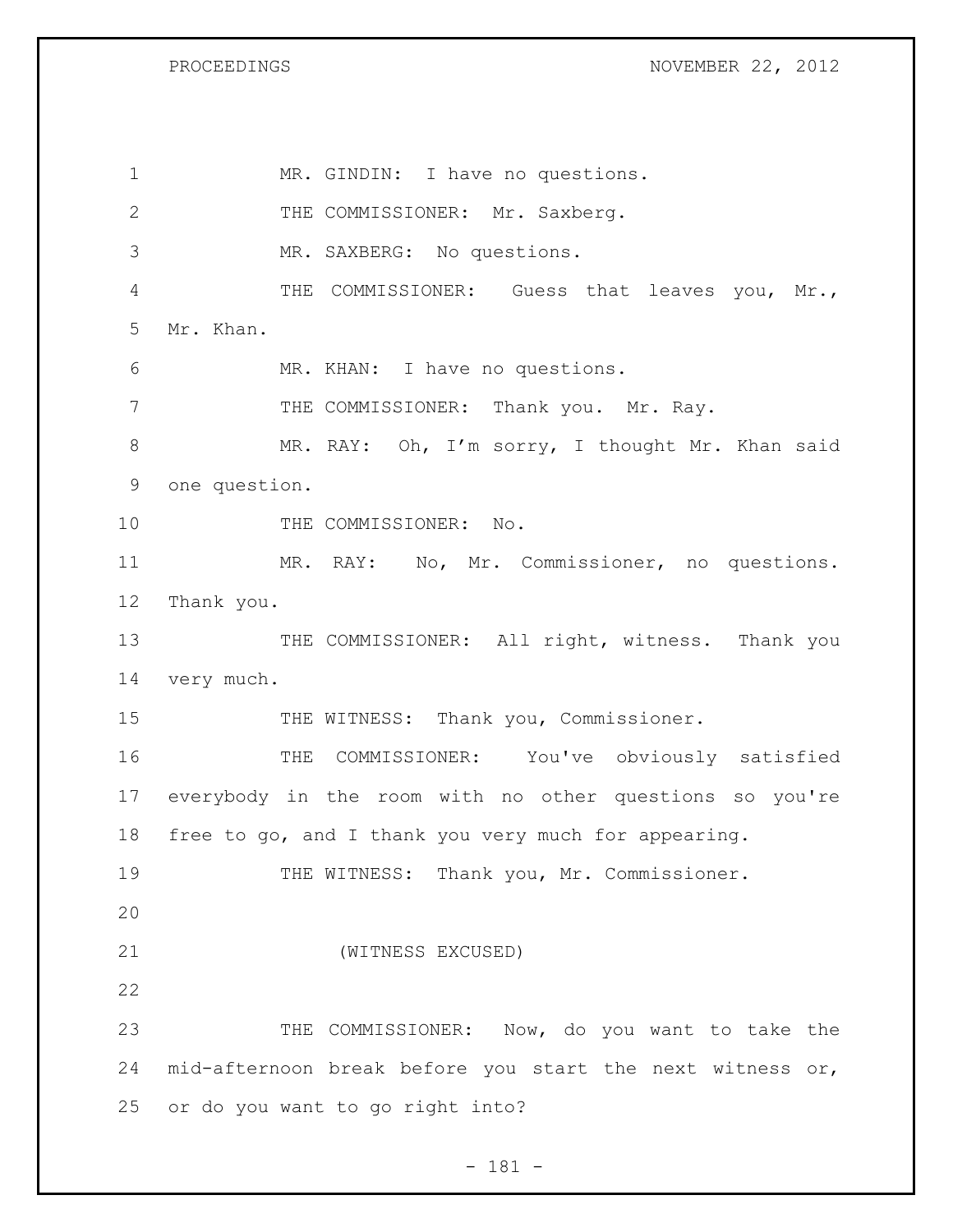MR. OLSON: I think it would make sense to take a break. THE COMMISSIONER: All right. We'll take a 15- minute break. (BRIEF RECESS) THE COMMISSIONER: I don't think we need re-swear this witness. I'm sure he appreciates he's still under 10 oath or affirmation, as the case may be. MS. WALSH: Thank you, Mr. Commissioner. **ANDREW WALLY OROBKO**, previously sworn, testified as follows: DIRECT EXAMINATION BY MS. WALSH: Q Mr. Orobko. 18 A Good afternoon, Ms. Walsh. Q We previously heard from you with respect to your involvement with Phoenix's family in 2000. 21 A That's correct. Q You were Marnie Saunderson's supervisor and then you took over from Ms. Saunderson when she had a conflict because of her relationship with the support worker from Boys and Girls Club, and at that point you did, you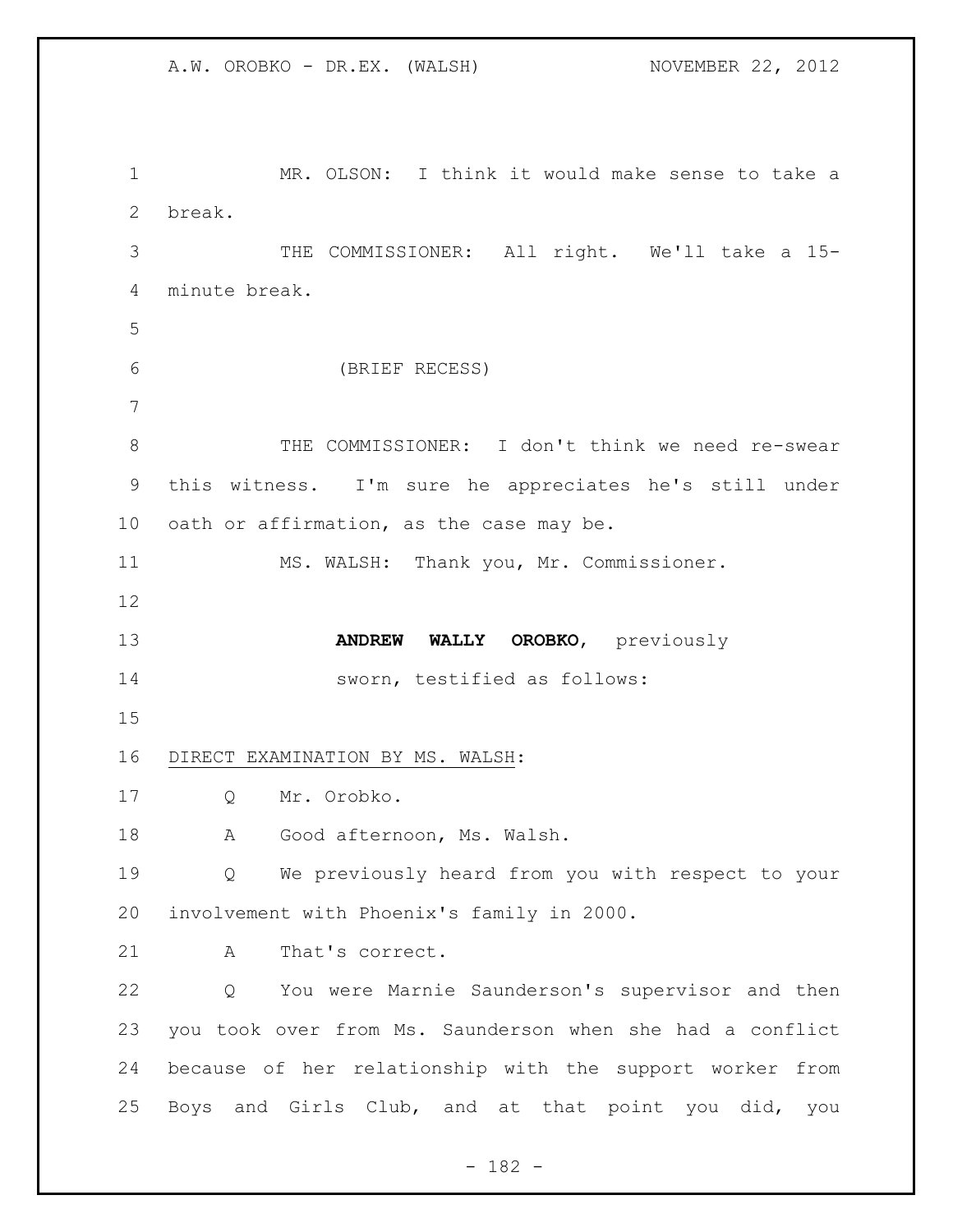provided direct service to Phoenix's family? A That's correct, Ma'am. Q And then in 2003 you provided service again because you were Laura Forrest's supervisor? A Correct. Q And I think you were here throughout Ms. Forrest's testimony yesterday and today? 8 A I was. Q And you were her supervisor throughout the entire time that she provided services to Phoenix's family? A I was. Q Okay. And so in 2003, you would have received the CRU intake form that Roberta Dick filled out? A That is correct. Q That would have come to you from the CRU supervisor? A Correct. Q Okay. And we don't need to pull it up at this moment, but that's page 37397, just for the record. What did you do when you got that form? A My practice of the day, when I would receive the report or the referral from the CRU unit, would be, of course, to review it in its entirety and I would then have a, take the opportunity to look at any closed file pertaining to that family and/or review any of the closed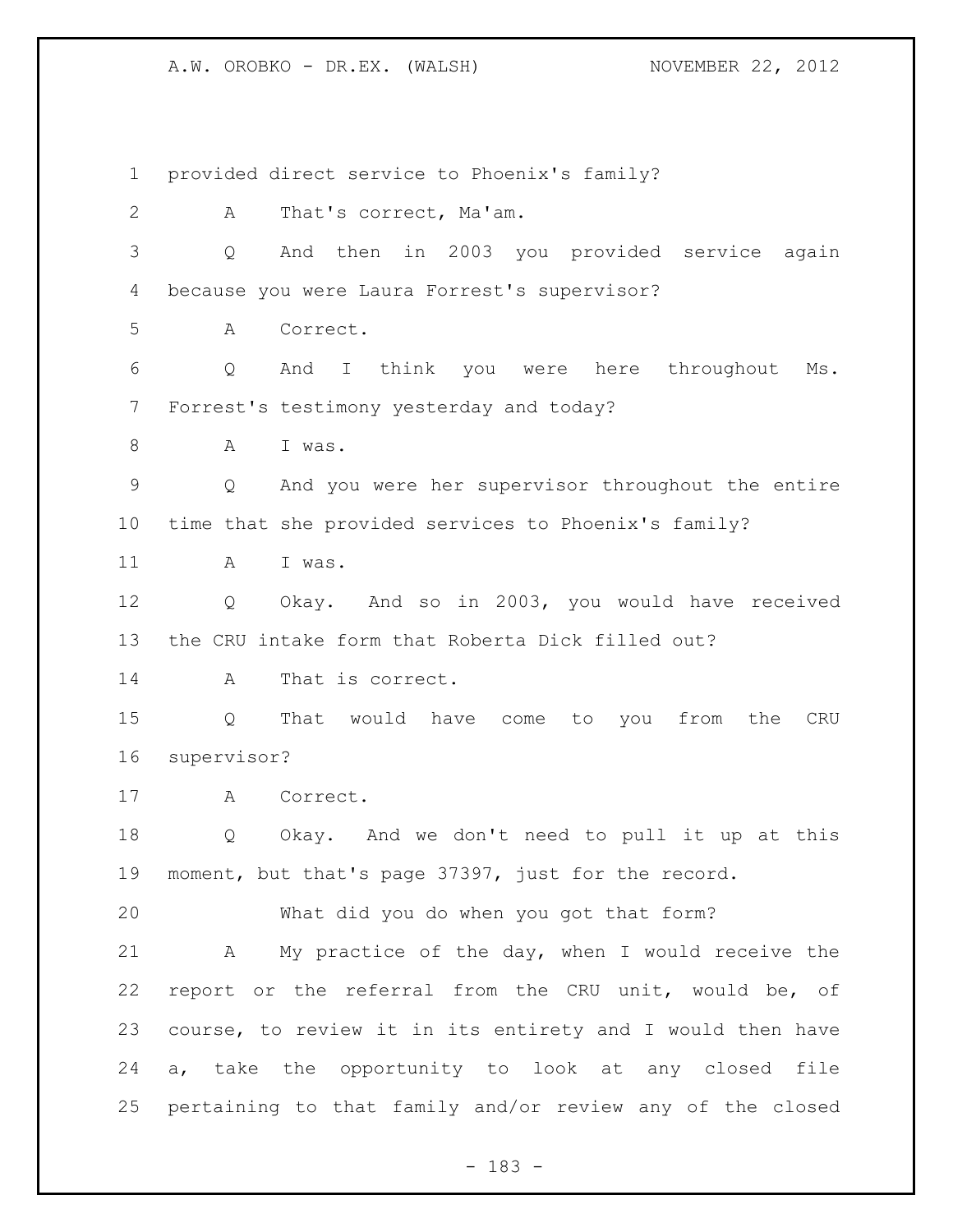recording that I could access on the CFSIS system. After those two tasks would have been completed, I would have then made the decision who was I going to assign the matter to, and I then would have walked it over to that worker and personally assigned it to them.

 Q So do I understand you to be saying that you would have looked at the paper file and the CFSIS recordings?

 A In this case, Ms., Ms. Forrest's recording indicates that she received the referral and the file at the same time, so that would suggest to me that the file was also made available to me, because I would have been the one to have delivered it to her.

Q Okay.

 A So certainly I would have had a chance to reviewed any closed recording that was in that file and, again, and/or any closed recording that might have been available on CFSIS at the time. But the closed file would have been my first source of information.

 Q Okay. So let's take a look at the, the closing summary that would have been in the file. That's at page 37385. This is the closing summary from March 1st, 2002 and it runs to the end of page 37396. If we go to the second last page, page 37395, please.

So this closing summary is a summary that you

- 184 -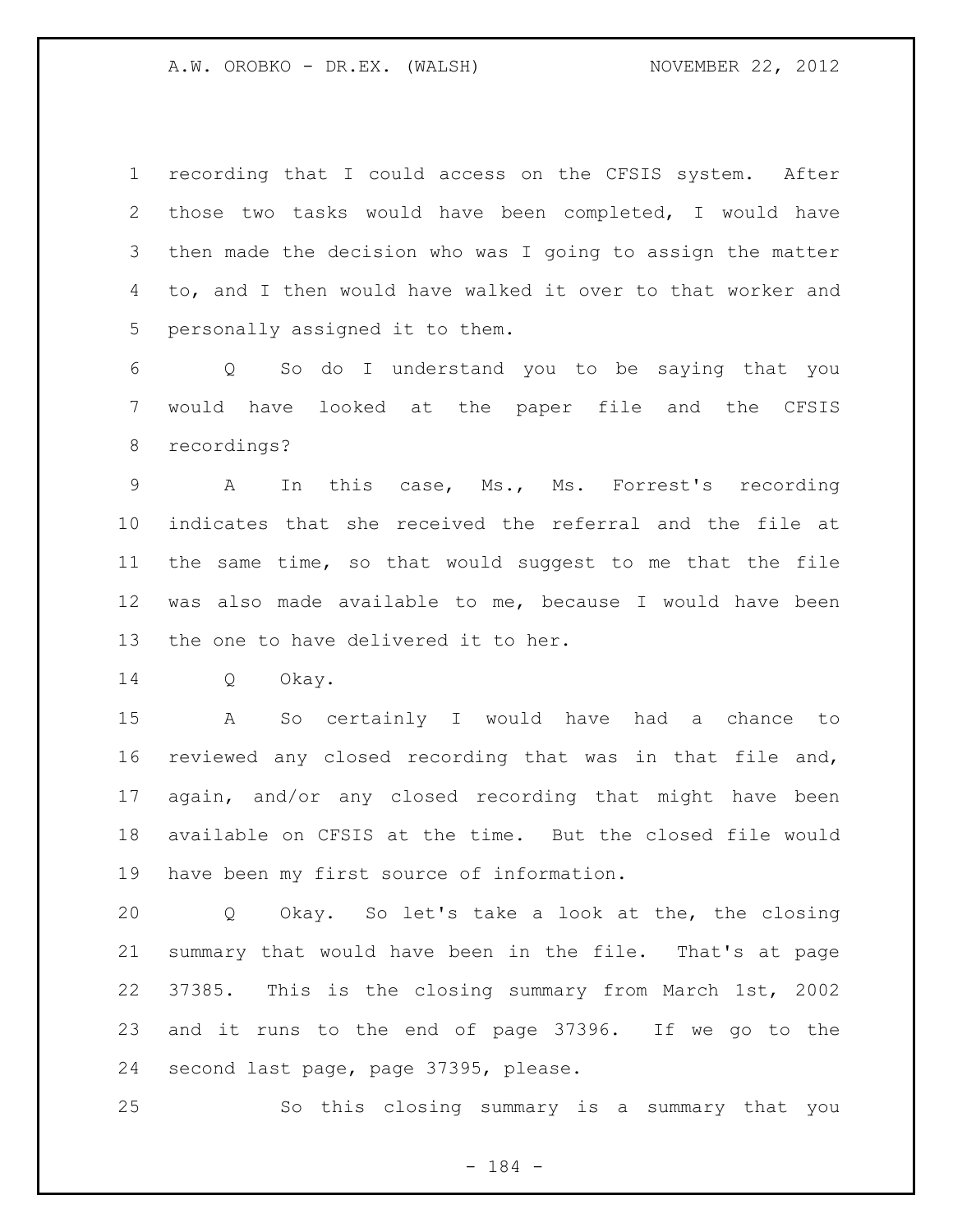would have looked at when you got, first received the referral?

A That's correct.

 Q Okay. And so would you have, have looked at what the unresolved problems and recommendations for the future were?

 A My practice in the day was to immediately go to the end of the most recent closing summary. By and large the practice at the time was that there would be a bit more of an assessment and then headings such as unresolved problems and recommendations. In this case I would have, I would have gone to the end of this recording, I would have read these two, these two captioned sections. I suspect I probably would have also backtracked bit into the file just to get a little bit more substance.

 Q So in terms of resolved problems, we've got the reference to:

 "... refer to Samantha Kematch's file for Child Welfare issues **12 relating to her.** Steve has suffered significant losses in his life - the most recent - the loss of an infant daughter. Until Steve became a ward of the

 $- 185 -$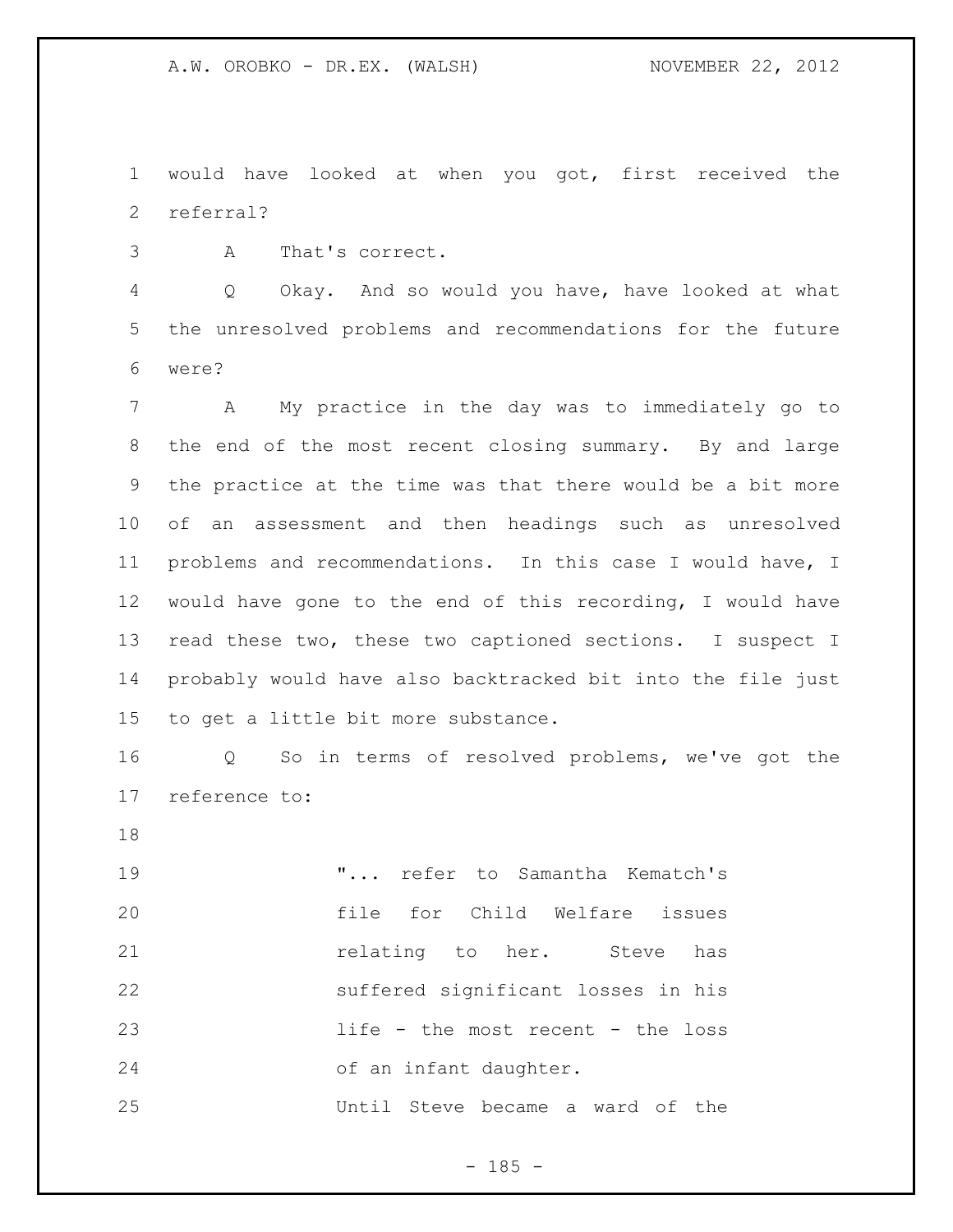| $\mathbf 1$    | Agency he grew up in<br>an         |
|----------------|------------------------------------|
| $\overline{2}$ | environment that was rife with     |
| 3              | alcohol abuse, domestic violence   |
| 4              | and sexual abuse. [and] Although   |
| 5              | [he] received therapy while in     |
| 6              | care,  worker [says they're]       |
| 7              | concerned that these issues may    |
| 8              | reoccur in the future.             |
| $\mathcal{G}$  | Steve always has been and still    |
| 10             | remains a very quiet and private   |
| 11             | person. He finds it extremely      |
| 12             | difficult to reach out for help    |
| 13             | and to talk about his issues. It   |
| 14             | remains unclear whether Steve has  |
| 15             | difficulty with alcohol. Steve     |
| 16             | admits to drinking occasionally,   |
| 17             | and he remains at risk of          |
| 18             | developing a substance abuse       |
| 19             | problem.                           |
| 20             | Steve has indicated that Mama Wi   |
| 21             | had not provided him with<br>the   |
| 22             | assistance he had expected<br>and  |
| 23             | [he] claimed that the resource had |
| 24             | 'taken Samantha's side' in their   |
| 25             | dispute.<br>This reduces<br>the    |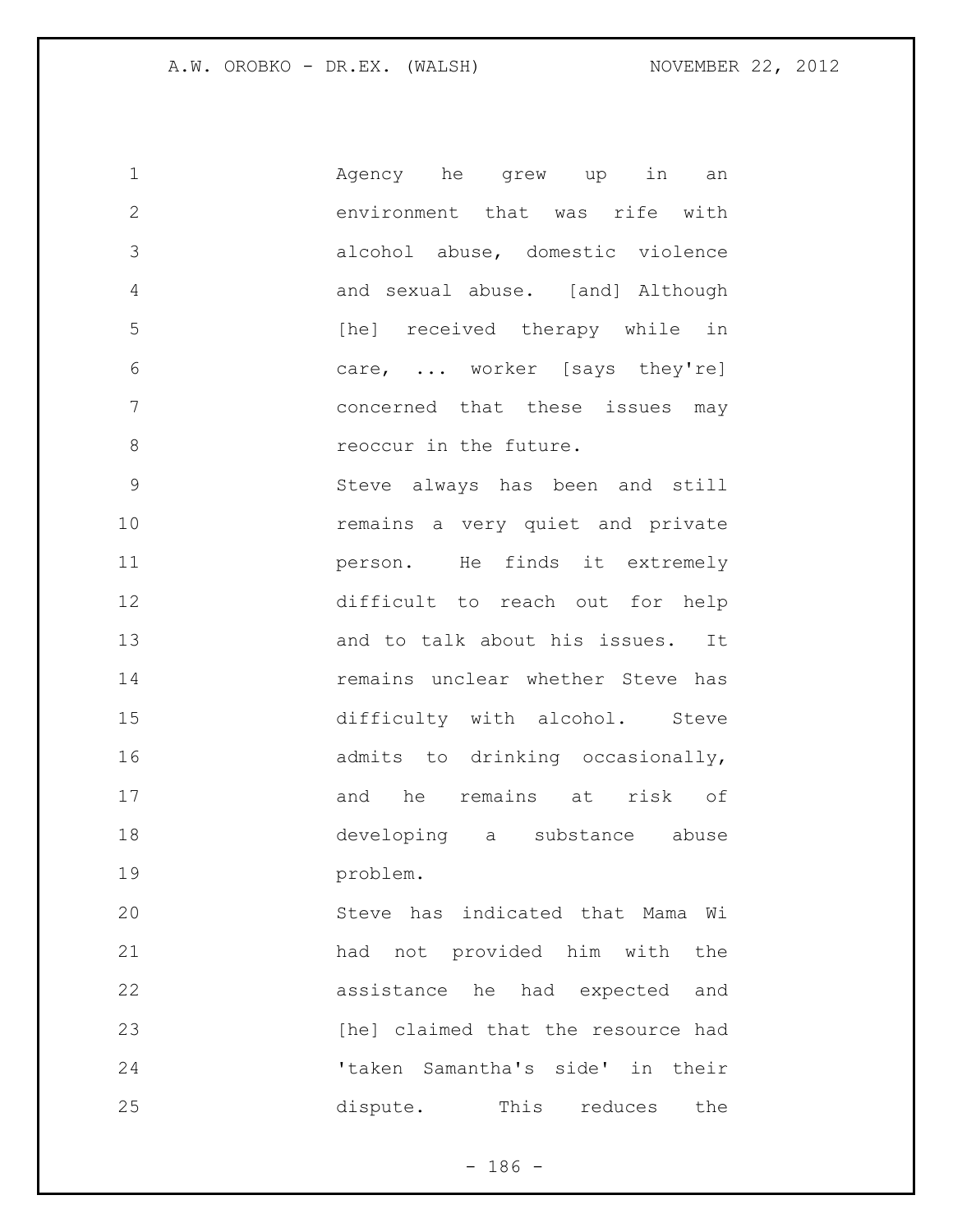| $\mathbf 1$   | resources available<br>to<br>Steve          |
|---------------|---------------------------------------------|
| $\mathbf{2}$  | unless it has been resolved."               |
| 3             |                                             |
| 4             | And then, under Recommendations for Future: |
| 5             |                                             |
| 6             | "If or when Mr. Sinclair and Ms.            |
| 7             | Kematch resolve their relationship          |
| 8             | and resume cohabitation, that the           |
| $\mathcal{G}$ | Agency accessed and monitor Ms.             |
| 10            | Kematch's parenting style. There            |
| 11            | are concerns expressed by Mr.               |
| 12            | Sinclair about her treatment and            |
| 13            | disciplined methods used<br>on              |
| 14            | Phoenix.                                    |
| 15            | Family of origin issues may need            |
| 16            | to be addressed for Steve.<br>Ron           |
| 17            | Kane was [his] therapist and would          |
| 18            | be willing to see Steve again.              |
| 19            | If this file should re-open the             |
| 20            | above issues along with the                 |
| 21            | possibility of substance abuse              |
| 22            | needs to be addressed.                      |
| 23            | Genny Sinclair - Steve's sister             |
| 24            | remains a strong support for all            |
| 25            | the Sinclairs - Steve, Sheila and           |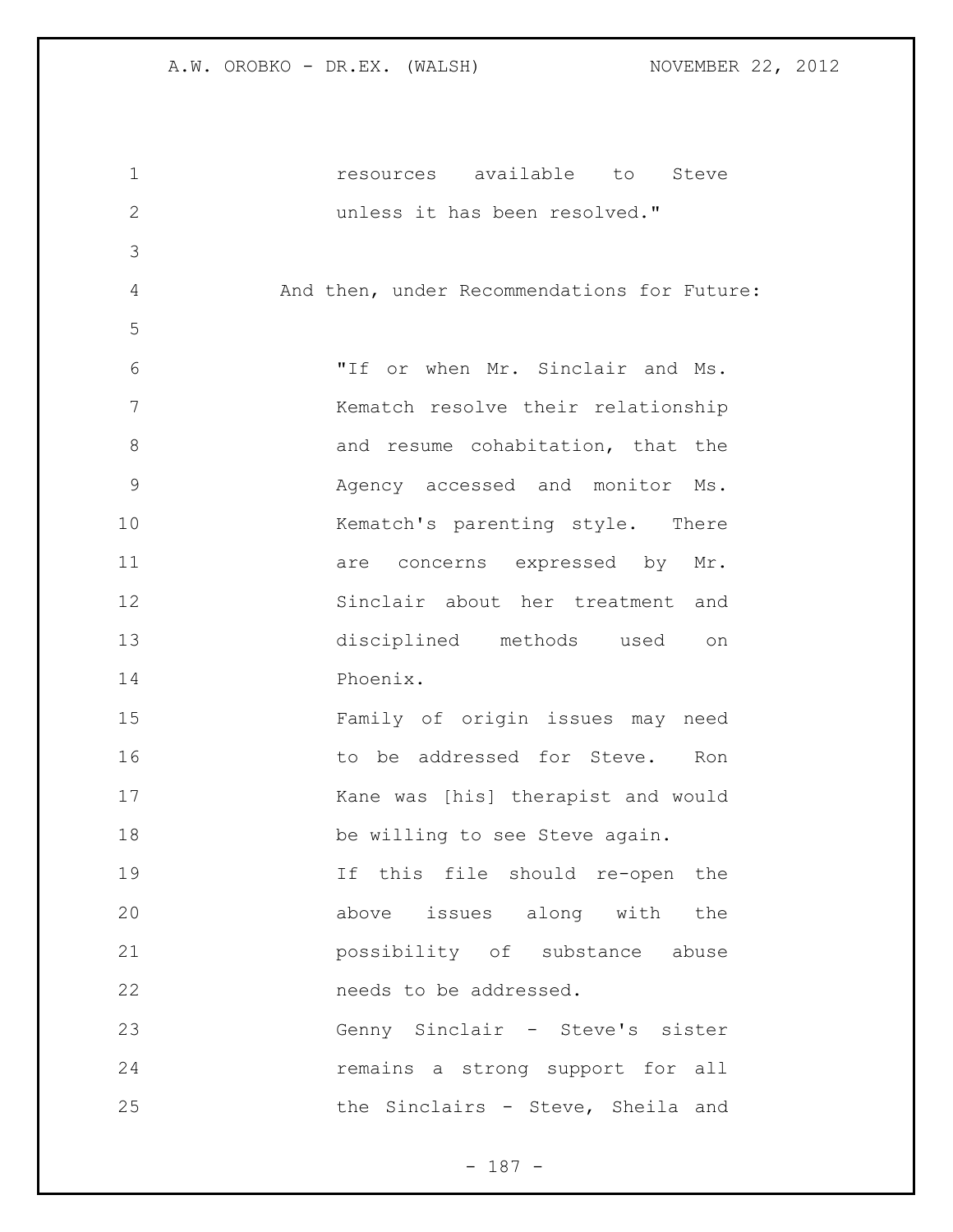Angie (all three siblings were/and are wards of this Agency) To this worker's knowledge Genny has been a 'Christian' and alcohol free for 5 a number of years now." And then on the last page, the reason for the transfer closing says: "Steve is the primary care-giver for Phoenix. He has not requested 12 any services from the Agency and 13 at this time no community **resources** are indicating any concerns. Since there are no 16 child welfare concerns at present, 17 this worker recommends that this 18 file be closed." So that was all information that you reviewed and had available to you when you supervised Ms. Forrest? A That's correct, Ma'am. Q And was it your understanding that the file was now being opened because now there were child welfare concerns being raised?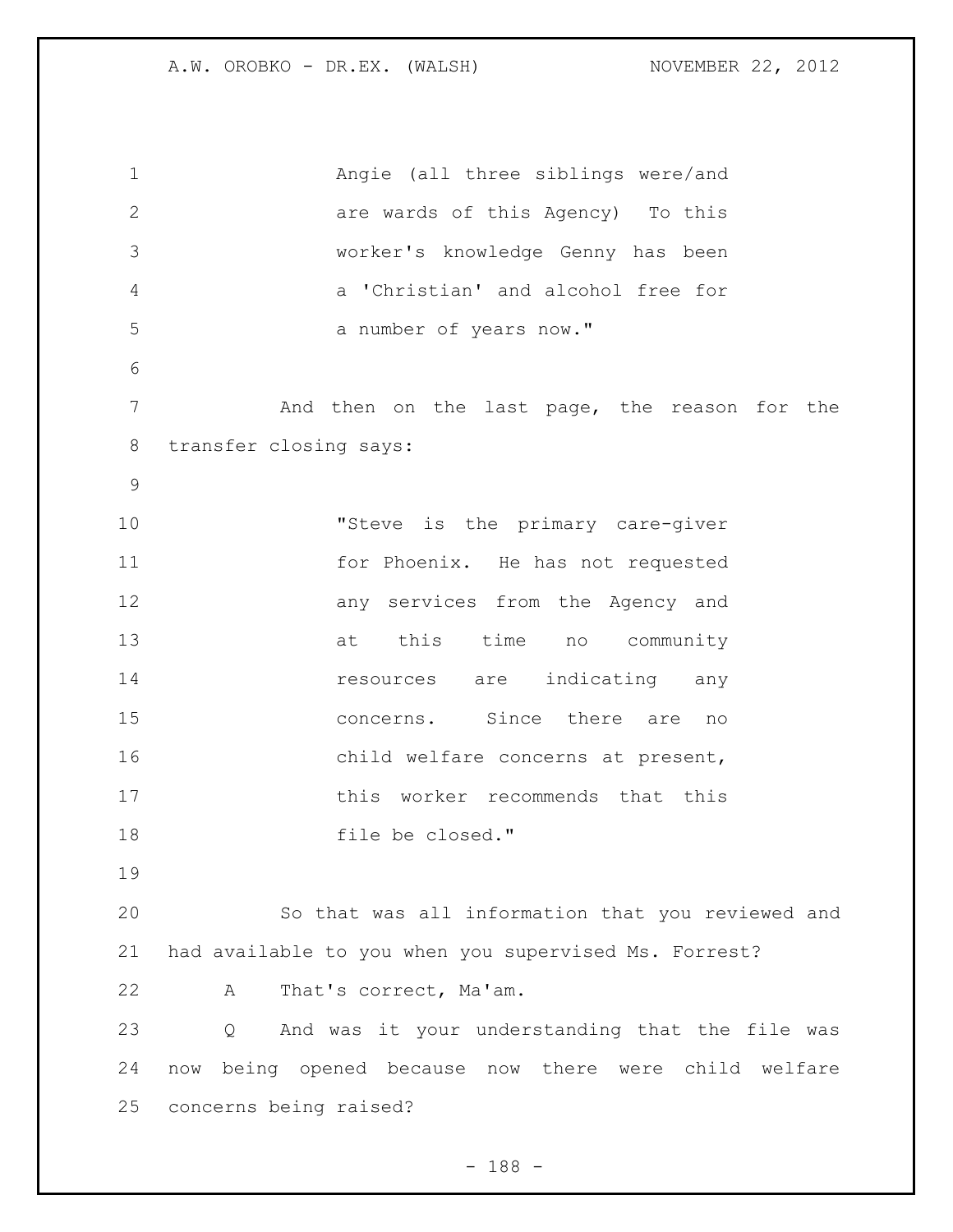A Yes. The matter that was referred to us by the Children's Hospital. Q Okay. And you said you referred the matter to Ms. Forrest? A Correct. Q So if we can turn to page 37368. These are her notes of her intervention, starting with February 28, 2003 8 when the case was assigned to her. And you -- we noted that -- or she, she talked with us about the fact that she attended and met with Steve on February 28th but did not see Phoenix, and then she went back on March 12th, March 13th. No neither occasion was either Steve or Phoenix there. Same with March 31. And then she wrote: 15 TIN the absence of other concerns, 16 and with caseload demands, subsequent fields to the home were 18 only attempted on April 17, May 1 19 and May 9, 2003 and all were unsuccessful in establishing contact with Steve and Phoenix." Do you recall whether you discussed with Ms. Forrest her lack of success in making contact with Steve and with Phoenix?

- 189 -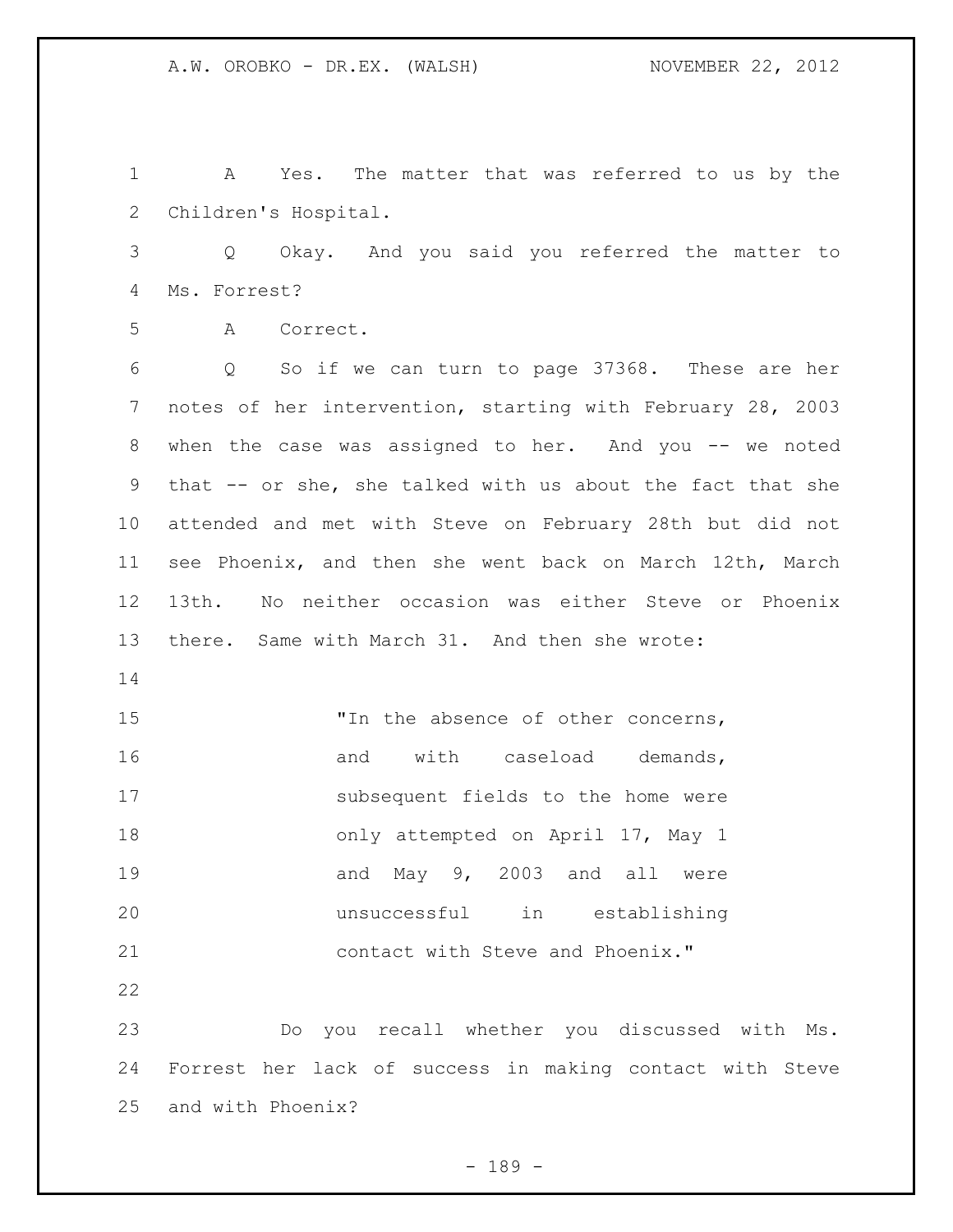A Do I have a date or a time when I had a specific conversation with her, no. But certainly within her recording, it's clear that during that time she would have had several conversations with me.

Q Why do you say that?

 A On, on a, on a daily basis, I could have four, five or six staff come into my office at any one time, on multiple occasions during a day, to provide updates, to seek out some consultation or to seek out some form of, you know, authorization or approval to carry out a case management function. And, and our practice at the time was that those things or the outcomes of those conversations would always find their way back into the record, in the actions or the, in the interventions that our staff took. Ms. Forrest testified a number of times that she would have consulted with me. And while the, the exact dates may not be listed here, I certainly have every, every confidence that we had a number of conversations about this matter during that time.

 Q Did you consider asking an after-hours worker to go out and see if they could locate Mr. Sinclair or Phoenix?

 A While it might have been considered, it was never, it was never an option for me. And, two reasons for that. I think, again, Ms., Ms. Forrest spoke about how

 $- 190 -$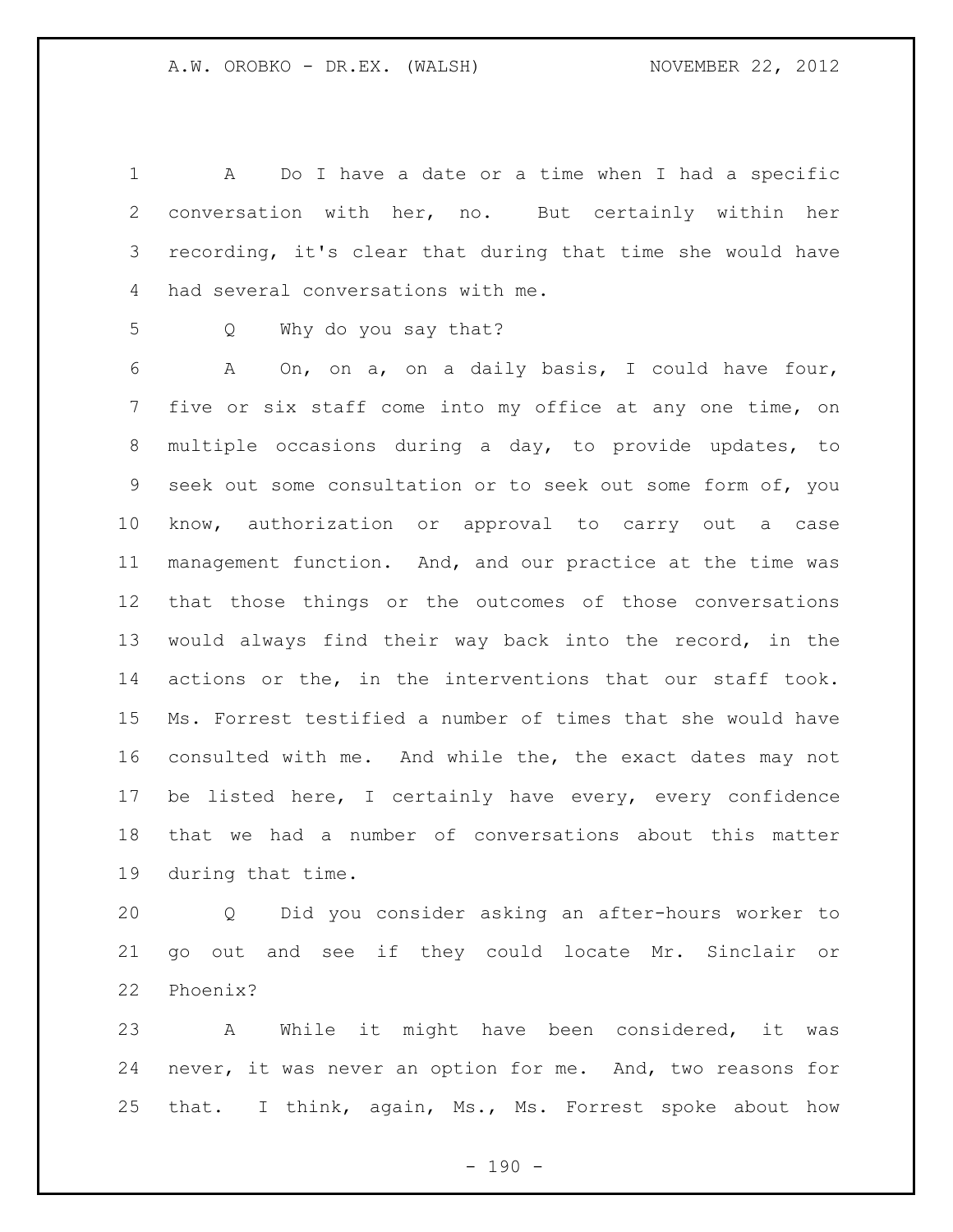our, our best professional judgment was that we were going to try to, to deal with the matter. Ms. Forrest was going to attempt to go back out, see Mr. Sinclair, build a relationship with him and try to address the concerns that had been raised. But the after-hours service, you know, I'd supervised that unit for several years and I always did view it primarily as, as a crisis response service. I didn't view this as a, as a, as a crisis situation necessitating immediate response or a crisis response. So our best professional judgment suggested we were going to deal with the matter throughout the day side and so for that reason I never considered using the after-hours unit. Q Okay. What about Ms. Forrest's comment in her notation under March 31, '03: 17 The absence of other concerns, 18 and with caseload demands, subsequent fields to the home were only attempted ..." on given dates. Did you have any understanding as to what she meant when she made that reference? A I would offer the following: At that time, on, on March -- sorry, on February 28th, 2003, on March 31st,

- 191 -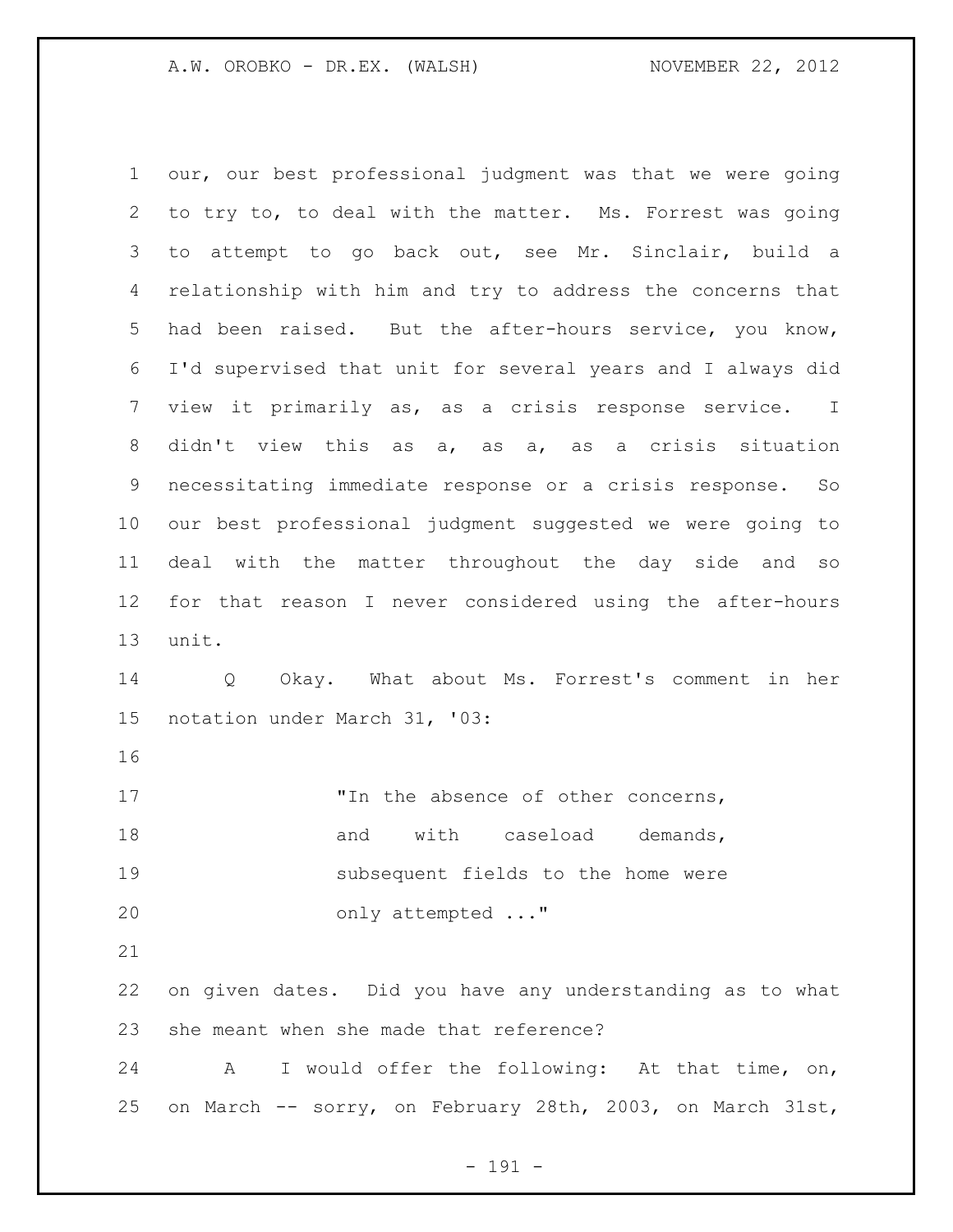2003, what we knew to be true is that Mr. Sinclair had been independently parenting Phoenix since, I believe, July of 2001, a period of close to 20 months, and this, the matter that came to us from the hospital was the first community concern that had been raised with us that questioned his ability to care. And so -- and, and you've also heard testimony that that matter, which was one that we came to view as a matter of lower grade medical neglect, was the only matter that we had in front of us and no community member had reported any other concerns in that time since Ms. Forrest, since Ms. Forrest had charge of that file. So that is, that is the, my, my interpretation of the comment in the absence of other concerns.

 The issue or the interpretation of the statement with caseload demands, certainly at that point in 2003 workload was, again was, was a very pressing and just, just a very worrisome issue for us within that unit.

 By 2003 we were firmly wrapped up in the restricting of the agency and that was bringing all sorts of operational, psychological and emotional demands on us as a unit. And during unit meetings, when staff would talk about these issues and they would talk about workload demand, when they would talk about their inability to meet standards or best practice because workload demands were proving a barrier, my direction to my staff was, we need to

- 192 -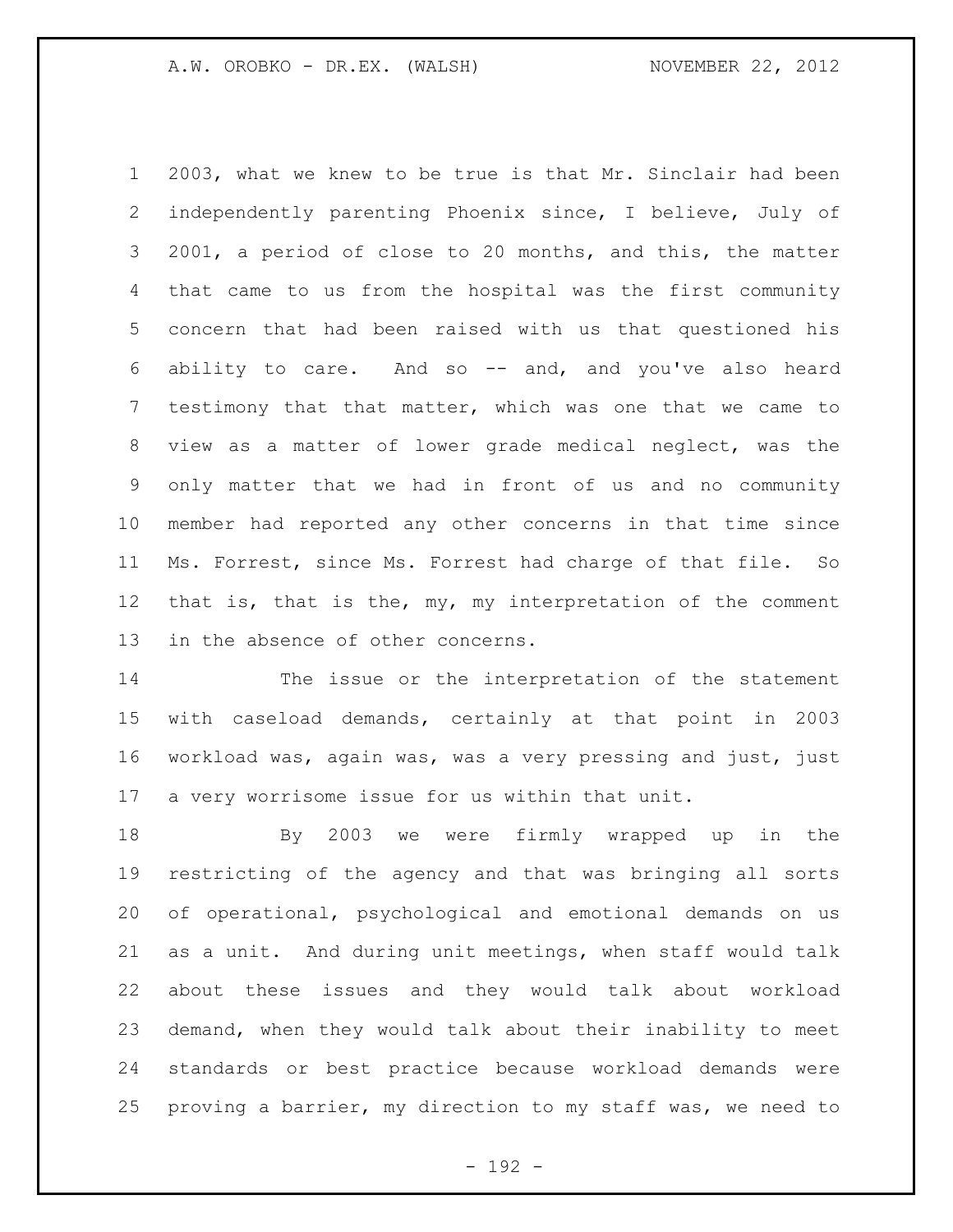honestly reflect that in our recording. And if in this case our ability to provide a more timely response was impacted by workload issues, then that needed to be fairly reflected in her recording.

 Q Okay. And so that's what you understand her recording to mean when she refers to caseload demands?

A I do.

 Q And by May of, of 2003 it's almost three months since the agency has received a report that Phoenix has been brought into the Children's Hospital by an unnamed man with an object in her nose that has been there for so long she has terrible infection. She's a three-year-old child. 13 Was it not a concern to you that, by almost three months -- that almost three months had passed and the agency had not seen Phoenix?

 A The fact that we were not able to provide a more rapid or a more timely response, of course that was a concern, of course it was. But again, we -- I think all of us who've come up here, we, I think we've all asked the same tolerance, that the, the matter of Phoenix Sinclair was not the only matter that we were dealing with at that time and we can't look back at this through an isolated lens.

 In that timeframe, from February 28th until the end of June, the entire time that Ms. Forrest had charge of

- 193 -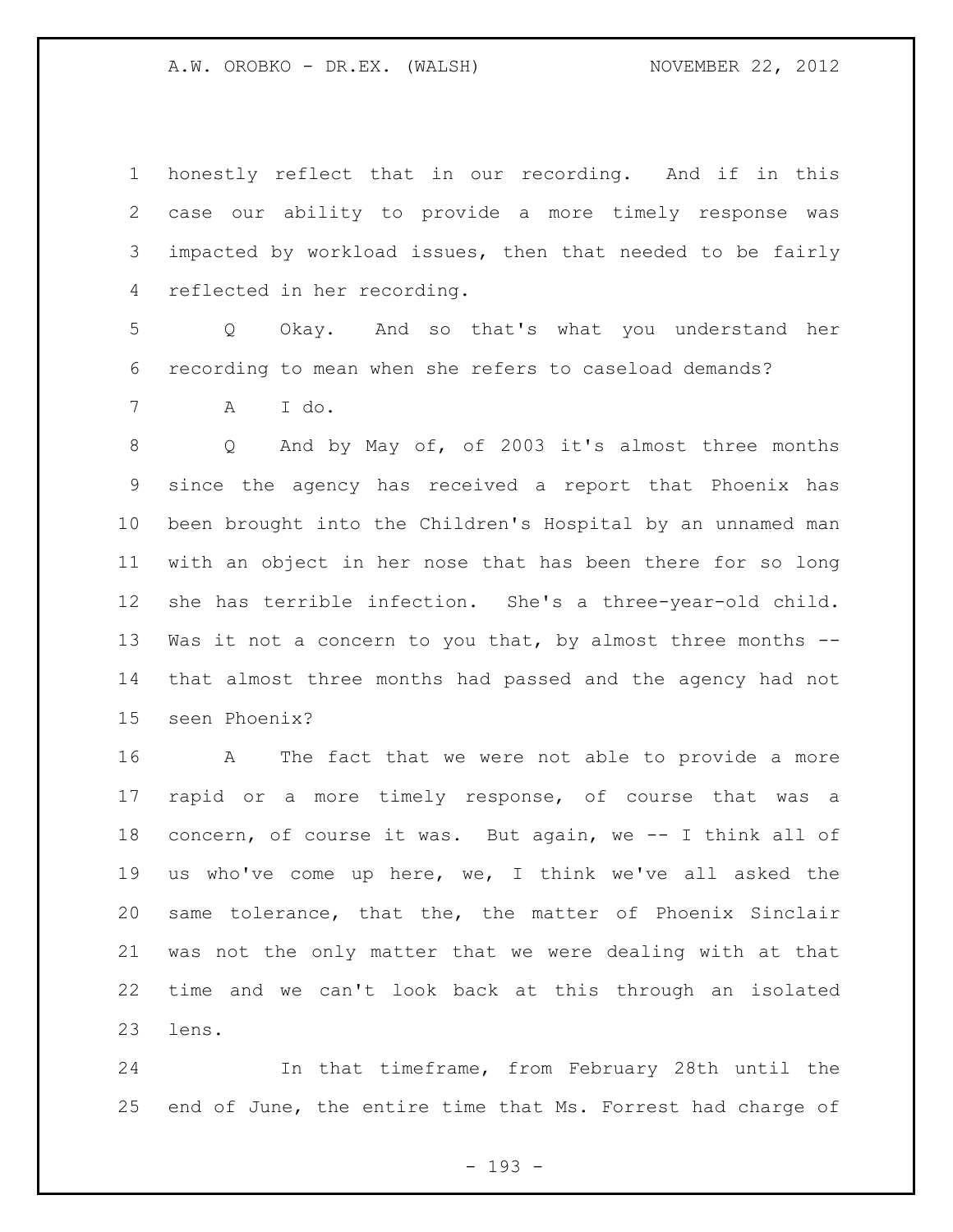this matter, I believe there were statistics generated last week that showed that a, 400 cases came into our unit during that time. And so our -- when we look at this matter, and with what we knew to be true at the time, again, was I concerned we weren't getting out quicker? Absolutely. But in view of other workload demands or in view of other cases of medical neglect that were far more serious than this, we just didn't have the ability to, to do it any, any quicker. Yes, it was a concern but we did the best we could with the resources that we had at the time.

 Q Did you -- could you tell from looking at the closing summary from March of '02 when was the last time that the agency had seen Phoenix? Do you know whether you made a note of that?

 A I knew what Ms. Epps' closing summary indicated so if you could pull it back up, that's --

Q Sure.

19 A -- all I could reference.

 Q Let's try page 37389, please. We look at the reference for, to July 4, 2001.

 "Several concerns have been **referred regarding the care of the** children and the parents' use of

- 194 -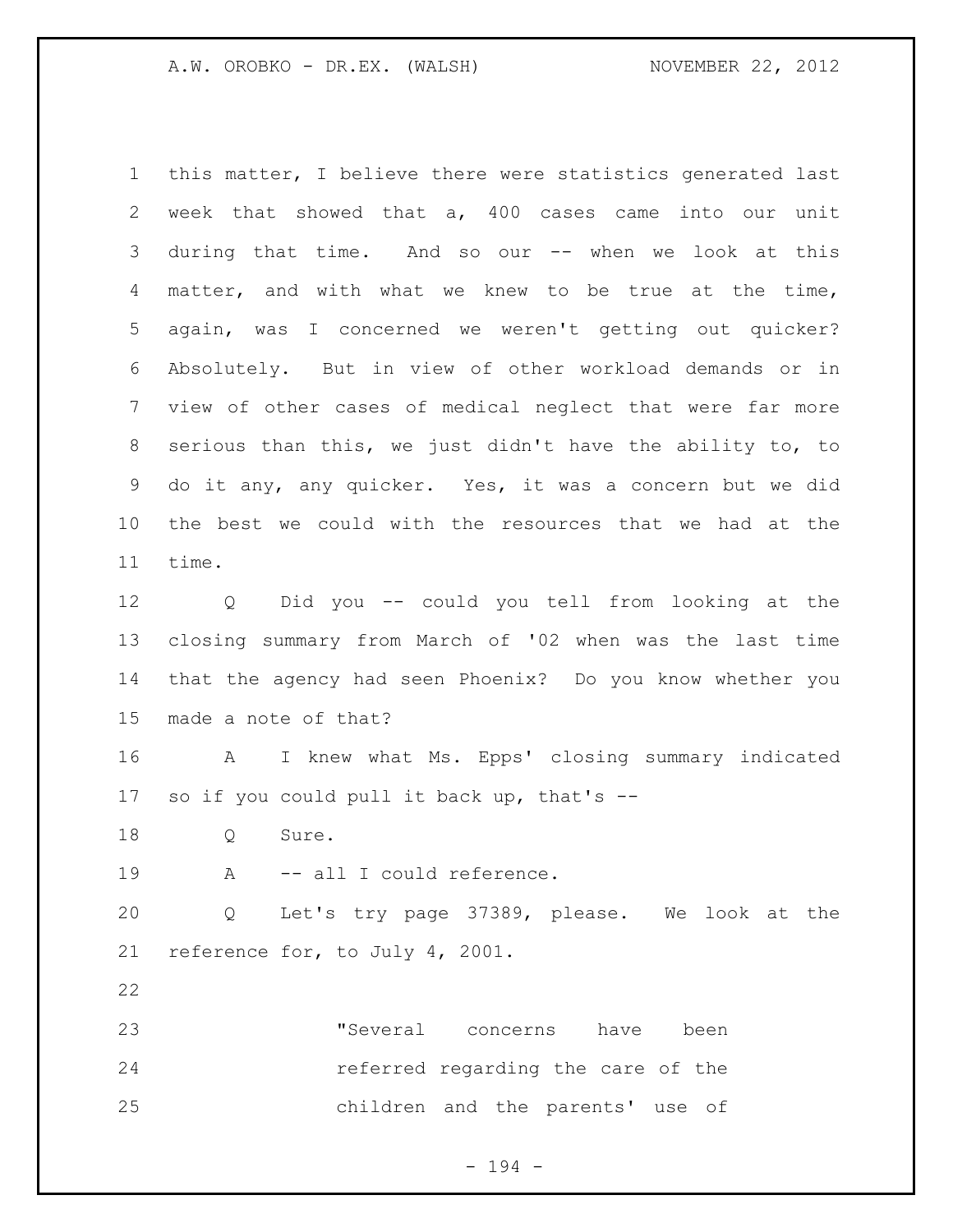| $\mathbf{2}$  | Cory Donald - on call worker -                |
|---------------|-----------------------------------------------|
| 3             | field to the home during my                   |
| 4             | absence from work. According to               |
| 5             | Cory Donald, he  met with Steve               |
| 6             | at his home  Steve appeared                   |
| 7             | sincere, open and honest in his               |
| 8             | discussion with Cory. Samantha                |
| $\mathcal{G}$ | left the home and the two children            |
| 10            | are in care of their father. The              |
| 11            | house was clean and Steve did have            |
| 12            | assistance from extended family to            |
| 13            | care for the children if needed."             |
| 14            |                                               |
| 15            | The next recording says, for July 6, '01:     |
| 16            |                                               |
| 17            | "Steve was at home with his                   |
| 18            | youngest child, Phoenix was "                 |
| 19            |                                               |
| 20            | think it should be, with her friend:          |
| 21            |                                               |
| 22            | " Kim Edwards', home for the                  |
| 23            | afternoon."                                   |
| 24            |                                               |
| 25            | Perhaps if you could scroll to the next page. |

- 195 -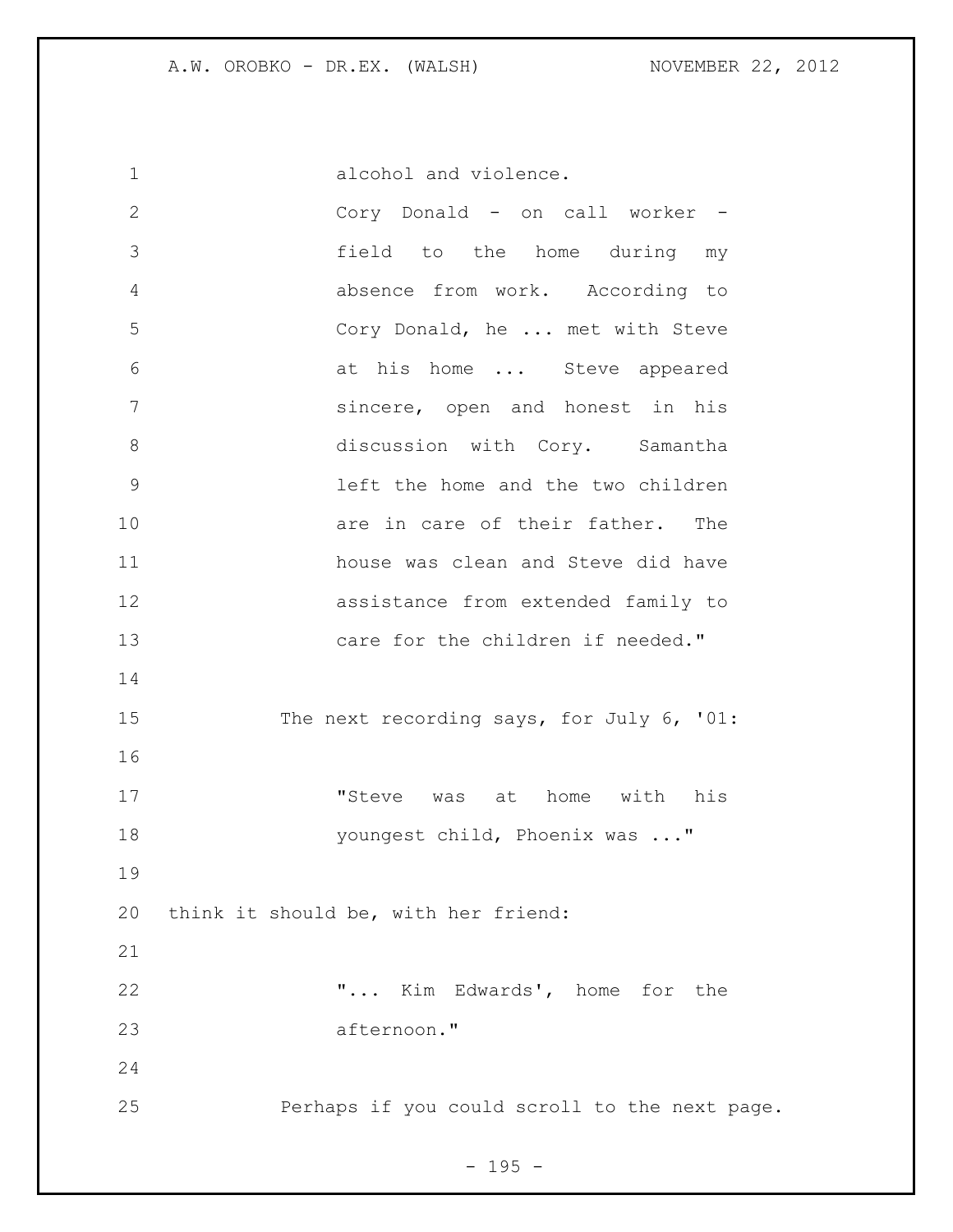Do you, do you know whether the recording for July 4, '01 indicates whether Phoenix was in the home? A I know only what the recording is reflecting here. Q And do you read it -- A I, I -- Q -- as indicating whether Phoenix was there or not? A I think the recording is silent -- Q Okay. A -- on whether she was or was not there on the July 4th recording. 13 July 6th I think is, is making a statement that Phoenix -- Q Phoenix is -- A -- was her friend. I believe -- I'll interpret that to be was at her friend's. Q Right. So let's keep going. Then they talk 19 about seeing the baby. July 3, '01. The worker talks about receiving a request from Kathy Epps. The children were in care of Steve with assistance from Genny. Field was made. 

 $- 196 -$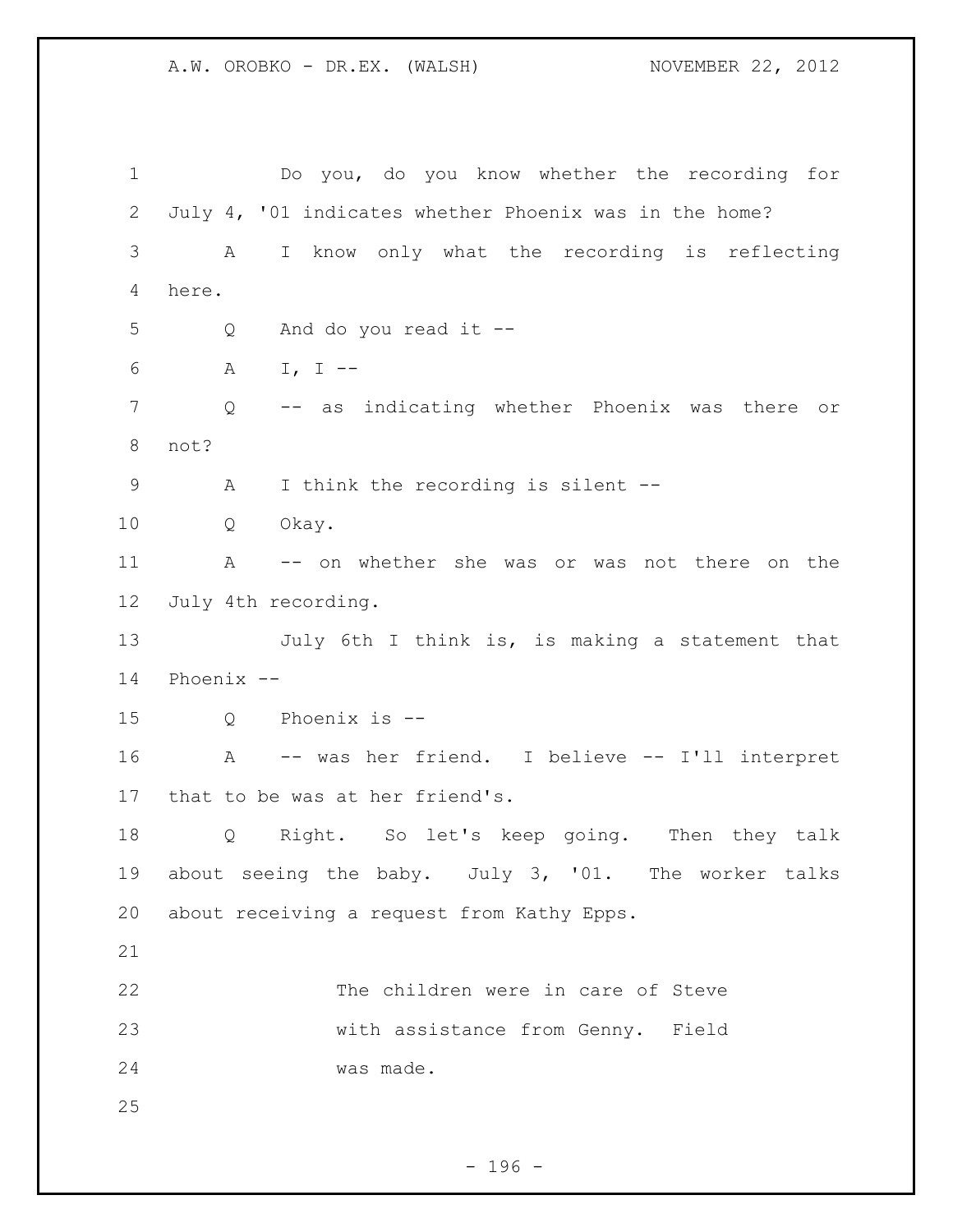Do you see any reference there that refers to whether Phoenix is seen?

 A No, I'm not seeing that. Again, I would suggest Ms. Epps, who's the author of this, would maybe be better able to answer. Maybe the child was present. It's silent on the issue of whether the child was or was not present.

 Q And I -- that's a fair comment, and I think Ms. Epps' evidence was that she didn't see Phoenix.

 We could just scroll to the end of the document. I don't believe that there's any reference to Phoenix being observed. Keep going to the end, please.

 So you didn't make a note, when you picked up the file, as to, as of '03, when Phoenix had last been seen by the agency? I didn't see that in Ms. Forrest's recording or ...

16 A No. No. Again, the, the validity or the inclusiveness of Ms. Epps' recording wasn't my concern. I was her supervisor. I think what was, what was more telling for me was that Phoenix was seen and was seen by probably the best person possible, and that was a Children's Hospital emergency room doctor --

Q And --

A -- on February 25th.

 Q And that viewing caused the Children's Hospital to call CFS with concerns?

- 197 -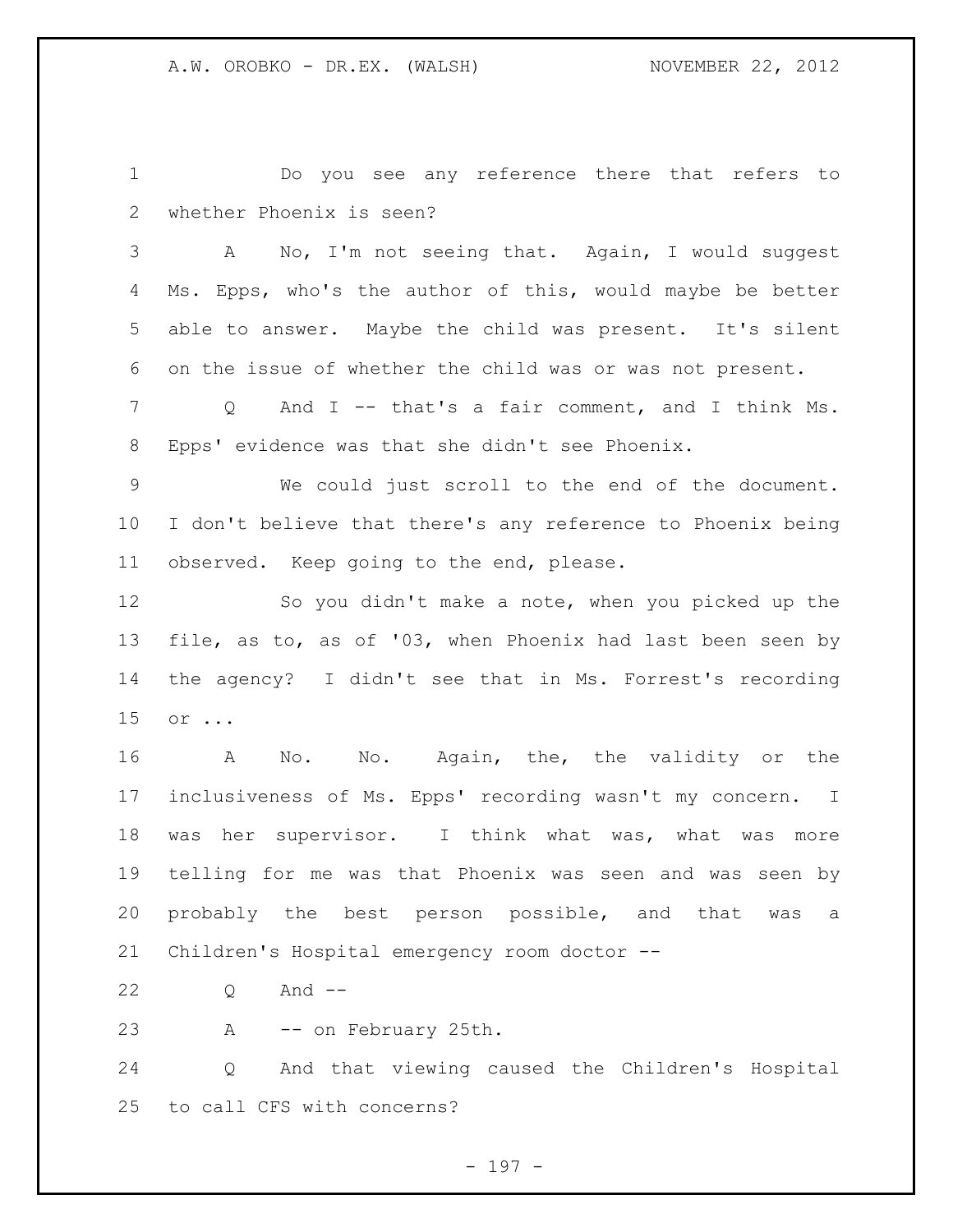1 A It, it did. But it -- that, that viewing also did a few other things. It also indicated to us that she was presenting, save for the infection in the nose, she was not presenting with any signs of maltreatment or abuse or, or she was not failing to thrive. The -- who better than a child, Children's Hospital emergency room doctor to be able to give an opinion as to a child's wellbeing and health? So when we took charge of that file on the 26th, our starting point was, this child had been seen and had been seen by, you know, probably the best person available the time, which was a pediatrician, and was not reporting to us anything other than the infection in the nose, the plug, the pluggage and the infection in the nose. So that was 14 our starting point. The, the infection notwithstanding, we appeared to have a health child not presenting with signs of maltreatment or abuse.

 Q Okay. And just to be sure that we're on the same page, if we look at the recommendations that came in on the CRU form, page 37398, the second paragraph under Presenting Problem/Intervention says:

 "The hospital requested that this matter be assessed further given the concerns related to physical and medical neglect and inadequate

- 198 -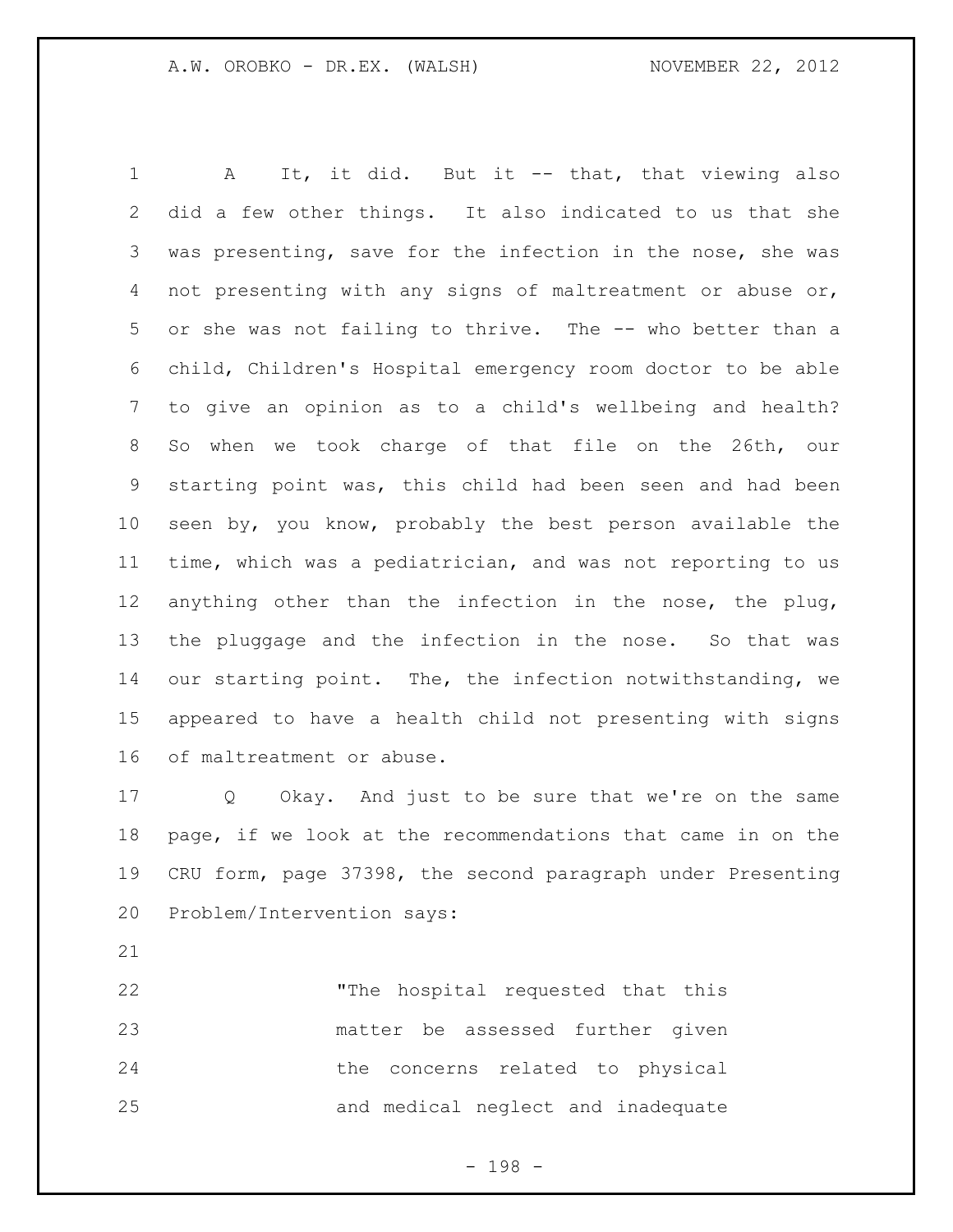1 care of the child."

 So that's, that's the call that came in to the agency.

 A Absolutely. There was no question the hospital checked on the child's wellbeing, because again, an emergency room doctor had done that, but questions around the parenting, questions around the parental decision, around why was this child not seen medically earlier, parental motivation, those were the things that we were most interested with at that time.

 Q Okay. We heard evidence from Ms. Forrest that she spoke with Mr. Sinclair on February 28, '03 and he told her that Phoenix was in the care of a friend, and Ms. Forrest did not take any steps to look for that friend or find Phoenix in the care of that friend. Is that something you would have expected her to do?

18 A At that point, we had no information in front of us to suggest that, that she was with an alternate care- giver who was presenting any risk or threat of harm to her. That was not our primary reason for being involved at that time. And, and in all honesty, Mr. Sinclair was within his custodial rights as a parent to select an alternate care-giver for his child and he was under no obligation to share that identity with us or, or to vet, vet it by us for

- 199 -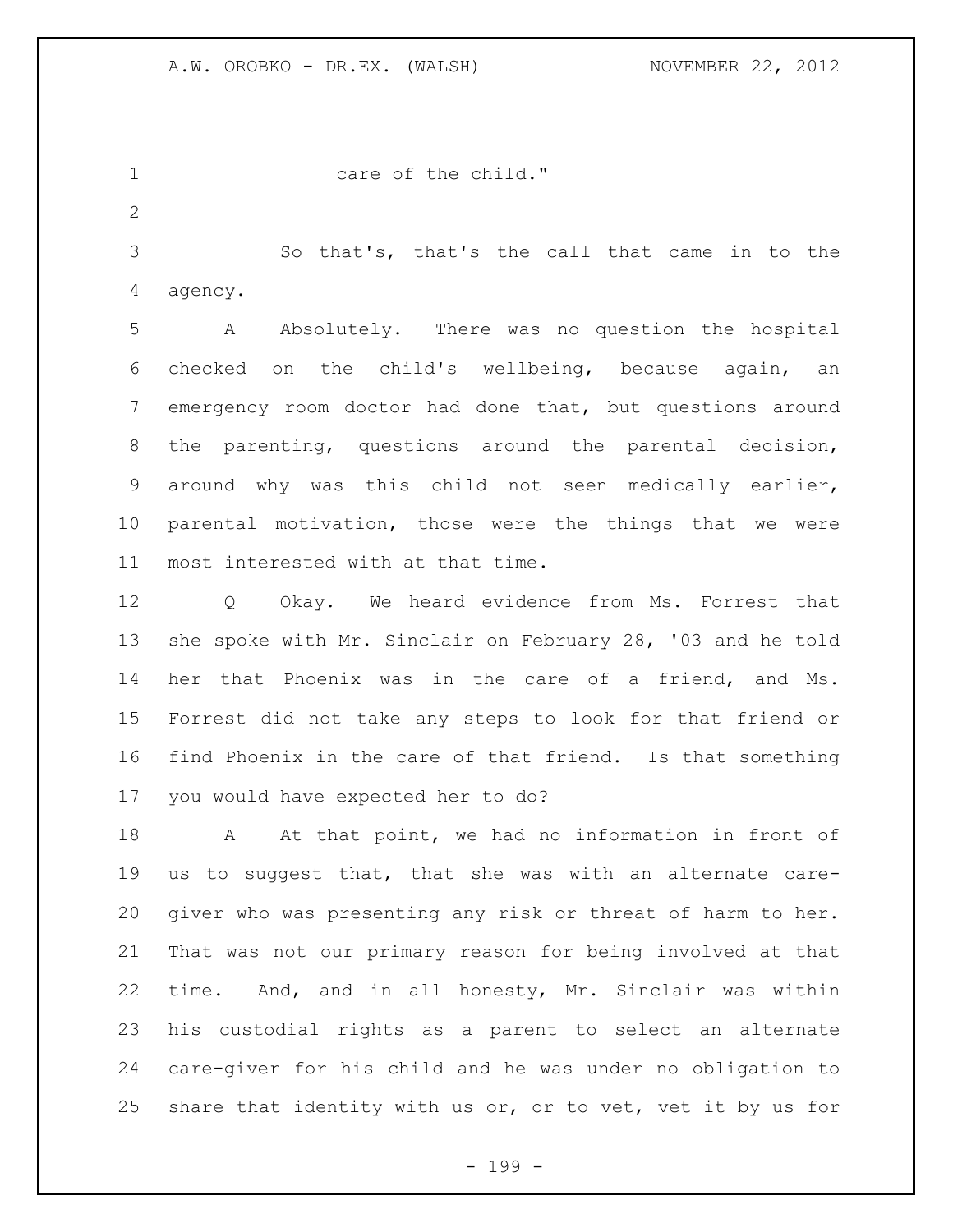our approval. So again, our primary concern was to, to go back and see Mr. Sinclair and again address issues with him of parental motivation, parental capacity, what got you to this point where your child, you know, had apparently not received medical attention for some time, help us understand that, Steven. That was our primary focus.

 Q But, but you didn't need -- the agency didn't need to just see Mr. Sinclair. More importantly, the agency needed to see Phoenix, right?

11 A Again, our starting point was, when we took charge of this matter on February 28th, the child had been seen by an emergency room pediatrician who had treated the, the nose blockage, had treated for the infection or prescribed antibiotics and who was not indicating otherwise that there was, you know, maltreatment or, or neglect of this child. Seeing Phoenix with her father, seeing the interaction and, and, and using that as a way to assess his motivation, capacity, absolutely. Absolutely. But --

 Q I think Ms. Forrest said at the very least the agency needed to confirm that Phoenix was being given her antibiotics.

A Certainly.

Q And how --

A Certainly.

 $-200 -$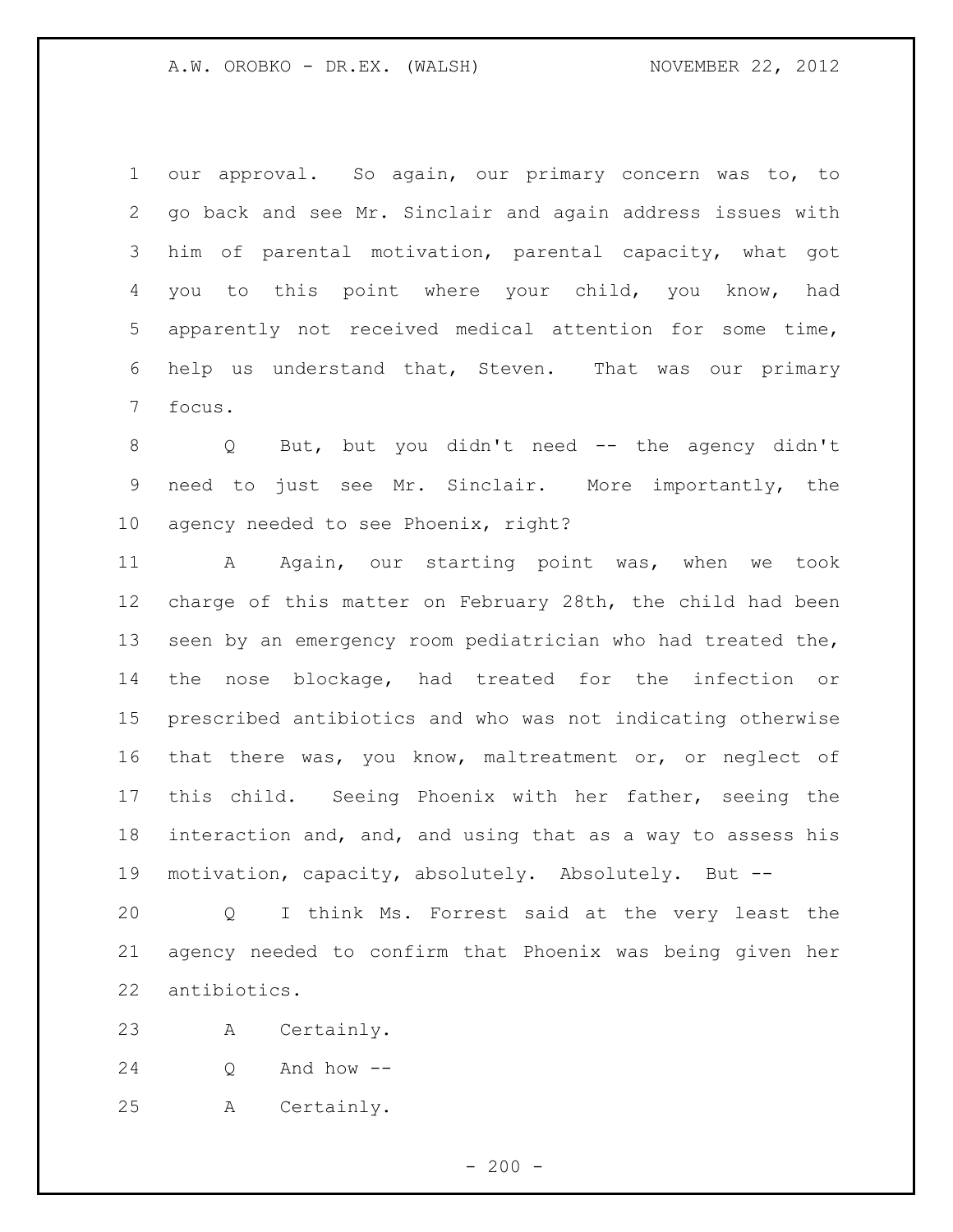Q -- would you do that unless you saw Phoenix? Not you personally, but the agency.

 A Certainly. And that was one of, you know, one of 4 the things we had to assess, absolutely.

 Q And if you go to page 37386. This is the second page of the closing summary from March of 2002 from Mr. Sinclair's file. And you see under the heading Significant Others it lists a number of people, Nikki Taylor from the Boys and girls Club, Genny Sinclair, Steve's sister, and Kim Edwards, and it gives contact information for each of them. And this information was available to Ms. Forrest and to you when you assumed conduct of the file?

13 A It would have, yes.

 Q Okay. Would you have expected Ms. Forrest to use this information to try and locate Phoenix?

16 A At the time, our professional judgment and the, and the plan that I supported was that we were not going to reach out to, to extraneous or extended family, that we were going to continue our efforts to, to approach Mr. Sinclair on this matter. And so the, the question of, of could we or should we have reached out to these people, again, I think, I think Ms. Forrest testified, and eloquently so, that, you know, we weighed that out, we weighed the, the possible benefits of it, we weighed the possible down sides or repercussion of that and made the

 $- 201 -$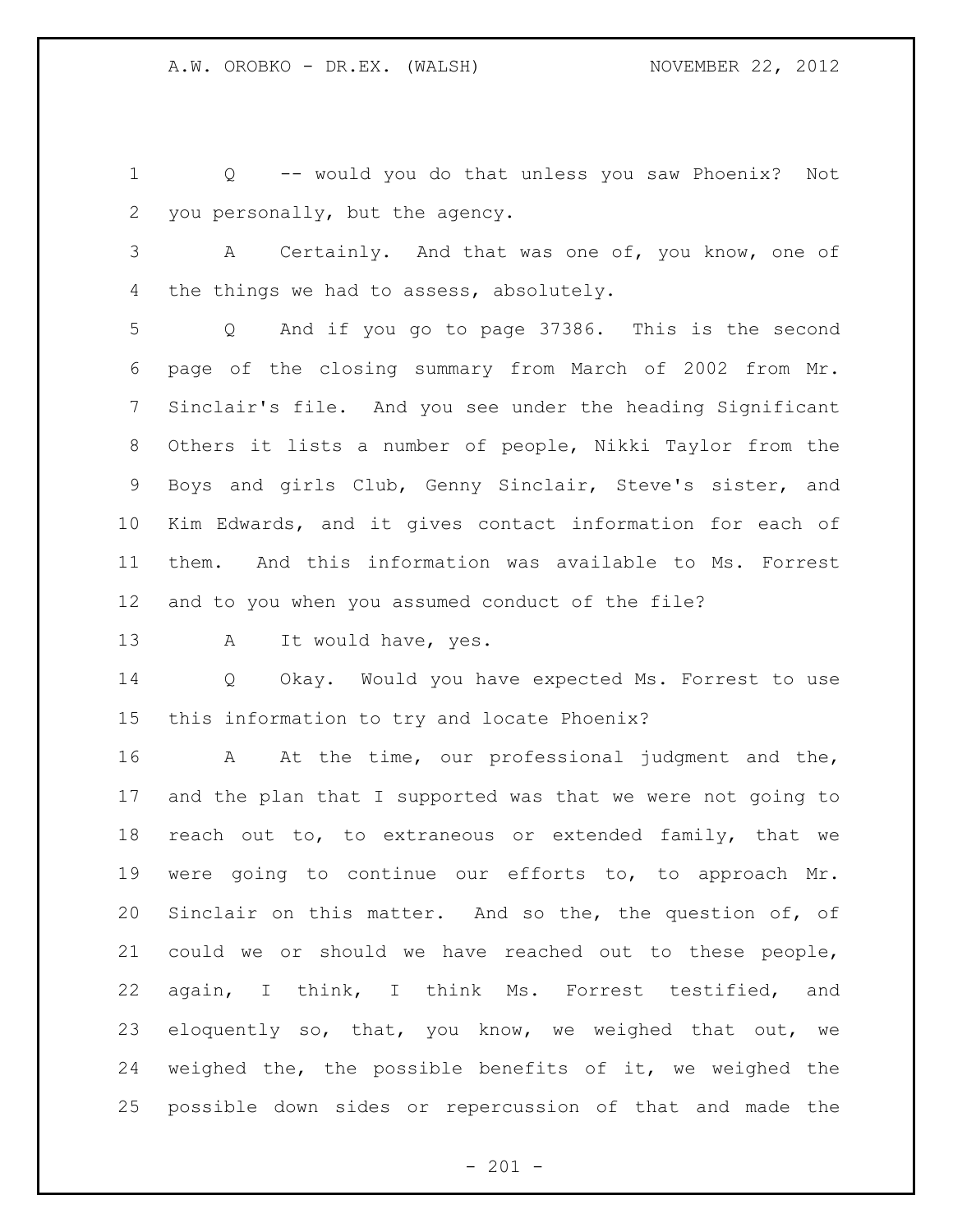decision that we were not going to do it at that point but we were going to continue to pursue the matter with Mr. Sinclair.

 Q And so although the agency knew that, that they had to see Phoenix, Ms. Forrest was making attempts on a number of days, you didn't think that it would be a good idea to try and locate her by contacting any of the other people listed as significant others to see if she was with them?

 A Yeah. I'm going to, I'm going to submit that, that Ms. Forrest was hard-pressed to even get out to see Mr. Sinclair. And I think if there was other things that may have or could have or should have been done, if she didn't have the time to do the most primary case management function, which was go out and find the parent, I think she would have been hard-pressed to have done those things as well.

18 But again, I just need to come back and, and just, and, and state again, we were, we were talking about one case out of 400 that came in during that time and a case that, on our priority level and amidst all of the other things that we were going on, we were still viewing it as a case of lower grade medical neglect and, and we afforded this the most time and the most resources that we could, balanced off against all the other things we were

 $- 202 -$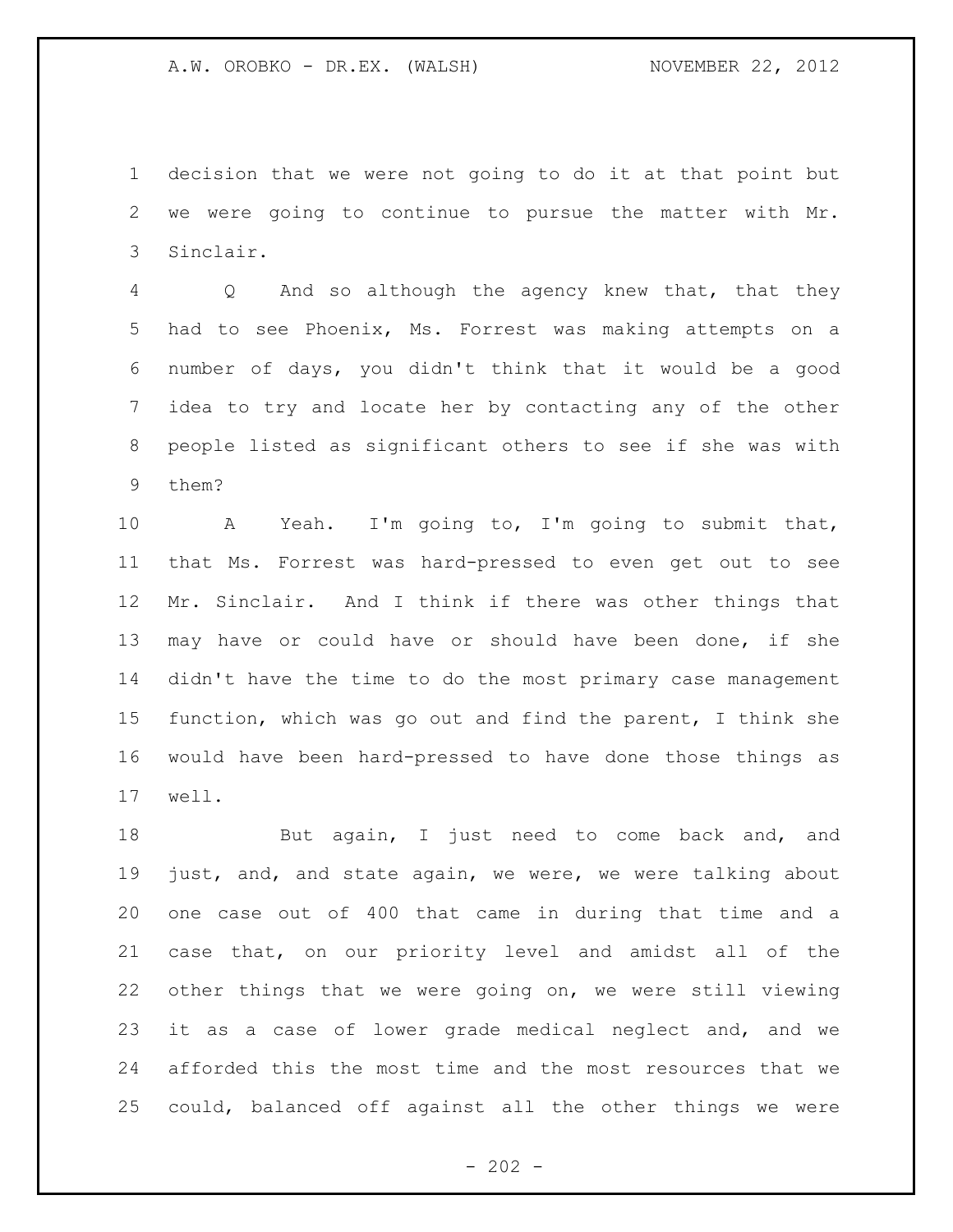dealing with at that time. We weren't just working on this one matter at that time.

 Q Ultimately, we heard evidence that the family -- the file was transferred to family services for ongoing services?

A Correct.

 Q And that was under your supervision and, and with your approval?

A That is correct.

 Q Do you recall why it was that you determined that the file should be transferred for ongoing services?

 A It became clear as this matter sort of reached its zenith in June of, of 2003, it became clear that there were, there were some significant child welfare matters that, that were unresolved that, that needed to be addressed. Ms., Ms. Forrest had, had made every effort to -- after the child came into care, made every effort to consult with Mr. Sinclair, had some preliminary consultation with the mother, but it was clear that there were still too many matters, too many worries, too, too many child protection issues left unresolved for us that, that, that would warrant anything other than transferring this case on for longer involvement and continued assessment.

Q And we went through with Ms. Forrest the

 $- 203 -$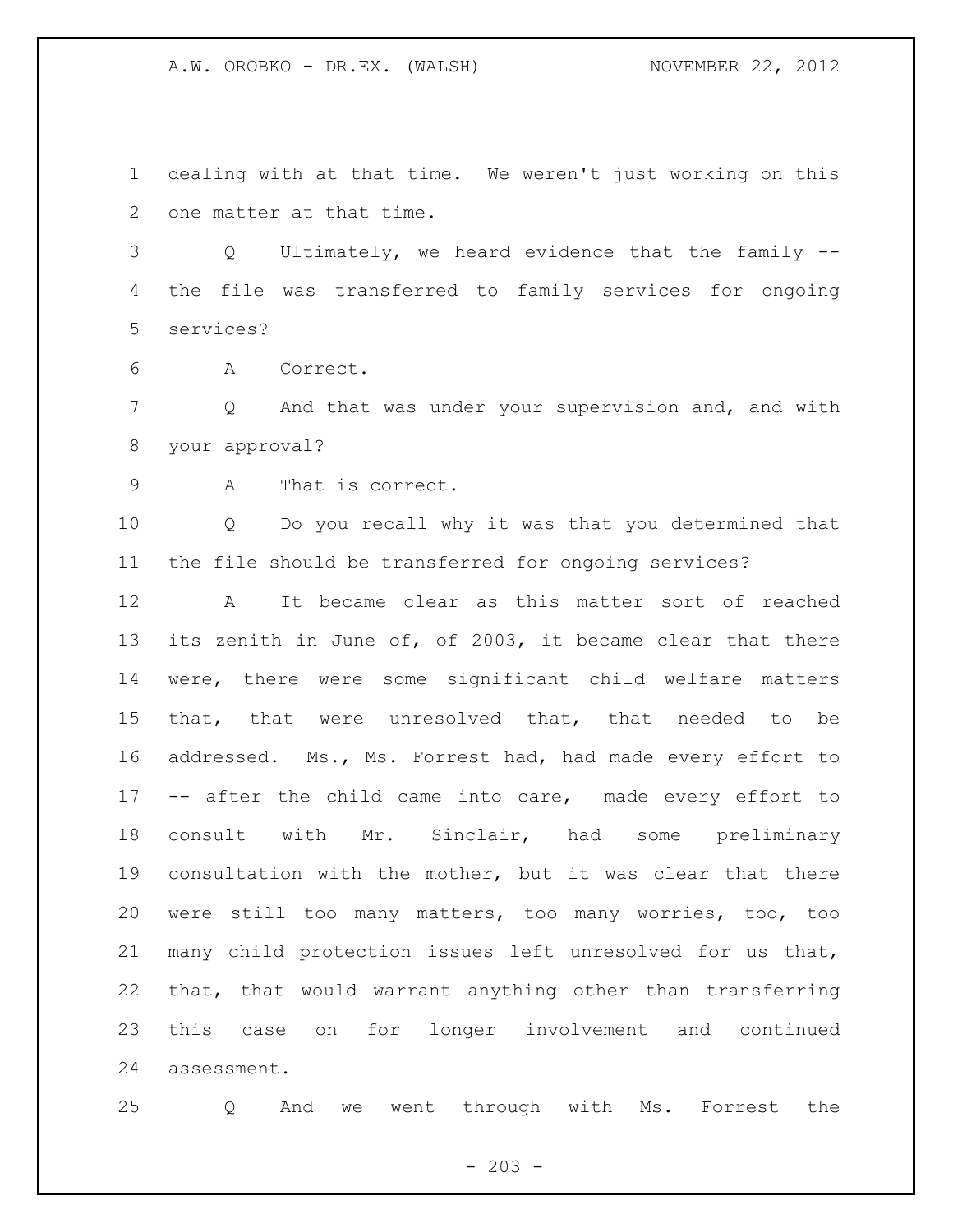assessment and statement of risk that she prepared, and it was followed by a plan. Did you have input in formulating that plan?

 A Yes. The practice at the time was that any plans that were being developed by us for transfer to a family service unit, those plans would have been developed in consult with me and ultimately subject to my approval. All of that is, is all tied up within the, the initials at the end of that report.

 Q And it was your expectation that the plan would be carried out by the family services worker?

 A I think I previously testified that the, the family service units welcomed the recommendations and welcomed suggested case plans by the intake unit. That was, that was at their, their request. They welcomed that. But I did know that when a file left our charge and it went over to a family service unit, it was now their responsibility to case manage and, and they would, they would make decisions and they would bring that case to whatever conclusion they thought was appropriate.

 And again, information changes and there's new developments, new assessments are undertaken. So I would never have an expectation that that case plan would be followed to the tee. It was, it was there as a starting point and recommendations for the assigned worker, but it

 $-204 -$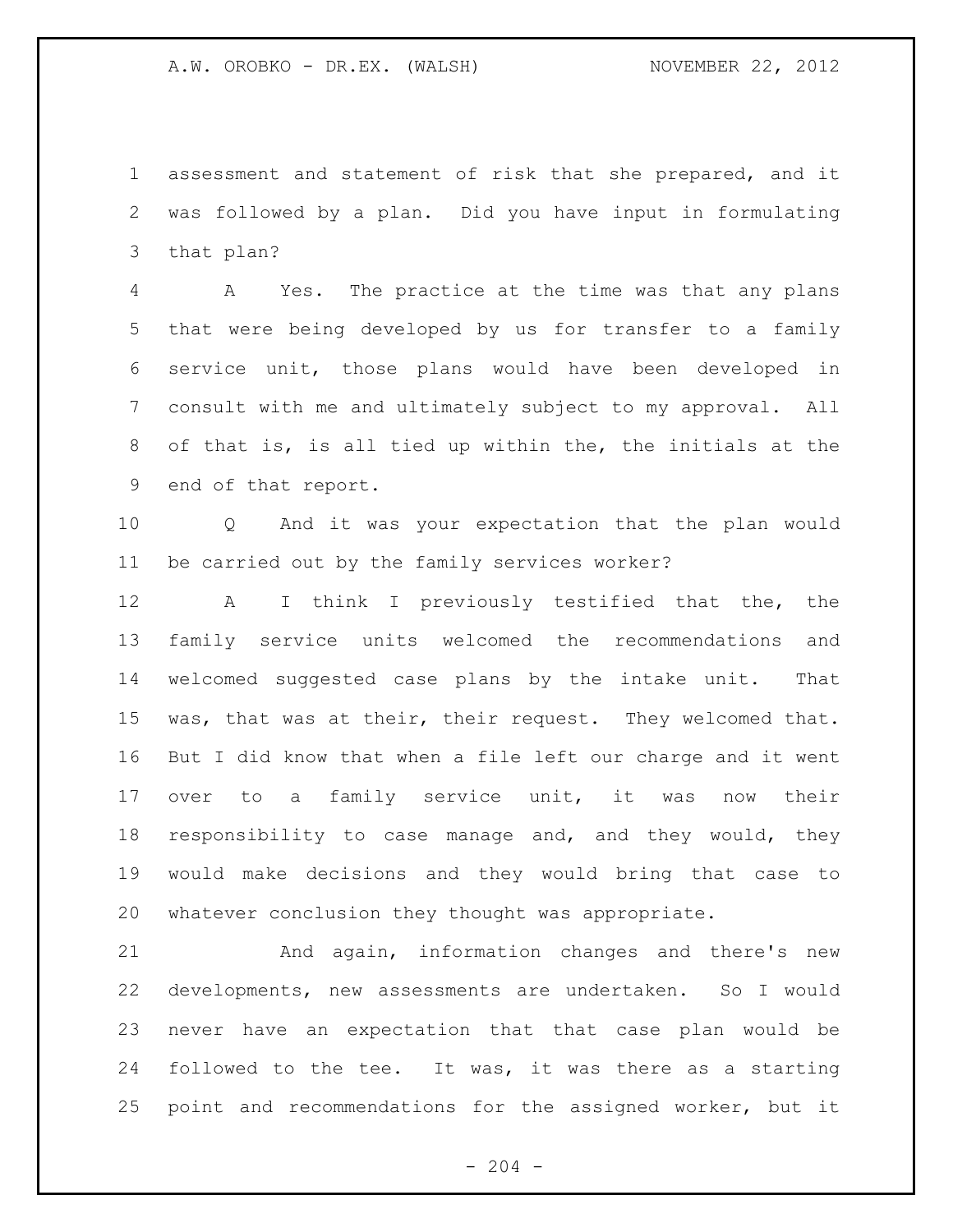was their domain and their purview to, to, to take the case plan in another direction if they so choose. Q Um-hum. So if we look at the plan at page 37373. Maybe that's not the page, but keep going, please. There it is, 37374. That the: "Assigned worker to establish 8 contact with both parents to continue with a further assessment of this situation and their circumstances." 13 And you indicate, under number one, or it's indicated: "What the parents should or need 17 to do if Phoenix is to be returned 18 to their care is to be determined by the assigned worker upon their further contact, [and] assessment 21 of the family." So that's consistent with what you're telling us? A Correct. Q And if we just scroll to the next page, please.

 $- 205 -$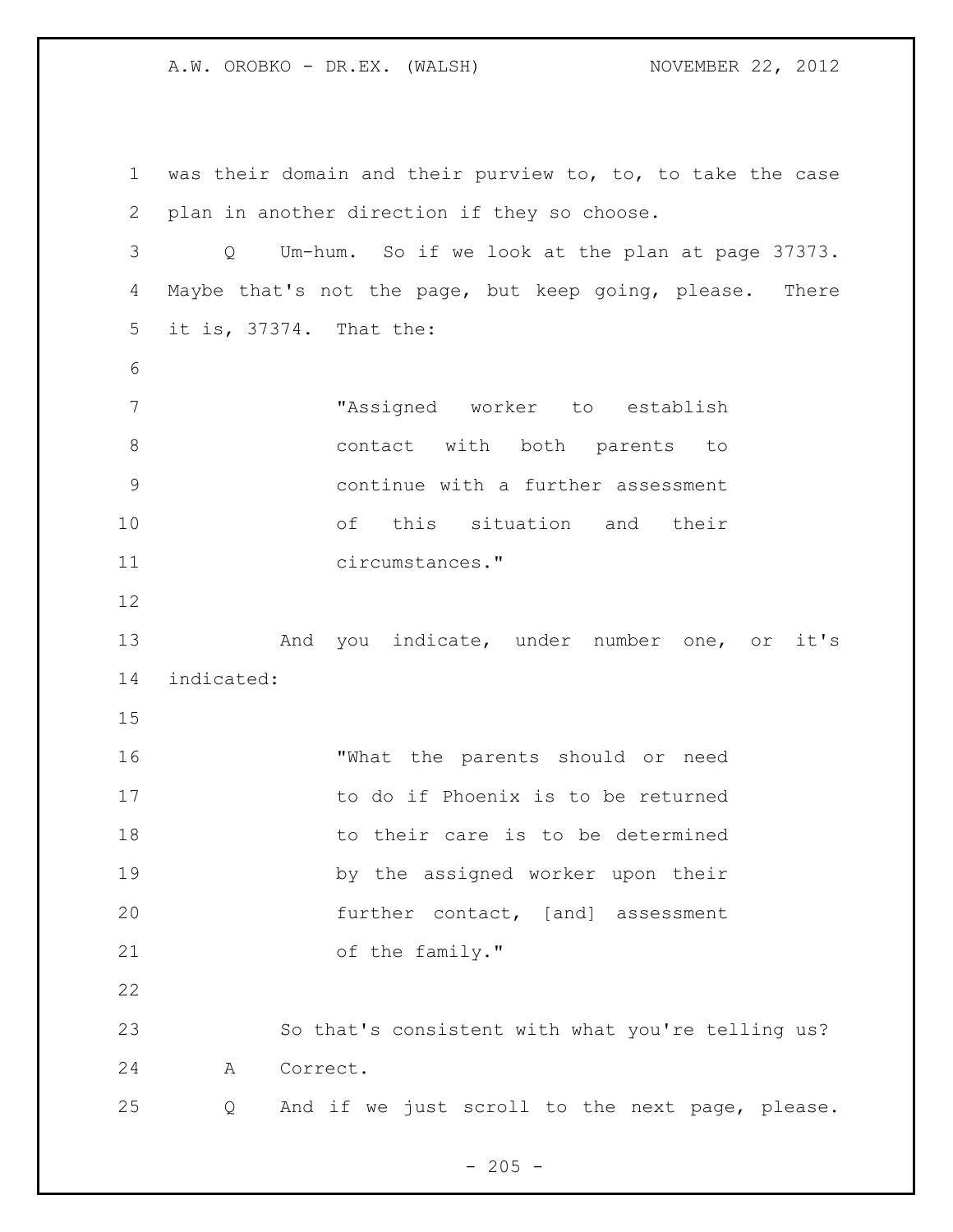And there you have your signature.

 And after the file was transferred, did you have any further involvement with the family?

 A No, my, my involvement would have been limited to certainly reading, approving this document, consultation with Ms. Forrest, but no direct interaction or contact with any family members.

 Q Okay. We do know that your name comes up one more time in the file. In May of 2004, Phoenix's family comes to your attention as supervisor of the northwest intake briefly, and we will hear about that referral, Mr. Commissioner, in December, our December, next month. But while we have Mr. Orobko here, I just want to take him to the document that he filled out in connection with that referral.

 So if you go to page 37444. We're still in Mr. Sinclair's file. This is a memo from you to Carolyn Parsons dated May 13, '04. Who was Carolyn Parsons?

 A Carolyn Parsons was one of my colleagues. She was the supervisor for the central Winnipeg -- she was, she was the supervisor for the intake responsible for central Winnipeg.

 Q Okay. You were northwest, she was central? A She was central, correct. Q Okay. So the subject is Steve Sinclair file. It

 $-206 -$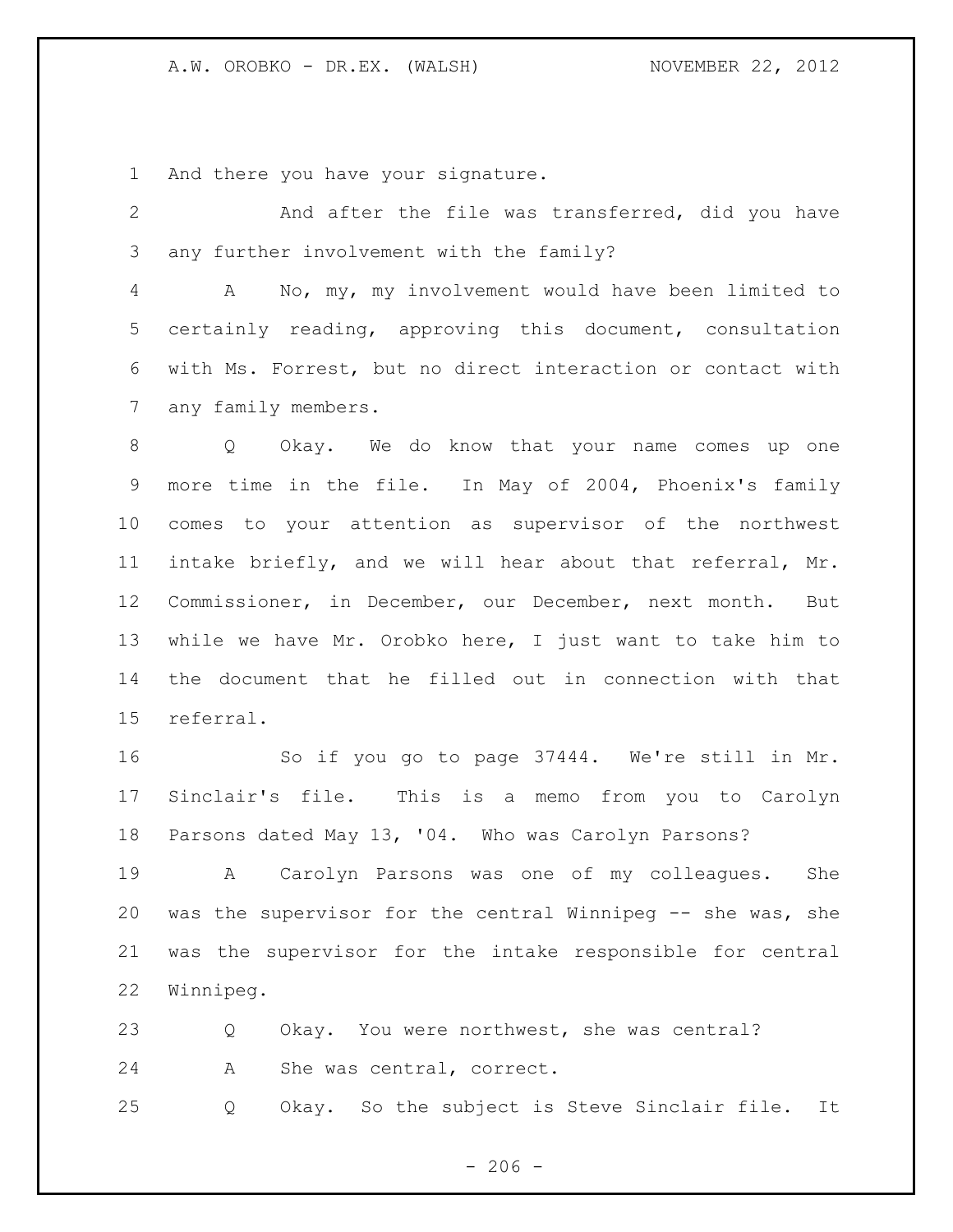says: "Carolyn: I've spoken to the godparents and the E&IA worker - here is the chain of events. November '03 - Mom gets Phoenix 8 from dad - she cares for 2 months. January '04 - Mom takes Phoenix to godparents - needs time to set up 11 home. She visits occasionally. Dad doesn't visit. April '04 - Mom retrieves Phoenix about 1 month ago. Goes to Legal Aid to start custody application. 16 - No one knows where dad is. - E&IA is cutting off his benefits. 19 - E&IA would like assessment from CFS prior to giving mom benefits. - No formal custody papers in place. 23 As dad has not been seen, and he has not cared for Phoenix in at least 6 months (not even visited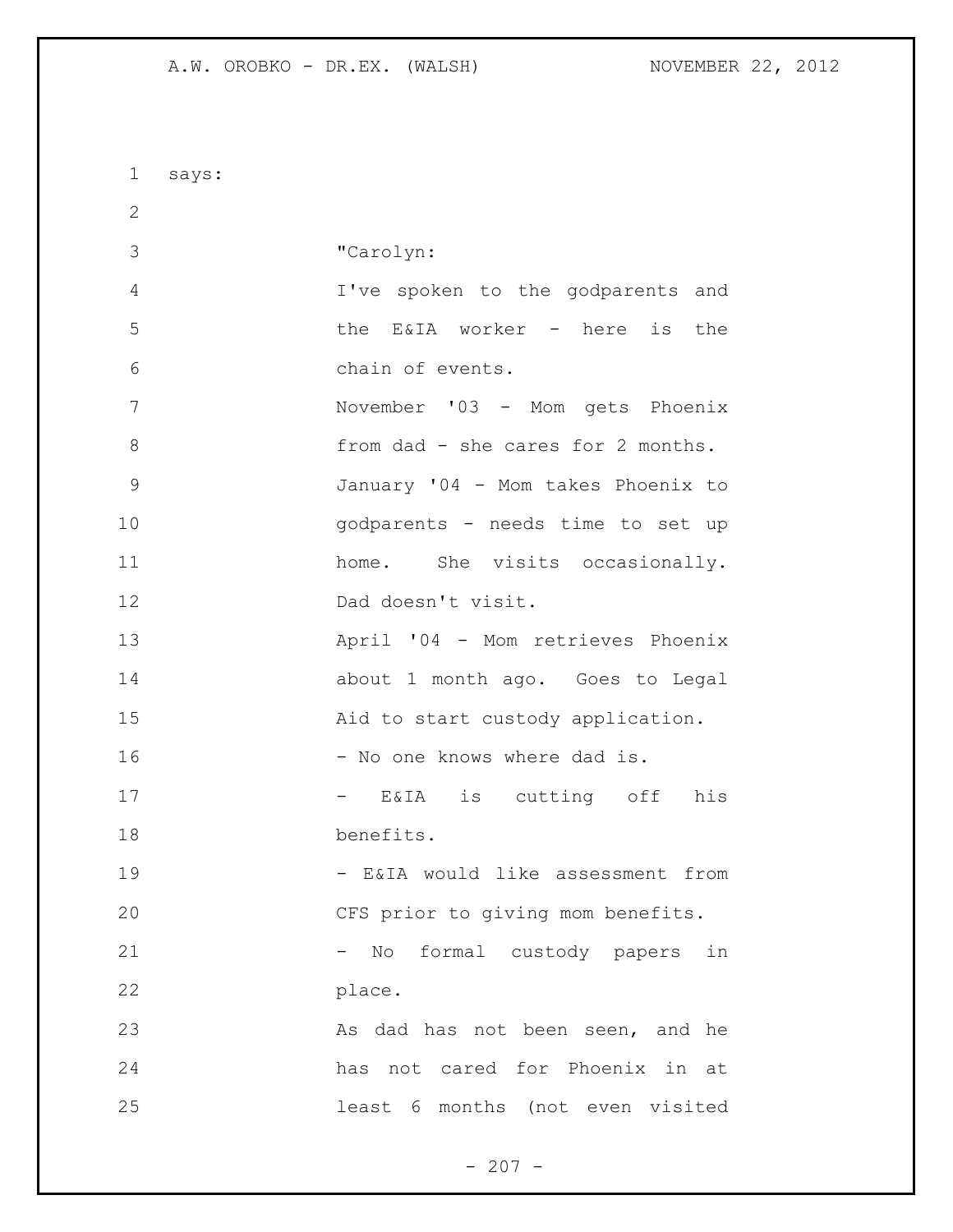her), and as there is no formal custody, I believe Mom is our client." 5 And then those are your initials. A Correct. Q So why were you providing this information to Ms. Parsons? A Well, although it's not here, at that time a new referral had come up from the CRU unit downstairs and it had been forwarded to my attention. Again, it's -- I don't think it's necessary to look at it, but it had -- suggesting that a new intake assessment had to occur on Mr. Sinclair. I would have reviewed that matter. I would have reviewed, again, all the closed file recording available to me. Something in all that must have, must have triggered some further thinking on my part and then I took those steps: spoke to godparents, the EIA worker. And as a result -- and then as a result of that information I gathered, it became clear to me that, that Steven Sinclair, who was living in north Winnipeg at the time, was in actuality not the primary care-giver for the child. My information suggested that it was actually Mom, and Mom was living in central Winnipeg at that time. So the purpose of this memo was to indicate to Carolyn, you know what, I've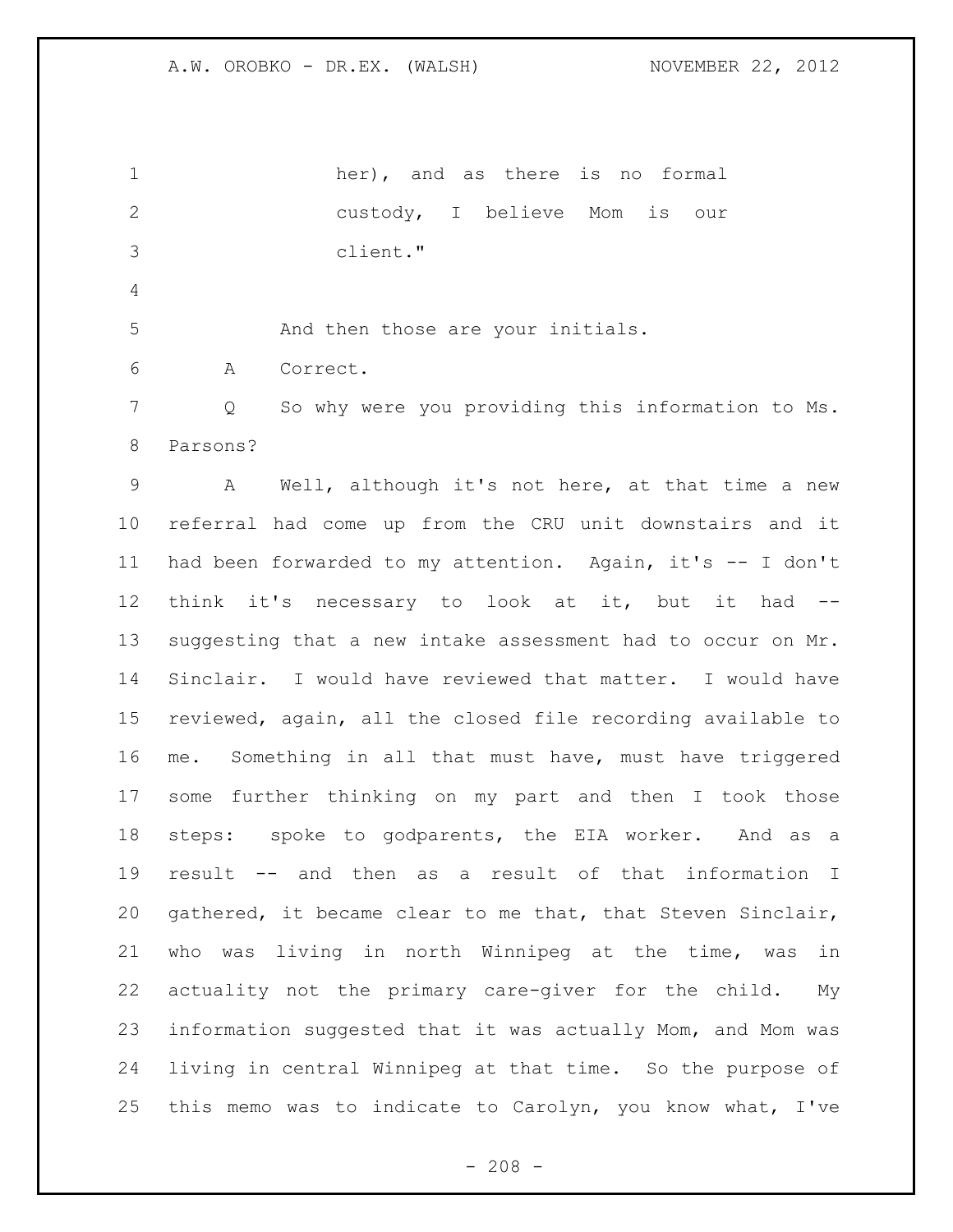just done some leg work here, this is not a northwest intake case, this is a central Winnipeg case and I'm forwarding this to you for your continued follow-up.

 Q So did it, do you think it came to you because you had been the last intake supervisor prior to this referral?

 A You know, without seeing it, I couldn't, I couldn't tell you why it --

Q Okay.

 A -- came to me, but I'm, I was -- I'm going to assume that the CRU worker downstairs maybe just had some preliminary information, made an assumption that it had to go up to northwest, my further investigation suggested, no, 14 it was, it was erroneously addressed to me.

 Q And so you were making a determination as to which intake unit should properly handle the, the referral that came in --

A Yeah.

Q -- in May of '04?

A Yeah, that's correct.

 Q Okay. And your determination was that it wasn't your unit because, in fact, Phoenix was now with her mother?

 A Correct, and she was living in a different geographic catchment area.

 $-209 -$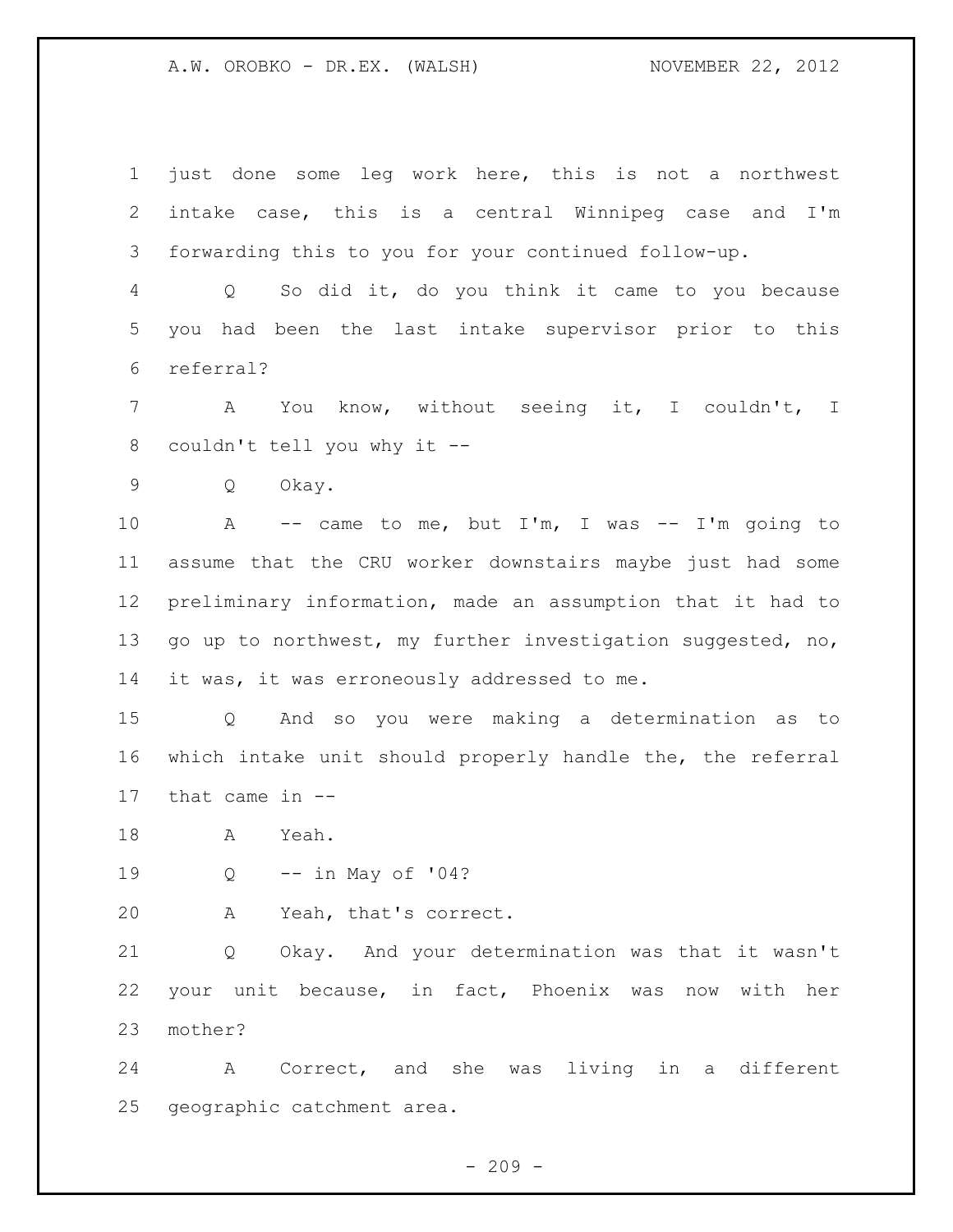Q Okay. And if we go to page 37516, is that your handwriting?

A It is.

 Q So these appear to be notes that are a verbatim copy of the memo that, the typed memo that we just looked at. You've had a chance to look at these?

 A I can't recall. Maybe, maybe in your office or Mr. McKinnon's office. It certainly is my handwriting, yes.

 Q Okay. And this appears to be the, the information, the same information that's in the typed document that we just looked at?

A Correct.

14 Q Why are these notes in the file?

 A I imagine my secretary, Anna Sikora, who typed this up after I gave this to her, probably put them in there.

 Q Okay. So I think you told us earlier that you didn't put all of your notes in the case file?

 A Any, any notes where I was directly involved in a case, for example, the first opening of the, of Samantha Kematch's file, when Phoenix was apprehended, and then when I took charge of the file, any case where I was providing 24 direct service or intervention to a family, I -- those notes were provided, put on file as any of my workers'

 $- 210 -$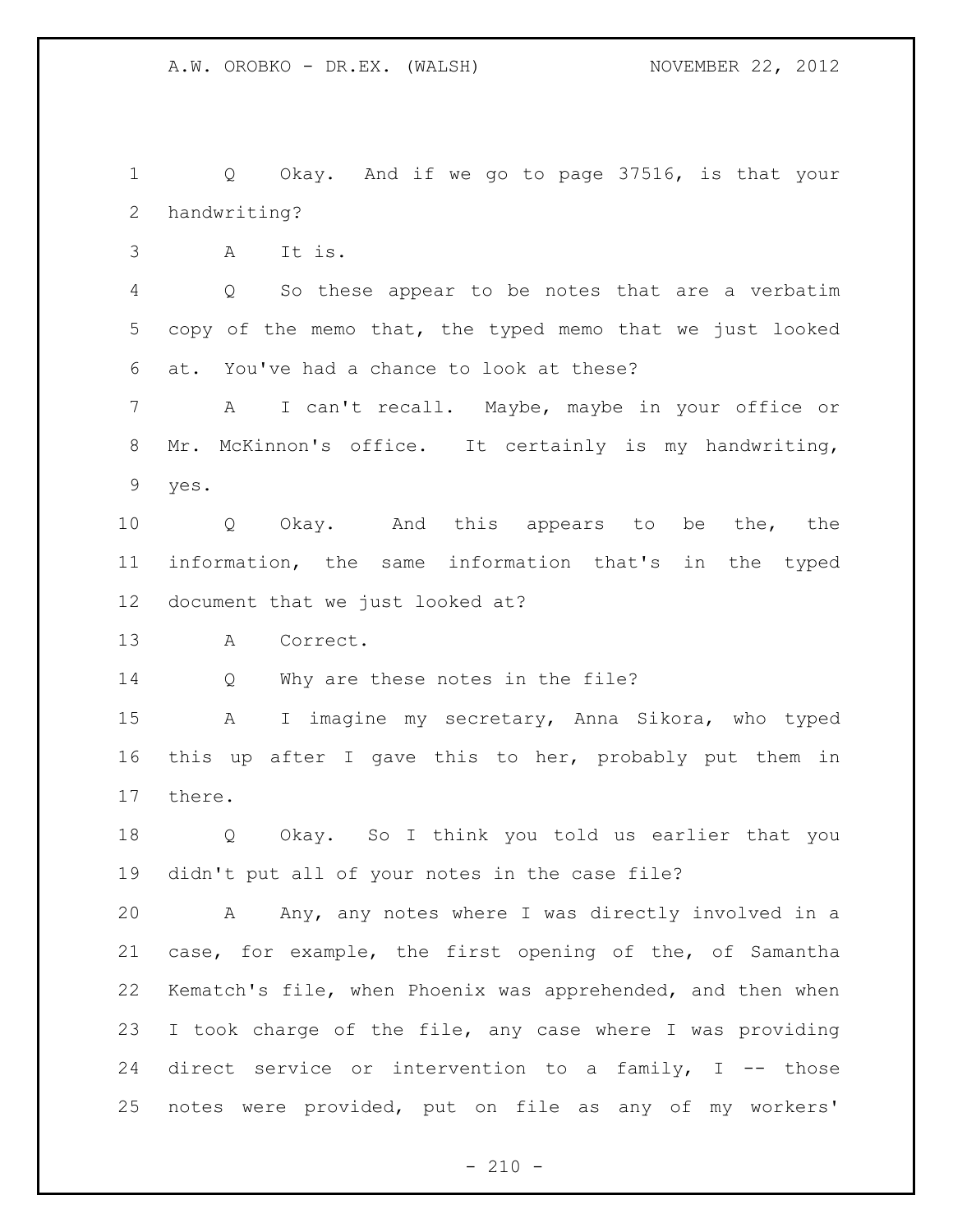notes would have been. So any notes regarding case- specific material where I had direct contact, direct intervention, absolutely. And in my six years there's probably hundreds of files where I served as the primary worker, and all of them would have had handwritten notes on the file.

7 O And those were left on the file?

 A They were, yes. Case-specific notes all were left on the, on the files.

 Q And when you say "case-specific notes", what are you contrasting that with?

 A Notes about, personal notes that I might have maintained regarding issues with my staff, human resource issues, personnel matters, family issues, personal matters, vacation plans, things that were of a more personal private nature but were related to my staff; personnel matters, HR matters.

Q Those, those notes didn't go in the file?

 A No, because they, they weren't, they didn't pertain to, to the case and, and generally they were both private information about my staff, health information, family information, vacation plans, those things, you know --

 Q And I think you told -- A -- didn't belong there.

 $- 211 -$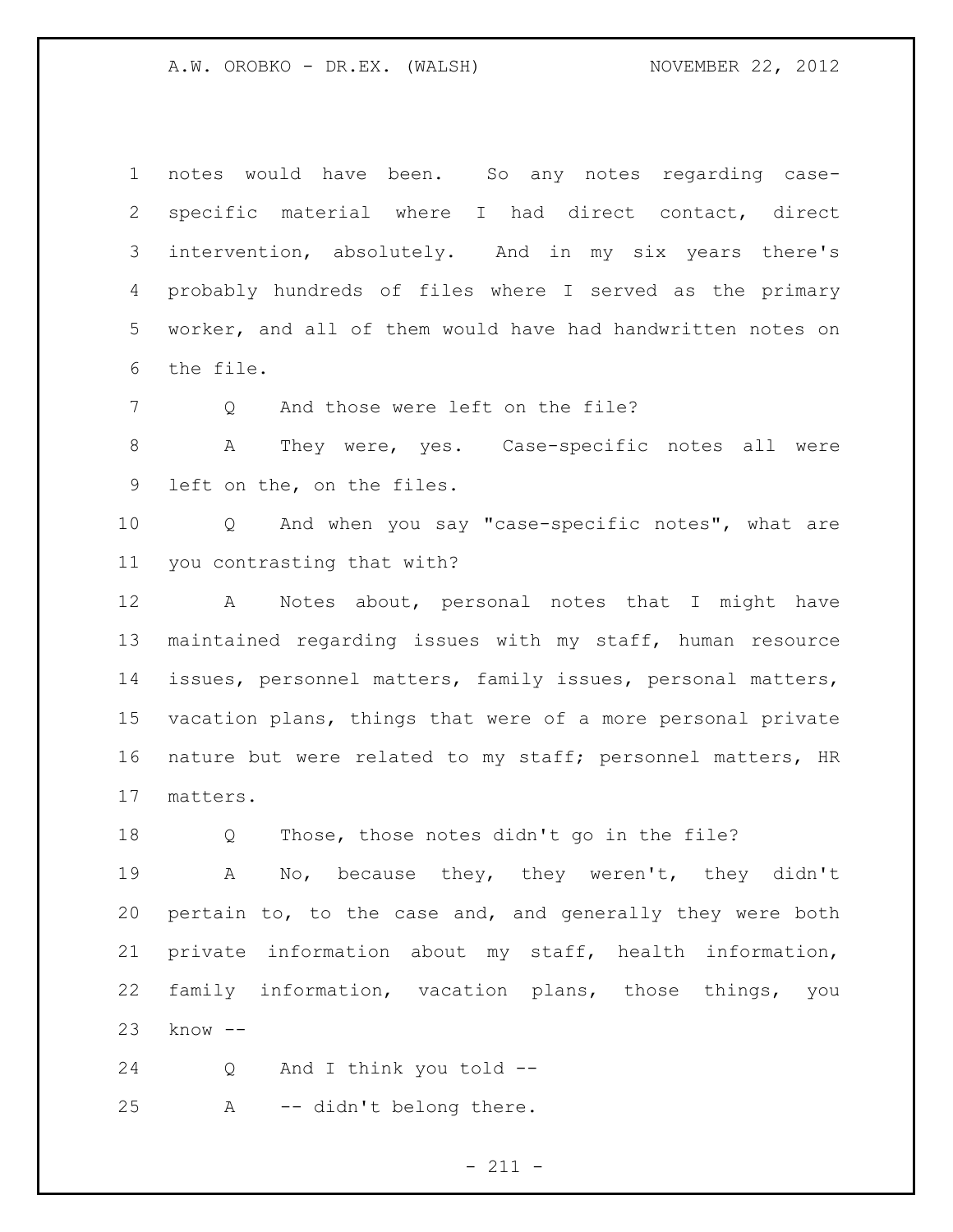Q -- us the last time that no one asked you for those notes when you left and you took them with you, and ultimately destroyed them? A Yes. During a housekeeping session in my current office. Q I just want to ask you briefly about the nature of the relationship between a worker and their supervisor. You were supervisor for a number of years? 9 A And continue to, yes. Q How would you describe that relationship? A The -- Q What's its purpose? A The, the working relationship between a child welfare supervisor and child welfare social worker I think could be, could be described at times as one that was intense, emotional, personal, very substantive. On the one hand, as a child welfare supervisor, I, I had to continually support and guide and assist and help my staff deal with the day-to-day grief and sadness and tragedy of what they were seeing, vicarious trauma, as it were. So as a supervisor, that was one of my primary responsibilities: 22 help my staff manage and cope and -- with, with some unimaginable scenes of, of sadness.

 On the other hand, my staff were not robots. They all had family matters, personal issues, things that

- 212 -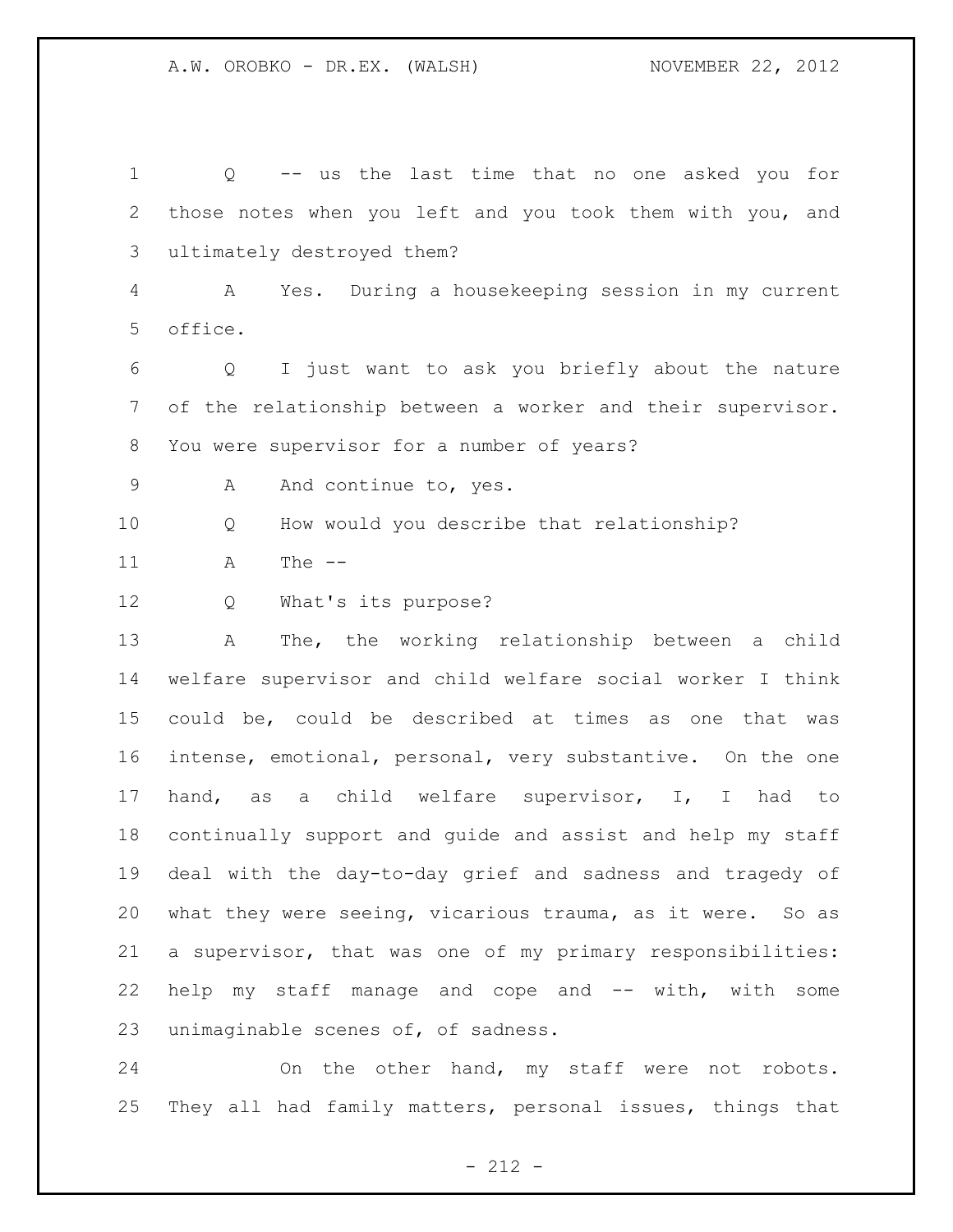were going on in other parts of their life, and I had to be aware of that and try to support them with those things and specially as it pertained to, to, you know, their ability to do their job. And underneath all of that, I had to be a leader, I had to be a role model. I had to set standards for my staff. I had to hold them to expectations and I had to correct, do correction if expectations weren't being 8 met. All three of those things, that's, that's a very potent combination. So the -- it's a, it's a, it was a very powerful relationship, absolutely.

 Q And do you think were there times when the various aspects of the roles were conflated or interfered with each other? Did your role as a support interfere with your objectivity and acting as a correction?

15 A I'll say this, I, I, I believe that an overburdened child welfare supervisor, one who perhaps doesn't have a strong professional or personal support network and who has a desire to protect their staff, I think at times their objectivity could be vulnerable for, for being strained. That's a general statement I'm going to make.

 My own personal experience is thus: in my, 20, 24 years, 25 years with working for the provincial government, my, my basic experience has been that I have had good sound supervision, I've had supportive supervision

 $- 213 -$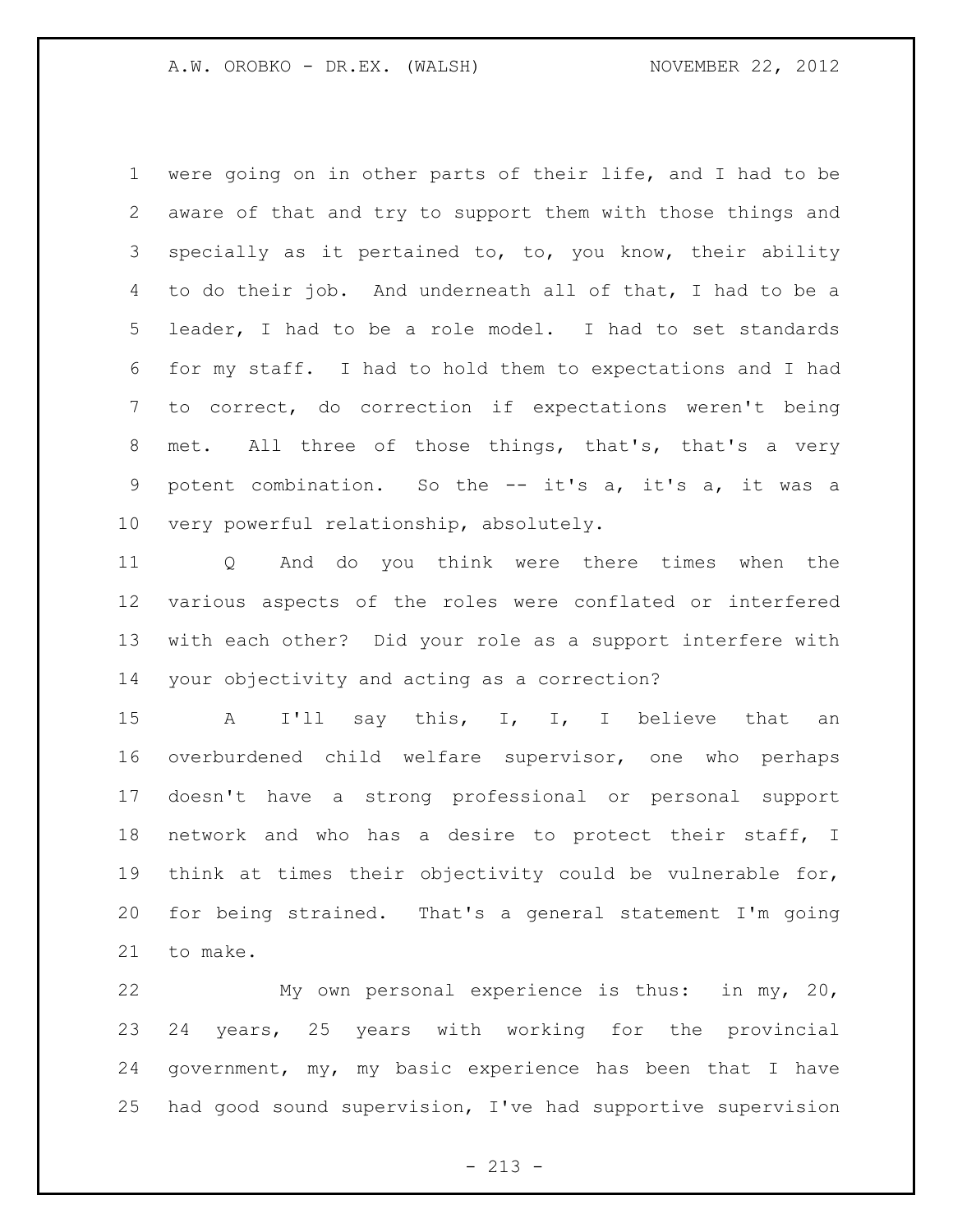over all that time, and, and I've also had a wonderful family and a wonderful support network. So for myself, on a personal level, I never felt that my objectivity was strained, but I, I certainly could envision a scenario for a child welfare supervisor overburdened and maybe without the same support network that I have, I could see where objectivity at times could become strained, certainly.

 Q And I gather your evidence is that with respect to the services that you supervised regarding Phoenix's file, that was not the case with respect to any workers that you supervised; your objectivity was not interfered with?

A No, it was not.

 Q Okay. Who within the agency is responsible for making sure that services are being delivered to a family in compliance with standards, protocols, best practice?

17 A The Child and Family Services at the time, and I suspect it still does, operated on a, on a hierarchical organizational model. I was response -- as a unit supervisor, I was responsible for the, for the, for the conduct and the, and the performance and behaviour of my staff and, and the thousands of files that we worked on in my time I was responsible for ensuring that standards were met as best the practice possible was pursued and that, and that my expectations of my staff were met. That was my

 $- 214 -$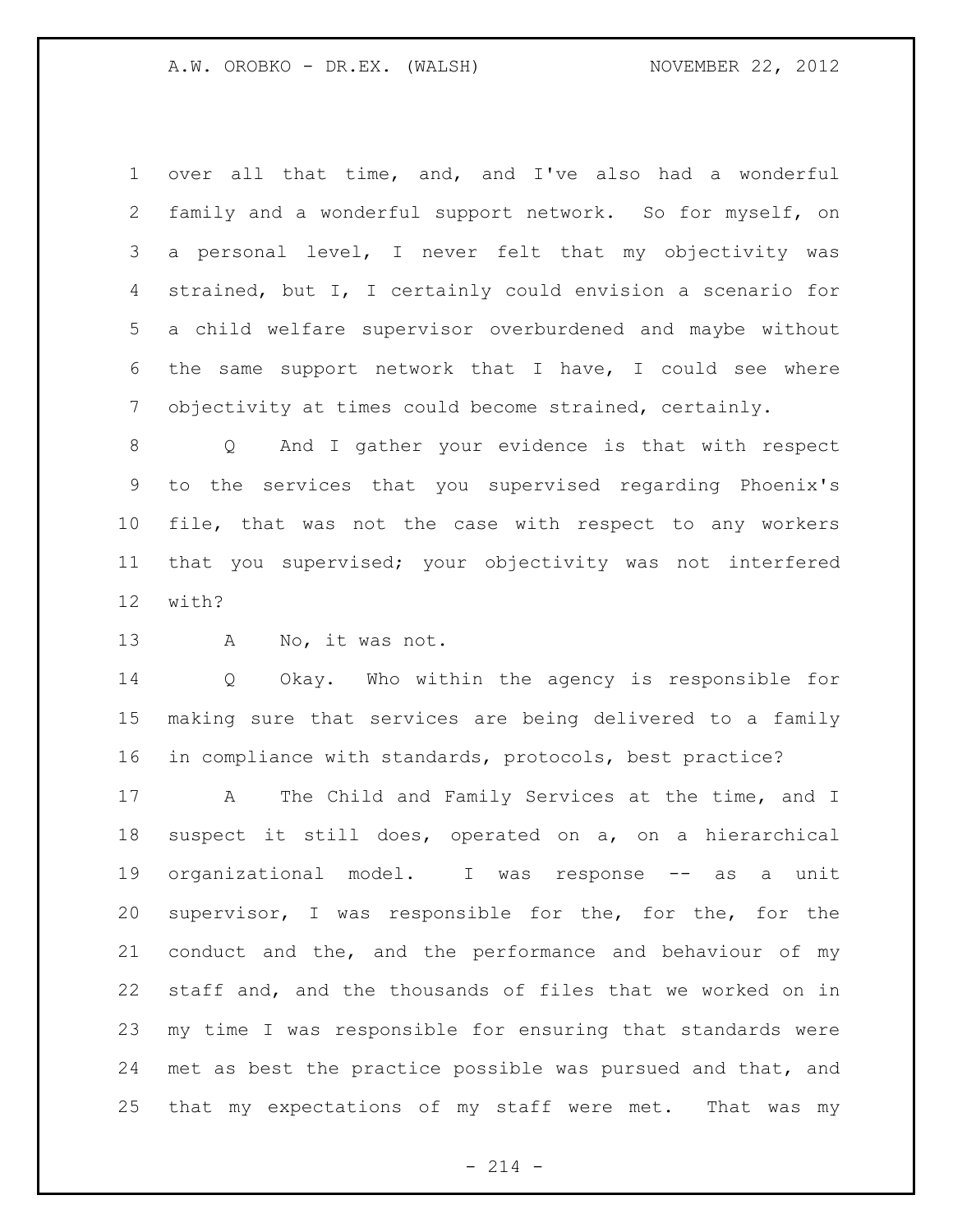responsibility and I, I've appeared before this Commission taking full responsibility for anything my staff did or did not do. But that being said, I also had assistant program managers and program managers and directors and CEOs who, whose responsibility was to be accountable for the work that I was response -- that I was delivering and the service that I was delivering to the community. So while I'll sit here and, again, will take responsibility for everything that my staff did and, and champion it and be accountable for it, there were others above me who were responsible for what I was doing.

 Q And just for the record, that hierarchy is reflected in Exhibit 15. Why don't we pull that up, please.

 This is a document that was entered into evidence, Mr. Commissioner, on the first day. Was prepared by the department at our office's request. And so if you scroll to the next page, please, you can see for the entry February 28th, '03 to July 2nd, '03, you've got Laura Forrest and then Andrew Orobko and then Rhonda Warren until March 22nd and then Dan Berg after March 22nd, '03. And that, that category, we've got the worker, you're the supervisor. The next category is assistant program manager?

A I believe that was the working title, yes.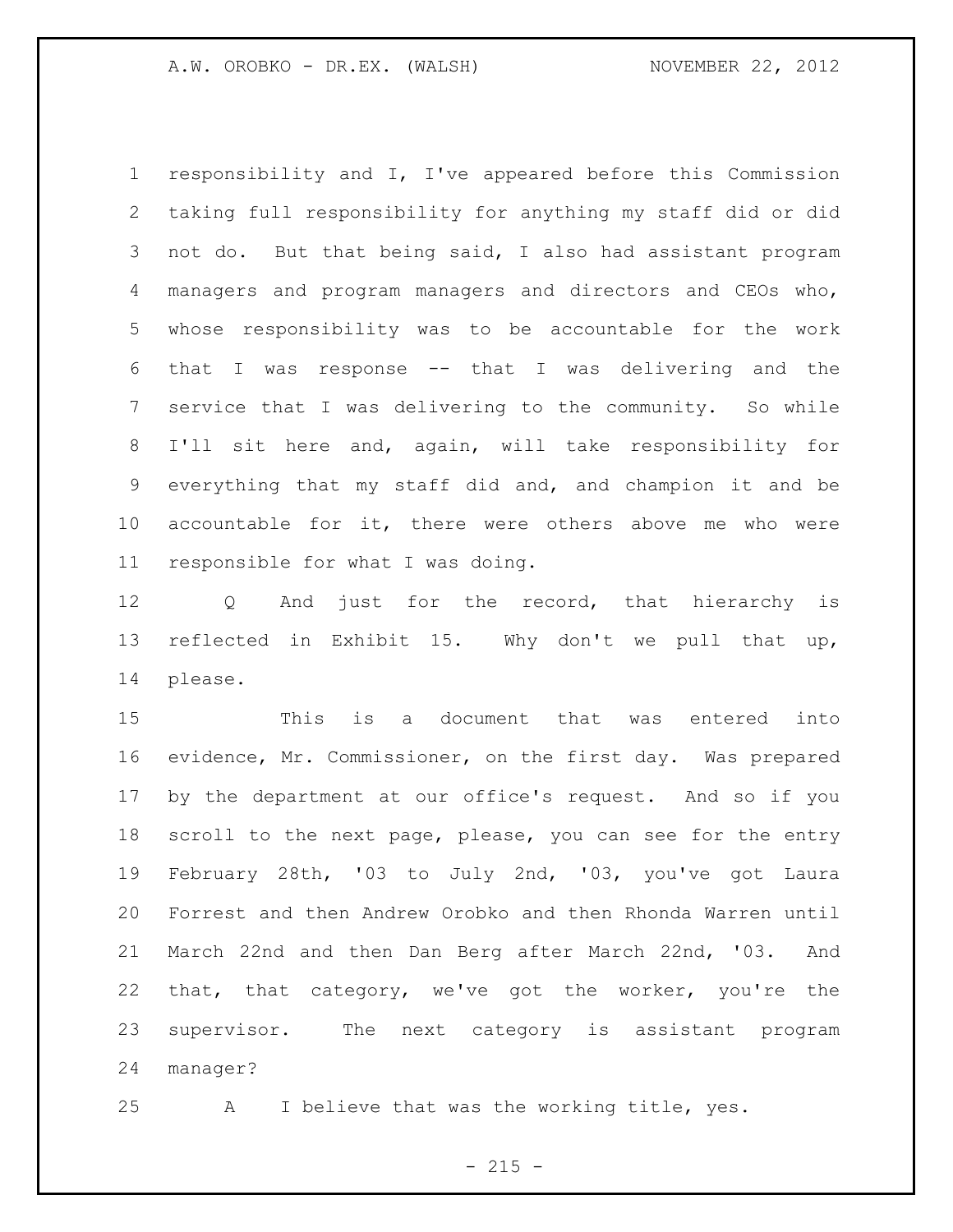Q Okay. And then the next category above that was, I believe, program manager? A Program manager, correct. Q So you've got Darlene MacDonald until March 22nd, '03 and then Patrick Harrison after March 22nd, '03, and then Elaine Gelmon until March 22nd, '03, and then a direct report to the CEO, the CEO being Linda Trigg. If we want to just go back to the previous page, that will give us the designations. THE COMMISSIONER: Well, let me ask you, are the positions these people held not recorded on there? 12 MS. WALSH: Pardon me? 13 THE COMMISSIONER: You've gone through all those names. 15 MS. WALSH: Yes. THE COMMISSIONER: Where is it indicated what positions they hold? MS. WALSH: That's why I've just pulled up the previous page, Mr. Commissioner, so you can see -- THE COMMISSIONER: Oh, oh. MS. WALSH: -- what the top of the column is. THE COMMISSIONER: Oh, it wasn't there. I see. MS. WALSH: Right. Exactly. 25 THE COMMISSIONER: Okay.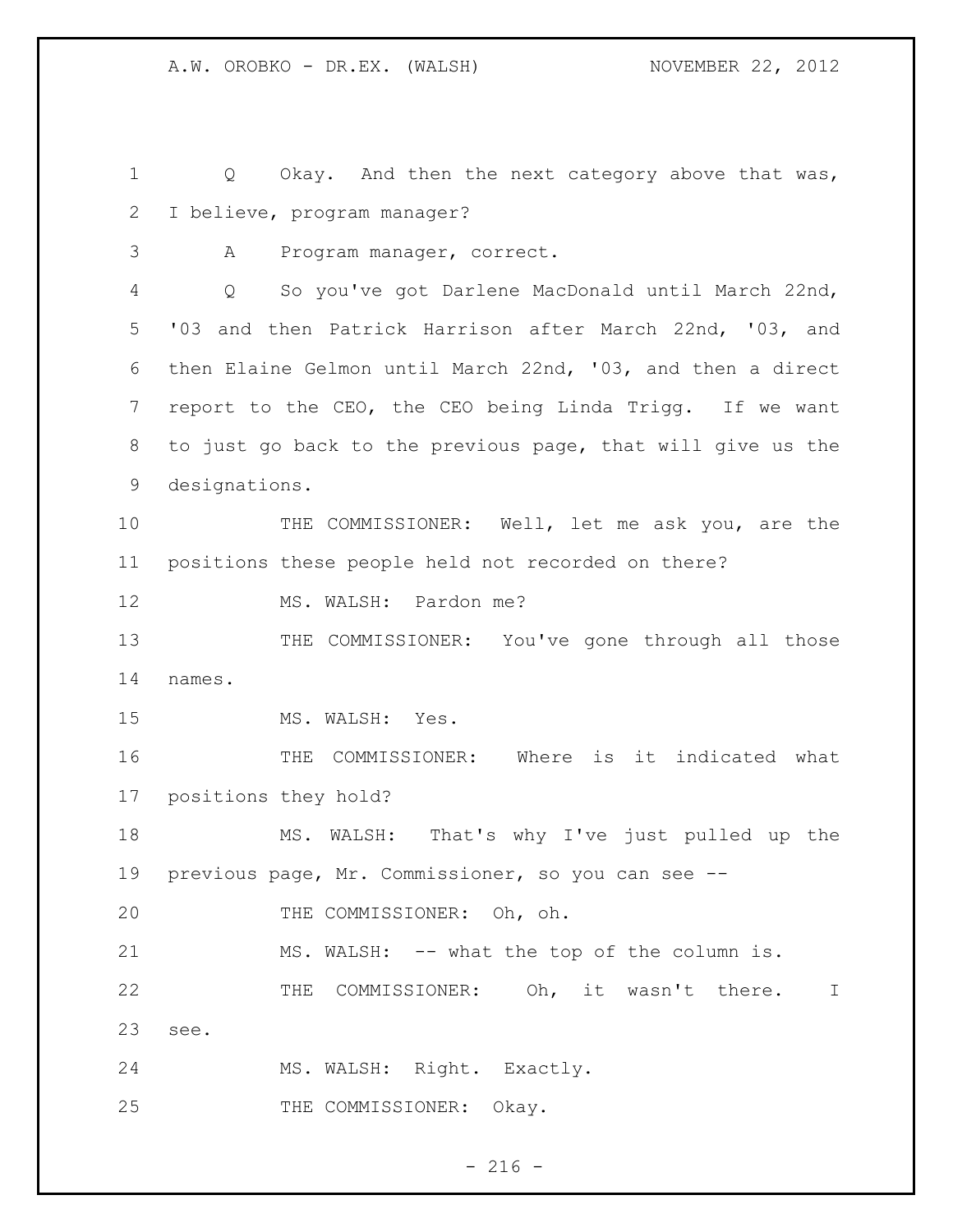MS. WALSH: So that's why I just asked us to look at the previous page.

 THE COMMISSIONER: That makes more sense. MS. WALSH: It does, doesn't it. So we've got social worker, supervisor, assistant program manager, program manager, director of program services, CEO, ADM and DM.

BY MS. WALSH:

 Q So if we go back to the, the next page, so then we've got Laura Forrest the worker, Andrew Orobko supervisor, Rhonda Warren and Dan Berg in '03 taking over one from the other as assistant program manager, and then program managers. I think Gelmon was -- we just go back for a minute -- director of program services, later chief operating officer, and then -- the next page, please. Linda Trigg is the CEO and then the ADM and the deputy minister. So that's, that's the, the chain of command that you were referring to?

A That's correct.

 Q Okay. Thank you. We can take that off the screen, then. Thank you.

 You told us before that there were occasions when you would walk, or you would take a matter back down to the supervisor of the CRU and ask them to do some more work?

- 217 -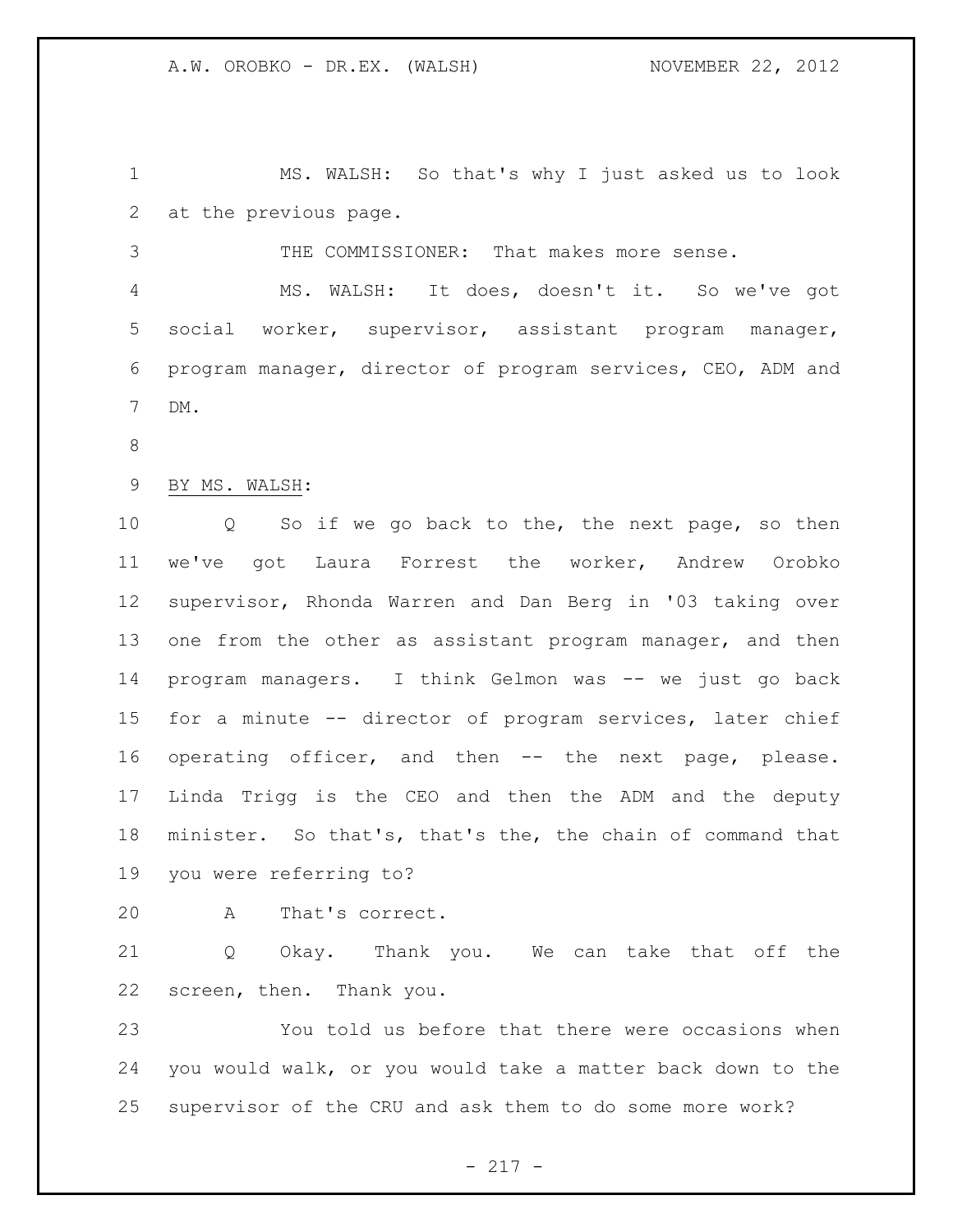A That's correct.

 Q That didn't happen frequently but it did happen? A That's correct.

 Q And my question is, when you did that, was it necessarily implied that CRU then had to keep the file at that point? That is, could they still transfer it back to intake if they felt more work needed to be done before it was safe to close the file?

 A Yeah, that's, that's fair. There was never an expectation that the matter, if I did -- if I walked the matter back downstairs to a CRU supervisor, you know, sort of shared my thoughts, and if we both agreed that the CRU supervisor would take the matter back, certainly the understanding was if they took it back and, you know, gathered further information or, or did some additional steps, if there was still -- if it was still determined that the matter needed to come back upstairs, then of course it would come back.

 Q Now, how did you find out about Phoenix's death? A I think like most citizens, I, I learned of her death through the media accounts of it.

 Q And prior to meeting with our office, had you ever seen any of the reports that were prepared that looked at the services that were delivered to her and that were prepared after her death was discovered?

- 218 -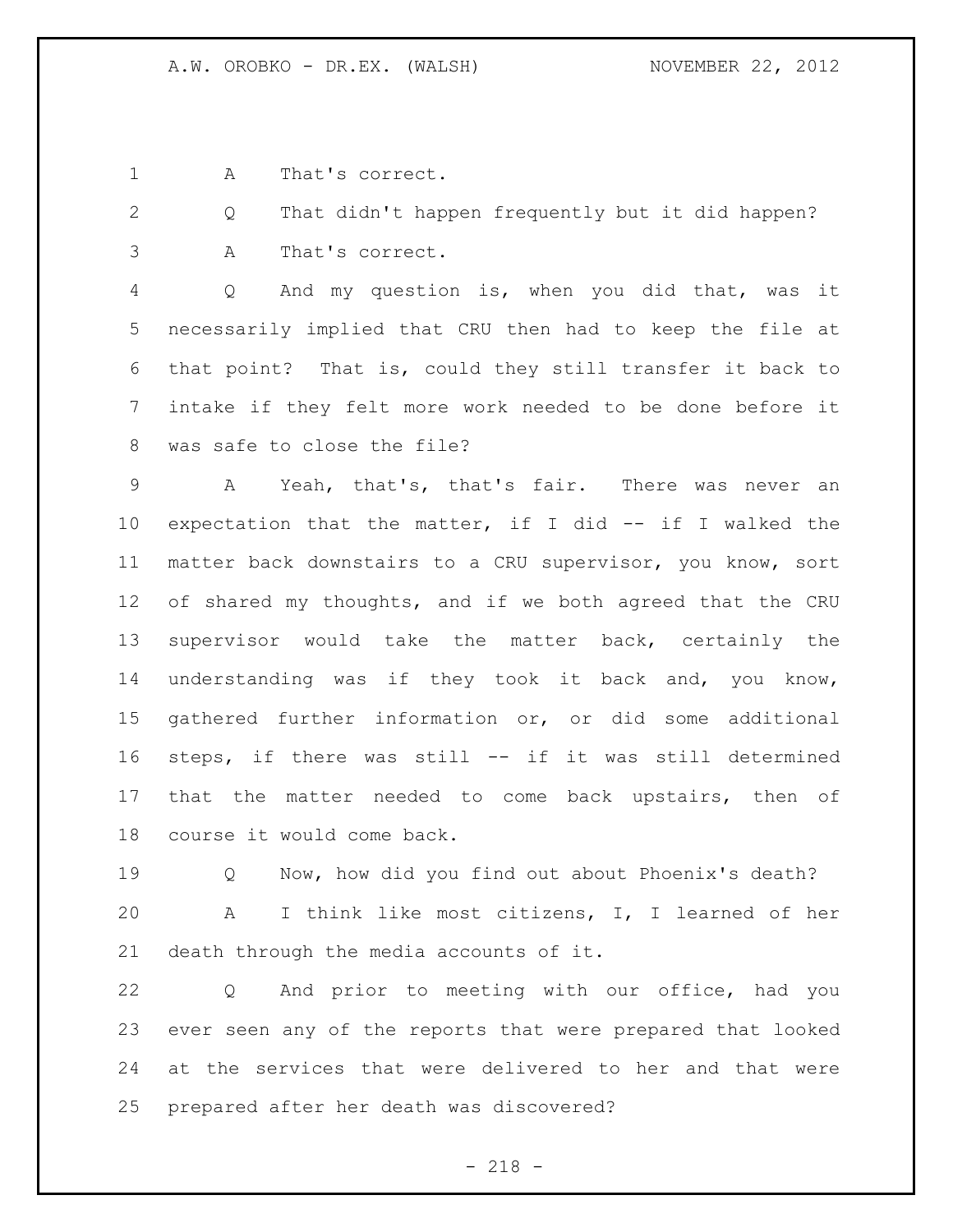A No, Ma'am, not at all. I, I wasn't even aware that I had any substantive involvement in this matter until I almost accidentally learned of it in 2011, and then I was -- but, again, that was almost, almost accidental. I was not formally made aware that I had any involvement in this matter until I believe Mr. McKinnon's office reached out to me in the spring of this year. Q Might have been the spring of 2011? Might it have been the spring of 2011, not 2012? A I, I don't think so, no. Q Okay. 12 A I think it was just this year where I, I received formal correspondence that -- Q Okay. A -- I was going to be -- I was, a potential witness in this matter. Q Okay. So if we pull up the internal case review that was prepared by Rhonda Warren, CD1802, page 38015, we scroll down to the bullet that reads: "On February 26, 2003 the Agency received a referral from Children's Hospital that Phoenix was brought to the hospital by her 'Godfather' as she had a foreign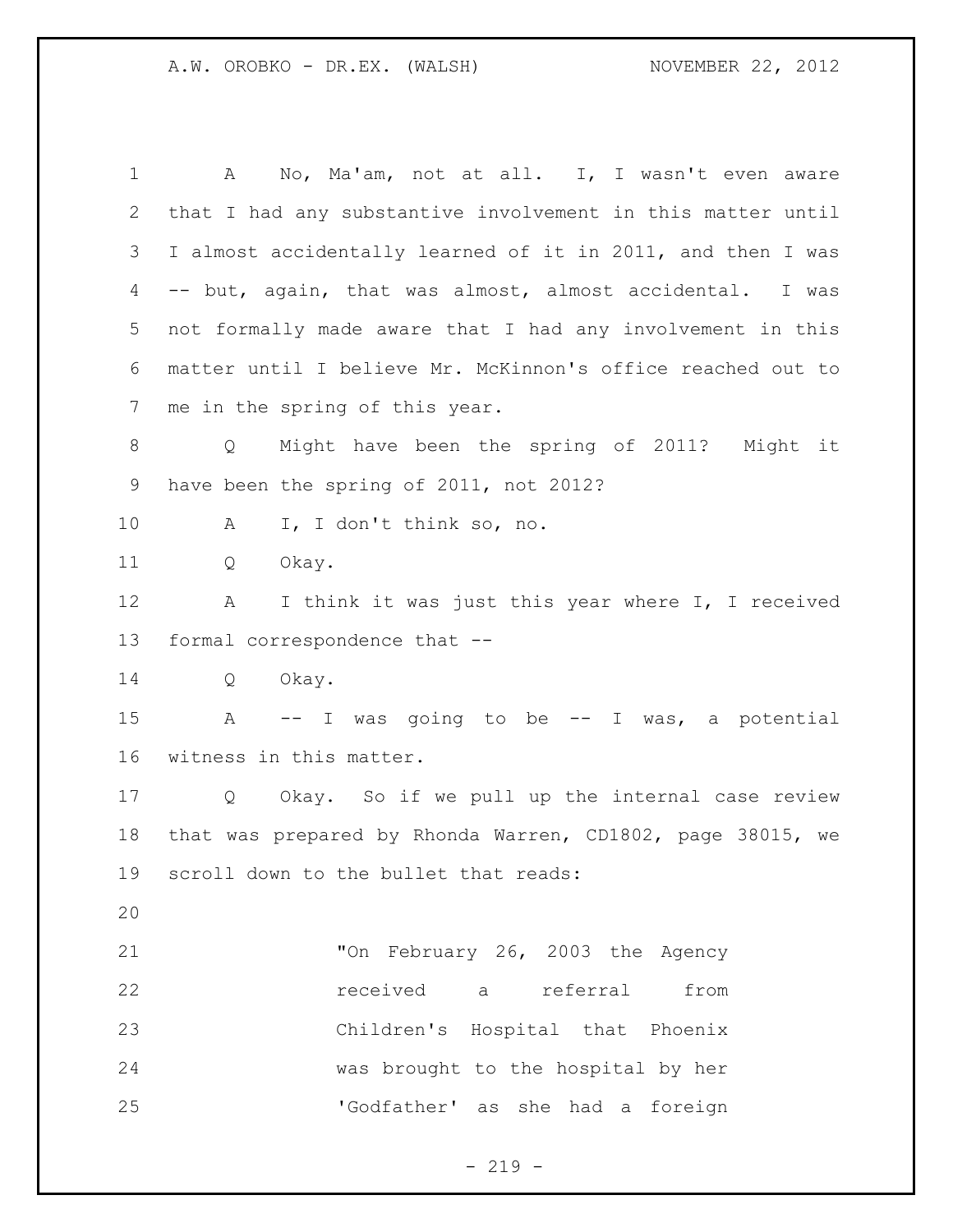| $\mathbf 1$   | object stuck in her nose, which    |
|---------------|------------------------------------|
| $\mathbf{2}$  | has become infected. The object    |
| 3             | had been there since November      |
| 4             | The hospital did not get the name  |
| 5             | or address of the person who       |
| 6             | brought Phoenix to the hospital.   |
| 7             | The worker did attend Steve's home |
| 8             | on February 28  [he] said he       |
| $\mathcal{G}$ | had no knowledge of it. In the     |
| 10            | letter from the Hospital the       |
| 11            | Godfather mentioned that they (he  |
| 12            | and Kim) had noticed that          |
| 13            | something was stuck in Phoenix's   |
| 14            | nose and had advised Steve to get  |
| 15            | it checked out, he did not         |
| 16            | Steve refused to give the worker   |
| 17            | the name of the person caring for  |
| 18            | Phoenix so<br>no further follow-up |
| 19            | was done. Allowing a child to      |
| 20            | have a foreign object embedded in  |
| 21            | her nose for three months without  |
| 22            | medical attention is clearly       |
| 23            | neglectful and a thorough          |
| 24            | investigation of Phoenix's living  |
| 25            | situation should<br>have<br>been   |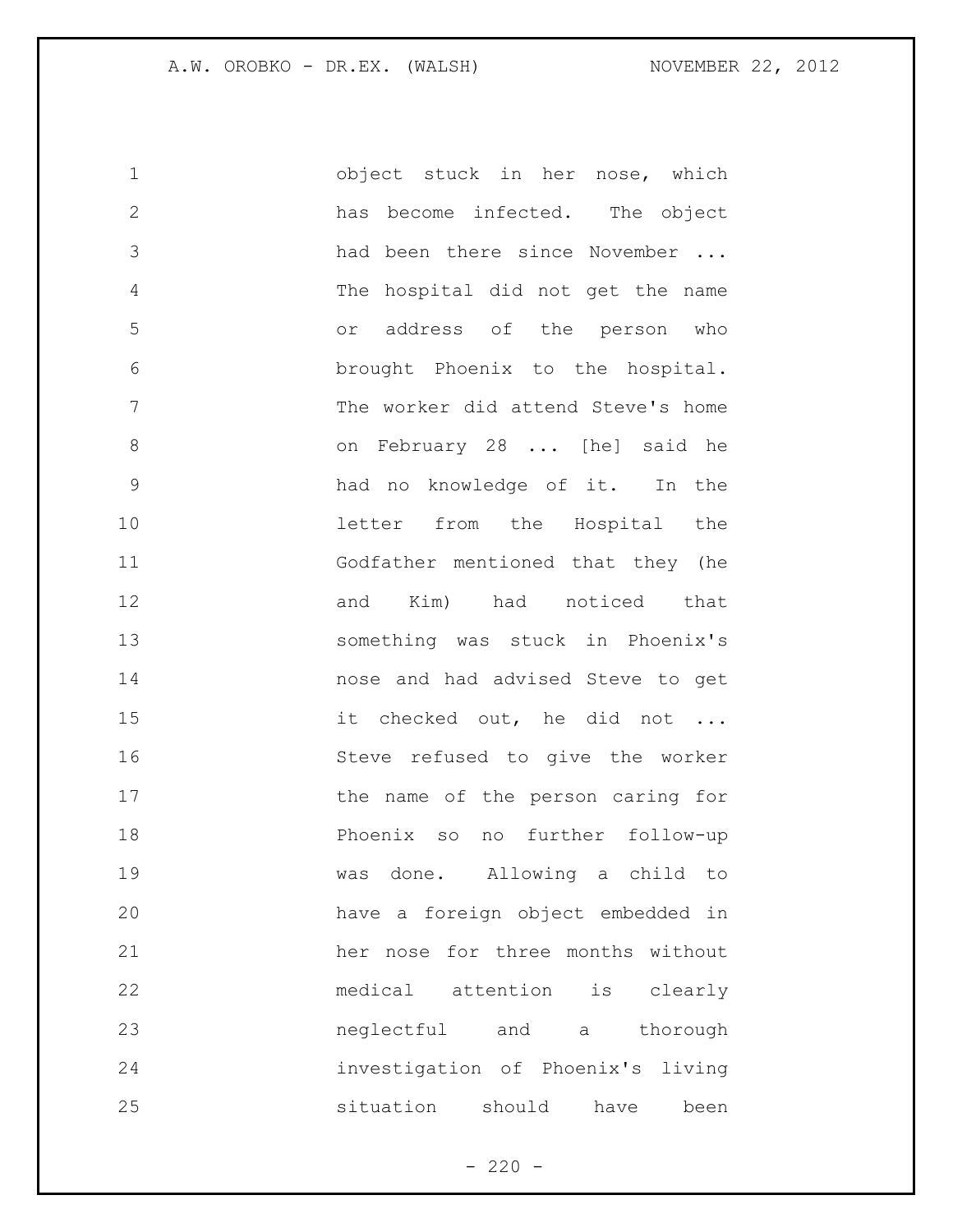| $\mathbf 1$  | conducted at that time, with or                             |
|--------------|-------------------------------------------------------------|
| $\mathbf{2}$ | without Steven's consent. It must                           |
| 3            | noted that the Intake worker<br>be                          |
| 4            | make numerous attempts to<br>did                            |
| 5            | connect with Steve during March,                            |
| 6            | April and May 2003 but was not                              |
| 7            | successful in finding him "                                 |
| 8            |                                                             |
| $\mathsf 9$  | So you were the supervisor during this particular           |
| 10           | opening, file opening. Did you want to comment on the       |
| 11           | report writer's finding that a thorough investigation of    |
| 12           | Phoenix's living situation should have been carried out?    |
| 13           | COMMISSIONER: Well, does the witness<br>THE                 |
| 14           | understand the circumstances under which that report was    |
| 15           | prepared?                                                   |
| 16           | MS. WALSH: I think he does. I think we have                 |
| 17           | discussed this. But, thank you.                             |
| 18           |                                                             |
|              |                                                             |
| 19           | BY MS. WALSH:                                               |
| 20           | This was a document that was prepared, I believe<br>Q       |
| 21           | we'll hear from Ms. Warren, by virtue of a file review;     |
| 22           | that is, she looked at the Kematch and Sinclair files as    |
| 23           | they related to Phoenix and the child in care files.<br>She |
| 24           | didn't meet with anyone?                                    |
| 25           | Correct. I see -- okay, so just some, sorry,<br>А           |

- 221 -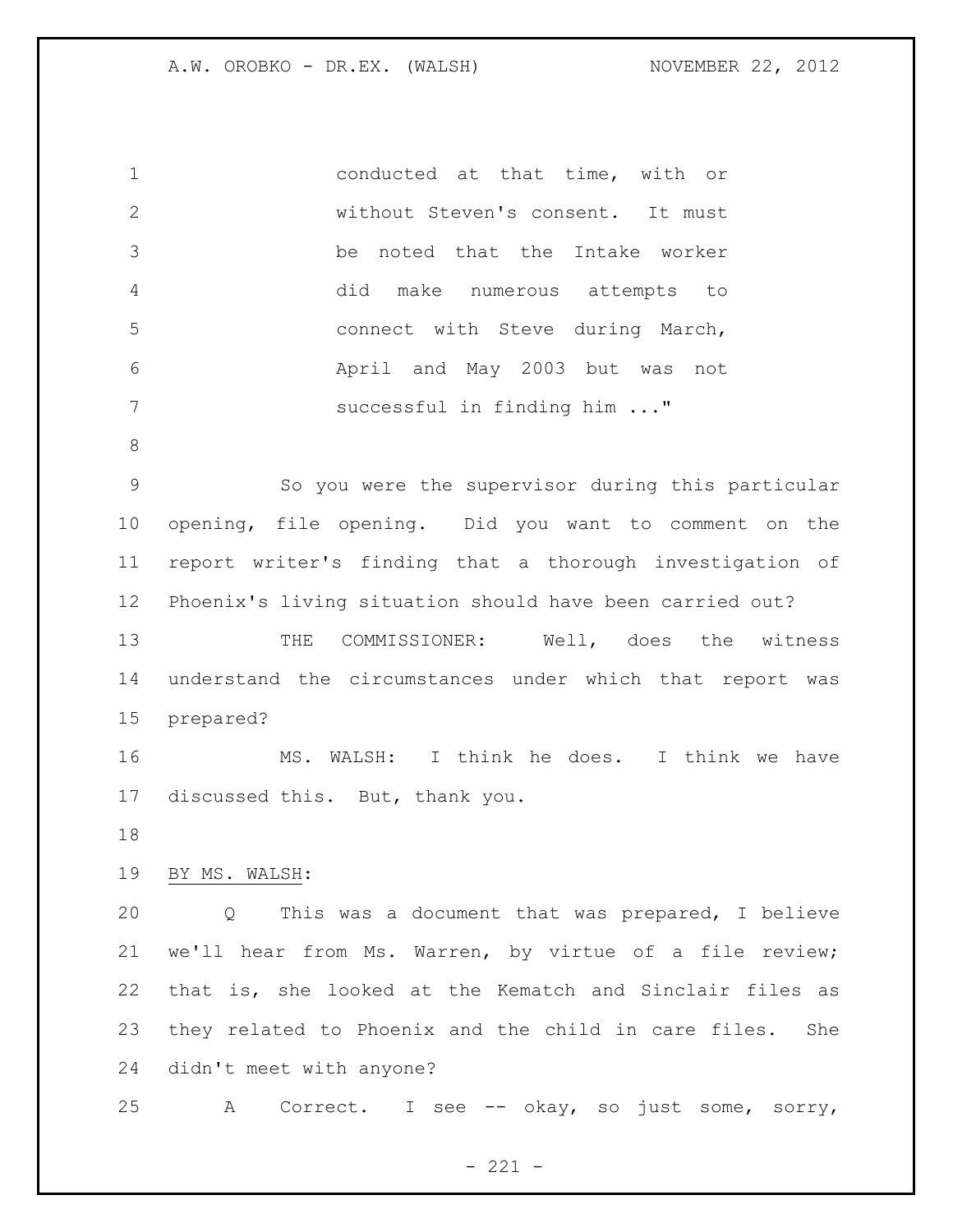general response. The -- I, I, I do have some struggle with, with any, any assessor making recommendations or, or, or, or doing critical analysis or making critical judgments of, of actions that my staff did or did not take without those people having been a part of that process and without them having been interviewed for it. If, if she was charged with doing a file review, I, I understand what a file review is. But to take it to a step where you're passing critical judgment without staff having had a chance to talk about the matter, share their context and share other information, I, I think that's a big jump in a, in a, in a process. So I, I do, I do have to raise that.

 Q And in addition to the -- or aside from the process, which I hear you saying, do you have any comments about the finding that the living situation should have been investigated?

 A Okay. I, I believe that, that Ms. Forrest investigated and assessed this matter to the best of her abilities and to the best of her resources at the time, and that's, and that's been my, my position, I think, ever since I, I saw this matter. I need to say this: The -- and with the greatest of respect, please, Ms. Warren was, was the assistant program manager responsible for CRU, after-hours and intake from 1999 through 2003, so --

Q We saw March 22nd, 2003.

 $- 222 -$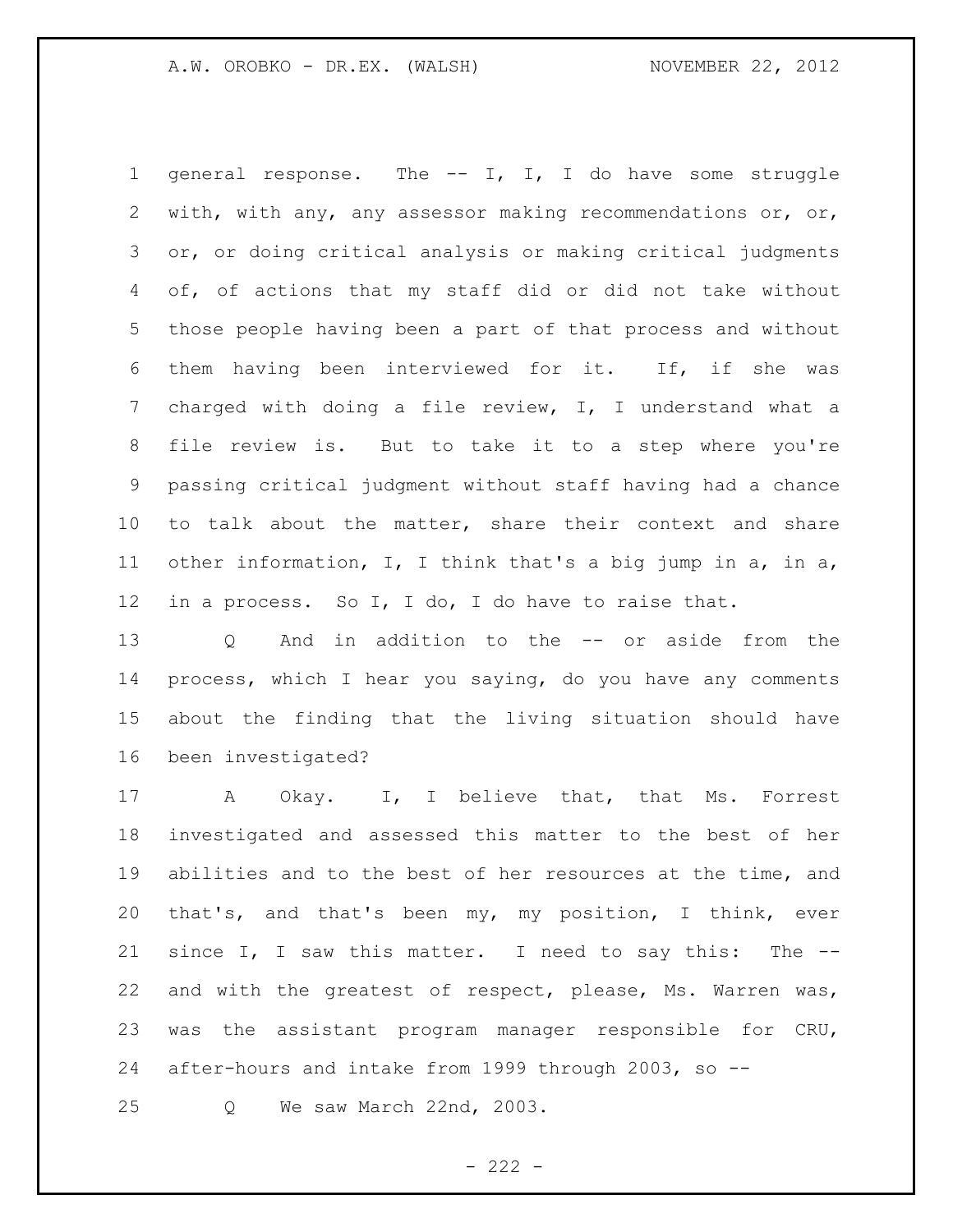1 A Right.

Q Yes.

 A Yes. So, so the, the bulk or much of the after- hours and CRU and intake involvement that has been reviewed 5 thus far at this committee -- or, sorry, at this Commission, was conducted on her watch, and, and I'm only suggesting was -- would she have been the best -- in terms of a person doing a file review, she, she diligent, hard- working organizer, I suspect she would have been a wonderful choice to have done a file review. Taking it to a step where she was making critical judgments of the work that we had done that had occurred on her watch, I just, I 13 have some discomfort with that, but ...

 Q Anything more about this report before we move on to another report?

A No. No, Ma'am.

 Q Okay. Then the next report that I want to take you to is the report that we call the Section 4 report because it was prepared to Section 4 of the Child and Family Services Act. It was prepared through the offices 21 of the Children's Advocate and, for the most part, prepared by an individual named Andy Koster. Did you ever meet Mr. Koster?

 A No. Again, I was not aware of any of the reviews nor was I a party to any involvement with them. And I

 $- 223 -$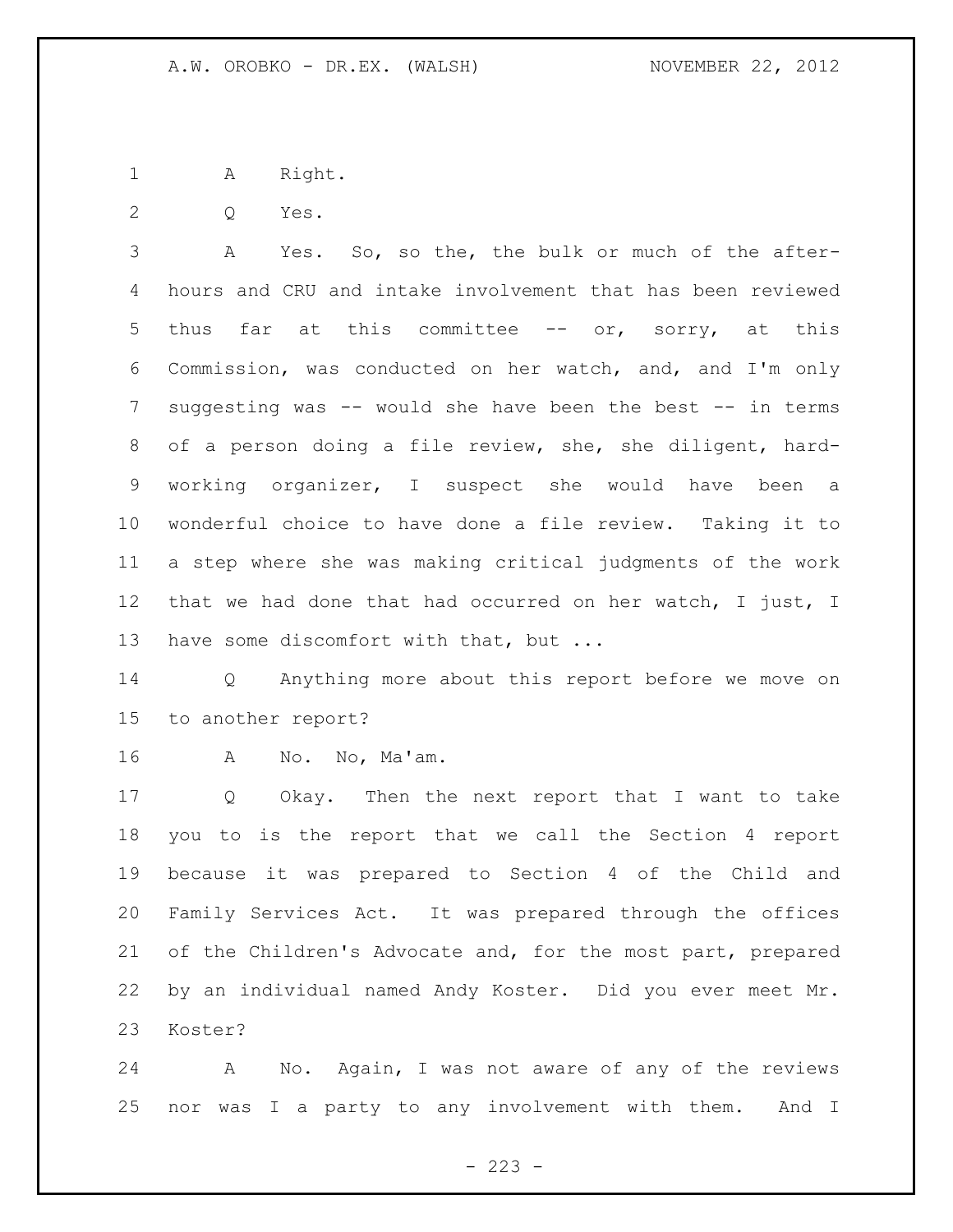don't know Mr. Koster personally. Q Okay. Did you ever meet with Ms. Schibler, who was listed as a co-author? A Oh, absolutely. Ms. Schibler was a former colleague. She was a long-time child protection worker in north Winnipeg. Q But did you meet with Ms. Schibler with respect to -- 9 A As a part of this -- Q -- your involvement on -- A -- process? No, no. Q -- this file? 13 A Of course not, no. No. Q So let's look at the relevant portions of the report. It's CD1. Let's start with page 18. So when was the first time that you were shown this report or portions of it? 18 A I believe I first saw this, this, this portion of this segment of the report in Mr. McKinnon's office earlier this year. Q Okay. And you see it says: "On April 25, 2000 ..." So this refers to your, the time when you were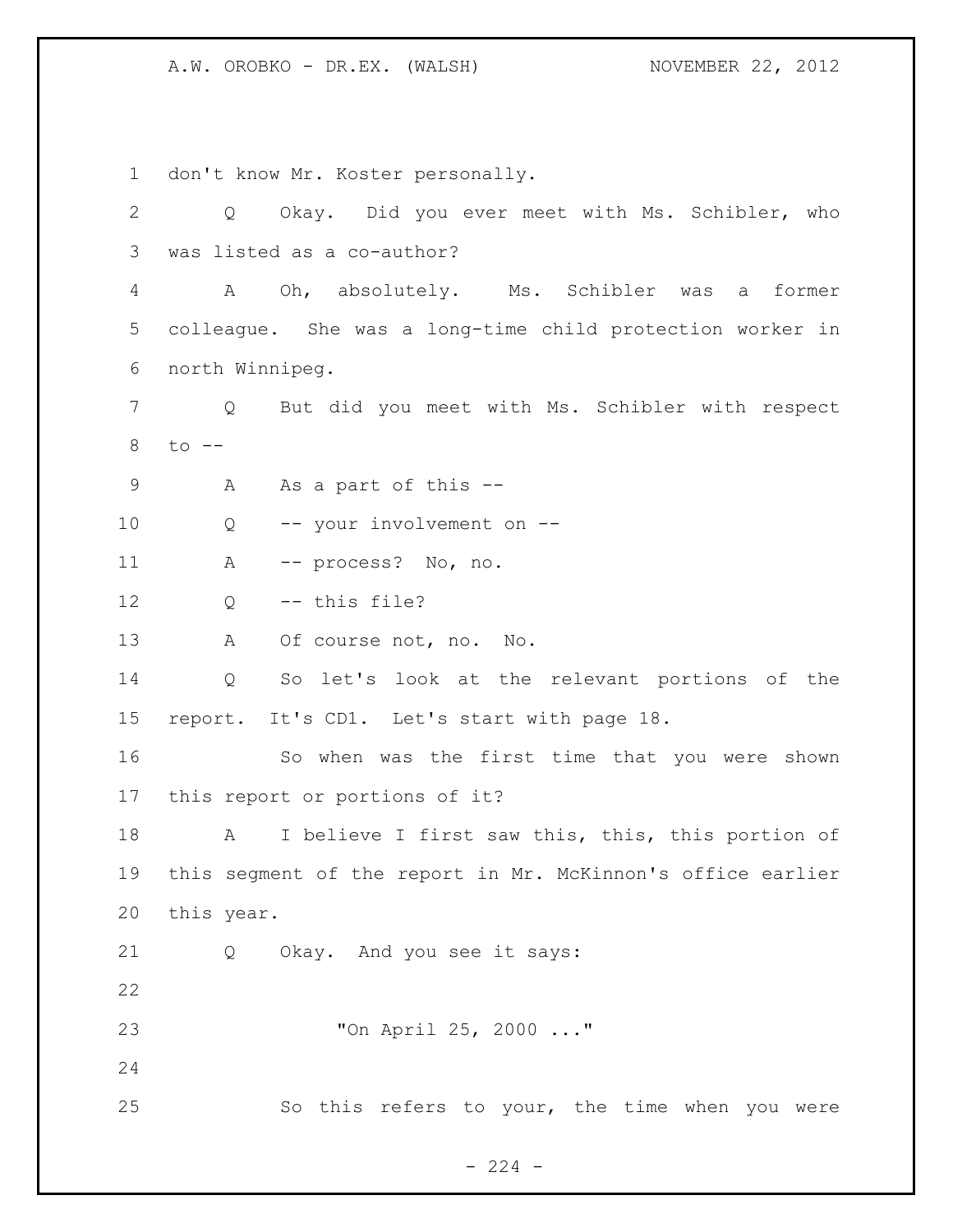first involved with Phoenix's family: "... the parents indicated that they wanted to have the baby **returned** and they said ... Samantha's mother was going to **arrive later that day."**  And it goes into the, the case recording. That's fairly factual? A Correct. Q We go to the next page, please. And, the findings, finding four is: "The Intake Worker completed her 16 tasks appropriately, thoroughly, 17 and in the best interests of **Phoenix and her parents."**  And finding five: "The initial case plan was **appropriate** and detailed." A All those findings I'm very much in agreement

 $- 225 -$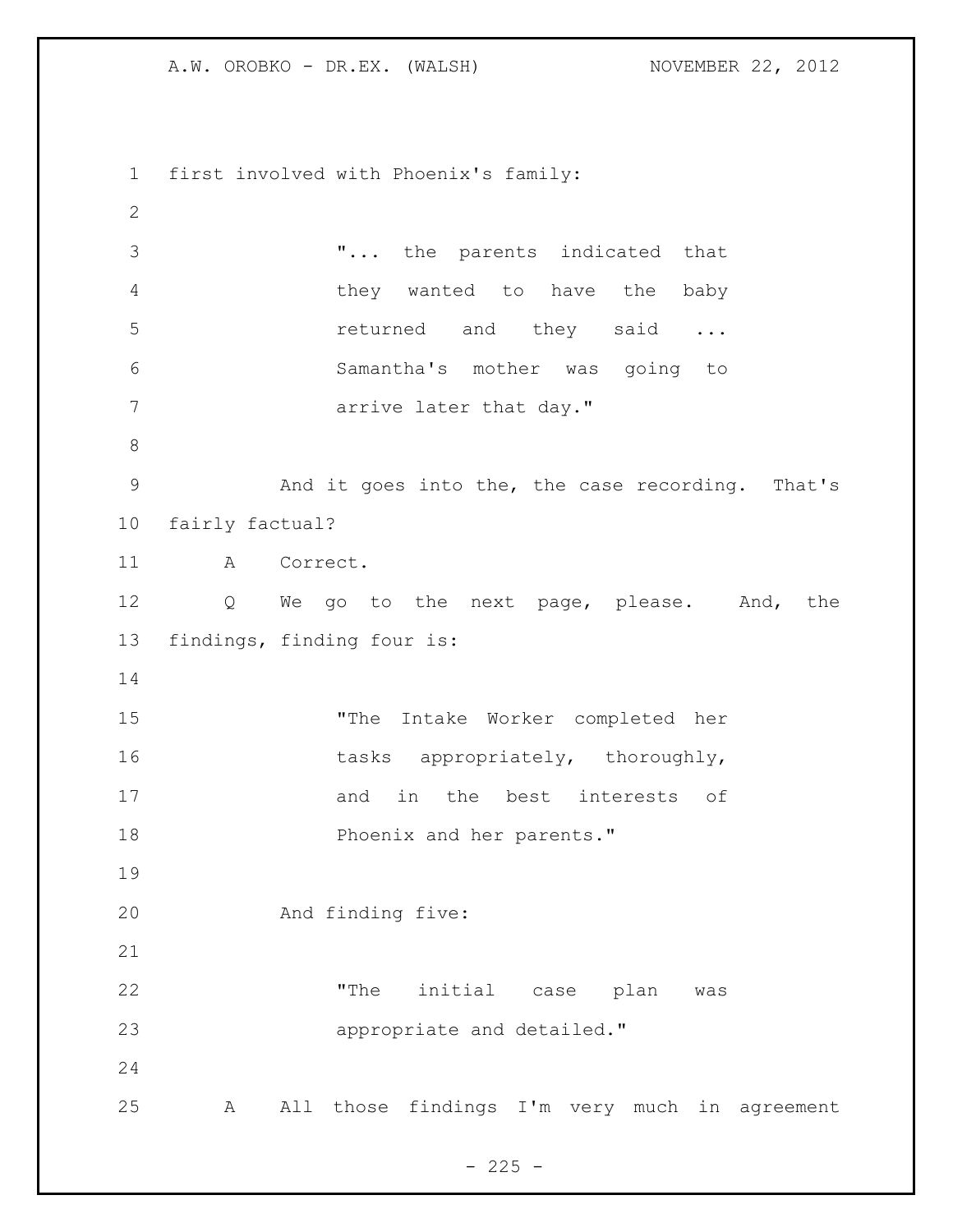with.

| $\overline{2}$  | Do you want to comment on whether you're aware of<br>Q               |
|-----------------|----------------------------------------------------------------------|
| 3               | anything in particular that allowed your unit, at that               |
| 4               | point, to perform services in the manner in which it did?            |
| 5               | Well, I believe I've, I've always cited for this<br>A                |
| 6               | inquiry the fact that I just had a wonderful group of                |
| 7               | professionals there and, and the work that was done was a            |
| 8               | reflection of their commitment and their professionalism,            |
| 9               | and that was the, that was the strength that I had as an             |
| 10 <sub>o</sub> | intake supervisor.                                                   |
| 11              | Okay. What was the workload like in 2000, April<br>$Q \qquad \qquad$ |
| 12              | of 2000?                                                             |
| 13              | Well I, you know, I think my testimony is $-$ I, I<br>$\mathbf{A}$   |
| 14              | talked about workload as, as an overriding concern from,             |
| 15              | from '99 through, you know, through 2005, 2006. That's why           |
| 16              | I think my previous comments about workload, I think can             |
| 17              | stand at this point. I've nothing to add --                          |
| 18              | Okay.<br>Q                                                           |
| 19              | A -- at this point.                                                  |
| 20              | Q So, but your, your evidence is that workload                       |
| 21              | didn't interfere with your unit's ability to perform                 |
| 22              | services in April of 2000?                                           |
| 23              | At that point, no. On, On this particular case,<br>A                 |
| 24              | no, not at all.                                                      |
| 25              | Turn to page 29 of the same<br>Okay.<br>report,<br>Q                 |

- 226 -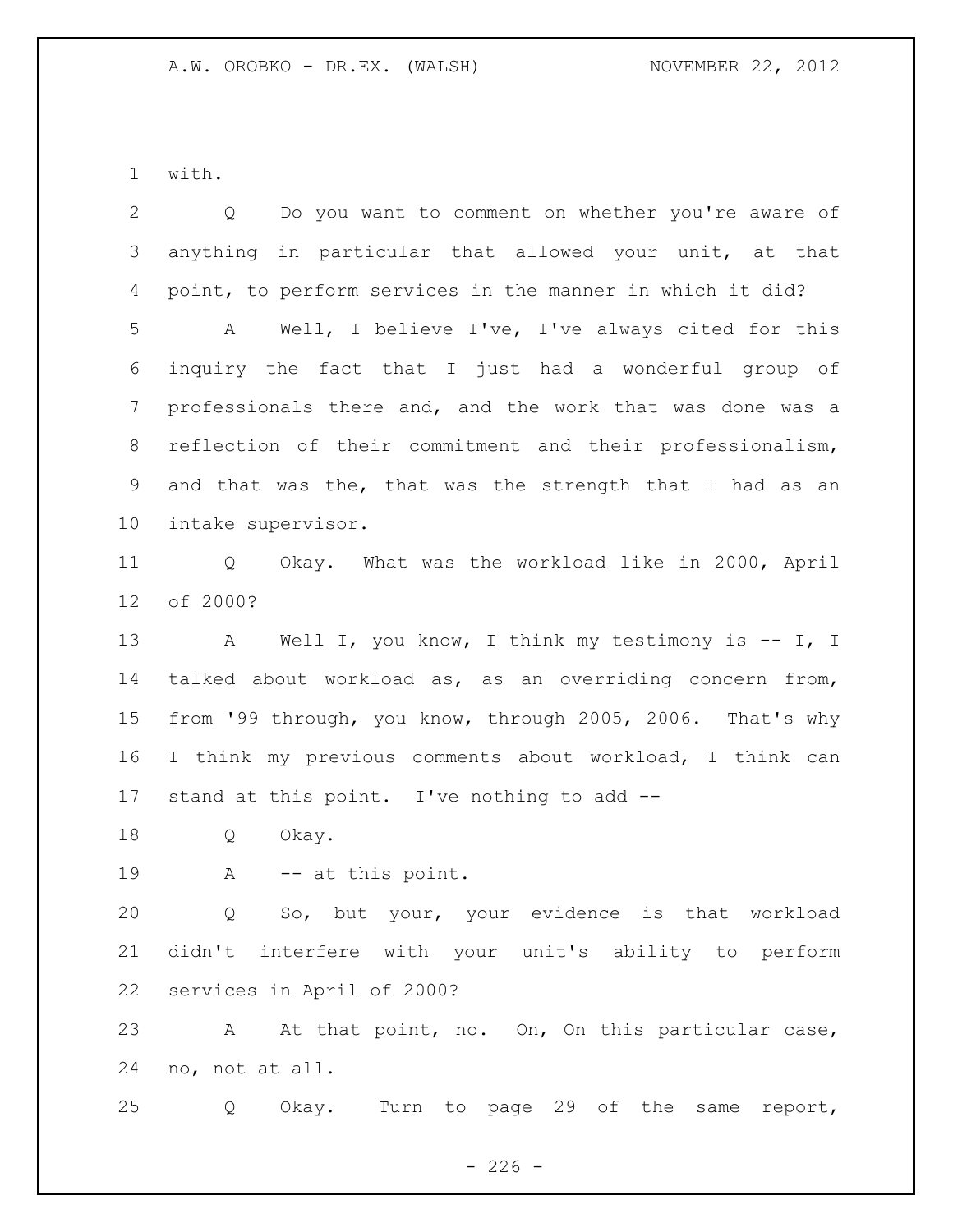please. So the first finding on that page, F15 says: "The initial contact after the referral was made in two days rather than the five indicated on 7 This was the safety assessment. This was appropriate since the child was very young. The safety assessment provided too 11 10w a risk. Phoenix was a young child and it was important to establish that she was recovering. 14 14 It was commendable that the assigned worker went earlier than 16 had been previously assessed." 18 THE COMMISSIONER: Which, which report is this? MS. WALSH: This is the Section 4 report. We're still in the Section 4 report. 21 THE COMMISSIONER: Oh, still on -- all right. MS. WALSH: We previously looked, Mr. Commissioner, at finding four of that report and now we're at 15, findings 15 and 16. THE COMMISSIONER: I follow you.

 $- 227 -$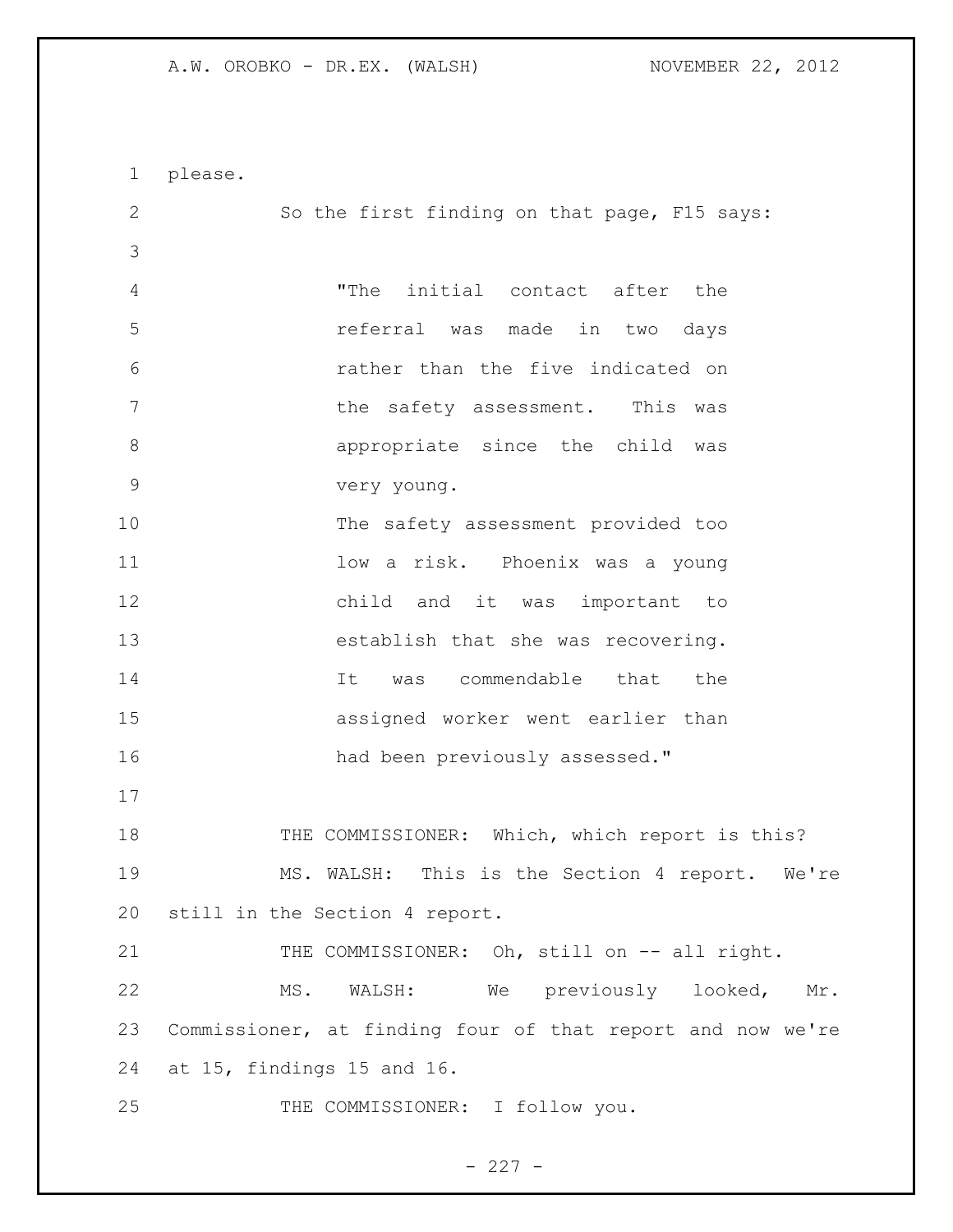BY MS. WALSH:

| $\mathbf{2}$  | So finding 16:<br>Q                |
|---------------|------------------------------------|
| 3             | "Phoenix should have<br>been       |
| 4             | physically viewed by the worker as |
| 5             | soon as possible. This was not     |
| 6             | done.                              |
| 7             | The worker did try to establish    |
| 8             | contact, but this should have been |
| $\mathcal{G}$ | more of a priority after the state |
| 10            | that the father presented himself  |
| 11            | in with a black eye. It is         |
| 12            | possible during this period of     |
| 13            | time that Phoenix was with Kim and |
| 14            | Rohan Stephenson on a semi-        |
| 15            | permanent basis (this is hard to   |
| 16            | determine even in a subsequent     |
| 17            | interview with Kim Stephenson      |
| 18            | herself as part of this review).   |
| 19            | This family had become known<br>to |
| 20            | the Winnipeg CFS the year before   |
| 21            | when Steve had mentioned that he   |
| 22            | had placed Phoenix there for<br>an |
| 23            | afternoon.                         |
| 24            | Although nothing serious happened  |
| 25            | to Phoenix in this period of the   |

- 228 -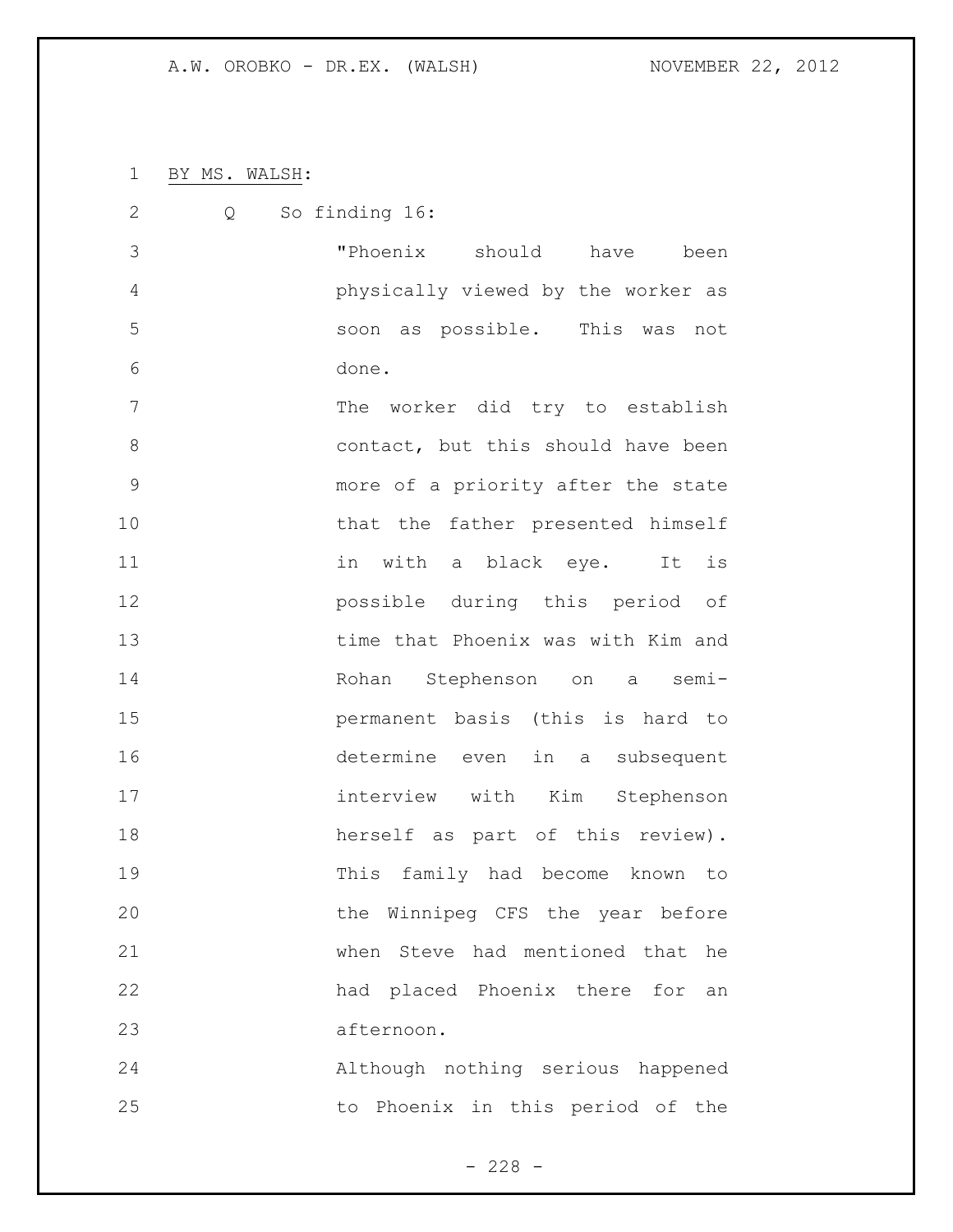case file that we are aware of, 2 the potential for harm was quite high and the agency should have been more assertive in their pursuit of establishing further contact with Steve. A court application for a supervisory order could have been one approach."

 You have any comments with respect to those findings?

 A Finding 15, the type, the bold type, I've, I've 14 got no objection with. The comments that the safety assessment provided too low a risk, I, I'm very satisfied that Ms. Dick's assessment was accurate based on the information that she had, and I do not have any objection to the safety assessment and the, and the response time that she provided.

 In, in -- on the spectrum of medical neglect, that was a very appropriate response.

Q Okay.

A All right. Finding 16.

24 THE COMMISSIONER: Just a minute now.

25 THE WITNESS: Sorry, Commissioner.

 $-229 -$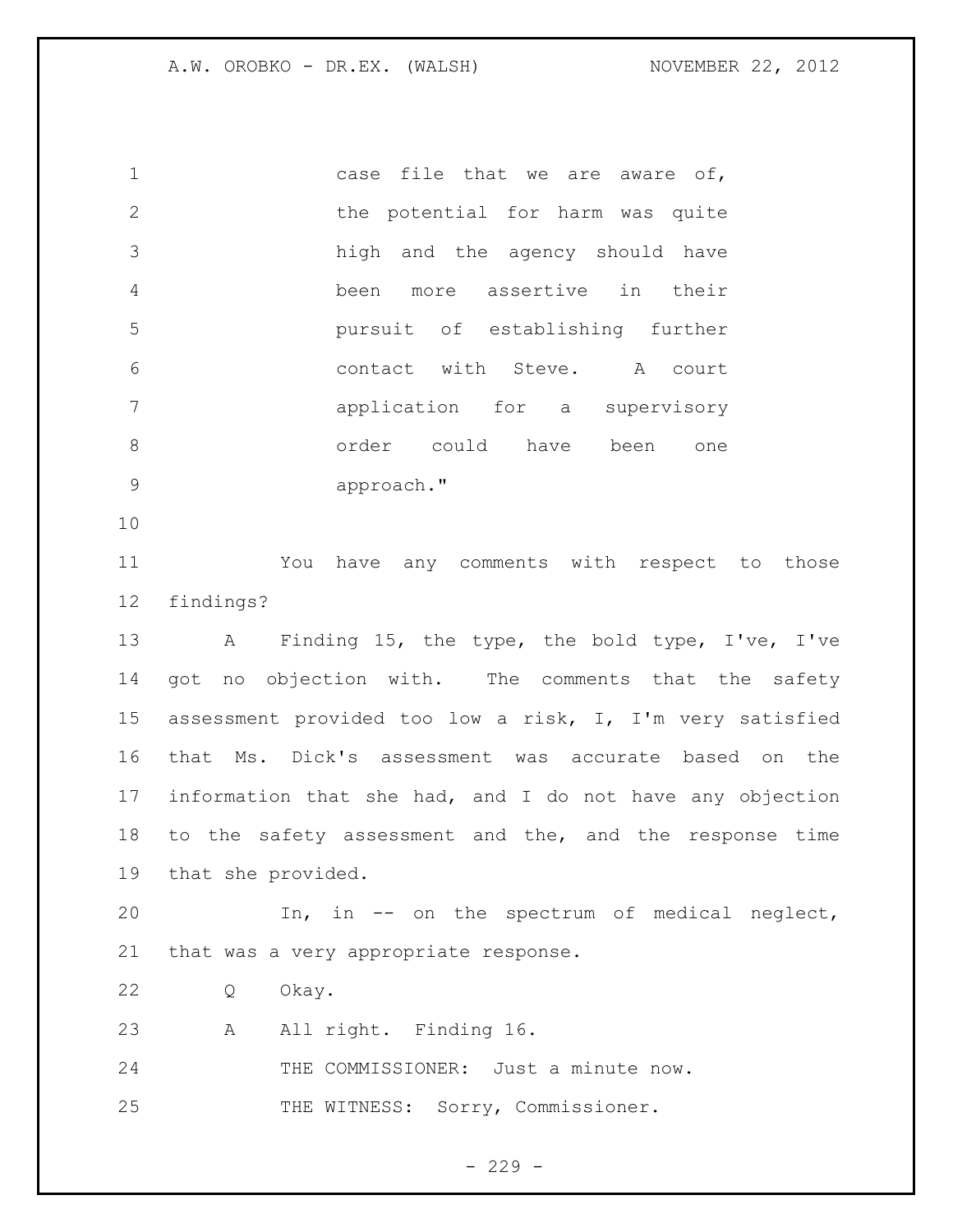| $\mathbf 1$   | UNIDENTIFIED PERSON: (Inaudible).                           |
|---------------|-------------------------------------------------------------|
| 2             | THE WITNESS: I'm sorry?                                     |
| 3             | UNIDENTIFIED PERSON: (Inaudible).                           |
| 4             | THE COMMISSIONER: What did you, what did you --             |
| 5             | you dealt with Dick's assessment of the risk. Then what     |
| 6             | was the next matter that you spoke to?                      |
| 7             | THE WITNESS: I made my comment. I'll -- I, I, I             |
| 8             | believe that Ms. Dick's safety assessment was accurate.     |
| $\mathcal{G}$ | THE COMMISSIONER: Yes.                                      |
| 10            | THE WITNESS: And appropriate.                               |
| 11            | MS. WALSH: And now he's going to --                         |
| 12            | THE WITNESS: And now I'm moving --                          |
| 13            | MS. WALSH: -- the next one.                                 |
| 14            | THE COMMISSIONER: Oh, oh, is that -- I thought              |
| 15            | you made some further comment on that.                      |
| 16            | THE WITNESS: I think, I think my comment,                   |
| 17            | Commissioner, was on the spectrum of medical neglect, if we |
| 18            | were to look at this incident of medical neglect and put it |
| 19            | on the spectrum that we would deal with, I, I believe this  |
| 20            | was a very appropriate assessment by Ms. Dick.              |
| 21            | THE COMMISSIONER: Yeah, that's, that's what you             |
| 22            | added. I, I didn't get it. Okay, carry on.                  |
| 23            | THE WITNESS: All right. Thank you. The finding              |
| 24            | 16, and again, the bold type:                               |
| 25            |                                                             |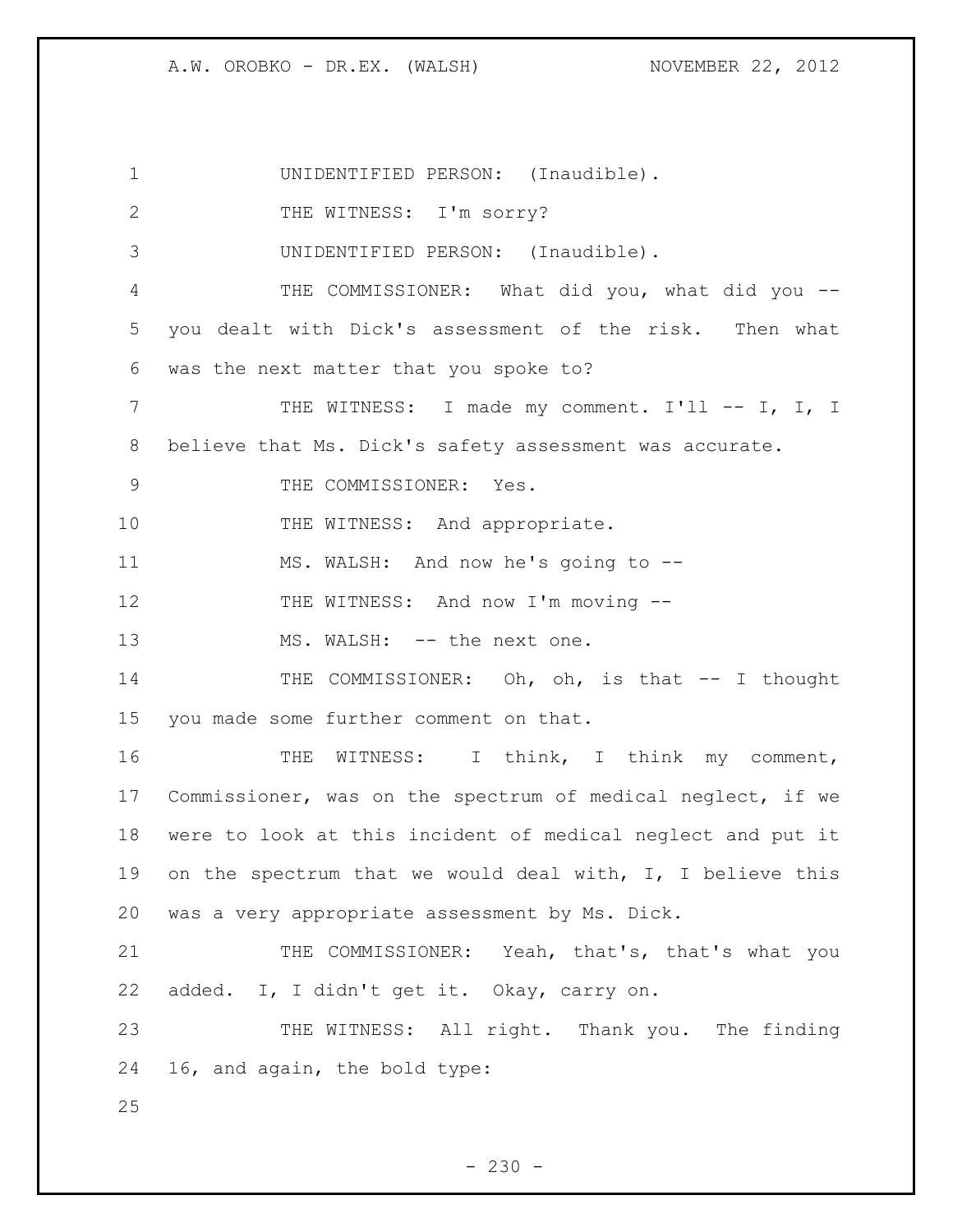"Phoenix should have been physically viewed by the worker as soon as possible. This was not done. "

 Again, I think testimony introduced here suggested that Ms. Forrest made every, every effort to do this and made subsequent efforts and again, within the demands on her time and with her workload demands, she, she, she, she made every best effort possible to pursue this matter. So I'll -- that's the bold type.

 The, the comments around the court application for a supervisory order could have been one approach. I'm, I'm both perplexed and, and confused, or maybe, maybe disappointed by that. Ms. Schibler, who is a co-author of this report, who I've got the greatest respect for, I'm a great admirer of, was a north Winnipeg protection worker for many years and is no stranger to Manitoba's family court system. It, it was a legal and a technical impossibility for us to make an application for a supervisory order and I think evidence has been heard to that effect here. A supervisory order is not an investigative tool. Maybe it is in Ontario. I believe Mr. Koster is from Ontario, and maybe the, the family court system has different options available to it, but a

- 231 -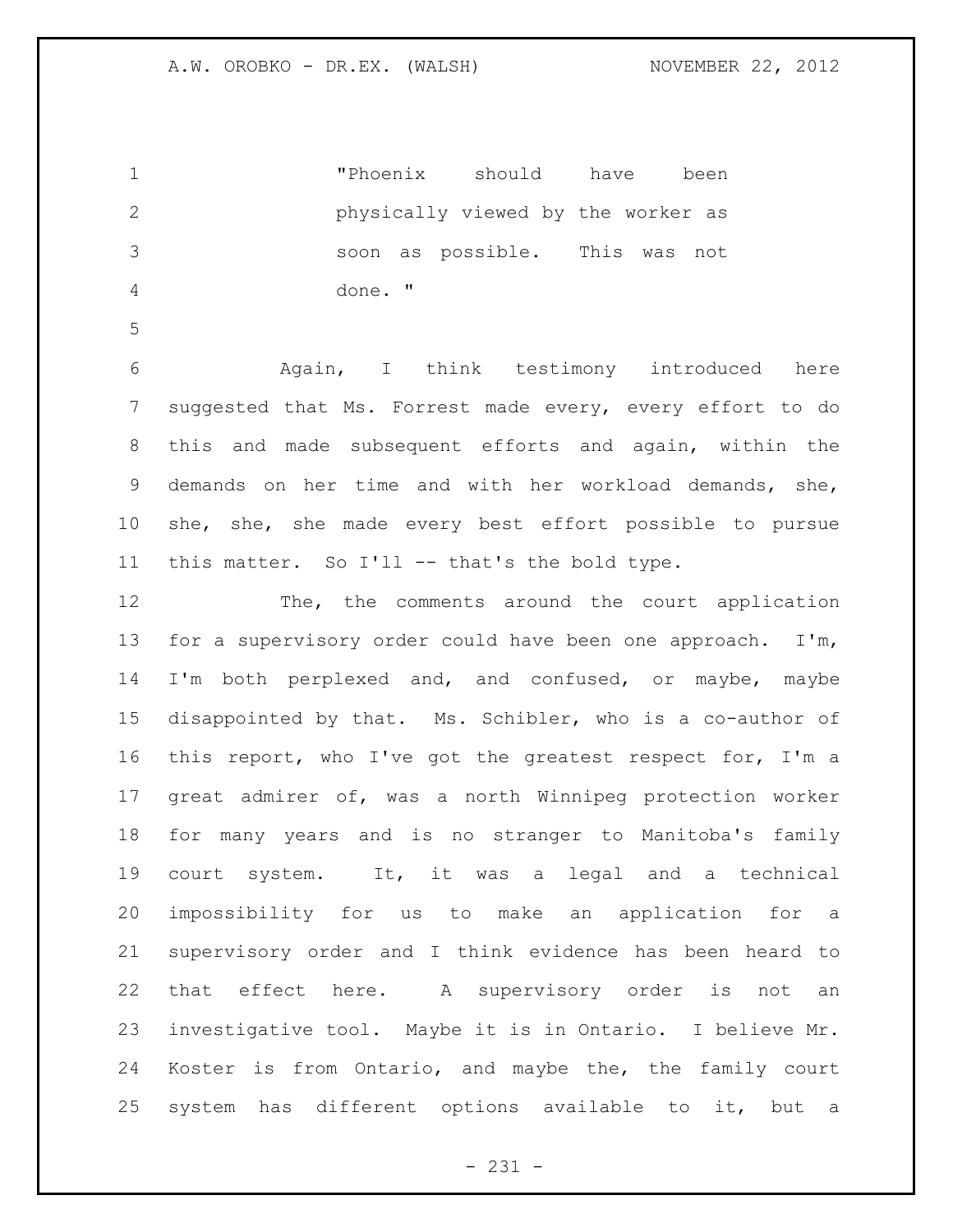supervisory order is one remedy that an agency can pursue 2 if a child is under apprehension. And so for -- and again, 3 we -- supervision orders, we use them, they were rare but we did use them over the years. But again, a child -- there had to be reasonable and probable grounds that a child was in need of protection, a child had to be placed under apprehension, and you would then go back to docket court and, and seek a supervision order from the magistrate, or the master, whoever was there. So that's, 10 that's a -- and Ms. Schibler knows that. Ms., Ms. Schibler would have obtained a number of supervision orders. So I just need to say that that suggestion I think is, was maybe made, maybe by Mr. Koster who just didn't have a sound working knowledge of the Manitoba family court. BY MS. WALSH: Q And aside from the supervisory order, any other comments about those findings? A "... agency should have been more assertive in their pursuit of

establishing further contact ..."

24 Again, our, our, our testimony and my, my opinion is that based on, based on everything that we knew to be

- 232 -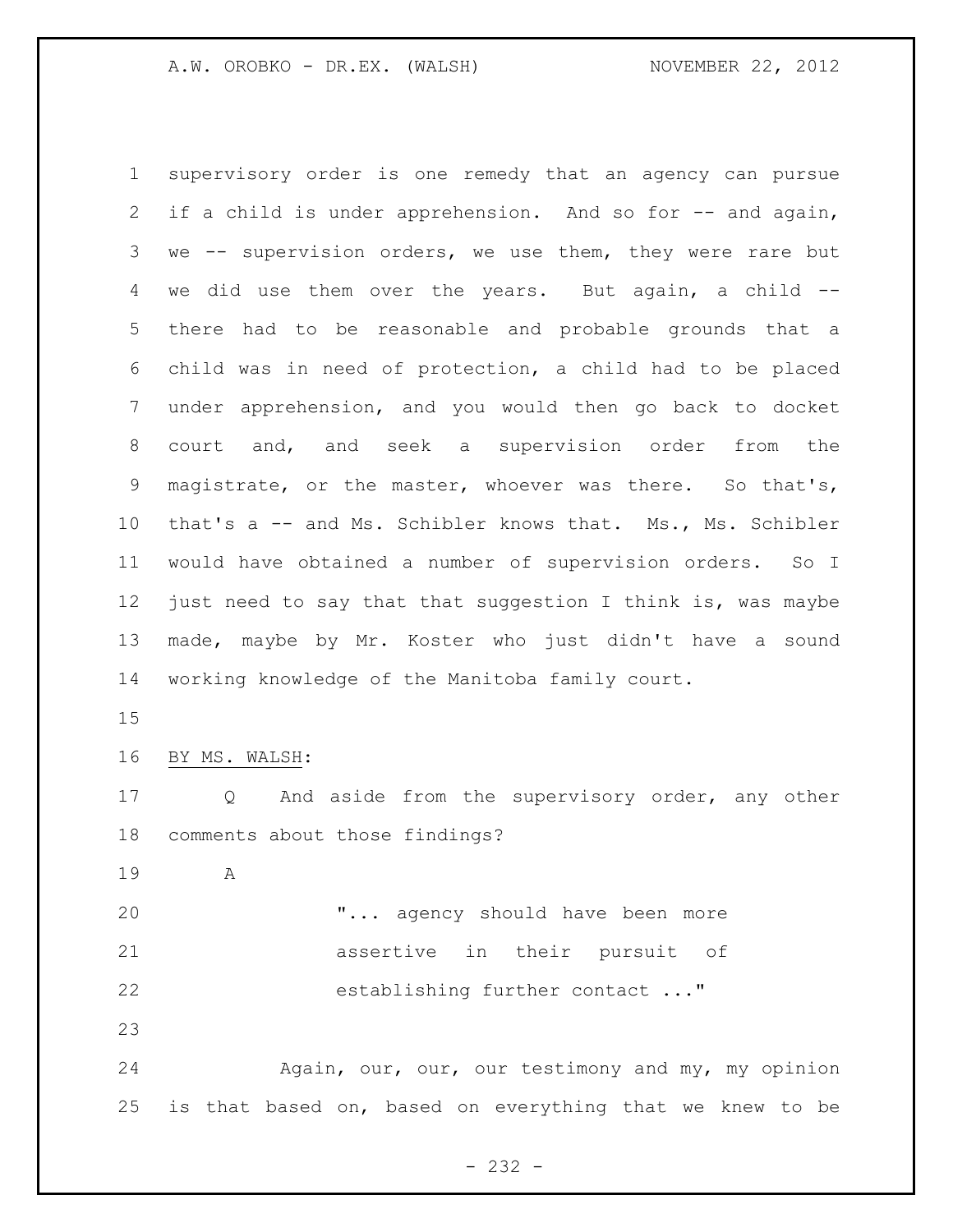true at that time, based on, on the, on the data and the information that we had, we pursued this matter as vigorously as we could, again, with the, with the demands and the, and the resources and all the rest that we were dealing with at the time. Q And if we go to findings 17 and 18, you scroll down, please. Finding 17 talks about: "The After Hours staff did appropriate after hours emergency service" And you were the intake supervisor when -- not for the after-hours staff but you were Ms. Forrest's supervisor when she received the after-hours -- A Um-hum. 17 Q -- assessment. And then finding 18: "The intake worker, in completing his assessment and writing what he 21 did at the point of transfer, demonstrated the necessary conviction that it takes to keep children safe. This is the dedication to a

- 233 -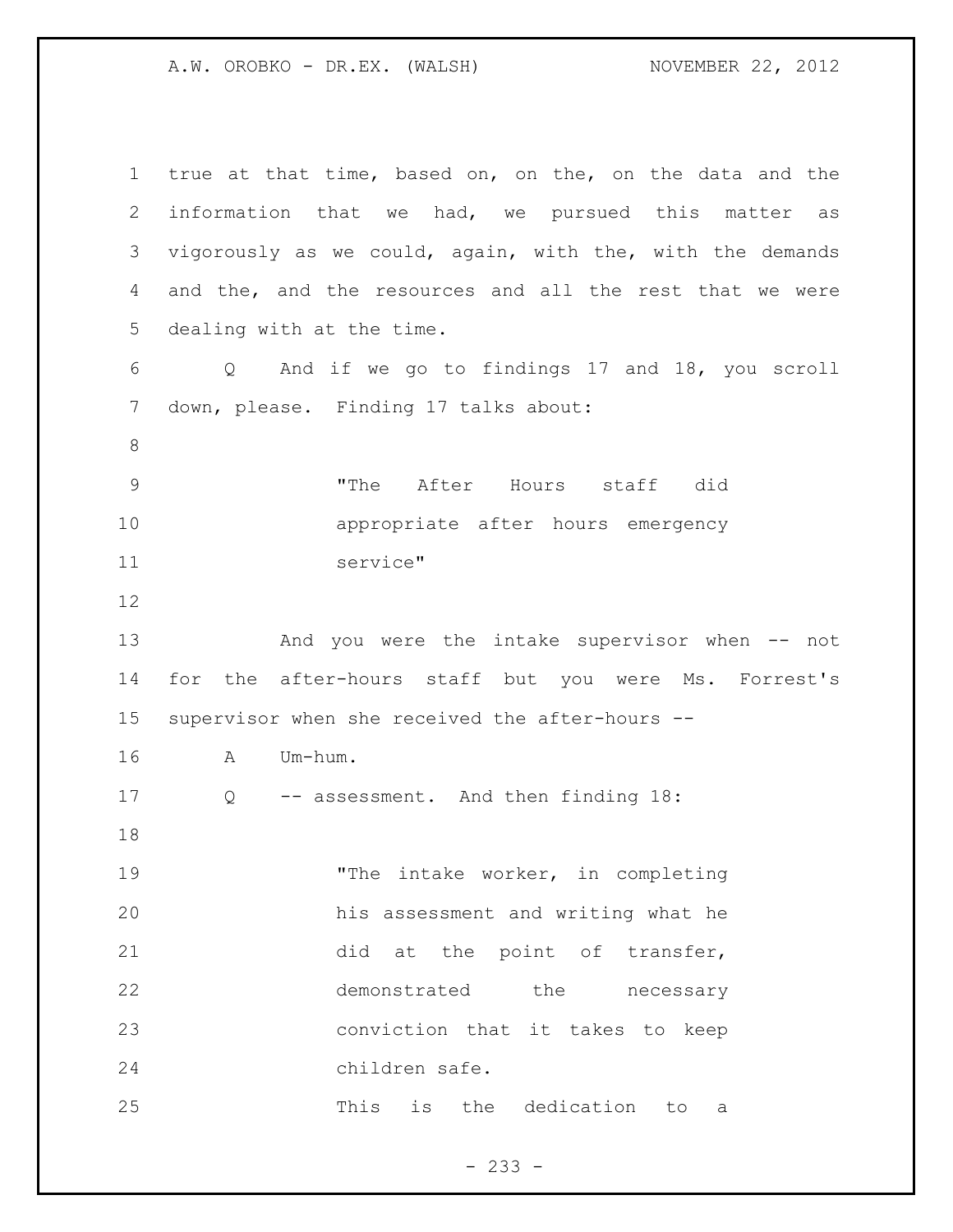child's well being that is required and should be sought and then nurtured by child welfare organization. I believe that he was trying to convey to the new ongoing worker that the agency needs to make sure that it did what was right for Phoenix. This is a highlight in the management of this case."

 My understanding is that that's a reference to the risk assessment recording that Ms. Forrest did at the end of her transfer summary.

A Yeah, my understanding as well, Ma'am, yes.

Q You have anything to comment on that?

 A Well, Ms. Forrest, as, as all of the professionals who I, I had the honour of supervising there at north intake, they were wonderful professionals. That was the quality of work that I was, I was very fortunate to have, to have been responsible for and to have oversaw that group. So, and you know, and I'm happy that that work was recognized on her behalf. It may very well have been singularly the best child welfare assessment done on that matter, so, so kudos to Ms. Forrest.

- 234 -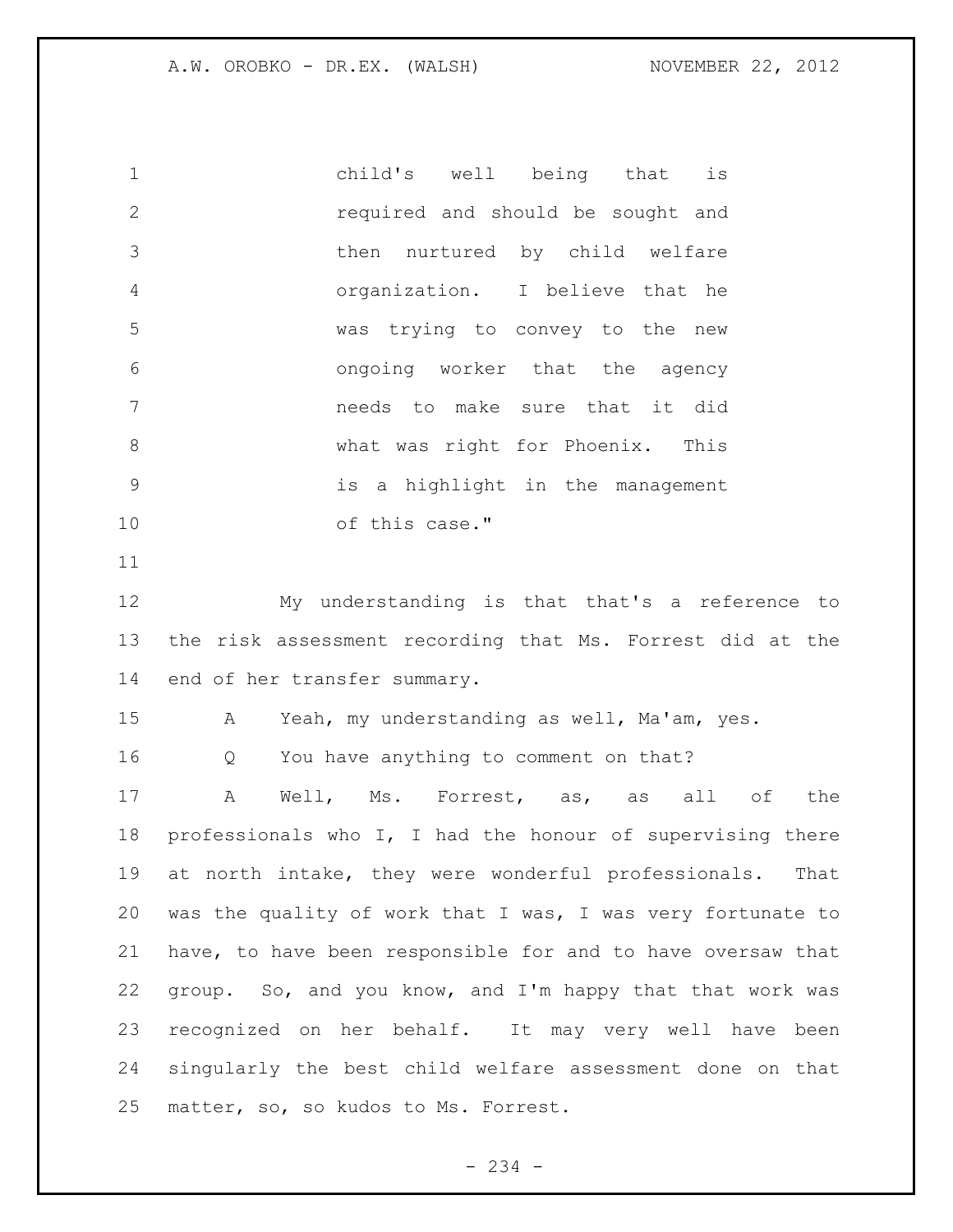Q And finally, there was one more report that was specific to the services delivered to Phoenix, and that was a report that's, we refer to as the Section 10 report. It was prepared pursuant to Section 10 of the Fatality Inquiries Act. We pull up page 139, please. It was prepared by Jan Christianson-Wood. Again, I gather you didn't speak to Ms. Christianson-Wood with respect to your involvement on this file? A No, I did not. Q So you'll see, towards the bottom of the page it says: 13 TAN Agency worker visited Mr. 14 Sinclair's home on February 28, 2003, ..." Just above that, talks about the referral coming in from the Child Protection Centre. That's fairly factual information, those three paragraphs? Refers to the fact that: "Home visits were attempted 23 without success ..." And we go to the next page, please. Then, in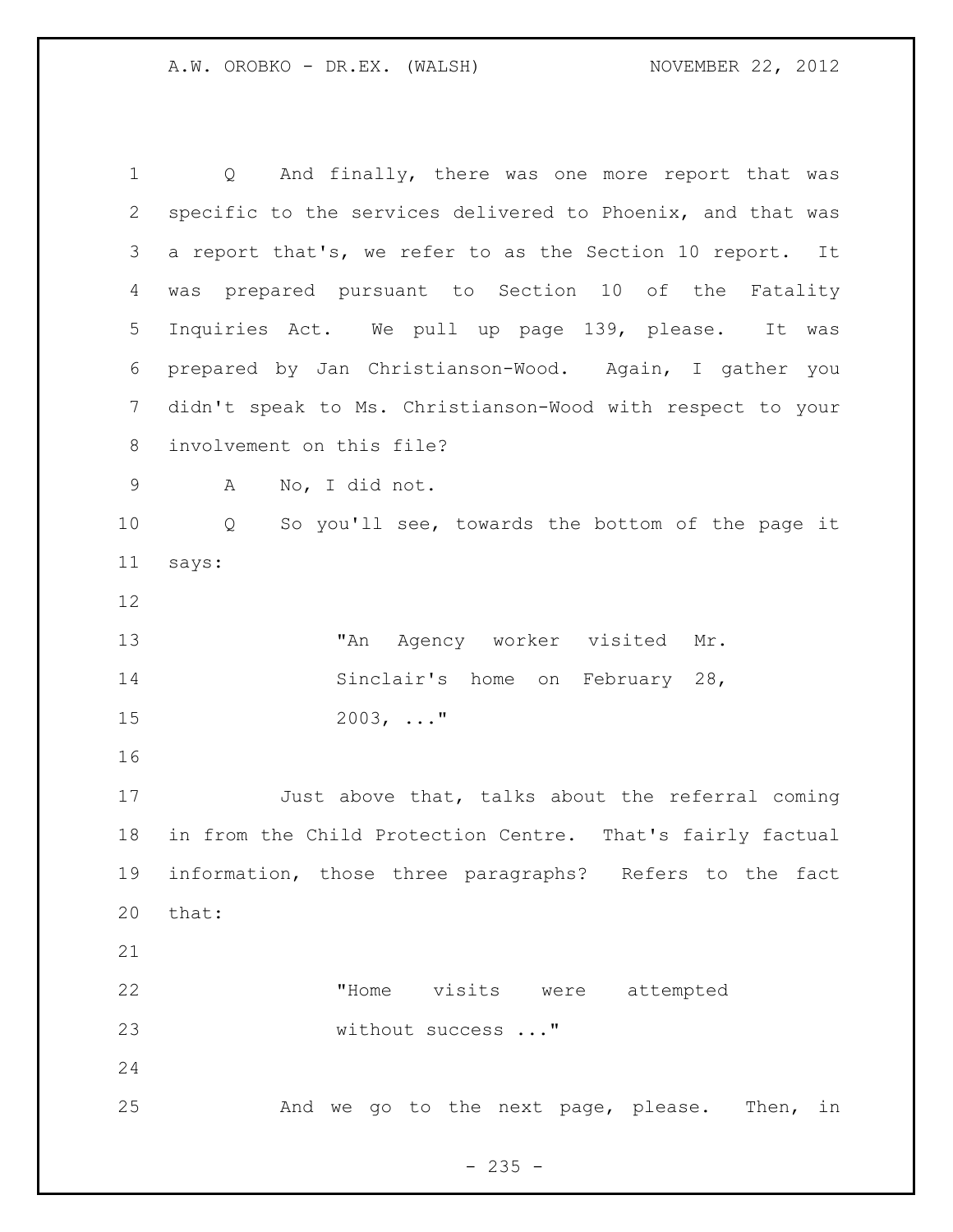italics, the report writer has said:

 "As the 'unidentified man' was clear that Mr. Sinclair had failed to follow through with necessary medical care reportedly for a period of months, Phoenix was, under s.17 of the Child and Family Services Act, a 'child in need of **protection'.** A check with the Child Protection Centre on April 12 19, 2006 revealed that the man identifying himself as Phoenix's 14 'godfather' (no name was noted on 15 the chart) ... was clear that he had been concerned about Phoenix's condition since November particularly as her father had not **19 acted to remedy it.** There had been an earlier visit to a walk-in clinic which resulted in a recommendation to take Phoenix in 23 to a hospital to have the object removed."

 $-236 -$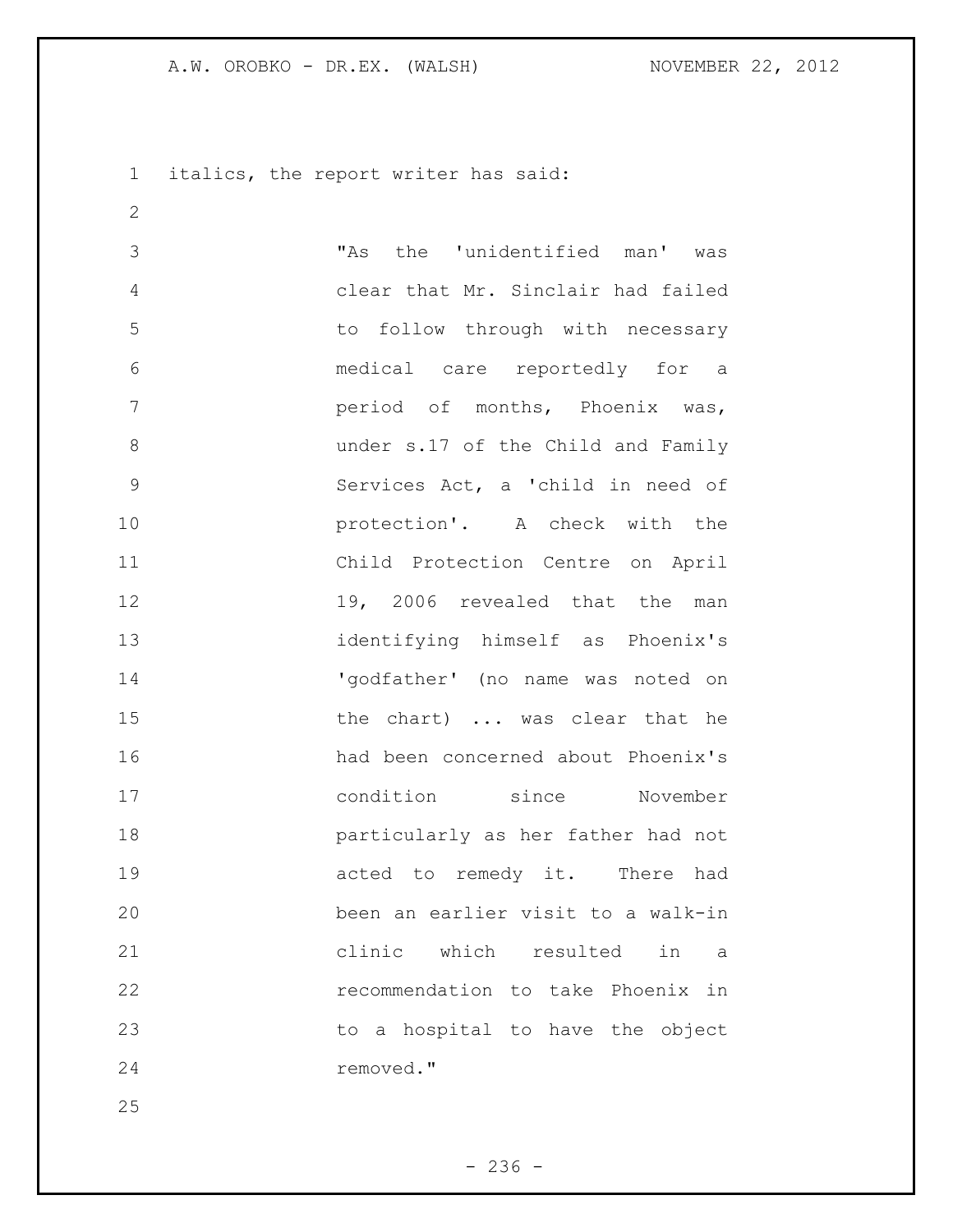1 and then, after the portion in italics, my understanding is that what's recorded again is, is factual information taken from the file. Just want to take a look at that and scroll down, please. Do you agree that that's factual information from, from the file? A You know, I, I don't believe I've seen this but -- Q Okay. 10 A -- I'm, I, I don't, I will, I will accept that, that yes, that's factual accounting, yes. Q Before we -- let's go back up to the portion in italics, please. Do you have a comment on the, on the writer's recording that Phoenix was a child in need of protection when she was brought into the Child Protection Centre? 17 A No. I, I do not believe that there -- on that date there was reasonable and probable grounds to believe that she was a child I need of protection. On, on February 28th, when we took charge of this matter -- well, here I'll back it up.

 Certainly the, the hospital staff at Children's emergency, well trained, wonderful professionals; the Child Protection Centre, you know, best of -- probably the best 25 of its kind in this country; certainly they had no reason

- 237 -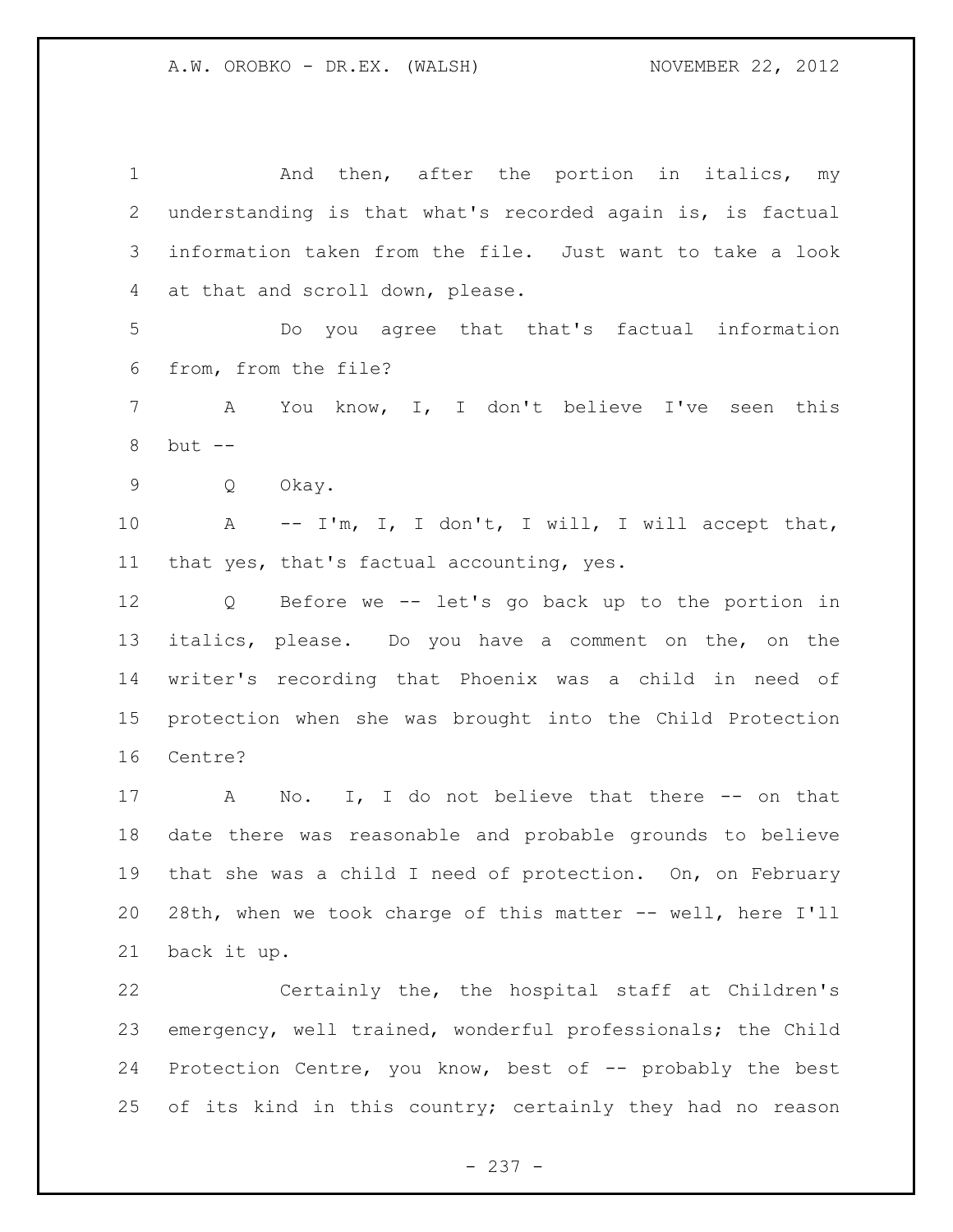to believe that there was any immediate threat or risk to the child which would have warranted an immediate call to us. They certainly weren't of the opinion that she was in need of protection. So, there's our starting point.

 Reasonable and probable grounds are needed to, to make that rendering, that a child is in need of protection. What we had on the 28th was essentially hearsay. We had an unidentified source who was, who was indicating that a child had been neglected by a parent for three months. But that's, that's all it was. It was third-hand and it was hearsay. There was no doubting that the child had an object up her nose and that there had been some irritation, but did we have reasonable and probable grounds to believe that this was an act or an omission of an act by a parent? No. We were investigating and we were trying to determine if that was the case, but was there sufficient evidence on that date to believe that that was a child in need of protection? No, there wasn't.

 Q Are you equating a child in need of protection as meaning someone who has to be apprehended?

A Not necessarily, no.

 Q So you're not saying that it was hearsay that the hospital made and reported on the physical findings that it did; those are finding of a medical nature that it clearly reported on?

- 238 -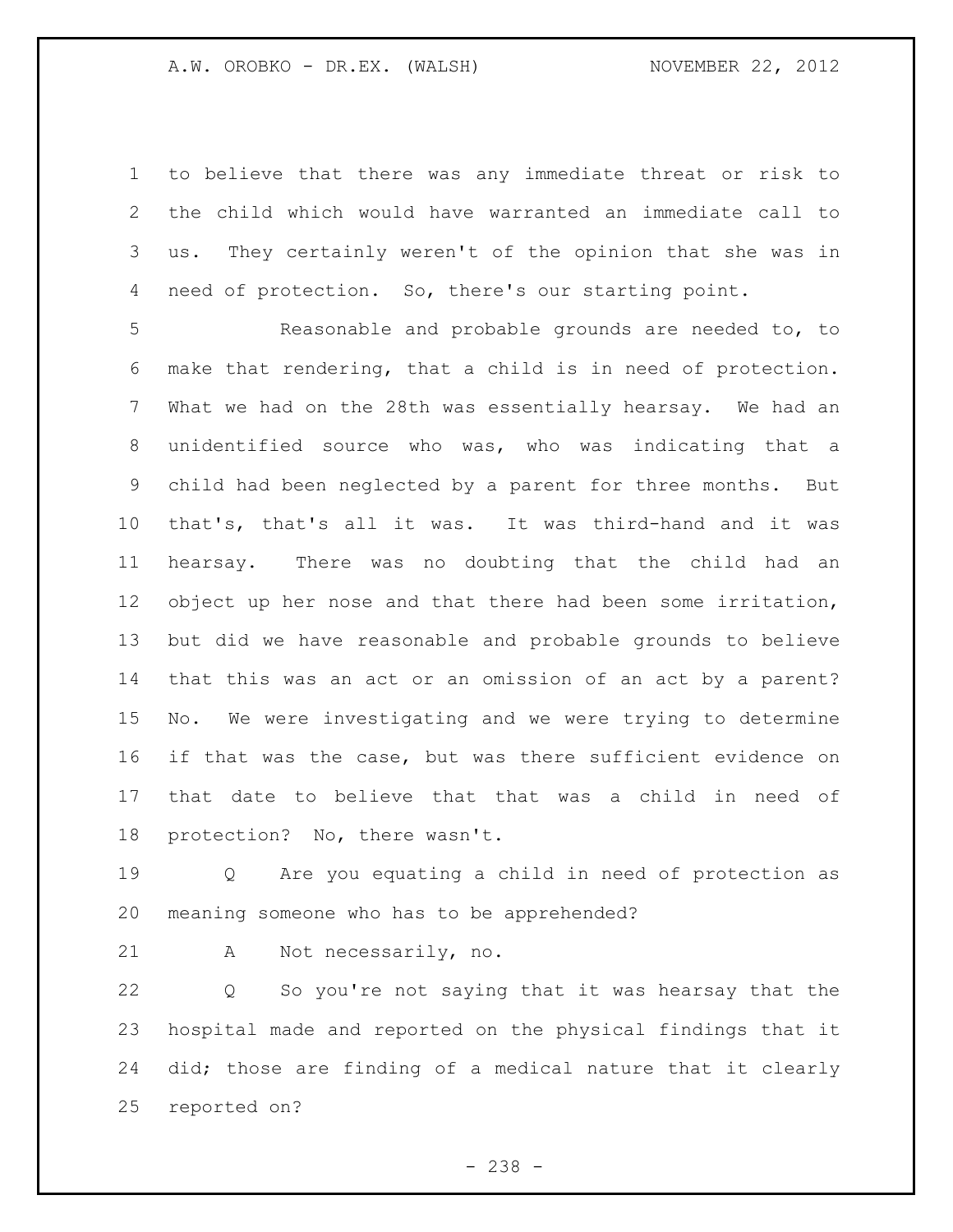A Yeah. Well again, the -- it's not the, it's not the presence of a, of a, of an object up a nose that renders a finding of in need of protection, it's an act or an omission by a parent. And on the 28th, all we had was this hearsay from this unidentified source that the father had been neglectful. And, and --

Q So if we --

8 A -- and so for -- and again, there -- that, that warranted investigation and Ms. Forrest did everything she could to assess that. But did the child meet the legal definition at that, on that day? No. No, she didn't.

 Q So it wasn't just that the object was in the nose but that it had been left there for three months or for long enough to have created an infection?

 A Well, again, it was - that was the, that was the hearsay information that was being provided to us by the -- Q But the fact of the infection wasn't hearsay. That, that was a medical fact?

19 A Oh, absolutely. Absolutely. But, but again, one can walk into any elementary school in this city and you'll see a whole range of infections, eyes and ears and pink eye, and you know, toddlers insert things up their noses and, like, so the mere presence of the infection, no. But the suggestion that there was neglectful parenting or an omission or an act, absolutely, those are things that we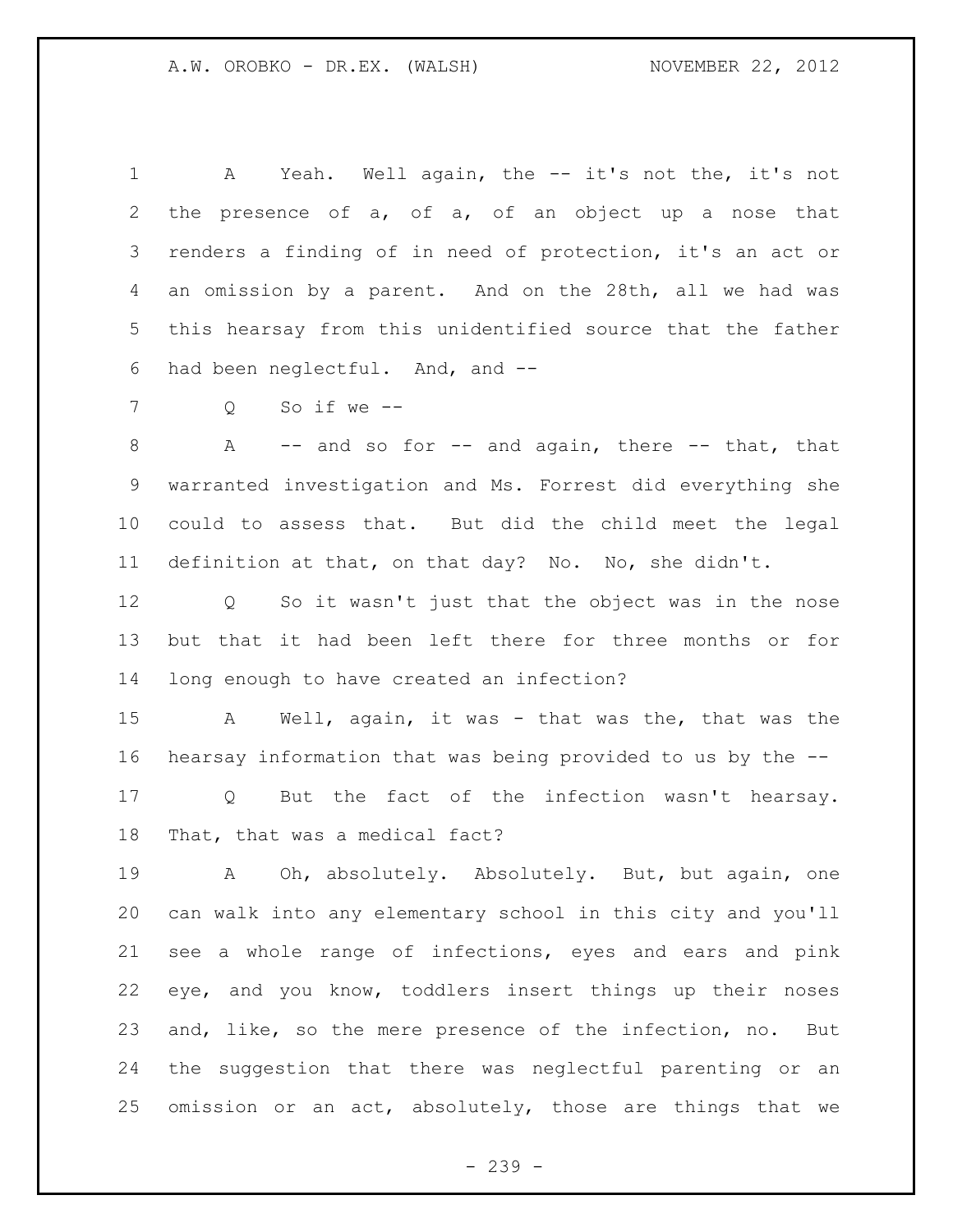needed to investigate, which Ms. Forrest was trying to do. Q Okay. So then if we carry on through this report, please. You were reading the following paragraphs on page 140 and my understanding from looking at them is that they're simply factual recordings based on what was recorded in the file. 7 A I'll accept that, certainly. Q And similarly, on the next page, page 141, the same thing: **"Attempts were made to contact Mr.** 12 Sinclair over the following days." That's noted. 15 The report writer notes: "Phoenix's first days in care were documented in Agency logs." And she notes information from those logs. She refers to: 23 TAn intake assessment of the situation noted that Mr. Sinclair's capacity to parent had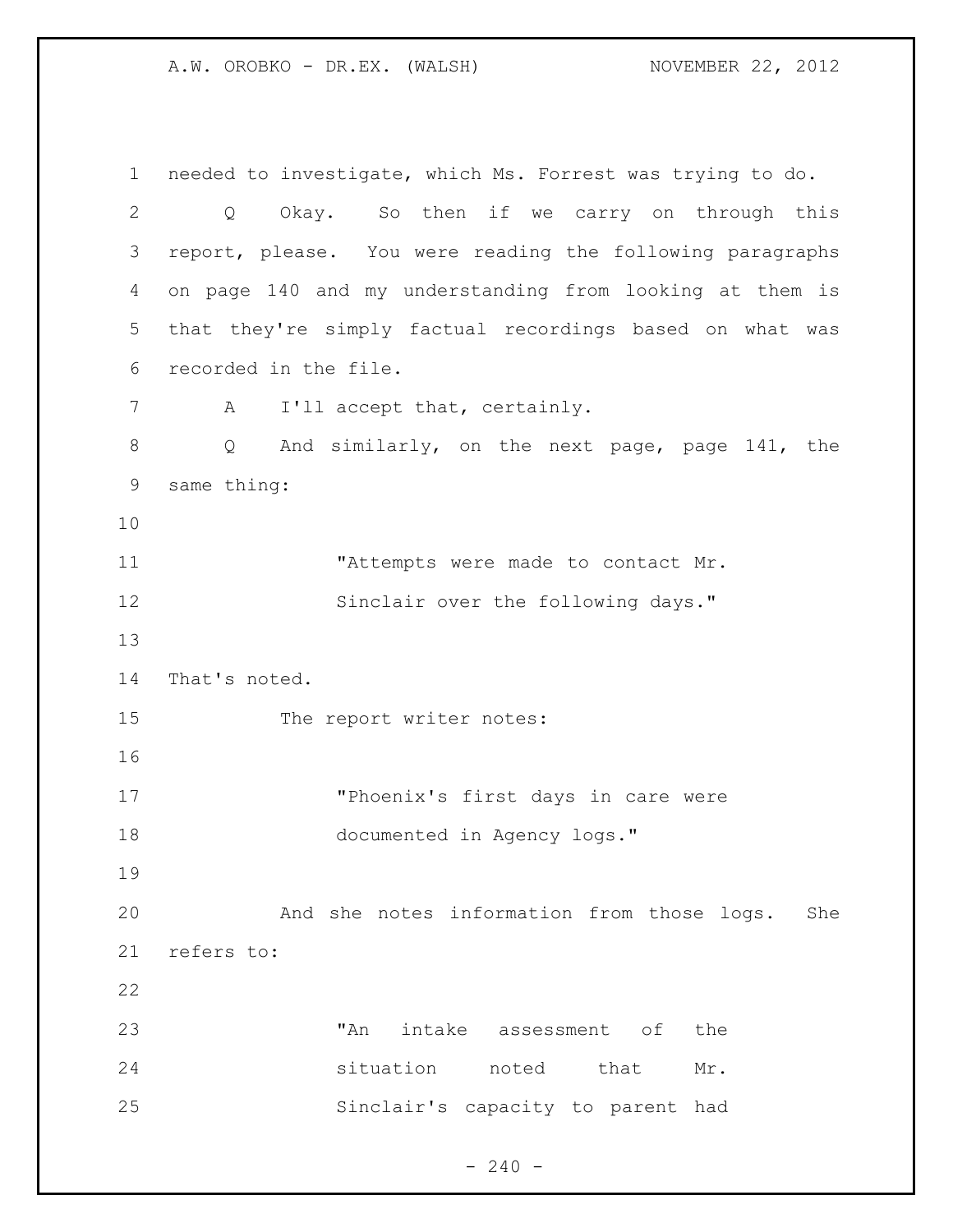| $\mathbf 1$  | been deteriorating."                                                |
|--------------|---------------------------------------------------------------------|
| $\mathbf{2}$ |                                                                     |
| 3            | This is all just factual --                                         |
| 4            | Um-hum.<br>A                                                        |
| 5            | -- reporting that the report-writer is commenting<br>$\overline{Q}$ |
| 6            | on from the transfer summary that Ms. Forrest prepared?             |
| 7            | Correct. Sure.<br>A                                                 |
| 8            | Q And same thing on the next page, page 142. And                    |
| $\mathsf 9$  | then Ms. Forrest's assessment is repeated verbatim, or              |
| 10           | portion of it, right?                                               |
| 11           | A Right.                                                            |
| 12           | Q and then if we go to, finally, the $-$ page 143,                  |
| 13           | the report writer notes:                                            |
| 14           |                                                                     |
| 15           | "In reviewing the court                                             |
| 16           | transcripts provided by                                             |
| 17           | external counsel and the legal                                      |
| 18           | file provided by WCFS, it appears                                   |
| 19           | that, despite several requests, no                                  |
| 20           | particulars were provided by the                                    |
| 21           | assigned Family Services worker.                                    |
| 22           | The intake worker had developed a                                   |
| 23           | detailed and thoughtful assessment                                  |
| 24           | of the family and a recommendation                                  |
| 25           | that Phoenix stay in care until                                     |

- 241 -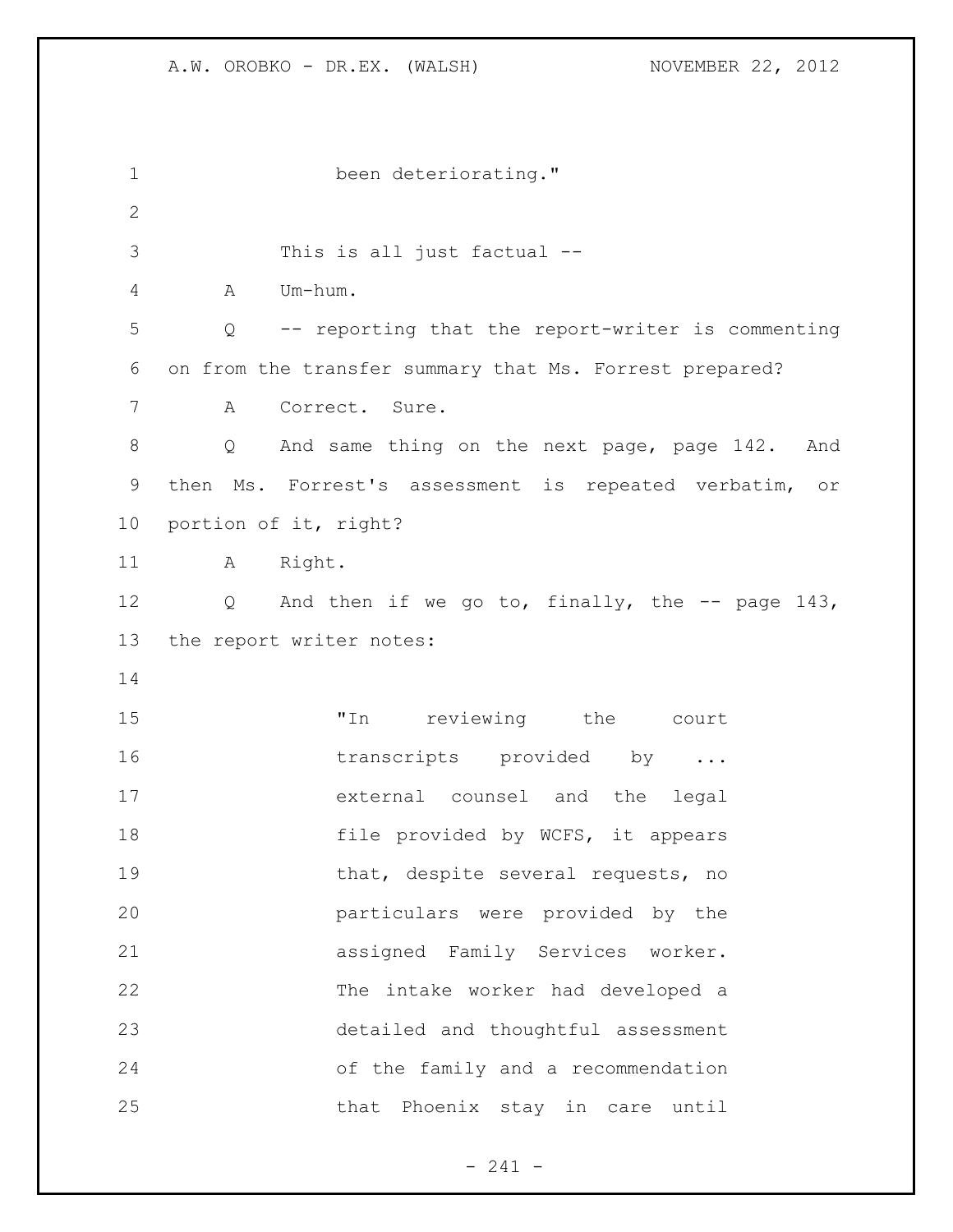her safety could be assured by means of demonstrated, observable change in her parents. The worker was present at the court date when Ms. Kematch agreed to a consent order of three months and a suggested plan of a parenting 8 capacity assessment and participation in a type of **parenting education program.** The intake worker was clear that Mr. Sinclair had failed to respond to all efforts to involve him in the planning of what would be needed 15 to bring Phoenix home. It was also clearly stated that ongoing planning would be the **responsibility** of the assigned Family Services worker."

 Was that consistent with what you under -- what you had discussed with Ms. Forrest regarding the, the plan once Phoenix was apprehended?

 A I, I believe Ms. Forrest -- a matter that is not given enough attention in that summation is the

 $- 242 -$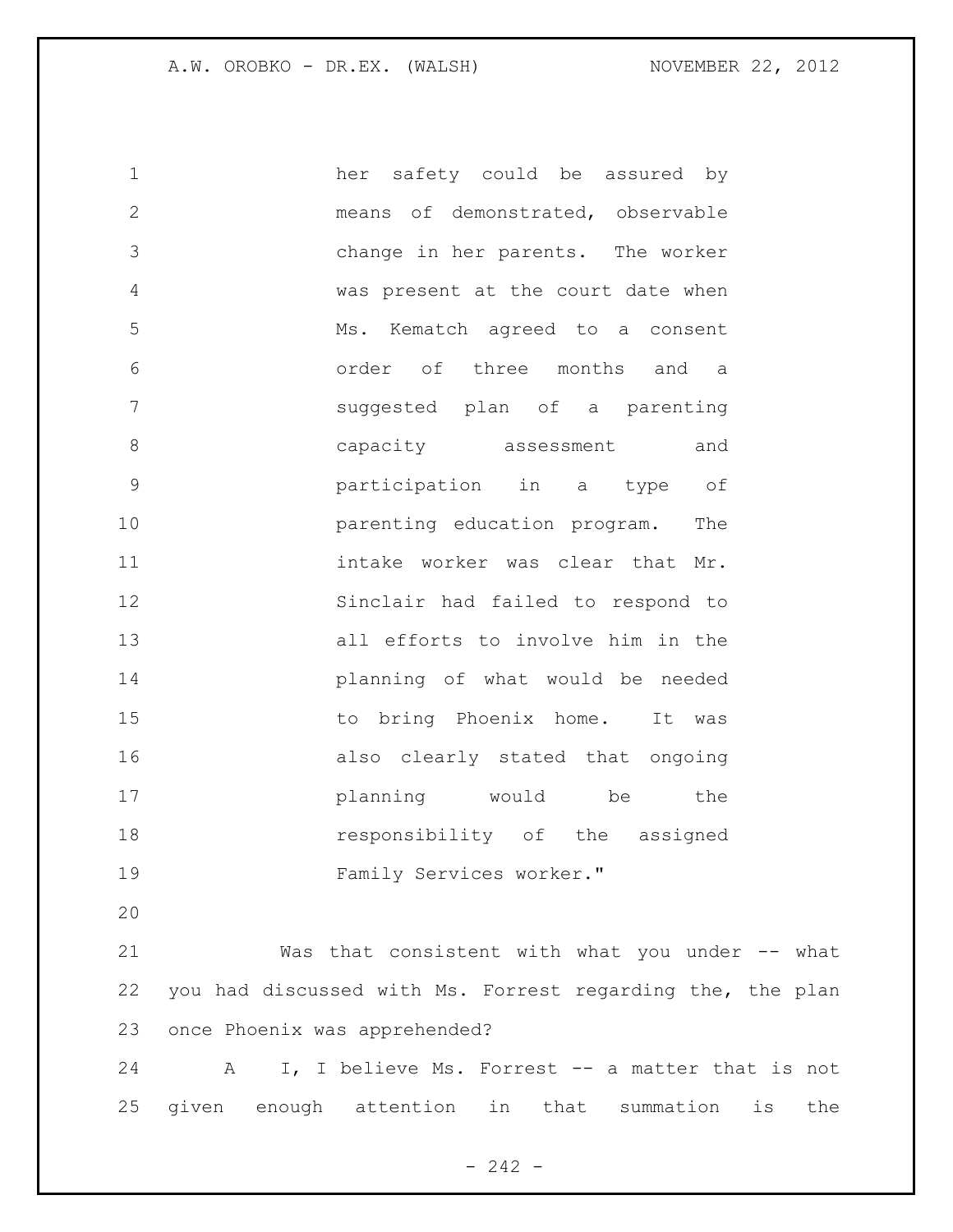recommendation by Ms. Forrest that further contact needed to be made with parents and further assessment occur. I wish that would have been highlighted a little bit more strongly. But overall, the gist is fine. Q Okay. And I had asked Ms. Forrest about her recommendation that is on the record from her court appearance July of '03 that a parenting capacity assessment be done of Ms. Kematch, that is something that you had recommended when -- or identified as being necessary for any following workers when you were involved in 2003? A My -- 12 Q I mean in 2000, I'm sorry. A Yes. My, my recommendation in 2000 had been for a psychiatric or a psychological assessment of, of Samantha. I never made a statement around a parenting capacity assessment, and the two are quite, quite different. So in my -- 18 THE COMMISSIONER: Just a minute. What was --19 THE WITNESS: Sorry. THE COMMISSIONER: -- your recommendation in 2000? THE WITNESS: In 2000 it was that the, that Ms. Kematch be asked to undergo a psychiatric and/or psychological assessment. I did not specifically mention a parenting --

 $- 243 -$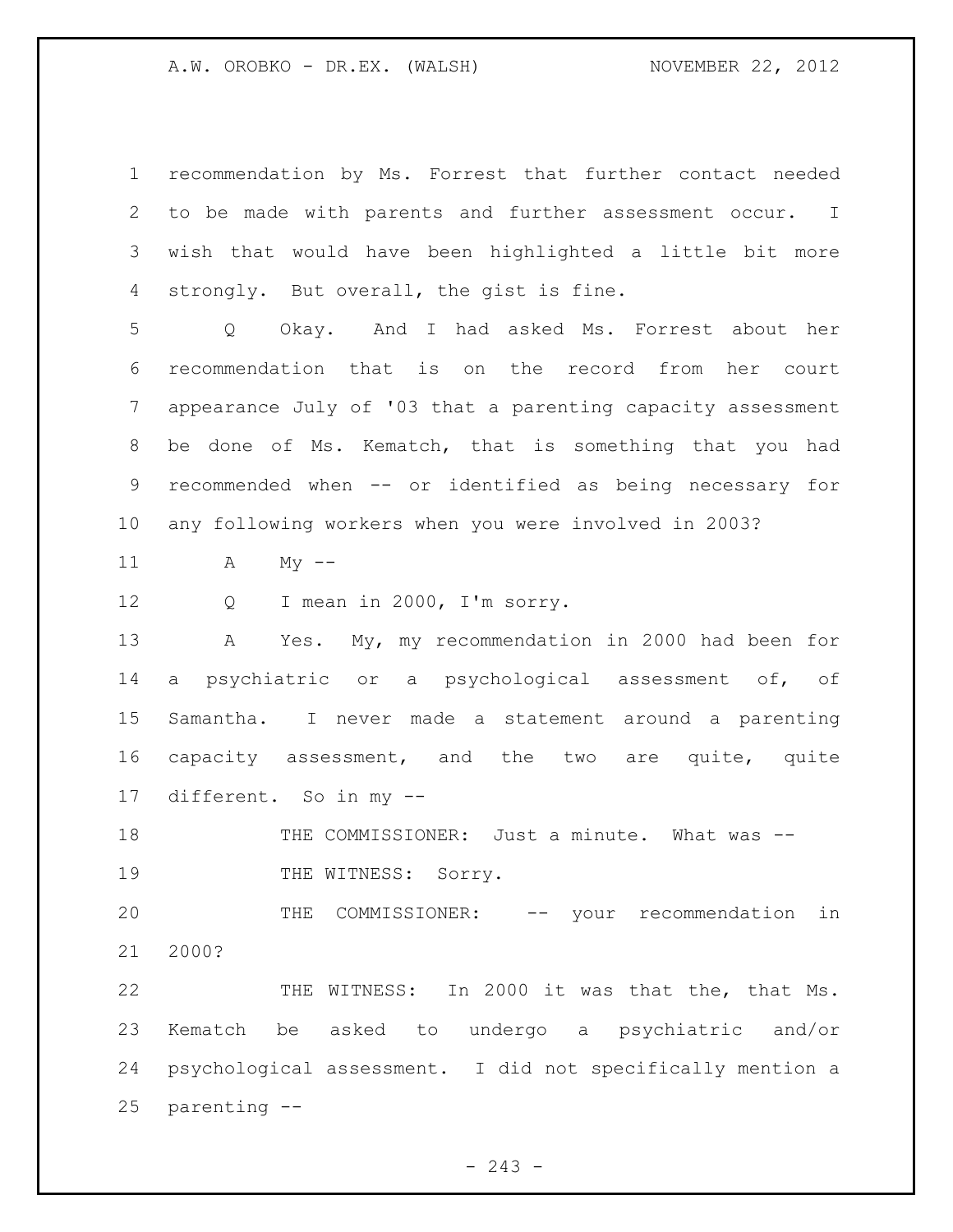1 THE COMMISSIONER: To, to determine what? THE WITNESS: Just to, just to provide the assigned worker an overview as to her cognitive functioning and her mental health, state of her mental health. Neither, I, I -- MS. WALSH: To be fair to the witness, if we 7 could bring up that, the recording of those recommendations, of the witness' recommendations, Mr. Commissioner, if that would be helpful. 10 THE COMMISSIONER: Well, I just wanted to know what it was he was recommending that the psychiatrist or the psychologist assess. 13 MS. WALSH: So --14 THE COMMISSIONER: And you've answered that, have you, fully? THE WITNESS: I believe I have, Commissioner. BY MS. WALSH: Q So if we pull up page 37037 and actually look at the page before that. This is part of the case plan from 2000. You saw it just a minute ago on, on the following page, your signature? A Correct, yes. 24 Q Item number four, that: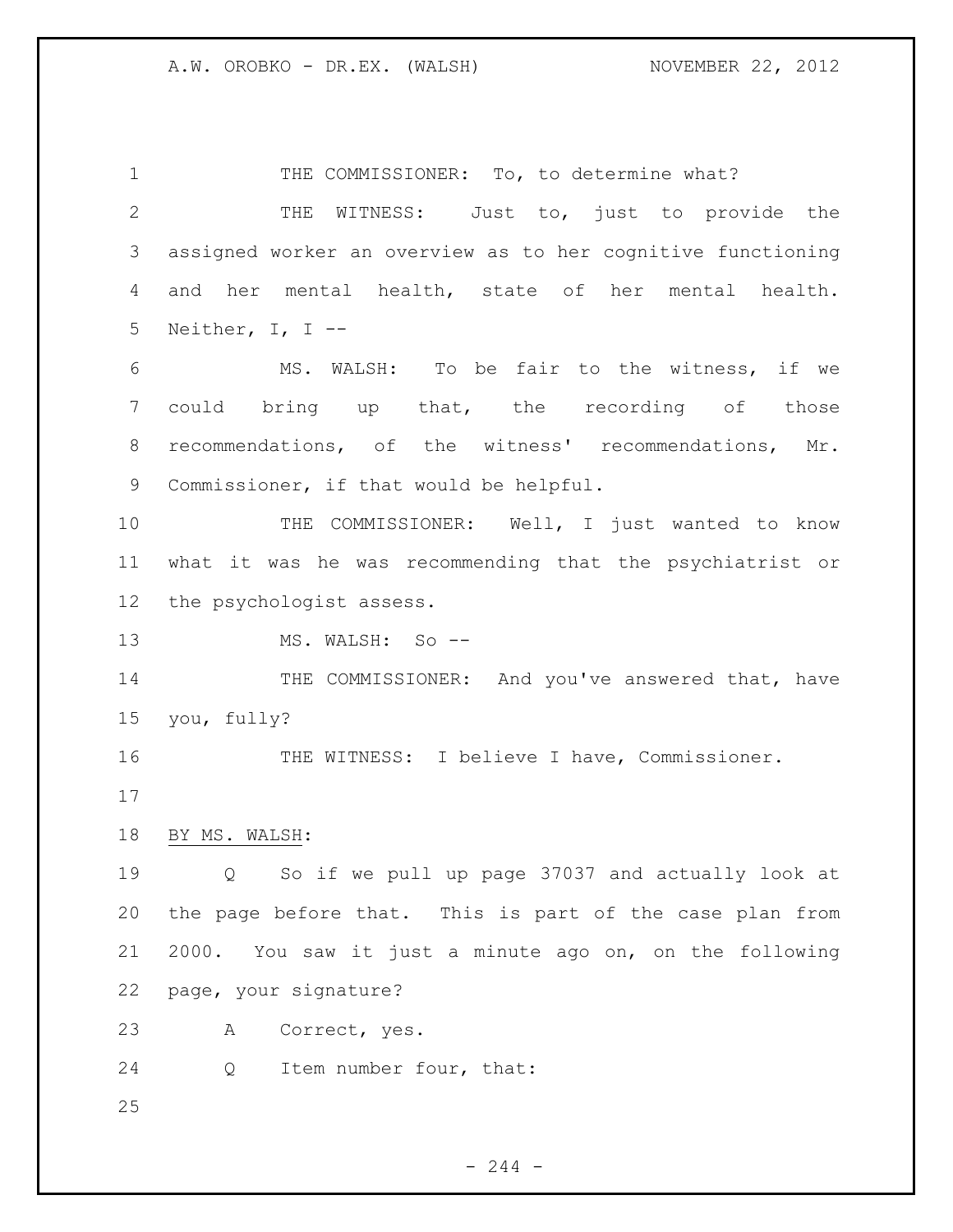"Some form of psychiatric/ psychological assessment will need to be undertaken with respect to Samantha ..." A Correct. Q And then on the next page, on the last page of 8 that assessment, you say -- or transfer summary: "The assigned worker shall have **two primary issues to sort through** 12 in the coming months. Firstly, 13 the question of parental motivation and commitment will need to be assessed and weighed on 16 an on-going basis. Secondly, it will be necessary to determine 18 Samantha's parental capacity." So that was something that you thought any following workers would need to assess? A Oh, absolutely. Q In 2000? A Oh, certainly. And, and for a family service worker who's carrying a case for a long period of time,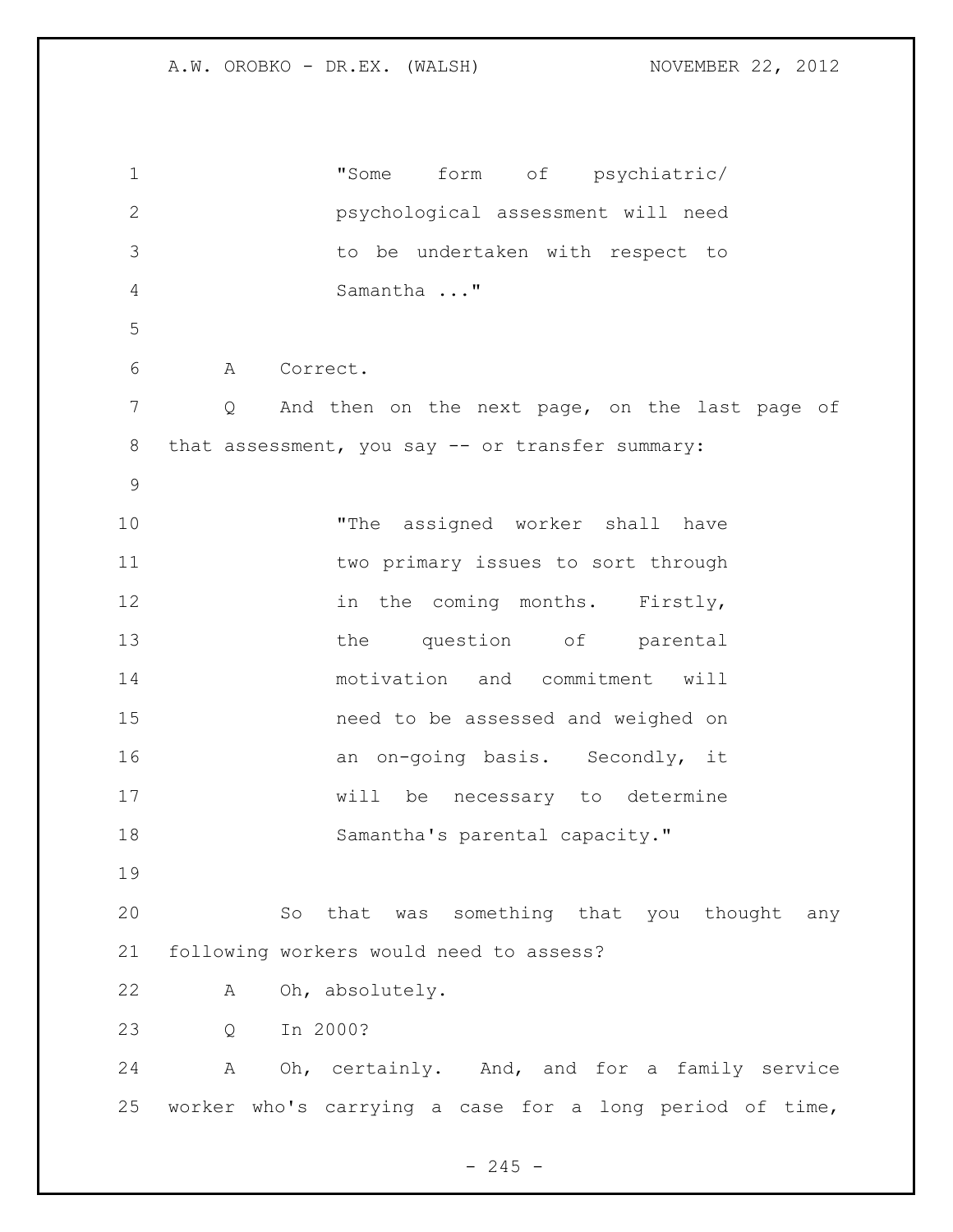that's, that's the heart of what they do. They're always assessing parental capacity, which again, is what a professional social worker can and should do. The, the issue, though, of contracting a psychologist and/or psychiatrist to do a parenting capacity assessment, again, that's, that could be one way or that's one tool that could help a social worker do an ongoing assessment of capacity.

 Q Sure. My question actually wasn't with respect to the request that was made of, of Dr. Altman and, and whether -- and the issue of getting a psychological assessment. I'm simply pointing out that you indicated that the ongoing family services worker would need to determine parental, Samantha Kematch's parental motivation and her parental capacity?

 A Yes, on (inaudible), absolutely. On an ongoing basis, that's ...

Q Right. And that --

18 A Absolutely.

 Q -- was consistent with the plan that Ms. Forrest articulated when she appeared in court three years later in, in July of 2003, that Ms. Kematch's parental capacity should be assessed?

 A On -- yeah, ongoing, on, the on -- the continued themes of assessing parental motivation and parental capacity, yes.

 $-246 -$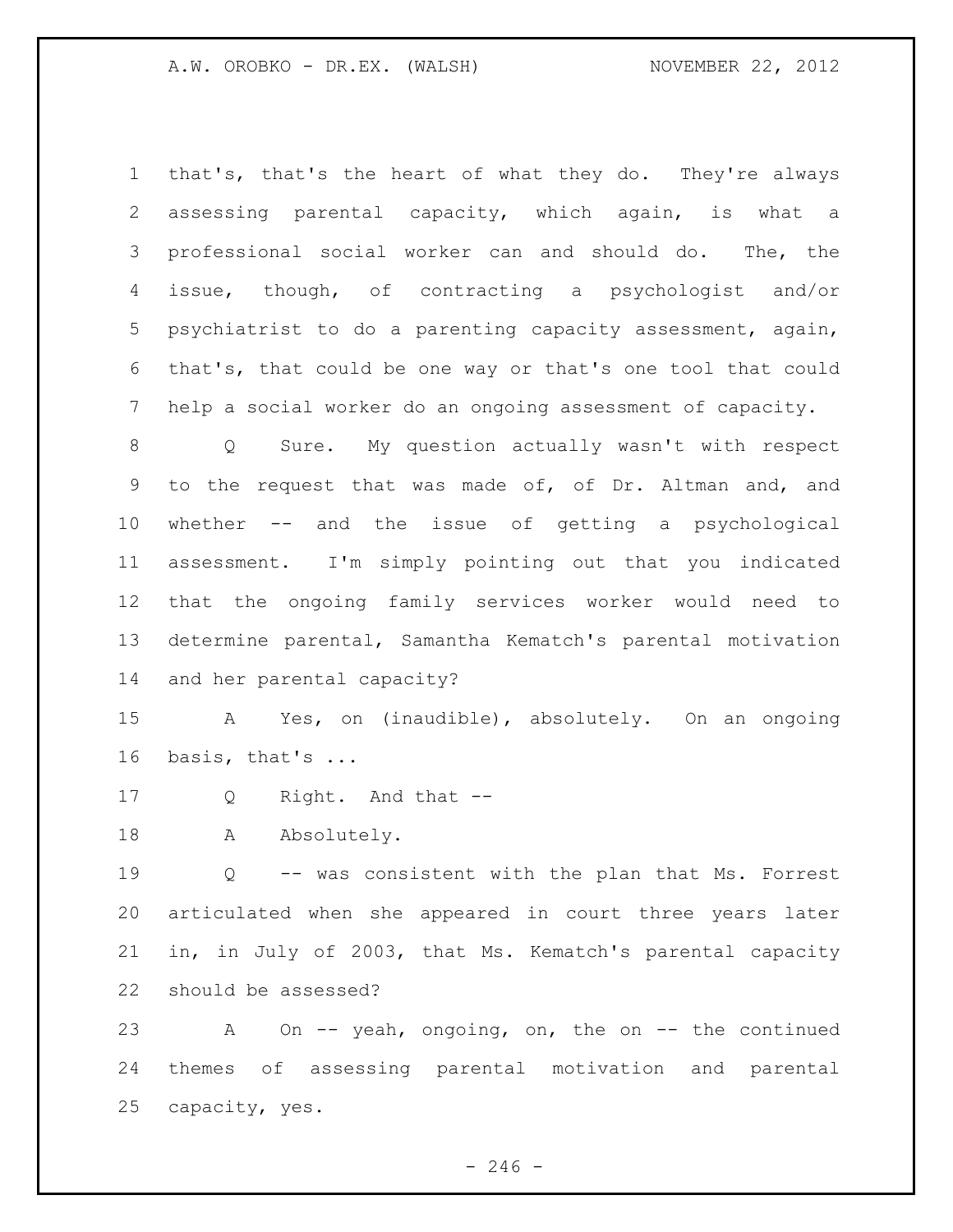Q Right.

| $\mathbf{2}$ | THE<br>COMMISSIONER: But when<br>you made your              |
|--------------|-------------------------------------------------------------|
| 3            | recommendation and that plan, is that what you anticipated  |
| 4            | the psychiatrist or the psychologist would evaluate?        |
| 5            | THE WITNESS: No. No, Commissioner, no, I did                |
| 6            | not. I -- if I -- if it was my belief that the agency       |
| 7            | should have contracted with a psychiatrist or psychologist  |
| 8            | for a parental capacity assessment, I would have spoken     |
| $\mathsf 9$  | very specifically to that, and I didn't in this case. It    |
| 10           | was just for me, my -- I -- my, my notes reflect that when  |
| 11           | I met Ms. Kematch originally I was struck by what I         |
| 12           | perceived to be, you know, cognitive issues, possibly       |
| 13           | mental health issues, so my recommendation for the          |
| 14           | psychiatric or psychological assessment was to help the     |
| 15           | worker understand what that was all about.                  |
| 16           |                                                             |
|              |                                                             |
| 17           | BY MS. WALSH:                                               |
| 18           | And your reference to a worker having to look at<br>Q       |
| 19           | Samantha parental capacity in 2000, that<br>was<br>a        |
| 20           | recommendation to be followed by a social worker?           |
| 21           | That's correct. And, and that's the heart of<br>A           |
| 22           | what family service workers do, absolutely, yes.            |
| 23           | And the same would -- was true for Ms. Forrest's<br>Q       |
| 24           | articulation of the need for a parental capacity assessment |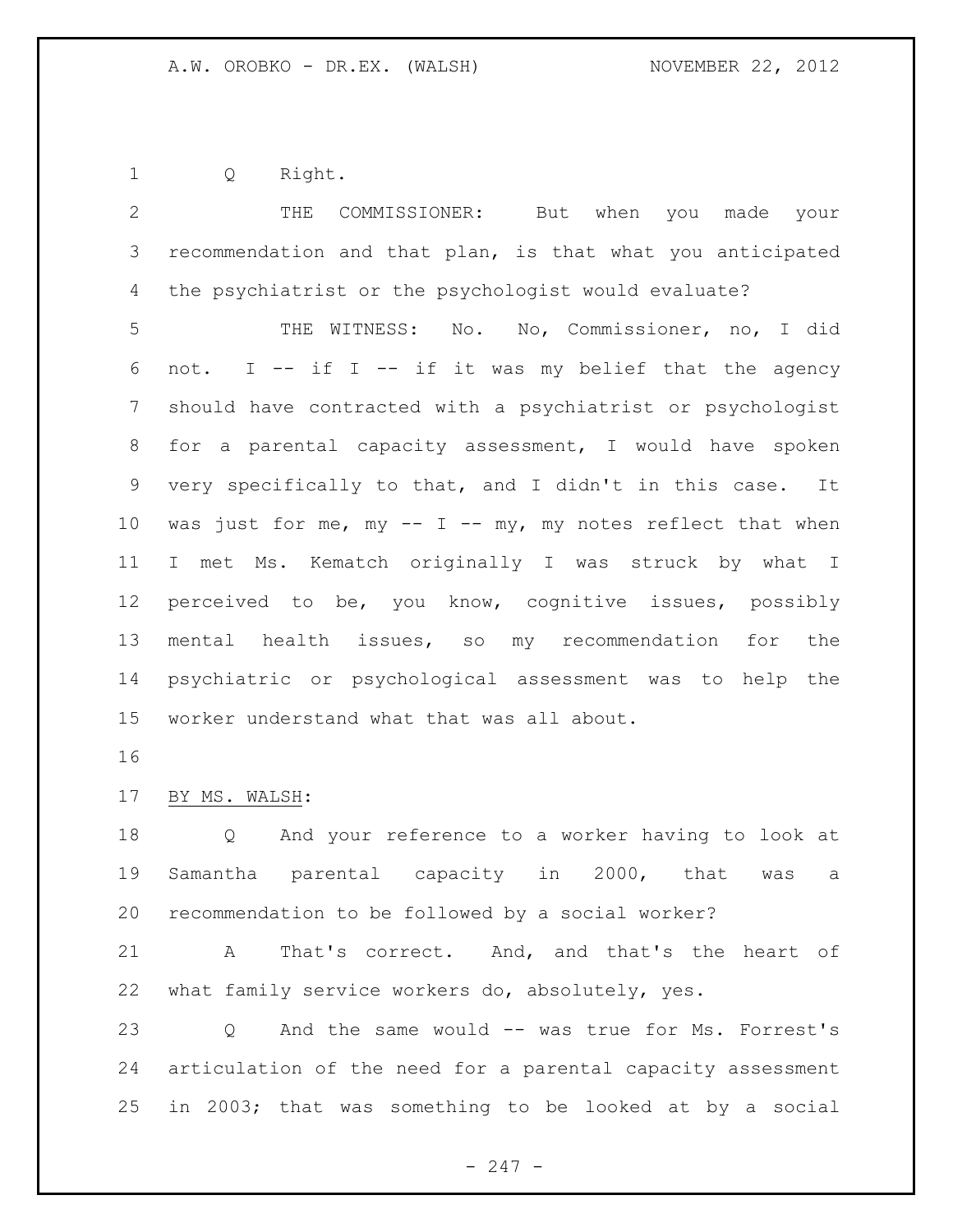worker?

 A If you could, if you could pull up her, her recommendations again, I'll speak, so I can speak accurately to that.

 Q Yeah. Take you to the transcript. Bear with me for one moment.

 So if we pull up page 35107. This is a portion -- if you want to go, actually, so you can see what it is, page 35104 you can see this is a transcript from child protection proceedings on July 2nd, 2003. 35104. So I think, actually, the court got the style of cause wrong on this, but the fact of the transcript being on, proceedings on the 2nd day of July, 2003, that's what we were looking at. And if we look at page 35107, or start with page 35106 so you can see who's speaking, you see at line 13, Ms. Forrest addresses the court. And she says:

18 Tour plan, at this point, is to request a three-month order of temporary guardianship with **respect** to Phoenix, the intent being to work with either ... parents, to resolve any of the issues of concern that resulted in 25 the child coming into care so

- 248 -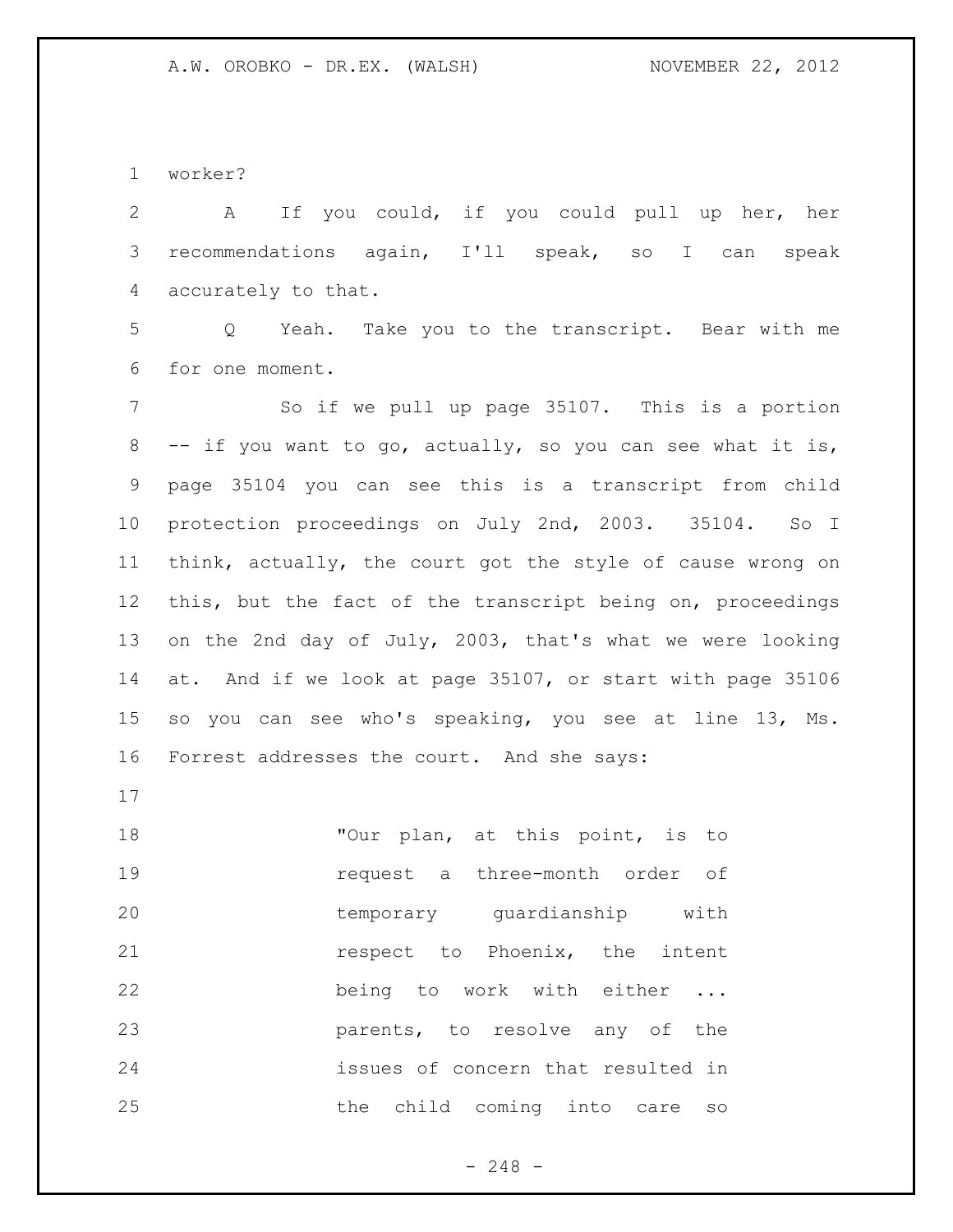| $\mathbf 1$   | [that] she could be reunited with                         |
|---------------|-----------------------------------------------------------|
| $\mathbf{2}$  | them."                                                    |
| 3             | And if you turn the page, please, she says it's           |
| 4             | to be:                                                    |
| 5             |                                                           |
| 6             | " transferred to a<br>family                              |
| 7             | service worker for the long-term                          |
| 8             | follow-up  It would be                                    |
| $\mathcal{G}$ | suggested that perhaps a parenting                        |
| 10            | capacity assessment or<br>some                            |
| 11            | parenting support programs be                             |
| 12            | incorporated in with Samantha, so                         |
| 13            | that she can address any issues of                        |
| 14            | concern from past involvement with                        |
| 15            | her."                                                     |
| 16            |                                                           |
| 17            | And Ms. Forrest's evidence had been that that             |
| 18            | would have been something she would have discussed with   |
| 19            | you; is that right?                                       |
| 20            | I, I wasn't present in docket that day so I --<br>A       |
| 21            | Q<br>No.                                                  |
| 22            | A -- again, have no, no direct recollection of the        |
| 23            | statement that she made. I, I think what I was asking was |
| 24            | to have a look at her transfer summary, what were her     |
| 25            | recommendations there; was it specifically a parenting    |
|               |                                                           |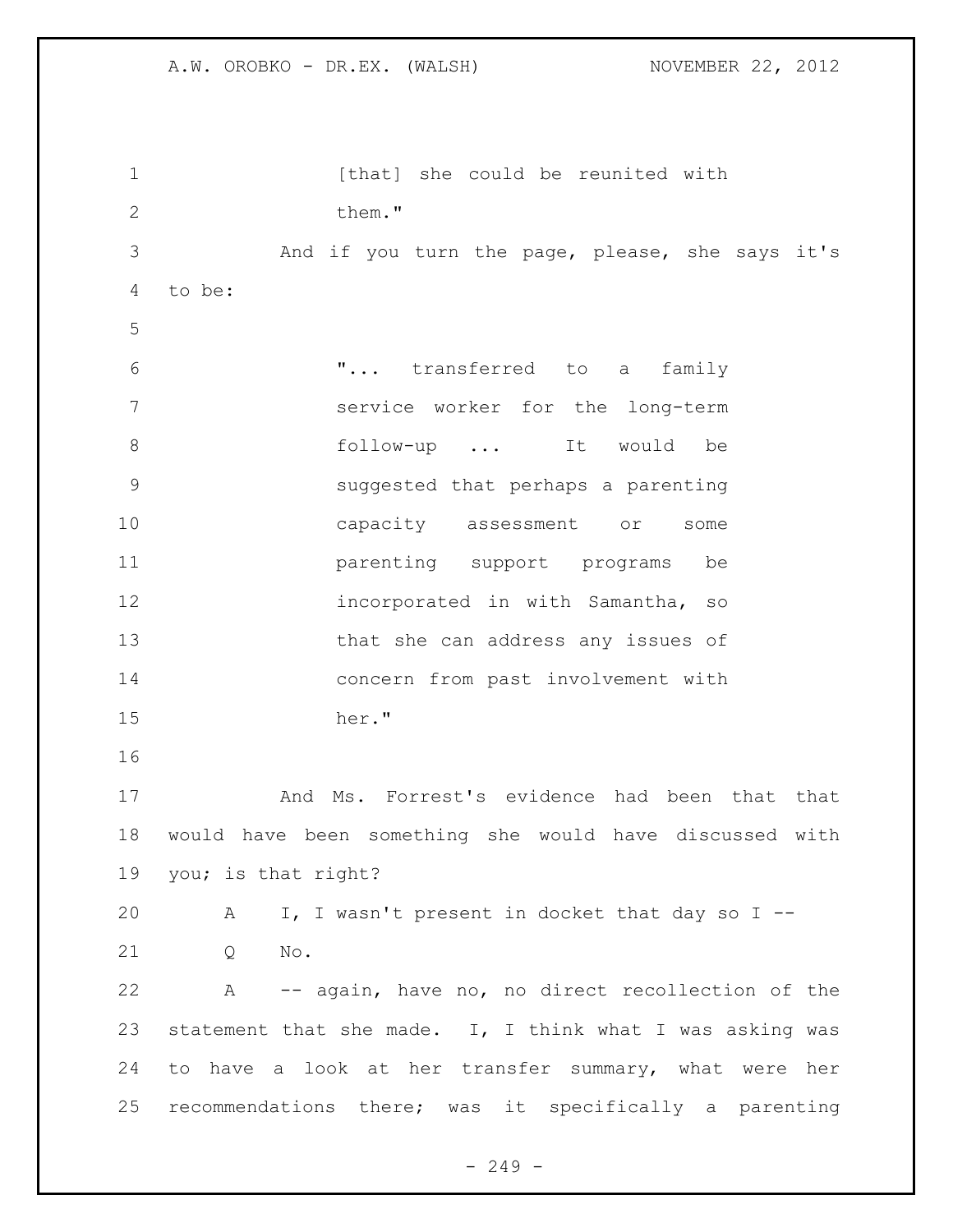A.W. OROBKO - DR.EX. (WALSH) NOVEMBER 22, 2012

 capacity assessment by a psychologist or just ongoing assessment by the worker --

Q Don't believe --

A -- that's what I was looking for.

 Q -- she references that in the transfer summary itself. She references it in her transcript. So my, my 7 only question had been --

8 A Um-hum.

 Q -- whether it's your understanding that a parenting capacity assessment would be done by a social worker, that that would be something for the ongoing family service worker to do?

13 A Well, yes. Well, certainly that was -- I would -- that would have been left to the discretion of the ongoing worker and their supervisor, whether they just wanted to continue to conduct assessment around capacity or whether, you know, they would contract it out to get a more specialized assessment done. That would be their --

- Q Thank you.
- A -- their assessment to make.

 MS. WALSH: Thank you. Those are my questions, Mr. Commissioner.

 THE COMMISSIONER: What, what date is that transcript that's on the screen?

MS. WALSH: July 2nd, 2003.

 $- 250 -$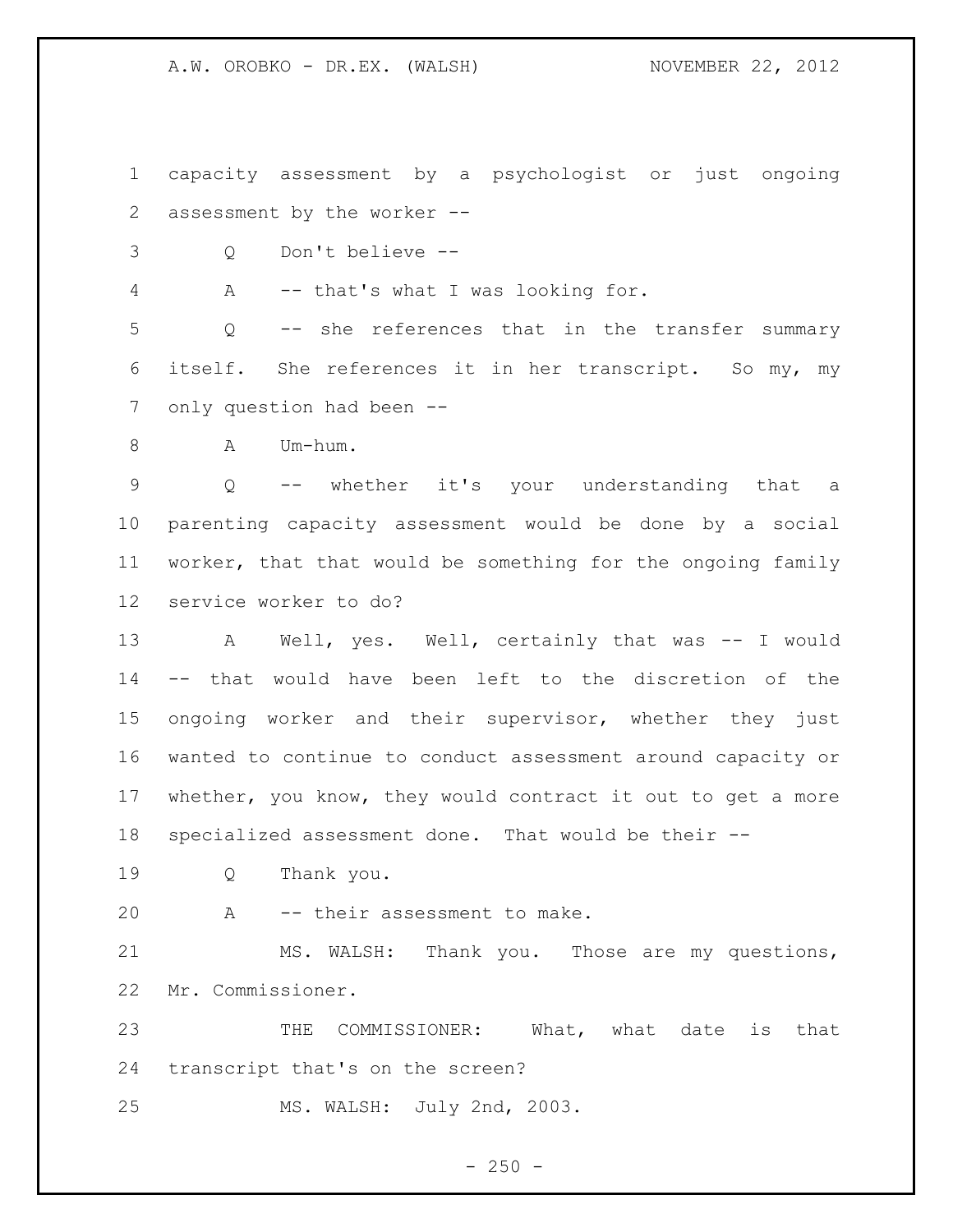1 THE COMMISSIONER: All right. Thank you, Ms. Walsh.

 Well, now, seeing the time, I'm prepared to sit to 5:00 but if, if you don't think we can get through the cross you may wish to leave it till Monday. But Mr. Saxberg, I see you're on your feet.

7 THE WITNESS: S-I-K-O-R-A.

 MR. SAXBERG: Thank you, Mr. Commissioner. I'll try to be timely.

 THE COMMISSIONER: How many others have questions? Mr. Gindin. Mr. Ray, no. Mr. McKinnon?

 MR. MCKINNON: We'll see how Mr. Saxberg does but I may have.

14 THE COMMISSIONER: That's a fair answer. Mr. Khan?

 MR. KHAN: I don't expect to have any questions. 17 THE COMMISSIONER: All right. Thank you. Go ahead.

MR. SAXBERG: Thank you, Mr. Commissioner.

## CROSS-EXAMINATION BY MR. SAXBERG:

Q And good afternoon, Mr. Orobko.

A Good day, Mr. Saxberg.

 Q See you back. Could we turn up page 37444. That's from CD1796.

 $- 251 -$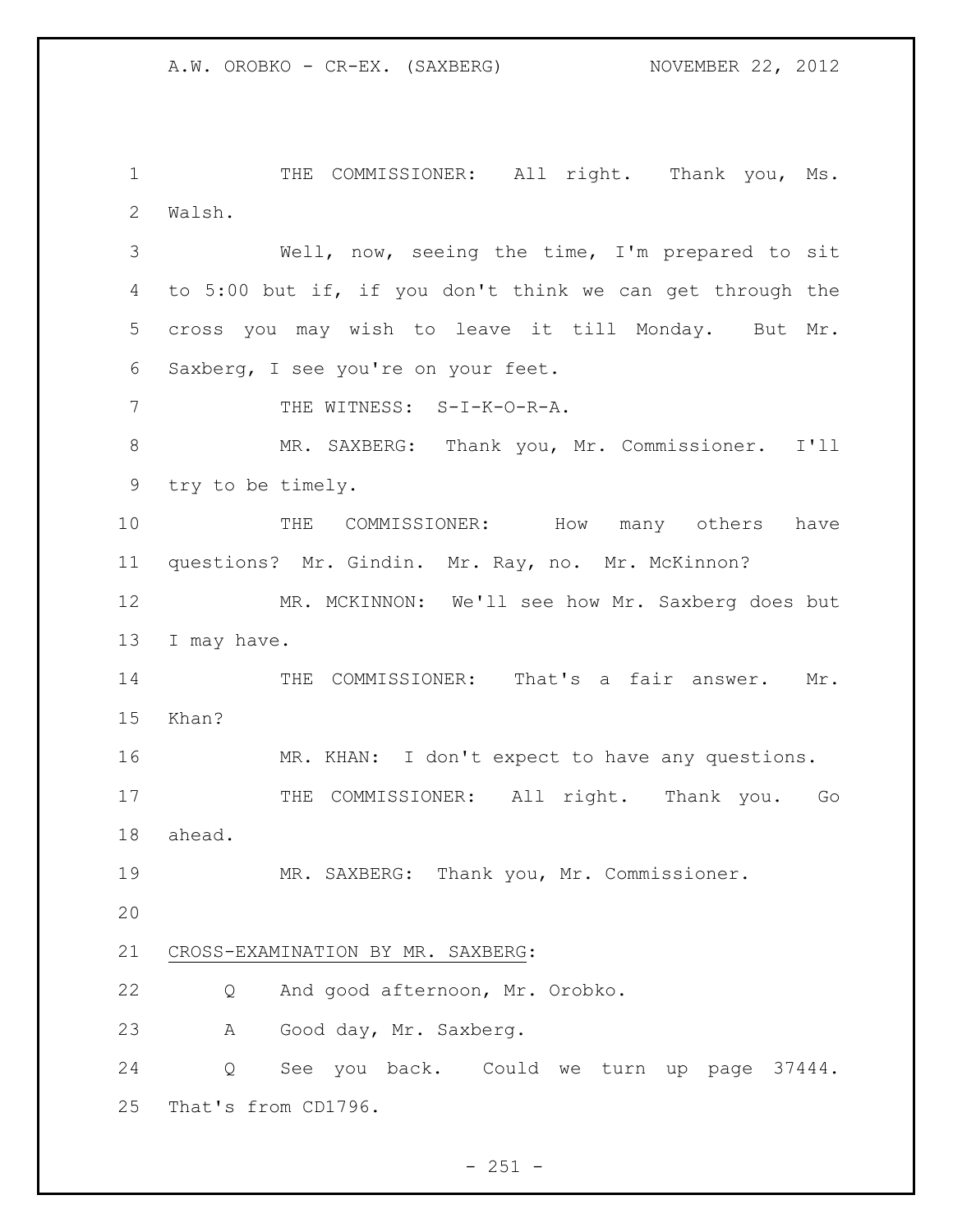Now, this is the document that you went over with Ms. Walsh. You prepared this document? A My secretary would have typed it. I provided her 4 the handwritten notes and she typed same. Q It's your content? A It is, sir. Q Yeah. And it says you've spoken to the godparents. A Correct, sir. Q And who are they? A I believe I would need to have the, the original CRU report in front of me, because I imagine reference to 13 godparents was made in that report, so, so ... Q Was it Kim Edwards? A Without seeing that original report, I, I can't say that with certainty, sir. Q Rohan Stephenson? 18 A I know that they have, as these proceedings have gone on, they have come to be known or have been referred to as the godparents. But again, I, when I reference godparents here, that would have been something I would have pulled out of the CRU report that came up to me at that time. So if in that report it said, identified Ms. Edwards as the godparents, then that's who I would have, that's who I would have been referencing there.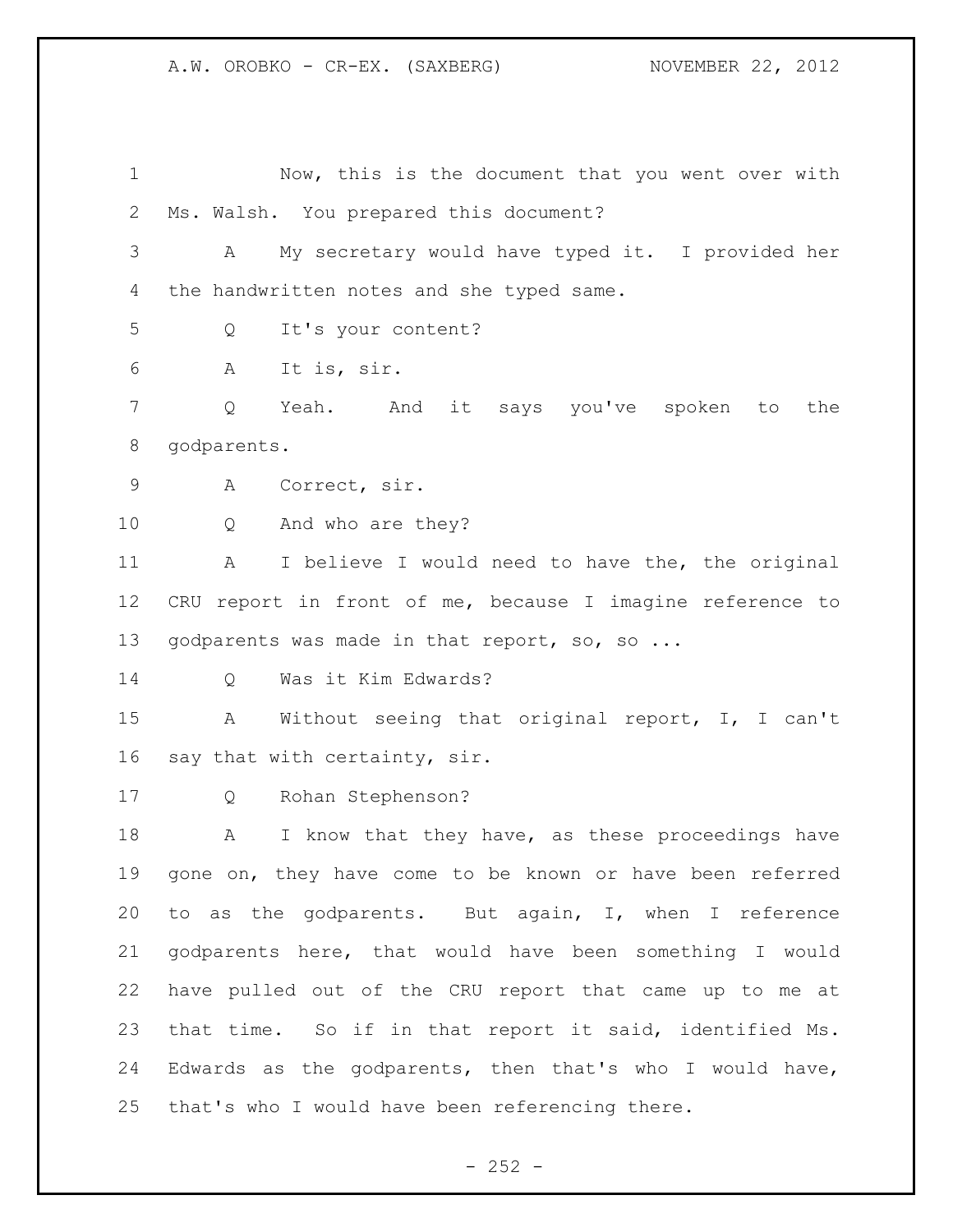Q Okay. But this is saying that you had spoken to them.

A Um-hum.

 Q Do you, do you recall speaking with Ms. Edwards? A Okay. My notes reflect that I spoke to people who were identified as godparents. This, this is an interdepartmental memo. So that's what my notes reflect, that whoever was identified as godparents in that CRU report, I made a phone call to them. And the information that follows is what I would have gleaned from that phone call.

Q You're referring to which document?

13 A In or around May 13th, a CRU report must have come to my attention, and I would have reviewed that and then that's the document that I would have launched this action on.

 Q Could we turn up page 36965. Is this the, is this the document you've been referring to where it's referencing Kim and Rohan Stephenson?

 A I -- again, this would be the first time I've seen this document in nine years, so if you can scroll maybe, like go up to the stop. This is page 3 of 4. Is there a page 1 or a page 2?

 Can maybe somebody just scroll, like just slowly through it? That's, that's ...

 $-253 -$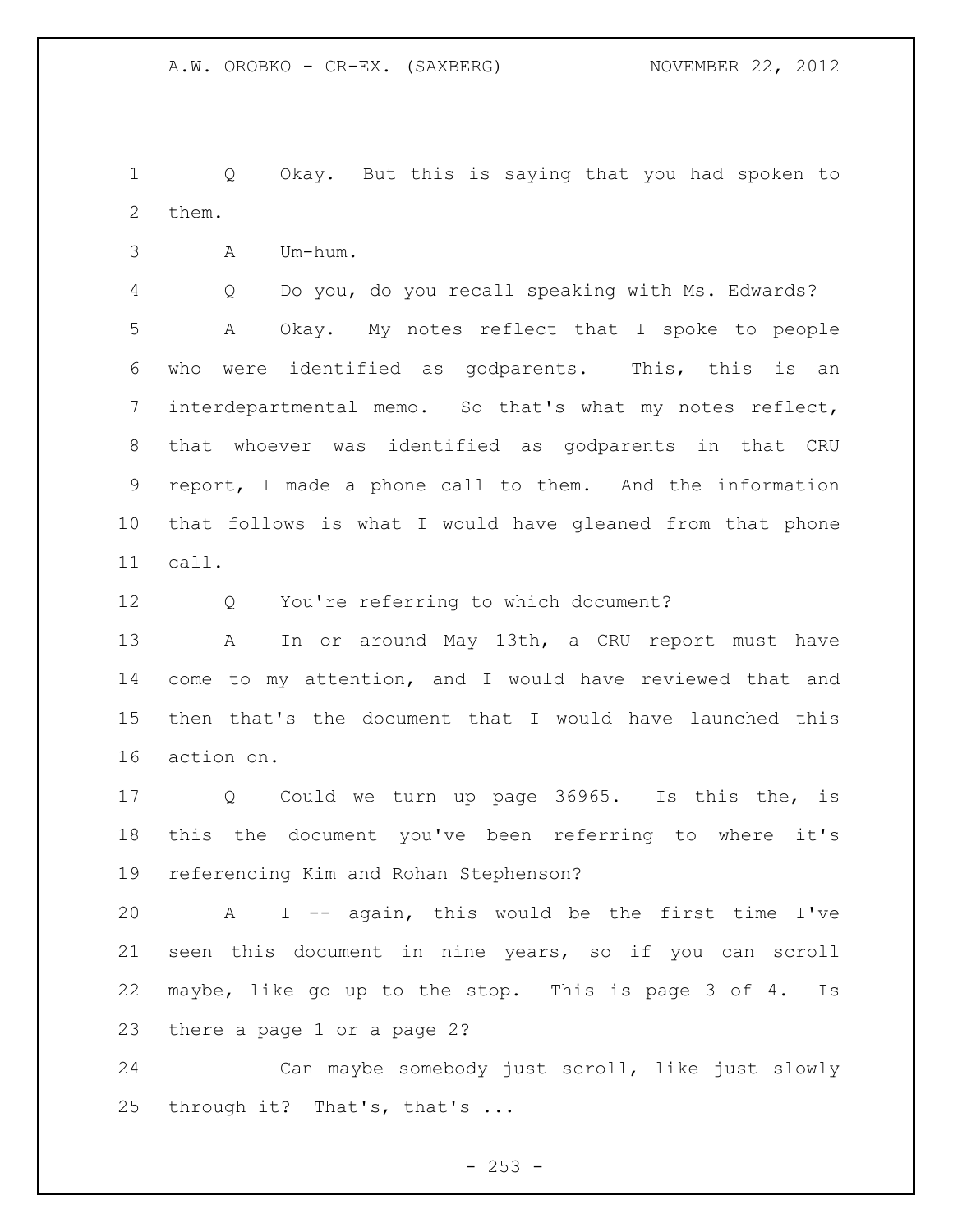THE COMMISSIONER: Yes, go as slow as the witness wants. 3 THE WITNESS: Okay, you can carry on. Okay. Maybe stop, maybe stop there. Carry on. Okay, yeah. That would have been the document, because I see the addendum at the bottom that was put on this. BY MR. SAXBERG: Q And there's reference in there, as we've seen, to Kim and Rohan Stephenson? A Yes. Yes, sir. Q Stephenson, sorry. Just to correct the record, I've probably misstated that a few times. It's ... 15 And if we can go back, then, to your document 37444 now. And the first statement is in November 2003 it says that Mom, that's Samantha Kematch? A Correct. Q "... gets Phoenix from the dad" And that would be Steven Sinclair. Do you see that? A I do, sir. Q So at this point in time, Phoenix came back into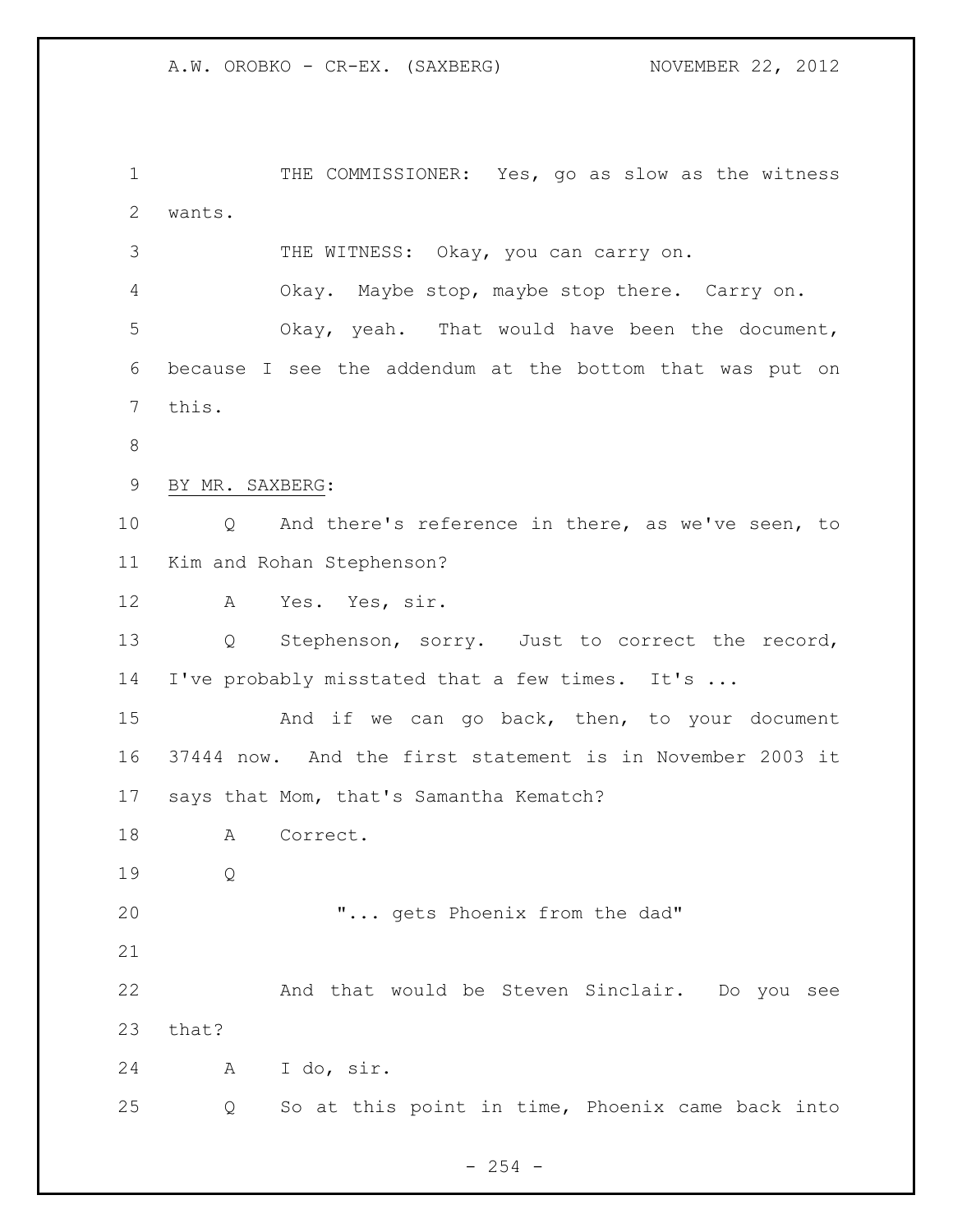A.W. OROBKO - CR-EX. (SAXBERG) NOVEMBER 22, 2012

| 1              | Samantha Kematch's care not from CFS; is that correct?    |
|----------------|-----------------------------------------------------------|
| $\overline{2}$ | That would be correct.<br>A                               |
| 3              | It wasn't CFS that returned Phoenix?<br>Q                 |
| $\overline{4}$ | No, sir.<br>It looks like it was a private<br>А           |
| 5              | arrangement between the two parents.                      |
| 6              | And then it says that in April of 2004, according<br>Q    |
| 7              | to the godparents, the mother, being Samantha again,      |
| 8              | retrieved Phoenix. You see that?                          |
| 9              | In April of '04?<br>A                                     |
| 10             | Yes.<br>Q                                                 |
| 11             | A<br>Yes.                                                 |
| 12             |                                                           |
| 13             | "Mom retrieves Phoenix about 1                            |
| 14             | month ago."                                               |
| 15             |                                                           |
| 16             | And are you aware as to who the mom retrieved<br>Q        |
| 17             | Phoenix from?                                             |
| 18             | From that line of notation, it would suggest that<br>A    |
| 19             | she retrieved Phoenix from the godparents.                |
| 20             | Okay. And the expected testimony from Rohan<br>Q          |
| 21             | Stephenson is that it was him that returned Phoenix to    |
| 22             | Samantha in April of 2004. Are you familiar with that? Or |
| 23             | had you --                                                |
| 24             | Α<br>No. No, sir.                                         |
| 25             | Were you aware of that at the time?<br>Q                  |

- 255 -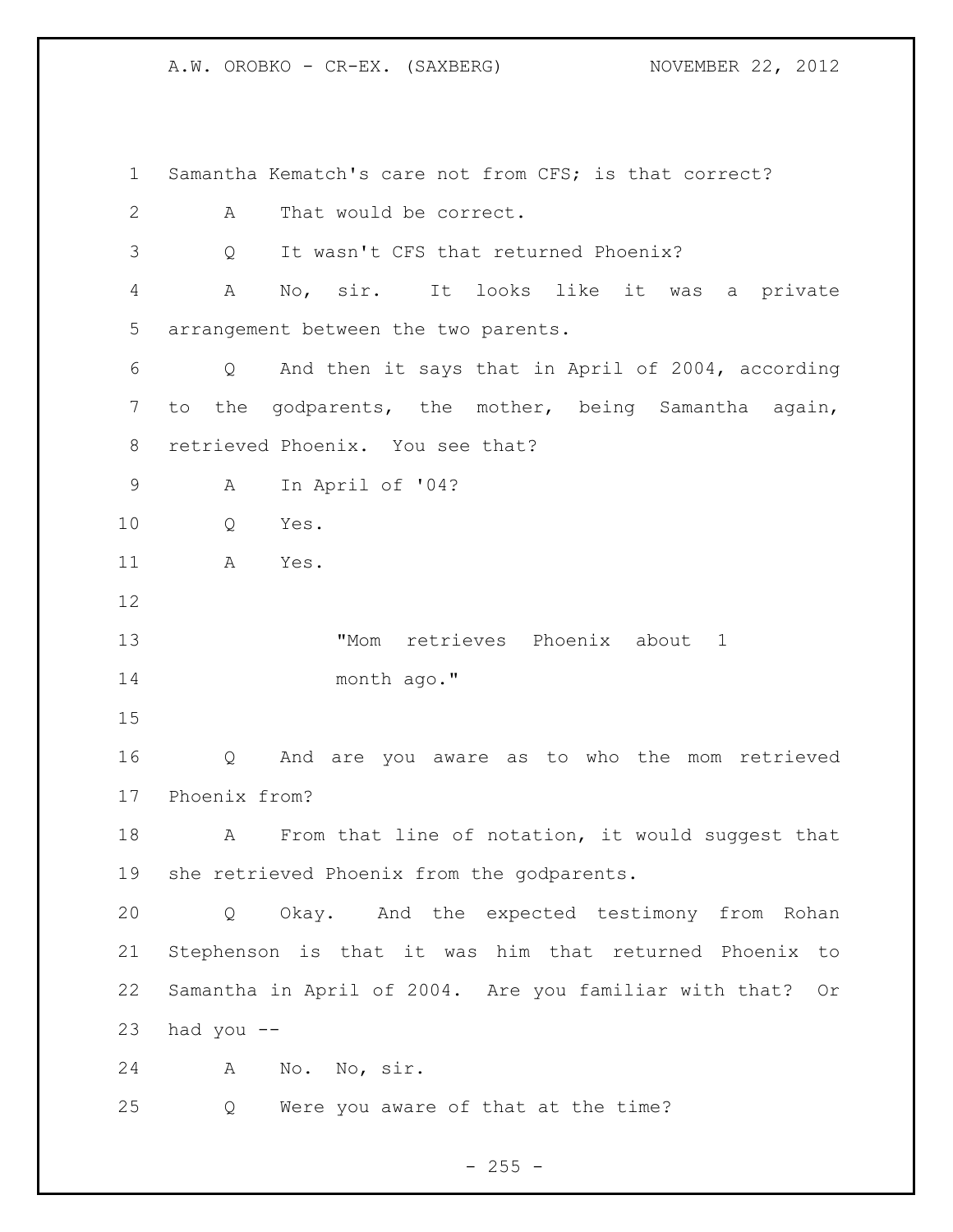A No, sir. I'm, I'm only aware of what I have in front of me here. THE COMMISSIONER: Well, did you agree that the Stephensons are the godparents referred to at the outset of that document? THE WITNESS: I, I believe, yes. 7 THE COMMISSIONER: You, you --8 THE WITNESS: I do, Commissioner, yes. 9 THE COMMISSIONER: Okay. BY MR. SAXBERG: Q And then it also indicates -- well, let me -- so was it CFS, was it Winnipeg CFS that returned Phoenix Sinclair to Samantha Kematch? A Based on this, sir, no, it was not. Q In April of two -- 17 A At that, at that time, no. Q In April of 2004? A I'm, I, I don't have Samantha Kematch's file from 2004 so I, I can't say that for certainty. The information that I've added -- that I've included here was information gleaned from my contact with the godparents and with, with an EIA worker. Q And, but what it's saying here is that the

godparents have told you that the mom retrieved Phoenix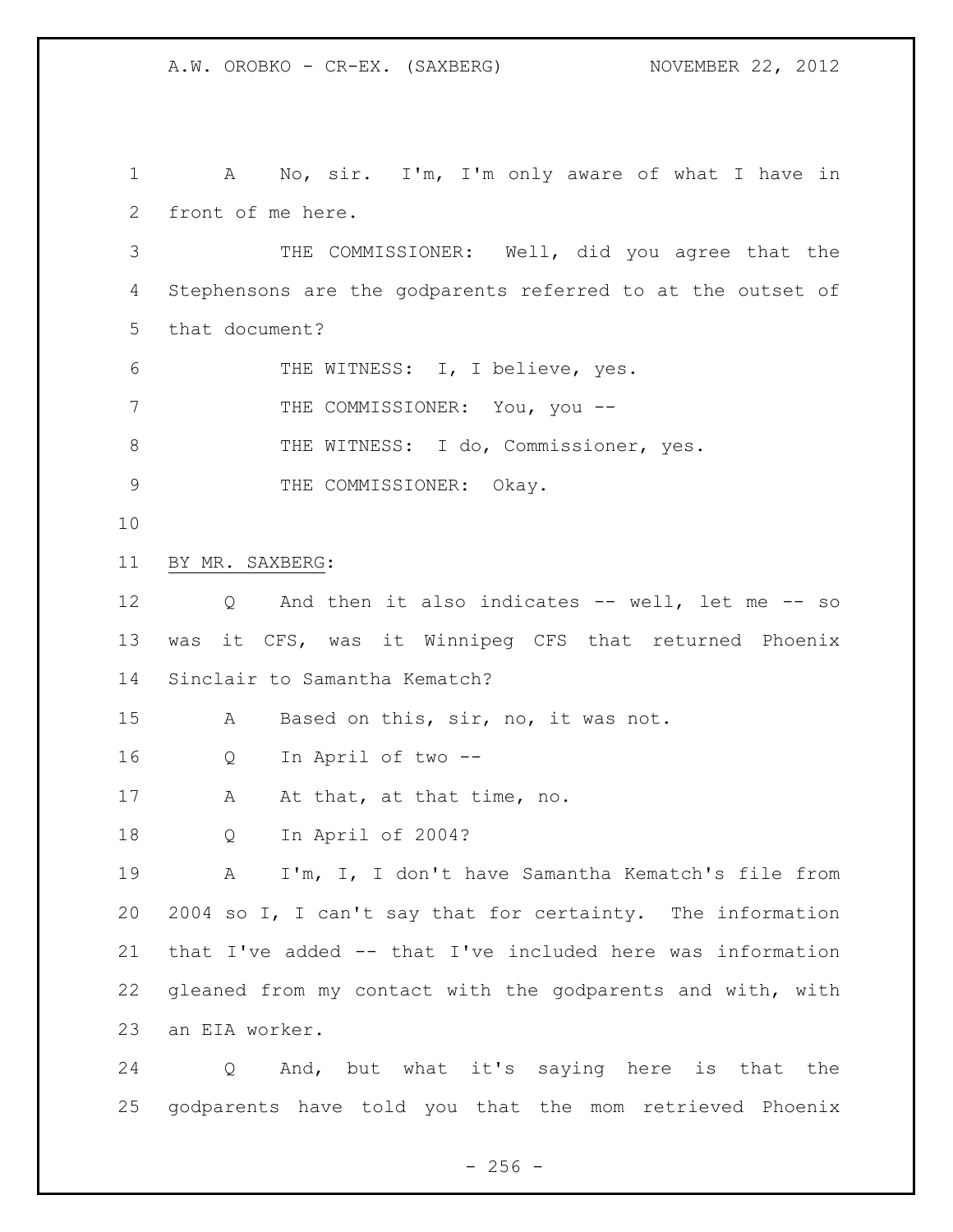A.W. OROBKO - CR-EX. (SAXBERG) NOVEMBER 22, 2012

 about a month ago and, and the note, timeline you've put down is April 2004. Do you see that? A I see that, sir, yes. Q And do you have any recollection of the godparents telling you that that was a concern to them, that they had returned Phoenix to Samantha and they were concerned? A No. I, I have no recollection other than what's contained in that, that memo. Q But had they told you that there was a concern about Phoenix being with Samantha at that time is something that you would have noted? A Well, were, were the godparents not the original source of referral on the CRU report? 15 Q No, it was the EIA ... A Was the EIA worker? Q Yes. A Okay. All right. So all, all I can suggest, sir, is, is my only recollection is what I have contained there. 21 THE COMMISSIONER: Who was that worker? Or, do we know? 23 MR. SAXBERG: This is SOR number ... 24 MS. WALSH: Three. MR. SAXBERG: S.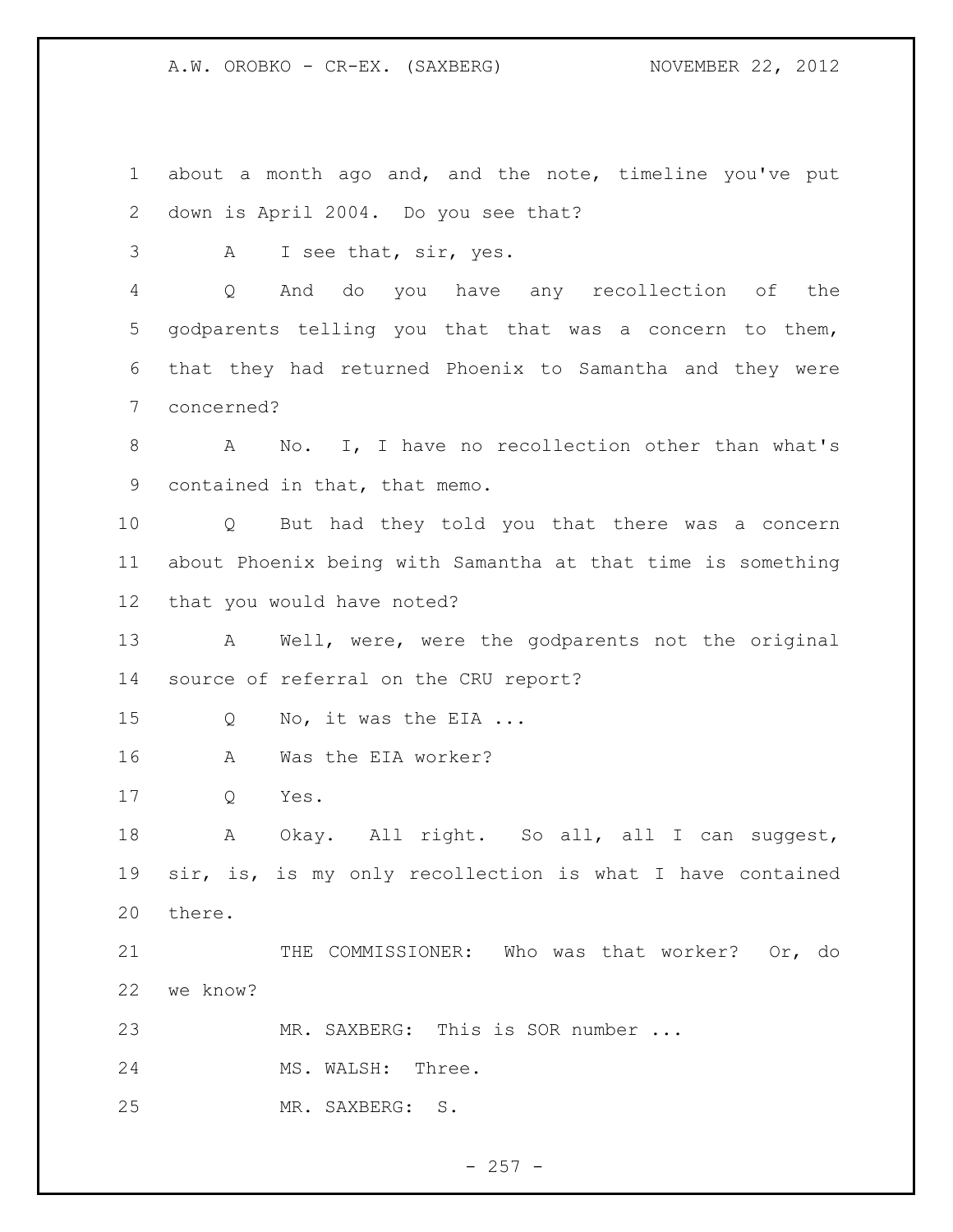1 THE COMMISSIONER: If, if you want to tell me --2 MS. WALSH: It's going to be a witness to come, 3 Mr. Commissioner. It's one of the sources of referral. 4 THE COMMISSIONER: Oh, okay. 5 MS. WALSH: That's why you'll recall -- 6 THE COMMISSIONER: Okay. 7 MS. WALSH: -- that I said, when I asked --8 THE COMMISSIONER: Okay. 9 MS. WALSH:  $--$  Mr. Orobko about this document, 10 we're going to be hearing more about it in December, but 11 while he was here I wanted to make -- 12 THE COMMISSIONER: I follow. 13 MS. WALSH: -- take advantage of his presence. 14 THE WITNESS: If I could, Mr. Saxberg, the -- my 15 -- what I was trying to accomplish at the time here was 16 ensuring that the proper unit was assigned to this matter 17 so that follow-up could, could occur. So I, you know, my 18 calls to the EIA worker, my call to the godparents, was not 19 the start of an intake process, it was simply more, more of 20 an administrative function to determine which unit was 21 needed to be charged with this and which unit would be 22 providing follow-up. 23

24 BY MR. SAXBERG:

25 Q No, and I appreciate that. The bottom line is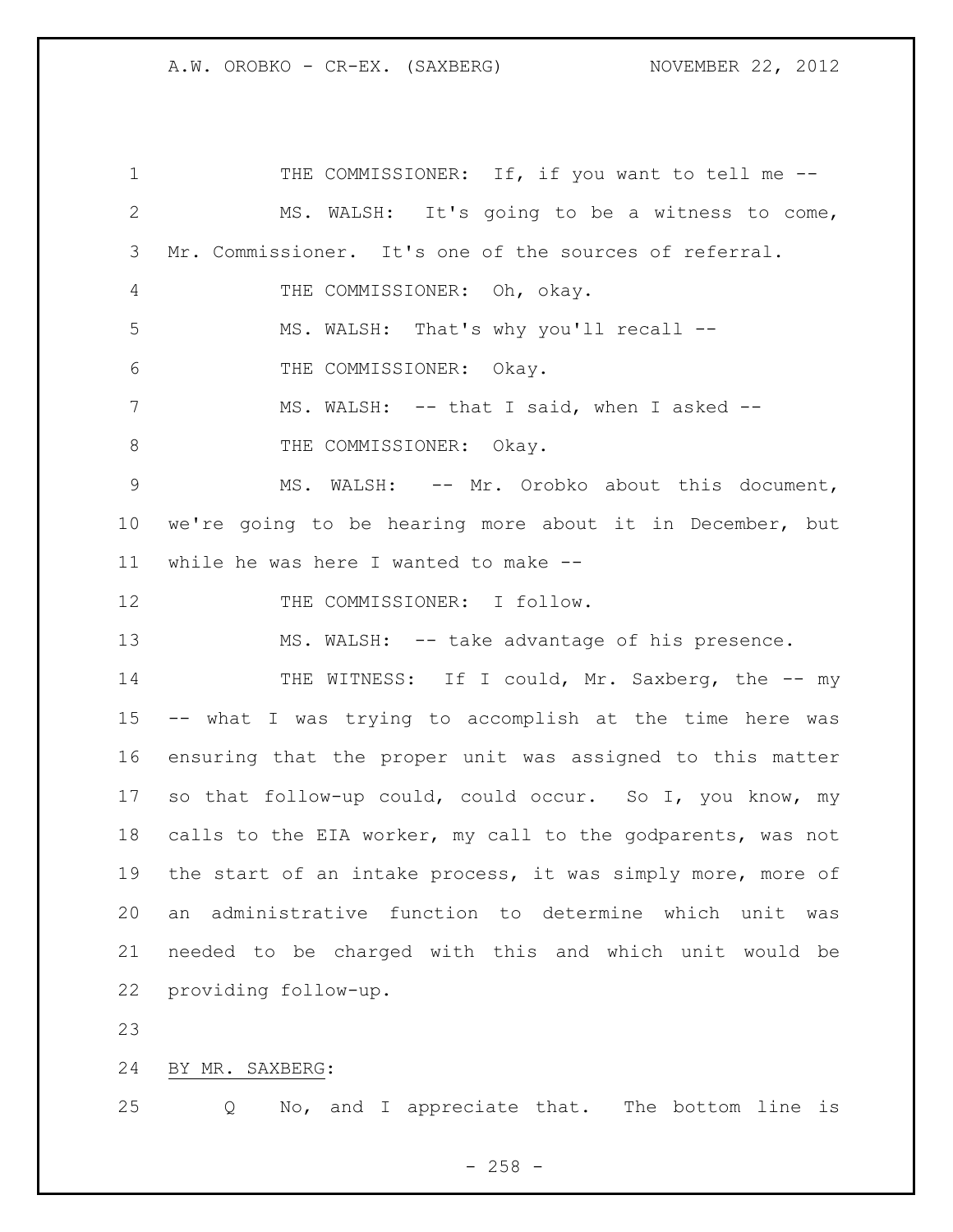A.W. OROBKO - CR-EX. (SAXBERG) NOVEMBER 22, 2012

 that Steve Sinclair was living in the northwest region; that's under your ambit, correct?

A Correct, sir.

 Q Samantha Sinclair -- Samantha Kematch, rather, was living in central region, correct?

A Correct, sir.

 Q And you determined, based on the information that we're looking at here, that the person to assess in this circumstance is not Steven Sinclair, it's Samantha Kematch because she's the last person, according to this information, to have care and control of Phoenix, correct?

12 A Correct. My, myself and the central -- because 13 again, I, I was not, I didn't supervise the -- Ms. Parsons. She would have been in agreement with that because she, she accepted charge of the file and pursued --

Q Right. And --

```
17 A -- pursued it.
```
 Q And I'm not being critical of your decision, I'm just indicating that you decided that the assessment should be of Samantha Kematch because she's the last person, according to this information, to be looking after Phoenix, correct?

 A Correct. I determined that. I didn't decide it but I determined it, yes.

Q And all I wanted to do was establish very clearly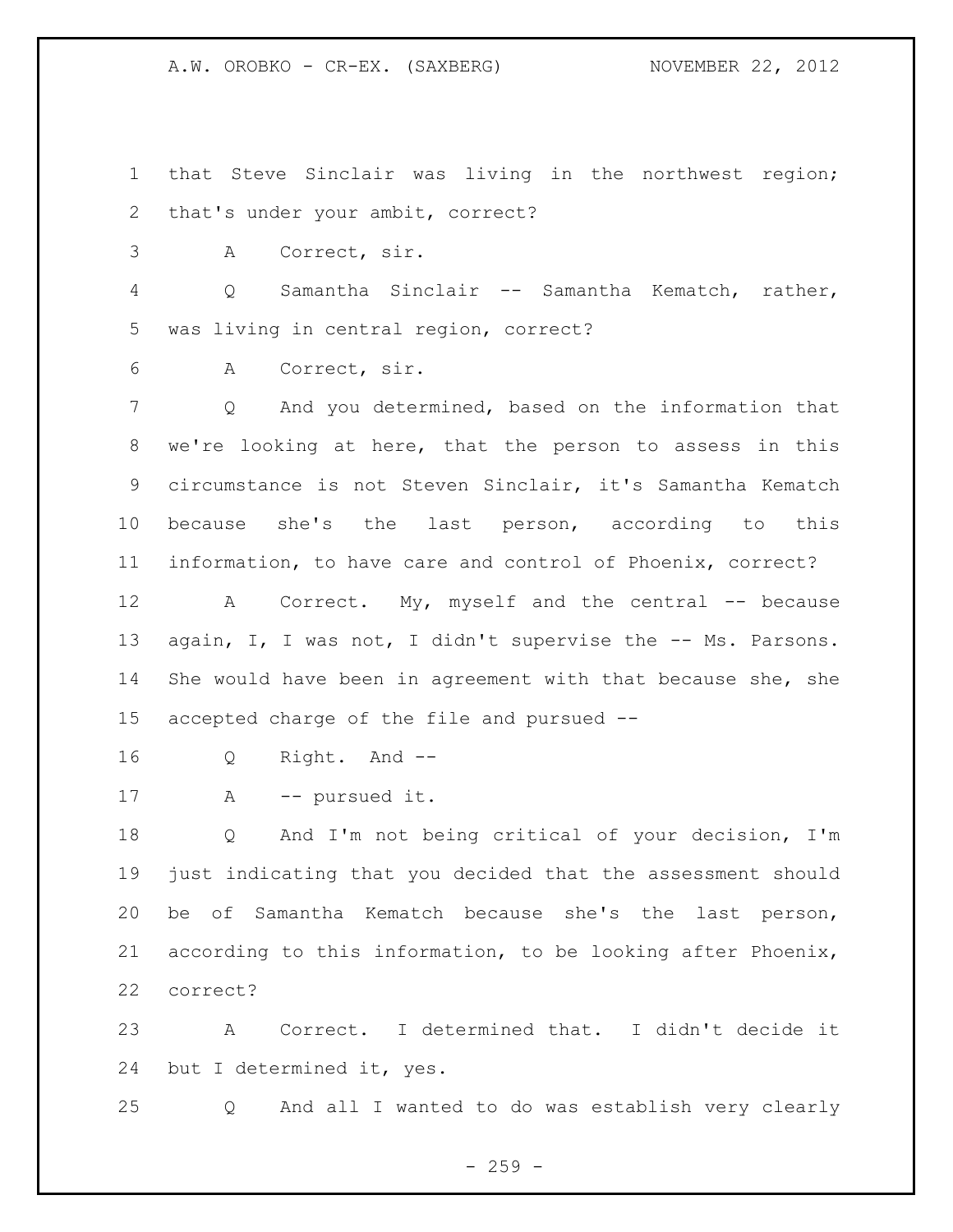A.W. OROBKO - CR-EX. (SAXBERG) NOVEMBER 22, 2012

 that the reason she was the last person looking after Phoenix Sinclair had nothing to do with CFS placing Phoenix with Samantha Kematch -- A Oh, correct.

Q -- correct?

A Correct, sir. Correct.

 Q And it looks like she was, Phoenix was retrieved from the godparents and given to Samantha Kematch, according to your information here, correct?

10 A I, I think my, my simple sentence suggests that Mom retrieved Phoenix, that she, that she retrieved the child.

Q Yes.

 A Or she assumed care and control of the child, but there was no intervening step by any agency.

Q But it was retrieved from the godparents?

17 A That was the information that I, that I suggest there, yes.

 Q Just in -- just very quickly, in terms of the significance of having enough evidence to make the determination that a child's in need of protection, I want to -- you're familiar with the court procedures and with the Child and Family Services Act as it relates to those procedures?

A Yes, sir.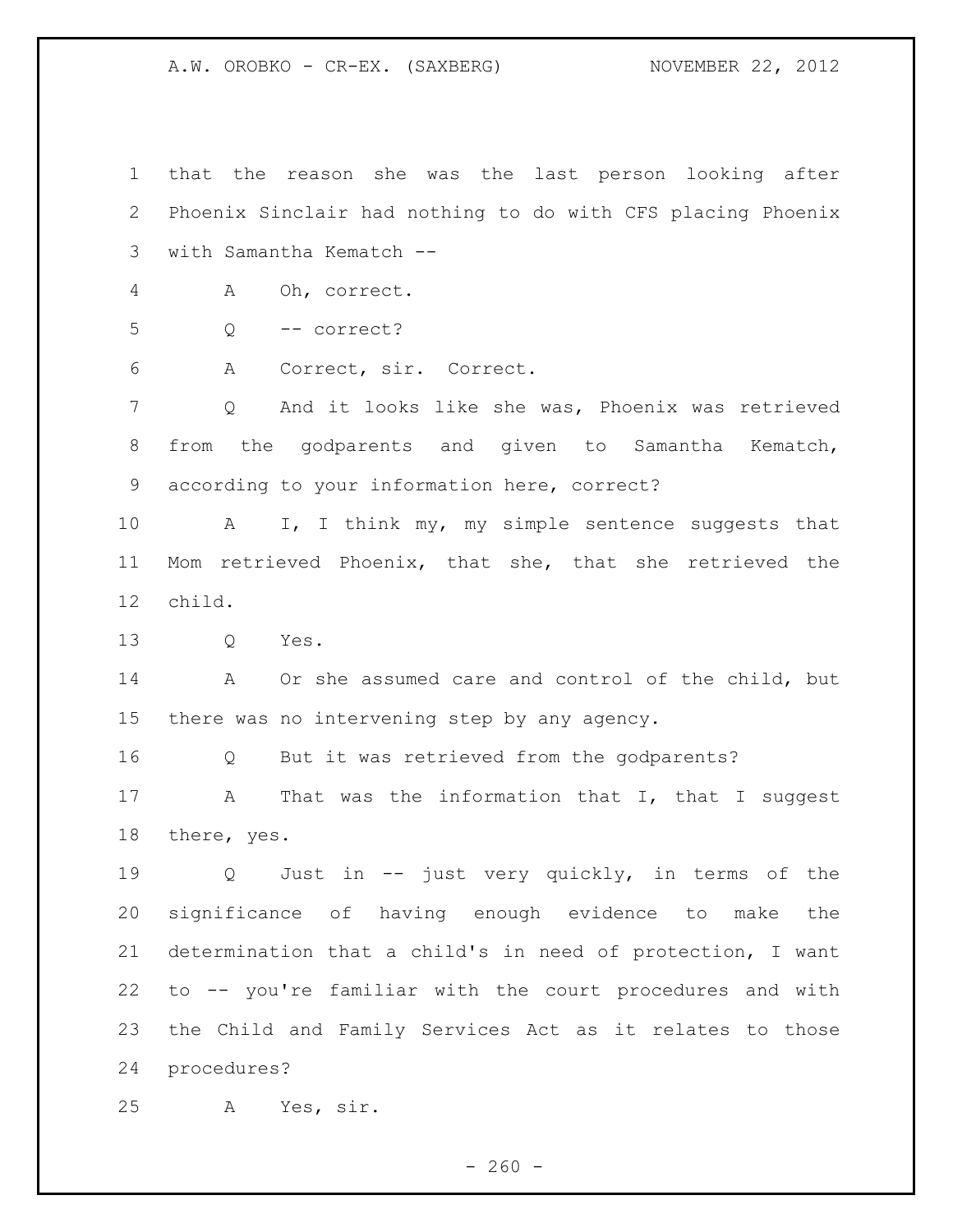Q Correct?

A Yes, sir.

 Q You'd indicated that you attended most of the proceedings on behalf of your staff during your period as supervisor, correct?

A That's correct, sir.

7 Q And do you agree with me -- I -- Mr. Commissioner, we don't have the full Act as part of the record. I'm going to suggest that we put the entire Act in as an exhibit at some point, every section. I don't believe we have every section in it, but section -- otherwise I'd refer you to it, but Section 38 of the Child and Family Services Act is the section that says, upon completion of a hearing, under this part, a judge who finds a child is in need of protection shall order, and it lists a whole bunch of remedies. You familiar with that?

 A It's been, it's been several years since I've seen a copy of the Act so I, I can't directly speak to that, sir. But I, but, but, but I, I will say this: That, I believe, is where a matter has gone to a trial, not, not a consent order.

 Q That's right. I'm talking about a trial wherein the court finds that a child is in need of protection, then 24 the court has the authority to issue certain orders, one of which could be an order of supervision, correct?

 $- 261 -$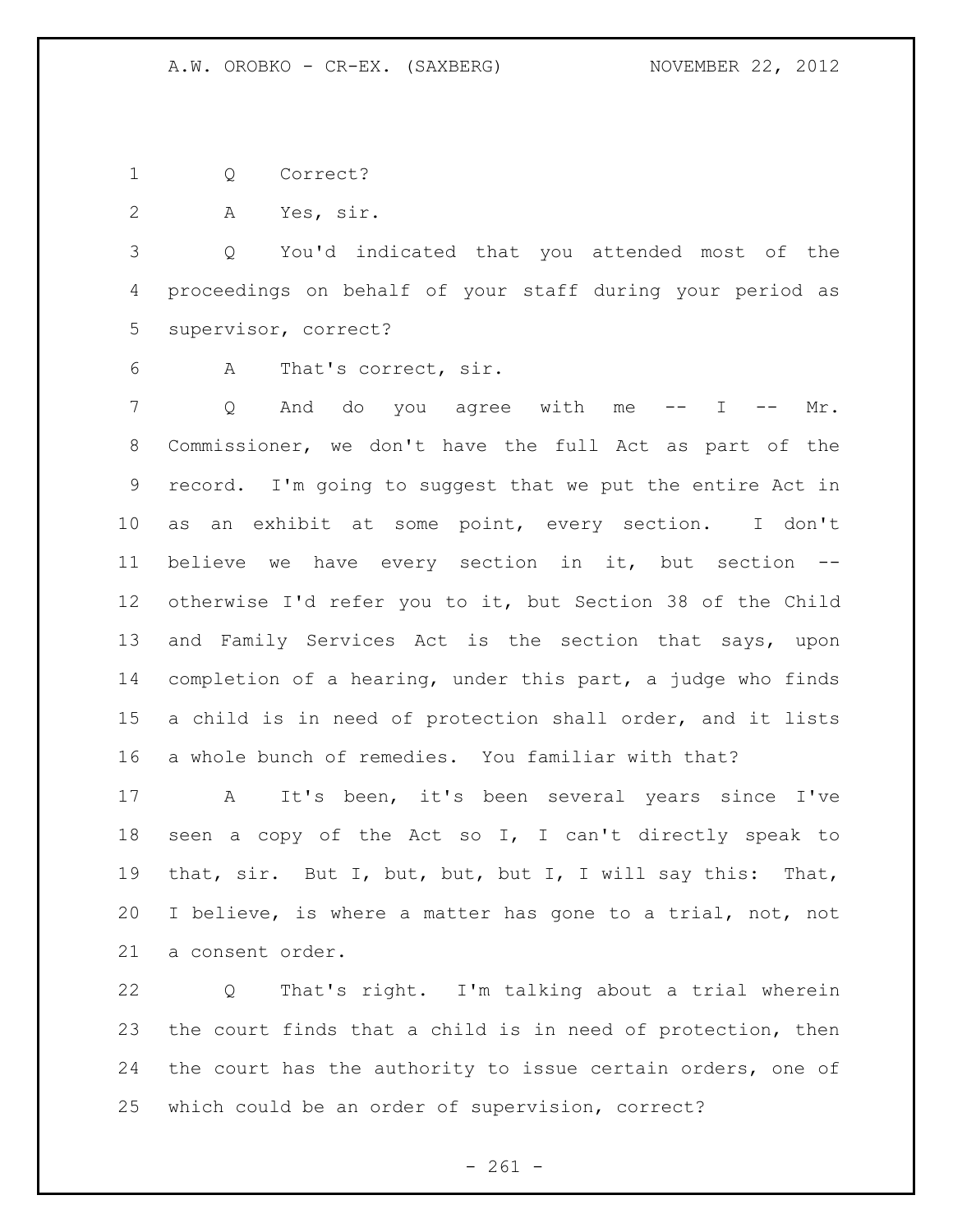A Yes. And, and, and a master can also issue an order of supervision if it's a consent order, if parents are agreeing to it. And that would occur at the docket that, that Ms. Forrest attended or that I attended on behalf of my unit.

 Q But your understanding is that a court need -- a judge needs to determine that a child is in need of protection at the time of the apprehension and at the time that they're going to issue the order under Section 38, correct?

 A Okay. Matters rarely went to trial. It was very rarely. But if, but if it did, if a child was placed under apprehension because an agency felt it had reasonable and probable grounds and the parents did not agree with that and would not consent to working, you know, content to any -- consent to any order, then the agency had no choice but to take it to pretrial, and then to trial, and then to let a judge render that final decision.

 Q Right. And they have to establish the child is in need of protection at the time of the apprehension and at the time that the court's going to make its order. And my question then is: Did you have grounds to be able to establish that in, as a result of the Child Protection Centre referral?

A No. I think my testimony has been that we did

 $- 262 -$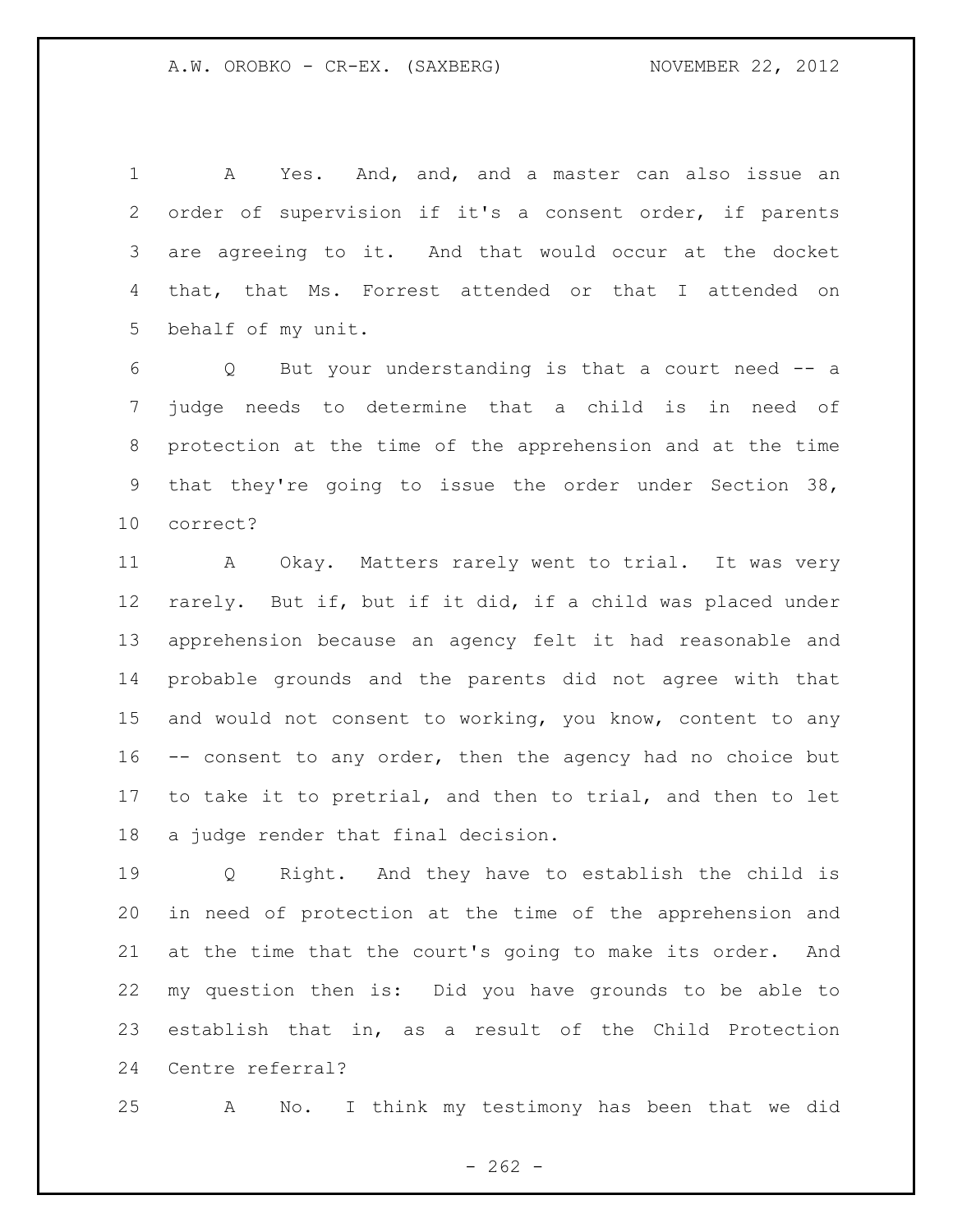A.W. OROBKO - CR-EX. (SAXBERG) NOVEMBER 22, 2012

 not have reasonable and probable grounds, we did not have sufficient evidence upon which to place that child under apprehension.

 Q And you're under the -- in respect of the Child and Family Services Act, that's a very important piece of legislation for you in doing your job, correct?

 A It, it sets out our powers, our obligations and legal tests that we need to meet.

 Q And the very first thing in that Act which every worker has to be mindful of at all times in performing their functions, is the declaration of principles, correct?

12 A It's an important part of that document, yes. Q And the fourth declaration of principle is that: 

 "Families and children have the **16** right to the least interference with their affairs to the extent compatible with the best interests of children and the **responsibilities of society."** 

You realize that?

 A I'm fully aware of that. And, and I'll also say that when Child and Family Services conducts its business and we attempt to work with families, we don't do that in a

 $- 263 -$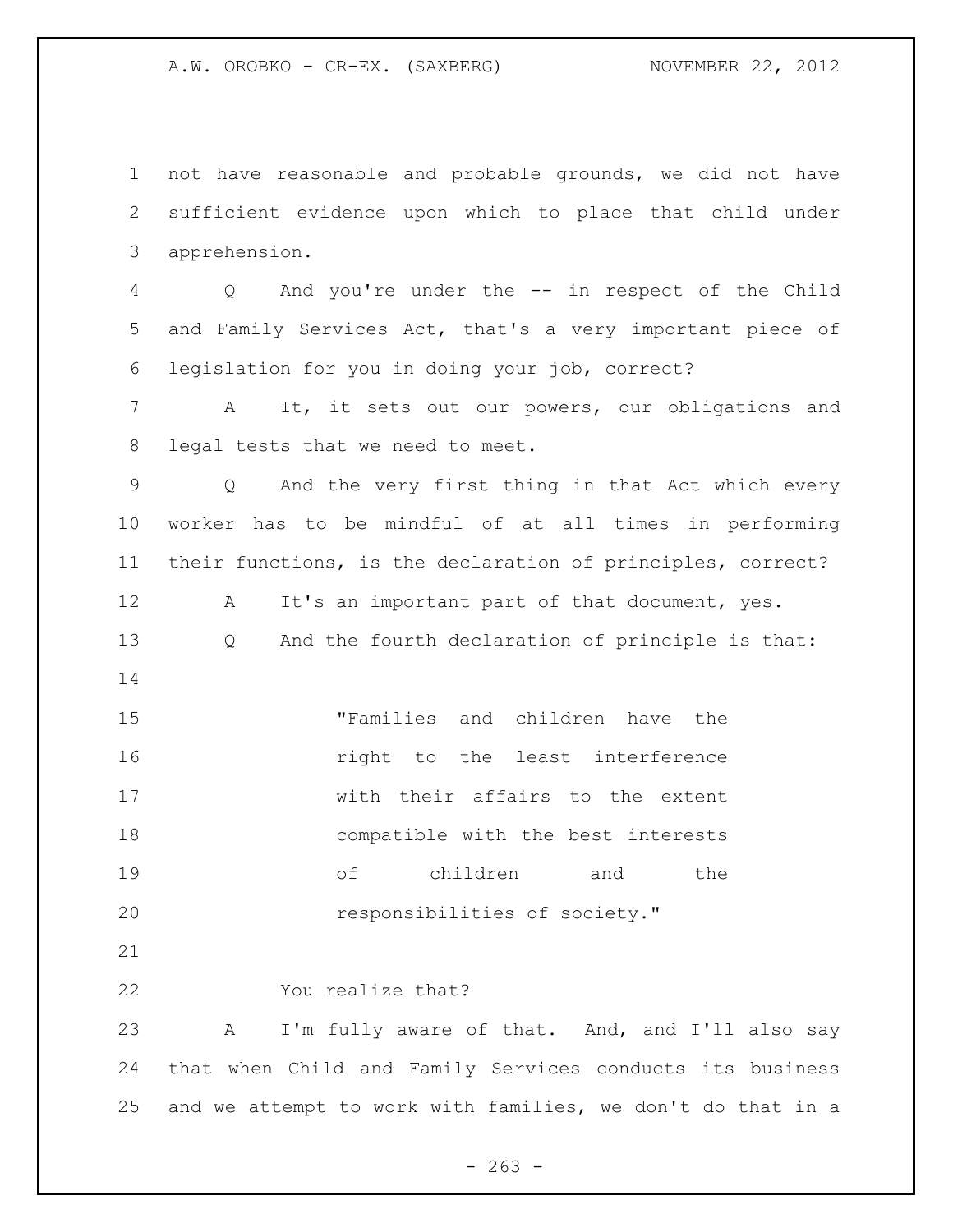## A.W. OROBKO - CR-EX. (SAXBERG) NOVEMBER 22, 2012

 bubble where families are stripped of all their legal, civil or constitutional rights: right to privacy, right to not have unwarranted entry into their home. The list is endless. And those are all rights every citizen here had in 2003, those are rights Mr. Sinclair had in 2003.

 Q And that's something that you would have been mindful of during your entire participation in this file?

 A Absolutely. The, they -- there were, there were legal constitutional restrictions parameters that we had to be mindful of. There was not a single-minded -- I heard a comment earlier here that the wellbeing of the child outstrips all. It doesn't. It doesn't. There, there -- again, the Child and Family Services Act, Freedom of Information Act, PHIA, all of those things, Constitution, you name it, there was many legal rights that families and parents had that we had to be respectful of and that we had to honour, absolutely.

 MR. SAXBERG: Thank you. Those are all my questions.

 THE COMMISSIONER: Just, just before you leave, when you made the statement that we did not have sufficient grounds to apprehend the child, you were referring to 2003? THE WITNESS: Yes, the -- based on the, the report that came to us from the Children's Hospital. THE COMMISSIONER: Yes.

- 264 -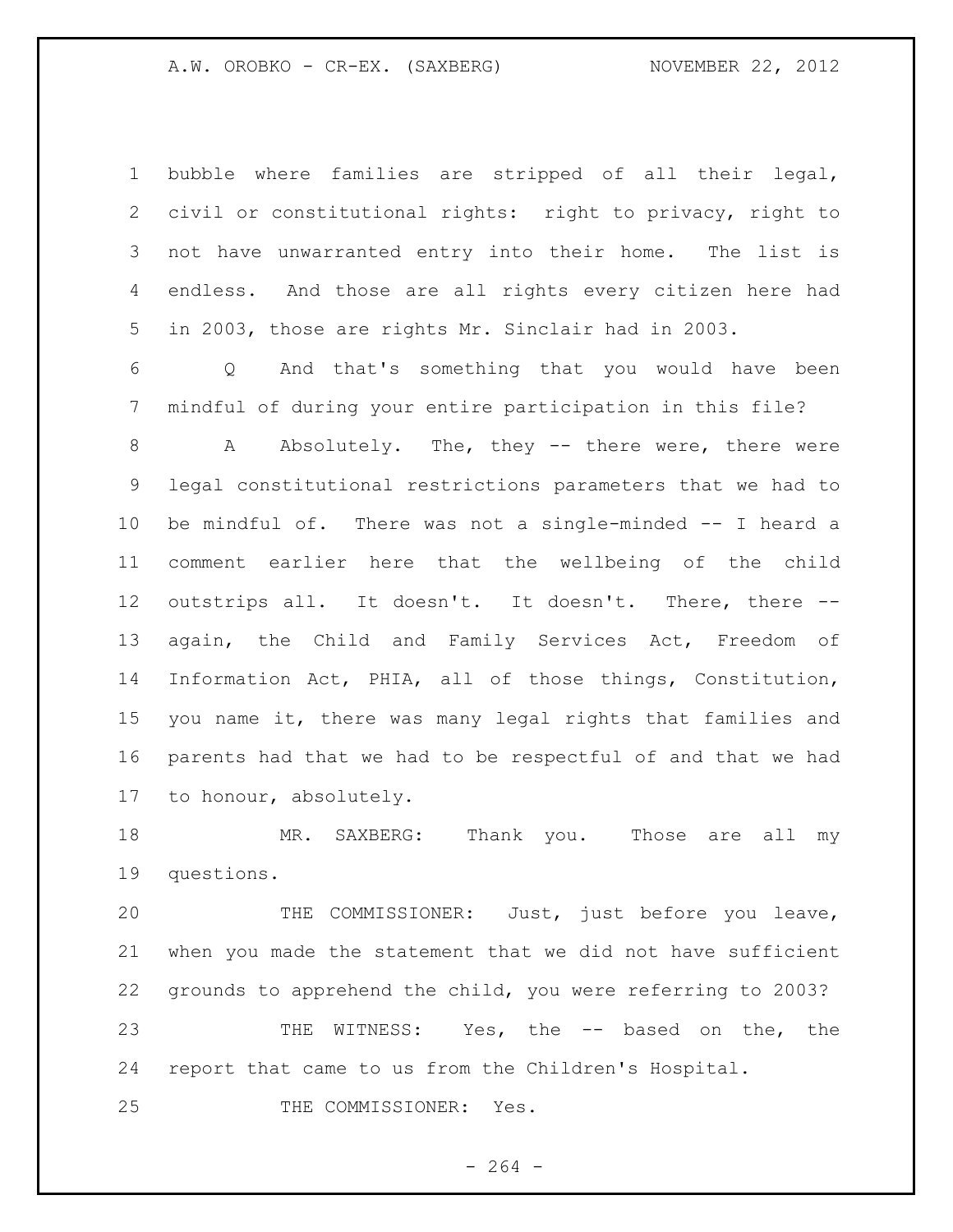1 THE WITNESS: Yes, Mr. Commissioner. MR. SAXBERG: Yes. Sorry, I wasn't speaking of June after the drinking party. That's a different matter. I was -- 5 THE COMMISSIONER: Yeah. I -- MR. SAXBERG: -- specifically referring to the referral. 8 THE COMMISSIONER: I just wanted to narrow that. MR. SAXBERG: Yeah. 10 THE COMMISSIONER: Right. MR. SAXBERG: Thank you. That's a very good clarification. 13 THE COMMISSIONER: Thank you, Mr. Saxberg. Mr. McKinnon, do you -- does that -- all right. Mr. Gindin, come on. CROSS-EXAMINATION BY MR. GINDIN: Q Good afternoon. A Good day, Mr. Gindin. Q On the screen right now is the document we've been talking about, and this document was a memo that you sent to Carolyn Parsons, correct? A Correct, sir. Q And that was based on information that you would

have gleaned, you say, from another document which we had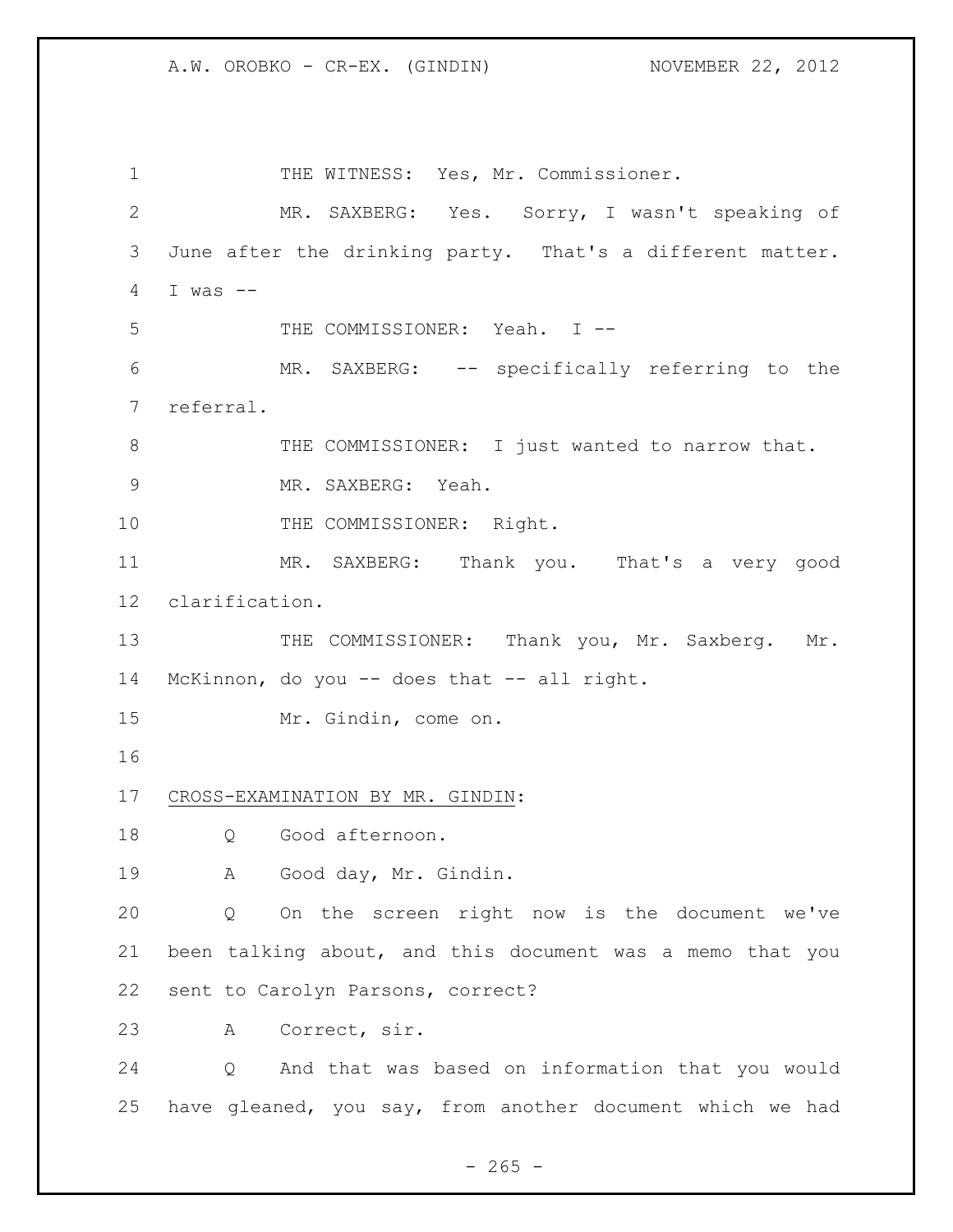on the screen earlier?

 A Well, that would have been my starting point. The information contained here primarily came from two phone conversations that I had, that I enjoyed, one with an EIA worker and the other with godparents.

 Q And where, where do we have any notes about you speaking to the godparents? Where is that contained? Where do you get that from?

 A Again, this was a, this was an administrative memo, Mr. Gindin. My workers have all testified that as they, as they worked on a case and as they did things, they just went right to their, the format and they just typed in and they just kept typing.

Q Um-hum.

15 A So, so as I -- on that day I made those phone calls, I immediately prepared those handwritten notes that 17 I then gave to my secretary, Anna, who then typed them and this file went over to Ms. Parsons.

19 Q When you say you spoke to the godparents, are you saying by telephone or in person?

A I'm, I'm, I'm assuming it was telephone, sir.

Q Okay. You can't really recall?

23 A I, I'm -- my assumption at the time -- from eight years ago, no, sir. No.

Q No.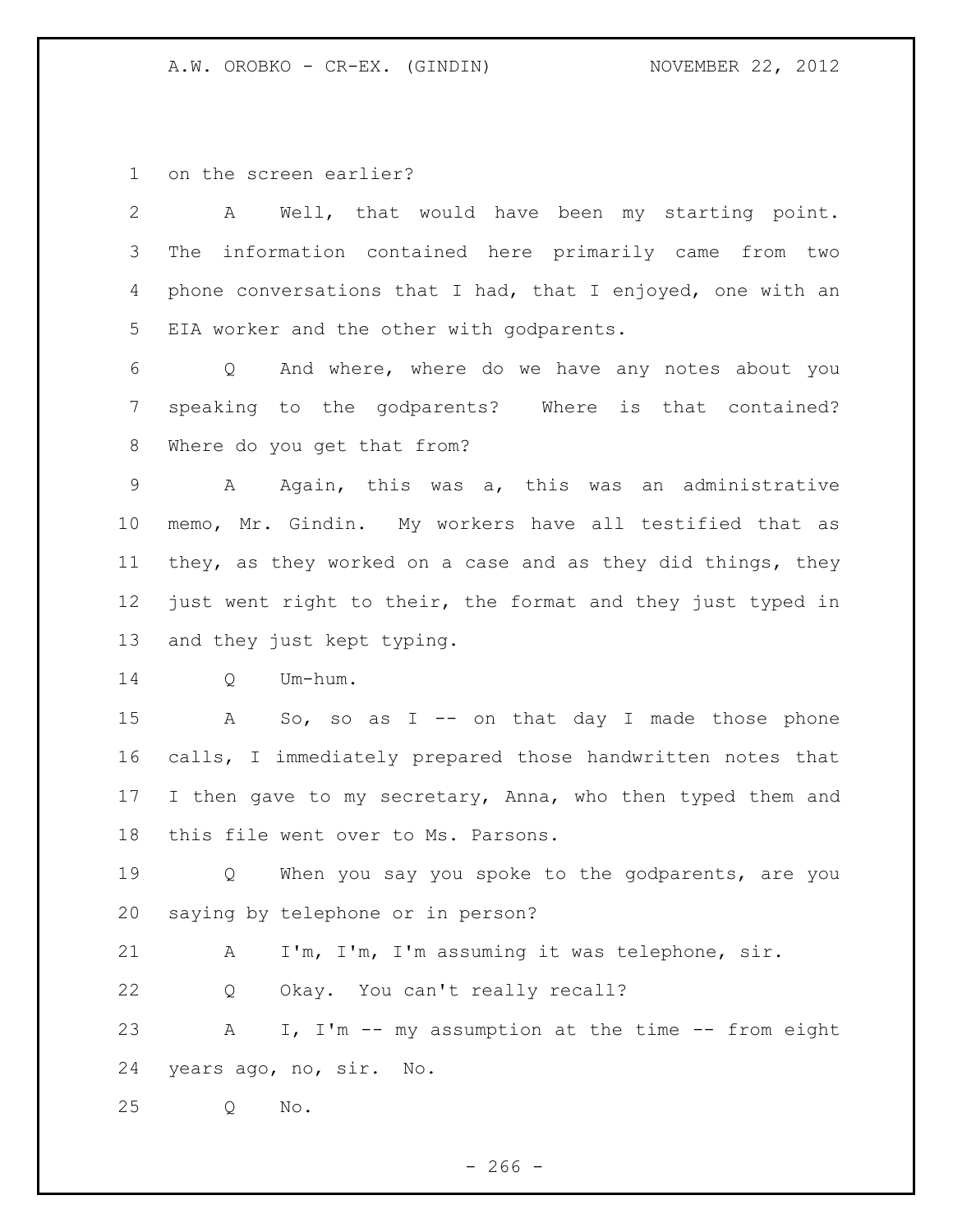1 A But if I had made a visit to the family home, if the family had come in, that, that would have been noted. Q Okay. A So, so my assumption is that it was a telephone conversation. Q And do you know who with? A No. Q Who did you speak to on the phone? A No, sir. I've indicated the godparents and the EIA worker. Q So if we assume the godparents are Kim Edwards and Rohan Stephenson, which the evidence clearly will show, you're saying you spoke to each of them? 14 A My, my notes indicated I spoke to the godparents. 15 I, I have no recollection beyond what is here, sir. Q Okay. Now, I suggest that the evidence will show, from Kim Edwards, for example, that she never spoke to you in her life. What do you say to that? A Mr. Gindin, I'll guess you'll have to call me back and I'll speak to it after I hear that testimony. Q Well, assume -- A I do, I do know, sir, I do know that Ms. Walsh has a printed transcript from Employment and Income Assistance -- Q Um-hum.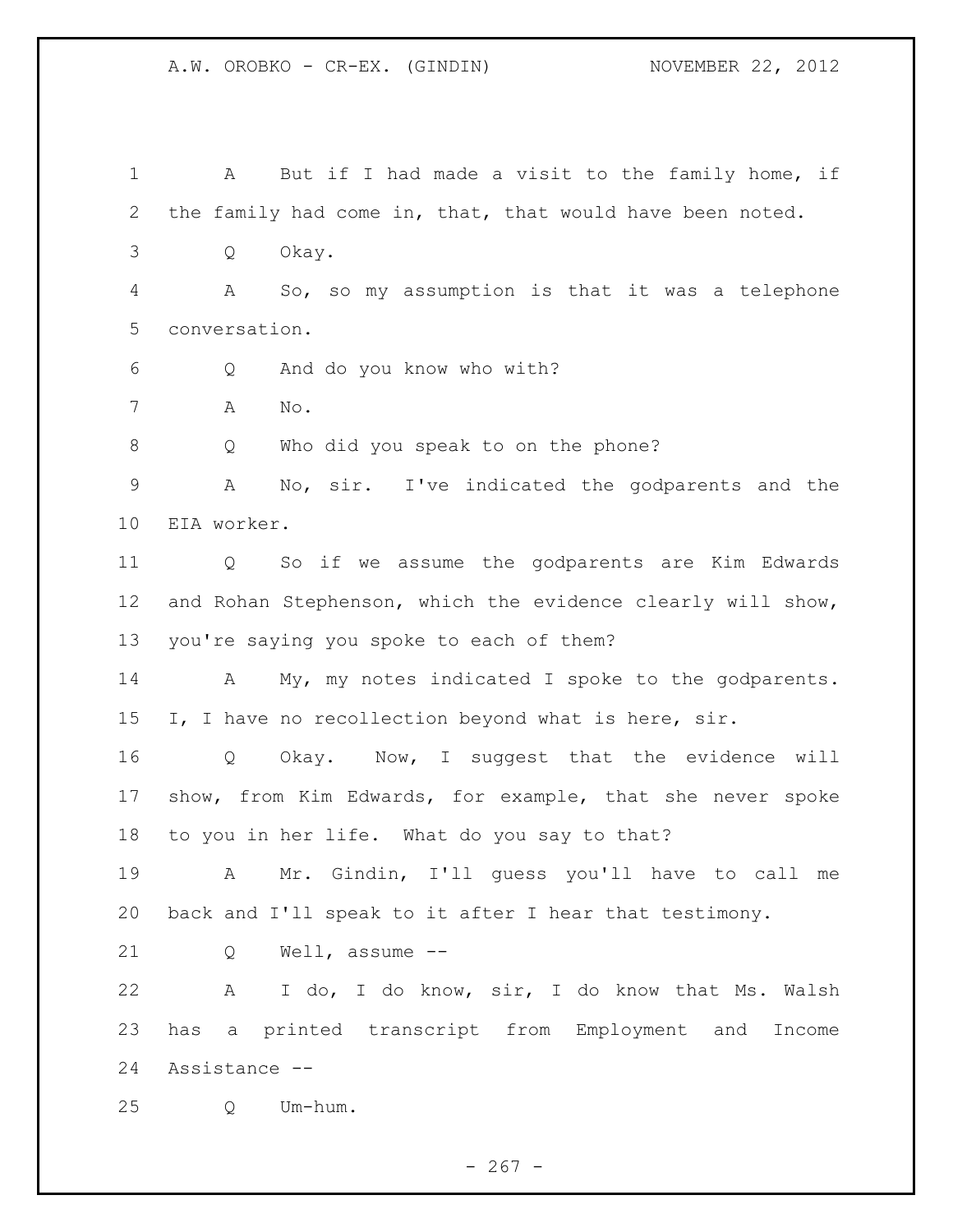A -- which references the phone call that I made to them.

Q Yeah.

 A So I, I would suggest, sir, and Mr. -- you know, Mr. Gindin, I'm under oath here, and if I'm indicating that I, I made a phone call and I spoke to them, then I'm stating that that's what I did, sir.

 Q I'm not doubting that you may have spoken to a worker from E and I, E and A. What does that stand for, by the way?

11 A That's Employment and Income Assistance, sir.

 Q I'm not doubting that you may have spoken to them and got some information. But I'm suggesting to you that you never spoke to Kim Edwards. Do you have some note that you can show me that details the conversation that you had and that it was with her, in fact?

 A Yes. Well, as far as your suggestion, sir, my notes indicate that I had a conversation with them. Again, my, my mission that day was to sort out an administrative matter as to where this file rightfully belonged. My notes 21 indicated I made a call that day, and I stand by my notes, sir.

 Q Okay. But you have no recollection of doing that?

A No, I have no recollection of, of any of my

 $- 268 -$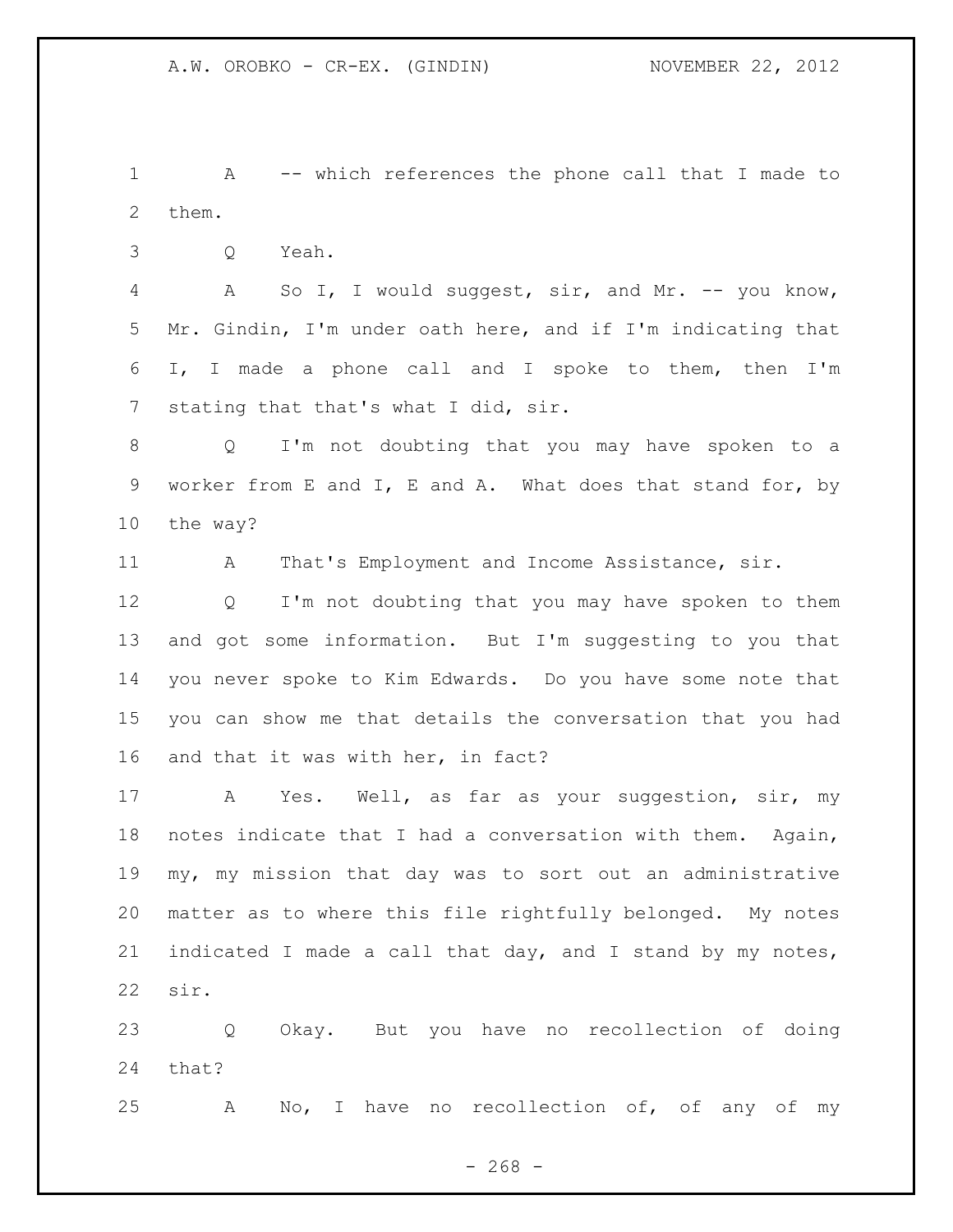involvement in this matter from all those years ago. Q You have a note of the phone number that you called? A I believe that matter, a phone number, would have been contained within the file. Q Well, let's have a look at page 36965, if we can. And I think -- we'll go back two pages, pardon me, 36963 to start with. I think this is the form that you indicated that you would have looked at prior to making the memo about the phone call, right? A I believe so, sir, yes. Q Well, let's look through that form and tell me where it says in there, gives any details about a telephone call with Kim Edwards. You can look through it. A Well, this -- Q As you -- 17 A -- this isn't my document, sir. Q No, but you said that's what you looked at. A Correct. Q To inform you when you made the memo. 21 A Correct, it was based on this. Q Okay. So I'm looking at this and asking you where in that document did it tell you or remind you that you spoke to Kim Edwards. A I have a memo that indicates. This, this would

 $- 269 -$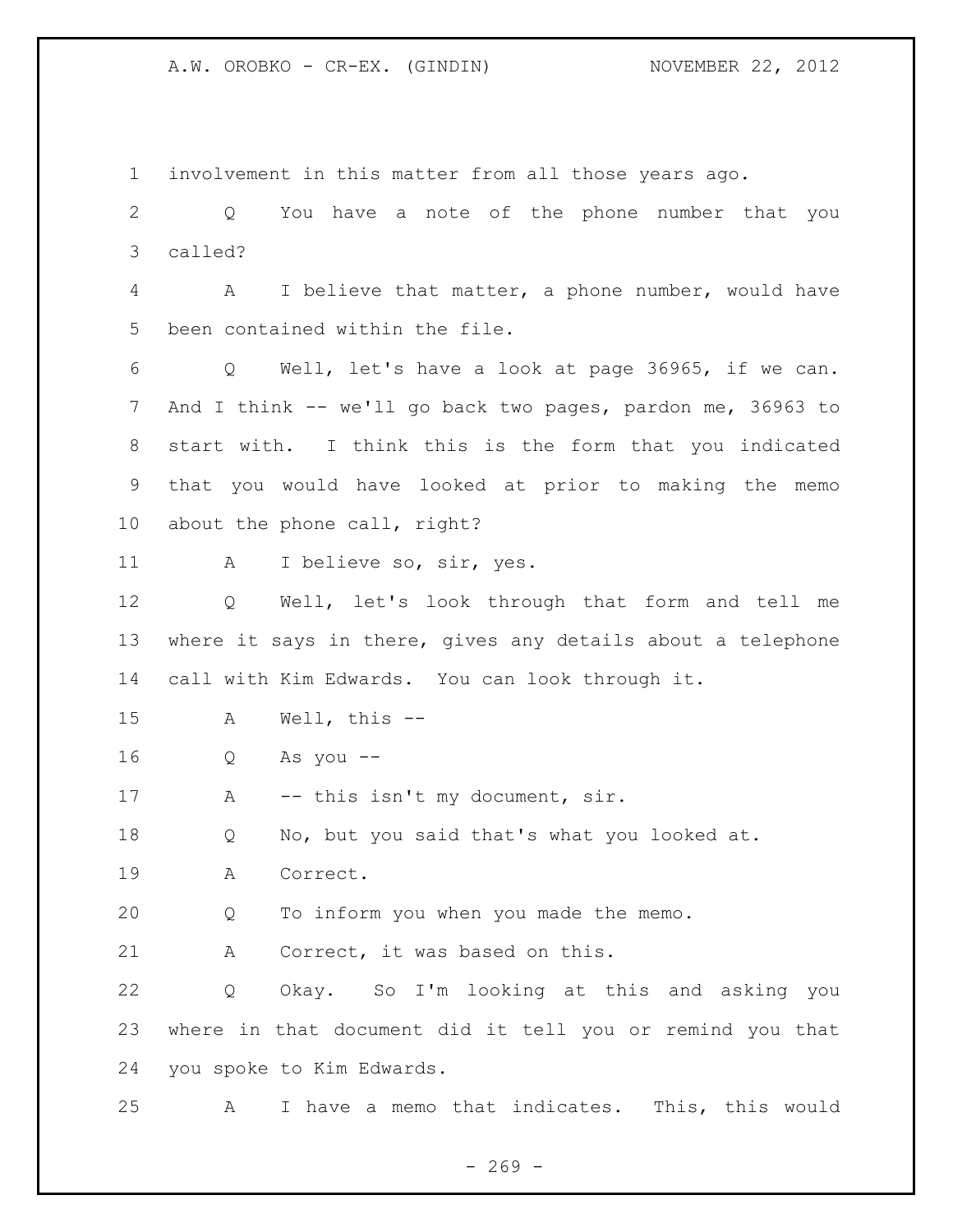have come up to me, Mr. Gindin, and based on, as I read through it and as I checked information on the CFSIS system, as was my practice -- Q Um-hum. A -- that would have led me to make a couple of phone calls to clarify which unit was properly responsible for dealing with this matter. Q You're making assumptions based on documents you're shown without any memory of the events, correct? A I just have, I just have, I just have a recording there that indicates I made phone calls that day to clarify some administrative information to determine where this file needed to go. 14 Q It doesn't say who you spoke to, though? A No. My notes indicate that I spoke to the godparents and the EIA worker. Q No details of the conversation? 18 A The information -- again, my -- the basic information that I was looking for, trying to determine who needed to be properly charged with this file, that information I obtained, that information I indicated in the memo and took that matter over to Carolyn Parsons, and that would have ended my involvement at that time. Q And how many phone calls do you say you made? A I --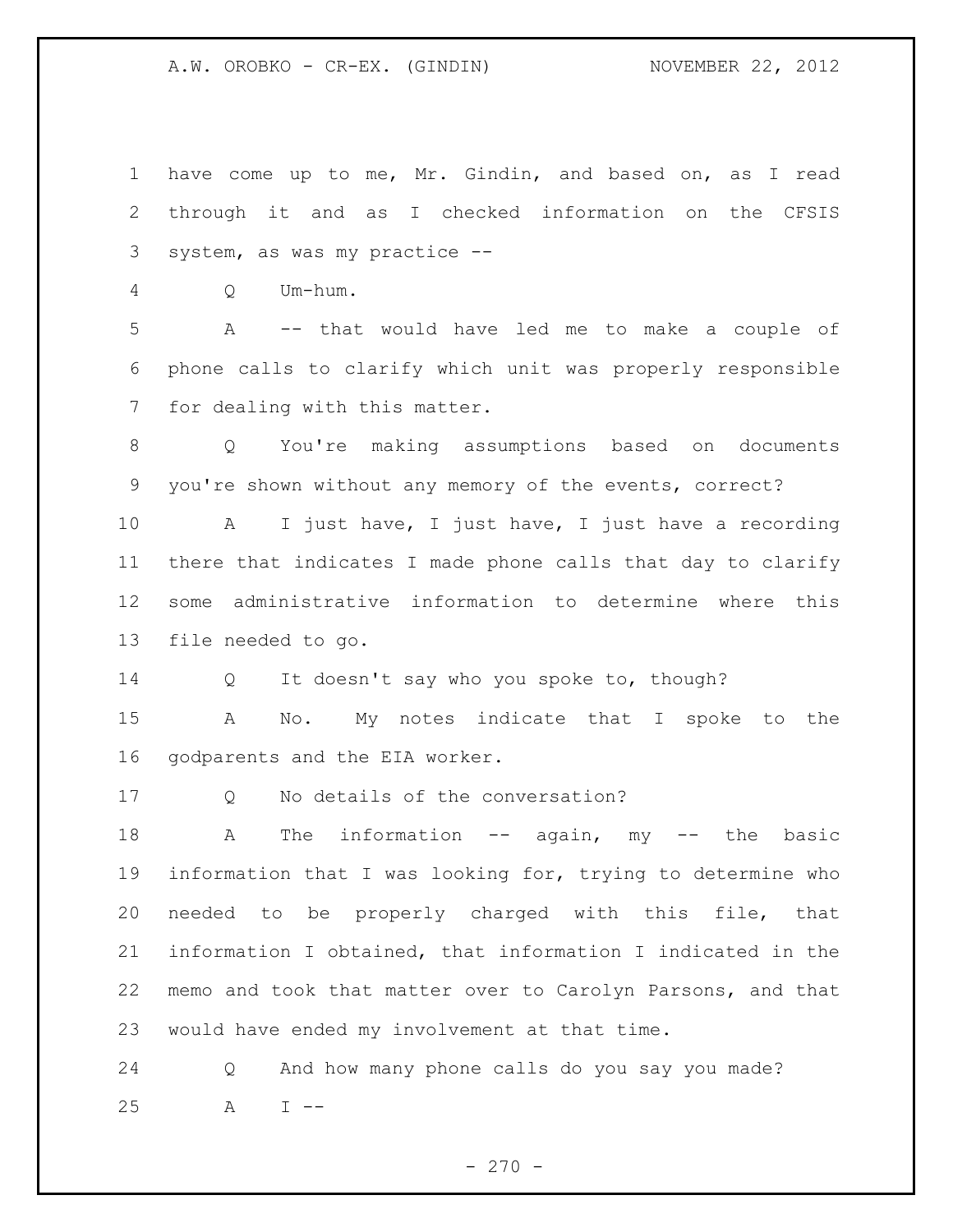1 Q To the godparents? A Indicates -- again, I can only recollect what is in my memo, sir. Q Well, actually you can't recollect what's in your memo -- A No. 7 Q -- you've told us that. A All I know is what is in my memo, Mr. Gindin. Q You're assuming the memo is correct, then, because you have no recollection of what occurred? A No. As I've mentioned, I have no direct recollection of any of the events of this matter. All I know is what is contained in that memo that I sent to Ms. Parsons. Q Okay. You've, you've seen Kim Edwards here in court in this? A I believe so, yeah. 18 Q You've seen her, right? A I have, sir. Q Yeah. You've never met her before seeing her here, correct? A I can't recall. I can't recall. I thought there was a Kim Edwards who used to foster for Child and Family Services that maybe I placed children with, but I can't recall. That was, that was many years ago and many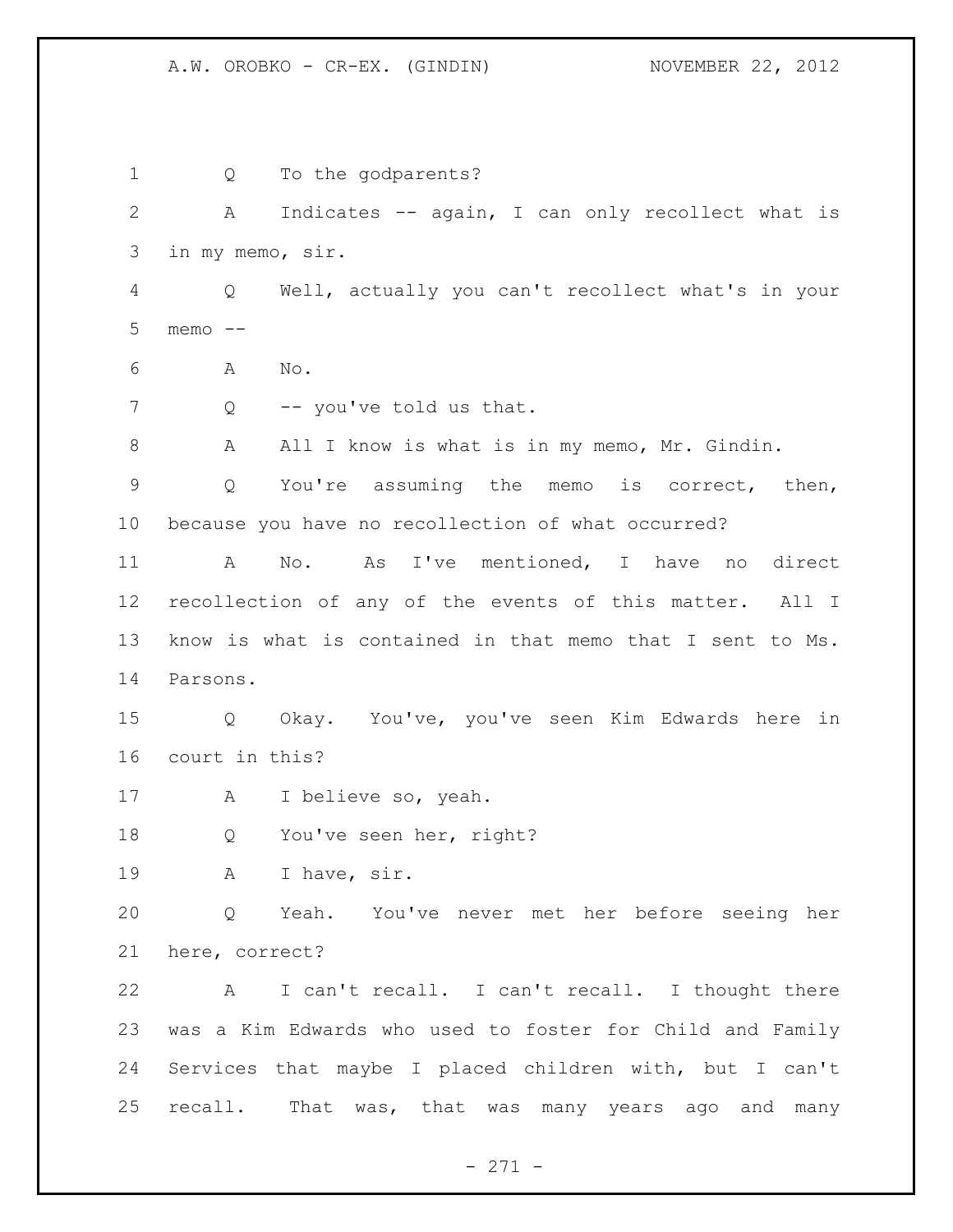children and many cases ago. Q And you say you spoke to her on the phone because it appears from a memo that that's what it says, right? A It doesn't appear, sir. My memo indicates that I spoke to godparents that day. Q And you couldn't possibly be mistaken about anything? A In the matter of the memo in front of me, sir -- Q Um-hum. A -- Mr. Gindin, again, I'm indicating that I spoke to godparents that day and the EIA worker. Q And if they say otherwise, they're just wrong? 13 A I, I will hear your, your witness testimony, sir. I'm free to come back if, if need be. Q You mean you might change your position after hearing it? A No, sir. I said I'd be free to come back and answer any further questions down the road. Q Well, I'm asking you now. If -- A No, sir, no. Q -- they say they never spoke to you? A Mr. Gindin, I'm under oath. Q Right. A I am, I am testifying as truthfully and as factually and as honestly as I can.

- 272 -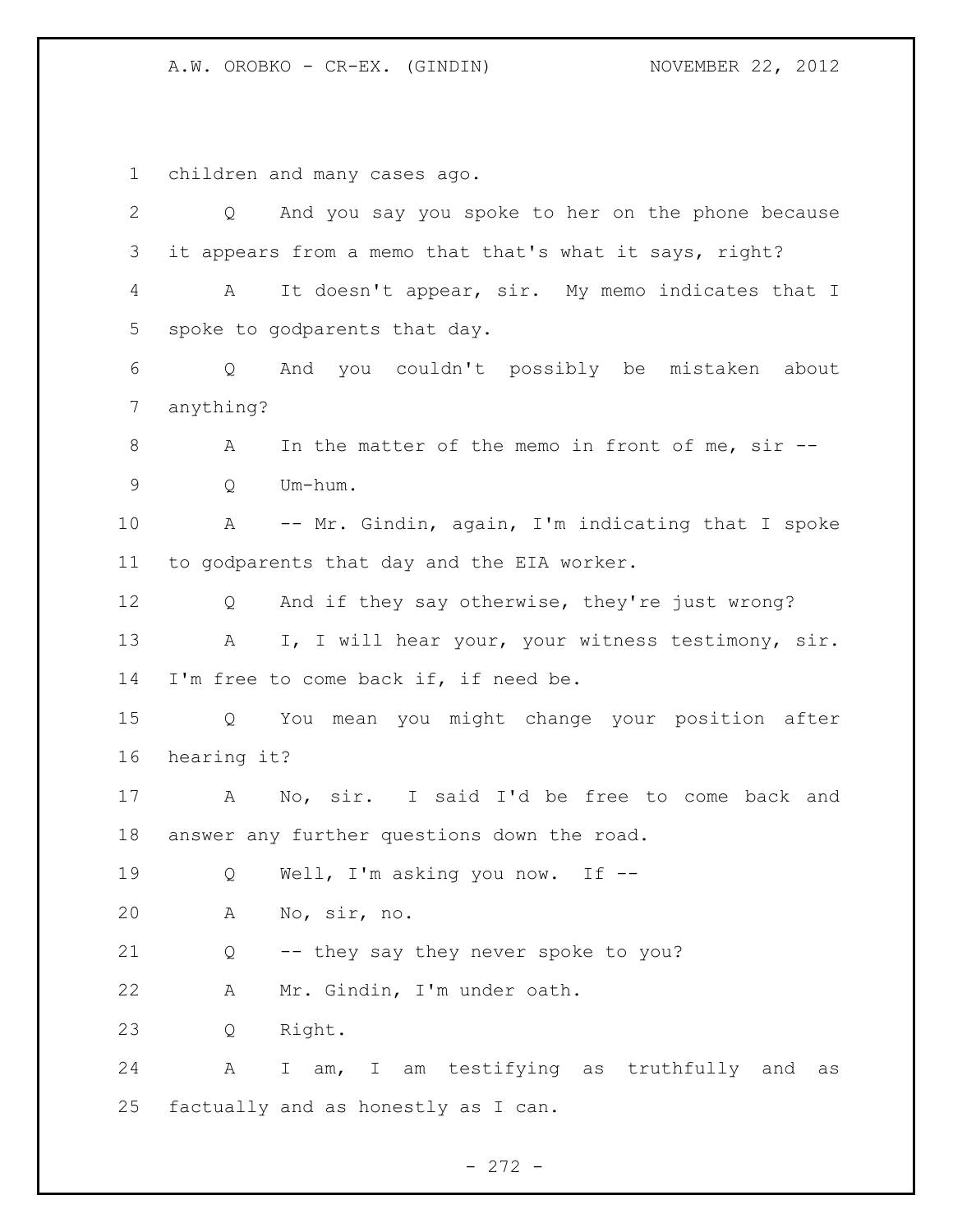Q But you could be mistaken? A In the matter of this memo, sir, I have no reason to believe I am mistaken. Q All right. A Wow, if I had a lawyer here, I bet they'd be objecting, Mr. Gindin. Q What would be the objection? I'm just curious. 8 A Just the line of questioning, sir. Q That's your opinion, I guess. A It is. Q Let's go back to some of your other evidence. THE COMMISSIONER: No, Mr. Gindin, just before you leave that. I refrain from interfering but the one point that has been clarified, all the questioning is about whether there was a conversation with, with Kim Edwards. MR. GINDIN: Yes. THE COMMISSIONER: But the reference in his document says he had the conversation, and he says today as he recalls it, with the godparents. MR. GINDIN: Correct. THE COMMISSIONER: There's been no talk about whether he might have had the conversation with Mr. Stephenson. MR. GINDIN: Yes. And I'm not sure about that information so I haven't talked about that. I'm just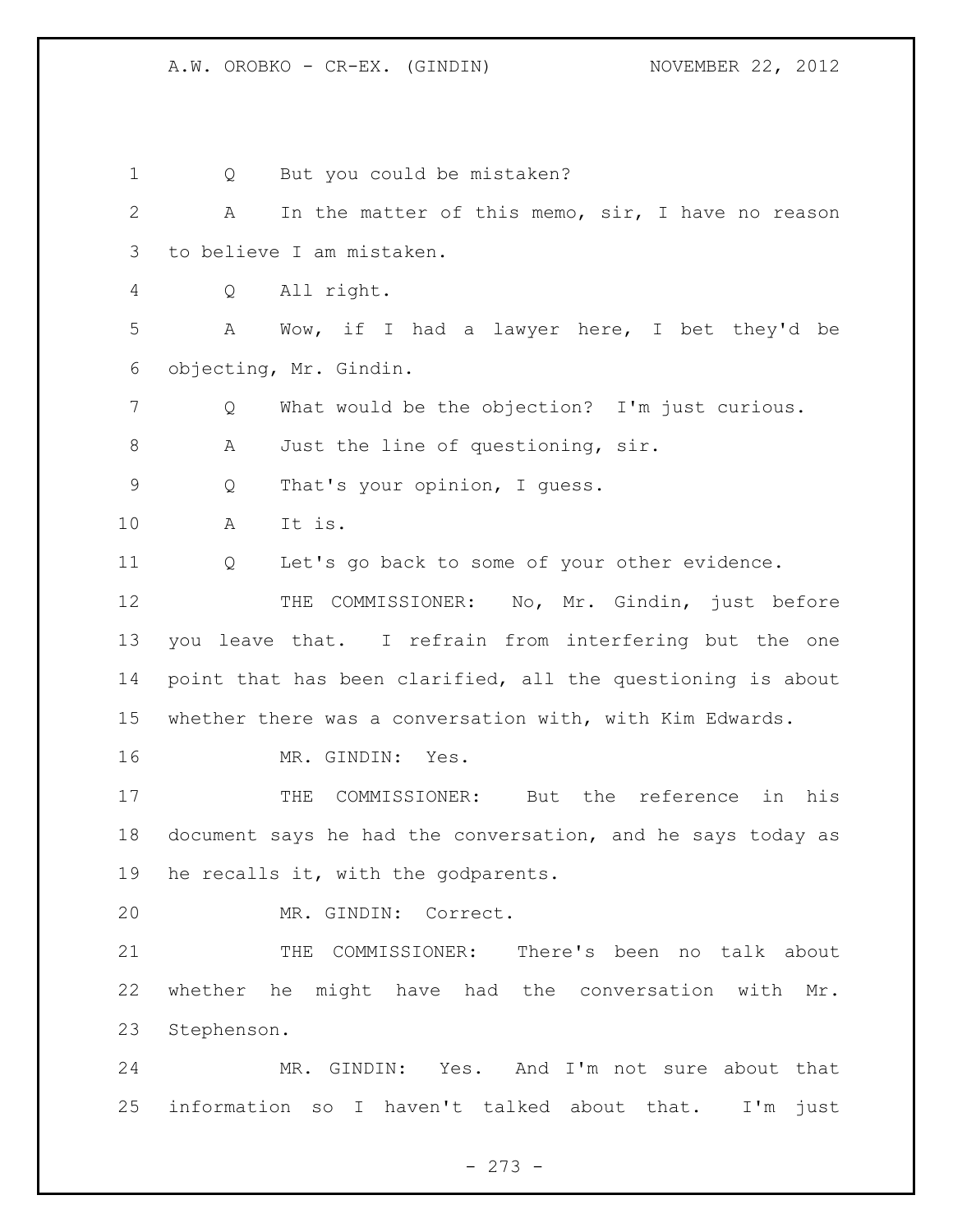discussing Kim Edwards, who's my client. 2 THE COMMISSIONER: All right. BY MR. GINDIN: Q And if your note refers to the fact you may have spoken to him, we'll hear from him. But your note seems to 7 refer to the fact that you spoke to both of them, and 8 that's what I'm disputing. You understood that? A Yes. My memo indicates "godparents" in the plural. 11 O Yeah. A Perhaps one answered and handed the phone over to the second. Q Or perhaps the "S" that's there shouldn't be there. That meaning in the way it was typed. Could be an error? A Well, if you pull my handwritten notes up, I'll tell you if there's an "S" or not. Q All right. A If -- again, if that's needed. Q Well, let's move on to something else. You were asked earlier about the work of Laura Forrest. Remember? And Ms. Walsh asked you if you had considered going out in the evening or having someone go out in the evening to see if there could be some contact made with respect to the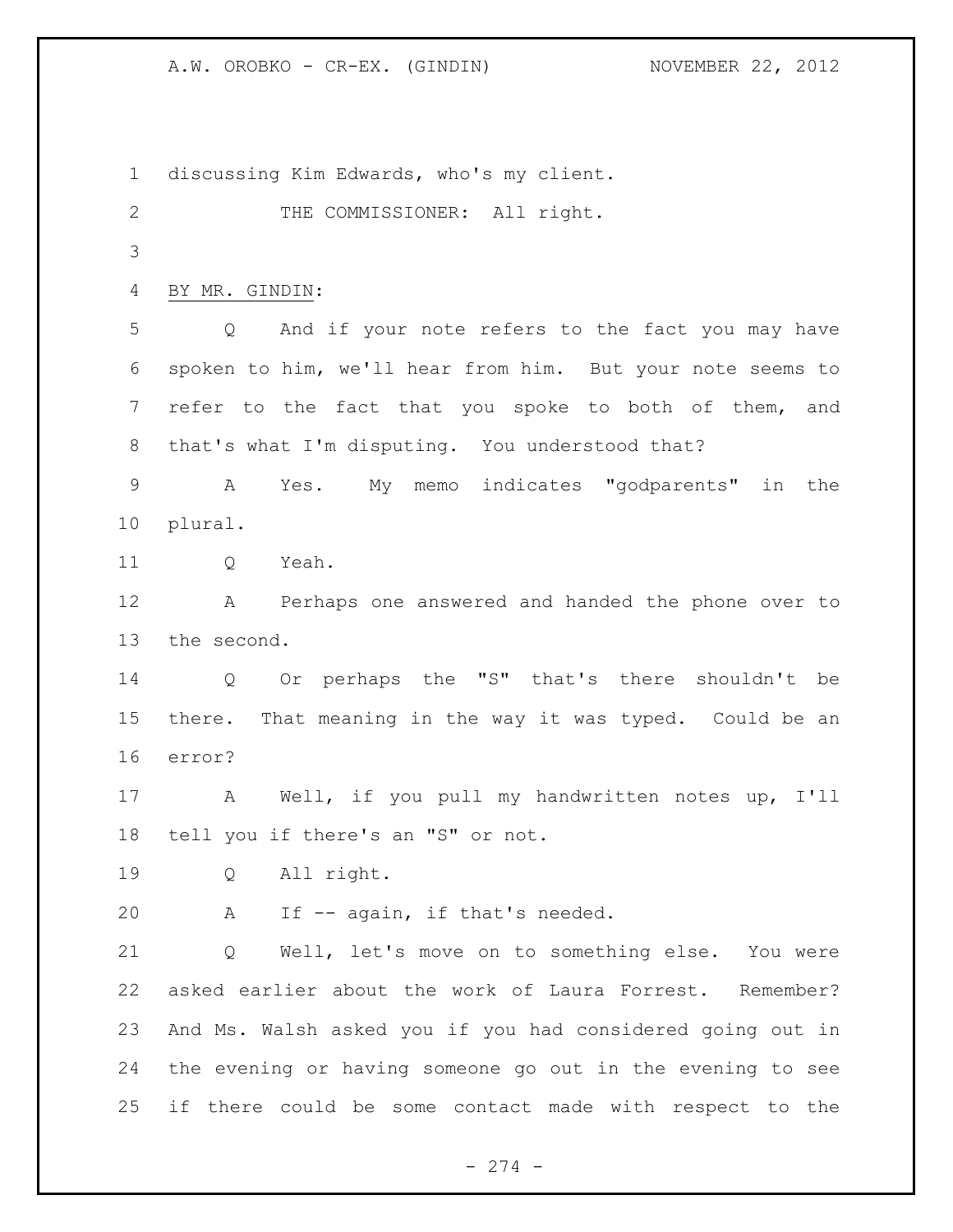fact that there were five or six efforts made during the daytime. You recall that?

A Correct.

Q Correct?

A Correct, sir.

 Q I wasn't sure what you said. Did you say that you considered that possibility but decided against it or didn't even consider it?

 A I, I believe that while it may have been considered, we, we made the decision that we were going to pursue a different course of action.

 Q I appreciate that. But the fact is that after five efforts during the daytime to make contact that were unsuccessful, the decision was not made, well, let's try this at night, correct?

A No. Correct, sir.

Q Yeah.

 A Correct. Which is not to suggest that we might not have eventually got to that point.

Q Um-hum.

 A But in the timeframe that we're talking about, no. We had, we had not made that decision nor had we made that request.

 Q You indicated, in fact, that at that point you never made the decision to either go out at night or make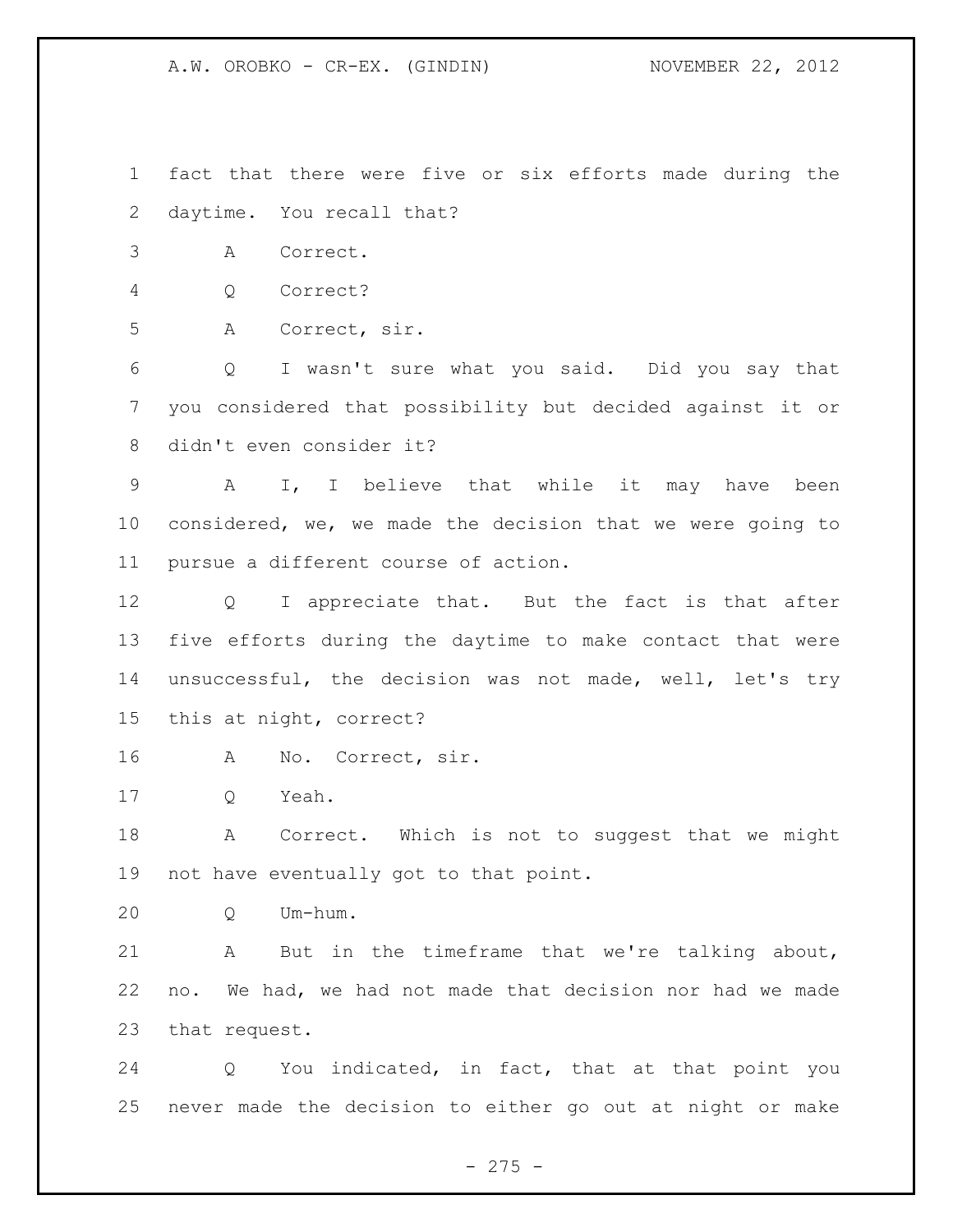any contacts with the various named individuals in the file such as Nikki Humenchuk or some of these other people, correct? A That's correct. Q You said at that point in time that decision was not made? A Yes. Q That point in time includes the entire month of March, correct? A Correct, sir. Q It includes the entire month of April and the entire month of May and well into June? A That's correct, sir. Q So we weren't talking about one particular day, we're talking about quite a few months? A Yes, the point in time, sir, yes. Q And -- yeah. And at no point in time during those three and a half or four months was a decision made to go and try a visit at night when people are more likely to be home or to contact some of the other people listed in the demographic information on the file? A Yes. Well, again -- Q Right? A -- again, sir, question asked and question answered. We have both testified that we'd settled on an

- 276 -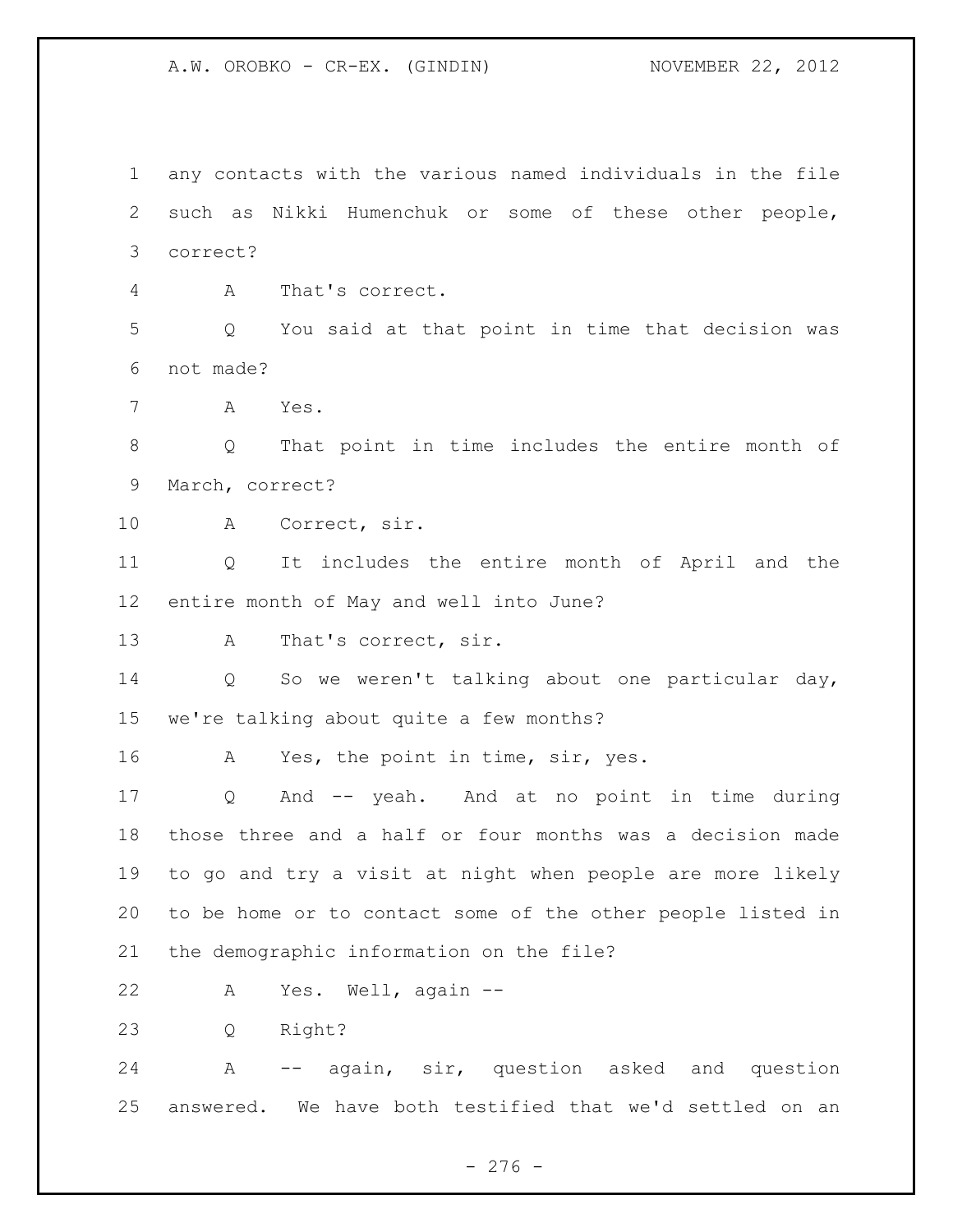alternate course of action here that we were going to continue to exhaust efforts during the daytime and reach out to Mr. Sinclair ourself, and we've testified to that a number of times now.

 Q All right. And your evidence was that, in your view, everything possible was done to make contact?

A No, sir.

Q You --

 A No, sir. I said that Ms. Forrest, to the best of her ability, with the demands that were on her and the time and resources available, did the best job that she could under the circumstances.

 Q Um-hum. And you're saying there wouldn't be one moment left over to make a phone call to one of the contacts on that list?

 A Again, sir, we -- at that point it wasn't that that wasn't a consideration. We had made an alternate plan that --

Q Um-hum.

 A -- we were going to continue to pursue and try to engage Mr. Sinclair in this matter. That was the plan that we had agreed upon.

 Q I understand, and I'm questioning the plan now. I know that was your plan. That's clear. But over all those months, five or six visits didn't produce any results

- 277 -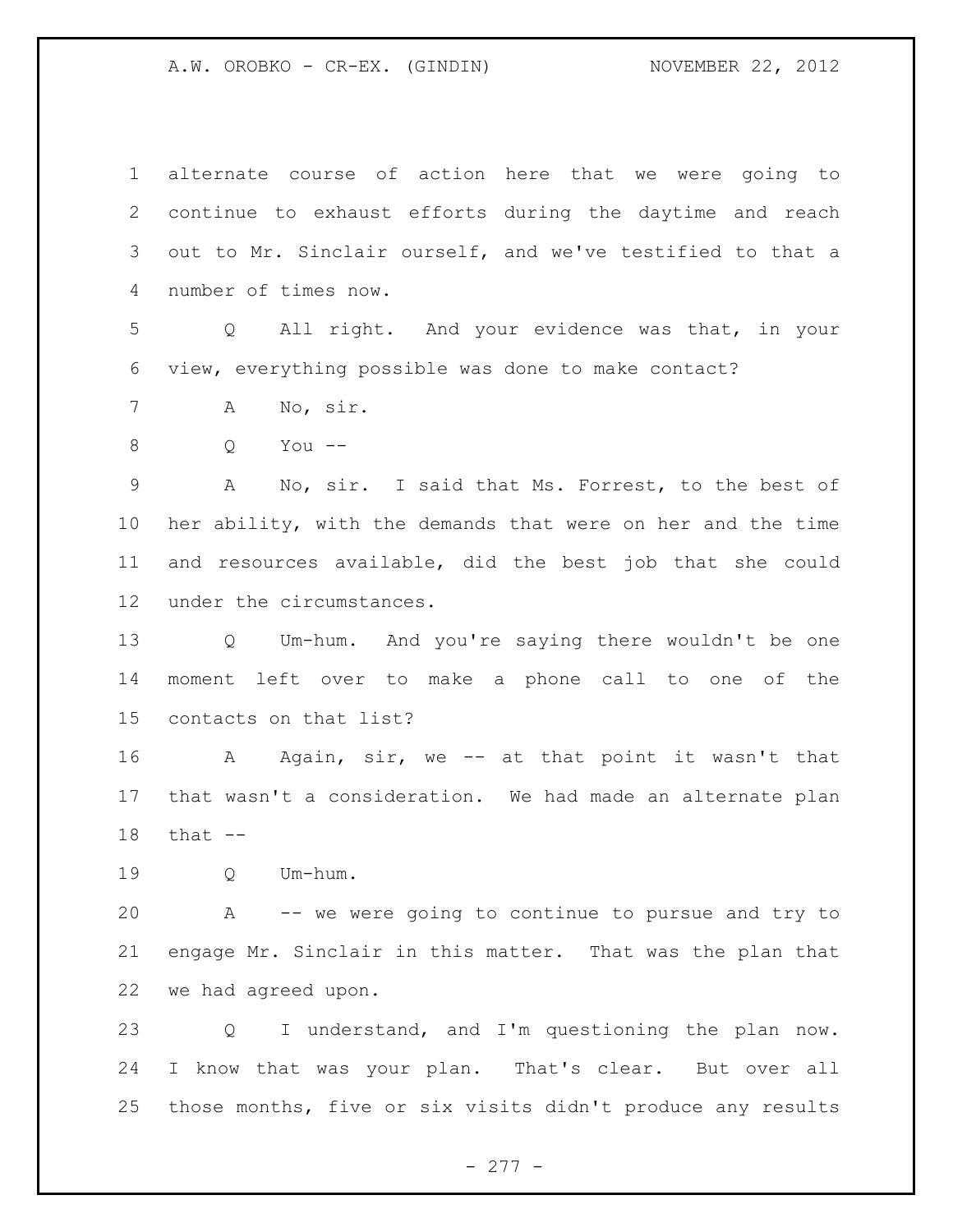yet there was no decision made to either go out at night or try and contact the other people on that list, correct? A I -- Q That's clear. A Again, answered and -- asked and answered several times now, sir. Q You never suggested that someone go out, for example, to Kim Edwards? Her address as in the information. 10 A Again, asked and answered, sir. Q Did you consider it? A Our, our plan was to continue to try to approach and engage Mr. Sinclair on this matter. Again, we made the decision we were not going to reach out to extended family, to other members of the community. Ms. Forrest testified very eloquently about issues around invasion, private -- privacy issues. Our plan at the time was to continue to pursue this with Mr. Sinclair. Q In spite of five or six failed attempts to contact him and the passage of almost four months -- A In --  $22 \qquad Q \qquad -- you were going to --$  A In, in -- in light of what we knew to be true at the time, the fact that your client had been parenting, apparently quite successfully --

- 278 -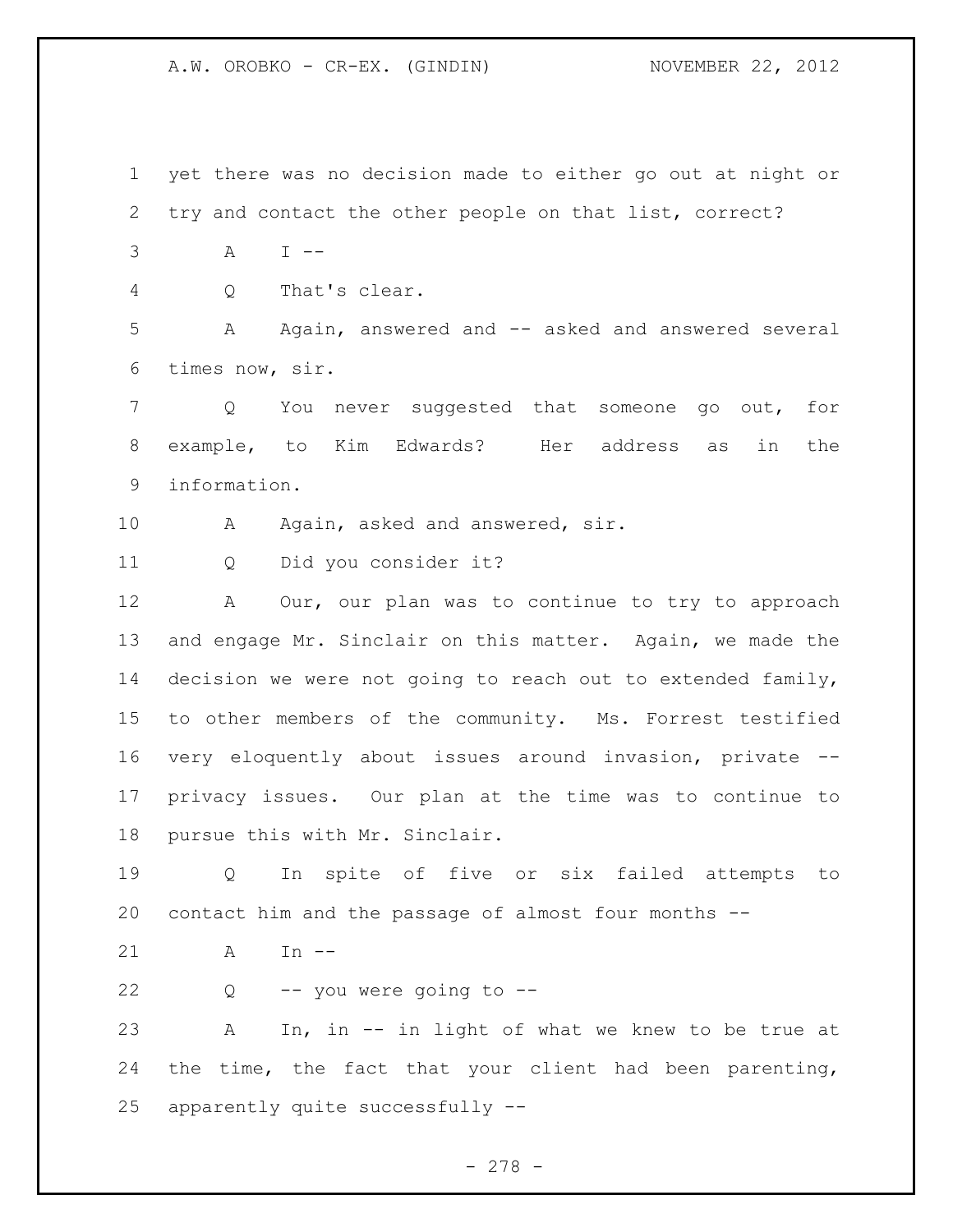Q Um-hum.

 A -- for almost a 20-month period, that in that time there had been no community concerns raised about your client and his ability to parent save for this, this issue regarding the notes, all right. Q Um-hum. A Based on the fact that the, the whole incident involving the infected nose was a matter that was priorized downwards in our unit as being of lower grade -- Q Um-hum. A -- medical neglect compared to everything else that we were dealing with. Mr. Sinclair was within his custodial rights to make alternate arrangements for his child. You yourself know he was not obliged or compelled to tell us about them or to vet them through us. Q Um-hum. 17 A All of those things were all factored into our decision to continue to approach your client and try to engage with him to discuss this matter further. Q I understand that. But Laura Forrest found it necessary, with your supervision, to actually make efforts to try and contact him on a number of occasions, unsuccessfully. A Correct, sir.

Q Fair? Right?

- 279 -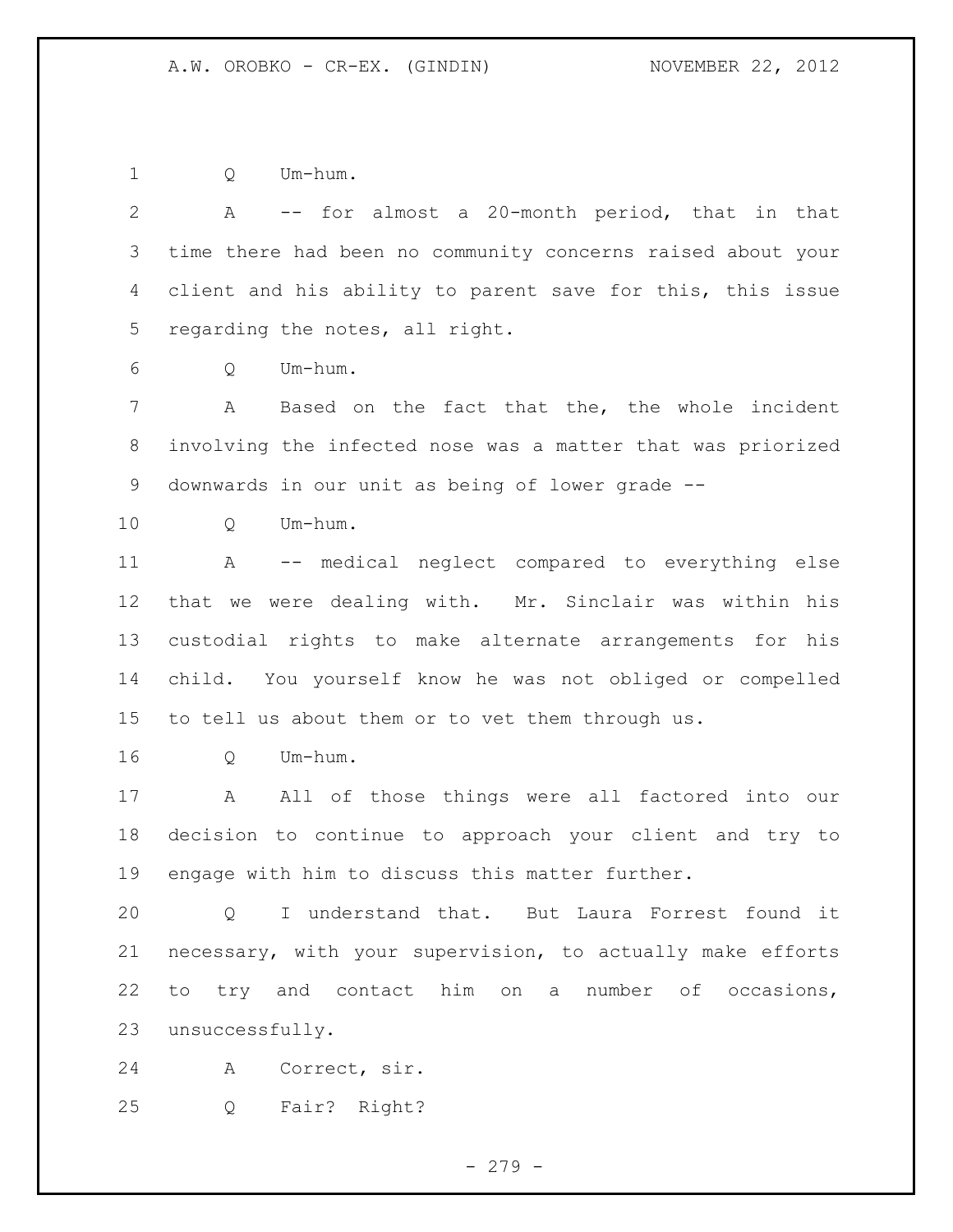A Correct.

 Q And that's as far as you went in your efforts to connect with him?

 A Those are the efforts we had made until the third weekend in June --

Q Right.

7 A -- when Phoenix came into care.

 Q All right. And these decisions, in terms of how far you should go or whether you should call other people, these were all judgment calls, right?

 A Yes, those are, yes, professional judgment decisions, professional judgment calls that were ultimately 13 my responsibility and under my authority, sir.

 Q And the judgment was that even though she had time to go out to make these field trips, there doesn't appear to have been any time to make a phone call to any family member?

18 A Again, Mr. Gindin, question asked, question answered. We, we have, we have testified why we chose not to make any phone calls to family members. I don't know how else to respond to that, sir.

 Q We've heard some evidence that it appeared as though Steve Sinclair wasn't very trusting of the child welfare system or various agencies, and that was clear to Laura Forrest and she testified to that extent. You recall

 $- 280 -$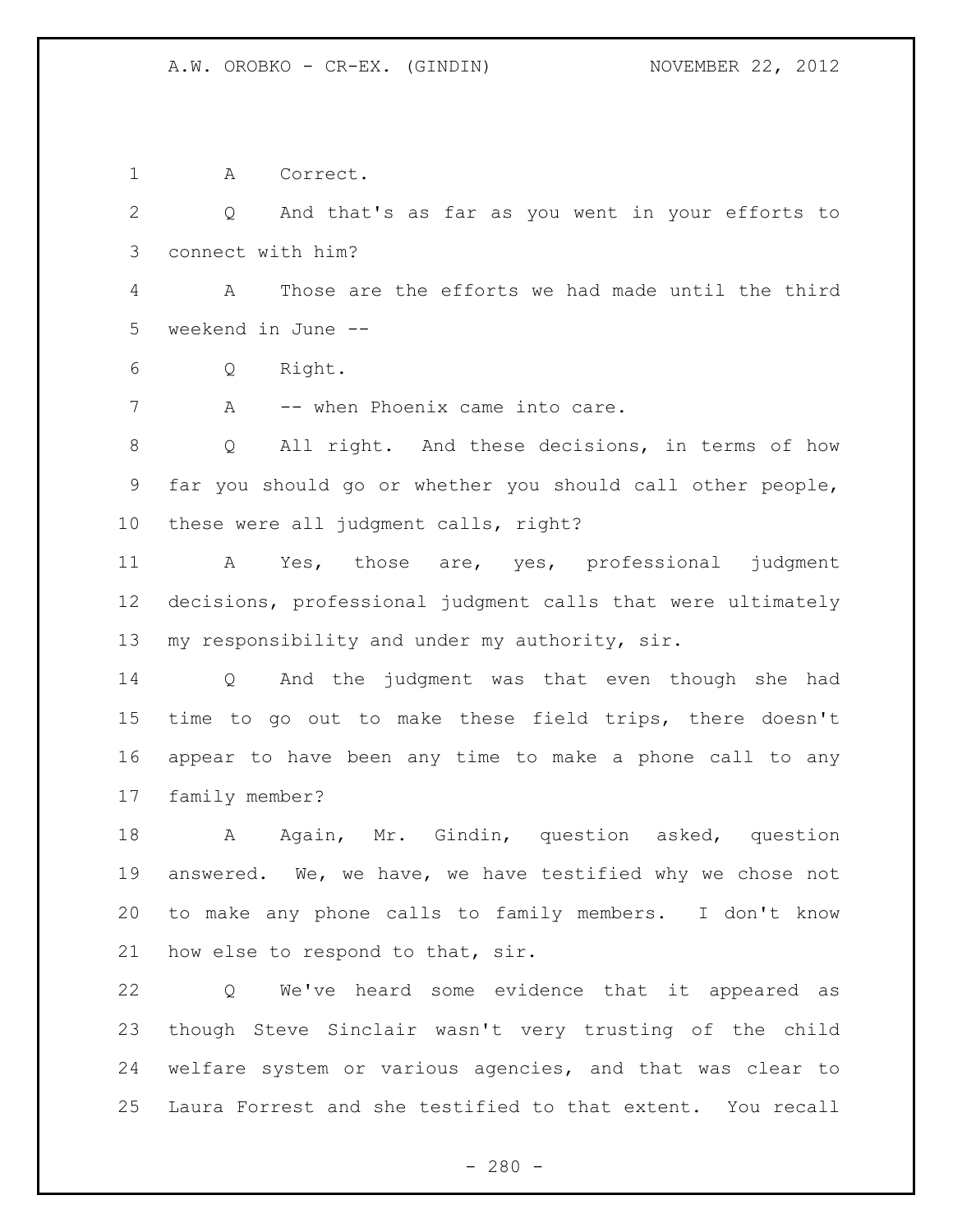that?

 A Yes, I think that's, that's been, I think, test -- I think a number of people who have, who interacted with 4 Mr. Sinclair have testified to that effect, yes, sir. Q And you knew as well that he was utilizing other people to assist him? A We -- Q Family members were involved? A Well, we knew as of February 28th -- well, certainly Ms. Epps' closing summary talked about him having some family members that he chose to rely on for support. And we knew, as of February 28th, when we took charge of that matter, that he had made arrangements for what seemed to be a committed care-giver, who I believe is, now turned out to be your client, to care for the child and, and had the child taken into the hospital.

Q Yeah.

 A So yes, yes, your client, you know, was, was making some rather good custodial parent decisions with alternate caregivers.

 MR. GINDIN: Those are my questions, thank you. THE COMMISSIONER: Thank you, Mr. Gindin. Mr. McKinnon?

MR. MCKINNON: Nothing (inaudible).

25 THE COMMISSIONER: Thank you.

- 281 -